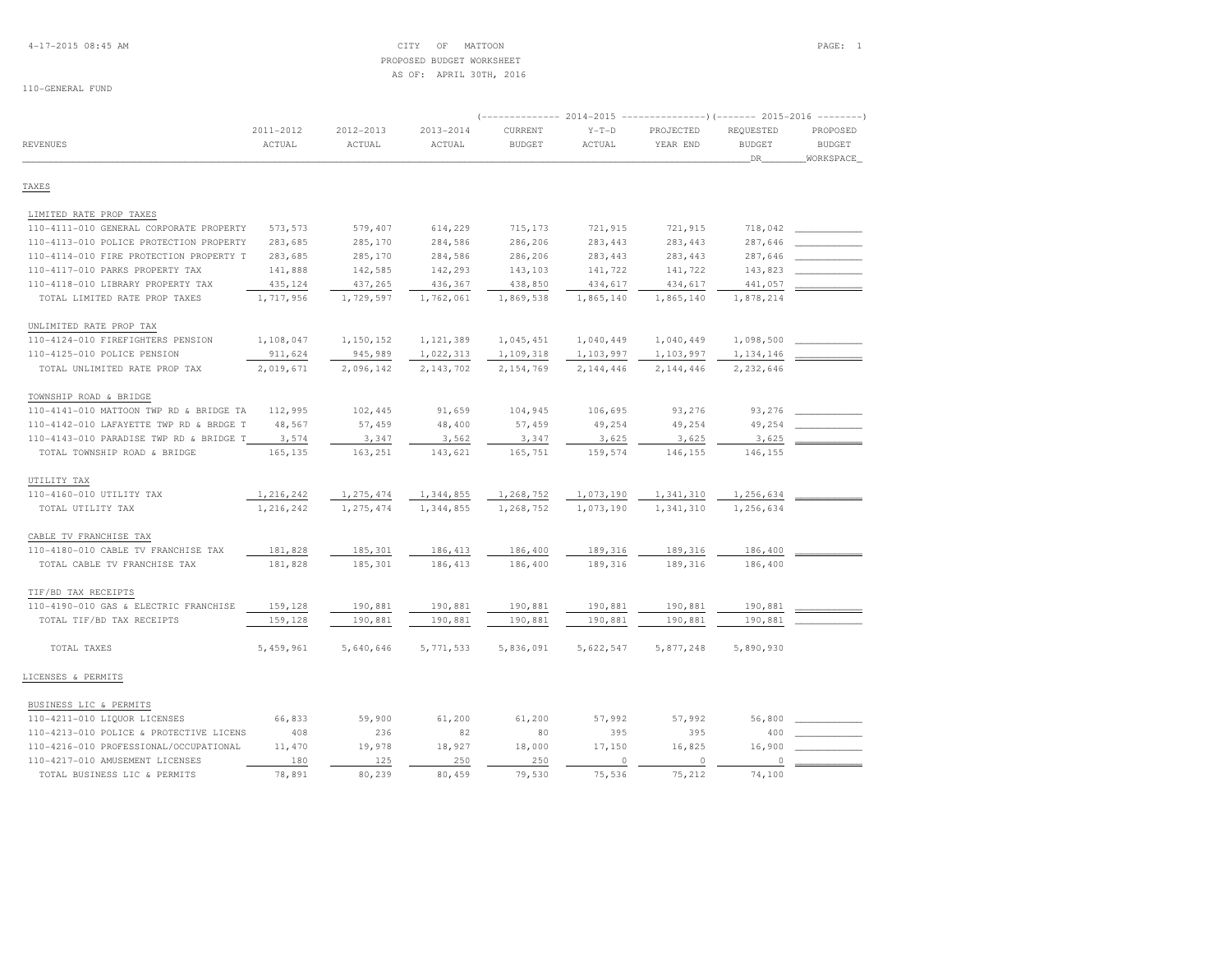## 4-17-2015 08:45 AM CITY OF MATTOON PAGE: 2 PROPOSED BUDGET WORKSHEETAS OF: APRIL 30TH, 2016

| <b>REVENUES</b>                         | 2011-2012<br>ACTUAL | 2012-2013<br>ACTUAL | $2013 - 2014$<br>ACTUAL | $($ -------------- 2014-2015 ----------------) (------- 2015-2016 --------)<br>CURRENT<br><b>BUDGET</b> | $Y-T-D$<br>ACTUAL | PROJECTED<br>YEAR END | REQUESTED<br><b>BUDGET</b><br>DR | PROPOSED<br><b>BUDGET</b><br>WORKSPACE |
|-----------------------------------------|---------------------|---------------------|-------------------------|---------------------------------------------------------------------------------------------------------|-------------------|-----------------------|----------------------------------|----------------------------------------|
|                                         |                     |                     |                         |                                                                                                         |                   |                       |                                  |                                        |
| NONBUSINESS LIC & PERMIT                |                     |                     |                         |                                                                                                         |                   |                       |                                  |                                        |
| 110-4221-010 BUILDING PERMITS           | 20,356              | 44,510              | 16,228                  | 25,000                                                                                                  | 23,394            | 24,484                | 29,400                           |                                        |
| 110-4222-010 ELECTRICAL PERMITS         | 10,080              | 18,960              | 9,135                   | 13,000                                                                                                  | 10,237            | 10,465                | 10,300                           |                                        |
| 110-4223-010 HVAC PERMITS               | 5,501               | 11,130              | 5,337                   | 4,000                                                                                                   | 4,379             | 4,829                 | 4,400                            |                                        |
| 110-4224-010 PLUMBING PERMITS           | 3,478               | 5,357               | 2,708                   | 3,500                                                                                                   | 2,266             | 2,346                 | 2,500                            |                                        |
| 110-4225-010 HUNTING & FISHING LICENSES | 4,730               | 1,205               | 821                     | 1,000                                                                                                   | 830               | 936                   | 1,000                            |                                        |
| 110-4226-010 BOAT REGISTRATION FEES     | 70,600              | 57,483              | 64,309                  | 63,000                                                                                                  | 53,571            | 62,007                | 69,600                           |                                        |
| 110-4227-010 HUNTING & FISHING LIC-LAKE | 9,142               | 8,830               | 11,619                  | 10,000                                                                                                  | 8,698             | 10,559                | 10,000                           |                                        |
| TOTAL NONBUSINESS LIC & PERMIT          | 123,886             | 147, 474            | 110,157                 | 119,500                                                                                                 | 103,374           | 115,626               | 127,200                          |                                        |
| TOTAL LICENSES & PERMITS                | 202,777             | 227,713             | 190,616                 | 199,030                                                                                                 | 178,911           | 190,838               | 201,300                          |                                        |
| INTERGOVERNMENTAL REV                   |                     |                     |                         |                                                                                                         |                   |                       |                                  |                                        |
| FEDERAL GOVT GRANTS                     |                     |                     |                         |                                                                                                         |                   |                       |                                  |                                        |
| 110-4311-022 FED OPERATING CATEGORIE GR | 107,209             | 134,969             | 93,695                  | 85,698                                                                                                  | 63,825            | 85,698                | 85,698                           |                                        |
| 110-4312-010 FED OPERAT NON-CATEGORICAL | 1,550               | 3,371               | 3,308                   | 5,537                                                                                                   | 6,686             | 6,686                 | 0                                |                                        |
| 110-4313-023 FEDERAL CAPITAL GRANTS     | 1,875               | 9,434               | 783                     | $\circ$                                                                                                 | $\Omega$          | $\circ$               | $\cap$                           |                                        |
| 110-4318-023 FEDERAL CAPITAL GRANTS - P | 15,981              | $\circ$             | $\circ$                 | $\mathbb O$                                                                                             | $\circ$           | $\circ$               |                                  |                                        |
| TOTAL FEDERAL GOVT GRANTS               | 126,615             | 147,774             | 97,786                  | 91,235                                                                                                  | 70,510            | 92,384                | 85,698                           |                                        |
| STATE GOVT GRANTS                       |                     |                     |                         |                                                                                                         |                   |                       |                                  |                                        |
| 110-4321-022 STATE OPERAT CATEGORICAL G | 24,098              | 14,721              | 16,115                  | 14,721                                                                                                  | 36,719            | 39,737                | 15,930                           |                                        |
| 110-4325-023 STATE CAPITAL GRANTS - PW  | 35,680              | $\circ$             | $\circ$                 | $\circ$                                                                                                 | $\circ$           | $\circ$               | 0                                |                                        |
| 110-4328-023 OTHER CAPITAL GRANT-PUBLIC | $\circ$             | 24,675              | 1,886                   | $\circ$                                                                                                 | $\circ$           | $\circ$               | $\Omega$                         |                                        |
| 110-4329-023 OTHER CAPITAL GRANT-PUBLIC | $\circ$             | 14,587              | 8,091                   | $\circ$                                                                                                 | $\Omega$          | $\circ$               | $\Omega$                         |                                        |
| TOTAL STATE GOVT GRANTS                 | 59,778              | 53,983              | 26,093                  | 14,721                                                                                                  | 36,719            | 39,737                | 15,930                           |                                        |
| STATE GOVT SHARED REV                   |                     |                     |                         |                                                                                                         |                   |                       |                                  |                                        |
| 110-4331-010 INCOME TAX                 | 1,559,137           | 1,832,760           | 1,808,114               | 1,814,679                                                                                               | 1,517,752         | 1,801,791             | 1,836,945                        |                                        |
| 110-4332-010 VIDEO GAMING TAX           | $\cap$              | 67,491              | 169,660                 | 150,000                                                                                                 | 147,591           | 194,945               | 186,000                          |                                        |
| 110-4333-010 USE TAX                    | 270,812             | 294,192             | 324,910                 | 330,279                                                                                                 | 289,869           | 362,500               | 359,967                          |                                        |
| 110-4334-010 SALES TAX                  | 5,993,594           | 6,290,775           | 5,985,840               | 6,001,248                                                                                               | 5,168,520         | 6,126,252             | 6,240,712                        |                                        |
| 110-4335-010 FOREIGN FIRE INS PREMIUM T | 34,752              | 33,171              | 36,947                  | 37,000                                                                                                  | 32,873            | 32,873                | 33,000                           |                                        |
| 110-4336-010 SIMPLIFIED TELECOM TAX     | 864,456             | 834,497             | 820,727                 | 816, 412                                                                                                | 681,083           | 824,535               | 821,038                          |                                        |
| 110-4337-010 PERSONAL PROP REPLACEMENT  | 479,529             | 507,531             | 531,908                 | 551,693                                                                                                 | 444,786           | 532,563               | 551,057                          |                                        |
| 110-4339-010 PULL TABS AND JAR GAMES TA | 4,310               | 4,020               | 4,500                   | 4,020                                                                                                   | 3,979             | 3,979                 | 3,900                            |                                        |
| TOTAL STATE GOVT SHARED REV             | 9,206,590           | 9,864,437           | 9,682,606               | 9,705,331                                                                                               | 8,286,454         | 9,879,438             | 10,032,619                       |                                        |
| TOTAL INTERGOVERNMENTAL REV             | 9,392,983           | 10,066,194          | 9,806,484               | 9,811,287                                                                                               | 8,393,683         | 10,011,559            | 10, 134, 247                     |                                        |
| CHARGES FOR SERVICES                    |                     |                     |                         |                                                                                                         |                   |                       |                                  |                                        |
| GENERAL GOVT CHARGES                    |                     |                     |                         |                                                                                                         |                   |                       |                                  |                                        |
| 110-4411-010 BIRTH & DEATH CERTIFICATES | 35,997              | 36,103              | 35,667                  | 35,200                                                                                                  | 34,808            | 36,324                | 32,700                           |                                        |
| 110-4412-010 VITAL RECORDS FEES         | 8,186               | 13,520              | 13,270                  | 15,000                                                                                                  | 14,702            | 15,218                | 15,000                           |                                        |
| 110-4413-010 FOIA PRINT & DUPLICATING F | 35                  | $\circ$             | 8                       | 8                                                                                                       | $\Omega$          | $\circ$               |                                  |                                        |
| 110-4416-010 INTERFND CHG - 09-10 ERI D | $\cap$              | $\mathbb O$         | $\circ$                 | 147,228                                                                                                 | 146,207           | 134,977               | 147,228                          |                                        |
| 110-4417-010 INTERFUND CHG - ERI DEBT S | 153,870             | 151,848             | 153,528                 | $\Omega$                                                                                                | $\cap$            | $\circ$               | $\Omega$                         |                                        |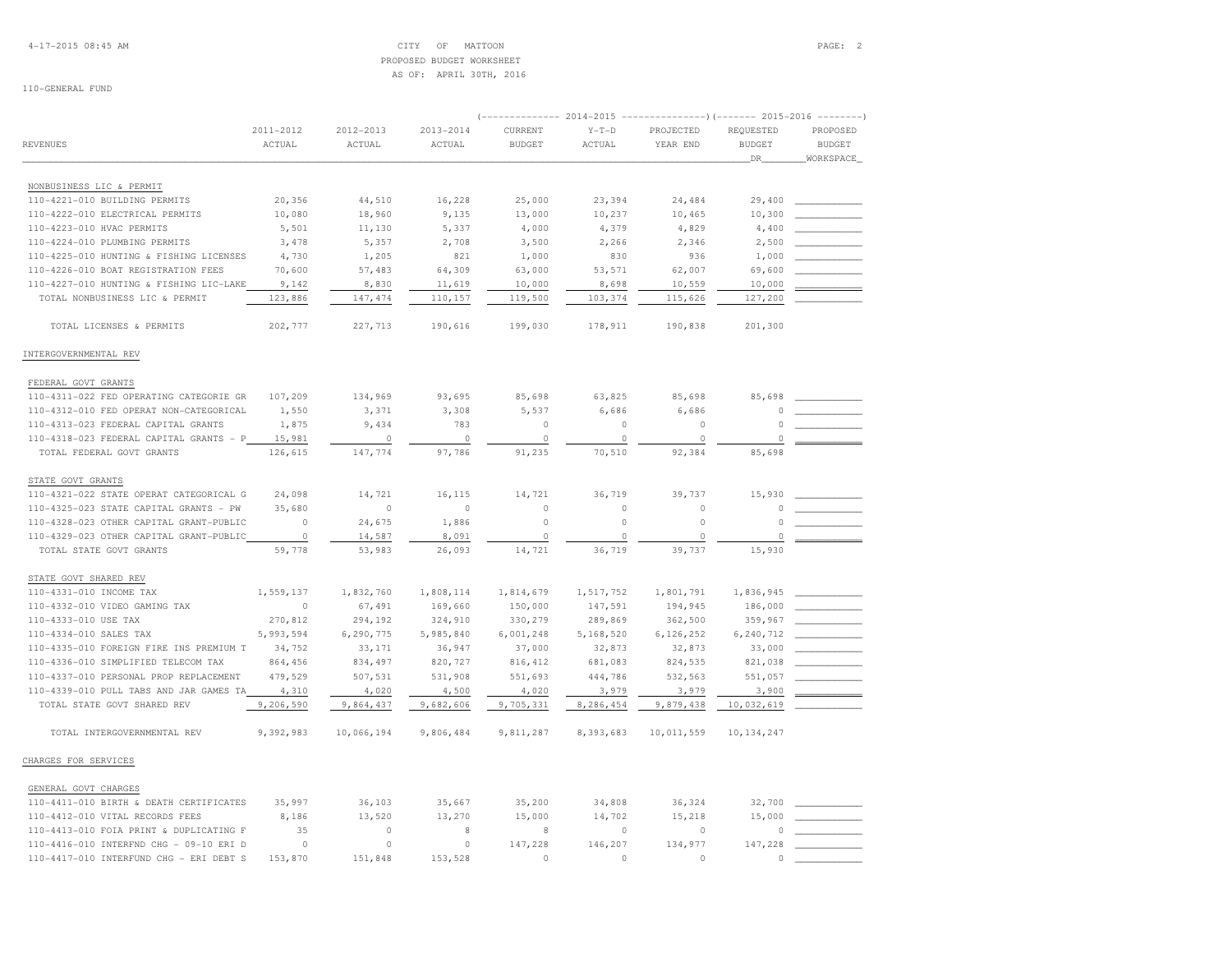## 4-17-2015 08:45 AM CITY OF MATTOON PAGE: 3 PROPOSED BUDGET WORKSHEETAS OF: APRIL 30TH, 2016

|                                         | 2011-2012      | 2012-2013   | 2013-2014 | CURRENT       | $Y-T-D$   | PROJECTED | REQUESTED     | PROPOSED      |
|-----------------------------------------|----------------|-------------|-----------|---------------|-----------|-----------|---------------|---------------|
| <b>REVENUES</b>                         | ACTUAL         | ACTUAL      | ACTUAL    | <b>BUDGET</b> | ACTUAL    | YEAR END  | <b>BUDGET</b> | <b>BUDGET</b> |
|                                         |                |             |           |               |           |           | DR.           | WORKSPACE     |
| 110-4418-010 INTERFUND CHG - TECHNOLOGY | 35,856         | 35,856      | 35,856    | 35,856        | 35,248    | 35,856    | 33,156        |               |
| 110-4419-010 OTHER MISC GEN GOV CHARGES | 40             | $\circ$     | $\circ$   | $\Omega$      | $\circ$   | $\circ$   | $\circ$       |               |
| TOTAL GENERAL GOVT CHARGES              | 233,983        | 237,327     | 238,328   | 233,292       | 230,966   | 222,375   | 228,084       |               |
| POLICE DEPT CHARGES                     |                |             |           |               |           |           |               |               |
| 110-4421-010 COURT COSTS, FEES & CHARGE | 2,825          | 2,568       | 3,351     | 2,775         | 3,650     | 3,850     | 3,800         |               |
| 110-4423-010 BONDING FEES               | 4,457          | 4,491       | 4,260     | 4,074         | 3,075     | 3,835     | 3,700         |               |
| 110-4425-010 FAXES COPIES PHOTOS & VHS  | 5,580          | 7,127       | 14,883    | 5,000         | 2,867     | 5,316     | 21,300        |               |
| 110-4426-010 SEX OFFENDER REGISTRATION  | 3,190          | 1,800       | 1,900     | 2,100         | 1,300     | 1,500     | 450           |               |
| 110-4427-010 SCHOOL CROSSING GUARD & OF | 67.662         | 90,856      | 52,262    | 55,996        | 59,480    | 59,480    | 59,500        |               |
| 110-4428-010 IMPOUND FEES               | $\circ$        | $\circ$     | $\circ$   | 12,000        | 12,630    | 12,630    | 0             |               |
| 110-4429-010 OTHER POLICE DEPT CHARGES  | 20,224         | 20,970      | 19,765    | 22,561        | 14,840    | 17,034    | 16,200        |               |
| TOTAL POLICE DEPT CHARGES               | 103,938        | 127,811     | 96,421    | 104,506       | 97.841    | 103,645   | 104,950       |               |
| FIRE DEPT CHARGES                       |                |             |           |               |           |           |               |               |
| 110-4432-010 AMBULANCE ASSIST           | $\circ$        | $\mathbb O$ | $\circ$   | $\circ$       | 92        | $\circ$   | $\circ$       |               |
| 110-4433-010 INDUSTRIAL SERVICE FEES    | 15,310         | 18,759      | 18,399    | 18,400        | 10,108    | 15,300    | 15,300        |               |
| 110-4434-010 HAZARD MATERIAL SPILL RESP | 964            | 8,751       | $\circ$   | 300           | $\circ$   | $\Omega$  | 300           |               |
| 110-4436-010 AMBULANCE BILLING          | 273,565        | 299,667     | 484,756   | 446,550       | 487,988   | 575,871   | 548,500       |               |
| 110-4439-010 OTHER FIRE DEPT CHARGES    | 12,030         | 18,776      | 6,438     | 13,000        | 13,364    | 12,019    | 13,000        |               |
| TOTAL FIRE DEPT CHARGES                 | 301,869        | 345,953     | 509,593   | 478,250       | 511,551   | 603,190   | 577,100       |               |
| PUBLIC WORKS DEPT CHRGS                 |                |             |           |               |           |           |               |               |
| 110-4440-010 MFT SNOW REMOVAL OT REIMB  | $\Omega$       | $\circ$     | $\Omega$  | 20,000        | $\Omega$  | $\Omega$  | $\Omega$      |               |
| 110-4442-010 STREET CUT PERMITS-STREET  | 10,160         | 8,620       | 12,469    | 10,000        | 10,055    | 10,085    | 10,000        |               |
| 110-4445-010 TOWNSHIP ROAD MAINT CHARGE | $\circ$        | $\circ$     | 23,105    | $\Omega$      | $\circ$   | 22,398    | 23,105        |               |
| 110-4448-010 MFT DAY LABOR REIMBURSEMEN | $\Omega$       | $\circ$     | $\Omega$  | 96,000        | $\Omega$  | $\Omega$  | $\circ$       |               |
| 110-4449-010 OTHER PUBLIC WORKS DEPT CH | 50,721         | 46,842      | 2,615     | 3,500         | 2,828     | 2,948     | 2,500         |               |
| TOTAL PUBLIC WORKS DEPT CHRGS           | 60,881         | 55,462      | 38,189    | 129,500       | 12,883    | 35, 431   | 35,605        |               |
|                                         |                |             |           |               |           |           |               |               |
| LAKE & PARK REC CHARGES                 |                |             |           |               |           |           |               |               |
| 110-4482-010 MARINA CONCESSION SALES    | 34,629         | 27,949      | 32,283    | 30,000        | 31,935    | 33,206    | 33,000        |               |
| 110-4483-010 MARINA FUEL SALES          | 23,810         | 19,462      | 22,793    | 20,000        | 22,021    | 22,458    | 22,000        |               |
| 110-4484-010 MARINA SALES TAX           | 2,343          | 1,886       | 2,179     | 2,000         | 2,156     | 2,241     | 3,500         |               |
| 110-4485-010 CAMPING FEES-EAST CAMPGROU | 87,577         | 92,213      | 97,839    | 95,000        | 94,627    | 102,928   | 92,600        |               |
| 110-4486-010 CAMPING FEES-WEST CAMPGROU | 64,591         | 63,055      | 56,357    | 65,000        | 72,538    | 79,288    | 81,000        |               |
| 110-4489-010 MISC LAKE & PARK CHARGES   | $\overline{0}$ | 2,000       | $\circ$   | 100           | 505       | 505       | 11,200        |               |
| TOTAL LAKE & PARK REC CHARGES           | 212,950        | 206,565     | 211,451   | 212,100       | 223,781   | 240,626   | 243,300       |               |
| CEMETERY DEPT CHRGS                     |                |             |           |               |           |           |               |               |
| 110-4491-010 SALE OF CEMETERY LOTS      | 23,949         | 31,185      | 18,901    | 27,000        | 28,314    | 28,314    | 25,000        |               |
| 110-4492-010 CEMETERY GRAVE OPENING     | 60,027         | 65,927      | 65,697    | 67,000        | 72,229    | 70,889    | 65,000        |               |
| 110-4493-010 CEMETERY MONUMENT PREP     | 6,221          | 4,322       | 8,841     | 6,000         | 8,593     | 8,593     | 9,000         |               |
| 110-4494-010 CEMETERY FARM INCOME       | 1,410          | $\circ$     | 1,410     | 1,400         | 1,410     | 1,410     | 1,400         |               |
| 110-4495-010 PERPETUAL CARE REV         | 2,568          | 3,465       | 2,088     | 3,000         | 3,095     | 3,095     | 3,000         |               |
| 110-4496-010 MISC & SUNDRY CEMETERY CHR | 100            | 664         | $\circ$   | 600           | $\circ$   | $\circ$   | 600           |               |
| TOTAL CEMETERY DEPT CHRGS               | 94,275         | 105,563     | 96,936    | 105,000       | 113,641   | 112,301   | 104,000       |               |
| TOTAL CHARGES FOR SERVICES              | 1,007,896      | 1,078,680   | 1,190,917 | 1,262,648     | 1,190,662 | 1,317,568 | 1,293,039     |               |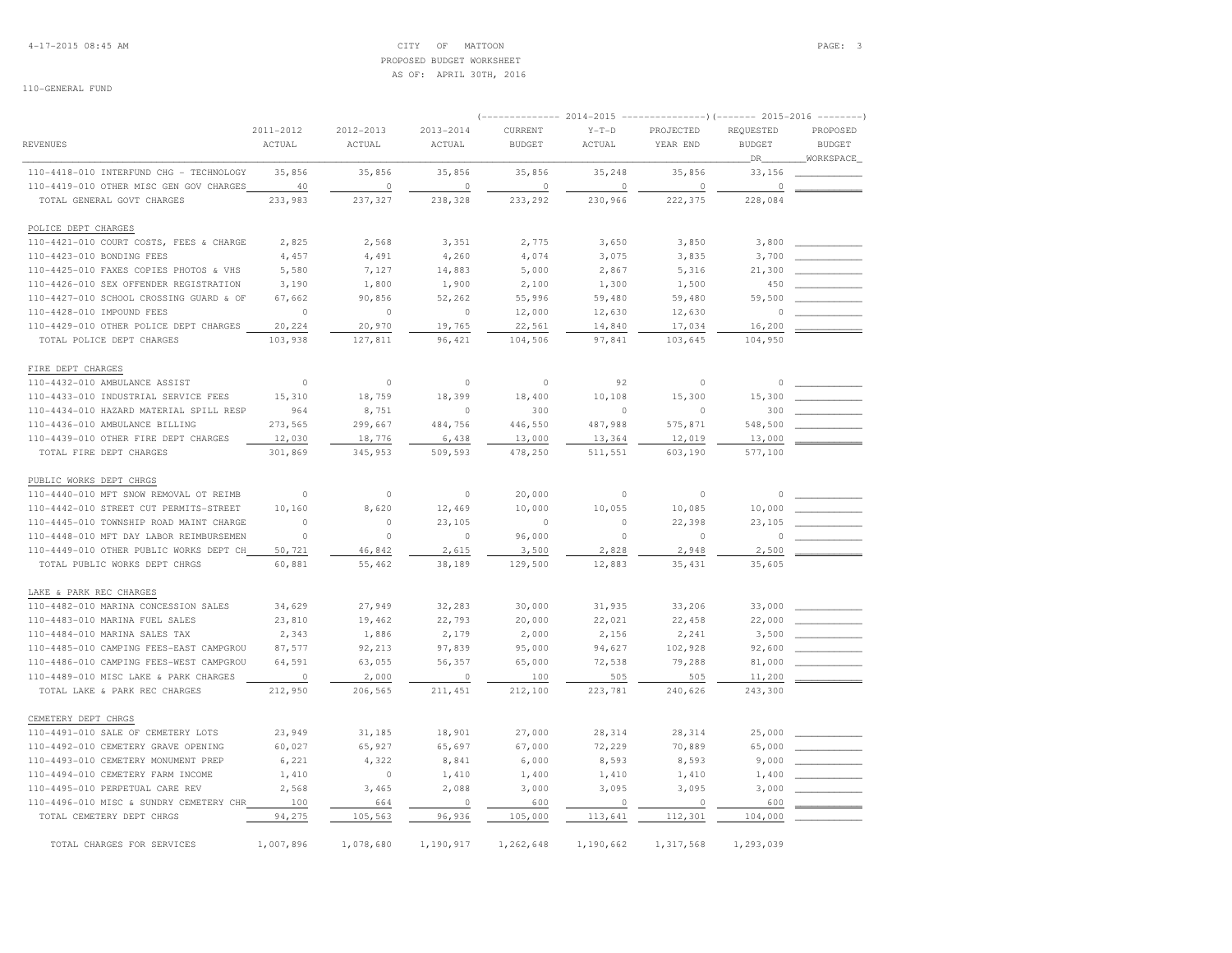## 4-17-2015 08:45 AM CITY OF MATTOON PAGE: 4 PROPOSED BUDGET WORKSHEETAS OF: APRIL 30TH, 2016

| <b>REVENUES</b>                         | 2011-2012<br>ACTUAL | 2012-2013<br>ACTUAL | 2013-2014<br>ACTUAL | CURRENT<br><b>BUDGET</b> | $Y-T-D$<br>ACTUAL | PROJECTED<br>YEAR END | REQUESTED<br><b>BUDGET</b><br>DR | PROPOSED<br><b>BUDGET</b><br>WORKSPACE |
|-----------------------------------------|---------------------|---------------------|---------------------|--------------------------|-------------------|-----------------------|----------------------------------|----------------------------------------|
| FINES & FORFEITURES                     |                     |                     |                     |                          |                   |                       |                                  |                                        |
| COURT FINES                             |                     |                     |                     |                          |                   |                       |                                  |                                        |
| 110-4511-010 CIRCUIT COURT FINES        | 125,712             | 126,400             | 126,138             | 110,600                  | 116,194           | 131,494               | 103,300                          |                                        |
| 110-4512-010 ILLEGAL PARKING FINES      | 860                 | 1,095               | 1,020               | 1,100                    | 915               | 990                   | 1,000                            |                                        |
| 110-4513-010 DUI EQUIPMENT FINES        | 9,416               | 9,296               | 9,006               | 7,800                    | 12,575            | 13,264                | 11,700                           |                                        |
| TOTAL COURT FINES                       | 135,988             | 136,791             | 136,164             | 119,500                  | 129,684           | 145,748               | 116,000                          |                                        |
| FORFEITURES                             |                     |                     |                     |                          |                   |                       |                                  |                                        |
| 110-4530-010 FORFEITS-CONFISCATION OF D | 3,587               | 85                  | 4,578               | 1,700                    | $\circ$           | 2,795                 | 1,700                            |                                        |
| TOTAL FORFEITURES                       | 3,587               | 85                  | 4,578               | 1,700                    |                   | 2,795                 | 1,700                            |                                        |
|                                         |                     |                     |                     |                          |                   |                       |                                  |                                        |
| TOTAL FINES & FORFEITURES               | 139,575             | 136,876             | 140,742             | 121,200                  | 129,684           | 148,543               | 117,700                          |                                        |
| INVESTMENT EARNINGS                     |                     |                     |                     |                          |                   |                       |                                  |                                        |
| INTEREST EARNINGS                       |                     |                     |                     |                          |                   |                       |                                  |                                        |
| 110-4610-010 INTEREST EARNINGS          | 3,857               | 7,507               | 5,175               | 2,600                    | 2,475             | 5,148                 | 2,500                            |                                        |
| TOTAL INTEREST EARNINGS                 | 3,857               | 7,507               | 5,175               | 2,600                    | 2,475             | 5,148                 | 2,500                            |                                        |
| NET INCREASE (DECREASE)                 |                     |                     |                     |                          |                   |                       |                                  |                                        |
| RENTS & ROYALTIES                       |                     |                     |                     |                          |                   |                       |                                  |                                        |
| 110-4651-010 RENT-BURGESS AUDITORIUM    | 6,725               | 5,640               | 6,455               | 6,000                    | 8,050             | 8,050                 | 6,000                            |                                        |
| 110-4653-010 RENT-CELLULAR TOWER        | 26,483              | 28,503              | 28,463              | 28,500                   | 36,239            | 38,611                | 28,500                           |                                        |
| 110-4655-010 RENT-DEMARS CENTER         | 3,780               | 4,650               | 5,025               | 4,600                    | 5,440             | 5,500                 | 4,600                            |                                        |
| 110-4656-010 RENT-PARKING LOTS          | 1,700               | 780                 | 120                 | 100                      | $\circ$           | $\circ$               | 100                              |                                        |
| 110-4657-010 RENT-PETERSON PARK PAVILLI | 1,180               | 2,247               | 2,081               | 2,000                    | 1,125             | 1,155                 | 2,000                            |                                        |
| 110-4658-010 RENT-AMTRAK                | $\circ$             | 7,200               | 7,200               | 7,200                    | 7,200             | 7,200                 | 7,200                            |                                        |
| TOTAL RENTS & ROYALTIES                 | 39,868              | 49,019              | 49,344              | 48,400                   | 58,054            | 60,516                | 48,400                           |                                        |
| TOTAL INVESTMENT EARNINGS               | 43,724              | 56,526              | 54,519              | 51,000                   | 60,530            | 65,664                | 50,900                           |                                        |
| CONTRIB & OTHER MISC REV                |                     |                     |                     |                          |                   |                       |                                  |                                        |
| CONTRIBUTIONS & MISC REV                |                     |                     |                     |                          |                   |                       |                                  |                                        |
| 110-4801-010 POLICE DEPT CONTRIBUTIONS  | 10,280              | $\circ$             | 35                  | $\circ$                  | 1,000             | 1,000                 | $\circ$                          |                                        |
| 110-4802-010 ARTS COUNCIL PROGRAM REVEN | $\circ$             | $\Omega$            | $\circ$             | 19,260                   | 330               | 330                   | $\Omega$                         |                                        |
| 110-4803-010 ARTS COUNCIL CONTRIBUTIONS | 2,210               | 166,177             | 90,019              | 71,450                   | 41,122            | 41,122                |                                  |                                        |
| 110-4804-010 FINANCE DEPT-MISC REVENUE  | 54,489              | 59,054              | 69,344              | 66,100                   | 70,817            | 75,304                | 71,000                           |                                        |
| 110-4805-010 OTHER MISC REVENUES        | 17,500              | 13,486              | 19,662              | 27,300                   | 12,821            | 12,005                | 23,500                           |                                        |
| 110-4806-010 FUTUREGEN CONTRIBUTIONS    | 98,976              | $\circ$             | $\circ$             | $\circ$                  | $\circ$           | $\Omega$              |                                  |                                        |
| 110-4807-010 TOURISM GRANTS FOR PARK &  | 20,000              | 28,000              | 20,000              | 20,000                   | 20,000            | 20,000                | 20,000                           |                                        |
| TOTAL CONTRIBUTIONS & MISC REV          | 203,455             | 266,717             | 199,061             | 204,110                  | 146,090           | 149,761               | 114,500                          |                                        |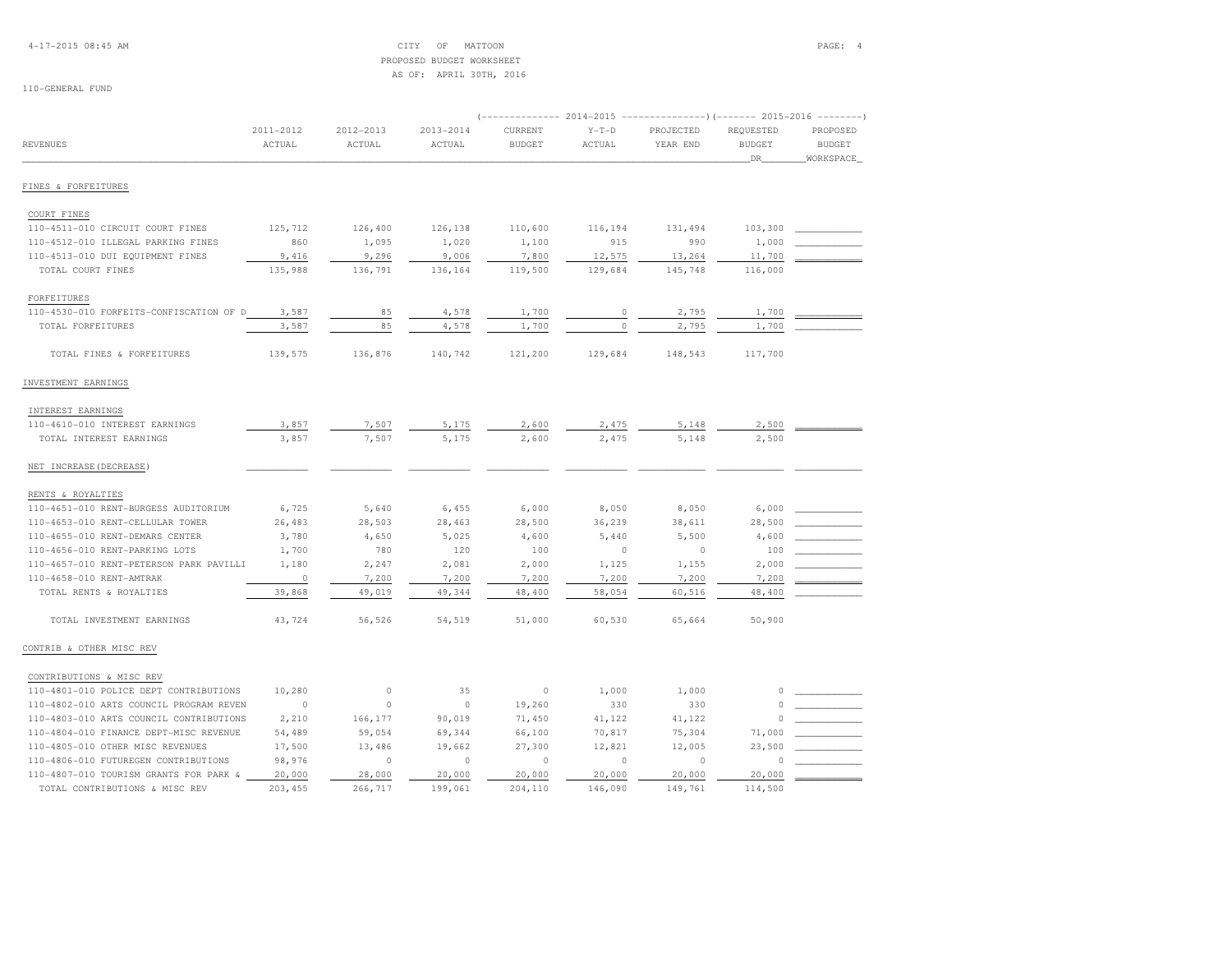4-17-2015 08:45 AM CITY OF MATTOON PAGE: 5 PROPOSED BUDGET WORKSHEETAS OF: APRIL 30TH, 2016

|                                         | 2011-2012  | 2012-2013  | 2013-2014  | CURRENT | $Y-T-D$               | PROJECTED  | REQUESTED  | PROPOSED  |
|-----------------------------------------|------------|------------|------------|---------|-----------------------|------------|------------|-----------|
| REVENUES                                | ACTUAL     | ACTUAL     | ACTUAL     | BUDGET  | ACTUAL                | YEAR END   | BUDGET     | BUDGET    |
|                                         |            |            |            |         |                       |            | DR         | WORKSPACE |
| CONTRIBUTIONS & MISC REV                |            |            |            |         |                       |            |            |           |
| 110-4813-010 DOJ - FEDERAL SHARING RECE | 3,026      | 10,471     |            |         |                       |            |            |           |
| TOTAL CONTRIBUTIONS & MISC REV          | 3,026      | 10,471     |            |         |                       |            |            |           |
| TOTAL CONTRIB & OTHER MISC REV          | 206,481    | 277,188    | 199,061    | 204,110 | 146,090               | 149,761    | 114,500    |           |
| TOTAL REVENUES                          | 16,453,396 | 17,483,822 | 17,353,872 |         | 17,485,366 15,722,107 | 17,761,181 | 17,802,616 |           |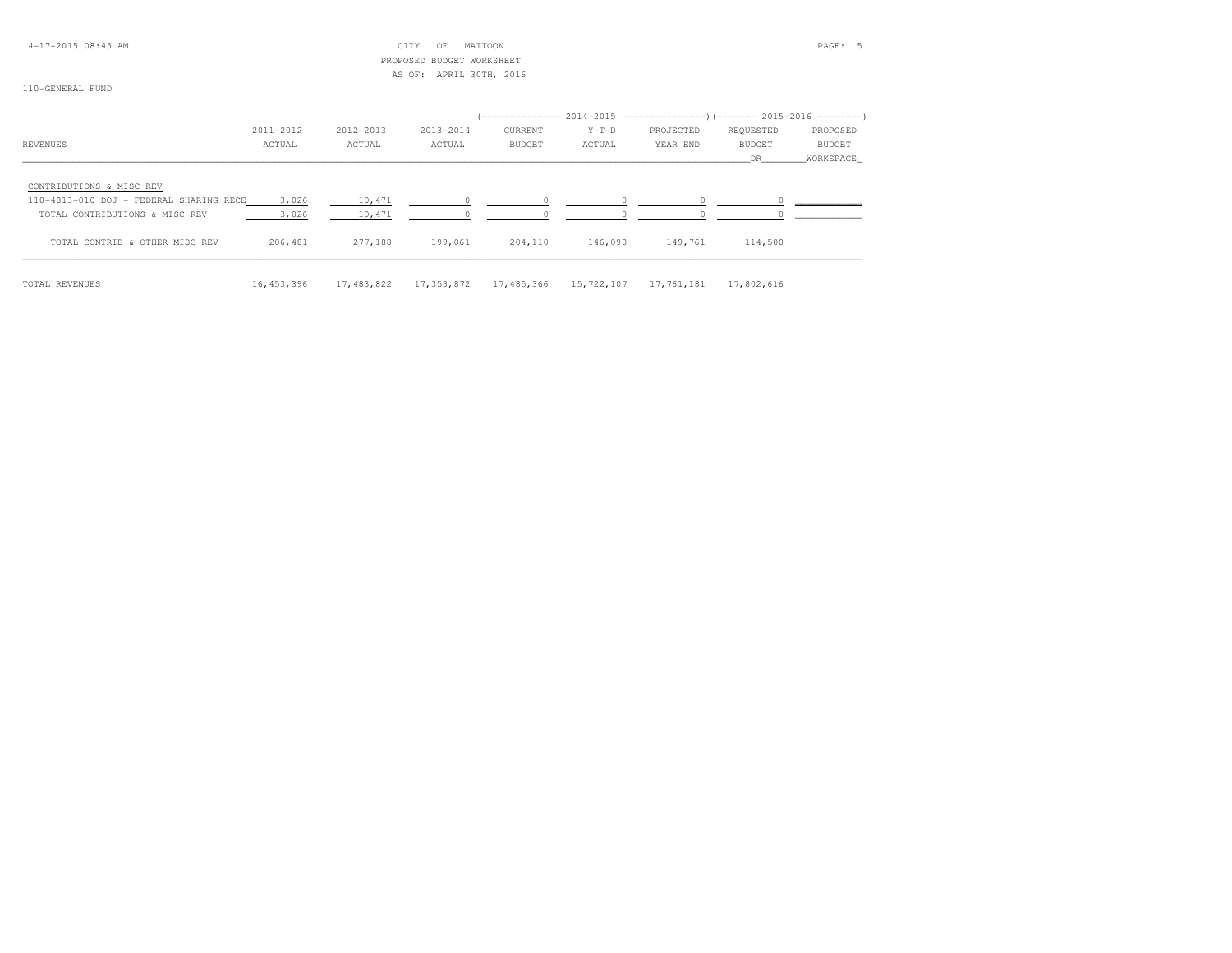## PROPOSED BUDGET WORKSHEETAS OF: APRIL 30TH, 2016

#### 110-GENERAL FUNDCITY COUNCIL

|                                        |           |           |           |               | (------------- 2014-2015 ---------------) (------- 2015-2016 --------) |           |               |               |
|----------------------------------------|-----------|-----------|-----------|---------------|------------------------------------------------------------------------|-----------|---------------|---------------|
|                                        | 2011-2012 | 2012-2013 | 2013-2014 | CURRENT       | $Y-T-D$                                                                | PROJECTED | REQUESTED     | PROPOSED      |
| <b>EXPENDITURES</b>                    | ACTUAL    | ACTUAL    | ACTUAL    | <b>BUDGET</b> | ACTUAL                                                                 | YEAR END  | <b>BUDGET</b> | <b>BUDGET</b> |
|                                        |           |           |           |               |                                                                        |           | DR            | WORKSPACE     |
|                                        |           |           |           |               |                                                                        |           |               |               |
| PERSONNEL SERVICES                     |           |           |           |               |                                                                        |           |               |               |
| SALARIES & WAGES                       |           |           |           |               |                                                                        |           |               |               |
| 110-5110-111 SALARIES OF REG EMPLOYEES | 38,024    | 38,505    | 38,505    | 38,400        | 35,657                                                                 | 38,400    | 38,400        |               |
| TOTAL SALARIES & WAGES                 | 38,024    | 38,505    | 38,505    | 38,400        | 35,657                                                                 | 38,400    | 38,400        |               |
| TOTAL PERSONNEL SERVICES               | 38,024    | 38,505    | 38,505    | 38,400        | 35,657                                                                 | 38,400    | 38,400        |               |
| EMPLOYEE BENEFITS                      |           |           |           |               |                                                                        |           |               |               |
| GROUP INSURANCE                        |           |           |           |               |                                                                        |           |               |               |
| 110-5110-211 GROUP HEALTH INSURANCE    | 11,030    | 19,306    | 20,882    | 30,680        | 29,213                                                                 | 30,454    | 30,700        |               |
| 110-5110-212 GROUP LIFE INSURANCE      | 720       | 751       | 751       | 669           | 669                                                                    | 669       | 669           |               |
| TOTAL GROUP INSURANCE                  | 11,750    | 20,057    | 21,633    | 31,349        | 29,882                                                                 | 31,123    | 31,369        |               |
|                                        |           |           |           |               |                                                                        |           |               |               |
| SOCIAL SECURITY CONTRIB                |           |           |           |               |                                                                        |           |               |               |
| 110-5110-221 FICA CONTRIBUTIONS        | 2,202     | 2,174     | 2,151     | 2,381         | 1,956                                                                  | 2,031     | 2,381         |               |
| 110-5110-222 MEDICARE CONTRIBUTIONS    | 515       | 509       | 503       | 557           | 458                                                                    | 475       | 557           |               |
| TOTAL SOCIAL SECURITY CONTRIB          | 2,717     | 2,683     | 2,654     | 2,938         | 2,414                                                                  | 2,506     | 2,938         |               |
| RETIREMENT CONTRIBTUIONS               |           |           |           |               |                                                                        |           |               |               |
| 110-5110-231 IMRF CONTRIBUTIONS        | 3,914     | 4,118     | 3,157     | 3,120         | 2,562                                                                  | 2,749     | 2,837         |               |
| TOTAL RETIREMENT CONTRIBTUIONS         | 3,914     | 4,118     | 3,157     | 3,120         | 2,562                                                                  | 2,749     | 2,837         |               |
| WORKER'S COMPENSATION                  |           |           |           |               |                                                                        |           |               |               |
| 110-5110-250 WORKERS' COMPENSATION     | 95        | 76        | 67        | 70            | 69                                                                     | 69        | 67            |               |
| TOTAL WORKER'S COMPENSATION            | 95        | 76        | 67        | 70            | 69                                                                     | 69        | 67            |               |
| TOTAL EMPLOYEE BENEFITS                | 18,477    | 26,933    | 27,511    | 37,477        | 34,928                                                                 | 36,447    | 37,211        |               |
| SUPPLIES                               |           |           |           |               |                                                                        |           |               |               |
| GENERAL SUPPLIES                       |           |           |           |               |                                                                        |           |               |               |
| 110-5110-319 MISCELLANEOUS SUPPLIES    | 956       | 30        | 448       | 4,000         | 1,950                                                                  | 1,950     | 3,000         |               |
| TOTAL GENERAL SUPPLIES                 | 956       | 30        | 448       | 4,000         | 1,950                                                                  | 1,950     | 3,000         |               |
| TOTAL SUPPLIES                         | 956       | 30        | 448       | 4,000         | 1,950                                                                  | 1,950     | 3,000         |               |
| OTHER PURCHASED SERVICES               |           |           |           |               |                                                                        |           |               |               |
| COMMUNICATION                          |           |           |           |               |                                                                        |           |               |               |
| 110-5110-532 TELEPHONE                 | 525       | 543       | 557       | 600           | 581                                                                    | 581       | 600           |               |
| 110-5110-533 CELLULAR PHONE            | 1,750     | 1,800     | 1,800     | 1,800         | 1,800                                                                  | 1,800     | 1,800         |               |
| TOTAL COMMUNICATION                    | 2,275     | 2,343     | 2.357     | 2,400         | 2,381                                                                  | 2,381     | 2,400         |               |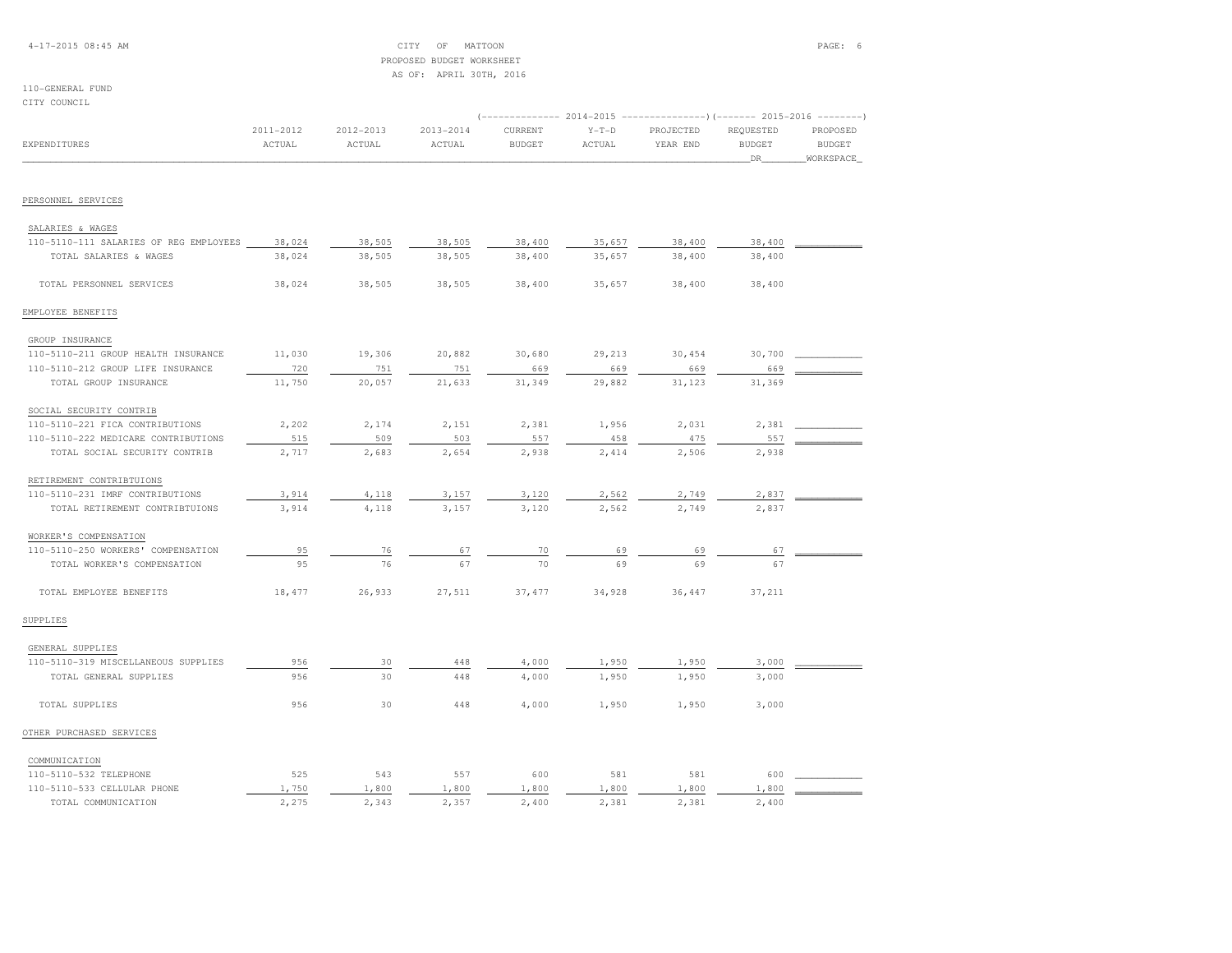4-17-2015 08:45 AM CITY OF MATTOON PAGE: 7 PROPOSED BUDGET WORKSHEETAS OF: APRIL 30TH, 2016

#### 110-GENERAL FUNDCITY COUNCIL

| <b>EXPENDITURES</b>                     | 2011-2012<br>ACTUAL | 2012-2013<br>ACTUAL | 2013-2014<br>ACTUAL | CURRENT<br><b>BUDGET</b> | $Y-T-D$<br>ACTUAL | PROJECTED<br>YEAR END | REQUESTED<br><b>BUDGET</b> | PROPOSED<br><b>BUDGET</b> |
|-----------------------------------------|---------------------|---------------------|---------------------|--------------------------|-------------------|-----------------------|----------------------------|---------------------------|
|                                         |                     |                     |                     |                          |                   |                       | DR 1                       | WORKSPACE                 |
| EMPLOYEE BUSINESS EXP                   |                     |                     |                     |                          |                   |                       |                            |                           |
| 110-5110-561 BUSINESS MEETING EXPENSE   | 443                 | 22                  | 521                 | 750                      | 124               | 124                   | 750                        |                           |
| 110-5110-562 TRAVEL & TRAINING          | 376                 | $\Omega$            | 3,653               | 4,000                    | 2,993             | 2,993                 | 6,000                      |                           |
| TOTAL EMPLOYEE BUSINESS EXP             | 819                 | 22                  | 4,173               | 4,750                    | 3,118             | 3,117                 | 6,750                      |                           |
| OTHER PURCHASED SERVICES                |                     |                     |                     |                          |                   |                       |                            |                           |
| 110-5110-571 DUES & MEMBERSHIPS         | 1,255               | 1,305               | 1,704               | 1,800                    | 1,736             | 1,736                 | 2,000                      |                           |
| 110-5110-572 COMM PROMOTIONS & RELATION | 1,118               | 575                 | 856                 | 1,000                    | $\overline{0}$    | $\circ$               | 1,000                      |                           |
| 110-5110-579 MISC OTHER PURCHASED SERVI | 10,435              | 5,469               | 4,942               | 7,000                    | 3,665             | 4,474                 | 6,000                      |                           |
| TOTAL OTHER PURCHASED SERVICES          | 12,808              | 7,349               | 7,502               | 9,800                    | 5,401             | 6,210                 | 9,000                      |                           |
| TOTAL OTHER PURCHASED SERVICES          | 15,902              | 9,713               | 14,033              | 16,950                   | 10,899            | 11,708                | 18,150                     |                           |
| OTHER OBJECTS                           |                     |                     |                     |                          |                   |                       |                            |                           |
| FINANCIAL TRANS OBJECTS                 |                     |                     |                     |                          |                   |                       |                            |                           |
| 110-5110-825 GRANTS                     | 33,000              | 33,000              | 33,000              | 33,000                   | 16,500            | 33,000                | 33,000                     |                           |
| 110-5110-826 ARTS COUNCIL               | 5,228               | 15,441              | 80,846              | 5,000                    | 5,000             | 5,000                 | 5,000                      |                           |
| 110-5110-827 VGT ALLOCATION-DEMOLITIONS | $\Omega$            | $\circ$             | $\Omega$            | 30,000                   | 23, 234           | 33,234                | 37,200                     |                           |
| 110-5110-828 VGT ALLOCATION-CITY PROPER | $\circ$             | $\circ$             | 30,836              | 30,000                   | 10,772            | 17,489                | 37,200                     |                           |
| 110-5110-829 VGT ALLOCATION-EQUIPMENT   | $\circ$             | $\circ$             | 30,000              | 30,000                   | 20,847            | 38,989                | 37,200                     |                           |
| TOTAL FINANCIAL TRANS OBJECTS           | 38,228              | 48,441              | 174,682             | 128,000                  | 76,354            | 127,712               | 149,600                    |                           |
| COMPUTER INFO SYS OBJECT                |                     |                     |                     |                          |                   |                       |                            |                           |
| 110-5110-863 COMPUTERS                  | $\Omega$            |                     | $\Omega$            | $\bigcap$                |                   |                       | 1,200                      |                           |
| TOTAL COMPUTER INFO SYS OBJECT          | $\Omega$            |                     |                     |                          |                   | $\cap$                | 1,200                      |                           |
| TOTAL OTHER OBJECTS                     | 38,228              | 48,441              | 174,682             | 128,000                  | 76,354            | 127,712               | 150,800                    |                           |
| TOTAL CITY COUNCIL                      | 111,587             | 123,622             | 255,179             | 224,827                  | 159,787           | 216,217               | 247,561                    |                           |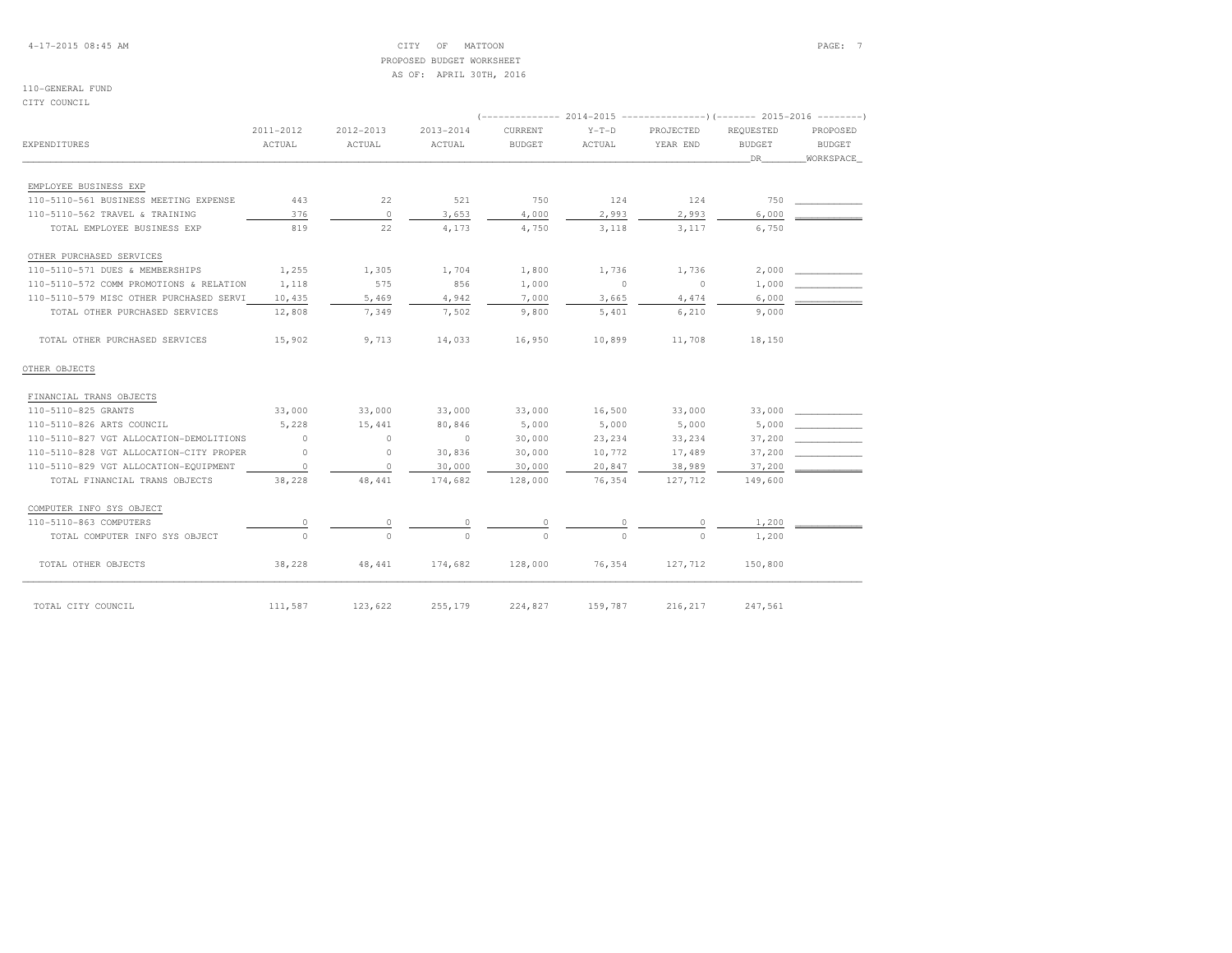## 4-17-2015 08:45 AM CITY OF MATTOON PAGE: 8 PROPOSED BUDGET WORKSHEETAS OF: APRIL 30TH, 2016

# 110-GENERAL FUND

CITY CLERK

|                                        |           |           |           |               |         |           | (------------- 2014-2015 ---------------) (------- 2015-2016 --------) |               |  |  |  |
|----------------------------------------|-----------|-----------|-----------|---------------|---------|-----------|------------------------------------------------------------------------|---------------|--|--|--|
|                                        | 2011-2012 | 2012-2013 | 2013-2014 | CURRENT       | $Y-T-D$ | PROJECTED | REQUESTED                                                              | PROPOSED      |  |  |  |
| EXPENDITURES                           | ACTUAL    | ACTUAL    | ACTUAL    | <b>BUDGET</b> | ACTUAL  | YEAR END  | <b>BUDGET</b><br>DR                                                    | <b>BUDGET</b> |  |  |  |
|                                        |           |           |           |               |         |           |                                                                        | WORKSPACE     |  |  |  |
| PERSONNEL SERVICES                     |           |           |           |               |         |           |                                                                        |               |  |  |  |
|                                        |           |           |           |               |         |           |                                                                        |               |  |  |  |
| SALARIES & WAGES                       |           |           |           |               |         |           |                                                                        |               |  |  |  |
| 110-5120-111 SALARIES OF REG EMPLOYEES | 133,958   | 139,543   | 140,403   | 156,511       | 132,725 | 142,811   | 161,875                                                                |               |  |  |  |
| 110-5120-113 OVERTIME                  | 96        | 186       | 198       | 200           | 102     | 102       | 200                                                                    |               |  |  |  |
| 110-5120-114 COMPENSATED ABSENCES      | 11,990    | 9,341     | 12,976    | $\circ$       | 11,625  | 13,700    | $\mathbf 0$                                                            |               |  |  |  |
| TOTAL SALARIES & WAGES                 | 146,044   | 149,070   | 153,577   | 156,711       | 144,452 | 156,613   | 162,075                                                                |               |  |  |  |
| TOTAL PERSONNEL SERVICES               | 146,044   | 149,070   | 153,577   | 156,711       | 144,452 | 156,613   | 162,075                                                                |               |  |  |  |
| EMPLOYEE BENEFITS                      |           |           |           |               |         |           |                                                                        |               |  |  |  |
| GROUP INSURANCE                        |           |           |           |               |         |           |                                                                        |               |  |  |  |
| 110-5120-211 GROUP HEALTH INSURANCE    | 23,145    | 26,353    | 29,378    | 40,841        | 38,839  | 40,491    | 40,419                                                                 |               |  |  |  |
| 110-5120-212 GROUP LIFE INSURANCE      | 432       | 451       | 451       | 401           | 401     | 401       | 401                                                                    |               |  |  |  |
| TOTAL GROUP INSURANCE                  | 23,577    | 26,804    | 29,828    | 41,242        | 39,240  | 40,892    | 40,820                                                                 |               |  |  |  |
| SOCIAL SECURITY CONTRIB                |           |           |           |               |         |           |                                                                        |               |  |  |  |
| 110-5120-221 FICA CONTRIBUTIONS        | 8,618     | 8,792     | 9,072     | 9,716         | 8,673   | 9,021     | 10,049                                                                 |               |  |  |  |
| 110-5120-222 MEDICARE CONTRIBUTIONS    | 2,016     | 2,056     | 2,122     | 2,272         | 2,028   | 2,110     | 2,350                                                                  |               |  |  |  |
| TOTAL SOCIAL SECURITY CONTRIB          | 10,634    | 10,848    | 11,194    | 11,988        | 10,701  | 11,131    | 12,399                                                                 |               |  |  |  |
| RETIREMENT CONTRIBTUIONS               |           |           |           |               |         |           |                                                                        |               |  |  |  |
| 110-5120-231 IMRF CONTRIBUTIONS        | 19,272    | 20,962    | 20,669    | 20,372        | 17,520  | 18,850    | 19,157                                                                 |               |  |  |  |
| TOTAL RETIREMENT CONTRIBTUIONS         | 19,272    | 20,962    | 20,669    | 20,372        | 17,520  | 18,850    | 19,157                                                                 |               |  |  |  |
| UNEMPLOYMNT COMPENSATION               |           |           |           |               |         |           |                                                                        |               |  |  |  |
| 110-5120-240 UNEMPLOYMENT COMP.        | 542       | 933       | 1,050     | 1,147         | 1,147   | 1,147     | 758                                                                    |               |  |  |  |
| TOTAL UNEMPLOYMNT COMPENSATION         | 542       | 933       | 1,050     | 1,147         | 1,147   | 1,147     | 758                                                                    |               |  |  |  |
| WORKER'S COMPENSATION                  |           |           |           |               |         |           |                                                                        |               |  |  |  |
| 110-5120-250 WORKERS' COMPENSATION     | 358       | 292       | 267       | 284           | 284     | 284       | 284                                                                    |               |  |  |  |
| TOTAL WORKER'S COMPENSATION            | 358       | 292       | 267       | 284           | 284     | 284       | 284                                                                    |               |  |  |  |
| TOTAL EMPLOYEE BENEFITS                | 54,383    | 59,840    | 63,008    | 75,033        | 68,892  | 72,304    | 73, 418                                                                |               |  |  |  |
| SUPPLIES                               |           |           |           |               |         |           |                                                                        |               |  |  |  |
| GENERAL SUPPLIES                       |           |           |           |               |         |           |                                                                        |               |  |  |  |
| 110-5120-311 OFFICE SUPPLIES           | 1,528     | 1,481     | 1,542     | 2,170         | 1,306   | 1,800     | 1,140                                                                  |               |  |  |  |
| 110-5120-316 TOOLS & EQUIPMENT         | 399       | $\circ$   | $\circ$   | 300           | 488     | 488       |                                                                        |               |  |  |  |
| TOTAL GENERAL SUPPLIES                 | 1,927     | 1,481     | 1,542     | 2,470         | 1,794   | 2,288     | 1,140                                                                  |               |  |  |  |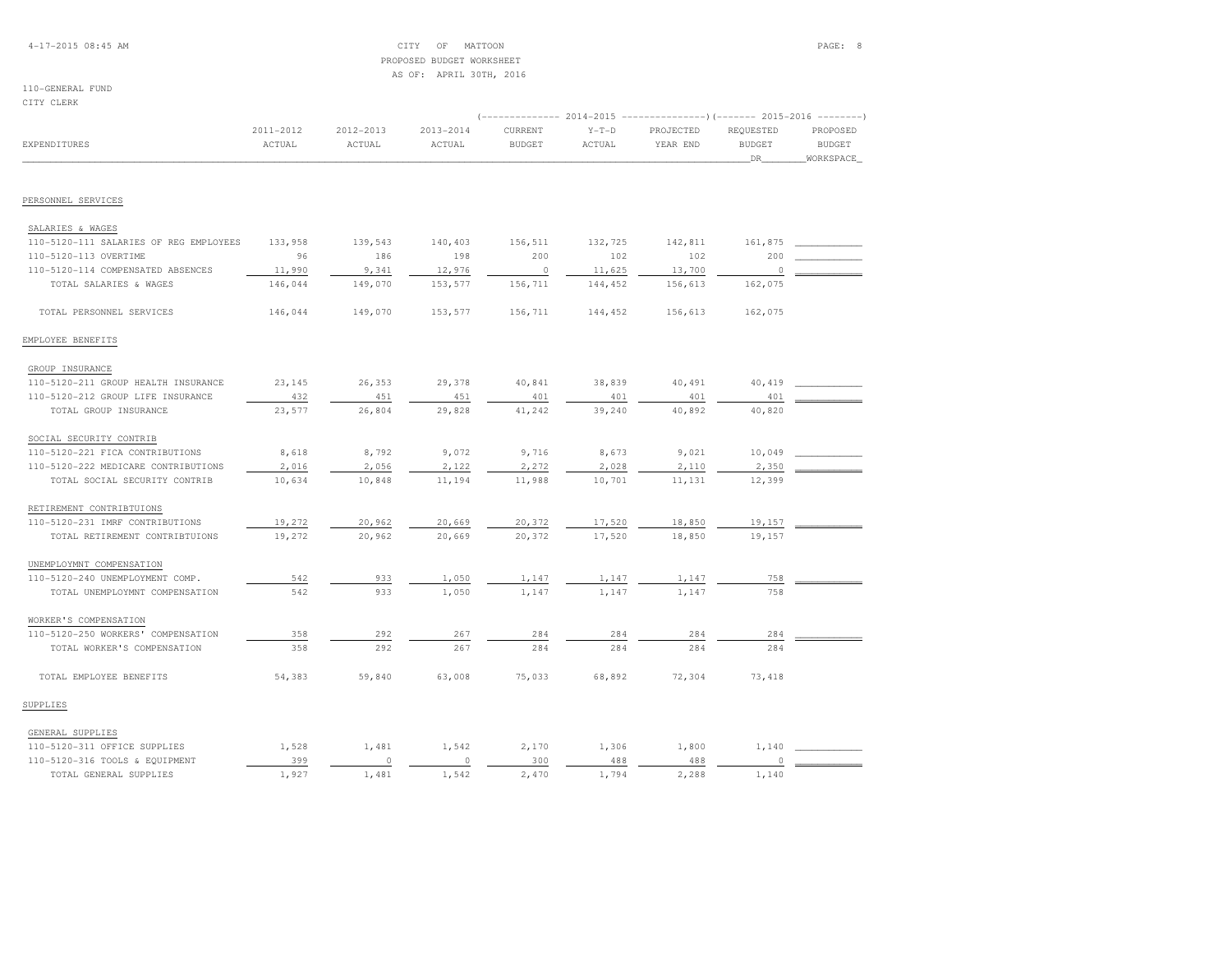4-17-2015 08:45 AM CITY OF MATTOON PAGE: 9 PROPOSED BUDGET WORKSHEETAS OF: APRIL 30TH, 2016

## 110-GENERAL FUNDCITY CLERK

| EXPENDITURES                            | 2011-2012<br>ACTUAL | 2012-2013<br>ACTUAL | 2013-2014<br>ACTUAL | CURRENT<br><b>BUDGET</b> | $Y-T-D$<br>ACTUAL | PROJECTED<br>YEAR END | REQUESTED<br><b>BUDGET</b> | PROPOSED<br><b>BUDGET</b> |
|-----------------------------------------|---------------------|---------------------|---------------------|--------------------------|-------------------|-----------------------|----------------------------|---------------------------|
|                                         |                     |                     |                     |                          |                   |                       | _DR_                       | _WORKSPACE_               |
| BOOKS & PERIODICALS                     |                     |                     |                     |                          |                   |                       |                            |                           |
| 110-5120-340 BOOKS & PERIODICALS        | 1,001               | 464                 | 740                 | 1,285                    | 435               | 975                   | 710                        |                           |
| TOTAL BOOKS & PERIODICALS               | 1,001               | 464                 | 740                 | 1,285                    | 435               | 975                   | 710                        |                           |
| TOTAL SUPPLIES                          | 2,929               | 1,945               | 2,282               | 3,755                    | 2,229             | 3,263                 | 1,850                      |                           |
| OTHER PURCHASED SERVICES                |                     |                     |                     |                          |                   |                       |                            |                           |
| PROFESSIONAL SERVICES                   |                     |                     |                     |                          |                   |                       |                            |                           |
| 110-5120-519 OTHER PROFESSIONAL SERVICE | 7,332               | 8,272               | 6,036               | 13,310                   | 1,624             | 2,388                 | 13,535                     |                           |
| TOTAL PROFESSIONAL SERVICES             | 7,332               | 8,272               | 6,036               | 13,310                   | 1,624             | 2,388                 | 13,535                     |                           |
| INSURANCE                               |                     |                     |                     |                          |                   |                       |                            |                           |
| 110-5120-522 NOTARY FEES                | 80                  | 0                   | 0                   | 80                       | $\theta$          | 0                     | 80                         |                           |
| TOTAL INSURANCE                         | 80                  | $\circ$             | $\mathbf 0$         | 80                       | $\circ$           | $\Omega$              | 80                         |                           |
| COMMUNICATION                           |                     |                     |                     |                          |                   |                       |                            |                           |
| 110-5120-531 POSTAGE                    | 1,389               | 981                 | 1,264               | 1,500                    | 806               | 971                   | 1,000                      |                           |
| 110-5120-532 TELEPHONE                  | 2,774               | 3,075               | 3,131               | 3,120                    | 3,275             | 3,275                 | 3,360                      |                           |
| TOTAL COMMUNICATION                     | 4,163               | 4,056               | 4,395               | 4,620                    | 4,081             | 4,246                 | 4,360                      |                           |
|                                         |                     |                     |                     |                          |                   |                       |                            |                           |
| ADVERTISING                             | 3,020               |                     |                     |                          |                   |                       |                            |                           |
| 110-5120-540 ADVERTISING                |                     | 1,780               | 3,970               | 5,440                    | 2,141             | 2,101                 | 5,430                      |                           |
| TOTAL ADVERTISING                       | 3,020               | 1,780               | 3,970               | 5,440                    | 2,141             | 2,101                 | 5,430                      |                           |
| EMPLOYEE BUSINESS EXP                   |                     |                     |                     |                          |                   |                       |                            |                           |
| 110-5120-562 TRAVEL & TRAINING          | 192                 | $\circ$             | $\circ$             | 1,800                    | $\circ$           | $\circ$               | 1,850                      |                           |
| 110-5120-564 PRIVATE VEHICLE EXP REIMB  | $\circ$             | $\circ$             | $\circ$             | 200                      | $\mathbb O$       | $\circ$               | $\circ$                    |                           |
| TOTAL EMPLOYEE BUSINESS EXP             | 192                 | $\Omega$            | $\circ$             | 2,000                    | $\Omega$          | $\circ$               | 1,850                      |                           |
| TOTAL OTHER PURCHASED SERVICES          | 14,788              | 14,108              | 14,401              | 25,450                   | 7,846             | 8,735                 | 25,255                     |                           |
| OTHER OBJECTS                           |                     |                     |                     |                          |                   |                       |                            |                           |
| CITY CLERK DEPT OBJECTS                 |                     |                     |                     |                          |                   |                       |                            |                           |
| 110-5120-801 VITAL RECORDS FEE REMITTAN | 7,554               | 13,964              | 13,302              | 15,000                   | 14,326            | 15,218                | 15,000                     |                           |
| 110-5120-802 HUNTING/FISHING LIC. FEE R | 822                 | 2,588               | 165)                | 1,000                    | 681               | 828                   | 1,000                      |                           |
| TOTAL CITY CLERK DEPT OBJECTS           | 8,376               | 16,552              | 13,138              | 16,000                   | 15,007            | 16,046                | 16,000                     |                           |
| FINANCIAL TRANS OBJECTS                 |                     |                     |                     |                          |                   |                       |                            |                           |
| 110-5120-814 PRINT/COPY MACH LEASE & MA | 5,383               | 5,084               | 5,227               | 5,620                    | 4,456             | 5,039                 | 4,300                      |                           |
| TOTAL FINANCIAL TRANS OBJECTS           | 5,383               | 5,084               | 5,227               | 5,620                    | 4,456             | 5,039                 | 4,300                      |                           |
| COMPUTER INFO SYS OBJECT                |                     |                     |                     |                          |                   |                       |                            |                           |
| 110-5120-863 COMPUTERS                  | 1,158               | 1,075               | 1,164               |                          |                   |                       |                            |                           |
| TOTAL COMPUTER INFO SYS OBJECT          | 1,158               | 1,075               | 1,164               |                          |                   |                       |                            |                           |
| TOTAL OTHER OBJECTS                     | 14,918              | 22,711              | 19,528              | 21,620                   | 19,464            | 21,085                | 20,300                     |                           |
|                                         |                     |                     |                     |                          |                   |                       |                            |                           |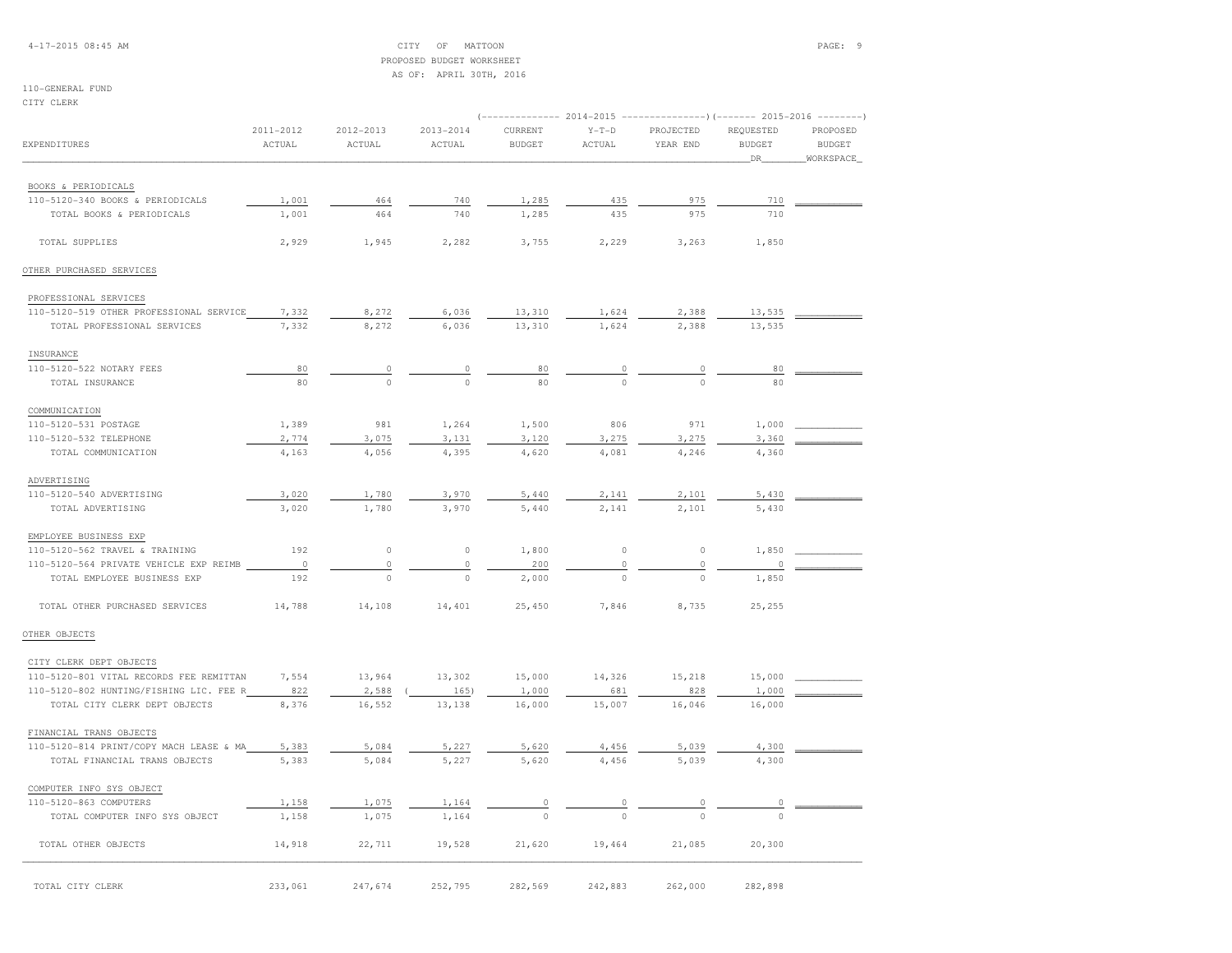## 4-17-2015 08:45 AM CITY OF MATTOON PAGE: 10 PROPOSED BUDGET WORKSHEETAS OF: APRIL 30TH, 2016

#### 110-GENERAL FUNDCITY ADMINISTRATOR

|                                        | (-------------- 2014-2015 ----------------) (------- 2015-2016 --------) |           |           |               |             |           |               |               |  |
|----------------------------------------|--------------------------------------------------------------------------|-----------|-----------|---------------|-------------|-----------|---------------|---------------|--|
|                                        | 2011-2012                                                                | 2012-2013 | 2013-2014 | CURRENT       | $Y-T-D$     | PROJECTED | REQUESTED     | PROPOSED      |  |
| EXPENDITURES                           | ACTUAL                                                                   | ACTUAL    | ACTUAL    | <b>BUDGET</b> | ACTUAL      | YEAR END  | <b>BUDGET</b> | <b>BUDGET</b> |  |
|                                        |                                                                          |           |           |               |             |           | DR.           | WORKSPACE     |  |
|                                        |                                                                          |           |           |               |             |           |               |               |  |
| PERSONNEL SERVICES                     |                                                                          |           |           |               |             |           |               |               |  |
| SALARIES & WAGES                       |                                                                          |           |           |               |             |           |               |               |  |
| 110-5130-111 SALARIES OF REG EMPLOYEES | 31,258                                                                   | 24,569    | 21,503    | 31,212        | 27,631      | 29,918    | 32,844        |               |  |
| 110-5130-114 COMPENSATED ABSENCES      | 3,671                                                                    | 2,213     | 616       | $\circ$       | 1,395       | 1,294     | $\Omega$      |               |  |
| TOTAL SALARIES & WAGES                 | 34,929                                                                   | 26,782    | 22,119    | 31,212        | 29,026      | 31,212    | 32,844        |               |  |
| TOTAL PERSONNEL SERVICES               | 34,929                                                                   | 26,782    | 22,119    | 31,212        | 29,026      | 31,212    | 32,844        |               |  |
| EMPLOYEE BENEFITS                      |                                                                          |           |           |               |             |           |               |               |  |
| GROUP INSURANCE                        |                                                                          |           |           |               |             |           |               |               |  |
| 110-5130-211 GROUP HEALTH INSURANCE    | 2,904                                                                    | 1,039     | 2,618     | 5,216         | 4,858       | 5,069     | 5,219         |               |  |
| 110-5130-212 GROUP LIFE INSURANCE      | 49                                                                       | 51        | 51        | 45            | 45          | 45        | 46            |               |  |
| TOTAL GROUP INSURANCE                  | 2,952                                                                    | 1,090     | 2,669     | 5,261         | 4,903       | 5,114     | 5,265         |               |  |
| SOCIAL SECURITY CONTRIB                |                                                                          |           |           |               |             |           |               |               |  |
| 110-5130-221 FICA CONTRIBUTIONS        | 2,078                                                                    | 1,693     | 1,292     | 1,935         | 1,794       | 1,865     | 2,036         |               |  |
| 110-5130-222 MEDICARE CONTRIBUTIONS    | 486                                                                      | 396       | 302       | 453           | 419         | 436       | 476           |               |  |
| TOTAL SOCIAL SECURITY CONTRIB          | 2,563                                                                    | 2,089     | 1,594     | 2,388         | 2,213       | 2,301     | 2,512         |               |  |
| RETIREMENT CONTRIBTUIONS               |                                                                          |           |           |               |             |           |               |               |  |
| 110-5130-231 IMRF CONTRIBUTIONS        | 4,645                                                                    | 4,075     | 2,921     | 4,058         | 3,630       | 3,904     | 3,882         |               |  |
| TOTAL RETIREMENT CONTRIBTUIONS         | 4,645                                                                    | 4,075     | 2,921     | 4,058         | 3,630       | 3,904     | 3,882         |               |  |
| UNEMPLOYMNT COMPENSATION               |                                                                          |           |           |               |             |           |               |               |  |
| 110-5130-240 UNEMPLOYMENT COMP.        | 61                                                                       | 106       | 119       | 130           | 130         | 130       | 86            |               |  |
| TOTAL UNEMPLOYMNT COMPENSATION         | 61                                                                       | 106       | 119       | 130           | 130         | 130       | 86            |               |  |
| WORKER'S COMPENSATION                  |                                                                          |           |           |               |             |           |               |               |  |
| 110-5130-250 WORKERS' COMPENSATION     | 85                                                                       | 69        | 56        | 56            | 57          | 57        | 58            |               |  |
| TOTAL WORKER'S COMPENSATION            | 85                                                                       | 69        | 56        | 56            | 57          | 57        | 58            |               |  |
| TOTAL EMPLOYEE BENEFITS                | 10,307                                                                   | 7,430     | 7,359     | 11,893        | 10,933      | 11,506    | 11,803        |               |  |
| SUPPLIES                               |                                                                          |           |           |               |             |           |               |               |  |
| GENERAL SUPPLIES                       |                                                                          |           |           |               |             |           |               |               |  |
| 110-5130-311 OFFICE SUPPLIES           | 141                                                                      | 54        | 13        | 200           | $\mathbb O$ | $\circ$   | 200           |               |  |
| 110-5130-319 MISCELLANEOUS SUPPLIES    | $\mathbb O$                                                              | 60        | 30        | 200           | $\circ$     | $\circ$   | 200           |               |  |
| TOTAL GENERAL SUPPLIES                 | 141                                                                      | 114       | 43        | 400           | $\circ$     | $\circ$   | 400           |               |  |
| TOTAL SUPPLIES                         | 141                                                                      | 114       | 43        | 400           | $\circ$     | $\circ$   | 400           |               |  |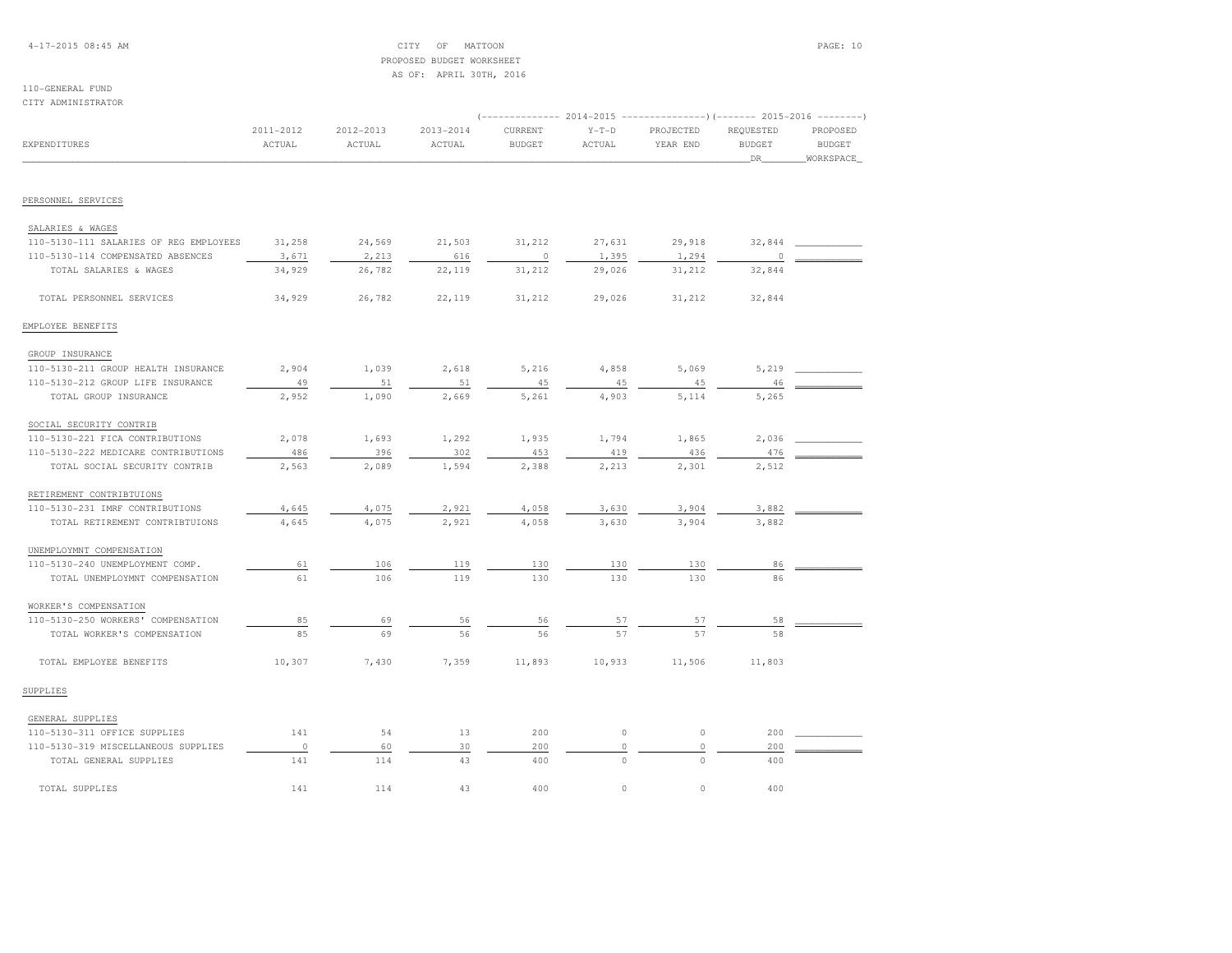4-17-2015 08:45 AM CITY OF MATTOON PAGE: 11 PROPOSED BUDGET WORKSHEETAS OF: APRIL 30TH, 2016

#### 110-GENERAL FUNDCITY ADMINISTRATOR

|                                               | 2011-2012 | 2012-2013                | 2013-2014                | CURRENT       | $Y-T-D$  | PROJECTED | REQUESTED | PROPOSED  |  |  |  |
|-----------------------------------------------|-----------|--------------------------|--------------------------|---------------|----------|-----------|-----------|-----------|--|--|--|
| <b>EXPENDITURES</b>                           | ACTUAL    | ACTUAL                   | ACTUAL                   | <b>BUDGET</b> | ACTUAL   | YEAR END  | BUDGET    | BUDGET    |  |  |  |
|                                               |           |                          |                          |               |          |           | DR        | WORKSPACE |  |  |  |
| OTHER PURCHASED SERVICES                      |           |                          |                          |               |          |           |           |           |  |  |  |
| ADVERTISING                                   |           |                          |                          |               |          |           |           |           |  |  |  |
| PRINTING & BUILDING                           |           |                          |                          |               |          |           |           |           |  |  |  |
| EMPLOYEE BUSINESS EXP                         |           |                          |                          |               |          |           |           |           |  |  |  |
| 110-5130-561 BUSINESS MEETING EXPENSE         | 999       | 365                      | 302                      | 750           | 247      | 391       | 750       |           |  |  |  |
| 110-5130-562 TRAVEL & TRAINING                | 5,181     | 1,163                    | 2,426                    | 4,000         | 2,906    | 2,906     | 4,000     |           |  |  |  |
| 110-5130-565 CELLULAR PHONE EXP REIMB         | 1,176     | 126                      | $\overline{\phantom{0}}$ | 1,200         | 400      | 400       | 1,200     |           |  |  |  |
| TOTAL EMPLOYEE BUSINESS EXP                   | 7,355     | 1,654                    | 2,727                    | 5,950         | 3,553    | 3,697     | 5,950     |           |  |  |  |
| OTHER PURCHASED SERVICES                      |           |                          |                          |               |          |           |           |           |  |  |  |
| 110-5130-571 DUES & MEMBERSHIPS               | 1,636     | 1,238                    | 262                      | 1,900         | 205      | 359       | 1,900     |           |  |  |  |
| 110-5130-579 MISC OTHER PURCHASED SERVI 3,149 |           | $\overline{\phantom{0}}$ | 25                       | $\sim$ 0      | $\sim$ 0 | 25        | $\Omega$  |           |  |  |  |
| TOTAL OTHER PURCHASED SERVICES                | 4,786     | 1,238                    | 287                      | 1,900         | 205      | 384       | 1,900     |           |  |  |  |
| TOTAL OTHER PURCHASED SERVICES                | 12,141    | 2,892                    | 3,015                    | 7,850         | 3,758    | 4,081     | 7,850     |           |  |  |  |
| OTHER OBJECTS                                 |           |                          |                          |               |          |           |           |           |  |  |  |
| COMPUTER INFO SYS OBJECT                      |           |                          |                          |               |          |           |           |           |  |  |  |
| 110-5130-863 COMPUTERS                        | 2,790     | $\circ$                  | $\circ$                  | $\circ$       | $\circ$  | $\circ$   | 1,200     |           |  |  |  |
| TOTAL COMPUTER INFO SYS OBJECT                | 2,790     | $\Omega$                 | $\Omega$                 | $\Omega$      | $\cap$   | $\Omega$  | 1,200     |           |  |  |  |
| TOTAL OTHER OBJECTS                           | 2,790     | $\circ$                  | $\circ$                  | $\circ$       | $\circ$  | $\circ$   | 1,200     |           |  |  |  |
| TOTAL CITY ADMINISTRATOR                      | 60,308    | 37,218                   | 32,536                   | 51,355        | 43,718   | 46,799    | 54,097    |           |  |  |  |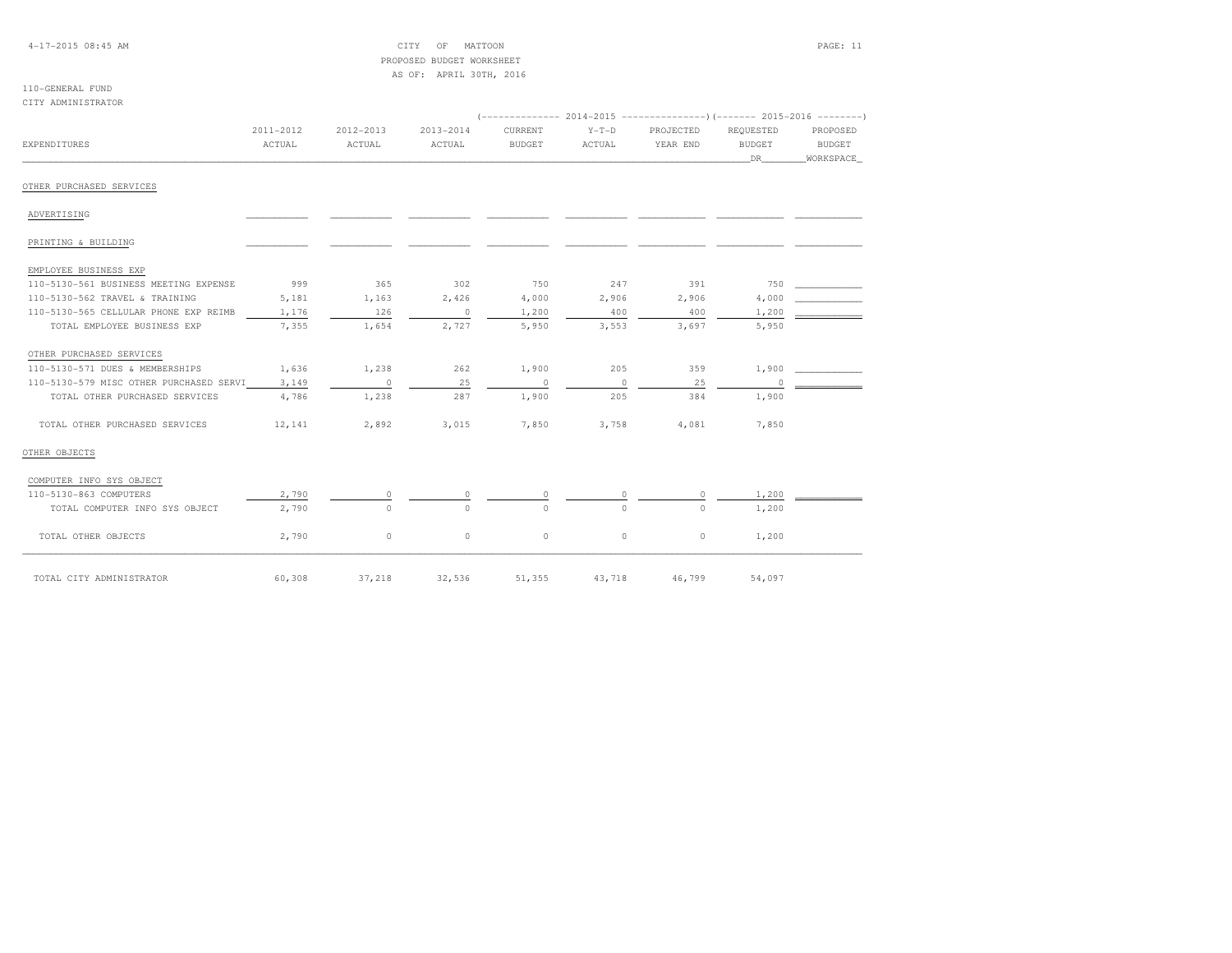4-17-2015 08:45 AM CITY OF MATTOON PAGE: 12 PROPOSED BUDGET WORKSHEETAS OF: APRIL 30TH, 2016

# 110-GENERAL FUND

FINANCIAL ADMINISTRATION

|                                                        |                        | ----------- 2014-2015 ---------------------- (------- 2015-2016 --------- |                     |                          |                        |                       |                                  |                                        |  |
|--------------------------------------------------------|------------------------|---------------------------------------------------------------------------|---------------------|--------------------------|------------------------|-----------------------|----------------------------------|----------------------------------------|--|
| <b>EXPENDITURES</b>                                    | 2011-2012<br>ACTUAL    | 2012-2013<br>ACTUAL                                                       | 2013-2014<br>ACTUAL | CURRENT<br><b>BUDGET</b> | $Y-T-D$<br>ACTUAL      | PROJECTED<br>YEAR END | REQUESTED<br><b>BUDGET</b><br>DR | PROPOSED<br><b>BUDGET</b><br>WORKSPACE |  |
|                                                        |                        |                                                                           |                     |                          |                        |                       |                                  |                                        |  |
| PERSONNEL SERVICES                                     |                        |                                                                           |                     |                          |                        |                       |                                  |                                        |  |
| SALARIES & WAGES                                       |                        |                                                                           |                     |                          |                        |                       |                                  |                                        |  |
| 110-5150-111 SALARIES OF REG EMPLOYEES                 | 30,319                 | 29,157                                                                    | 34,135              | 37,892                   | 32,933                 | 35,224                | 39,029                           |                                        |  |
| 110-5150-114 COMPENSATED ABSENCES                      | 2,354                  | 2,534                                                                     | 2,956               | $\circ$                  | 2,264                  | 2,668                 | 0                                |                                        |  |
| TOTAL SALARIES & WAGES                                 | 32,672                 | 31,691                                                                    | 37,091              | 37,892                   | 35,197                 | 37,892                | 39,029                           |                                        |  |
| TOTAL PERSONNEL SERVICES                               | 32,672                 | 31,691                                                                    | 37,091              | 37,892                   | 35,197                 | 37,892                | 39,029                           |                                        |  |
| EMPLOYEE BENEFITS                                      |                        |                                                                           |                     |                          |                        |                       |                                  |                                        |  |
|                                                        |                        |                                                                           |                     |                          |                        |                       |                                  |                                        |  |
| GROUP INSURANCE<br>110-5150-211 GROUP HEALTH INSURANCE | 4,628                  | 4,611                                                                     | 5,777               | 6,910                    | 6,571                  | 6,850                 | 6,609                            |                                        |  |
| 110-5150-212 GROUP LIFE INSURANCE                      | 98                     | 81                                                                        | 102                 | 91                       | 91                     | 91                    | 91                               |                                        |  |
| 110-5150-213 RETIREE HEALTHCARE                        |                        |                                                                           | 1,171,217           |                          |                        | 1,289,628             | 1,241,130                        |                                        |  |
| TOTAL GROUP INSURANCE                                  | 1,168,274<br>1,173,000 | 1,228,304<br>1,232,996                                                    | 1,177,097           | 1,264,821<br>1,271,822   | 1,099,544<br>1,106,206 | 1,296,569             | 1,247,830                        |                                        |  |
|                                                        |                        |                                                                           |                     |                          |                        |                       |                                  |                                        |  |
| SOCIAL SECURITY CONTRIB                                |                        |                                                                           |                     |                          |                        |                       |                                  |                                        |  |
| 110-5150-221 FICA CONTRIBUTIONS                        | 1,910                  | 1,880                                                                     | 2,204               | 2,349                    | 2,144                  | 2,230                 | 2,420                            |                                        |  |
| 110-5150-222 MEDICARE CONTRIBUTIONS                    | 447                    | 440                                                                       | 515                 | 549                      | 501                    | 521                   | 566                              |                                        |  |
| TOTAL SOCIAL SECURITY CONTRIB                          | 2,357                  | 2,320                                                                     | 2,719               | 2,898                    | 2,646                  | 2,751                 | 2,986                            |                                        |  |
| RETIREMENT CONTRIBTUIONS                               |                        |                                                                           |                     |                          |                        |                       |                                  |                                        |  |
| 110-5150-231 IMRF CONTRIBUTIONS                        | 4,271                  | 4,475                                                                     | 5,020               | 4,926                    | 4,336                  | 4,661                 | 4,613                            |                                        |  |
| TOTAL RETIREMENT CONTRIBTUIONS                         | 4,271                  | 4,475                                                                     | 5,020               | 4,926                    | 4,336                  | 4,661                 | 4,613                            |                                        |  |
| UNEMPLOYMNT COMPENSATION                               |                        |                                                                           |                     |                          |                        |                       |                                  |                                        |  |
| 110-5150-240 UNEMPLOYMENT COMP.                        | 123                    | 168                                                                       | 238                 | 260                      | 260                    | 260                   | 172                              |                                        |  |
| TOTAL UNEMPLOYMNT COMPENSATION                         | 123                    | 168                                                                       | 238                 | 260                      | 260                    | 260                   | 172                              |                                        |  |
| WORKER'S COMPENSATION                                  |                        |                                                                           |                     |                          |                        |                       |                                  |                                        |  |
| 110-5150-250 WORKERS' COMPENSATION                     | 80                     | 66                                                                        | 64                  | 69                       | 69                     | 69                    | 68                               |                                        |  |
| TOTAL WORKER'S COMPENSATION                            | 80                     | 66                                                                        | 64                  | 69                       | 69                     | 69                    | 68                               |                                        |  |
| TOTAL EMPLOYEE BENEFITS                                | 1,179,832              | 1,240,025                                                                 | 1,185,138           | 1,279,975                | 1, 113, 516            | 1,304,310             | 1,255,669                        |                                        |  |
| SUPPLIES                                               |                        |                                                                           |                     |                          |                        |                       |                                  |                                        |  |
| GENERAL SUPPLIES                                       |                        |                                                                           |                     |                          |                        |                       |                                  |                                        |  |
| 110-5150-311 OFFICE SUPPLIES                           | 1,302                  | 1,250                                                                     | 1,035               | 1,500                    | 1,023                  | 1,111                 | 1,500                            |                                        |  |
| 110-5150-319 MISCELLANEOUS SUPPLIES                    | $\circ$                | 24                                                                        | 0                   | 100                      | 45                     | 45                    | 100                              |                                        |  |
| TOTAL GENERAL SUPPLIES                                 | 1,302                  | 1,274                                                                     | 1,035               | 1,600                    | 1,068                  | 1,156                 | 1,600                            |                                        |  |
|                                                        |                        |                                                                           |                     |                          |                        |                       |                                  |                                        |  |
| TOTAL SUPPLIES                                         | 1,302                  | 1,274                                                                     | 1,035               | 1,600                    | 1,068                  | 1,156                 | 1,600                            |                                        |  |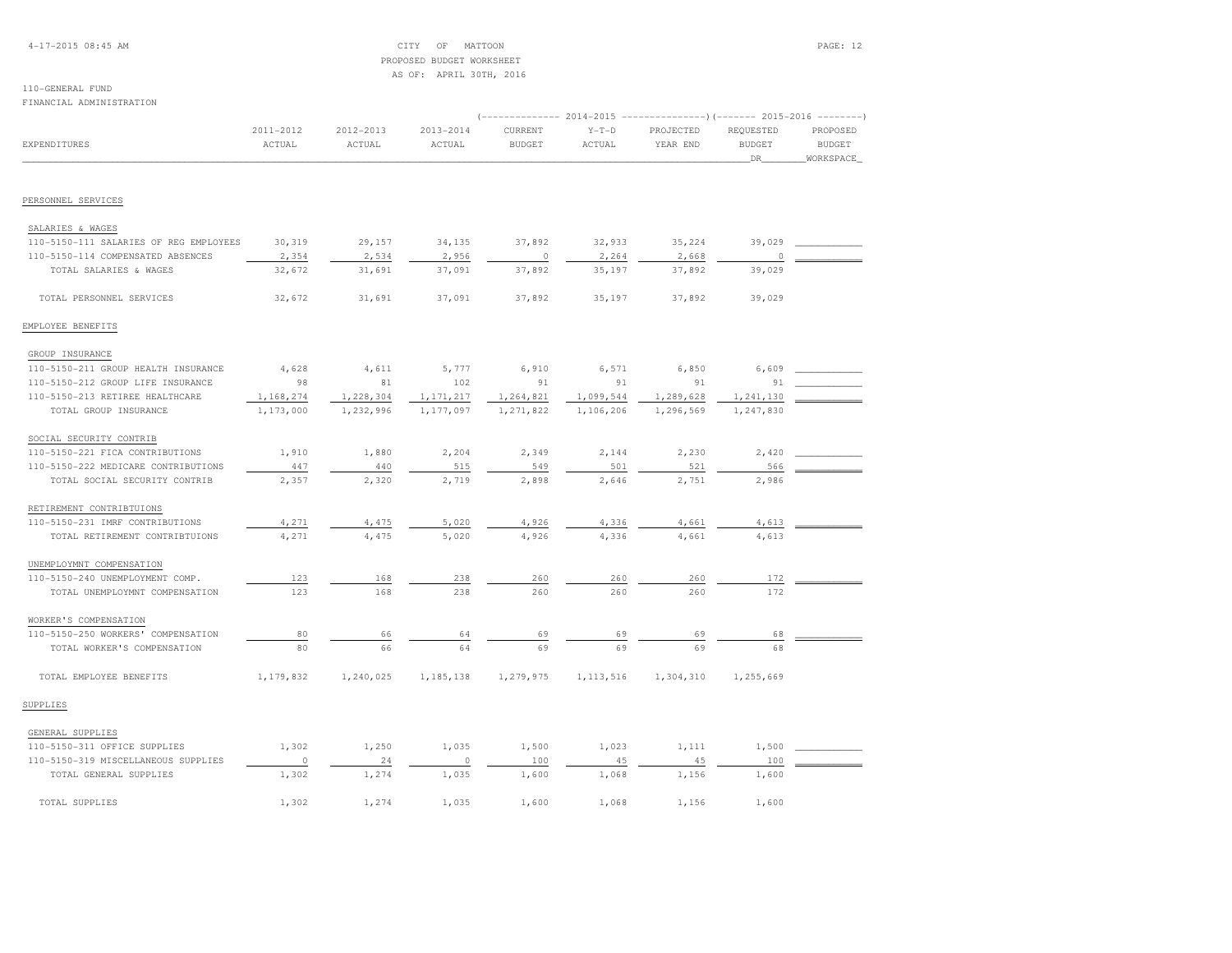4-17-2015 08:45 AM CITY OF MATTOON PAGE: 13 PROPOSED BUDGET WORKSHEETAS OF: APRIL 30TH, 2016

#### 110-GENERAL FUNDFINANCIAL ADMINISTRATION

| EXPENDITURES                            | 2011-2012<br>ACTUAL | 2012-2013<br>ACTUAL | 2013-2014<br>ACTUAL | CURRENT<br><b>BUDGET</b> | $Y-T-D$<br>ACTUAL | PROJECTED<br>YEAR END | REQUESTED<br><b>BUDGET</b><br>DR | PROPOSED<br><b>BUDGET</b><br>WORKSPACE |
|-----------------------------------------|---------------------|---------------------|---------------------|--------------------------|-------------------|-----------------------|----------------------------------|----------------------------------------|
| OTHER PURCHASED SERVICES                |                     |                     |                     |                          |                   |                       |                                  |                                        |
| PROFESSIONAL SERVICES                   |                     |                     |                     |                          |                   |                       |                                  |                                        |
| 110-5150-512 ANIMAL CONTROL SERVICES    | 27,437              | 27,437              | 34,296              | 27,437                   | 20,577            | 27,436                | 27,436                           |                                        |
| 110-5150-513 AUDITING & ACCOUNTING SERV | 20,850              | 10,549              | 4,955               | 11,000                   | 10,460            | 10,460                | 10,590                           |                                        |
| 110-5150-516 TECHNOLOGY SUPPORT SERVIC  | 22,720              | 3,900               | 9,474               | 14,400                   | 14,263            | 14,263                | 13,300                           |                                        |
| TOTAL PROFESSIONAL SERVICES             | 71,007              | 41,885              | 48,725              | 52,837                   | 45,300            | 52,159                | 51,326                           |                                        |
| INSURANCE                               |                     |                     |                     |                          |                   |                       |                                  |                                        |
| 110-5150-523 PROPERTY & CASUALTY INS.   | 100,288             | 98,765              | 127,461             | 119,894                  | 119,894           | 181,894               | 124,445                          |                                        |
| TOTAL INSURANCE                         | 100,288             | 98,765              | 127,461             | 119,894                  | 119,894           | 181,894               | 124,445                          |                                        |
| COMMUNICATION                           |                     |                     |                     |                          |                   |                       |                                  |                                        |
| 110-5150-532 TELEPHONE                  | 580                 | 1,627               | 1,857               | 1,860                    | 1,879             | 1,879                 | 1,900                            |                                        |
| TOTAL COMMUNICATION                     | 580                 | 1,627               | 1,857               | 1,860                    | 1,879             | 1,879                 | 1,900                            |                                        |
| EMPLOYEE BUSINESS EXP                   |                     |                     |                     |                          |                   |                       |                                  |                                        |
| 110-5150-562 TRAVEL & TRAINING          | 1,855               | 1,509               | 110                 | 2,500                    | 1,408             | 2,500                 | 2,500                            |                                        |
| TOTAL EMPLOYEE BUSINESS EXP             | 1,855               | 1,509               | 110                 | 2,500                    | 1,408             | 2,500                 | 2,500                            |                                        |
| OTHER PURCHASED SERVICES                |                     |                     |                     |                          |                   |                       |                                  |                                        |
| 110-5150-571 DUES & MEMBERSHIPS         | 800                 | 430                 | 935                 | 825                      | 835               | 835                   | 850                              |                                        |
| 110-5150-576 SECURITY SERVICES          | 300                 | 300                 | $\circ$             | $\circ$                  | 300               | 300                   | 300                              |                                        |
| TOTAL OTHER PURCHASED SERVICES          | 1,100               | 730                 | 935                 | 825                      | 1,135             | 1,135                 | 1,150                            |                                        |
| TOTAL OTHER PURCHASED SERVICES          | 174,830             | 144,517             | 179,088             | 177,916                  | 169,617           | 239,567               | 181,321                          |                                        |
| OTHER OBJECTS                           |                     |                     |                     |                          |                   |                       |                                  |                                        |
| FINANCIAL TRANS OBJECTS                 |                     |                     |                     |                          |                   |                       |                                  |                                        |
| 110-5150-811 BANK SERVICE CHARGES       | 3,470               | 4,369               | 3,844               | 4,000                    | 850               | 914                   | 1,200                            |                                        |
| 110-5150-816 FARM EXPENSES              | $\circ$             | $\circ$             | $\circ$             | $\circ$                  | $\circ$           | $\circ$               | $\Omega$                         |                                        |
| TOTAL FINANCIAL TRANS OBJECTS           | 3,470               | 4,369               | 3,844               | 4,000                    | 850               | 914                   | 1,200                            |                                        |
| SPECIAL EVENT OBJECTS                   |                     |                     |                     |                          |                   |                       |                                  |                                        |
| 110-5150-830 BAD DEBT EXPENSE           | 4,705               | 4,533               | 5,017               | 5,000                    | 6,652             | 6,530                 | 7,200                            |                                        |
| TOTAL SPECIAL EVENT OBJECTS             | 4,705               | 4,533               | 5,017               | 5,000                    | 6,652             | 6,530                 | 7,200                            |                                        |
| COMPUTER INFO SYS OBJECT                |                     |                     |                     |                          |                   |                       |                                  |                                        |
| 110-5150-863 COMPUTERS                  | 0                   | 0                   | 3,077               | 0                        | 0                 | 0                     | 0                                |                                        |
| TOTAL COMPUTER INFO SYS OBJECT          | $\Omega$            | $\Omega$            | 3,077               | $\Omega$                 | $\Omega$          |                       | $\cap$                           |                                        |
| TOTAL OTHER OBJECTS                     | 8,175               | 8,902               | 11,938              | 9,000                    | 7,502             | 7,444                 | 8,400                            |                                        |
| TOTAL FINANCIAL ADMINISTRATION          | 1,396,811           | 1,426,409           | 1, 414, 289         | 1,506,383                | 1,326,900         | 1,590,369             | 1,486,019                        |                                        |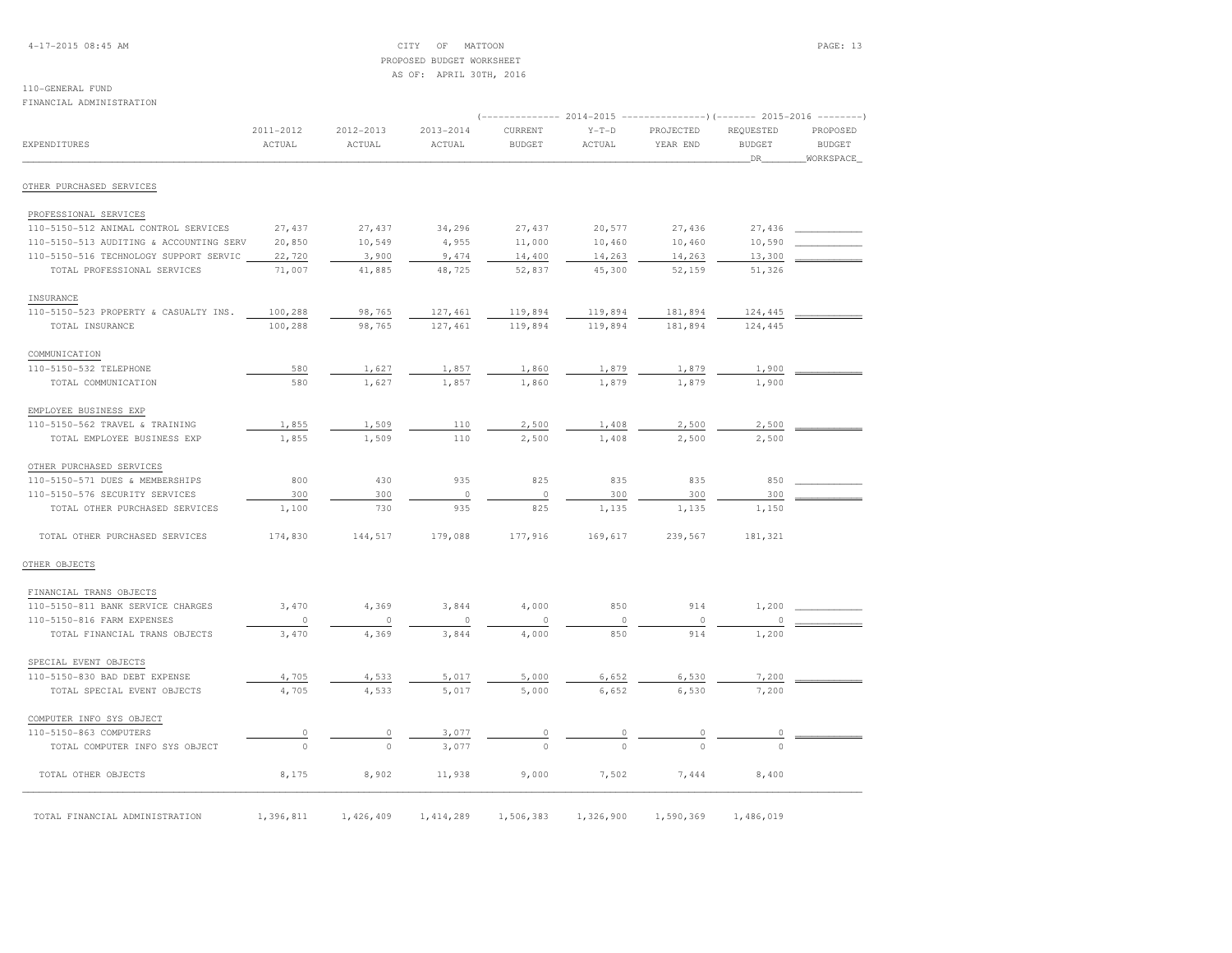## 4-17-2015 08:45 AM CITY OF MATTOON PAGE: 14 PROPOSED BUDGET WORKSHEETAS OF: APRIL 30TH, 2016

#### 110-GENERAL FUNDLEGAL SERVICES

|                                         |                     |                     |                         |                          |                   |                                 | (-------------- 2014-2015 ----------------) (------- 2015-2016 --------) |                                        |
|-----------------------------------------|---------------------|---------------------|-------------------------|--------------------------|-------------------|---------------------------------|--------------------------------------------------------------------------|----------------------------------------|
| EXPENDITURES                            | 2011-2012<br>ACTUAL | 2012-2013<br>ACTUAL | $2013 - 2014$<br>ACTUAL | CURRENT<br><b>BUDGET</b> | $Y-T-D$<br>ACTUAL | PROJECTED<br>YEAR END           | REQUESTED<br><b>BUDGET</b><br>DR                                         | PROPOSED<br><b>BUDGET</b><br>WORKSPACE |
|                                         |                     |                     |                         |                          |                   |                                 |                                                                          |                                        |
| PERSONNEL SERVICES                      |                     |                     |                         |                          |                   |                                 |                                                                          |                                        |
| SALARIES & WAGES                        |                     |                     |                         |                          |                   |                                 |                                                                          |                                        |
| 110-5160-111 SALARIES OF REG EMPLOYEES  | 32,619              | 3,597               | $\circ$                 | $\circ$                  | 0                 | $\circ$                         | 0                                                                        |                                        |
| 110-5160-114 COMPENSATED ABSENCES       | 3,149               | 1,657               | $\circ$                 | $\mathbb O$              | 0                 | 0                               | $\Omega$                                                                 |                                        |
| TOTAL SALARIES & WAGES                  | 35,769              | 5,253               | $\circ$                 | $\mathbf{0}$             | $\Omega$          | $\cap$                          |                                                                          |                                        |
| TOTAL PERSONNEL SERVICES                | 35,769              | 5,253               | $\circ$                 | $\circ$                  | $\circ$           | $\circ$                         | $\circ$                                                                  |                                        |
| EMPLOYEE BENEFITS                       |                     |                     |                         |                          |                   |                                 |                                                                          |                                        |
| GROUP INSURANCE                         |                     |                     |                         |                          |                   |                                 |                                                                          |                                        |
| 110-5160-211 GROUP HEALTH INSURANCE     | 3,465               | 653                 | $\circ$                 | $\circ$                  | $\mathbb O$       | $\circ$                         | $\circ$                                                                  |                                        |
| 110-5160-212 GROUP LIFE INSURANCE       | $\circ$             | 60                  | 0                       | $\circ$                  | 0                 | 0                               | 0                                                                        |                                        |
| TOTAL GROUP INSURANCE                   | 3,465               | 713                 | $\circ$                 | $\circ$                  | $\Omega$          | $\circ$                         | $\circ$                                                                  |                                        |
| SOCIAL SECURITY CONTRIB                 |                     |                     |                         |                          |                   |                                 |                                                                          |                                        |
| 110-5160-221 FICA                       | 2,095               | 372                 | $\circ$                 | $\circ$                  | $\mathbb O$       | $\circ$                         | $\circ$                                                                  |                                        |
| 110-5160-222 MEDICARE                   | 490                 | 87                  | $\mathbb O$             | $\circ$                  | 0                 | 0                               | 0                                                                        |                                        |
| TOTAL SOCIAL SECURITY CONTRIB           | 2,585               | 459                 | $\Omega$                | $\Omega$                 | $\cap$            | $\cap$                          | $\cap$                                                                   |                                        |
| RETIREMENT CONTRIBTUIONS                |                     |                     |                         |                          |                   |                                 |                                                                          |                                        |
| 110-5160-231 IMRF CONTRIBUTIONS         | 4,684               | 900                 | 0                       |                          |                   |                                 |                                                                          |                                        |
| TOTAL RETIREMENT CONTRIBTUIONS          | 4,684               | 900                 | $\Omega$                | $\Omega$                 |                   |                                 |                                                                          |                                        |
| UNEMPLOYMNT COMPENSATION                |                     |                     |                         |                          |                   |                                 |                                                                          |                                        |
| 110-5160-240 UNEMPLOYMENT COMP.         | $\circ$             | 124                 | 0                       | 0                        | 0                 | 0                               | 0                                                                        |                                        |
| TOTAL UNEMPLOYMNT COMPENSATION          | $\Omega$            | 124                 |                         |                          |                   |                                 |                                                                          |                                        |
| WORKER'S COMPENSATION                   |                     |                     |                         |                          |                   |                                 |                                                                          |                                        |
| 110-5160-250 WORKERS' COMPENSATION      | 86                  | 70                  | $\overline{0}$          | $\overline{0}$           | $\overline{0}$    | $\begin{matrix} 0 \end{matrix}$ | 0                                                                        |                                        |
| TOTAL WORKER'S COMPENSATION             | 86                  | 70                  | $\Omega$                | $\Omega$                 |                   | $\cap$                          | $\cap$                                                                   |                                        |
| TOTAL EMPLOYEE BENEFITS                 | 10,820              | 2,267               | $\circ$                 | $\circ$                  | $\circ$           | 0                               | $\circ$                                                                  |                                        |
| SUPPLIES                                |                     |                     |                         |                          |                   |                                 |                                                                          |                                        |
| GENERAL SUPPLIES                        |                     |                     |                         |                          |                   |                                 |                                                                          |                                        |
| 110-5160-311 OFFICE SUPPLIES            | 31                  | 5                   | 12                      | $\circ$                  | 12                | 15                              | 0                                                                        |                                        |
| 110-5160-319 MISC. SUPPLIES (NUISANCE E | $\circ$             | 24                  | $\circ$                 | $\circ$                  | $\circ$           | $\circ$                         | 0                                                                        |                                        |
| TOTAL GENERAL SUPPLIES                  | 31                  | 29                  | 12                      | $\mathbb O$              | 12                | 15                              |                                                                          |                                        |
| BOOKS & PERIODICALS                     |                     |                     |                         |                          |                   |                                 |                                                                          |                                        |
| 110-5160-340 BOOKS & PERIODICALS        | 7,056               | 5,208               | 0                       |                          |                   | 0                               | 0                                                                        |                                        |
| TOTAL BOOKS & PERIODICALS               | 7,056               | 5,208               | $\Omega$                | $\Omega$                 | $\Omega$          | $\Omega$                        | $\Omega$                                                                 |                                        |
| TOTAL SUPPLIES                          | 7,087               | 5,237               | 12                      | $\circ$                  | 12                | 15                              | $\circ$                                                                  |                                        |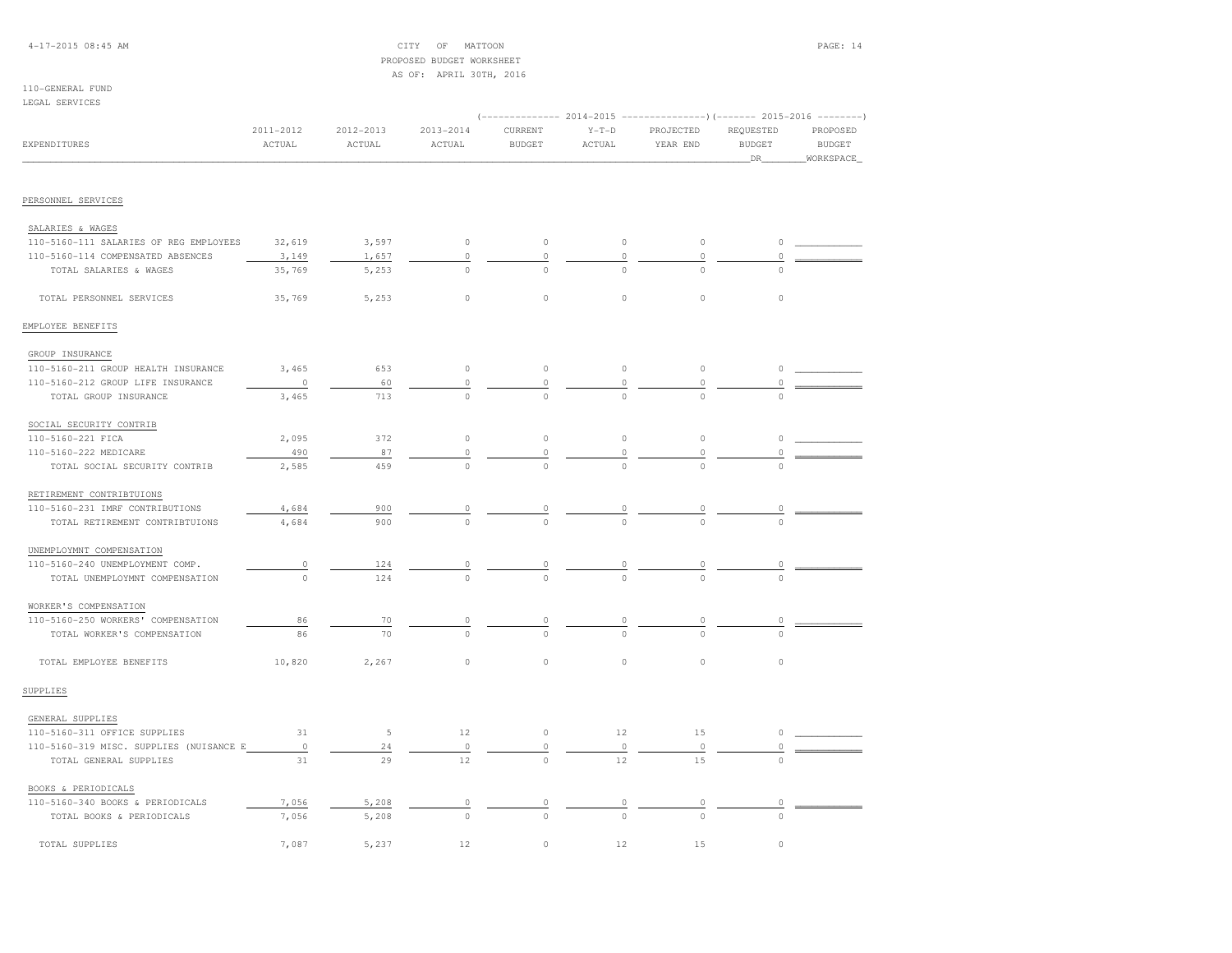4-17-2015 08:45 AM CITY OF MATTOON PAGE: 15 PROPOSED BUDGET WORKSHEETAS OF: APRIL 30TH, 2016

#### 110-GENERAL FUNDLEGAL SERVICES

|                                         | 2011-2012 | 2012-2013   | 2013-2014  | CURRENT       | $Y-T-D$  | PROJECTED | REQUESTED     | PROPOSED  |
|-----------------------------------------|-----------|-------------|------------|---------------|----------|-----------|---------------|-----------|
| EXPENDITURES                            | ACTUAL    | ACTUAL      | ACTUAL     | <b>BUDGET</b> | ACTUAL   | YEAR END  | <b>BUDGET</b> | BUDGET    |
|                                         |           |             |            |               |          |           | DR            | WORKSPACE |
| OTHER PURCHASED SERVICES                |           |             |            |               |          |           |               |           |
| PROFESSIONAL SERVICES                   |           |             |            |               |          |           |               |           |
| 110-5160-515 LABOR RELATIONS COUNSEL    | 5,502     | 700         | $\sim$ 0   | $\circ$       | 350      | 350       | 15,000        |           |
| 110-5160-519 OTHER PROFESSIONAL SERVICE | 65        | 41,178      | 50,805     | 54,960        | 46,512   | 54,826    | 69,960        |           |
| TOTAL PROFESSIONAL SERVICES             | 5,567     | 41,878      | 50,805     | 54,960        | 46,862   | 55,176    | 84,960        |           |
| EMPLOYEE BUSINESS EXP                   |           |             |            |               |          |           |               |           |
| 110-5160-562 TRAVEL & TRAINING          | 1,231     | 58          | $\circ$    | $\circ$       | $\circ$  | $\circ$   |               |           |
| 110-5160-565 CELLULAR TELEPHONE REIMBUR | 1,200     | 150         | $\Omega$   | $\Omega$      |          | $\cap$    |               |           |
| TOTAL EMPLOYEE BUSINESS EXP             | 2,431     | 208         | $\bigcirc$ | $\cap$        | $\cap$   | $\cap$    |               |           |
| OTHER PURCHASED SERVICES                |           |             |            |               |          |           |               |           |
| 110-5160-571 DUES & MEMBERSHIPS         | 776       | 299         | $\circ$    | $\circ$       | $\Omega$ | $\Omega$  |               |           |
| 110-5160-579 OTHER PURCHASED SERVICES   | 830       | $\mathbb O$ | $\Omega$   | 0             |          | $\Omega$  |               |           |
| TOTAL OTHER PURCHASED SERVICES          | 1,606     | 299         | $\bigcirc$ | $\Omega$      | $\cap$   | $\Omega$  |               |           |
| TOTAL OTHER PURCHASED SERVICES          | 9,604     | 42,384      | 50,805     | 54,960        | 46,862   | 55,176    | 84,960        |           |
| TOTAL LEGAL SERVICES                    | 63,280    | 55,141      | 50,817     | 54,960        | 46,873   | 55,191    | 84,960        |           |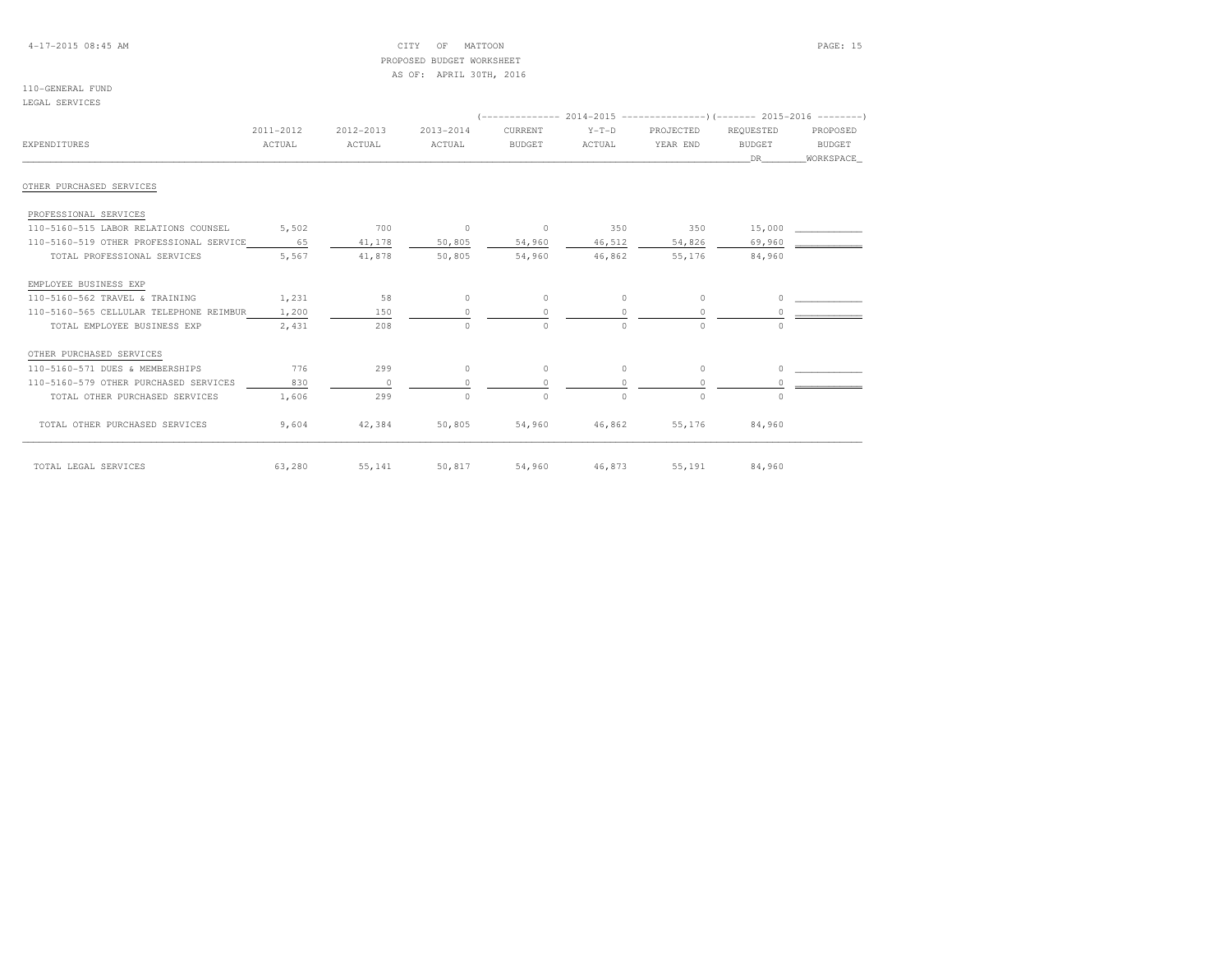4-17-2015 08:45 AM CITY OF MATTOON PAGE: 16 PROPOSED BUDGET WORKSHEETAS OF: APRIL 30TH, 2016

#### 110-GENERAL FUNDCOMPUTER INFO SYSTEMS

 (-------------- 2014-2015 ---------------)(------- 2015-2016 --------) 2011-2012 2012-2013 2013-2014 CURRENT Y-T-D PROJECTED REQUESTED PROPOSED**BUDGET** EXPENDITURES ACTUAL ACTUAL ACTUAL BUDGET ACTUAL YEAR END BUDGET BUDGET\_WORKSPACE\_ \_\_\_\_\_\_\_\_\_\_\_\_\_\_\_\_\_\_\_\_\_\_\_\_\_\_\_\_\_\_\_\_\_\_\_\_\_\_\_\_\_\_\_\_\_\_\_\_\_\_\_\_\_\_\_\_\_\_\_\_\_\_\_\_\_\_\_\_\_\_\_\_\_\_\_\_\_\_\_\_\_\_\_\_\_\_\_\_\_\_\_\_\_\_\_\_\_\_\_\_\_\_\_\_\_\_\_\_\_\_\_\_\_\_\_\_\_\_\_\_\_\_\_\_\_\_\_\_\_\_DR\_\_\_\_\_\_\_\_WORKSPACE\_PERSONNEL SERVICES SALARIES & WAGES 110-5170-111 SALARIES OF REG EMPLOYEES 102,238 109,664 111,091 120,006 104,605 113,779 124,644 \_\_\_\_\_\_\_\_\_\_\_\_ $110-5170-114 \text{ COMPENSATED ABSENCES} \label{eq:110-5170-114}$  TOTAL SALARIES & WAGES 109,715 114,570 118,013 120,006 111,474 120,006 124,644 TOTAL PERSONNEL SERVICES 109,715 114,570 118,013 120,006 111,474 120,006 124,644EMPLOYEE BENEFITS GROUP INSURANCE 110-5170-211 GROUP HEALTH INSURANCE 3,555 9,653 10,441 15,340 14,588 15,208 15,350 \_\_\_\_\_\_\_\_\_\_\_\_ 110-5170-212 GROUP LIFE INSURANCE 288 300 300 268 268 268 268 \_\_\_\_\_\_\_\_\_\_\_\_ TOTAL GROUP INSURANCE 3,843 9,953 10,741 15,608 14,856 15,476 15,618 SOCIAL SECURITY CONTRIB 110-5170-221 FICA CONTRIBUTIONS 6,689 6,978 7,180 7,440 6,966 7,244 7,728 \_\_\_\_\_\_\_\_\_\_\_\_110-5170-222 MEDICARE CONTRIBUTIONS  $1,564$   $1,632$   $1,679$   $1,740$   $1,629$   $1,694$   $1,807$  TOTAL SOCIAL SECURITY CONTRIB 8,253 8,610 8,859 9,180 8,596 8,938 9,535 RETIREMENT CONTRIBTUIONS110-5170-231 IMRF CONTRIBUTIONS 14,911 16,639 16,358 15,601 14,081 15,141 14,733 Languary TOTAL RETIREMENT CONTRIBTUIONS 14,911 16,639 16,358 15,601 14,081 15,141 14,733 UNEMPLOYMNT COMPENSATION 110-5170-240 UNEMPLOYMENT COMP. 361 597 700 765 765 765 505 \_\_\_\_\_\_\_\_\_\_\_\_TOTAL UNEMPLOYMNT COMPENSATION 361 597 700 765 765 765 505 505 WORKER'S COMPENSATION 110-5170-250 WORKERS' COMPENSATION 275 250 205 217 217 217 218 \_\_\_\_\_\_\_\_\_\_\_\_ TOTAL WORKER'S COMPENSATION 275 250 205 217 217 217 218 TOTAL EMPLOYEE BENEFITS 27,643 36,049 36,862 41,371 38,514 40,536 40,609SUPPLIES GENERAL SUPPLIES 110-5170-311 OFFICE SUPPLIES 241 64 73 300 67 54 300 \_\_\_\_\_\_\_\_\_\_\_\_110-5170-312 CLEANING SUPPLIES 0 0 0 0 0 0 0 0 0 50 <u>\_</u> 110-5170-316 TOOLS & EQUIPMENT 1,433 2,599 1,899 2,500 441 441 2,500 110-5170-319 MISCELLANEOUS SUPPLIES 547 599 699 800 471 471 900 \_\_\_\_\_\_\_\_\_\_\_\_TOTAL GENERAL SUPPLIES 2,220 3,262 2,671 3,600 979 966 3,750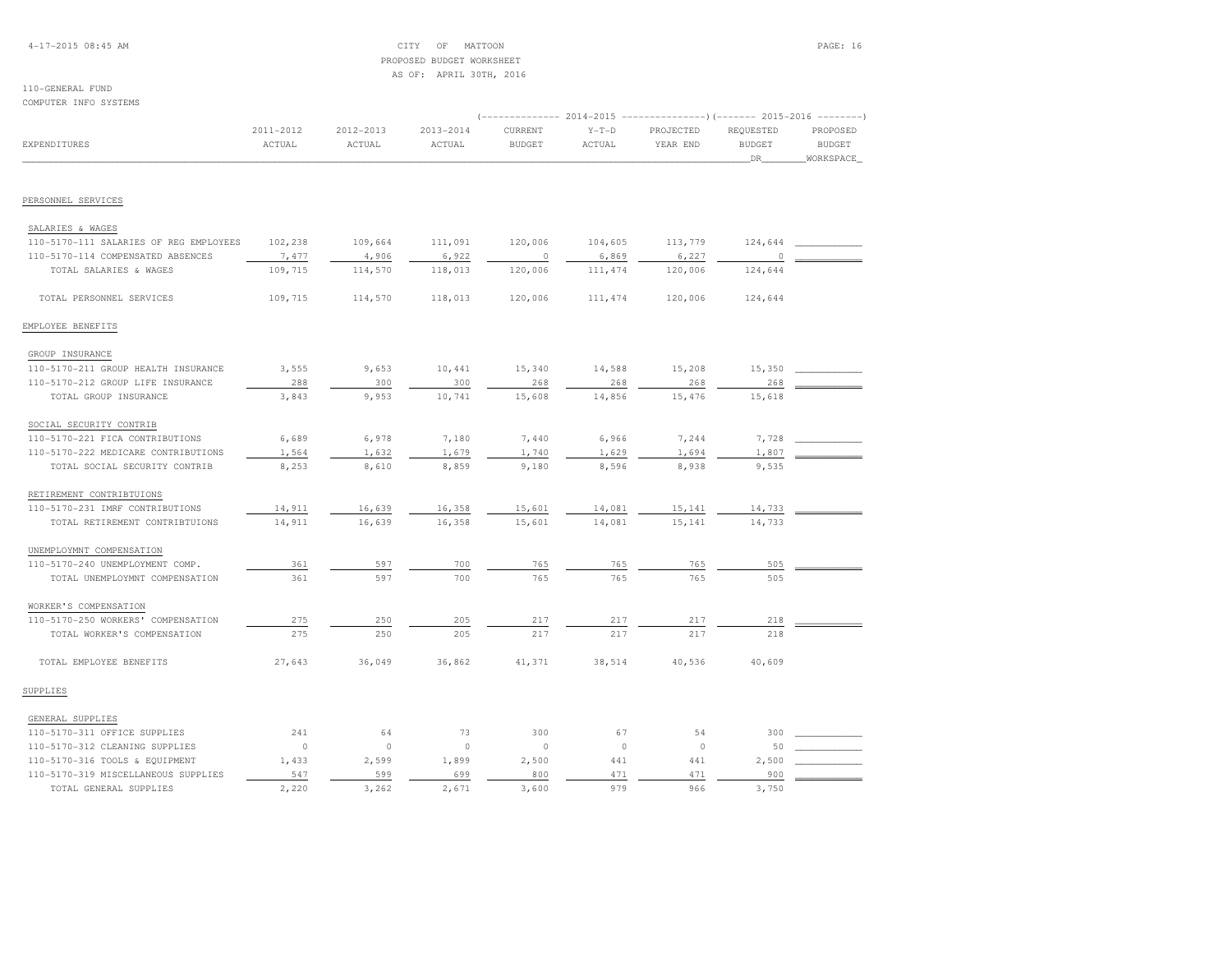4-17-2015 08:45 AM CITY OF MATTOON PAGE: 17 PROPOSED BUDGET WORKSHEETAS OF: APRIL 30TH, 2016

## 110-GENERAL FUND

COMPUTER INFO SYSTEMS

|                                         |           |           |           | ------------ 2014-2015 |              | $------------)$ (------- 2015-2016<br>$- - - - - - - -$ |                            |               |
|-----------------------------------------|-----------|-----------|-----------|------------------------|--------------|---------------------------------------------------------|----------------------------|---------------|
|                                         | 2011-2012 | 2012-2013 | 2013-2014 | CURRENT                | $Y-T-D$      | PROJECTED                                               | REQUESTED<br><b>BUDGET</b> | PROPOSED      |
| EXPENDITURES                            | ACTUAL    | ACTUAL    | ACTUAL    | <b>BUDGET</b>          | ACTUAL       | YEAR END                                                |                            | <b>BUDGET</b> |
|                                         |           |           |           |                        |              |                                                         | DR.                        | WORKSPACE     |
| ENERGY                                  |           |           |           |                        |              |                                                         |                            |               |
| 110-5170-325 SOFTWARE                   | 317       | 1,570     | 847       | 2,300                  | 1,853        | 2,113                                                   | 2,600                      |               |
| TOTAL ENERGY                            | 317       | 1,570     | 847       | 2,300                  | 1,853        | 2,113                                                   | 2,600                      |               |
|                                         |           |           |           |                        |              |                                                         |                            |               |
| <b>BOOKS &amp; PERIODICALS</b>          |           |           |           |                        |              |                                                         |                            |               |
| 110-5170-340 BOOKS & PERIODICALS        | 394       | 279       | 279       | 380                    | 0            | 0                                                       | 300                        |               |
| TOTAL BOOKS & PERIODICALS               | 394       | 279       | 279       | 380                    | $\Omega$     | $\Omega$                                                | 300                        |               |
| TOTAL SUPPLIES                          | 2,931     | 5,111     | 3,797     | 6,280                  | 2,832        | 3,079                                                   | 6,650                      |               |
| OTHER PURCHASED SERVICES                |           |           |           |                        |              |                                                         |                            |               |
| PROFESSIONAL SERVICES                   |           |           |           |                        |              |                                                         |                            |               |
| 110-5170-516 TECHNOLOGY SUPPORT SERVIC  | 14,484    | 20,364    | 14,015    | 17,200                 | 13,997       | 13,997                                                  | 15,200                     |               |
| TOTAL PROFESSIONAL SERVICES             | 14,484    | 20,364    | 14,015    | 17,200                 | 13,997       | 13,997                                                  | 15,200                     |               |
|                                         |           |           |           |                        |              |                                                         |                            |               |
| COMMUNICATION                           |           |           |           |                        |              |                                                         |                            |               |
| 110-5170-533 CELLULAR PHONE             | 1,691     | 2,141     | 2,076     | 2,400                  | 1,997        | 2,067                                                   | 2,400                      |               |
| TOTAL COMMUNICATION                     | 1,691     | 2,141     | 2,076     | 2,400                  | 1,997        | 2,067                                                   | 2,400                      |               |
| EMPLOYEE BUSINESS EXP                   |           |           |           |                        |              |                                                         |                            |               |
| 110-5170-562 TRAVEL & TRAINING          | 3,552     | 4,658     | 2,764     | 5,000                  | 3,640        | 3,688                                                   | 4,600                      |               |
| 110-5170-564 PRIVATE VEHICLE EXP REIMB  | $\circ$   | $\circ$   | $\circ$   | 100                    | $\circ$      | $\circ$                                                 | 100                        |               |
| TOTAL EMPLOYEE BUSINESS EXP             | 3,552     | 4,658     | 2,764     | 5,100                  | 3,640        | 3,688                                                   | 4,700                      |               |
| OTHER PURCHASED SERVICES                |           |           |           |                        |              |                                                         |                            |               |
| 110-5170-571 DUES & MEMBERSHIPS         | 599       | 624       | 275       | 700                    | 275          | 275                                                     | 700                        |               |
| TOTAL OTHER PURCHASED SERVICES          | 599       | 624       | 275       | 700                    | 275          | 275                                                     | 700                        |               |
| TOTAL OTHER PURCHASED SERVICES          | 20,326    | 27,787    | 19,129    | 25,400                 | 19,909       | 20,027                                                  | 23,000                     |               |
| OTHER OBJECTS                           |           |           |           |                        |              |                                                         |                            |               |
|                                         |           |           |           |                        |              |                                                         |                            |               |
| COMPUTER INFO SYS OBJECT                |           |           |           |                        |              |                                                         |                            |               |
| 110-5170-841 WIDE AREA NETWORK SOFTWARE | 2,598     | 24,285    | 32,208    | 33,100                 | 31,691       | 36,554                                                  | 24,400                     |               |
| TOTAL COMPUTER INFO SYS OBJECT          | 2,598     | 24,285    | 32,208    | 33,100                 | 31,691       | 36,554                                                  | 24,400                     |               |
| COMPUTER INFO SYS OBJECT                |           |           |           |                        |              |                                                         |                            |               |
| 110-5170-851 WIDE AREA NETWORK SERVERS  | 14,718    | 5,687     | 27,361    | 10,500                 | 12,824       | 12,824                                                  | 11,250                     |               |
| 110-5170-852 NETWORK SECURITY SYSTEMS   | 4,291     | 4,392     | 4,618     | 4,300                  | 4,330        | 4,330                                                   | 5,650                      |               |
| 110-5170-854 WIDE AREA NETWORK WIRING A | 2,120     | 4,900     | 3,387     | 2,200                  | 2,128        | 2,128                                                   | 2,200                      |               |
| TOTAL COMPUTER INFO SYS OBJECT          | 21,128    | 14,979    | 35,366    | 17,000                 | 19,283       | 19,282                                                  | 19,100                     |               |
| COMPUTER INFO SYS OBJECT                |           |           |           |                        |              |                                                         |                            |               |
| 110-5170-863 COMPUTERS                  | 1,810     | 1,233     | 345       | 2,000                  |              | $\circ$                                                 | 2,500                      |               |
| TOTAL COMPUTER INFO SYS OBJECT          | 1,810     | 1,233     | 345       | 2,000                  | $\mathbf{0}$ | $\circ$                                                 | 2,500                      |               |
| TOTAL OTHER OBJECTS                     | 25,536    | 40,497    | 67,919    | 52,100                 | 50,974       | 55,836                                                  | 46,000                     |               |
|                                         |           |           |           |                        |              |                                                         |                            |               |
| TOTAL COMPUTER INFO SYSTEMS             | 186,151   | 224,015   | 245,720   | 245,157                | 223,703      | 239,484                                                 | 240,903                    |               |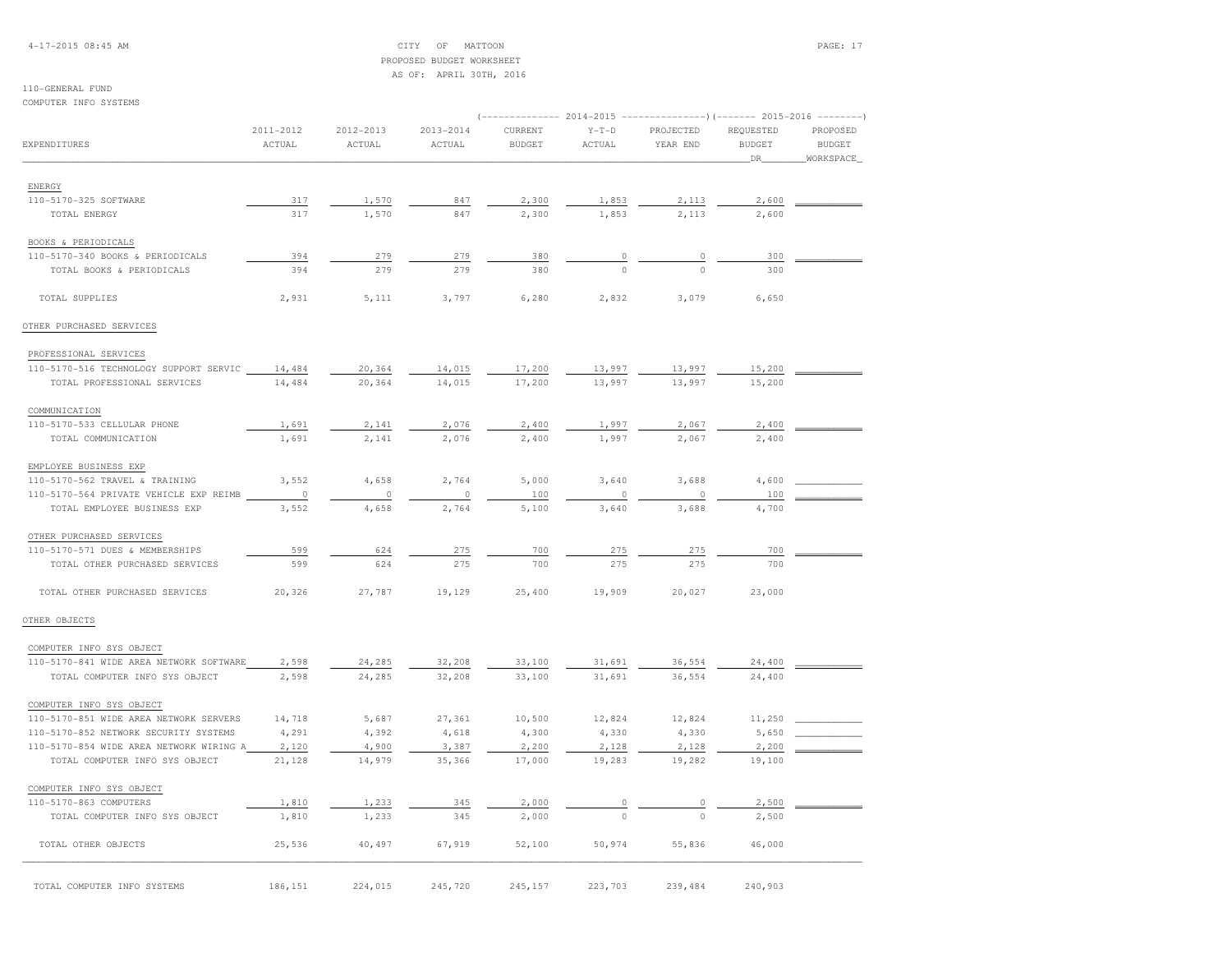4-17-2015 08:45 AM CITY OF MATTOON PAGE: 18 PROPOSED BUDGET WORKSHEETAS OF: APRIL 30TH, 2016

#### 110-GENERAL FUNDPOLICE ADMINISTRATION

| FULLUL ADMINISINAIIUN                             |                     |                     |                     |                          |                   | (------------- 2014-2015 ----------------)(------- 2015-2016 --------) |                                  |                                        |
|---------------------------------------------------|---------------------|---------------------|---------------------|--------------------------|-------------------|------------------------------------------------------------------------|----------------------------------|----------------------------------------|
| EXPENDITURES                                      | 2011-2012<br>ACTUAL | 2012-2013<br>ACTUAL | 2013-2014<br>ACTUAL | CURRENT<br><b>BUDGET</b> | $Y-T-D$<br>ACTUAL | PROJECTED<br>YEAR END                                                  | REQUESTED<br><b>BUDGET</b><br>DR | PROPOSED<br><b>BUDGET</b><br>WORKSPACE |
| PERSONNEL SERVICES                                |                     |                     |                     |                          |                   |                                                                        |                                  |                                        |
| SALARIES & WAGES                                  |                     |                     |                     |                          |                   |                                                                        |                                  |                                        |
| 110-5211-111 SALARIES OF REG EMPLOYEES            | 312,692             | 324,688             | 341,114             | 351,100                  | 321,210           | 351,100                                                                | 355,462                          |                                        |
| 110-5211-113 OVERTIME                             | 602                 | $\mathbb O$         | $\circ$             | $\circ$                  | 615               | 1,229                                                                  | $\circ$                          |                                        |
| 110-5211-114 COMPENSATED ABSENCES                 | $\circ$             | $\circ$             | $\circ$             | $\circ$                  | 8,459             | $\circ$                                                                | $\Omega$                         |                                        |
| TOTAL SALARIES & WAGES                            | 313,294             | 324,688             | 341,114             | 351,100                  | 330,284           | 352,329                                                                | 355,462                          |                                        |
| TOTAL PERSONNEL SERVICES                          | 313,294             | 324,688             | 341,114             | 351,100                  | 330,284           | 352,329                                                                | 355,462                          |                                        |
| EMPLOYEE BENEFITS                                 |                     |                     |                     |                          |                   |                                                                        |                                  |                                        |
| GROUP INSURANCE                                   |                     |                     |                     |                          |                   |                                                                        |                                  |                                        |
| 110-5211-211 GROUP HEALTH INSURANCE               | 28,084              | 43,054              | 48,314              | 66,342                   | 62,888            | 65,773                                                                 | 61,400                           |                                        |
| 110-5211-212 GROUP LIFE INSURANCE                 | 864                 | 901                 | 901                 | 803                      | 803               | 803                                                                    | 803                              |                                        |
| TOTAL GROUP INSURANCE                             | 28,948              | 43,955              | 49,216              | 67,145                   | 63,691            | 66,576                                                                 | 62,203                           |                                        |
| SOCIAL SECURITY CONTRIB                           |                     |                     |                     |                          |                   |                                                                        |                                  |                                        |
| 110-5211-221 FICA CONTRIBUTIONS                   | 10,051              | 10,524              | 11,258              | 12,065                   | 11,390            | 11,889                                                                 | 11,296                           |                                        |
| 110-5211-222 MEDICARE CONTRIBUTIONS               | 4,427               | 4,573               | 4,798               | 5,110                    | 4,770             | 4,970                                                                  | 4,998                            |                                        |
| TOTAL SOCIAL SECURITY CONTRIB                     | 14,478              | 15,097              | 16,056              | 17,175                   | 16,160            | 16,859                                                                 | 16,294                           |                                        |
| RETIREMENT CONTRIBTUIONS                          |                     |                     |                     |                          |                   |                                                                        |                                  |                                        |
| 110-5211-231 IMRF CONTRIBUTIONS                   | 22,464              | 24,320              | 24,483              | 23,626                   | 22,087            | 23,677                                                                 | 20,046                           |                                        |
| 110-5211-232 POLICE PENSION CONTRIBUTIO 1,082,520 |                     | 1,139,516           | 1,372,705           | 1,379,476                | 1,350,263         | 1,369,757                                                              | 1,407,603                        |                                        |
| TOTAL RETIREMENT CONTRIBTUIONS                    | 1,104,984           | 1,163,836           | 1,397,188           | 1,403,102                | 1,372,350         | 1,393,434                                                              | 1,427,649                        |                                        |
| UNEMPLOYMNT COMPENSATION                          |                     |                     |                     |                          |                   |                                                                        |                                  |                                        |
| 110-5211-240 UNEMPLOYMENT COMP.                   | 1,084               | 1,866               | 2,370               | 2,673                    | 2,673             | 2,673                                                                  | 1,762                            |                                        |
| TOTAL UNEMPLOYMNT COMPENSATION                    | 1,084               | 1,866               | 2,370               | 2,673                    | 2,673             | 2,673                                                                  | 1,762                            |                                        |
| WORKER'S COMPENSATION                             |                     |                     |                     |                          |                   |                                                                        |                                  |                                        |
| 110-5211-250 WORKERS' COMPENSATION                | 4,235               | 3,599               | 3,787               | 4,564                    | 4,564             | 4,564                                                                  | 5,060                            |                                        |
| TOTAL WORKER'S COMPENSATION                       | 4,235               | 3,599               | 3,787               | 4,564                    | 4,564             | 4,564                                                                  | 5,060                            |                                        |
| TOTAL EMPLOYEE BENEFITS                           | 1,153,728           | 1,228,353           | 1,468,617           | 1,494,659                | 1,459,438         | 1,484,106                                                              | 1,512,968                        |                                        |
| SUPPLIES                                          |                     |                     |                     |                          |                   |                                                                        |                                  |                                        |
| GENERAL SUPPLIES                                  |                     |                     |                     |                          |                   |                                                                        |                                  |                                        |
| 110-5211-311 OFFICE SUPPLIES                      | 4,040               | 4,384               | 4,154               | 4,500                    | 4,975             | 5,208                                                                  | 4,500                            |                                        |
| 110-5211-313 MEDICAL & SAFETY SUPPLIES            | 352                 | 216                 | 472                 | 500                      | 457               | 457                                                                    | 500                              |                                        |
| 110-5211-315 UNIFORMS & CLOTHING                  | 25,149              | 3,344               | 4,861               | 3,000                    | 4,366             | 4,382                                                                  | 4,500                            |                                        |
| 110-5211-316 TOOLS & EQUIPMENT                    | 35,612              | 31,006              | 19,170              | 18,500                   | 18,966            | 19,732                                                                 | 20,500                           |                                        |
| 110-5211-319 MISCELLANEOUS SUPPLIES               | 4,318               | 4,525               | 6,282               | 5,000                    | 6,470             | 9,150                                                                  | 5,000                            |                                        |
| TOTAL GENERAL SUPPLIES                            | 69,470              | 43, 474             | 34,939              | 31,500                   | 35,235            | 38,929                                                                 | 35,000                           |                                        |

TOTAL SUPPLIES 69,470 43,474 34,939 31,500 35,235 38,929 35,000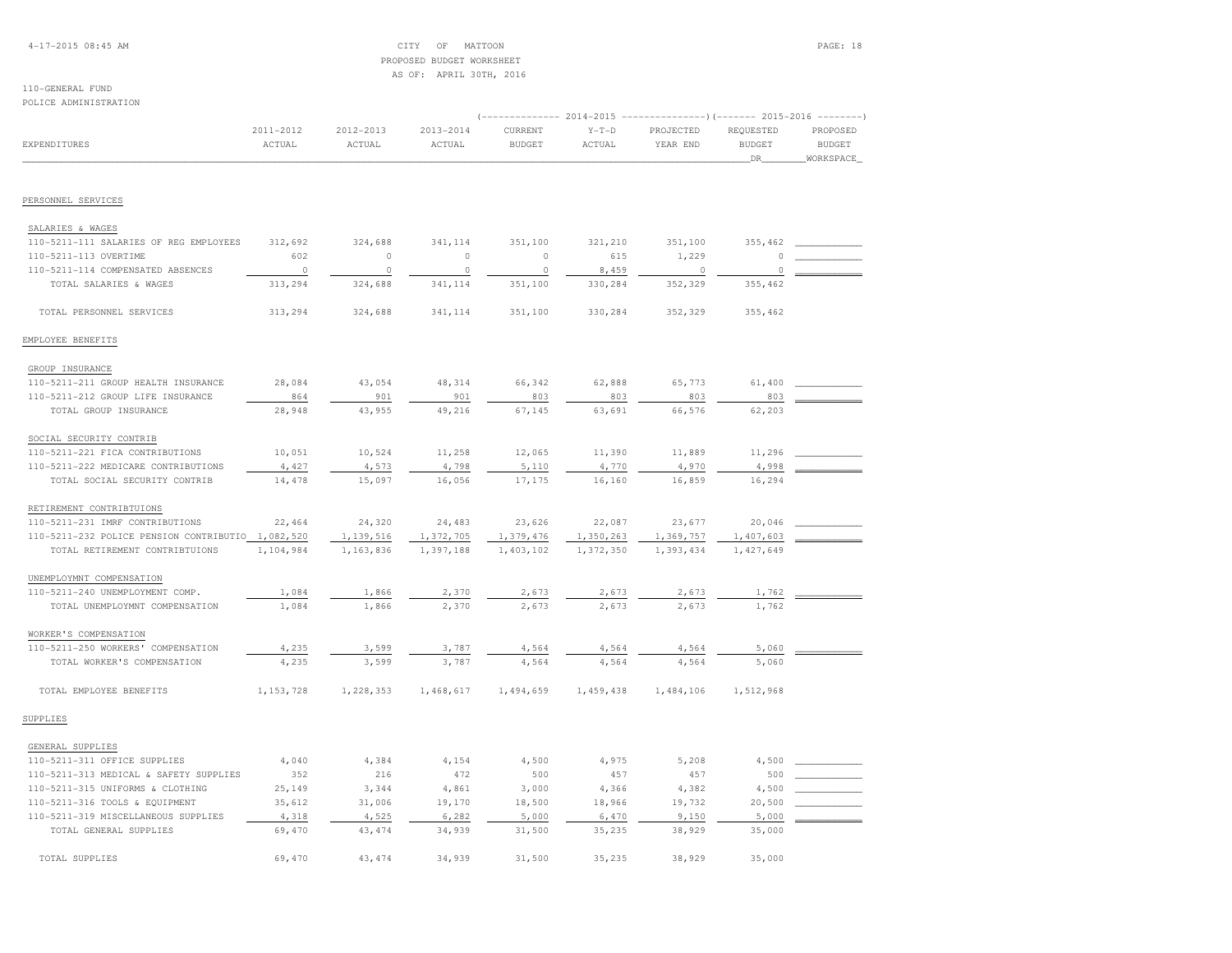4-17-2015 08:45 AM CITY OF MATTOON PAGE: 19 PROPOSED BUDGET WORKSHEETAS OF: APRIL 30TH, 2016

### 110-GENERAL FUNDPOLICE ADMINISTRATION

|                                                               |                     |                     |                     | $-----------2014-2015$   |                   |                       | ----------------) (------- 2015-2016 --------- |                                        |
|---------------------------------------------------------------|---------------------|---------------------|---------------------|--------------------------|-------------------|-----------------------|------------------------------------------------|----------------------------------------|
| EXPENDITURES                                                  | 2011-2012<br>ACTUAL | 2012-2013<br>ACTUAL | 2013-2014<br>ACTUAL | CURRENT<br><b>BUDGET</b> | $Y-T-D$<br>ACTUAL | PROJECTED<br>YEAR END | REQUESTED<br><b>BUDGET</b><br>DR               | PROPOSED<br><b>BUDGET</b><br>WORKSPACE |
| OTHER PURCHASED SERVICES                                      |                     |                     |                     |                          |                   |                       |                                                |                                        |
|                                                               |                     |                     |                     |                          |                   |                       |                                                |                                        |
| PROFESSIONAL SERVICES<br>110-5211-515 LABOR RELATIONS COUNSEL | 5,515               | 16                  | 4,508               | 5,000                    | 66,315            | 68,690                | 7,500                                          |                                        |
| 110-5211-519 OTHER PROFESSIONAL SERVICE                       | 7,000               | 7,221               | 51,728              | 8,000                    | 19,716            | 18,765                | 8,000                                          |                                        |
| TOTAL PROFESSIONAL SERVICES                                   | 12,515              | 7,237               | 56,236              | 13,000                   | 86,031            | 87,455                | 15,500                                         |                                        |
| INSURANCE                                                     |                     |                     |                     |                          |                   |                       |                                                |                                        |
| 110-5211-522 NOTARY FEES                                      | 124                 | 44                  | 0                   | 100                      | $\circ$           | $\circ$               | 100                                            |                                        |
| TOTAL INSURANCE                                               | 124                 | 44                  | $\Omega$            | 100                      | $\Omega$          | $\Omega$              | 100                                            |                                        |
| COMMUNICATION                                                 |                     |                     |                     |                          |                   |                       |                                                |                                        |
| 110-5211-531 POSTAGE                                          | 2,110               | 2,466               | 1,627               | 2,500                    | 2,308             | 2,460                 | 2,500                                          |                                        |
| 110-5211-532 TELEPHONE                                        | 21,062              | 19,488              | 19,959              | 16,000                   | 20,492            | 22,184                | 20,000                                         |                                        |
| 110-5211-533 CELLULAR PHONE                                   | 7,792               | 8,664               | 8,398               | 11,000                   | 8,815             | 9,570                 | 9,000                                          |                                        |
| 110-5211-534 PAGERS                                           | 246                 | $\circ$             | $\circ$             | $\circ$                  | $\circ$           | 0                     | 0                                              |                                        |
| 110-5211-535 RADIOS                                           | 16,789              | 10,937              | 21,947              | 21,000                   | 21,627            | 20,677                | 20,000                                         |                                        |
| 110-5211-536 LEADS ACCESS CHARGE                              | 1,500               | $\circ$             | $\circ$             | $\circ$                  | $\circ$           | $\circ$               | $\Omega$                                       |                                        |
| 110-5211-537 I-WIN ACCESS CHARGE                              | 7,222               | 5,794               | 6,411               | 7,000                    | 5,277             | 6,401                 | 7,000                                          |                                        |
| 110-5211-539 MISC COMMUNICATION CHGS                          | 7,999               | 7,766               | 7,764               | 8,000                    | 7,678             | 7,678                 | 8,000                                          |                                        |
| TOTAL COMMUNICATION                                           | 64,721              | 55,114              | 66,107              | 65,500                   | 66,197            | 68,970                | 66,500                                         |                                        |
| ADVERTISING                                                   |                     |                     |                     |                          |                   |                       |                                                |                                        |
| 110-5211-540 ADVERTISING                                      | 1,008               | 2,833               | 29                  | 3,000                    | 2,352             | 2,352                 | 100                                            |                                        |
| TOTAL ADVERTISING                                             | 1,008               | 2,833               | 29                  | 3,000                    | 2,352             | 2,352                 | 100                                            |                                        |
| PRINTING & BUILDING                                           |                     |                     |                     |                          |                   |                       |                                                |                                        |
| 110-5211-550 PRINTING & BINDING                               | 3,372               | 2,442               | 2,615               | 1,500                    | 3,443             | 4,543                 | 3,000                                          |                                        |
| TOTAL PRINTING & BUILDING                                     | 3,372               | 2,442               | 2,615               | 1,500                    | 3,443             | 4,543                 | 3,000                                          |                                        |
| EMPLOYEE BUSINESS EXP                                         |                     |                     |                     |                          |                   |                       |                                                |                                        |
| 110-5211-562 TRAVEL & TRAINING                                | 13,678              | 32,495              | 24,073              | 25,000                   | 24,369            | 24,346                | 25,000                                         |                                        |
| TOTAL EMPLOYEE BUSINESS EXP                                   | 13,678              | 32,495              | 24,073              | 25,000                   | 24,369            | 24,346                | 25,000                                         |                                        |
| OTHER PURCHASED SERVICES                                      |                     |                     |                     |                          |                   |                       |                                                |                                        |
| 110-5211-571 DUES & MEMBERSHIPS                               | 1,867               | 1,737               | 1,978               | 2,400                    | 2,549             | 2,549                 | 2,400                                          |                                        |
| 110-5211-573 LAUNDRY SERVICES                                 | 432                 | 472                 | 537                 | 400                      | 680               | 724                   | 500                                            |                                        |
| 110-5211-579 MISC OTHER PURCHASED SERVI                       | 201,169             | 213,316             | 213,188             | 220,000                  | 206,927           | 211,934               | 185,000                                        |                                        |
| TOTAL OTHER PURCHASED SERVICES                                | 203,468             | 215,524             | 215,703             | 222,800                  | 210,155           | 215,207               | 187,900                                        |                                        |
| TOTAL OTHER PURCHASED SERVICES                                | 298,886             | 315,689             | 364,764             | 330,900                  | 392,547           | 402,873               | 298,100                                        |                                        |

OTHER OBJECTS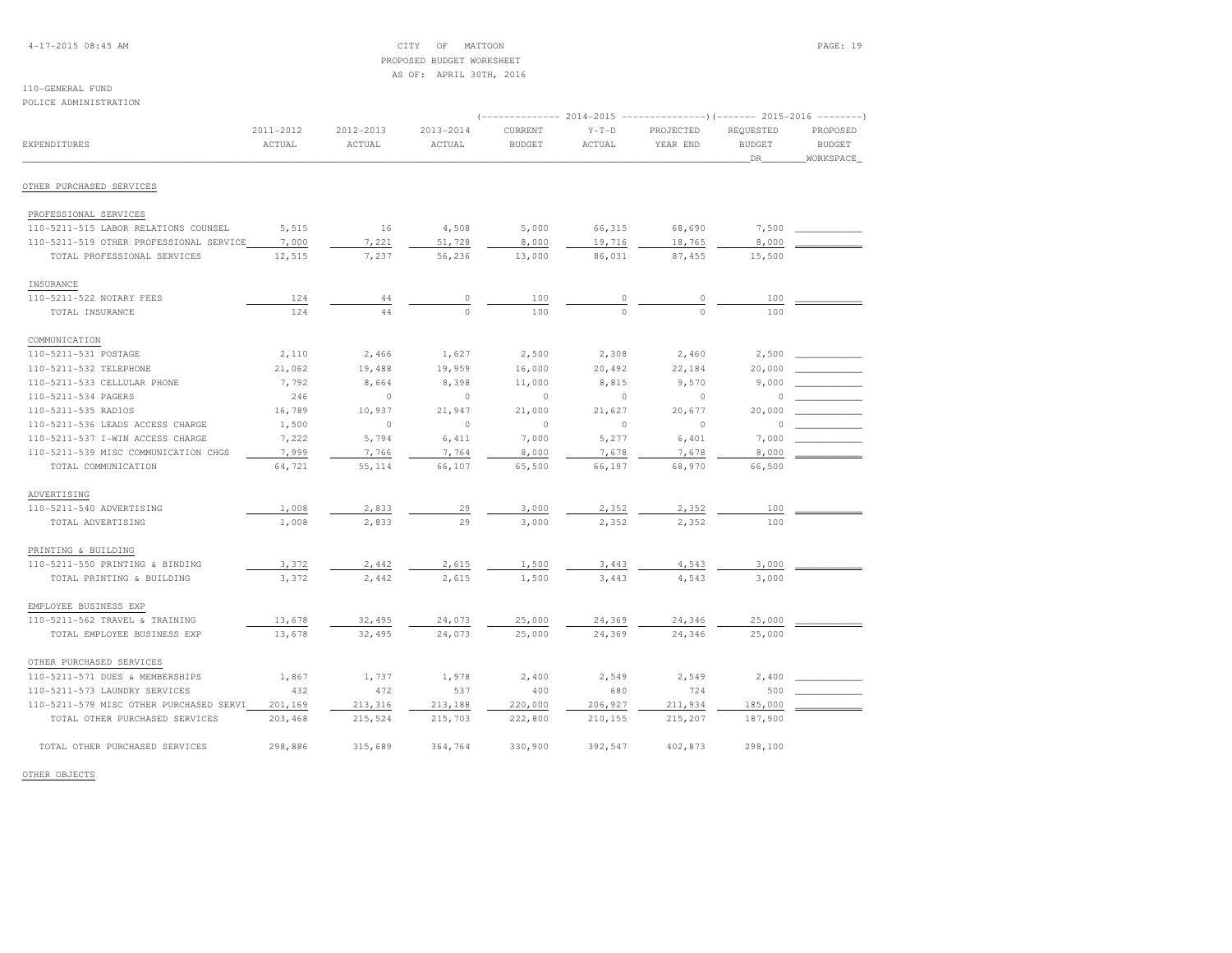## 4-17-2015 08:45 AM CITY OF MATTOON PAGE: 20 PROPOSED BUDGET WORKSHEETAS OF: APRIL 30TH, 2016

#### 110-GENERAL FUNDPOLICE ADMINISTRATION

|                                         | 2011-2012 | 2012-2013 | 2013-2014 | CURRENT       | $Y-T-D$   | PROJECTED | REQUESTED     | PROPOSED  |
|-----------------------------------------|-----------|-----------|-----------|---------------|-----------|-----------|---------------|-----------|
| EXPENDITURES                            | ACTUAL    | ACTUAL    | ACTUAL    | <b>BUDGET</b> | ACTUAL    | YEAR END  | <b>BUDGET</b> | BUDGET    |
|                                         |           |           |           |               |           |           | DR            | WORKSPACE |
| FINANCIAL TRANS OBJECTS                 |           |           |           |               |           |           |               |           |
| 110-5211-814 PRINT/COPY MACH LEASE & MA | 7,794     | 6,981     | 5,856     | 7,500         | 5,272     | 5,753     | 7,500         |           |
| TOTAL FINANCIAL TRANS OBJECTS           | 7.794     | 6,981     | 5,856     | 7,500         | 5,272     | 5,753     | 7,500         |           |
| FINANCIAL TRANS OBJECTS                 |           |           |           |               |           |           |               |           |
| 110-5211-821 INTERGOVERNMENTAL EXPENDIT | 107,209   | 106,469   | 93,695    | 85,698        | 63,825    | 85,698    | 85,698        |           |
| 110-5211-825 SEIZURES/FORFEITURE EXP.   | 13,516    | 10,445    | 10,364    | $\Omega$      | $\Omega$  | $\Omega$  |               |           |
| 110-5211-826 SEX OFFENDER REGIST FEE RE | 730       | $\circ$   | $\circ$   | $\circ$       | $\circ$   | $\Omega$  |               |           |
| 110-5211-827 DUI/DRUG EXPENDITURES      | 1,273     | 12,990    | 7,652     | 8,500         | 1,214     | 1,955     |               |           |
| TOTAL FINANCIAL TRANS OBJECTS           | 122,728   | 129,905   | 111,711   | 94,198        | 65,039    | 87,653    | 85,698        |           |
| COMPUTER INFO SYS OBJECT                |           |           |           |               |           |           |               |           |
| 110-5211-863 COMPUTERS                  | 2,002     | $\Omega$  | 3,491     | 25,600        | 15,295    | 13,795    | $\Omega$      |           |
| TOTAL COMPUTER INFO SYS OBJECT          | 2,002     | $\circ$   | 3,491     | 25,600        | 15,295    | 13,795    | 0             |           |
| TOTAL OTHER OBJECTS                     | 132,524   | 136,886   | 121,059   | 127,298       | 85,606    | 107,201   | 93,198        |           |
| TOTAL POLICE ADMINISTRATION             | 1,967,903 | 2,049,090 | 2,330,493 | 2,335,457     | 2,303,109 | 2,385,438 | 2,294,728     |           |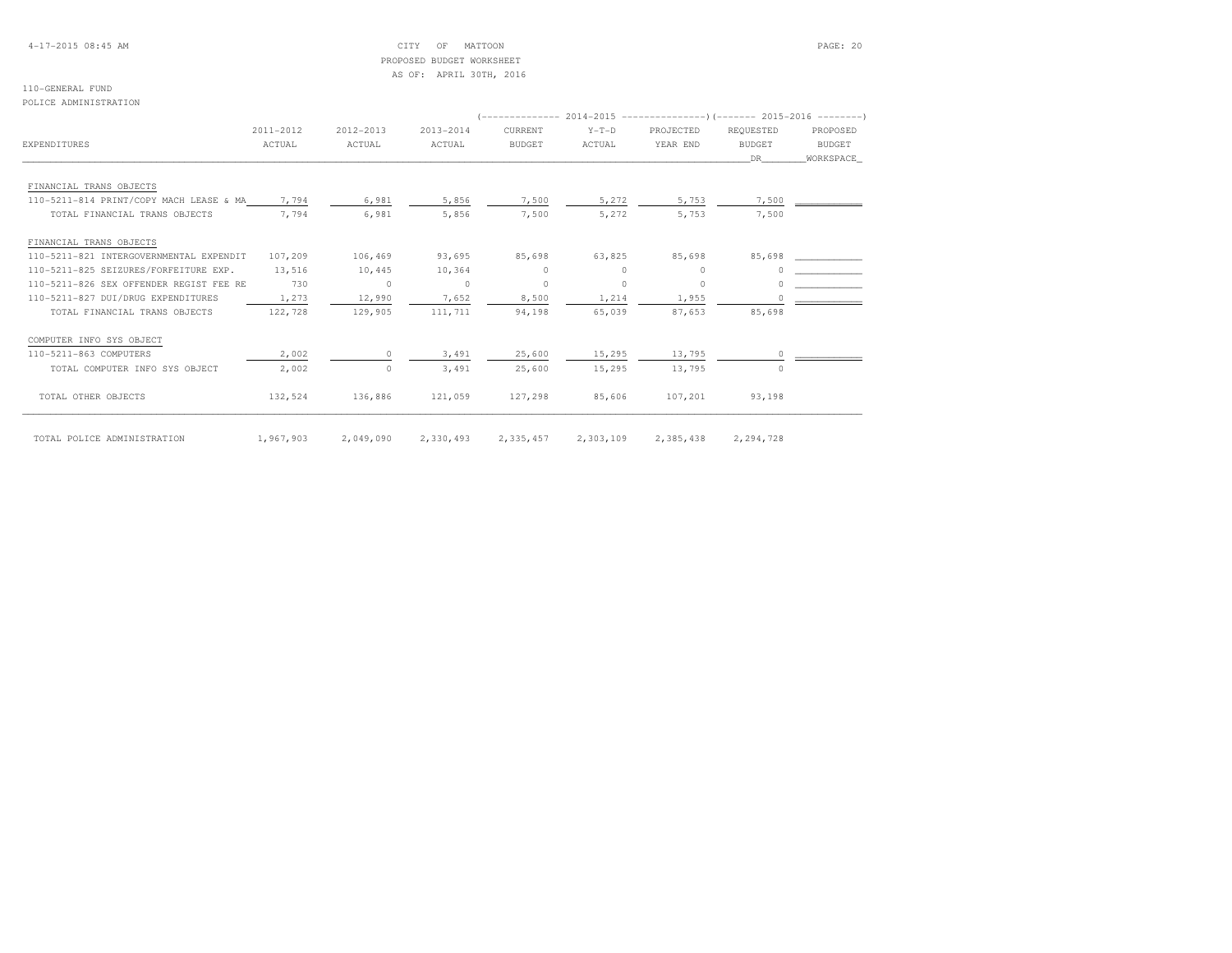4-17-2015 08:45 AM CITY OF MATTOON PAGE: 21 PROPOSED BUDGET WORKSHEETAS OF: APRIL 30TH, 2016

#### 110-GENERAL FUNDCRIMINAL INVESTIGATION

|                                                             | 2011-2012 | 2012-2013      | 2013-2014      | CURRENT       | $Y-T-D$ | PROJECTED | REQUESTED     | PROPOSED      |
|-------------------------------------------------------------|-----------|----------------|----------------|---------------|---------|-----------|---------------|---------------|
| <b>EXPENDITURES</b>                                         | ACTUAL    | ACTUAL         | ACTUAL         | <b>BUDGET</b> | ACTUAL  | YEAR END  | <b>BUDGET</b> | <b>BUDGET</b> |
|                                                             |           |                |                |               |         |           | DR            | WORKSPACE     |
| PERSONNEL SERVICES                                          |           |                |                |               |         |           |               |               |
|                                                             |           |                |                |               |         |           |               |               |
| SALARIES & WAGES                                            |           |                |                |               |         |           |               |               |
| 110-5212-111 SALARIES OF REG EMPLOYEES                      | 229,801   | 214,174        | 238,122        | 249,089       | 222,297 | 240,867   | 269,437       |               |
| 110-5212-113 OVERTIME                                       | 15,212    | 39,134         | 20,481         | 30,138        | 16,833  | 20,435    | 14,885        |               |
| 110-5212-114 COMPENSATED ABSENCES                           | 7,774     | 7,905          | 8,332          | $\circ$       | 8,222   | 12,332    | 0             |               |
| TOTAL SALARIES & WAGES                                      | 252,786   | 261,212        | 266,936        | 279,227       | 247,352 | 273,634   | 284,322       |               |
| TOTAL PERSONNEL SERVICES                                    | 252,786   | 261,212        | 266,936        | 279,227       | 247,352 | 273,634   | 284,322       |               |
| EMPLOYEE BENEFITS                                           |           |                |                |               |         |           |               |               |
| GROUP INSURANCE                                             |           |                |                |               |         |           |               |               |
| 110-5212-211 GROUP HEALTH INSURANCE                         | 29,680    | 30,183         | 40,680         | 61,359        | 58,803  | 61,359    | 61,400        |               |
| 110-5212-212 GROUP LIFE INSURANCE                           | 576       | 601            | 601            | 535           | 535     | 535       | 535           |               |
| TOTAL GROUP INSURANCE                                       | 30,256    | 30,784         | 41,281         | 61,894        | 59,338  | 61,895    | 61,935        |               |
| SOCIAL SECURITY CONTRIB                                     |           |                |                |               |         |           |               |               |
| 110-5212-222 MEDICARE CONTRIBUTIONS                         | 3,548     | 3,698          | 3,755          | 4,049         | 3,535   | 3,659     | 4,123         |               |
| TOTAL SOCIAL SECURITY CONTRIB                               | 3,548     | 3,698          | 3,755          | 4,049         | 3,535   | 3,659     | 4,123         |               |
| UNEMPLOYMNT COMPENSATION                                    |           |                |                |               |         |           |               |               |
| 110-5212-240 UNEMPLOYMENT COMP.                             | 722       | 1,244          | 1,400          | 1,529         | 1,529   | 1,529     | 1,011         |               |
| TOTAL UNEMPLOYMNT COMPENSATION                              | 722       | 1,244          | 1,400          | 1,529         | 1,529   | 1,529     | 1,011         |               |
|                                                             |           |                |                |               |         |           |               |               |
| WORKER'S COMPENSATION<br>110-5212-250 WORKERS' COMPENSATION | 6,398     |                |                | 7,254         | 7,254   | 7,254     | 8,228         |               |
| TOTAL WORKER'S COMPENSATION                                 | 6,398     | 5,481<br>5,481 | 6,161<br>6,161 | 7,254         | 7,254   | 7,254     | 8,228         |               |
|                                                             |           |                |                |               |         |           |               |               |
| TOTAL EMPLOYEE BENEFITS                                     | 40,925    | 41,207         | 52,596         | 74,726        | 71,656  | 74,337    | 75,297        |               |
| SUPPLIES                                                    |           |                |                |               |         |           |               |               |
| GENERAL SUPPLIES                                            |           |                |                |               |         |           |               |               |
| 110-5212-319 MISCELLANEOUS SUPPLIES                         | 13,923    | 17,258         | 8,687          | 10,000        | 10,477  | 10,631    | 10,000        |               |
| TOTAL GENERAL SUPPLIES                                      | 13,923    | 17,258         | 8,687          | 10,000        | 10,477  | 10,631    | 10,000        |               |
| TOTAL SUPPLIES                                              | 13,923    | 17,258         | 8,687          | 10,000        | 10,477  | 10,631    | 10,000        |               |
| OTHER PURCHASED SERVICES                                    |           |                |                |               |         |           |               |               |
| OTHER PURCHASED SERVICES                                    |           |                |                |               |         |           |               |               |
| 110-5212-579 MISC OTHER PURCHASED SERVI                     | 2,270     | 1,881          | 1,573          | 1,500         | 1,000   | 1,100     | 1,500         |               |
| TOTAL OTHER PURCHASED SERVICES                              | 2,270     | 1,881          | 1,573          | 1,500         | 1,000   | 1,100     | 1,500         |               |
| TOTAL OTHER PURCHASED SERVICES                              | 2,270     | 1,881          | 1,573          | 1,500         | 1,000   | 1,100     | 1,500         |               |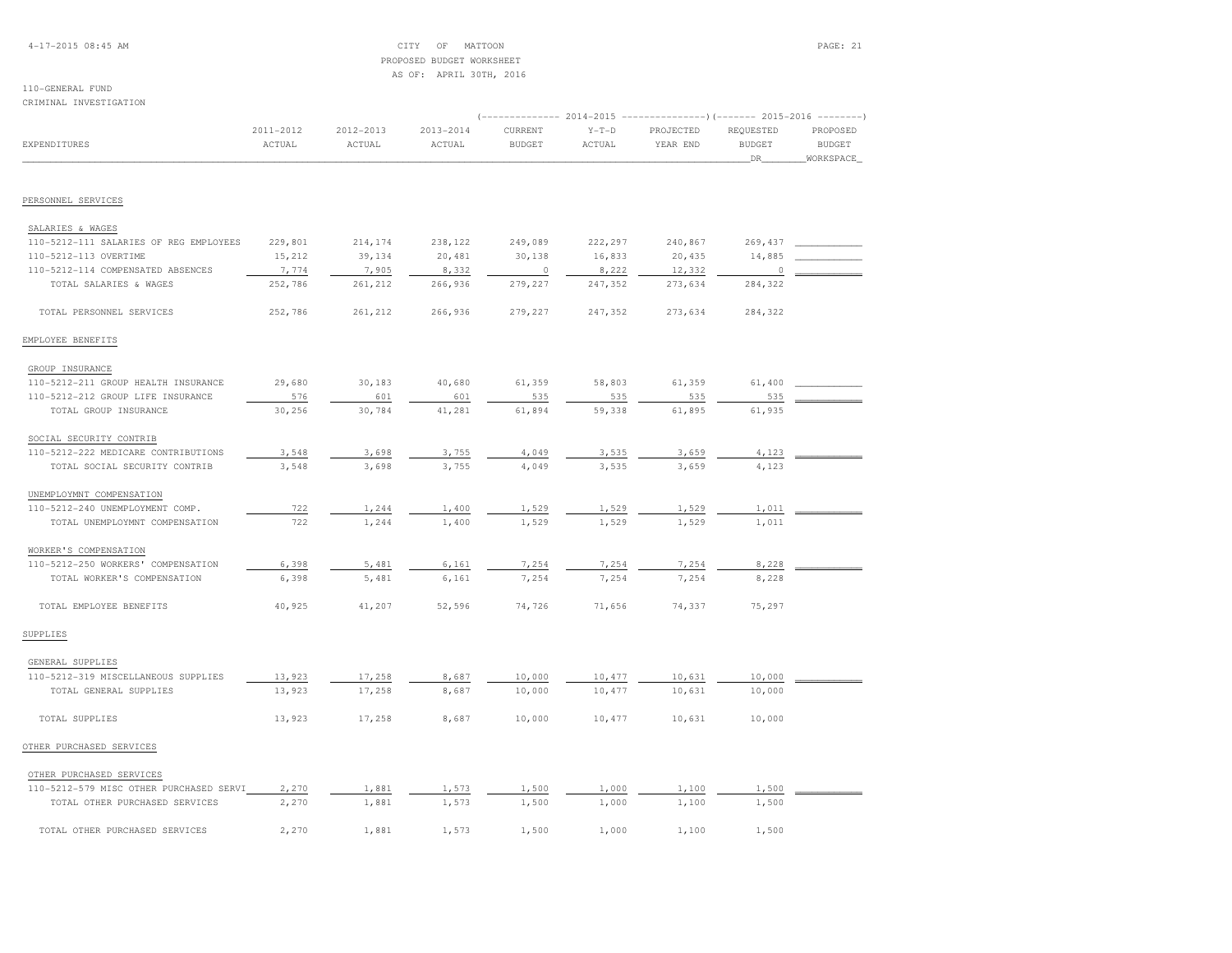## 4-17-2015 08:45 AM CITY OF MATTOON PAGE: 22 PROPOSED BUDGET WORKSHEETAS OF: APRIL 30TH, 2016

#### 110-GENERAL FUNDCRIMINAL INVESTIGATION

|                                |           |           |           |               |         | '-------------        2014-2015 ---------------------        2015-2016 ---------- |               |               |
|--------------------------------|-----------|-----------|-----------|---------------|---------|-----------------------------------------------------------------------------------|---------------|---------------|
|                                | 2011-2012 | 2012-2013 | 2013-2014 | CURRENT       | $Y-T-D$ | PROJECTED                                                                         | REQUESTED     | PROPOSED      |
| EXPENDITURES                   | ACTUAL    | ACTUAL    | ACTUAL    | <b>BUDGET</b> | ACTUAL  | YEAR END                                                                          | <b>BUDGET</b> | <b>BUDGET</b> |
|                                |           |           |           |               |         |                                                                                   | DR            | WORKSPACE     |
| OTHER OBJECTS                  |           |           |           |               |         |                                                                                   |               |               |
| COMPUTER INFO SYS OBJECT       |           |           |           |               |         |                                                                                   |               |               |
| 110-5212-863 COMPUTERS         |           | 6,118     | 3,491     | 8,000         | 7,999   | 7,999                                                                             | 3,700         |               |
| TOTAL COMPUTER INFO SYS OBJECT | $\Omega$  | 6,118     | 3,491     | 8,000         | 7,999   | 7,999                                                                             | 3,700         |               |
| TOTAL OTHER OBJECTS            | $\circ$   | 6,118     | 3,491     | 8,000         | 7,999   | 7,999                                                                             | 3,700         |               |
| TOTAL CRIMINAL INVESTIGATION   | 309,903   | 327,677   | 333,282   | 373,453       | 338,483 | 367,701                                                                           | 374,819       |               |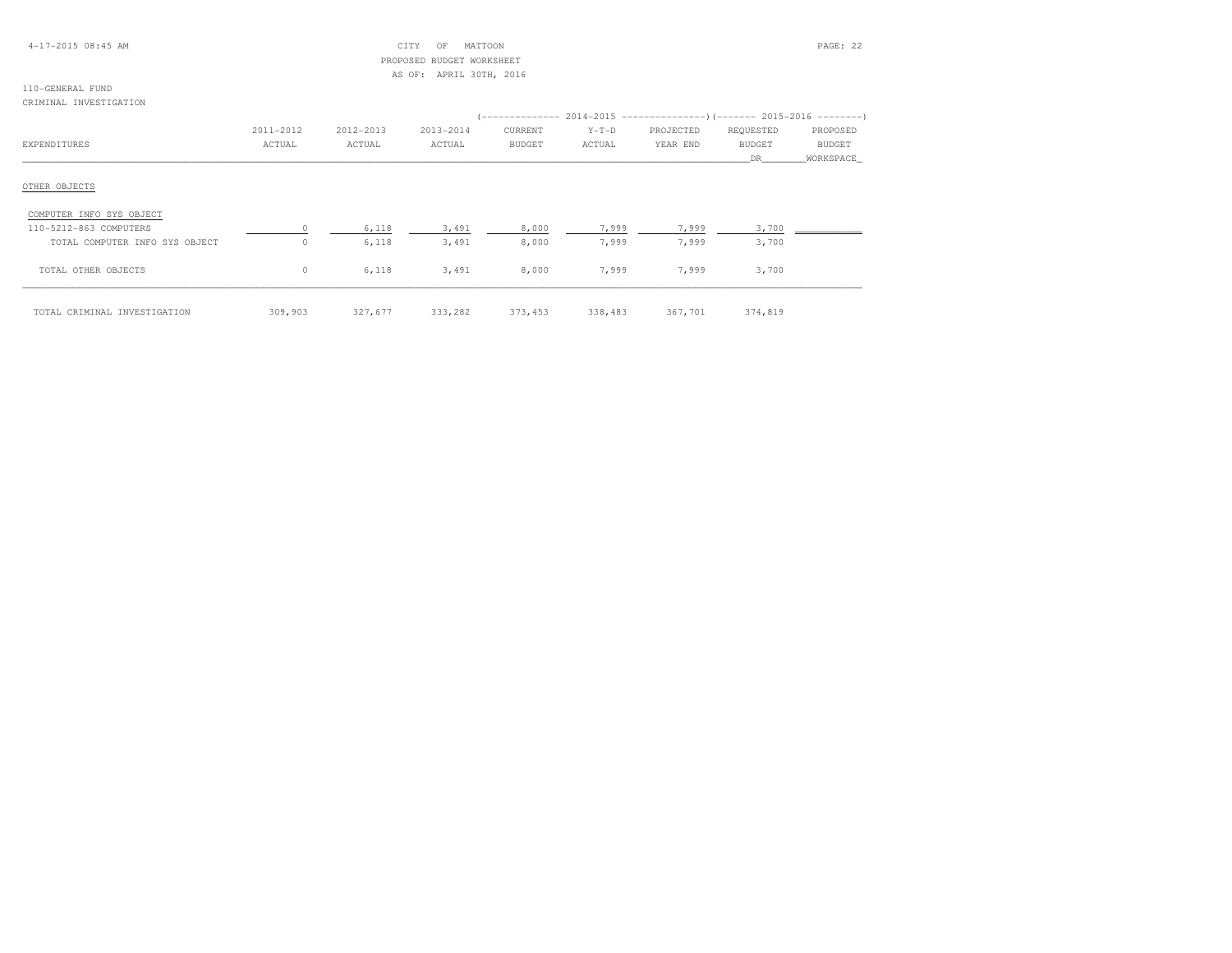## 4-17-2015 08:45 AM CITY OF MATTOON PAGE: 23 PROPOSED BUDGET WORKSHEETAS OF: APRIL 30TH, 2016

## 110-GENERAL FUND

PATROL

| <b>EXPENDITURES</b>                     | 2011-2012<br>ACTUAL | 2012-2013<br>$\verb ACTUAL $ | 2013-2014<br>ACTUAL | CURRENT<br><b>BUDGET</b> | $Y-T-D$<br>ACTUAL | PROJECTED<br>YEAR END | REQUESTED<br><b>BUDGET</b><br>DR | PROPOSED<br><b>BUDGET</b><br>WORKSPACE |
|-----------------------------------------|---------------------|------------------------------|---------------------|--------------------------|-------------------|-----------------------|----------------------------------|----------------------------------------|
|                                         |                     |                              |                     |                          |                   |                       |                                  |                                        |
| PERSONNEL SERVICES                      |                     |                              |                     |                          |                   |                       |                                  |                                        |
| SALARIES & WAGES                        |                     |                              |                     |                          |                   |                       |                                  |                                        |
| 110-5213-111 SALARIES OF REG EMPLOYEES  | 1,631,625           | 1,729,904                    | 1,747,855           | 1,814,159                | 1,598,758         | 1,754,071             | 1,888,708                        |                                        |
| 110-5213-113 OVERTIME                   | 101,102             | 109,039                      | 83,512              | 81,335                   | 118,497           | 125,180               | 103,916                          |                                        |
| 110-5213-114 COMPENSATED ABSENCES       | 84,496              | 93,741                       | 73,903              | $\circ$                  | 67,517            | 89,083                |                                  |                                        |
| TOTAL SALARIES & WAGES                  | 1,817,223           | 1,932,685                    | 1,905,270           | 1,895,494                | 1,784,772         | 1,968,334             | 1,992,624                        |                                        |
| TOTAL PERSONNEL SERVICES                | 1,817,223           | 1,932,685                    | 1,905,270           | 1,895,494                | 1,784,772         | 1,968,334             | 1,992,624                        |                                        |
| EMPLOYEE BENEFITS                       |                     |                              |                     |                          |                   |                       |                                  |                                        |
| GROUP INSURANCE                         |                     |                              |                     |                          |                   |                       |                                  |                                        |
| 110-5213-211 GROUP HEALTH INSURANCE     | 205,334             | 245, 415                     | 263,698             | 336,690                  | 321,226           | 335,254               | 358,143                          |                                        |
| 110-5213-212 GROUP LIFE INSURANCE       | 4,032               | 4,357                        | 4,357               | 3,746                    | 3,746             | 3,746                 | 3,880                            |                                        |
| TOTAL GROUP INSURANCE                   | 209,366             | 249,771                      | 268,055             | 340,436                  | 324,972           | 339,000               | 362,023                          |                                        |
| SOCIAL SECURITY CONTRIB                 |                     |                              |                     |                          |                   |                       |                                  |                                        |
| 110-5213-221 FICA CONTRIBUTIONS         | 2,063               | 3,253                        | $\circ$             | $\circ$                  | $\circ$           | $\circ$               | $\circ$                          |                                        |
| 110-5213-222 MEDICARE CONTRIBUTIONS     | 23,831              | 26,119                       | 26,806              | 27,485                   | 25,917            | 26,894                | 28,893                           |                                        |
| TOTAL SOCIAL SECURITY CONTRIB           | 25,894              | 29,371                       | 26,806              | 27,485                   | 25,917            | 26,894                | 28,893                           |                                        |
| UNEMPLOYMNT COMPENSATION                |                     |                              |                     |                          |                   |                       |                                  |                                        |
| 110-5213-240 UNEMPLOYMENT COMP.         | 5,060               | 9,018                        | 10,148              | 10,705                   | 10,705            | 10,705                | 7,329                            |                                        |
| TOTAL UNEMPLOYMNT COMPENSATION          | 5,060               | 9,018                        | 10,148              | 10,705                   | 10,705            | 10,705                | 7,329                            |                                        |
| WORKER'S COMPENSATION                   |                     |                              |                     |                          |                   |                       |                                  |                                        |
| 110-5213-250 WORKERS' COMPENSATION      | 45,957              | 40,206                       | 43,271              | 50,353                   | 50,353            | 50,353                | 57,684                           |                                        |
| TOTAL WORKER'S COMPENSATION             | 45,957              | 40,206                       | 43,271              | 50,353                   | 50,353            | 50,353                | 57,684                           |                                        |
| TOTAL EMPLOYEE BENEFITS                 | 286,277             | 328,367                      | 348,280             | 428,979                  | 411,947           | 426,952               | 455,929                          |                                        |
| SUPPLIES                                |                     |                              |                     |                          |                   |                       |                                  |                                        |
| GENERAL SUPPLIES                        |                     |                              |                     |                          |                   |                       |                                  |                                        |
| 110-5213-319 MISCELLANEOUS SUPPLIES     | 4,006               | 3,096                        | 4,094               | 4,000                    | 4,462             | 5,530                 | 4,000                            |                                        |
| TOTAL GENERAL SUPPLIES                  | 4,006               | 3,096                        | 4,094               | 4,000                    | 4,462             | 5,530                 | 4,000                            |                                        |
| TOTAL SUPPLIES                          | 4,006               | 3,096                        | 4,094               | 4,000                    | 4,462             | 5,530                 | 4,000                            |                                        |
| OTHER PURCHASED SERVICES                |                     |                              |                     |                          |                   |                       |                                  |                                        |
| OTHER PURCHASED SERVICES                |                     |                              |                     |                          |                   |                       |                                  |                                        |
| 110-5213-579 MISC OTHER PURCHASED SERVI | 24,493              | 25,766                       | 23,546              | 25,000                   | 18,609            | 18,609                | 20,000                           |                                        |
| TOTAL OTHER PURCHASED SERVICES          | 24,493              | 25,766                       | 23,546              | 25,000                   | 18,609            | 18,609                | 20,000                           |                                        |
| TOTAL OTHER PURCHASED SERVICES          | 24,493              | 25,766                       | 23,546              | 25,000                   | 18,609            | 18,609                | 20,000                           |                                        |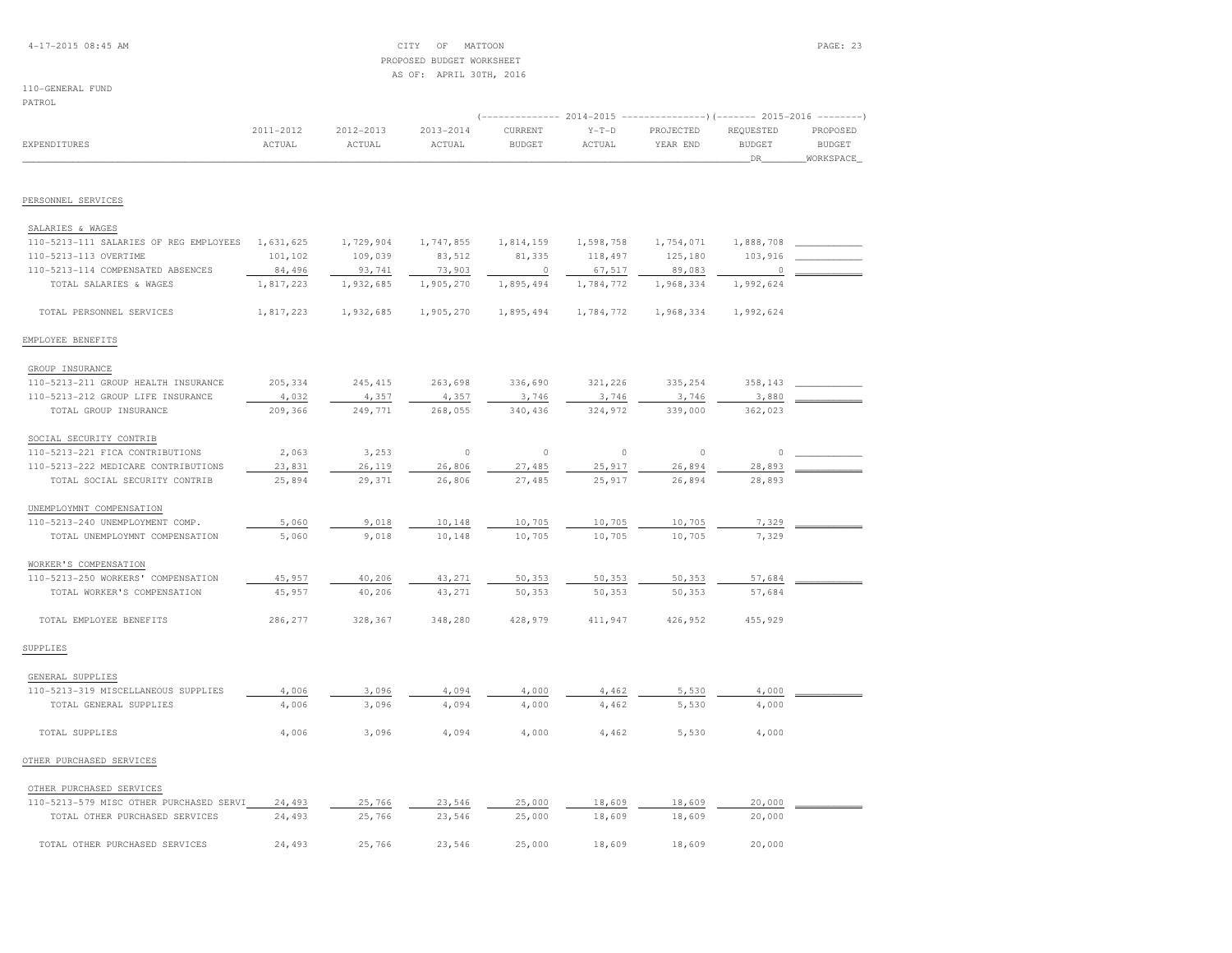| $4 - 17 - 201508:45AM$ |  |  |
|------------------------|--|--|
|------------------------|--|--|

## $CITY$  OF MATTOON PAGE: 24 PROPOSED BUDGET WORKSHEETAS OF: APRIL 30TH, 2016

## 110-GENERAL FUND

PATROL

|                                | 2011-2012 | 2012-2013 | 2013-2014 | CURRENT       | $Y-T-D$   | PROJECTED | REQUESTED     | PROPOSED      |
|--------------------------------|-----------|-----------|-----------|---------------|-----------|-----------|---------------|---------------|
| EXPENDITURES                   | ACTUAL    | ACTUAL    | ACTUAL    | <b>BUDGET</b> | ACTUAL    | YEAR END  | <b>BUDGET</b> | <b>BUDGET</b> |
|                                |           |           |           |               |           |           | DR            | WORKSPACE     |
| OTHER OBJECTS                  |           |           |           |               |           |           |               |               |
| COMPUTER INFO SYS OBJECT       |           |           |           |               |           |           |               |               |
| 110-5213-863 COMPUTERS         | $\circ$   | 12,000    | 21,701    | 30,000        | 30,000    | 30,000    | 16,200        |               |
| TOTAL COMPUTER INFO SYS OBJECT | 0         | 12,000    | 21,701    | 30,000        | 30,000    | 30,000    | 16,200        |               |
| TOTAL OTHER OBJECTS            | 0         | 12,000    | 21,701    | 30,000        | 30,000    | 30,000    | 16,200        |               |
| TOTAL PATROL                   | 2,131,999 | 2,301,913 | 2,302,891 | 2,383,473     | 2,249,790 | 2,449,426 | 2,488,753     |               |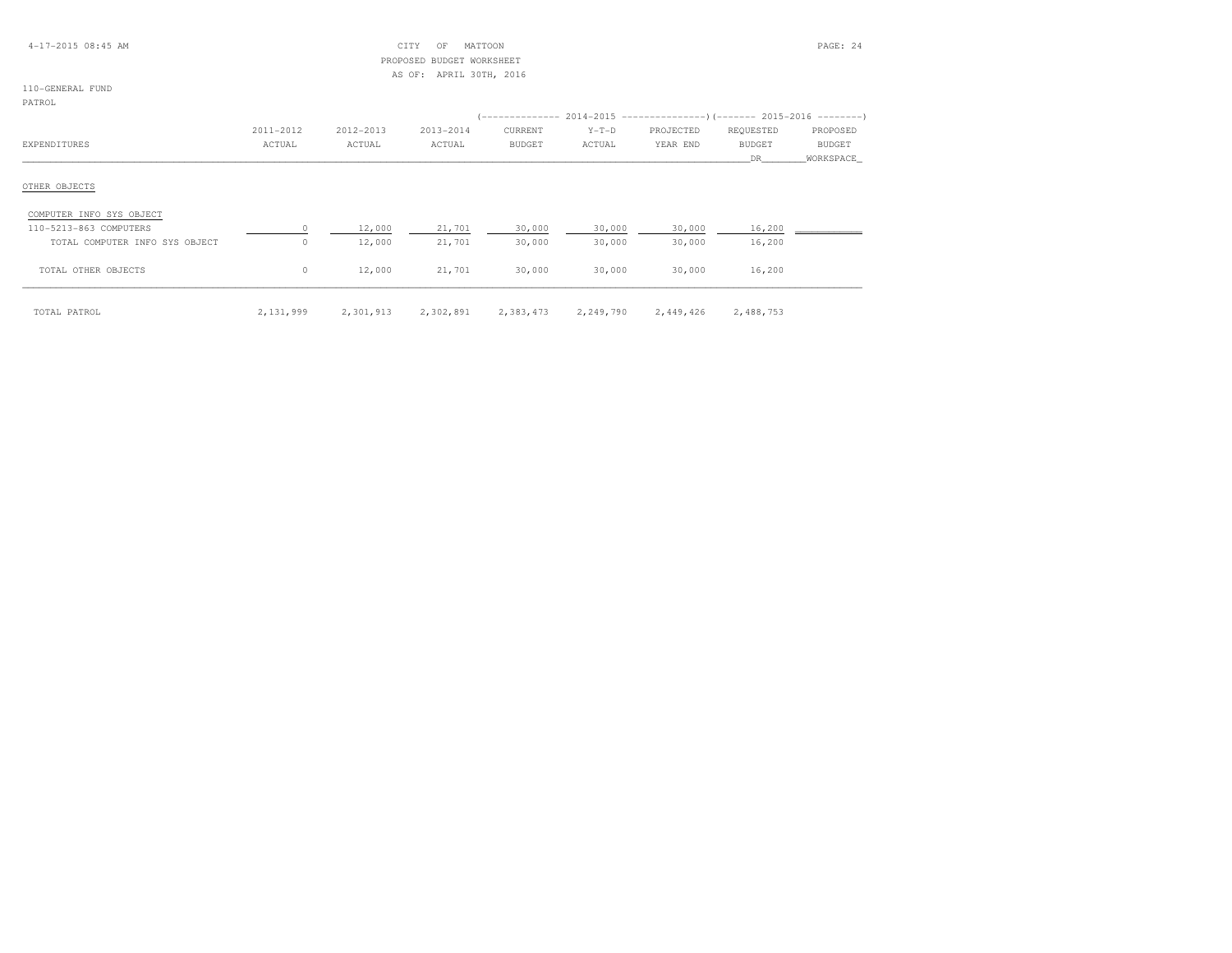## 4-17-2015 08:45 AM CITY OF MATTOON PAGE: 25 PROPOSED BUDGET WORKSHEETAS OF: APRIL 30TH, 2016

# 110-GENERAL FUND

K-9 SERVICE

| EXPENDITURES                            | 2011-2012<br>ACTUAL | 2012-2013<br>ACTUAL | 2013-2014<br>ACTUAL | CURRENT<br><b>BUDGET</b> | $Y-T-D$<br>ACTUAL | PROJECTED<br>YEAR END | REQUESTED<br><b>BUDGET</b> | PROPOSED<br><b>BUDGET</b> |
|-----------------------------------------|---------------------|---------------------|---------------------|--------------------------|-------------------|-----------------------|----------------------------|---------------------------|
|                                         |                     |                     |                     |                          |                   |                       | DR                         | WORKSPACE                 |
| PERSONNEL SERVICES                      |                     |                     |                     |                          |                   |                       |                            |                           |
| SALARIES & WAGES                        |                     |                     |                     |                          |                   |                       |                            |                           |
| 110-5214-111 SALARIES OF REG EMPLOYEES  | 53,447              | 54,527              | 57,783              | 118,762                  | 104,730           | 118,762               | 122,862                    |                           |
| 110-5214-113 OVERTIME                   | 3,053               | 5,139               | 9,853               | 11,429                   | 32,137            | 33,992                | 24,955                     |                           |
| 110-5214-114 COMPENSATED ABSENCES       | 1,812               | 1,848               | 1,922               | $\circ$                  | 3,853             | 5,779                 | 0                          |                           |
| TOTAL SALARIES & WAGES                  | 58,311              | 61,514              | 69,557              | 130,191                  | 140,720           | 158,533               | 147,817                    |                           |
| TOTAL PERSONNEL SERVICES                | 58,311              | 61,514              | 69,557              | 130,191                  | 140,720           | 158,533               | 147,817                    |                           |
| EMPLOYEE BENEFITS                       |                     |                     |                     |                          |                   |                       |                            |                           |
| GROUP INSURANCE                         |                     |                     |                     |                          |                   |                       |                            |                           |
| 110-5214-211 GROUP HEALTH INSURANCE     | 8,540               | 9,653               | 10,441              | 30,680                   | 29,401            | 30,680                | 30,700                     |                           |
| 110-5214-212 GROUP LIFE INSURANCE       | 144                 | 150                 | 150                 | 268                      | 268               | 268                   | 268                        |                           |
| TOTAL GROUP INSURANCE                   | 8,684               | 9,803               | 10,591              | 30,948                   | 29,669            | 30,947                | 30,968                     |                           |
| SOCIAL SECURITY CONTRIB                 |                     |                     |                     |                          |                   |                       |                            |                           |
| 110-5214-222 MEDICARE CONTRIBUTIONS     | 818                 | 861                 | 954                 | 1,888                    | 2,026             | 2,091                 | 2,144                      |                           |
| TOTAL SOCIAL SECURITY CONTRIB           | 818                 | 861                 | 954                 | 1,888                    | 2,026             | 2,091                 | 2,144                      |                           |
| UNEMPLOYMNT COMPENSATION                |                     |                     |                     |                          |                   |                       |                            |                           |
| 110-5214-240 UNEMPLOYMENT COMP.         | 181                 | 311                 | 350                 | 765                      | 765               | 765                   | 505                        |                           |
| TOTAL UNEMPLOYMNT COMPENSATION          | 181                 | 311                 | 350                 | 765                      | 765               | 765                   | 505                        |                           |
| WORKER'S COMPENSATION                   |                     |                     |                     |                          |                   |                       |                            |                           |
| 110-5214-250 WORKERS' COMPENSATION      | 1,516               | 1,313               | 1,388               | 3,408                    | 3,408             | 3,408                 | 4,109                      |                           |
| TOTAL WORKER'S COMPENSATION             | 1,516               | 1,313               | 1,388               | 3,408                    | 3,408             | 3,408                 | 4,109                      |                           |
| TOTAL EMPLOYEE BENEFITS                 | 11,199              | 12,288              | 13,283              | 37,009                   | 35,867            | 37,211                | 37,726                     |                           |
| SUPPLIES                                |                     |                     |                     |                          |                   |                       |                            |                           |
| GENERAL SUPPLIES                        |                     |                     |                     |                          |                   |                       |                            |                           |
| 110-5214-319 MISCELLANEOUS SUPPLIES     | 1,299               | 73                  | 665                 | 600                      | 600               | 600                   | 600                        |                           |
| TOTAL GENERAL SUPPLIES                  | 1,299               | 73                  | 665                 | 600                      | 600               | 600                   | 600                        |                           |
| TOTAL SUPPLIES                          | 1,299               | 73                  | 665                 | 600                      | 600               | 600                   | 600                        |                           |
| OTHER PURCHASED SERVICES                |                     |                     |                     |                          |                   |                       |                            |                           |
| OTHER PURCHASED SERVICES                |                     |                     |                     |                          |                   |                       |                            |                           |
| 110-5214-579 MISC OTHER PURCHASED SERVI | 455                 | 781                 | 3,247               | 4,000                    | 1,624             | 1,624                 | 4,000                      |                           |
| TOTAL OTHER PURCHASED SERVICES          | 455                 | 781                 | 3,247               | 4,000                    | 1,624             | 1,624                 | 4,000                      |                           |
| TOTAL OTHER PURCHASED SERVICES          | 455                 | 781                 | 3,247               | 4,000                    | 1,624             | 1,624                 | 4,000                      |                           |
| TOTAL K-9 SERVICE                       | 71,263              | 74,655              | 86,752              | 171,800                  | 178,811           | 197,968               | 190,143                    |                           |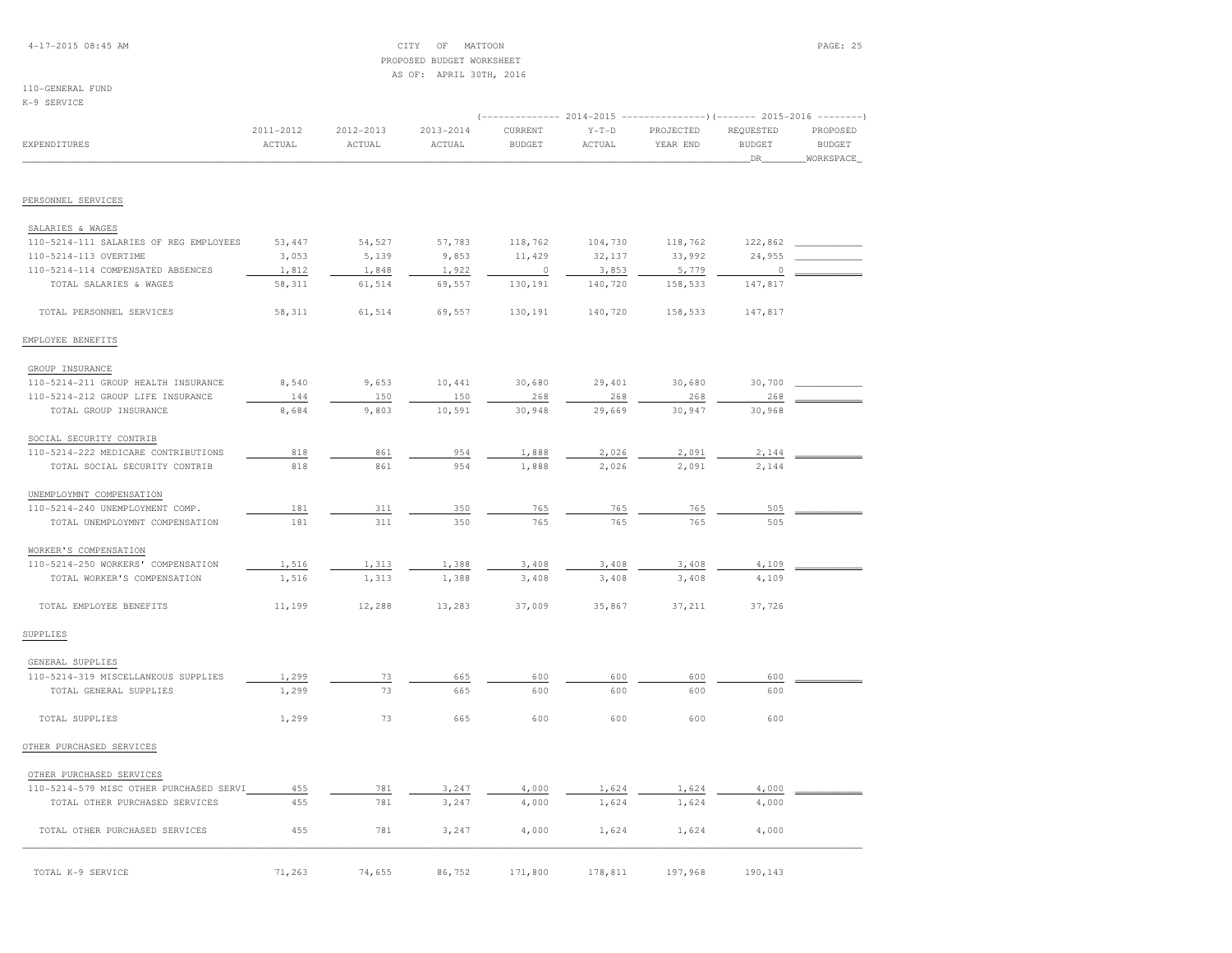## 4-17-2015 08:45 AM CITY OF MATTOON PAGE: 26 PROPOSED BUDGET WORKSHEETAS OF: APRIL 30TH, 2016

#### 110-GENERAL FUNDAUTOMOTIVE SERVICES

|                                     |                     |                     |                         | ------------             | 2014-2015         |                       |                                  |                                        |
|-------------------------------------|---------------------|---------------------|-------------------------|--------------------------|-------------------|-----------------------|----------------------------------|----------------------------------------|
| EXPENDITURES                        | 2011-2012<br>ACTUAL | 2012-2013<br>ACTUAL | $2013 - 2014$<br>ACTUAL | CURRENT<br><b>BUDGET</b> | $Y-T-D$<br>ACTUAL | PROJECTED<br>YEAR END | REQUESTED<br><b>BUDGET</b><br>DR | PROPOSED<br><b>BUDGET</b><br>WORKSPACE |
|                                     |                     |                     |                         |                          |                   |                       |                                  |                                        |
| SUPPLIES                            |                     |                     |                         |                          |                   |                       |                                  |                                        |
| GENERAL SUPPLIES                    |                     |                     |                         |                          |                   |                       |                                  |                                        |
| 110-5223-316 TOOLS & EQUIPMENT      | 435                 | 596                 | 399                     | 400                      | 294               | 294                   | 400                              |                                        |
| 110-5223-318 VEHICLE PARTS          | 3,451               | 11,092              | 10,457                  | 8,000                    | 7,739             | 8,196                 | 8,000                            |                                        |
| 110-5223-319 MISCELLANEOUS SUPPLIES | 3,293               | 3,779               | 1,071                   | 2,500                    | 1,629             | 1,840                 | 2,000                            |                                        |
| TOTAL GENERAL SUPPLIES              | 7,179               | 15,467              | 11,926                  | 10,900                   | 9,661             | 10,330                | 10,400                           |                                        |
| ENERGY                              |                     |                     |                         |                          |                   |                       |                                  |                                        |
| 110-5223-326 FUEL                   | 88,118              | 93,532              | 85,969                  | 95,000                   | 66,631            | 72,060                | 65,000                           |                                        |
| TOTAL ENERGY                        | 88,118              | 93,532              | 85,969                  | 95,000                   | 66,631            | 72,060                | 65,000                           |                                        |
| TOTAL SUPPLIES                      | 95,298              | 108,999             | 97,895                  | 105,900                  | 76,292            | 82,390                | 75,400                           |                                        |
| PURCHASED PROP MAINT SRV            |                     |                     |                         |                          |                   |                       |                                  |                                        |
| REPAIR & MAINT SERVICES             |                     |                     |                         |                          |                   |                       |                                  |                                        |
| 110-5223-434 REPAIR OF VEHICLES     | 32,135              | 38,957              | 35, 437                 | 30,000                   | 30,976            | 33,289                | 30,000                           |                                        |
| TOTAL REPAIR & MAINT SERVICES       | 32,135              | 38,957              | 35,437                  | 30,000                   | 30,976            | 33,289                | 30,000                           |                                        |
| TOTAL PURCHASED PROP MAINT SRV      | 32,135              | 38,957              | 35,437                  | 30,000                   | 30,976            | 33,289                | 30,000                           |                                        |
| PROPERTY                            |                     |                     |                         |                          |                   |                       |                                  |                                        |
| MACHINERY & EQUIPMENT               |                     |                     |                         |                          |                   |                       |                                  |                                        |
| 110-5223-742 VEHICLES               | 47,868              | 2,599               | $\circ$                 | $\mathbb O$              | $\circ$           | $\circ$               | $\Omega$                         |                                        |
| 110-5223-743 MEF CONTRIBUTION       | $\mathbb O$         | 99,650              | 29,000                  | 50,000                   | 50,000            | 50,000                | 80,000                           |                                        |
| TOTAL MACHINERY & EQUIPMENT         | 47,868              | 102,249             | 29,000                  | 50,000                   | 50,000            | 50,000                | 80,000                           |                                        |
| TOTAL PROPERTY                      | 47,868              | 102,249             | 29,000                  | 50,000                   | 50,000            | 50,000                | 80,000                           |                                        |
| TOTAL AUTOMOTIVE SERVICES           | 175,300             | 250,205             | 162,332                 | 185,900                  | 157,268           | 165,679               | 185,400                          |                                        |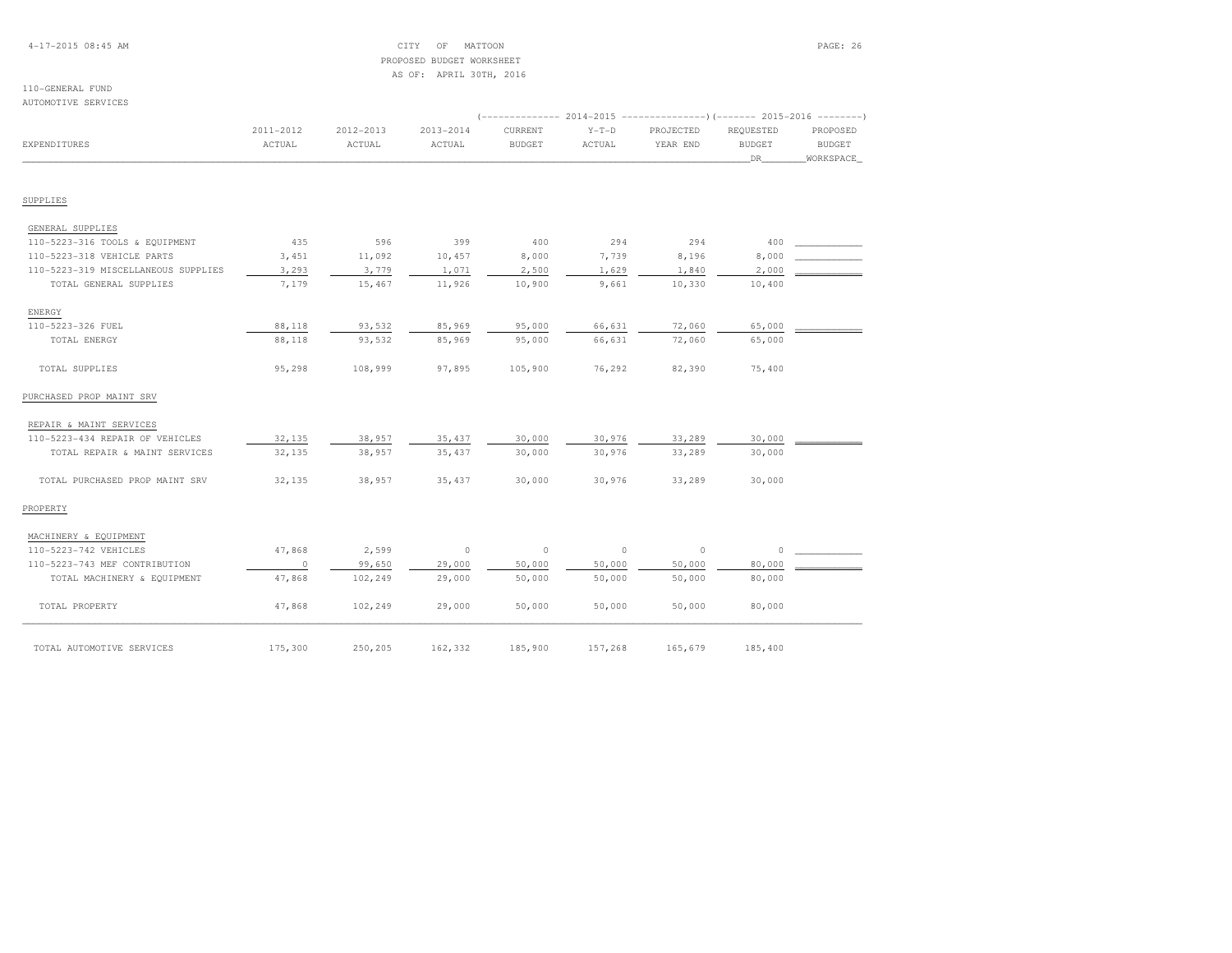## 4-17-2015 08:45 AM CITY OF MATTOON PAGE: 27 PROPOSED BUDGET WORKSHEETAS OF: APRIL 30TH, 2016

#### 110-GENERAL FUNDPOLICE BUILDINGS

|                                         | 2011-2012 | 2012-2013 | 2013-2014 | CURRENT       | $Y-T-D$ | PROJECTED | REOUESTED     | PROPOSED      |
|-----------------------------------------|-----------|-----------|-----------|---------------|---------|-----------|---------------|---------------|
| EXPENDITURES                            | ACTUAL    | ACTUAL    | ACTUAL    | <b>BUDGET</b> | ACTUAL  | YEAR END  | <b>BUDGET</b> | <b>BUDGET</b> |
|                                         |           |           |           |               |         |           | DR            | WORKSPACE     |
|                                         |           |           |           |               |         |           |               |               |
| SUPPLIES                                |           |           |           |               |         |           |               |               |
| GENERAL SUPPLIES                        |           |           |           |               |         |           |               |               |
| 110-5224-312 CLEANING SUPPLIES          | 3,783     | 3,401     | 3,425     | 3,500         | 2,788   | 2,788     | 3,500         |               |
| 110-5224-316 TOOLS & EQUIPMENT          | 2,189     | 1,064     | 1,364     | 1,000         | 502     | 632       | 1,000         |               |
| TOTAL GENERAL SUPPLIES                  | 5,971     | 4,466     | 4,789     | 4,500         | 3,290   | 3,420     | 4,500         |               |
| ENERGY                                  |           |           |           |               |         |           |               |               |
| 110-5224-321 UTILITIES                  | 58,291    | 58,037    | 59,112    | 63,000        | 60,140  | 65,565    | 55,000        |               |
| TOTAL ENERGY                            | 58,291    | 58,037    | 59,112    | 63,000        | 60,140  | 65,565    | 55,000        |               |
| TOTAL SUPPLIES                          | 64,262    | 62,503    | 63,901    | 67,500        | 63,430  | 68,985    | 59,500        |               |
| PURCHASED PROP MAINT SRV                |           |           |           |               |         |           |               |               |
| REPAIR & MAINT SERVICES                 |           |           |           |               |         |           |               |               |
| 110-5224-432 REPAIR OF BUILDINGS        | 28,049    | 9,257     | 17,115    | 15,000        | 16,495  | 16,367    | 15,000        |               |
| 110-5224-435 ELEVATOR SERVICE AGREEMEN  | 8,948     | 13,724    | 9,901     | 10,000        | 10,093  | 10,069    | 10,000        |               |
| 110-5224-439 OTHER REPAIR & MAINT SRVCS | 16,692    | 13,248    | 24,593    | 15,000        | 15,108  | 14,840    | 15,000        |               |
| TOTAL REPAIR & MAINT SERVICES           | 53,690    | 36,229    | 51,609    | 40,000        | 41,696  | 41,276    | 40,000        |               |
| TOTAL PURCHASED PROP MAINT SRV          | 53,690    | 36,229    | 51,609    | 40,000        | 41,696  | 41,276    | 40,000        |               |
| OTHER OBJECTS                           |           |           |           |               |         |           |               |               |
| FINANCIAL TRANS OBJECTS                 |           |           |           |               |         |           |               |               |
| 110-5224-828 REAL ESTATE TAXES          | 73        | 78        | 85        | $\circ$       | 94      | 94        | 0             |               |
| TOTAL FINANCIAL TRANS OBJECTS           | 73        | 78        | 85        | $\Omega$      | 94      | 94        | $\cap$        |               |
| TOTAL OTHER OBJECTS                     | 73        | 78        | 85        | $\circ$       | 94      | 94        | $\mathbb O$   |               |
| TOTAL POLICE BUILDINGS                  | 118,025   | 98,811    | 115,595   | 107,500       | 105,220 | 110,355   | 99,500        |               |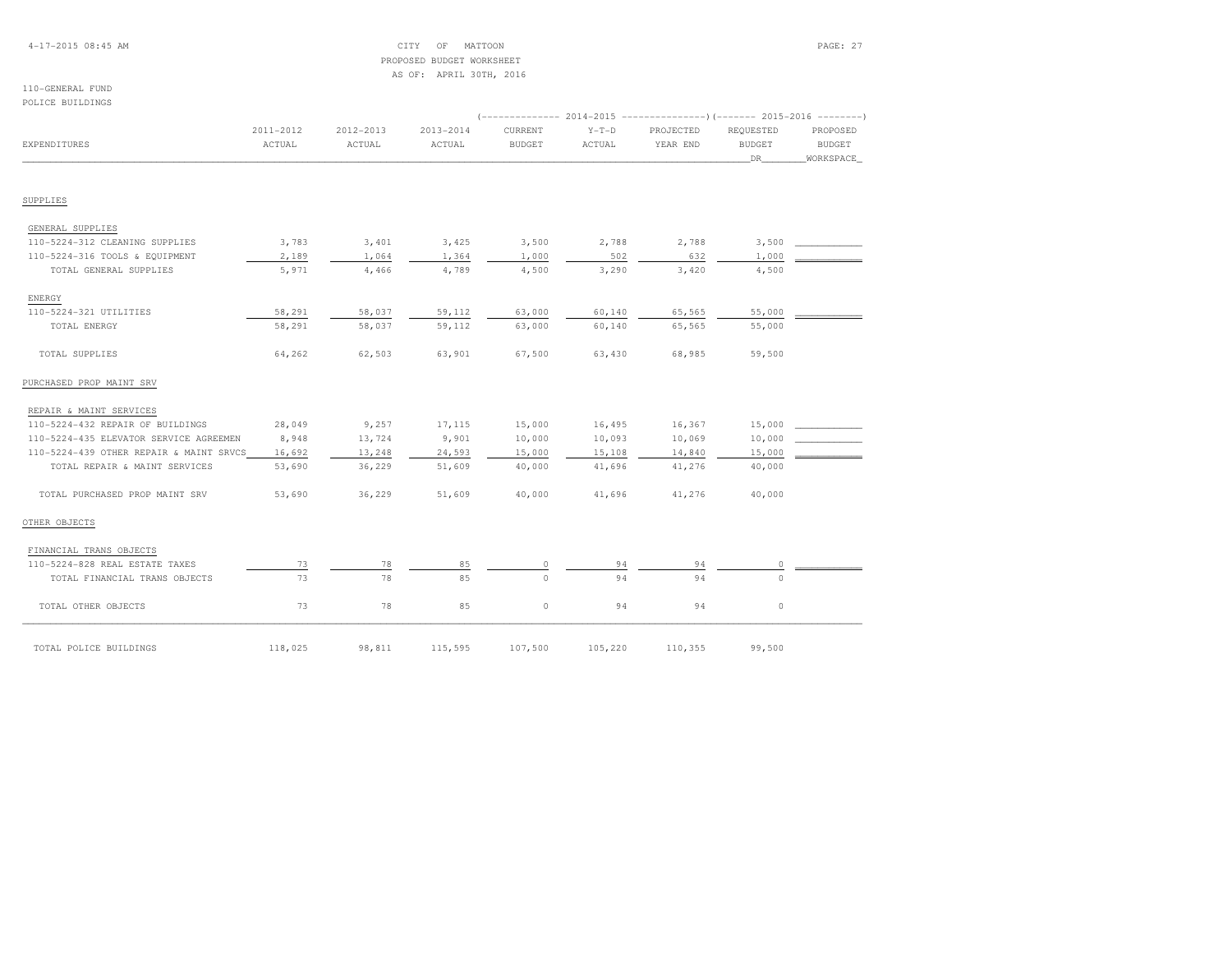## 4-17-2015 08:45 AM CITY OF MATTOON PAGE: 28 PROPOSED BUDGET WORKSHEETAS OF: APRIL 30TH, 2016

#### 110-GENERAL FUNDSCHOOL RESOURCE PROGRAM

|                                        |                     |                     |                     |                          |                   |                       | $2014-2015$ ---------------)(------- 2015-2016 --------) |                           |  |  |  |  |
|----------------------------------------|---------------------|---------------------|---------------------|--------------------------|-------------------|-----------------------|----------------------------------------------------------|---------------------------|--|--|--|--|
| EXPENDITURES                           | 2011-2012<br>ACTUAL | 2012-2013<br>ACTUAL | 2013-2014<br>ACTUAL | CURRENT<br><b>BUDGET</b> | $Y-T-D$<br>ACTUAL | PROJECTED<br>YEAR END | REQUESTED<br><b>BUDGET</b>                               | PROPOSED<br><b>BUDGET</b> |  |  |  |  |
|                                        |                     |                     |                     |                          |                   |                       | DR                                                       | WORKSPACE                 |  |  |  |  |
| PERSONNEL SERVICES                     |                     |                     |                     |                          |                   |                       |                                                          |                           |  |  |  |  |
| SALARIES & WAGES                       |                     |                     |                     |                          |                   |                       |                                                          |                           |  |  |  |  |
| 110-5227-111 SALARIES OF REG EMPLOYEES | 69,448              | 68,464              | 70,095              | 71,161                   | 63,957            | 71,161                |                                                          | 72,661                    |  |  |  |  |
| 110-5227-113 OVERTIME                  | 6,129               | 2,584               | 2,759               | 3,346                    | 3,697             | 4,607                 | 3,053                                                    |                           |  |  |  |  |
| 110-5227-114 COMPENSATED ABSENCES      | 1,891               | 1,866               | 1,950               | $\sim$ 0                 | 1,968             | 2,953                 | $\overline{0}$                                           |                           |  |  |  |  |
| TOTAL SALARIES & WAGES                 | 77,468              | 72,913              | 74,803              | 74,507                   | 69,622            | 78,721                | 75,714                                                   |                           |  |  |  |  |
| TOTAL PERSONNEL SERVICES               | 77,468              | 72,913              | 74,803              | 74,507                   | 69,622            | 78,721                | 75,714                                                   |                           |  |  |  |  |
| EMPLOYEE BENEFITS                      |                     |                     |                     |                          |                   |                       |                                                          |                           |  |  |  |  |
| GROUP INSURANCE                        |                     |                     |                     |                          |                   |                       |                                                          |                           |  |  |  |  |
| 110-5227-211 GROUP HEALTH INSURANCE    | 8,540               | 9,666               | 10,441              | 15,340                   | 14,701            | 15,340                | 15,350                                                   |                           |  |  |  |  |
| 110-5227-212 GROUP LIFE INSURANCE      | 144                 | 138                 | 150                 | 134                      | 134               | 134                   | 134                                                      |                           |  |  |  |  |
| TOTAL GROUP INSURANCE                  | 8,684               | 9,803               | 10,591              | 15,474                   | 14,834            | 15,474                | 15,484                                                   |                           |  |  |  |  |
| SOCIAL SECURITY CONTRIB                |                     |                     |                     |                          |                   |                       |                                                          |                           |  |  |  |  |
| 110-5227-221 FICA CONTRIBUTIONS        | 894                 | 849                 | 814                 | 651                      | 686               | 711                   | 651                                                      |                           |  |  |  |  |
| 110-5227-222 MEDICARE CONTRIBUTIONS    | 1,101               | 1,029               | 1,054               | 1,080                    | 1,004             | 1,029                 | 1,098                                                    |                           |  |  |  |  |
| TOTAL SOCIAL SECURITY CONTRIB          | 1,995               | 1,878               | 1,868               | 1,731                    | 1,691             | 1,740                 | 1,749                                                    |                           |  |  |  |  |
| UNEMPLOYMNT COMPENSATION               |                     |                     |                     |                          |                   |                       |                                                          |                           |  |  |  |  |
| 110-5227-240 UNEMPLOYMENT COMP.        | 1,902               | 552                 | 595                 | 692                      | 692               | 692                   | 457                                                      |                           |  |  |  |  |
| TOTAL UNEMPLOYMNT COMPENSATION         | 1,902               | 552                 | 595                 | 692                      | 692               | 692                   | 457                                                      |                           |  |  |  |  |
| WORKER'S COMPENSATION                  |                     |                     |                     |                          |                   |                       |                                                          |                           |  |  |  |  |
| 110-5227-250 WORKERS' COMPENSATION     | 390                 | 1,805               | 1,771               | 2,160                    | 2,160             | 2,160                 | 2,385                                                    |                           |  |  |  |  |
| TOTAL WORKER'S COMPENSATION            | 390                 | 1,805               | 1,771               | 2,160                    | 2,160             | 2,160                 | 2,385                                                    |                           |  |  |  |  |
| TOTAL EMPLOYEE BENEFITS                | 12,971              | 14,038              | 14,824              | 20,057                   | 19,377            | 20,065                | 20,075                                                   |                           |  |  |  |  |
| TOTAL SCHOOL RESOURCE PROGRAM          | 90,439              | 86,951              | 89,628              | 94,564                   | 88,999            | 98,786                | 95,789                                                   |                           |  |  |  |  |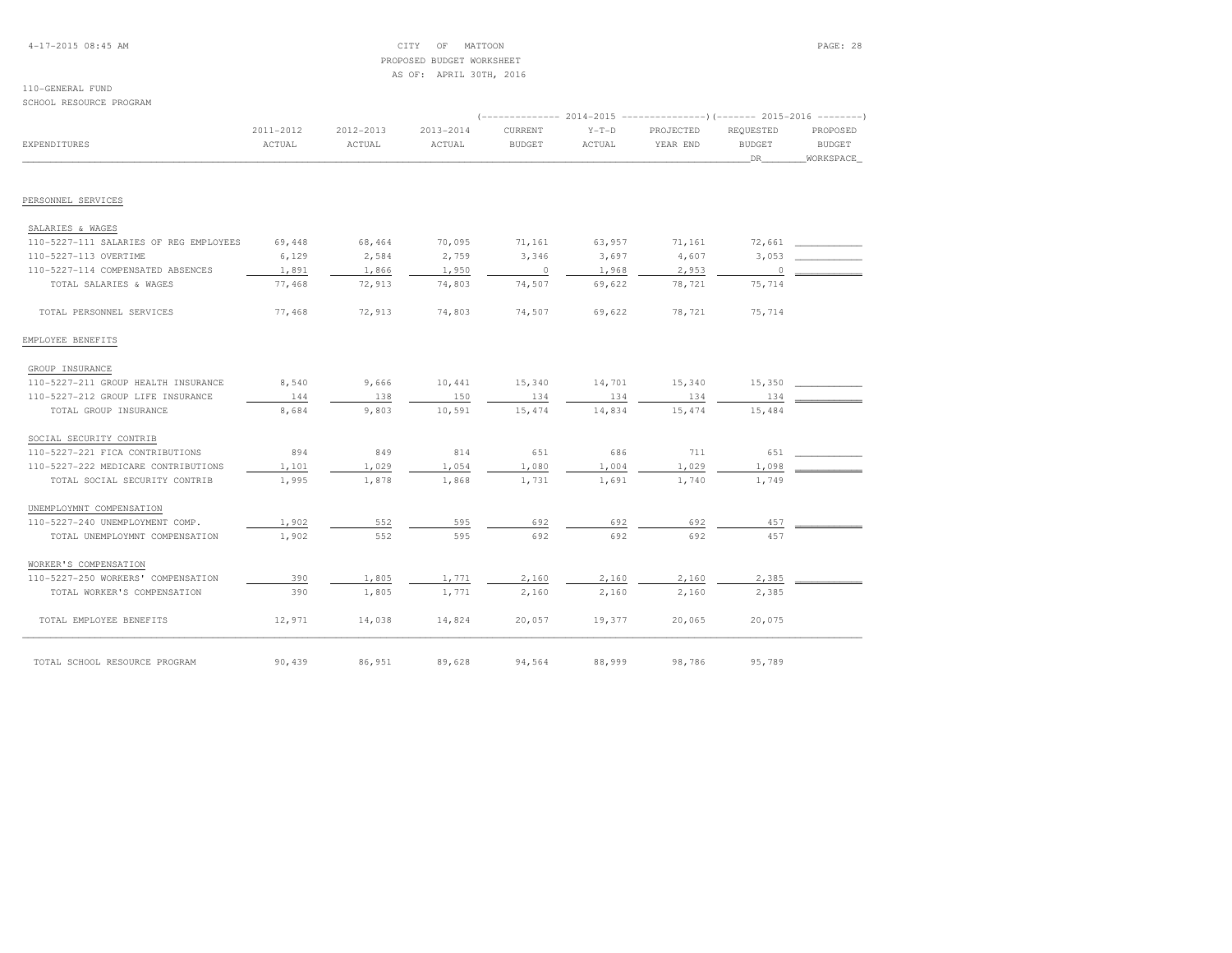## 4-17-2015 08:45 AM CITY OF MATTOON PAGE: 29 PROPOSED BUDGET WORKSHEETAS OF: APRIL 30TH, 2016

 $4,850$ 

#### 110-GENERAL FUNDFIRE PROTECTION ADMIN.

|                                                   | 2011-2012 | 2012-2013   | 2013-2014 | CURRENT       | 2014-2015<br>$Y-T-D$ | PROJECTED | 2015-2016<br>REQUESTED | PROPOSED      |
|---------------------------------------------------|-----------|-------------|-----------|---------------|----------------------|-----------|------------------------|---------------|
| EXPENDITURES                                      | ACTUAL    | ACTUAL      | ACTUAL    | <b>BUDGET</b> | ACTUAL               | YEAR END  | <b>BUDGET</b>          | <b>BUDGET</b> |
|                                                   |           |             |           |               |                      |           | DR                     | WORKSPACE     |
| PERSONNEL SERVICES                                |           |             |           |               |                      |           |                        |               |
| SALARIES & WAGES                                  |           |             |           |               |                      |           |                        |               |
| 110-5241-111 SALARIES OF REG EMPLOYEES            | 1,717,986 | 1,721,247   | 1,777,600 | 2,086,775     | 1,665,929            | 1,783,727 | 2, 221, 818            |               |
| 110-5241-112 SALARIES OF PART-TIME EMPL           | $\circ$   | 2,339       | 14,243    | 13,500        | 16,101               | 18,341    | $\Omega$               |               |
| 110-5241-113 OVERTIME                             | 152,742   | 211,176     | 208,404   | 239,171       | 155, 419             | 167,545   | 215,000                |               |
| 110-5241-114 COMPENSATED ABSENCES                 | 269,277   | 280,149     | 316,364   | $\Omega$      | 277,497              | 319,398   | $\Omega$               |               |
| TOTAL SALARIES & WAGES                            | 2,140,005 | 2, 214, 911 | 2,316,611 | 2,339,446     | 2,114,945            | 2,289,011 | 2,436,818              |               |
| TOTAL PERSONNEL SERVICES                          | 2,140,005 | 2, 214, 911 | 2,316,611 | 2,339,446     | 2, 114, 945          | 2,289,011 | 2,436,818              |               |
| EMPLOYEE BENEFITS                                 |           |             |           |               |                      |           |                        |               |
| GROUP INSURANCE                                   |           |             |           |               |                      |           |                        |               |
| 110-5241-211 GROUP HEALTH INSURANCE               | 240,853   | 281,229     | 310,793   | 434,105       | 402,628              | 420,386   | 450,243                |               |
| 110-5241-212 GROUP LIFE INSURANCE                 | 4,608     | 4,808       | 4,808     | 4,282         | 4,282                | 4,282     | 4,416                  |               |
| TOTAL GROUP INSURANCE                             | 245,461   | 286,036     | 315,600   | 438,387       | 406,910              | 424,668   | 454,659                |               |
| SOCIAL SECURITY CONTRIB                           |           |             |           |               |                      |           |                        |               |
| 110-5241-221 FICA CONTRIBUTIONS                   | $\circ$   | 125         | 875       | 837           | 971                  | 1,026     | 1,860                  |               |
| 110-5241-222 MEDICARE CONTRIBUTIONS               | 28,844    | 29,906      | 31,169    | 32,673        | 29,083               | 30,070    | 34,054                 |               |
| TOTAL SOCIAL SECURITY CONTRIB                     | 28,844    | 30,030      | 32,044    | 33,510        | 30,055               | 31,096    | 35,914                 |               |
| RETIREMENT CONTRIBTUIONS                          |           |             |           |               |                      |           |                        |               |
| 110-5241-231 IMRF CONTRIBUTIONS                   | $\circ$   | $\circ$     | $\circ$   | $\circ$       | 601                  | 821       | 3,545                  |               |
| 110-5241-233 FIREFIGHTERS PENSION CONTR 1,292,792 |           | 1,354,955   | 1,398,877 | 1,315,609     | 1,286,706            | 1,306,201 | 1,371,957              |               |
| TOTAL RETIREMENT CONTRIBTUIONS                    | 1,292,792 | 1,354,955   | 1,398,877 | 1,315,609     | 1,287,307            | 1,307,022 | 1,375,502              |               |
| UNEMPLOYMNT COMPENSATION                          |           |             |           |               |                      |           |                        |               |
| 110-5241-240 UNEMPLOYMENT COMP.                   | 5,784     | 9,951       | 11,469    | 12,617        | 12,617               | 12,617    | 8,340                  |               |
| TOTAL UNEMPLOYMNT COMPENSATION                    | 5,784     | 9,951       | 11,469    | 12,617        | 12,617               | 12,617    | 8,340                  |               |
| WORKER'S COMPENSATION                             |           |             |           |               |                      |           |                        |               |
| 110-5241-250 WORKERS' COMPENSATION                | 197,784   | 173,729     | 186,996   | 213,932       | 213,932              | 213,932   | 245,221                |               |
| TOTAL WORKER'S COMPENSATION                       | 197,784   | 173,729     | 186,996   | 213,932       | 213,932              | 213,932   | 245,221                |               |
| TOTAL EMPLOYEE BENEFITS                           | 1,770,664 | 1,854,701   | 1,944,986 | 2,014,055     | 1,950,820            | 1,989,334 | 2,119,636              |               |
| SUPPLIES                                          |           |             |           |               |                      |           |                        |               |
| GENERAL SUPPLIES                                  |           |             |           |               |                      |           |                        |               |
| 110-5241-311 OFFICE SUPPLIES                      | 1,176     | 784         | 1,088     | 3,300         | 812                  | 1,406     | 3,300                  |               |
| 110-5241-312 CLEANING SUPPLIES                    | 3,423     | 3,827       | 4,444     | 5,300         | 3,470                | 4,215     | 5,300                  |               |
| 110-5241-313 MEDICAL & SAFETY SUPPLIES            | 32,932    | 15,066      | 21,018    | 18,995        | 12,304               | 19,345    | 59,625                 |               |
| 110-5241-314 CHEMICALS                            | 14        | $\Omega$    | $\Omega$  | $\Omega$      | $\Omega$             | $\circ$   | $\Omega$               |               |
| 110-5241-315 UNIFORMS & CLOTHING                  | 9,386     | 10,437      | 16,164    | 13,500        | 8,596                | 13,175    | 8,950                  |               |
| 110-5241-316 TOOLS & EQUIPMENT                    | 8,285     | 13,325      | 4,191     | 9,500         | 3,455                | 4,152     | 9,700                  |               |

110-5241-318 VEHICLE PARTS 4,750 3,586 4,634 8,220 2,092 4,185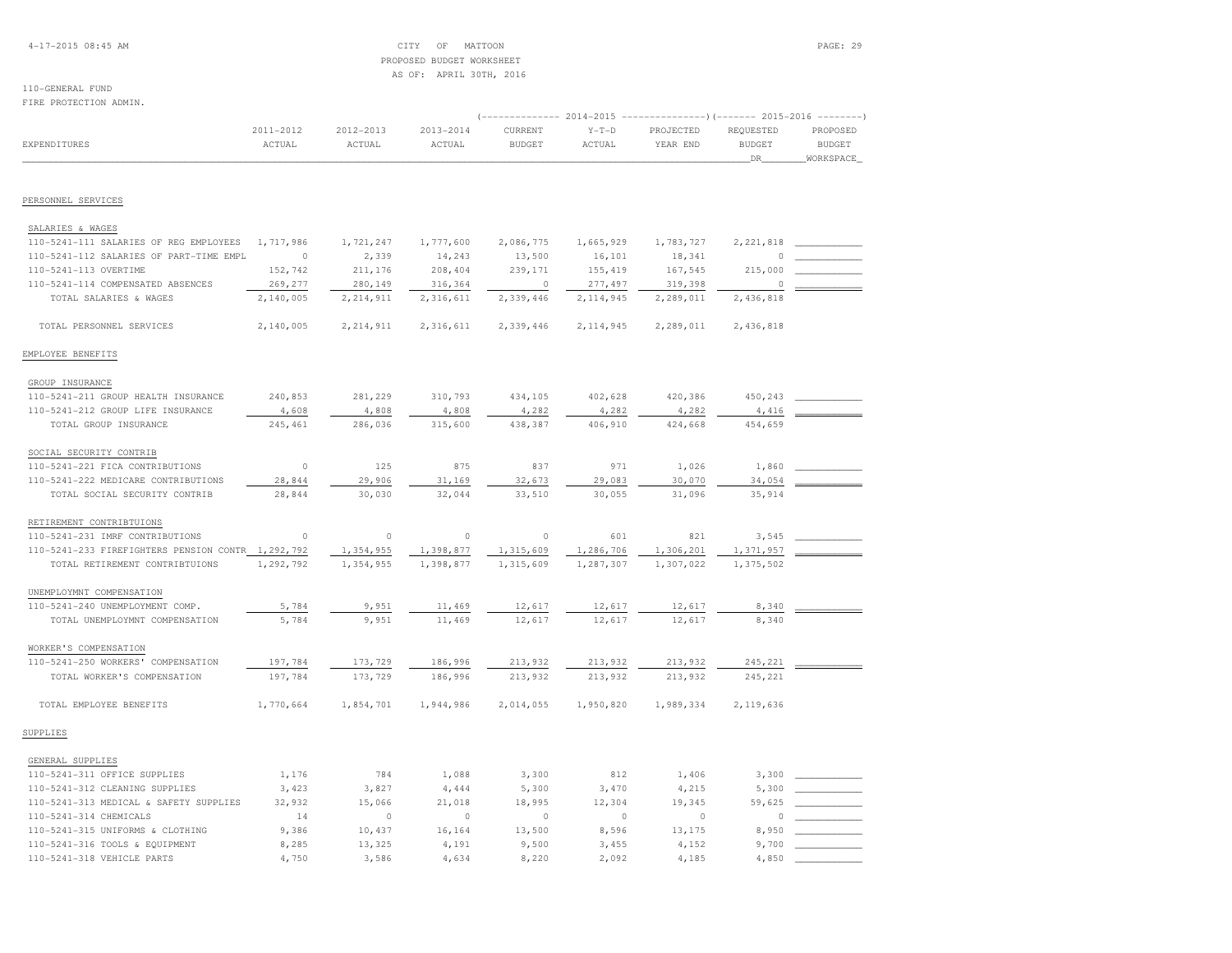4-17-2015 08:45 AM CITY OF MATTOON PAGE: 30 PROPOSED BUDGET WORKSHEETAS OF: APRIL 30TH, 2016

## 110-GENERAL FUND

#### FIRE PROTECTION ADMIN.

|                                      | 2011-2012 | 2012-2013 | $2013 - 2014$ | CURRENT       | $Y-T-D$  | PROJECTED | REQUESTED     | PROPOSED      |  |  |  |
|--------------------------------------|-----------|-----------|---------------|---------------|----------|-----------|---------------|---------------|--|--|--|
| EXPENDITURES                         | ACTUAL    | ACTUAL    | ACTUAL        | <b>BUDGET</b> | ACTUAL   | YEAR END  | <b>BUDGET</b> | <b>BUDGET</b> |  |  |  |
|                                      |           |           |               |               |          |           | DR            | WORKSPACE     |  |  |  |
| 110-5241-319 MISCELLANEOUS SUPPLIES  | 5,778     | 5,824     | 4,563         | 6,620         | 6,223    | 7,180     | 8,320         |               |  |  |  |
| TOTAL GENERAL SUPPLIES               | 65,745    | 52,848    | 56,103        | 65,435        | 36,953   | 53,658    | 100,045       |               |  |  |  |
| ENERGY                               |           |           |               |               |          |           |               |               |  |  |  |
| 110-5241-321 UTILITIES               | 7,414     | 7,542     | 7,007         | 9,500         | 6,473    | 7,193     | 8,000         |               |  |  |  |
| 110-5241-326 FUEL                    | 25,287    | 30,519    | 36,375        | 29,200        | 31,503   | 35,711    | 33,200        |               |  |  |  |
| TOTAL ENERGY                         | 32,701    | 38,061    | 43,382        | 38,700        | 37,976   | 42,904    | 41,200        |               |  |  |  |
| BOOKS & PERIODICALS                  |           |           |               |               |          |           |               |               |  |  |  |
| 110-5241-340 BOOKS & PERIODICALS     | 1,293     | 1,214     | 1,664         | 1,600         | 1,524    | 1,524     | 1,600         |               |  |  |  |
| TOTAL BOOKS & PERIODICALS            | 1,293     | 1,214     | 1,664         | 1,600         | 1,524    | 1,524     | 1,600         |               |  |  |  |
| TOTAL SUPPLIES                       | 99,738    | 92,123    | 101,149       | 105,735       | 76,453   | 98,086    | 142,845       |               |  |  |  |
| PURCHASED PROP MAINT SRV             |           |           |               |               |          |           |               |               |  |  |  |
| REPAIR & MAINT SERVICES              |           |           |               |               |          |           |               |               |  |  |  |
| 110-5241-432 REPAIR OF BUILDINGS     | 3,615     | 4,456     | 7,182         | 6,500         | 1,280    | 1,355     | 8,500         |               |  |  |  |
| 110-5241-433 REPAIR OF MACHINERY     | 8,098     | 9,791     | 11,912        | 15,450        | 11,660   | 13,786    | 17,900        |               |  |  |  |
| 110-5241-434 REPAIR OF VEHICLES      | 32,511    | 16,706    | 14,854        | 20,570        | 21,924   | 41,892    | 24,570        |               |  |  |  |
| TOTAL REPAIR & MAINT SERVICES        | 44,224    | 30,953    | 33,948        | 42,520        | 34,863   | 57,033    | 50,970        |               |  |  |  |
| OTHER PROP MAINT SERVICE             |           |           |               |               |          |           |               |               |  |  |  |
| TOTAL PURCHASED PROP MAINT SRV       | 44,224    | 30,953    | 33,948        | 42,520        | 34,863   | 57,033    | 50,970        |               |  |  |  |
| OTHER PURCHASED SERVICES             |           |           |               |               |          |           |               |               |  |  |  |
| PROFESSIONAL SERVICES                |           |           |               |               |          |           |               |               |  |  |  |
| 110-5241-515 LABOR RELATIONS COUNSEL | 5,648     | 1,705     | 13,259        | 5,000         | $\circ$  | 0         | 7,500         |               |  |  |  |
| TOTAL PROFESSIONAL SERVICES          | 5,648     | 1,705     | 13,259        | 5,000         | $\Omega$ | $\Omega$  | 7,500         |               |  |  |  |
| COMMUNICATION                        |           |           |               |               |          |           |               |               |  |  |  |
| 110-5241-531 POSTAGE                 | 537       | 673       | 1,791         | 1,500         | 1,116    | 1,451     | 1,500         |               |  |  |  |
| 110-5241-532 TELEPHONE               | 3,901     | 4,253     | 4,106         | 7,880         | 7,560    | 7,890     | 8,360         |               |  |  |  |
| 110-5241-533 CELLULAR PHONE          | 1,761     | 3,350     | 5,173         | 2,400         | 2,402    | 2,403     | 2,400         |               |  |  |  |
| 110-5241-535 RADIOS                  | 2,861     | 8,223     | 4,548         | 5,000         | 289      | 2,891     | 5,000         |               |  |  |  |
| TOTAL COMMUNICATION                  | 9,060     | 16,499    | 15,617        | 16,780        | 11,367   | 14,635    | 17,260        |               |  |  |  |
| ADVERTISING                          |           |           |               |               |          |           |               |               |  |  |  |
| 110-5241-541 SOFTWARE                | 2,185     | 2,185     | 4,105         | 4,666         | 4,470    | 4,470     | 4,700         |               |  |  |  |
| TOTAL ADVERTISING                    | 2,185     | 2,185     | 4,105         | 4,666         | 4,470    | 4,470     | 4,700         |               |  |  |  |
| EMPLOYEE BUSINESS EXP                |           |           |               |               |          |           |               |               |  |  |  |
| 110-5241-562 TRAVEL & TRAINING       | 16,836    | 9,502     | 13,016        | 15,935        | 10,716   | 13,871    | 14,105        |               |  |  |  |
| 110-5241-568 PHYSICALS               | $\circ$   | $\circ$   | 125           | $\circ$       | $\,$ 0   | $\circ$   | $\circ$       |               |  |  |  |
| TOTAL EMPLOYEE BUSINESS EXP          | 16,836    | 9,502     | 13,141        | 15,935        | 10,716   | 13,871    | 14,105        |               |  |  |  |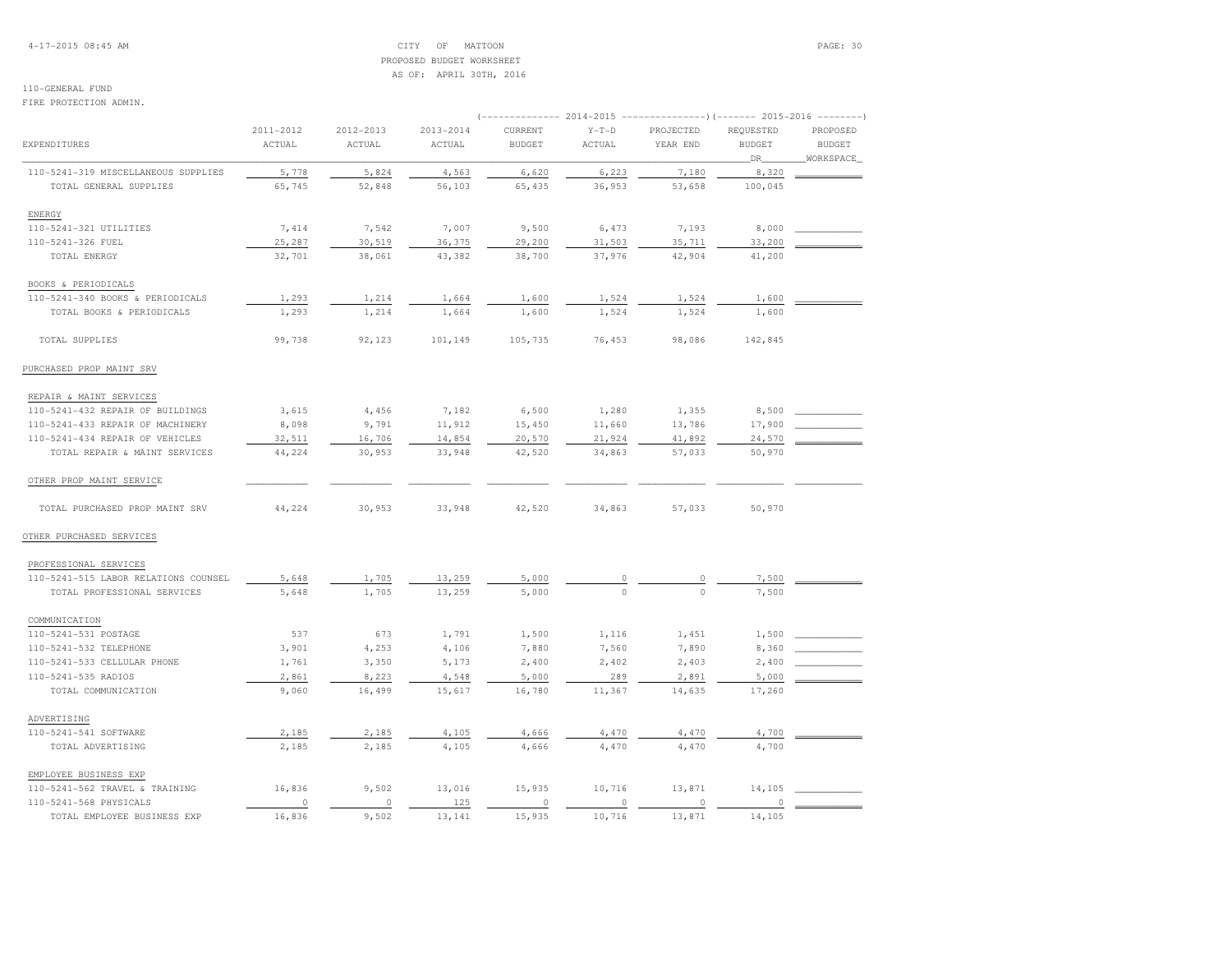4-17-2015 08:45 AM CITY OF MATTOON PAGE: 31 PROPOSED BUDGET WORKSHEETAS OF: APRIL 30TH, 2016

## 110-GENERAL FUND

FIRE PROTECTION ADMIN.

| <b>EXPENDITURES</b>                     | 2011-2012<br>ACTUAL | 2012-2013<br>ACTUAL | 2013-2014<br>ACTUAL | CURRENT<br><b>BUDGET</b> | $Y-T-D$<br>ACTUAL | PROJECTED<br>YEAR END | REQUESTED<br><b>BUDGET</b><br>DR | PROPOSED<br><b>BUDGET</b><br>WORKSPACE |
|-----------------------------------------|---------------------|---------------------|---------------------|--------------------------|-------------------|-----------------------|----------------------------------|----------------------------------------|
|                                         |                     |                     |                     |                          |                   |                       |                                  |                                        |
| OTHER PURCHASED SERVICES                |                     |                     |                     |                          |                   |                       |                                  |                                        |
| 110-5241-571 DUES & MEMBERSHIPS         | 1,238               | 735                 | 2,251               | 1,695                    | 1,207             | 1,207                 | 1,805                            |                                        |
| 110-5241-573 LAUNDRY SERVICES           | 527                 | 697                 | 642                 | 800                      | 330               | 395                   | 800                              |                                        |
| 110-5241-578 AMBULANCE BILLING EXPENSES | 18,334              | 21,816              | 494                 | 2,200                    | 1,156             | 1,153                 | 2,600                            |                                        |
| 110-5241-579 MISC OTHER PURCHASED SERVI | 13, 417             | 23,056              | 25,209              | 26,440                   | 25,097            | 24,881                | 18,940                           |                                        |
| TOTAL OTHER PURCHASED SERVICES          | 33,515              | 46,304              | 28,597              | 31,135                   | 27,789            | 27,636                | 24,145                           |                                        |
| TOTAL OTHER PURCHASED SERVICES          | 67,244              | 76,194              | 74,719              | 73,516                   | 54,342            | 60,612                | 67,710                           |                                        |
| PROPERTY                                |                     |                     |                     |                          |                   |                       |                                  |                                        |
| MACHINERY & EQUIPMENT                   |                     |                     |                     |                          |                   |                       |                                  |                                        |
| 110-5241-742 VEHICLES                   | 248,429             | $\circ$             | $\circ$             | $\circ$                  | $\circ$           | $\circ$               | 0                                |                                        |
| 110-5241-743 MEF CONTRIBUTION           | $\circ$             | 248,428             | 137,029             | 189,452                  | 189,452           | 189,452               | 174,640                          |                                        |
| TOTAL MACHINERY & EQUIPMENT             | 248,429             | 248,428             | 137,029             | 189,452                  | 189,452           | 189,452               | 174,640                          |                                        |
| TOTAL PROPERTY                          | 248,429             | 248,428             | 137,029             | 189,452                  | 189,452           | 189,452               | 174,640                          |                                        |
| OTHER OBJECTS                           |                     |                     |                     |                          |                   |                       |                                  |                                        |
| FINANCIAL TRANS OBJECTS                 |                     |                     |                     |                          |                   |                       |                                  |                                        |
| 110-5241-814 PRINT/COPY MACH LEASE & MA | 279                 | 526                 | 843                 | 800                      | 686               | 787                   | 800                              |                                        |
| TOTAL FINANCIAL TRANS OBJECTS           | 279                 | 526                 | 843                 | 800                      | 686               | 787                   | 800                              |                                        |
| FINANCIAL TRANS OBJECTS                 |                     |                     |                     |                          |                   |                       |                                  |                                        |
| 110-5241-825 GRANT EXPENDITURES         | $\circ$             | 27,908              | 5,511               | $\circ$                  | 2,985             | 2,985                 | 0                                |                                        |
| 110-5241-826 FIRE INSURANCE TAX EXP.    | 37,613              | 40,297              | 23,446              | 37,000                   | 35,848            | 41,696                | 33,000                           |                                        |
| 110-5241-827 FIRE PREVENTION EXP.       | 1,972               | 1,400               | 1,050               | 2,000                    | 1,123             | 1,123                 | 2,000                            |                                        |
| 110-5241-828 REAL ESTATE TAXES          | $\overline{c}$      | $\overline{2}$      | 2                   | $\circ$                  | $\overline{2}$    | $\overline{2}$        | $\circ$                          |                                        |
| TOTAL FINANCIAL TRANS OBJECTS           | 39,587              | 69,608              | 30,009              | 39,000                   | 39,958            | 45,806                | 35,000                           |                                        |
| COMPUTER INFO SYS OBJECT                |                     |                     |                     |                          |                   |                       |                                  |                                        |
| 110-5241-863 COMPUTERS                  | 765                 | 1,120               | 2,323               |                          |                   |                       |                                  |                                        |
| TOTAL COMPUTER INFO SYS OBJECT          | 765                 | 1,120               | 2,323               | $\Omega$                 | $\Omega$          | $\cap$                | $\Omega$                         |                                        |
| TOTAL OTHER OBJECTS                     | 40,631              | 71,254              | 33,175              | 39,800                   | 40,644            | 46,593                | 35,800                           |                                        |
| TOTAL FIRE PROTECTION ADMIN.            | 4,410,936           | 4,588,564           | 4,641,617           | 4,804,524                | 4,461,520         | 4,730,121             | 5,028,419                        |                                        |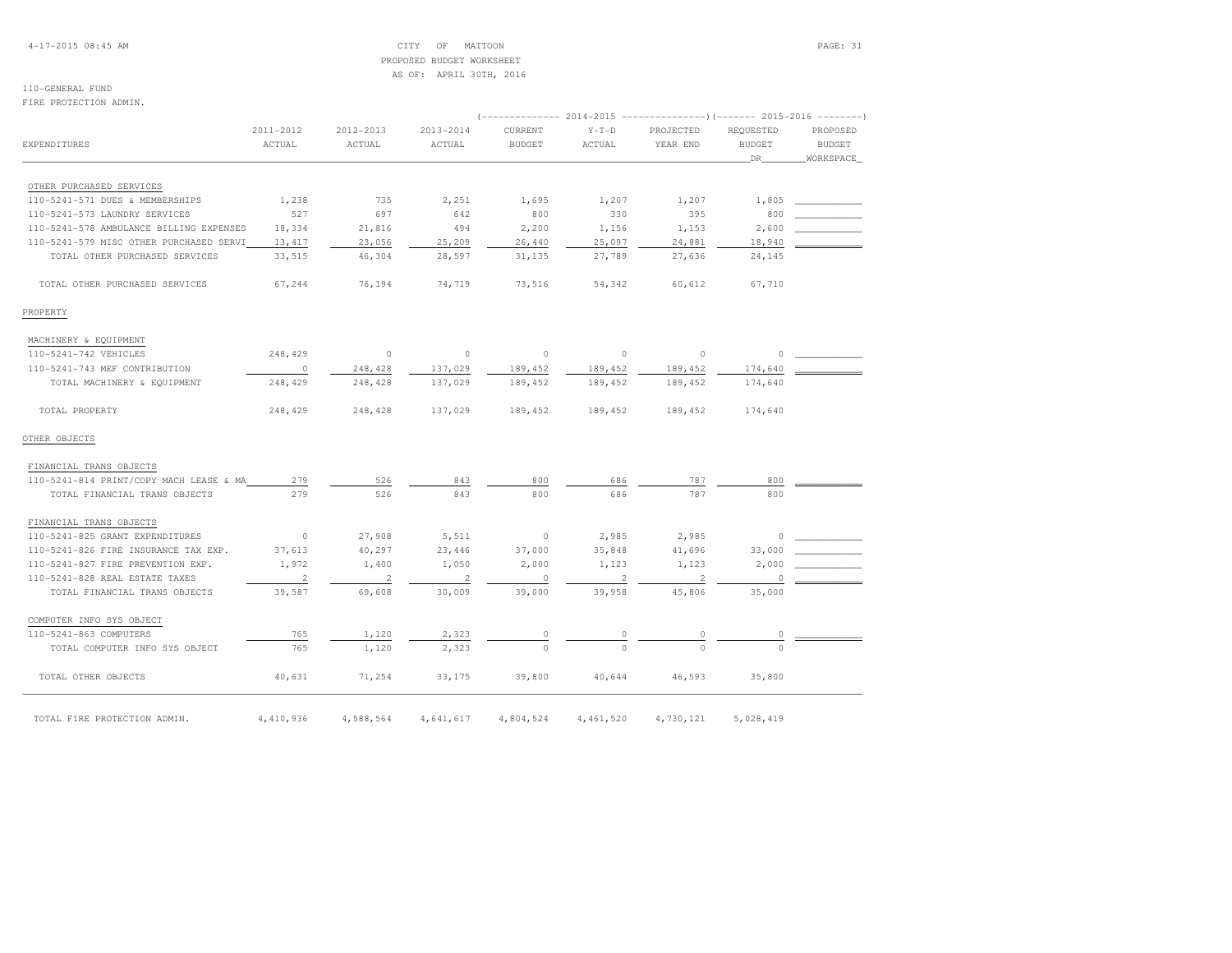4-17-2015 08:45 AM CITY OF MATTOON PAGE: 32 PROPOSED BUDGET WORKSHEETAS OF: APRIL 30TH, 2016

#### 110-GENERAL FUNDCOMMUNITY DEVELOPMENT

|                                        | 2011-2012 | 2012-2013 | 2013-2014 | CURRENT       | $Y-T-D$ | PROJECTED | REQUESTED     | PROPOSED      |
|----------------------------------------|-----------|-----------|-----------|---------------|---------|-----------|---------------|---------------|
| <b>EXPENDITURES</b>                    | ACTUAL    | ACTUAL    | ACTUAL    | <b>BUDGET</b> | ACTUAL  | YEAR END  | <b>BUDGET</b> | <b>BUDGET</b> |
|                                        |           |           |           |               |         |           | DR.           | WORKSPACE     |
| PERSONNEL SERVICES                     |           |           |           |               |         |           |               |               |
|                                        |           |           |           |               |         |           |               |               |
| SALARIES & WAGES                       |           |           |           |               |         |           |               |               |
| 110-5261-111 SALARIES OF REG EMPLOYEES | 108,761   | 114,778   | 82,551    | 74,033        | 63,271  | 69,655    | 76,540        |               |
| 110-5261-114 COMPENSATED ABSENCES      | 6,833     | 5,794     | 5,645     | $\circ$       | 4,862   | 4,378     | 0             |               |
| TOTAL SALARIES & WAGES                 | 115,594   | 120,573   | 88,196    | 74,033        | 68,133  | 74,033    | 76,540        |               |
| TOTAL PERSONNEL SERVICES               | 115,594   | 120,573   | 88,196    | 74,033        | 68,133  | 74,033    | 76,540        |               |
| EMPLOYEE BENEFITS                      |           |           |           |               |         |           |               |               |
| GROUP INSURANCE                        |           |           |           |               |         |           |               |               |
| 110-5261-211 GROUP HEALTH INSURANCE    | 18,875    | 20,050    | 16,611    | 19,058        | 17,949  | 18,712    | 18,622        |               |
| 110-5261-212 GROUP LIFE INSURANCE      | 360       | 376       | 376       | 211           | 211     | 211       | 211           |               |
| TOTAL GROUP INSURANCE                  | 19,235    | 20,426    | 16,987    | 19,269        | 18,160  | 18,923    | 18,833        |               |
| SOCIAL SECURITY CONTRIB                |           |           |           |               |         |           |               |               |
| 110-5261-221 FICA CONTRIBUTIONS        | 6,775     | 7,127     | 5,330     | 4,590         | 4,164   | 4,331     | 4,745         |               |
| 110-5261-222 MEDICARE CONTRIBUTIONS    | 1,584     | 1,667     | 1,246     | 1,073         | 974     | 1,013     | 1,110         |               |
| TOTAL SOCIAL SECURITY CONTRIB          | 8,359     | 8,794     | 6,576     | 5,663         | 5,138   | 5,344     | 5,855         |               |
| RETIREMENT CONTRIBTUIONS               |           |           |           |               |         |           |               |               |
| 110-5261-231 IMRF CONTRIBUTIONS        | 15,149    | 16,995    | 12,193    | 9,624         | 8,416   | 9,051     | 9,047         |               |
| TOTAL RETIREMENT CONTRIBTUIONS         | 15,149    | 16,995    | 12,193    | 9,624         | 8,416   | 9,051     | 9,047         |               |
| UNEMPLOYMNT COMPENSATION               |           |           |           |               |         |           |               |               |
| 110-5261-240 UNEMPLOYMENT COMP.        | 452       | 777       | 875       | 604           | 604     | 604       | 399           |               |
| TOTAL UNEMPLOYMNT COMPENSATION         | 452       | 777       | 875       | 604           | 604     | 604       | 399           |               |
| WORKER'S COMPENSATION                  |           |           |           |               |         |           |               |               |
| 110-5261-250 WORKERS' COMPENSATION     | 4,309     | 4,066     | 3,997     | 1,887         | 1,887   | 1,887     | 2,184         |               |
| TOTAL WORKER'S COMPENSATION            | 4,309     | 4,066     | 3,997     | 1,887         | 1,887   | 1,887     | 2,184         |               |
| TOTAL EMPLOYEE BENEFITS                | 47,505    | 51,059    | 40,628    | 37,047        | 34,206  | 35,809    | 36,318        |               |
| SUPPLIES                               |           |           |           |               |         |           |               |               |
| GENERAL SUPPLIES                       |           |           |           |               |         |           |               |               |
| 110-5261-311 OFFICE SUPPLIES           | 1,012     | 532       | 750       | 1,000         | 526     | 504       | 1,000         |               |
| 110-5261-319 MISCELLANEOUS SUPPLIES    | 133       | 130       | 63        | 300           | 302     | 328       | 300           |               |
| TOTAL GENERAL SUPPLIES                 | 1,145     | 663       | 813       | 1,300         | 828     | 832       | 1,300         |               |
| ENERGY                                 |           |           |           |               |         |           |               |               |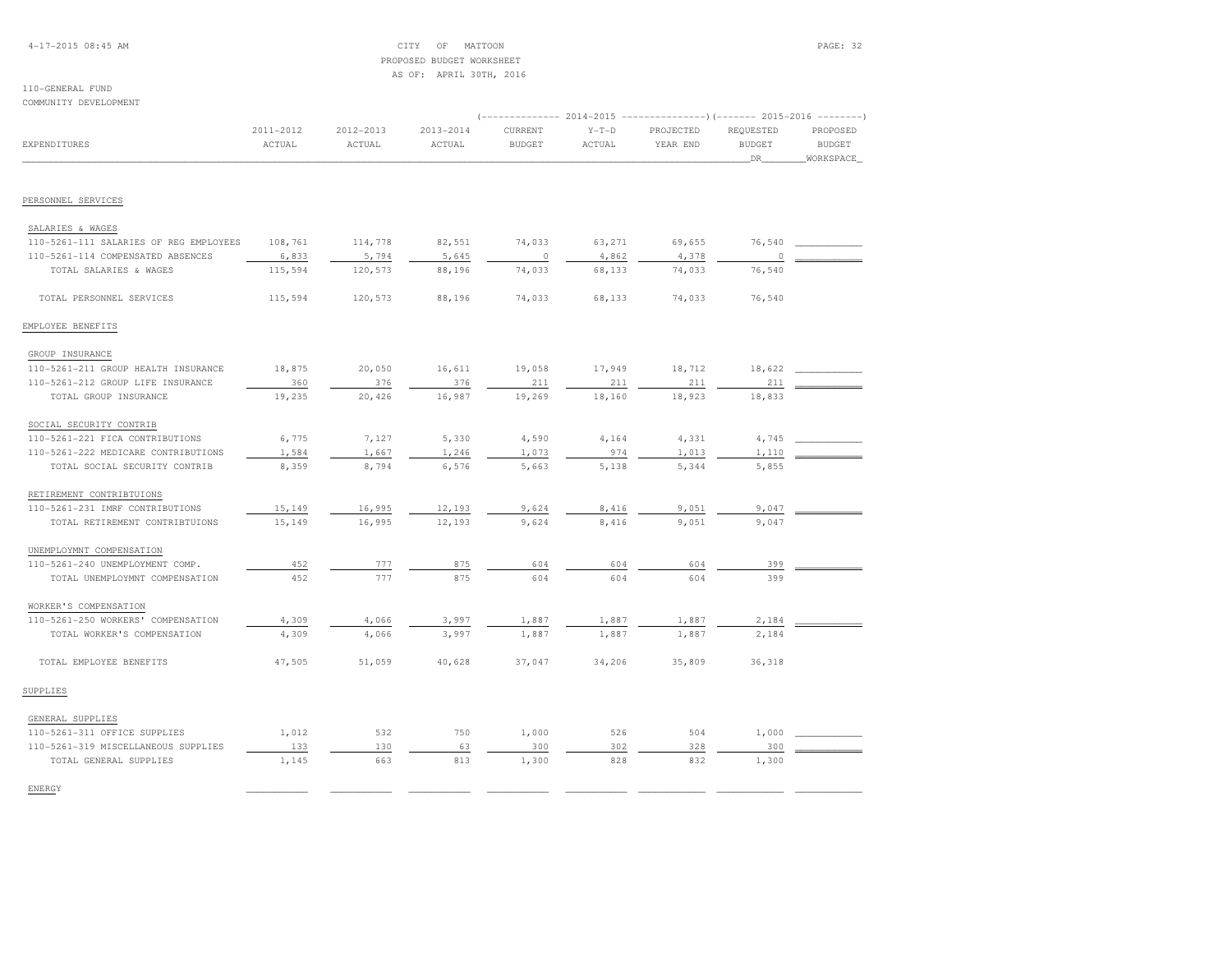4-17-2015 08:45 AM CITY OF MATTOON PAGE: 33 PROPOSED BUDGET WORKSHEETAS OF: APRIL 30TH, 2016

### 110-GENERAL FUNDCOMMUNITY DEVELOPMENT

| ( --------------    |                                                                                      |                                                                                     |                                                                             |                                                                    |                                                                              |                                                                      |                                                                                                                                |  |  |
|---------------------|--------------------------------------------------------------------------------------|-------------------------------------------------------------------------------------|-----------------------------------------------------------------------------|--------------------------------------------------------------------|------------------------------------------------------------------------------|----------------------------------------------------------------------|--------------------------------------------------------------------------------------------------------------------------------|--|--|
| 2011-2012<br>ACTUAL | 2012-2013<br>ACTUAL                                                                  | 2013-2014<br>ACTUAL                                                                 | CURRENT<br><b>BUDGET</b>                                                    | $Y-T-D$<br>ACTUAL                                                  | PROJECTED<br>YEAR END                                                        | REQUESTED<br><b>BUDGET</b>                                           | PROPOSED<br><b>BUDGET</b>                                                                                                      |  |  |
|                     |                                                                                      |                                                                                     |                                                                             |                                                                    |                                                                              | DR.                                                                  | WORKSPACE                                                                                                                      |  |  |
|                     |                                                                                      |                                                                                     |                                                                             |                                                                    |                                                                              |                                                                      |                                                                                                                                |  |  |
|                     |                                                                                      |                                                                                     |                                                                             |                                                                    |                                                                              |                                                                      |                                                                                                                                |  |  |
|                     |                                                                                      |                                                                                     |                                                                             |                                                                    |                                                                              |                                                                      |                                                                                                                                |  |  |
|                     |                                                                                      |                                                                                     |                                                                             |                                                                    |                                                                              |                                                                      |                                                                                                                                |  |  |
| 1,145               | 663                                                                                  | 813                                                                                 | 1,650                                                                       | 889                                                                | 893                                                                          | 1,650                                                                |                                                                                                                                |  |  |
|                     |                                                                                      |                                                                                     |                                                                             |                                                                    |                                                                              |                                                                      |                                                                                                                                |  |  |
|                     |                                                                                      |                                                                                     |                                                                             |                                                                    |                                                                              |                                                                      |                                                                                                                                |  |  |
|                     |                                                                                      |                                                                                     |                                                                             |                                                                    |                                                                              |                                                                      |                                                                                                                                |  |  |
|                     |                                                                                      |                                                                                     |                                                                             |                                                                    |                                                                              |                                                                      |                                                                                                                                |  |  |
| 29,879              | 8,410                                                                                | 15,228                                                                              | 8,000                                                                       | 2,515                                                              | 2,515                                                                        | 8,000                                                                |                                                                                                                                |  |  |
| 29,879              | 8,410                                                                                | 15,228                                                                              | 8,000                                                                       | 2,515                                                              | 2,515                                                                        | 8,000                                                                |                                                                                                                                |  |  |
|                     |                                                                                      |                                                                                     |                                                                             |                                                                    |                                                                              |                                                                      |                                                                                                                                |  |  |
|                     |                                                                                      |                                                                                     |                                                                             |                                                                    |                                                                              |                                                                      |                                                                                                                                |  |  |
|                     |                                                                                      |                                                                                     |                                                                             |                                                                    |                                                                              |                                                                      |                                                                                                                                |  |  |
|                     |                                                                                      |                                                                                     |                                                                             |                                                                    |                                                                              |                                                                      |                                                                                                                                |  |  |
| 4,732               | 5,008                                                                                | 5,608                                                                               | 4,900                                                                       | 5,061                                                              | 5,605                                                                        | 4,420                                                                |                                                                                                                                |  |  |
|                     |                                                                                      |                                                                                     |                                                                             |                                                                    |                                                                              |                                                                      |                                                                                                                                |  |  |
|                     |                                                                                      |                                                                                     |                                                                             |                                                                    |                                                                              |                                                                      |                                                                                                                                |  |  |
| $\Omega$            | $\cap$                                                                               | 48                                                                                  | 200                                                                         | $\cap$                                                             | $\cap$                                                                       | 200                                                                  |                                                                                                                                |  |  |
|                     |                                                                                      |                                                                                     |                                                                             |                                                                    |                                                                              |                                                                      |                                                                                                                                |  |  |
|                     |                                                                                      |                                                                                     |                                                                             |                                                                    |                                                                              |                                                                      |                                                                                                                                |  |  |
|                     |                                                                                      |                                                                                     |                                                                             |                                                                    |                                                                              |                                                                      |                                                                                                                                |  |  |
|                     |                                                                                      |                                                                                     |                                                                             |                                                                    |                                                                              |                                                                      |                                                                                                                                |  |  |
|                     |                                                                                      |                                                                                     |                                                                             |                                                                    |                                                                              |                                                                      |                                                                                                                                |  |  |
| 244                 | 299                                                                                  | 472                                                                                 | 3,000                                                                       | 165                                                                | 281                                                                          | 3,000                                                                |                                                                                                                                |  |  |
| 1,909               | 1,576                                                                                | 2,043                                                                               | 3,000                                                                       | 1,520                                                              | 1,409                                                                        | 3,000                                                                |                                                                                                                                |  |  |
| 2,153               | 1,875                                                                                | 2,515                                                                               | 6,000                                                                       | 1,685                                                              | 1,690                                                                        | 6,000                                                                |                                                                                                                                |  |  |
|                     |                                                                                      |                                                                                     |                                                                             |                                                                    |                                                                              |                                                                      |                                                                                                                                |  |  |
| 427                 | 227                                                                                  | 515                                                                                 | 700                                                                         | 462                                                                | 462                                                                          | 700                                                                  |                                                                                                                                |  |  |
|                     |                                                                                      |                                                                                     | $\circ$                                                                     |                                                                    |                                                                              |                                                                      |                                                                                                                                |  |  |
|                     |                                                                                      |                                                                                     |                                                                             |                                                                    |                                                                              |                                                                      |                                                                                                                                |  |  |
| 26,784              | 17,389                                                                               | 47,093                                                                              | 10,700                                                                      | 7,409                                                              | 7,644                                                                        | 10,700                                                               |                                                                                                                                |  |  |
|                     | 32,812                                                                               | 70,552                                                                              | 30,000                                                                      | 16,925                                                             | 17,536                                                                       | 29,520                                                               |                                                                                                                                |  |  |
|                     | 0<br>$\Omega$<br>535<br>2,677<br>1,519<br>0<br>16<br>16<br>8,317<br>18,040<br>63,564 | $\theta$<br>$\Omega$<br>175<br>2,734<br>2,100<br>0<br>130<br>130<br>12,483<br>4,679 | 0<br>$\Omega$<br>158<br>3,050<br>2,400<br>48<br>62<br>62<br>42,888<br>3,690 | 350<br>350<br>500<br>3,200<br>1,200<br>200<br>200<br>200<br>10,000 | 61<br>61<br>216<br>2,845<br>2,000<br>$\circ$<br>256<br>256<br>2,290<br>4,657 | 61<br>61<br>242<br>3,363<br>2,000<br>0<br>82<br>82<br>2,140<br>5,042 | $2014-2015$ ---------------) (------- 2015-2016 --------<br>350<br>350<br>500<br>2,720<br>1,200<br>200<br>200<br>200<br>10,000 |  |  |

OTHER OBJECTS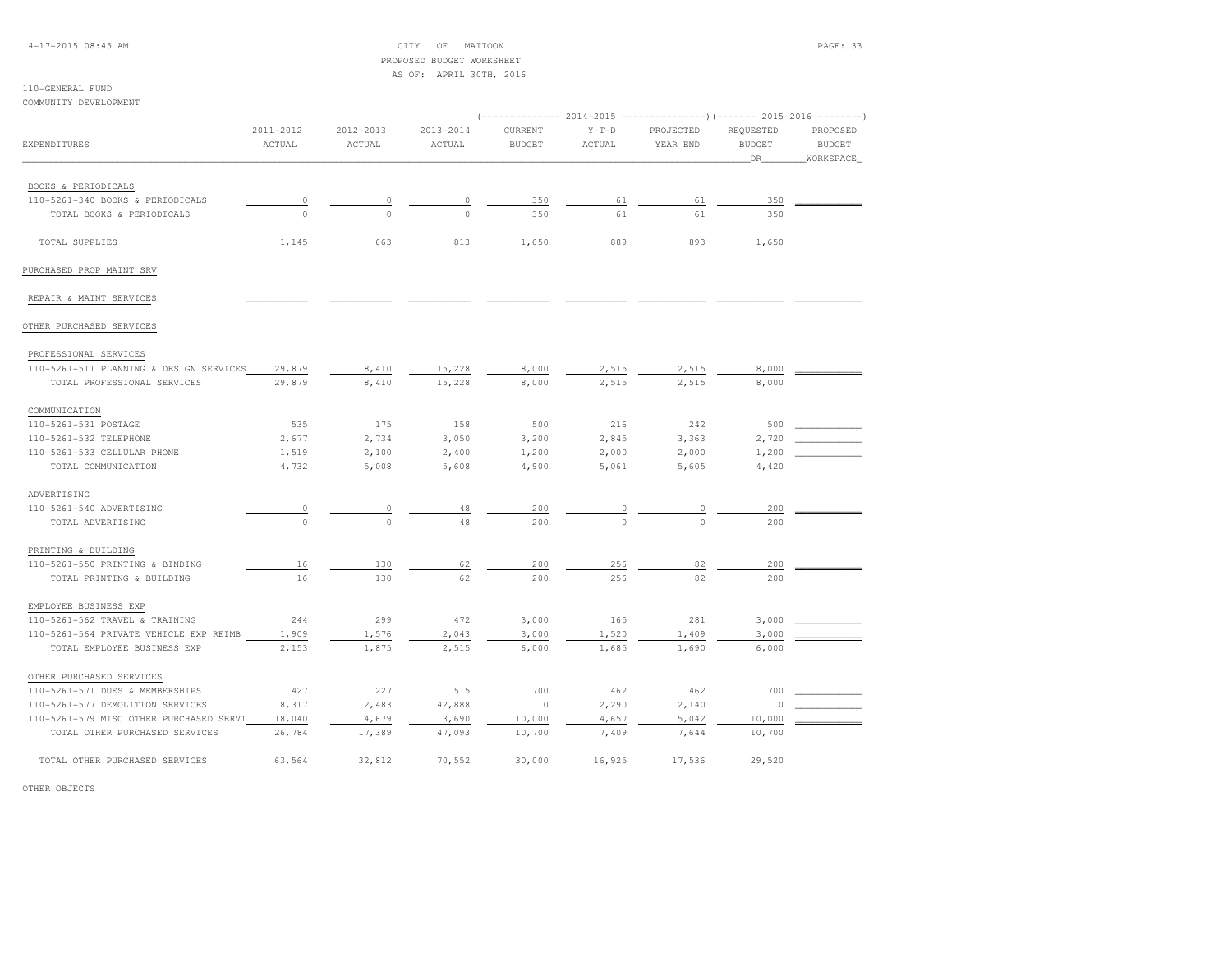## 4-17-2015 08:45 AM CITY OF MATTOON PAGE: 34 PROPOSED BUDGET WORKSHEETAS OF: APRIL 30TH, 2016

### 110-GENERAL FUNDCOMMUNITY DEVELOPMENT

|                                |           |           |           |         |          | (-------------- 2014-2015 ---------------------- 2015-2016 ---------- |                       |               |
|--------------------------------|-----------|-----------|-----------|---------|----------|-----------------------------------------------------------------------|-----------------------|---------------|
|                                | 2011-2012 | 2012-2013 | 2013-2014 | CURRENT | $Y-T-D$  | PROJECTED                                                             | REQUESTED             | PROPOSED      |
| EXPENDITURES                   | ACTUAL    | ACTUAL    | ACTUAL    | BUDGET  | ACTUAL   | YEAR END                                                              | <b>BUDGET</b><br>DR . | <b>BUDGET</b> |
|                                |           |           |           |         |          |                                                                       |                       | WORKSPACE     |
| FINANCIAL TRANS OBJECTS        |           |           |           |         |          |                                                                       |                       |               |
| 110-5261-828 REAL ESTATE TAXES | 4         |           | 517       | 600     | 524      | 524                                                                   |                       |               |
| TOTAL FINANCIAL TRANS OBJECTS  |           | 4         | 517       | 600     | 524      | 524                                                                   | $\Omega$              |               |
| COMPUTER INFO SYS OBJECT       |           |           |           |         |          |                                                                       |                       |               |
| 110-5261-863 COMPUTERS         | 1,177     | 2,616     | 2,514     | $\circ$ |          | $\circ$                                                               |                       |               |
| TOTAL COMPUTER INFO SYS OBJECT | 1,177     | 2,616     | 2,514     | $\circ$ | $\Omega$ | $\Omega$                                                              | $\Omega$              |               |
| TOTAL OTHER OBJECTS            | 1,181     | 2,621     | 3,030     | 600     | 524      | 524                                                                   | $\circ$               |               |
| TOTAL COMMUNITY DEVELOPMENT    | 228,989   | 207,727   | 203,220   | 143,330 | 120,678  | 128,795                                                               | 144,028               |               |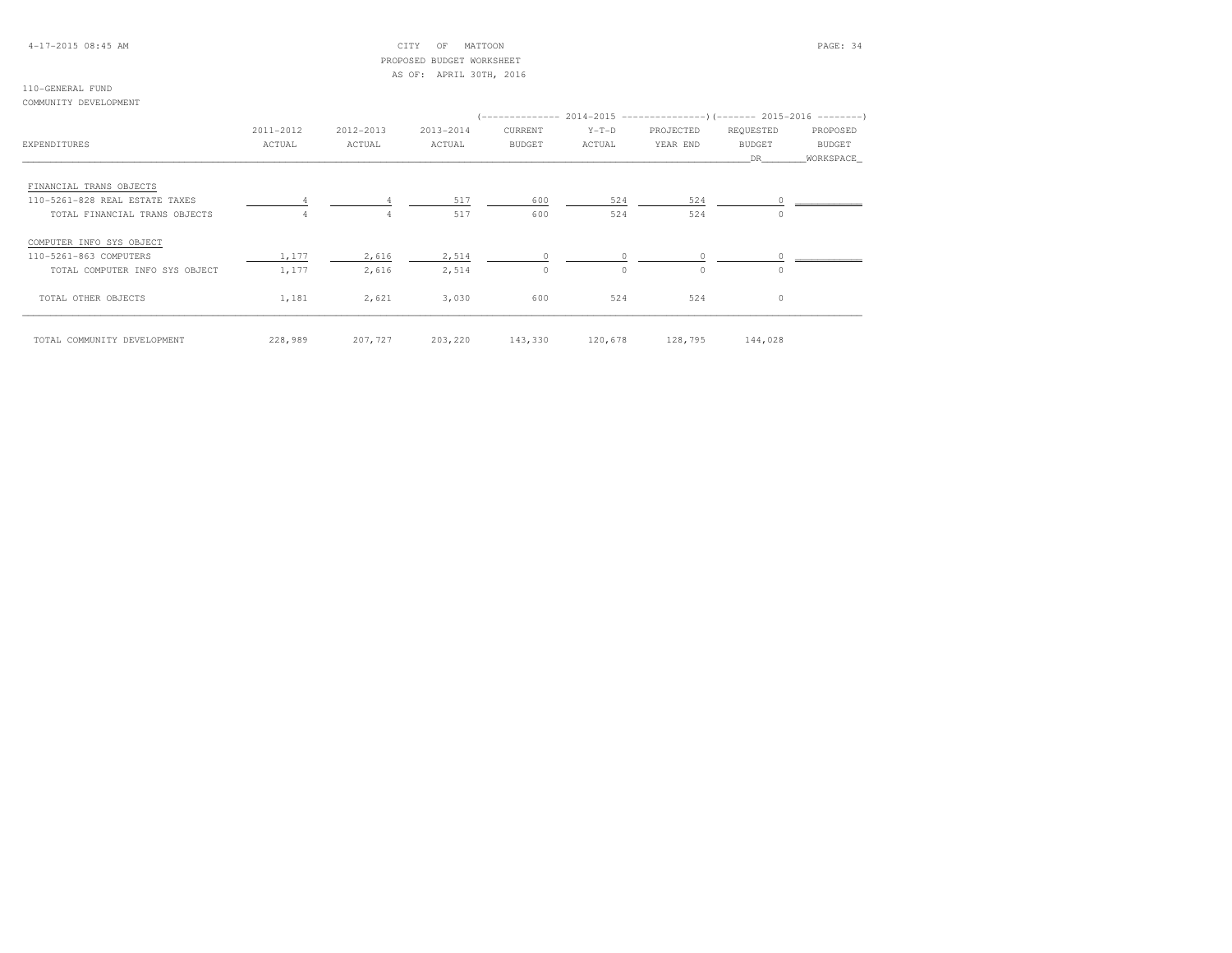## 4-17-2015 08:45 AM CITY OF MATTOON PAGE: 35 PROPOSED BUDGET WORKSHEETAS OF: APRIL 30TH, 2016

#### 110-GENERAL FUNDPUBLIC WORKS

|                                        |           |           |           | (------------- 2014-2015 |         |           |               |               |
|----------------------------------------|-----------|-----------|-----------|--------------------------|---------|-----------|---------------|---------------|
|                                        | 2011-2012 | 2012-2013 | 2013-2014 | CURRENT                  | $Y-T-D$ | PROJECTED | REQUESTED     | PROPOSED      |
| EXPENDITURES                           | ACTUAL    | ACTUAL    | ACTUAL    | <b>BUDGET</b>            | ACTUAL  | YEAR END  | <b>BUDGET</b> | <b>BUDGET</b> |
|                                        |           |           |           |                          |         |           | DR            | WORKSPACE     |
|                                        |           |           |           |                          |         |           |               |               |
| PERSONNEL SERVICES                     |           |           |           |                          |         |           |               |               |
| SALARIES & WAGES                       |           |           |           |                          |         |           |               |               |
| 110-5310-111 SALARIES OF REG EMPLOYEES | 104,320   | 102,478   | 87,730    | 166,786                  | 93,908  | 103,375   | 176,068       |               |
| 110-5310-113 OVERTIME                  | 1,187     | 897       | 96        | 1,200                    | 210     | 242       | 600           |               |
| 110-5310-114 COMPENSATED ABSENCES      | 9,746     | 11,492    | 12,186    | $\circ$                  | 9,838   | 10,846    | $\circ$       |               |
| TOTAL SALARIES & WAGES                 | 115,252   | 114,867   | 100,011   | 167,986                  | 103,956 | 114,463   | 176,668       |               |
| TOTAL PERSONNEL SERVICES               | 115,252   | 114,867   | 100,011   | 167,986                  | 103,956 | 114,463   | 176,668       |               |
| EMPLOYEE BENEFITS                      |           |           |           |                          |         |           |               |               |
| GROUP INSURANCE                        |           |           |           |                          |         |           |               |               |
| 110-5310-211 GROUP HEALTH INSURANCE    | 22,063    | 19,418    | 18,871    | 29,066                   | 17,819  | 18,721    | 24,360        |               |
| 110-5310-212 GROUP LIFE INSURANCE      | 533       | 556       | 406       | 389                      | 389     | 389       | 389           |               |
| TOTAL GROUP INSURANCE                  | 22,596    | 19,974    | 19,277    | 29,455                   | 18,208  | 19,110    | 24,749        |               |
| SOCIAL SECURITY CONTRIB                |           |           |           |                          |         |           |               |               |
| 110-5310-221 FICA CONTRIBUTIONS        | 11,598    | 10,483    | 9,844     | 10,415                   | 8,697   | 9,042     | 10,953        |               |
| 110-5310-222 MEDICARE CONTRIBUTIONS    | 2,712     | 2,452     | 2,302     | 2,436                    | 2,034   | 2,115     | 2,562         |               |
| TOTAL SOCIAL SECURITY CONTRIB          | 14,311    | 12,934    | 12,147    | 12,851                   | 10,731  | 11,157    | 13,515        |               |
| RETIREMENT CONTRIBTUIONS               |           |           |           |                          |         |           |               |               |
| 110-5310-231 IMRF CONTRIBUTIONS        | 25,938    | 25,021    | 22,433    | 21,838                   | 17,561  | 18,892    | 20,882        |               |
| TOTAL RETIREMENT CONTRIBTUIONS         | 25,938    | 25,021    | 22,433    | 21,838                   | 17,561  | 18,892    | 20,882        |               |
| UNEMPLOYMNT COMPENSATION               |           |           |           |                          |         |           |               |               |
| 110-5310-240 UNEMPLOYMENT COMP.        | 868       | 1,151     | 945       | 1,113                    | 1,113   | 1,113     | 735           |               |
| TOTAL UNEMPLOYMNT COMPENSATION         | 868       | 1,151     | 945       | 1,113                    | 1,113   | 1,113     | 735           |               |
| WORKER'S COMPENSATION                  |           |           |           |                          |         |           |               |               |
| 110-5310-250 WORKERS' COMPENSATION     | 8,449     | 5,837     | 7,378     | 9,841                    | 9,841   | 9,841     | 6,687         |               |
| TOTAL WORKER'S COMPENSATION            | 8,449     | 5,837     | 7,378     | 9,841                    | 9,841   | 9,841     | 6,687         |               |
| TOTAL EMPLOYEE BENEFITS                | 72,161    | 64,917    | 62,180    | 75,098                   | 57,454  | 60,113    | 66,568        |               |
| SUPPLIES                               |           |           |           |                          |         |           |               |               |
| GENERAL SUPPLIES                       |           |           |           |                          |         |           |               |               |
| 110-5310-311 OFFICE SUPPLIES           | 717       | 950       | 810       | 1,200                    | 1,155   | 1,325     | 1,200         |               |
| 110-5310-316 TOOLS & EQUIPMENT         | 910       | 328       | 345       | 600                      | 204     | 384       | 600           |               |
| 110-5310-319 MISCELLANEOUS SUPPLIES    | 1,843     | 1,327     | 1,344     | 1,500                    | 2,048   | 870       | 1,500         |               |
| TOTAL GENERAL SUPPLIES                 | 3,470     | 2,605     | 2,499     | 3,300                    | 3,406   | 2,579     | 3,300         |               |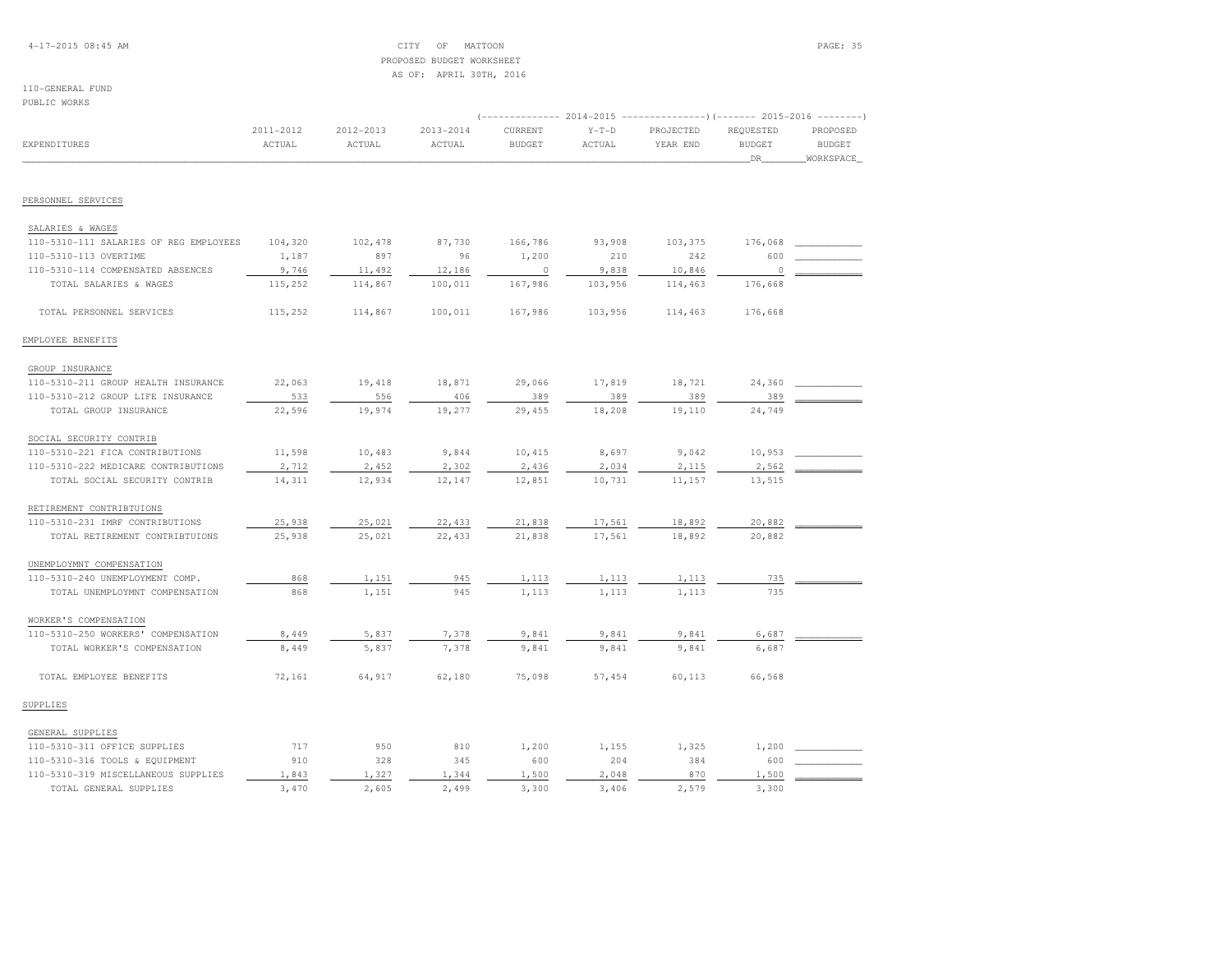4-17-2015 08:45 AM CITY OF MATTOON PAGE: 36 PROPOSED BUDGET WORKSHEETAS OF: APRIL 30TH, 2016

110-GENERAL FUNDPUBLIC WORKS

|                                         |           | (-------------- 2014-2015 ----------------)(------- 2015-2016 --------) |           |               |          |                |                                                                                                                                                                                       |               |  |  |
|-----------------------------------------|-----------|-------------------------------------------------------------------------|-----------|---------------|----------|----------------|---------------------------------------------------------------------------------------------------------------------------------------------------------------------------------------|---------------|--|--|
|                                         | 2011-2012 | 2012-2013                                                               | 2013-2014 | CURRENT       | $Y-T-D$  | PROJECTED      | REQUESTED                                                                                                                                                                             | PROPOSED      |  |  |
| EXPENDITURES                            | ACTUAL    | ACTUAL                                                                  | ACTUAL    | <b>BUDGET</b> | ACTUAL   | YEAR END       | <b>BUDGET</b>                                                                                                                                                                         | <b>BUDGET</b> |  |  |
|                                         |           |                                                                         |           |               |          |                | DR<br>200<br>200<br>3,500<br>20,000<br>20,000<br>20,000<br>$\Omega$<br>7,500<br>10,000<br>17,500<br>900<br>900<br>0<br>$\circ$<br>800<br>400<br>100<br>1,300<br>100<br>5,000<br>5,100 | WORKSPACE     |  |  |
| BOOKS & PERIODICALS                     |           |                                                                         |           |               |          |                |                                                                                                                                                                                       |               |  |  |
| 110-5310-340 BOOKS & PERIODICALS        | 295       | 0                                                                       |           | 200           |          | $\circ$        |                                                                                                                                                                                       |               |  |  |
| TOTAL BOOKS & PERIODICALS               | 295       | $\Omega$                                                                | $\Omega$  | 200           | $\Omega$ | $\Omega$       |                                                                                                                                                                                       |               |  |  |
|                                         |           |                                                                         |           |               |          |                |                                                                                                                                                                                       |               |  |  |
| TOTAL SUPPLIES                          | 3,764     | 2,605                                                                   | 2,499     | 3,500         | 3,406    | 2,579          |                                                                                                                                                                                       |               |  |  |
| PURCHASED PROP MAINT SRV                |           |                                                                         |           |               |          |                |                                                                                                                                                                                       |               |  |  |
| CLEANING SERVICES                       |           |                                                                         |           |               |          |                |                                                                                                                                                                                       |               |  |  |
| 110-5310-421 DISPOSAL SERVICES          | 18,279    | 19,651                                                                  | 18,543    | 19,000        | 18,306   | 22,030         |                                                                                                                                                                                       |               |  |  |
| TOTAL CLEANING SERVICES                 | 18,279    | 19,651                                                                  | 18,543    | 19,000        | 18,306   | 22,030         |                                                                                                                                                                                       |               |  |  |
| TOTAL PURCHASED PROP MAINT SRV          | 18,279    | 19,651                                                                  | 18,543    | 19,000        | 18,306   | 22,030         |                                                                                                                                                                                       |               |  |  |
| OTHER PURCHASED SERVICES                |           |                                                                         |           |               |          |                |                                                                                                                                                                                       |               |  |  |
| PROFESSIONAL SERVICES                   |           |                                                                         |           |               |          |                |                                                                                                                                                                                       |               |  |  |
| 110-5310-511 PLANNING & DESIGN SERVICES | 5,920     | $\circ$                                                                 | $\circ$   | $\circ$       | $\circ$  | $\circ$        |                                                                                                                                                                                       |               |  |  |
| 110-5310-515 LABOR RELATIONS COUNSEL    | 421       | 4,663                                                                   | 4,641     | 5,000         | 12,930   | 12,930         |                                                                                                                                                                                       |               |  |  |
| 110-5310-519 OTHER PROFESSIONAL SERVICE | 984       | 2,129                                                                   | 1,710     | 11,500        | 2,414    | 2,521          |                                                                                                                                                                                       |               |  |  |
| TOTAL PROFESSIONAL SERVICES             | 7,325     | 6,792                                                                   | 6,351     | 16,500        | 15,344   | 15,451         |                                                                                                                                                                                       |               |  |  |
| COMMUNICATION                           |           |                                                                         |           |               |          |                |                                                                                                                                                                                       |               |  |  |
| 110-5310-533 CELLULAR PHONE             | 2,907     | 971                                                                     | 827       | 900           | 817      | 849            |                                                                                                                                                                                       |               |  |  |
| TOTAL COMMUNICATION                     | 2,907     | 971                                                                     | 827       | 900           | 817      | 849            |                                                                                                                                                                                       |               |  |  |
|                                         |           |                                                                         |           |               |          |                |                                                                                                                                                                                       |               |  |  |
| ADVERTISING<br>110-5310-540 ADVERTISING | 0         | 212                                                                     | 234       | 200           | 831      | 193            |                                                                                                                                                                                       |               |  |  |
| TOTAL ADVERTISING                       | $\circ$   | 212                                                                     | 234       | 200           | 831      | 193            |                                                                                                                                                                                       |               |  |  |
|                                         |           |                                                                         |           |               |          |                |                                                                                                                                                                                       |               |  |  |
| EMPLOYEE BUSINESS EXP                   |           |                                                                         |           |               |          |                |                                                                                                                                                                                       |               |  |  |
| 110-5310-561 BUSINESS MEETING EXPENSE   | 40        | 130                                                                     | 359       | 300           | 1,322    | 1,353          |                                                                                                                                                                                       |               |  |  |
| 110-5310-562 TRAVEL & TRAINING          | 2,285     | 259                                                                     | 293       | 500           | 489      | 489            |                                                                                                                                                                                       |               |  |  |
| 110-5310-564 PRIVATE VEHICLE EXP REIMB  | 96        | 139                                                                     | 70        | 200           | 65       | 71             |                                                                                                                                                                                       |               |  |  |
| TOTAL EMPLOYEE BUSINESS EXP             | 2,421     | 528                                                                     | 722       | 1,000         | 1,876    | 1,913          |                                                                                                                                                                                       |               |  |  |
| OTHER PURCHASED SERVICES                |           |                                                                         |           |               |          |                |                                                                                                                                                                                       |               |  |  |
| 110-5310-571 DUES & MEMBERSHIPS         | 335       | $\circ$                                                                 | 62        | 100           | $\circ$  | $\overline{0}$ |                                                                                                                                                                                       |               |  |  |
| 110-5310-579 MISC OTHER PURCHASED SERVI | 4,959     | 4,118                                                                   | 2,421     | 5,000         | 4,600    | 4,600          |                                                                                                                                                                                       |               |  |  |
| TOTAL OTHER PURCHASED SERVICES          | 5,294     | 4,118                                                                   | 2,483     | 5,100         | 4,600    | 4,600          |                                                                                                                                                                                       |               |  |  |
| TOTAL OTHER PURCHASED SERVICES          | 17,947    | 12,620                                                                  | 10,616    | 23,700        | 23,468   | 23,006         | 24,800                                                                                                                                                                                |               |  |  |

OTHER OBJECTS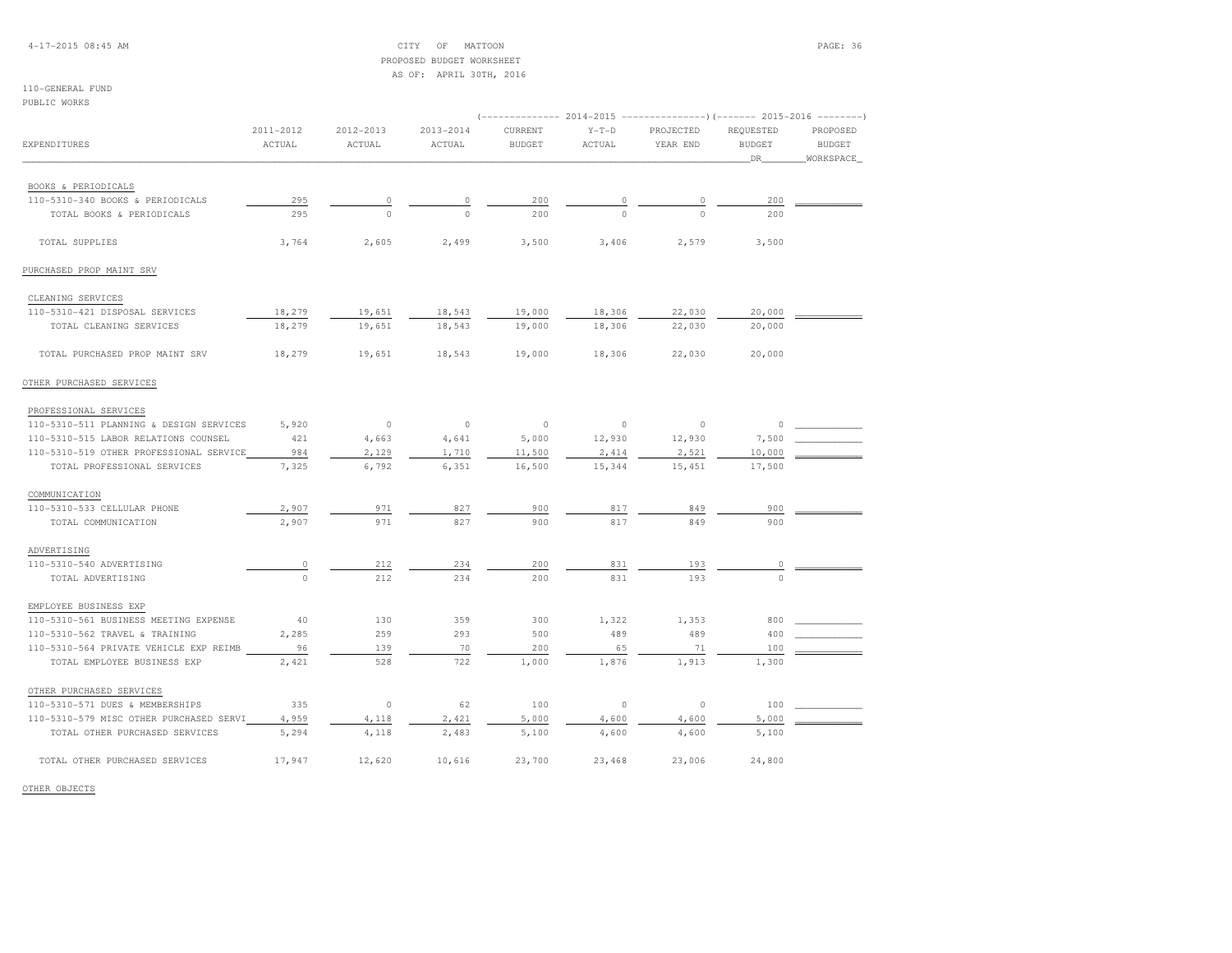## 4-17-2015 08:45 AM CITY OF MATTOON PAGE: 37 PROPOSED BUDGET WORKSHEETAS OF: APRIL 30TH, 2016

110-GENERAL FUNDPUBLIC WORKS

|                                         | 2011-2012 | 2012-2013 | 2013-2014 | CURRENT       | $Y-T-D$  | PROJECTED | REQUESTED     | PROPOSED      |
|-----------------------------------------|-----------|-----------|-----------|---------------|----------|-----------|---------------|---------------|
| <b>EXPENDITURES</b>                     | ACTUAL    | ACTUAL    | ACTUAL    | <b>BUDGET</b> | ACTUAL   | YEAR END  | <b>BUDGET</b> | <b>BUDGET</b> |
|                                         |           |           |           |               |          |           | DR            | WORKSPACE     |
| FINANCIAL TRANS OBJECTS                 |           |           |           |               |          |           |               |               |
| 110-5310-814 PRINT/COPY MACH LEASE & MA | 3,590     | 3,329     | 3,555     | 3,500         | 2,839    | 3,175     | 6,900         |               |
| TOTAL FINANCIAL TRANS OBJECTS           | 3,590     | 3,329     | 3,555     | 3,500         | 2,839    | 3,175     | 6,900         |               |
| COMPUTER INFO SYS OBJECT                |           |           |           |               |          |           |               |               |
| 110-5310-863 COMPUTERS                  | 2,707     | 1,873     | $\Omega$  | 2,200         | 1,687    | 1,687     |               |               |
| TOTAL COMPUTER INFO SYS OBJECT          | 2,707     | 1,873     | $\circ$   | 2,200         | 1,687    | 1,687     | $\Omega$      |               |
| TOTAL OTHER OBJECTS                     | 6,297     | 5,203     | 3,555     | 5,700         | 4,526    | 4,862     | 6,900         |               |
| TOTAL PUBLIC WORKS                      | 233,701   | 219,862   | 197,404   | 294,984       | 211, 116 | 227,053   | 298,436       |               |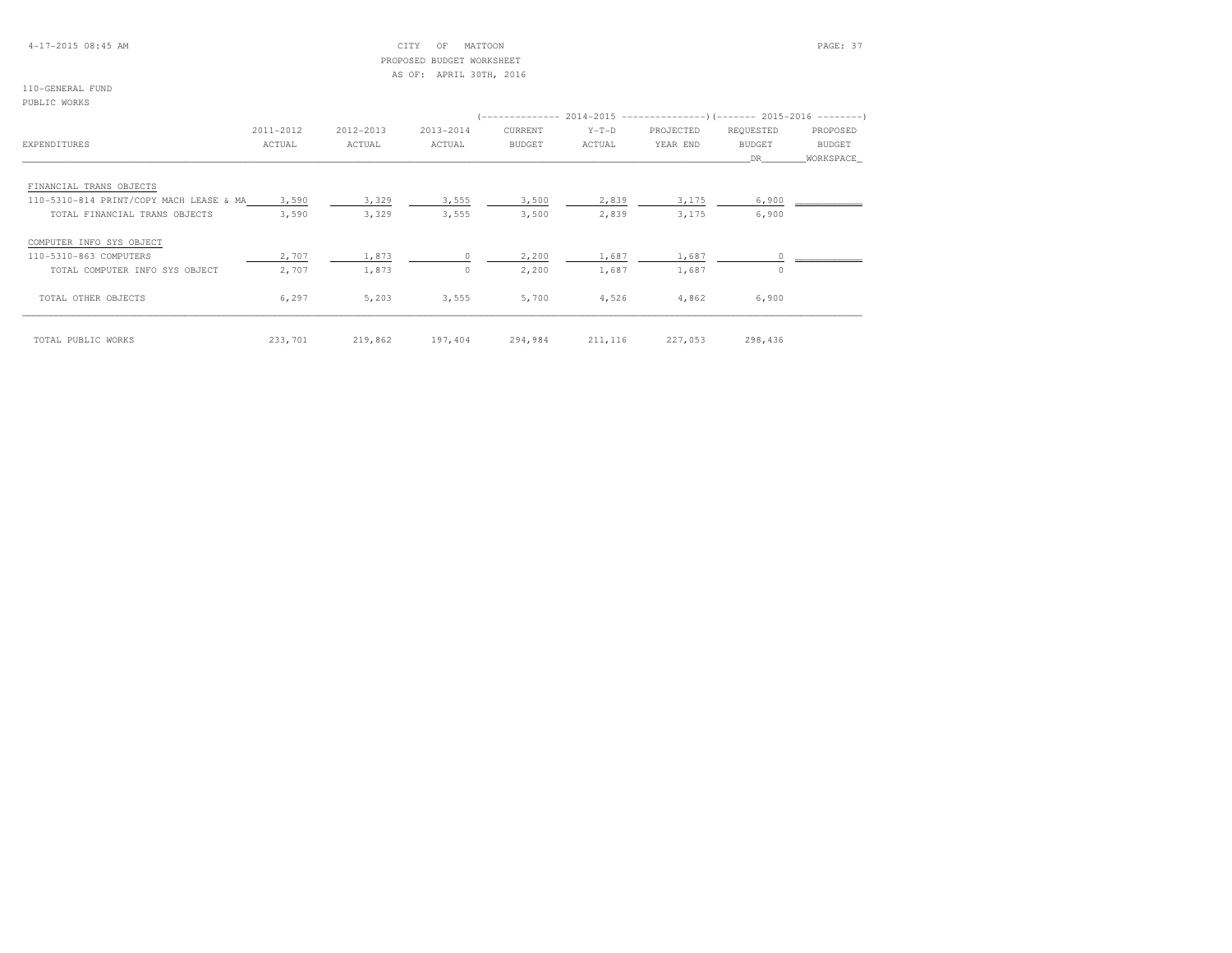## 4-17-2015 08:45 AM CITY OF MATTOON PAGE: 38 PROPOSED BUDGET WORKSHEETAS OF: APRIL 30TH, 2016

## 110-GENERAL FUND

STREETS

|                                         |                     |                     |                     | $2014-2015$ ----------------)(------- 2015-2016<br>--------- |                   |                       |                                    |                                        |  |
|-----------------------------------------|---------------------|---------------------|---------------------|--------------------------------------------------------------|-------------------|-----------------------|------------------------------------|----------------------------------------|--|
| EXPENDITURES                            | 2011-2012<br>ACTUAL | 2012-2013<br>ACTUAL | 2013-2014<br>ACTUAL | CURRENT<br><b>BUDGET</b>                                     | $Y-T-D$<br>ACTUAL | PROJECTED<br>YEAR END | REQUESTED<br><b>BUDGET</b><br>_DR_ | PROPOSED<br><b>BUDGET</b><br>WORKSPACE |  |
|                                         |                     |                     |                     |                                                              |                   |                       |                                    |                                        |  |
| PERSONNEL SERVICES                      |                     |                     |                     |                                                              |                   |                       |                                    |                                        |  |
| SALARIES & WAGES                        |                     |                     |                     |                                                              |                   |                       |                                    |                                        |  |
| 110-5320-111 SALARIES OF REG EMPLOYEES  | 487,282             | 485,239             | 434,744             | 535,740                                                      | 420,172           | 448,740               | 550,957                            |                                        |  |
| 110-5320-112 SALARIES OF TEMP EMPLOYEES | 25,089              | 27,080              | 14,977              | 27,000                                                       | 22,733            | 22,733                | 25,000                             |                                        |  |
| 110-5320-113 OVERTIME                   | 18,872              | 28,903              | 36,389              | 25,000                                                       | 23,599            | 24,368                | 30,000                             |                                        |  |
| 110-5320-114 COMPENSATED ABSENCES       | 78,973              | 66,969              | 61,977              | $\Omega$                                                     | 63,137            | 67,416                | $\Omega$                           |                                        |  |
| TOTAL SALARIES & WAGES                  | 610,216             | 608,191             | 548,087             | 587,740                                                      | 529,642           | 563,257               | 605,957                            |                                        |  |
| TOTAL PERSONNEL SERVICES                | 610,216             | 608,191             | 548,087             | 587,740                                                      | 529,642           | 563,257               | 605,957                            |                                        |  |
| EMPLOYEE BENEFITS                       |                     |                     |                     |                                                              |                   |                       |                                    |                                        |  |
| GROUP INSURANCE                         |                     |                     |                     |                                                              |                   |                       |                                    |                                        |  |
| 110-5320-211 GROUP HEALTH INSURANCE     | 82,369              | 92,587              | 90,175              | 133,728                                                      | 115,381           | 118,730               | 126,331                            |                                        |  |
| 110-5320-212 GROUP LIFE INSURANCE       | 1,475               | 1,539               | 1,456               | 1,297                                                        | 1,296             | 1,296                 | 1,297                              |                                        |  |
| TOTAL GROUP INSURANCE                   | 83,844              | 94,126              | 91,631              | 135,025                                                      | 116,678           | 120,026               | 127,628                            |                                        |  |
| SOCIAL SECURITY CONTRIB                 |                     |                     |                     |                                                              |                   |                       |                                    |                                        |  |
| 110-5320-221 FICA CONTRIBUTIONS         | 36,977              | 36,937              | 33,220              | 36,440                                                       | 32,907            | 34,211                | 37,569                             |                                        |  |
| 110-5320-222 MEDICARE CONTRIBUTIONS     | 8,648               | 8,638               | 7,769               | 8,522                                                        | 7,696             | 8,001                 | 8,786                              |                                        |  |
| TOTAL SOCIAL SECURITY CONTRIB           | 45,625              | 45,575              | 40,989              | 44,962                                                       | 40,603            | 42,212                | 46,355                             |                                        |  |
| RETIREMENT CONTRIBTUIONS                |                     |                     |                     |                                                              |                   |                       |                                    |                                        |  |
| 110-5320-231 IMRF CONTRIBUTIONS         | 79,254              | 84,091              | 73,765              | 72,879                                                       | 64,807            | 69,275                | 68,651                             |                                        |  |
| TOTAL RETIREMENT CONTRIBTUIONS          | 79,254              | 84,091              | 73,765              | 72,879                                                       | 64,807            | 69,275                | 68,651                             |                                        |  |
| UNEMPLOYMNT COMPENSATION                |                     |                     |                     |                                                              |                   |                       |                                    |                                        |  |
| 110-5320-240 UNEMPLOYMENT COMP.         | 2,206               | 3,799               | 3,969               | 4,505                                                        | 4,505             | 4,505                 | 2,939                              |                                        |  |
| TOTAL UNEMPLOYMNT COMPENSATION          | 2,206               | 3,799               | 3,969               | 4,505                                                        | 4,505             | 4,505                 | 2,939                              |                                        |  |
| WORKER'S COMPENSATION                   |                     |                     |                     |                                                              |                   |                       |                                    |                                        |  |
| 110-5320-250 WORKERS' COMPENSATION      | 77,543              | 59,665              | 52,675              | 58,303                                                       | 58,303            | 58,303                | 56,234                             |                                        |  |
| TOTAL WORKER'S COMPENSATION             | 77,543              | 59,665              | 52,675              | 58,303                                                       | 58,303            | 58,303                | 56,234                             |                                        |  |
| TOTAL EMPLOYEE BENEFITS                 | 288, 472            | 287,255             | 263,030             | 315,674                                                      | 284,895           | 294,321               | 301,807                            |                                        |  |
| SUPPLIES                                |                     |                     |                     |                                                              |                   |                       |                                    |                                        |  |
| GENERAL SUPPLIES                        |                     |                     |                     |                                                              |                   |                       |                                    |                                        |  |
| 110-5320-311 OFFICE SUPPLIES            | 236                 | 505                 | 517                 | 600                                                          | 215               | 295                   | 600                                |                                        |  |
| 110-5320-312 CLEANING SUPPLIES          | 105                 | 167                 | 85                  | 200                                                          | $\mathbb O$       | $\mathbb O$           | 200                                |                                        |  |
| 110-5320-313 MEDICAL & SAFETY SUPPLIES  | 1,316               | 2,650               | 10,630              | 2,000                                                        | 1,620             | 9,479                 | 2,000                              |                                        |  |
| 110-5320-314 CHEMICALS                  | 1,898               | 7,969               | 240                 | 8,500                                                        | 894               | 894                   | 5,000                              |                                        |  |
| 110-5320-315 LANDSCAPING SUPPLIES       | $\mathbb O$         | 224                 | 202                 | $\circ$                                                      | $\mathbb O$       | $\circ$               | $\Omega$                           |                                        |  |
| 110-5320-316 TOOLS & EQUIPMENT          | 7,109               | 8,121               | 11,818              | 8,000                                                        | 11,832            | 12,112                | 10,000                             |                                        |  |
| 110-5320-318 VEHICLE PARTS              | 27,183              | 29,128              | 22,230              | 28,000                                                       | 21,495            | 21,603                | 28,000                             |                                        |  |
| 110-5320-319 MISCELLANEOUS SUPPLIES     | 5,766               | 10,288              | 8,056               | 10,000                                                       | 7,520             | 8,488                 | 10,000                             |                                        |  |
| TOTAL GENERAL SUPPLIES                  | 43,613              | 59,053              | 53,778              | 57,300                                                       | 43,576            | 52,871                | 55,800                             |                                        |  |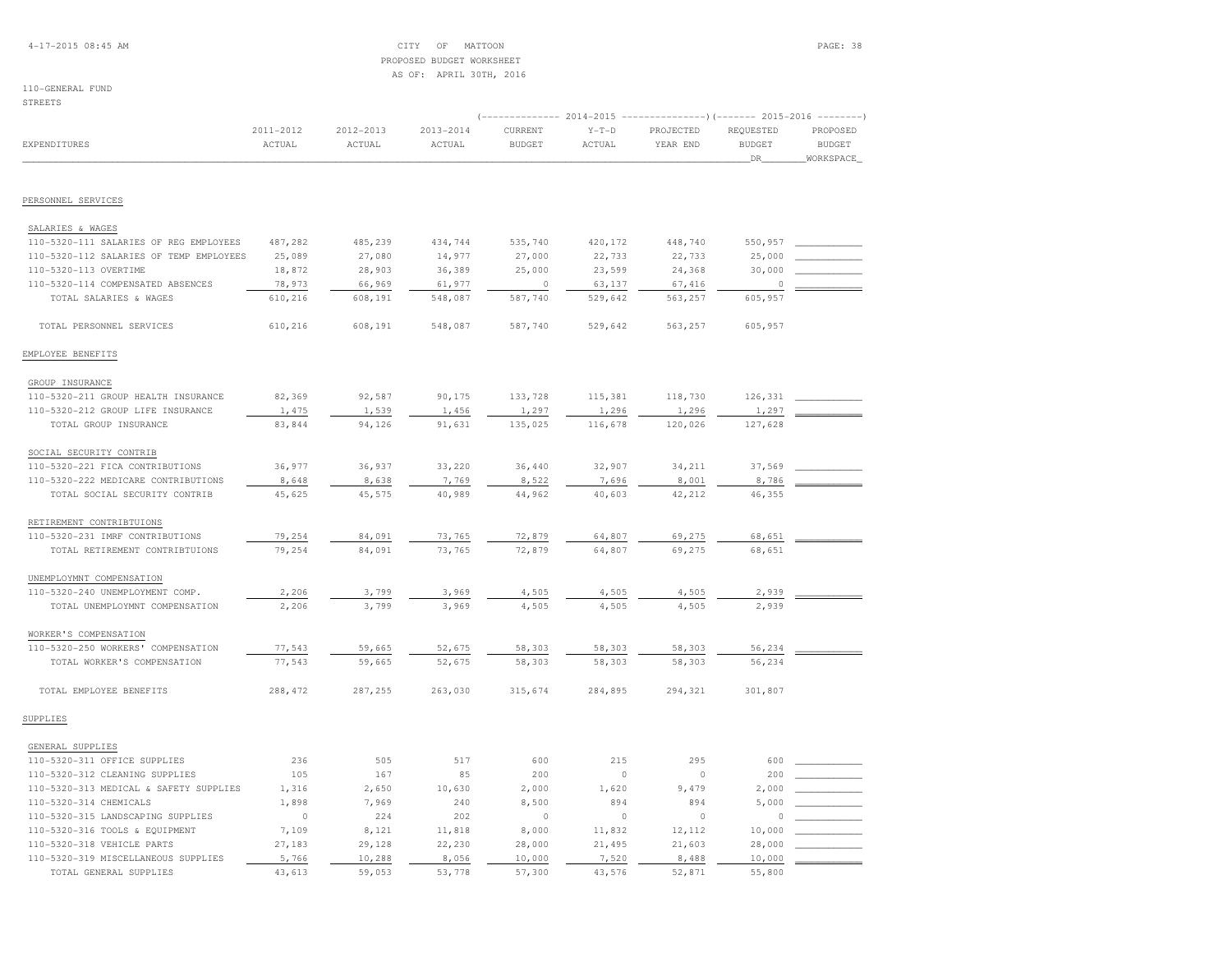4-17-2015 08:45 AM CITY OF MATTOON PAGE: 39 PROPOSED BUDGET WORKSHEETAS OF: APRIL 30TH, 2016

# 110-GENERAL FUND

STREETS

|                                         | 2014-2015<br>----------------) (------- 2015-2016 --------<br>(-------------- |                     |                     |                          |                   |                       |                            |                           |  |  |
|-----------------------------------------|-------------------------------------------------------------------------------|---------------------|---------------------|--------------------------|-------------------|-----------------------|----------------------------|---------------------------|--|--|
| EXPENDITURES                            | 2011-2012<br>ACTUAL                                                           | 2012-2013<br>ACTUAL | 2013-2014<br>ACTUAL | CURRENT<br><b>BUDGET</b> | $Y-T-D$<br>ACTUAL | PROJECTED<br>YEAR END | REQUESTED<br><b>BUDGET</b> | PROPOSED<br><b>BUDGET</b> |  |  |
|                                         |                                                                               |                     |                     |                          |                   |                       | DR                         | WORKSPACE                 |  |  |
| ENERGY                                  |                                                                               |                     |                     |                          |                   |                       |                            |                           |  |  |
| 110-5320-321 UTILITIES                  | 14,922                                                                        | 16,834              | 18,255              | 18,000                   | 16,910            | 18,464                | 18,000                     |                           |  |  |
| 110-5320-326 FUEL                       | 44,859                                                                        | 48,825              | 47,401              | 49,000                   | 36,136            | 39,213                | 48,000                     |                           |  |  |
| TOTAL ENERGY                            | 59,782                                                                        | 65,659              | 65,655              | 67,000                   | 53,046            | 57,677                | 66,000                     |                           |  |  |
| STREET MAINT SUPPLIES                   |                                                                               |                     |                     |                          |                   |                       |                            |                           |  |  |
| 110-5320-351 CONCRETE                   | 27,274                                                                        | 15,237              | 30,048              | 25,000                   | 23,481            | 30,551                | 25,000                     |                           |  |  |
| 110-5320-353 BITUMINOUS SUPPLIES        | $\circ$                                                                       | 43,859              | 14,201              | 30,000                   | 61,744            | 61,744                | 30,000                     |                           |  |  |
| 110-5320-359 OTHER STREET MAINT SUPPLIE | 44,199                                                                        | 1,758               | 4,631               | 10,000                   | 1,268             | 5,389                 | 5,000                      |                           |  |  |
| TOTAL STREET MAINT SUPPLIES             | 71,473                                                                        | 60,853              | 48,880              | 65,000                   | 86,493            | 97,684                | 60,000                     |                           |  |  |
| SWR SYSTM MAINT SUPPLIES                |                                                                               |                     |                     |                          |                   |                       |                            |                           |  |  |
| 110-5320-363 BACKFILL AND SURFACE MATER | 8,149                                                                         | 5,722               | 344                 | 5,000                    | $\Omega$          | 200                   | 5,000                      |                           |  |  |
| TOTAL SWR SYSTM MAINT SUPPLIES          | 8,149                                                                         | 5,722               | 344                 | 5,000                    | $\Omega$          | 200                   | 5,000                      |                           |  |  |
| TOTAL SUPPLIES                          | 183,017                                                                       | 191,287             | 168,657             | 194,300                  | 183, 115          | 208,432               | 186,800                    |                           |  |  |
| PURCHASED PROP MAINT SRV                |                                                                               |                     |                     |                          |                   |                       |                            |                           |  |  |
| CLEANING SERVICES                       |                                                                               |                     |                     |                          |                   |                       |                            |                           |  |  |
| REPAIR & MAINT SERVICES                 |                                                                               |                     |                     |                          |                   |                       |                            |                           |  |  |
| 110-5320-432 REPAIR OF BUILDINGS        | 3,907                                                                         | 746                 | 5,791               | 4,000                    | 5,371             | 5,589                 | 4,000                      |                           |  |  |
| 110-5320-433 REPAIR OF MACHINERY        | 54,059                                                                        | 24,671              | 31,871              | 40,000                   | 66,856            | 73,197                | 39,000                     |                           |  |  |
| 110-5320-434 REPAIR OF VEHICLES         | 11, 412                                                                       | 15,749              | 16,623              | 14,000                   | 9,172             | 10,877                | 15,000                     |                           |  |  |
| TOTAL REPAIR & MAINT SERVICES           | 69,379                                                                        | 41,166              | 54,286              | 58,000                   | 81,400            | 89,663                | 58,000                     |                           |  |  |
| <b>RENTALS</b>                          |                                                                               |                     |                     |                          |                   |                       |                            |                           |  |  |
| 110-5320-440 RENTALS                    | 5,795                                                                         | 1,942               | 525                 | 5,000                    | 2,704             | 2,966                 | 5,000                      |                           |  |  |
| TOTAL RENTALS                           | 5,795                                                                         | 1,942               | 525                 | 5,000                    | 2,704             | 2,966                 | 5,000                      |                           |  |  |
| CONSTRUCTION SERVICES                   |                                                                               |                     |                     |                          |                   |                       |                            |                           |  |  |
| 110-5320-459 OTHER CONSTRUCTION COSTS   | $\mathbb O$                                                                   | 1,660               | 2,686               | 12,500                   | 1,400             | 3,191                 | 12,500                     |                           |  |  |
| TOTAL CONSTRUCTION SERVICES             | $\circ$                                                                       | 1,660               | 2,686               | 12,500                   | 1,400             | 3,191                 | 12,500                     |                           |  |  |
| OTHER PROP MAINT SERVICE                |                                                                               |                     |                     |                          |                   |                       |                            |                           |  |  |
| 110-5320-460 OTHER PROP MAINT SERVICES  | 0                                                                             | 0                   | 39                  | $\circ$                  |                   | 39                    | 0                          |                           |  |  |
| TOTAL OTHER PROP MAINT SERVICE          | $\cap$                                                                        | $\circ$             | 39                  | $\circ$                  | $\cap$            | 39                    | $\Omega$                   |                           |  |  |
| TOTAL PURCHASED PROP MAINT SRV          | 75,174                                                                        | 44,768              | 57,535              | 75,500                   | 85,504            | 95,859                | 75,500                     |                           |  |  |
| OTHER PURCHASED SERVICES                |                                                                               |                     |                     |                          |                   |                       |                            |                           |  |  |
| PROFESSIONAL SERVICES                   |                                                                               |                     |                     |                          |                   |                       |                            |                           |  |  |
| 110-5320-519 OTHER PROFESSIONAL SERVICE | 1,953                                                                         | 5,401               | 587                 | 3,000                    | 4,170             | 4,170                 | 2,500                      |                           |  |  |
| TOTAL PROFESSIONAL SERVICES             | 1,953                                                                         | 5,401               | 587                 | 3,000                    | 4,170             | 4,170                 | 2,500                      |                           |  |  |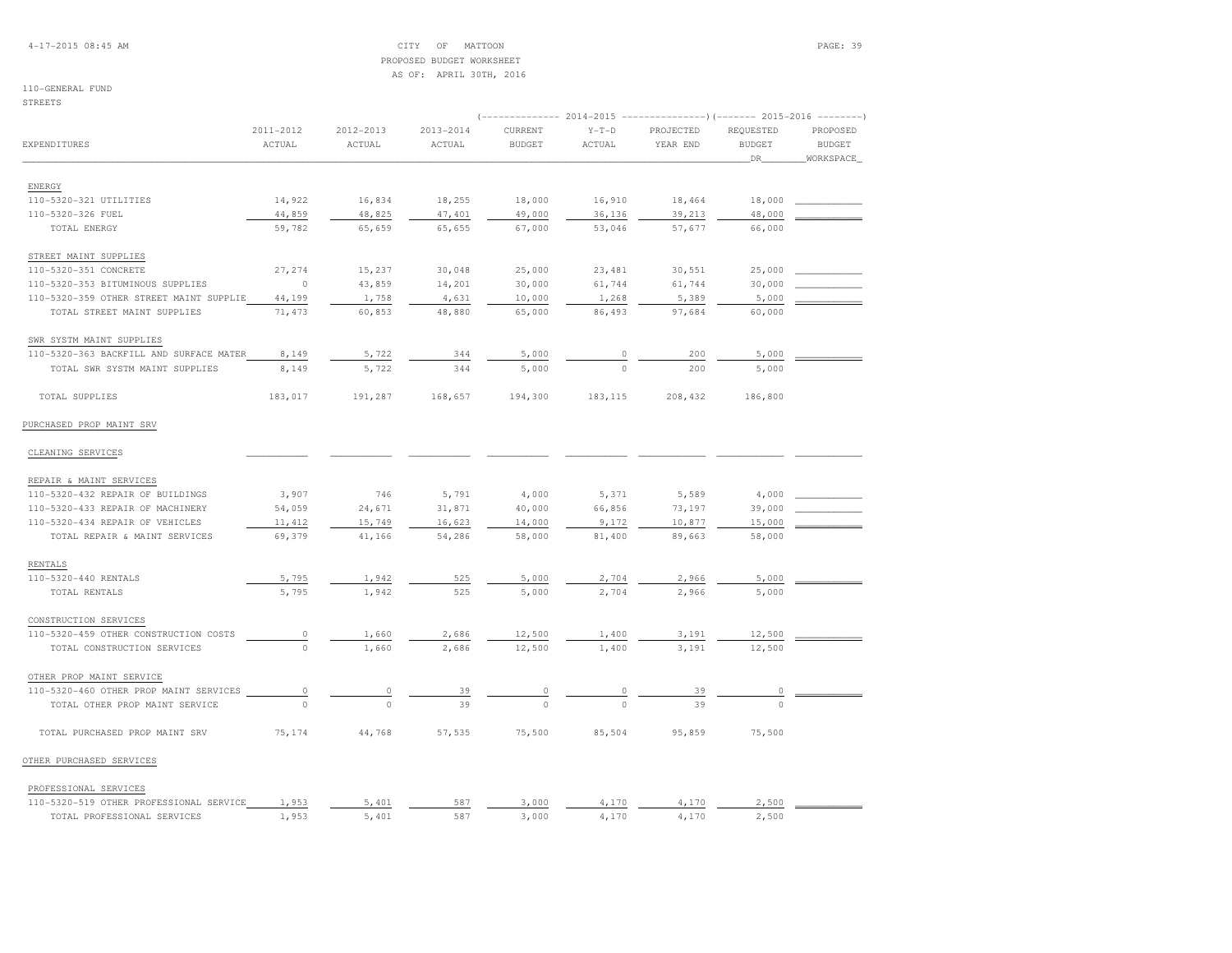4-17-2015 08:45 AM CITY OF MATTOON PAGE: 40 PROPOSED BUDGET WORKSHEETAS OF: APRIL 30TH, 2016

## 110-GENERAL FUND

STREETS

|                                |                     |                     |                     | $(---------- 2014-2015$ ---------------) (------- 2015-2016 -------) |                   |                       |                            |                           |  |
|--------------------------------|---------------------|---------------------|---------------------|----------------------------------------------------------------------|-------------------|-----------------------|----------------------------|---------------------------|--|
| EXPENDITURES                   | 2011-2012<br>ACTUAL | 2012-2013<br>ACTUAL | 2013-2014<br>ACTUAL | CURRENT<br><b>BUDGET</b>                                             | $Y-T-D$<br>ACTUAL | PROJECTED<br>YEAR END | REQUESTED<br><b>BUDGET</b> | PROPOSED<br><b>BUDGET</b> |  |
|                                |                     |                     |                     |                                                                      |                   |                       | DR.                        | WORKSPACE                 |  |
| COMMUNICATION                  |                     |                     |                     |                                                                      |                   |                       |                            |                           |  |
| 110-5320-531 POSTAGE           | $\mathbf{1}$        | $\circ$             | $\circ$             | $\circ$                                                              | $\circ$           | $\circ$               | $\circ$                    |                           |  |
| 110-5320-532 TELEPHONE         | 4,357               | 4,711               | 4,856               | 5,000                                                                | 4,850             | 4,848                 | 5,000                      |                           |  |
| 110-5320-533 CELLULAR PHONE    | 1,631               | 752                 | 509                 | 500                                                                  | 432               | 428                   | 500                        |                           |  |
| 110-5320-535 RADIOS            | 1,422               | 6,008               | 1,081               | 1,500                                                                | 152               | 152                   | 1,500                      |                           |  |
| TOTAL COMMUNICATION            | 7,411               | 11,470              | 6,446               | 7,000                                                                | 5,435             | 5,428                 | 7,000                      |                           |  |
| EMPLOYEE BUSINESS EXP          |                     |                     |                     |                                                                      |                   |                       |                            |                           |  |
| 110-5320-562 TRAVEL & TRAINING | 1,257               | 1,426               | 1,266               | 1,500                                                                | 964               | 1,053                 | 1,500                      |                           |  |
| TOTAL EMPLOYEE BUSINESS EXP    | 1,257               | 1,426               | 1,266               | 1,500                                                                | 964               | 1,053                 | 1,500                      |                           |  |
| OTHER PURCHASED SERVICES       |                     |                     |                     |                                                                      |                   |                       |                            |                           |  |
| TOTAL OTHER PURCHASED SERVICES | 10,622              | 18,297              | 8,299               | 11,500                                                               | 10,570            | 10,651                | 11,000                     |                           |  |
| PROPERTY                       |                     |                     |                     |                                                                      |                   |                       |                            |                           |  |
|                                |                     |                     |                     |                                                                      |                   |                       |                            |                           |  |
| IMPROVEMENTS-NOT BLDNGS        |                     |                     |                     |                                                                      |                   |                       |                            |                           |  |
| MACHINERY & EQUIPMENT          |                     |                     |                     |                                                                      |                   |                       |                            |                           |  |
| 110-5320-741 MACHINERY         | 69,005              | $\circ$             | 135,740             | 0                                                                    | 598               | 598                   | 0                          |                           |  |
| 110-5320-742 VEHICLES          | 55,914              | 1,500               | $\circ$             | $\circ$                                                              | $\circ$           | $\circ$               | $\circ$                    |                           |  |
| 110-5320-743 MEF CONTRIBUTION  | $\overline{0}$      | 90,715              | 40,000              | 28,718                                                               | 28,718            | 28,718                | 63,718                     |                           |  |
| TOTAL MACHINERY & EQUIPMENT    | 124,919             | 92,215              | 175,740             | 28,718                                                               | 29,316            | 29,316                | 63,718                     |                           |  |
| TOTAL PROPERTY                 | 124,919             | 92,215              | 175,740             | 28,718                                                               | 29,316            | 29,316                | 63,718                     |                           |  |
| OTHER OBJECTS                  |                     |                     |                     |                                                                      |                   |                       |                            |                           |  |
| FINANCIAL TRANS OBJECTS        |                     |                     |                     |                                                                      |                   |                       |                            |                           |  |
| 110-5320-828 REAL ESTATE TAXES | 117                 | 112                 | 113                 | 120                                                                  | 112               | 112                   | 100                        |                           |  |
| TOTAL FINANCIAL TRANS OBJECTS  | 117                 | 112                 | 113                 | 120                                                                  | 112               | 112                   | 100                        |                           |  |
| COMPUTER INFO SYS OBJECT       |                     |                     |                     |                                                                      |                   |                       |                            |                           |  |
| 110-5320-863 COMPUTERS         | $\circ$             | 872                 | 0                   |                                                                      |                   |                       | $\circ$                    |                           |  |
| TOTAL COMPUTER INFO SYS OBJECT | $\Omega$            | 872                 | $\Omega$            | $\Omega$                                                             | $\Omega$          | $\Omega$              | $\Omega$                   |                           |  |
| TOTAL OTHER OBJECTS            | 117                 | 985                 | 113                 | 120                                                                  | 112               | 112                   | 100                        |                           |  |
| TOTAL STREETS                  | 1,292,535           | 1,242,998           | 1,221,462           | 1,213,552                                                            | 1,123,153         | 1,201,948             | 1,244,882                  |                           |  |
|                                |                     |                     |                     |                                                                      |                   |                       |                            |                           |  |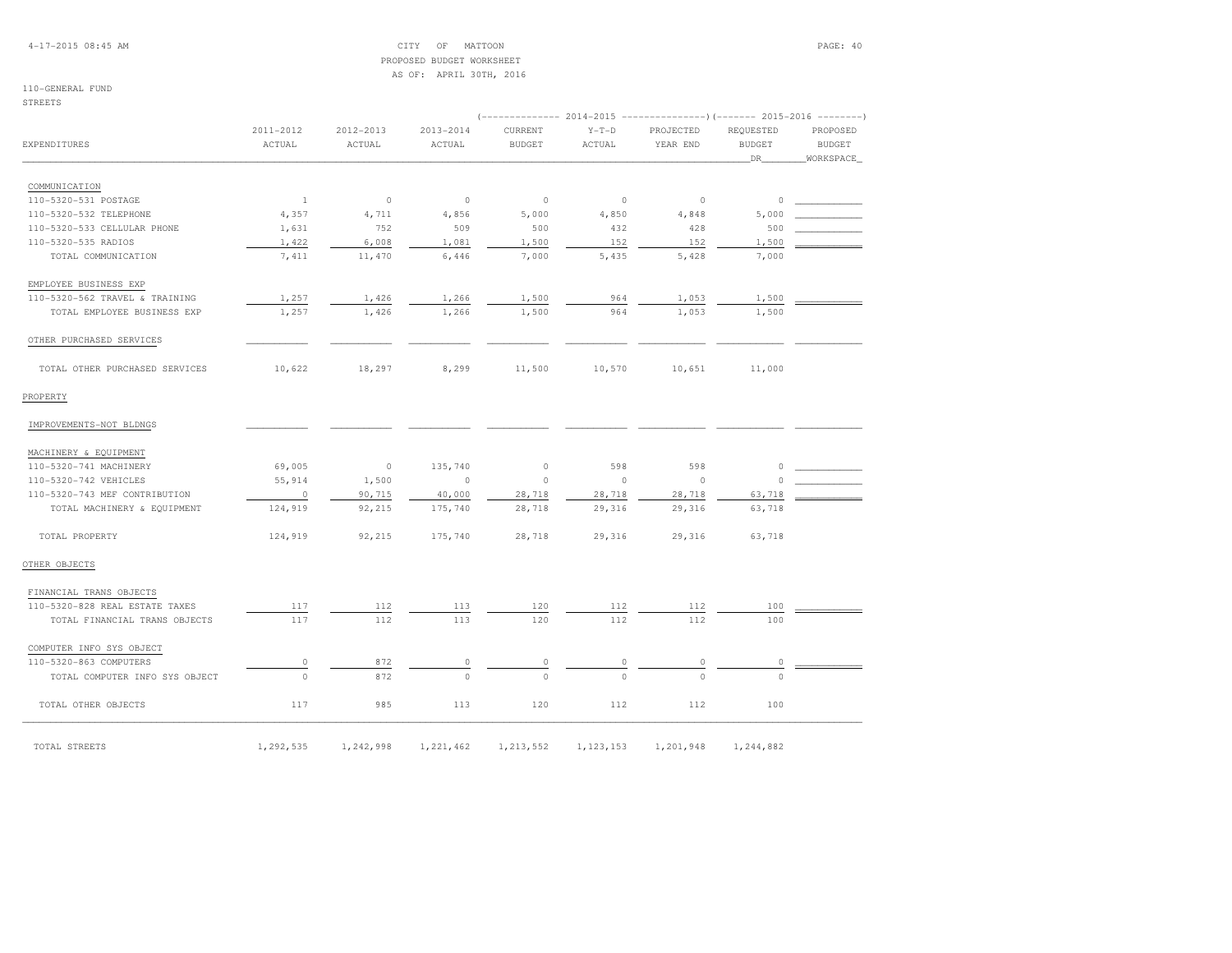| $4-17-2015$ 08:45 AM<br>PAGE: 41<br>CITY<br>OF<br>MATTOON |           |           |         |                                                      |           |               |             |
|-----------------------------------------------------------|-----------|-----------|---------|------------------------------------------------------|-----------|---------------|-------------|
|                                                           |           |           |         |                                                      |           |               |             |
|                                                           |           |           |         |                                                      |           |               |             |
|                                                           |           |           |         |                                                      |           |               |             |
|                                                           |           |           |         |                                                      |           |               |             |
|                                                           |           |           |         |                                                      |           |               |             |
| 2011-2012                                                 | 2012-2013 | 2013-2014 | CURRENT | $Y-T-D$                                              | PROJECTED | REQUESTED     | PROPOSED    |
| ACTUAL                                                    | ACTUAL    | ACTUAL    | BUDGET  | ACTUAL                                               | YEAR END  | <b>BUDGET</b> | BUDGET      |
|                                                           |           |           |         |                                                      |           | DR            | _WORKSPACE_ |
|                                                           |           |           |         |                                                      |           |               |             |
|                                                           |           |           |         |                                                      |           |               |             |
|                                                           |           |           |         |                                                      |           |               |             |
|                                                           |           |           |         |                                                      |           |               |             |
|                                                           |           |           |         |                                                      |           |               |             |
|                                                           |           |           |         |                                                      |           |               |             |
|                                                           |           |           |         |                                                      |           |               |             |
|                                                           |           |           |         |                                                      |           |               |             |
|                                                           |           |           |         |                                                      |           |               |             |
|                                                           |           |           |         | PROPOSED BUDGET WORKSHEET<br>AS OF: APRIL 30TH, 2016 |           |               |             |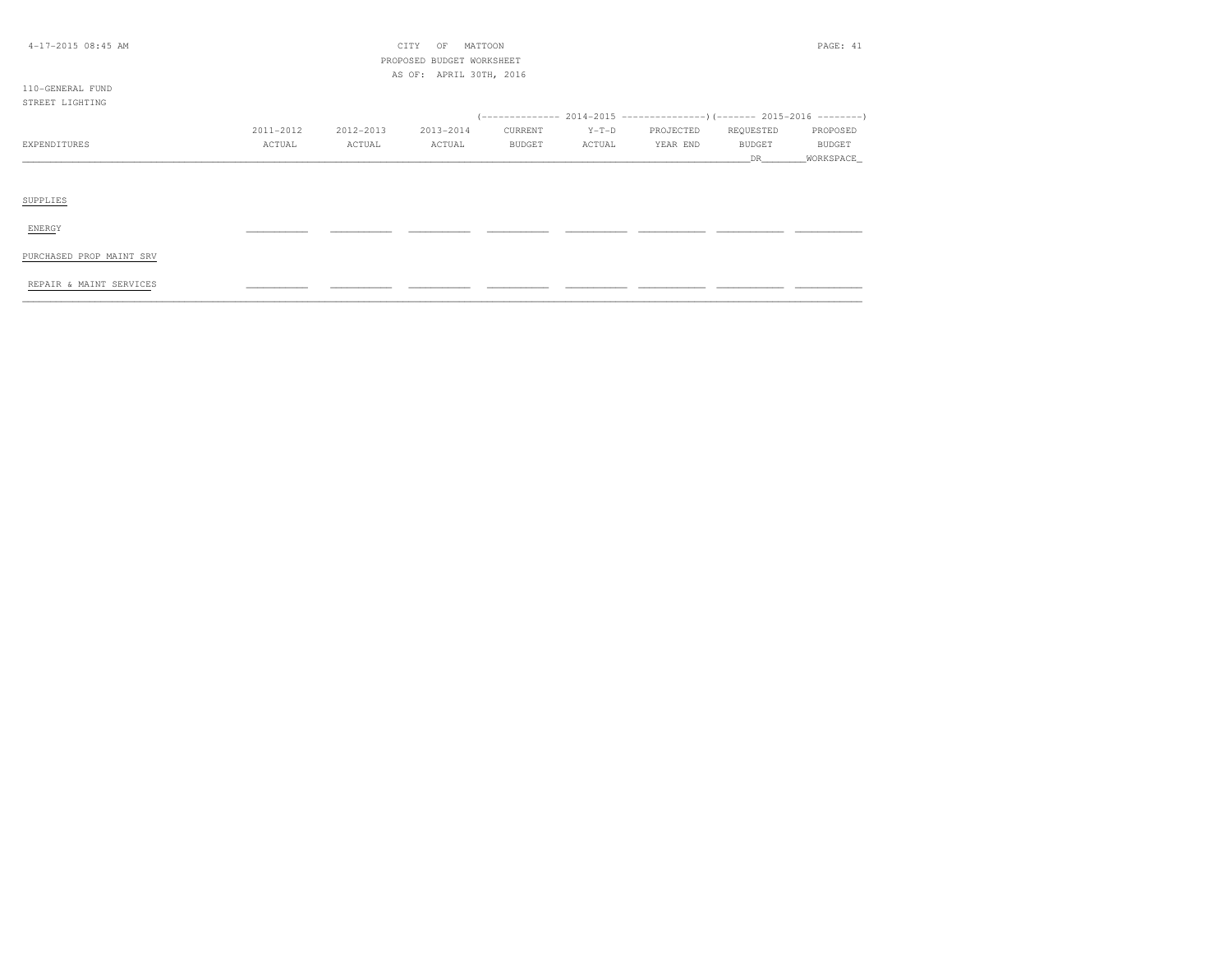| $4-17-2015$ 08:45 AM     |           |           | MATTOON<br>CITY<br>OF     |         |         |           |               | PAGE: 42      |
|--------------------------|-----------|-----------|---------------------------|---------|---------|-----------|---------------|---------------|
|                          |           |           | PROPOSED BUDGET WORKSHEET |         |         |           |               |               |
|                          |           |           | AS OF: APRIL 30TH, 2016   |         |         |           |               |               |
| 110-GENERAL FUND         |           |           |                           |         |         |           |               |               |
| TRAFFIC CONTROL DEVICES  |           |           |                           |         |         |           |               |               |
|                          |           |           |                           |         |         |           |               |               |
|                          | 2011-2012 | 2012-2013 | 2013-2014                 | CURRENT | $Y-T-D$ | PROJECTED | REQUESTED     | PROPOSED      |
| EXPENDITURES             | ACTUAL    | ACTUAL    | ACTUAL                    | BUDGET  | ACTUAL  | YEAR END  | <b>BUDGET</b> | <b>BUDGET</b> |
|                          |           |           |                           |         |         |           | DR.           | WORKSPACE_    |
|                          |           |           |                           |         |         |           |               |               |
| SUPPLIES                 |           |           |                           |         |         |           |               |               |
|                          |           |           |                           |         |         |           |               |               |
| STREET MAINT SUPPLIES    |           |           |                           |         |         |           |               |               |
|                          |           |           |                           |         |         |           |               |               |
| PURCHASED PROP MAINT SRV |           |           |                           |         |         |           |               |               |
|                          |           |           |                           |         |         |           |               |               |
| REPAIR & MAINT SERVICES  |           |           |                           |         |         |           |               |               |
|                          |           |           |                           |         |         |           |               |               |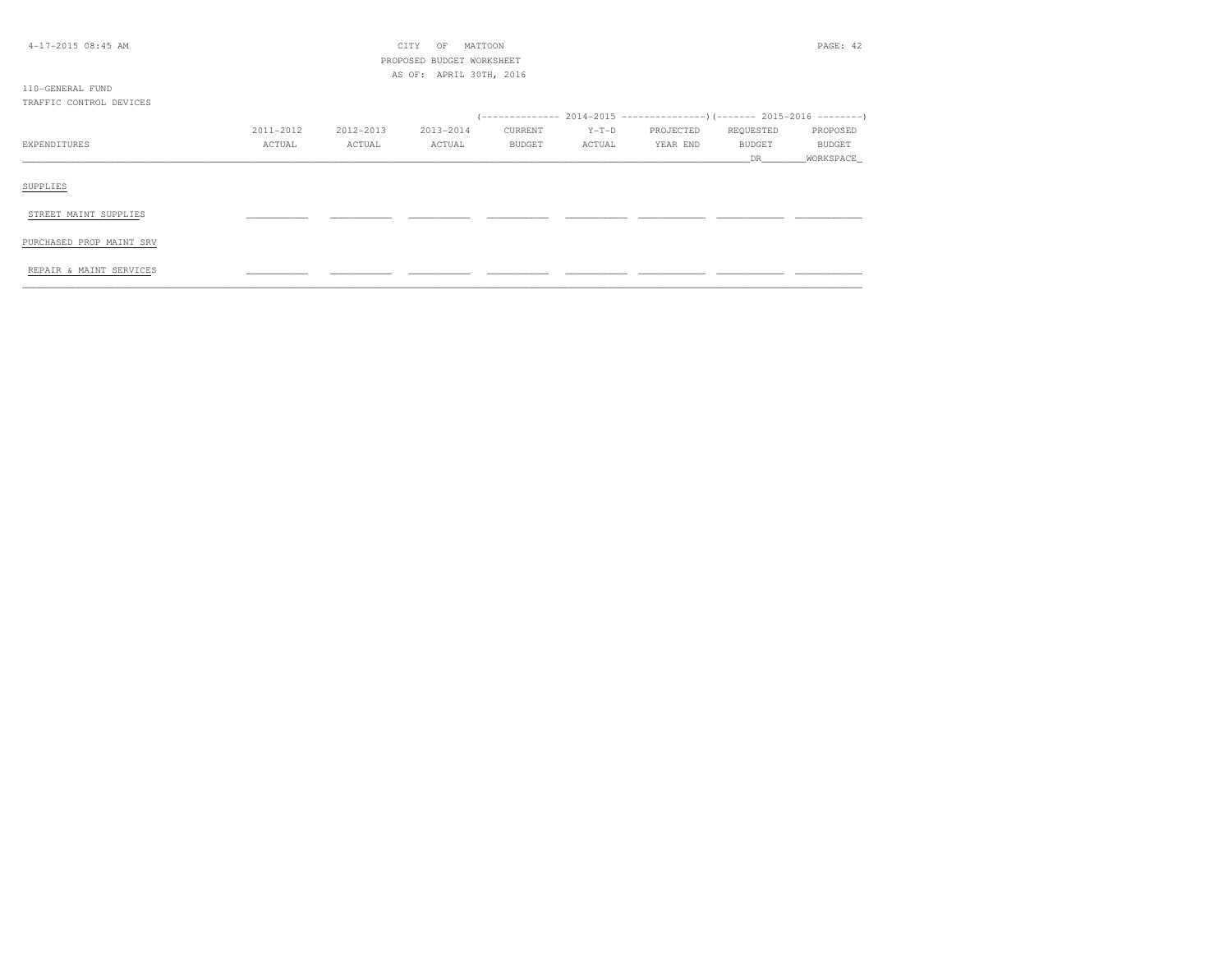4-17-2015 08:45 AM CITY OF MATTOON PAGE: 43 PROPOSED BUDGET WORKSHEETAS OF: APRIL 30TH, 2016

#### 110-GENERAL FUNDBUILDINGS & GROUNDS

|                                         |                     | $2014-2015$ ----------------)(------- 2015-2016 |                     |                          |                   |                       |                            |                           |
|-----------------------------------------|---------------------|-------------------------------------------------|---------------------|--------------------------|-------------------|-----------------------|----------------------------|---------------------------|
| EXPENDITURES                            | 2011-2012<br>ACTUAL | 2012-2013<br>ACTUAL                             | 2013-2014<br>ACTUAL | CURRENT<br><b>BUDGET</b> | $Y-T-D$<br>ACTUAL | PROJECTED<br>YEAR END | REQUESTED<br><b>BUDGET</b> | PROPOSED<br><b>BUDGET</b> |
|                                         |                     |                                                 |                     |                          |                   |                       | DR                         | WORKSPACE                 |
| PERSONNEL SERVICES                      |                     |                                                 |                     |                          |                   |                       |                            |                           |
| SALARIES & WAGES                        |                     |                                                 |                     |                          |                   |                       |                            |                           |
| 110-5381-111 SALARIES OF REG EMPLOYEES  | 69,876              | 75,103                                          | 81,674              | 91,861                   | 79,402            | 86,235                | 92,987                     |                           |
| 110-5381-112 SALARIES OF TEMP EMPLOYEES | $\circ$             | $\circ$                                         | $\circ$             | $\circ$                  | 252               | 504                   | 12,500                     |                           |
| 110-5381-113 OVERTIME                   | 263                 | 103                                             | 69                  | 200                      | 71                | 71                    |                            |                           |
| 110-5381-114 COMPENSATED ABSENCES       | 4,785               | 4,676                                           | 7,713               | $\circ$                  | 5,513             | 5,626                 | $\Omega$                   |                           |
| TOTAL SALARIES & WAGES                  | 74,923              | 79,882                                          | 89,456              | 92,061                   | 85,239            | 92,436                | 105,487                    |                           |
| TOTAL PERSONNEL SERVICES                | 74,923              | 79,882                                          | 89,456              | 92,061                   | 85,239            | 92,436                | 105,487                    |                           |
| EMPLOYEE BENEFITS                       |                     |                                                 |                     |                          |                   |                       |                            |                           |
| GROUP INSURANCE                         |                     |                                                 |                     |                          |                   |                       |                            |                           |
| 110-5381-211 GROUP HEALTH INSURANCE     | 8,540               | 9,653                                           | 10,441              | 15,340                   | 14,456            | 15,077                | 15,350                     |                           |
| 110-5381-212 GROUP LIFE INSURANCE       | 448                 | 300                                             | 300                 | 268                      | 268               | 268                   | 268                        |                           |
| TOTAL GROUP INSURANCE                   | 8,988               | 9,953                                           | 10,741              | 15,608                   | 14,724            | 15,345                | 15,618                     |                           |
| SOCIAL SECURITY CONTRIB                 |                     |                                                 |                     |                          |                   |                       |                            |                           |
| 110-5381-221 FICA CONTRIBUTIONS         | 4,513               | 4,824                                           | 5,404               | 5,708                    | 5,280             | 5,472                 | 6,540                      |                           |
| 110-5381-222 MEDICARE CONTRIBUTIONS     | 1,055               | 1,128                                           | 1,264               | 1,335                    | 1,235             | 1,280                 | 1,530                      |                           |
| TOTAL SOCIAL SECURITY CONTRIB           | 5,568               | 5,953                                           | 6,668               | 7,043                    | 6,514             | 6,752                 | 8,070                      |                           |
| RETIREMENT CONTRIBTUIONS                |                     |                                                 |                     |                          |                   |                       |                            |                           |
| 110-5381-231 IMRF CONTRIBUTIONS         | 10,086              | 11,490                                          | 12,314              | 11,968                   | 10,663            | 11,456                | 10,991                     |                           |
| TOTAL RETIREMENT CONTRIBTUIONS          | 10,086              | 11,490                                          | 12,314              | 11,968                   | 10,663            | 11,456                | 10,991                     |                           |
| UNEMPLOYMNT COMPENSATION                |                     |                                                 |                     |                          |                   |                       |                            |                           |
| 110-5381-240 UNEMPLOYMENT COMP.         | 361                 | 622                                             | 700                 | 765                      | 765               | 765                   | 749                        |                           |
| TOTAL UNEMPLOYMNT COMPENSATION          | 361                 | 622                                             | 700                 | 765                      | 765               | 765                   | 749                        |                           |
| WORKER'S COMPENSATION                   |                     |                                                 |                     |                          |                   |                       |                            |                           |
| 110-5381-250 WORKERS' COMPENSATION      | 3,363               | 3,299                                           | 2,723               | 3,290                    | 3,290             | 3,290                 | 6,898                      |                           |
| TOTAL WORKER'S COMPENSATION             | 3,363               | 3,299                                           | 2,723               | 3,290                    | 3,290             | 3,290                 | 6,898                      |                           |
| TOTAL EMPLOYEE BENEFITS                 | 28,367              | 31,317                                          | 33,146              | 38,674                   | 35,956            | 37,608                | 42,326                     |                           |
| SUPPLIES                                |                     |                                                 |                     |                          |                   |                       |                            |                           |
| GENERAL SUPPLIES                        |                     |                                                 |                     |                          |                   |                       |                            |                           |
| 110-5381-312 CLEANING SUPPLIES          | 3,144               | 6,918                                           | 5,443               | 5,000                    | 6,910             | 6,866                 | 6,000                      |                           |
| 110-5381-315 LANDSCAPING SUPPLIES       | $\mathbb O$         | $\circ$                                         | $\circ$             | 1,000                    | 640               | 640                   | 600                        |                           |
| 110-5381-316 TOOLS & EQUIPMENT          | 277                 | 637                                             | 190                 | 600                      | 424               | 424                   | 500                        |                           |
| 110-5381-317 SITE FURNISHINGS           | $\circ$             | $\circ$                                         | $\circ$             | 1,000                    | 213               | 213                   | 500                        |                           |
| 110-5381-319 MISCELLANEOUS SUPPLIES     | 5,992               | 572                                             | 1,986               | 3,000                    | 1,456             | 1,478                 | 3,000                      |                           |
| TOTAL GENERAL SUPPLIES                  | 9,413               | 8,127                                           | 7,619               | 10,600                   | 9,642             | 9,621                 | 10,600                     |                           |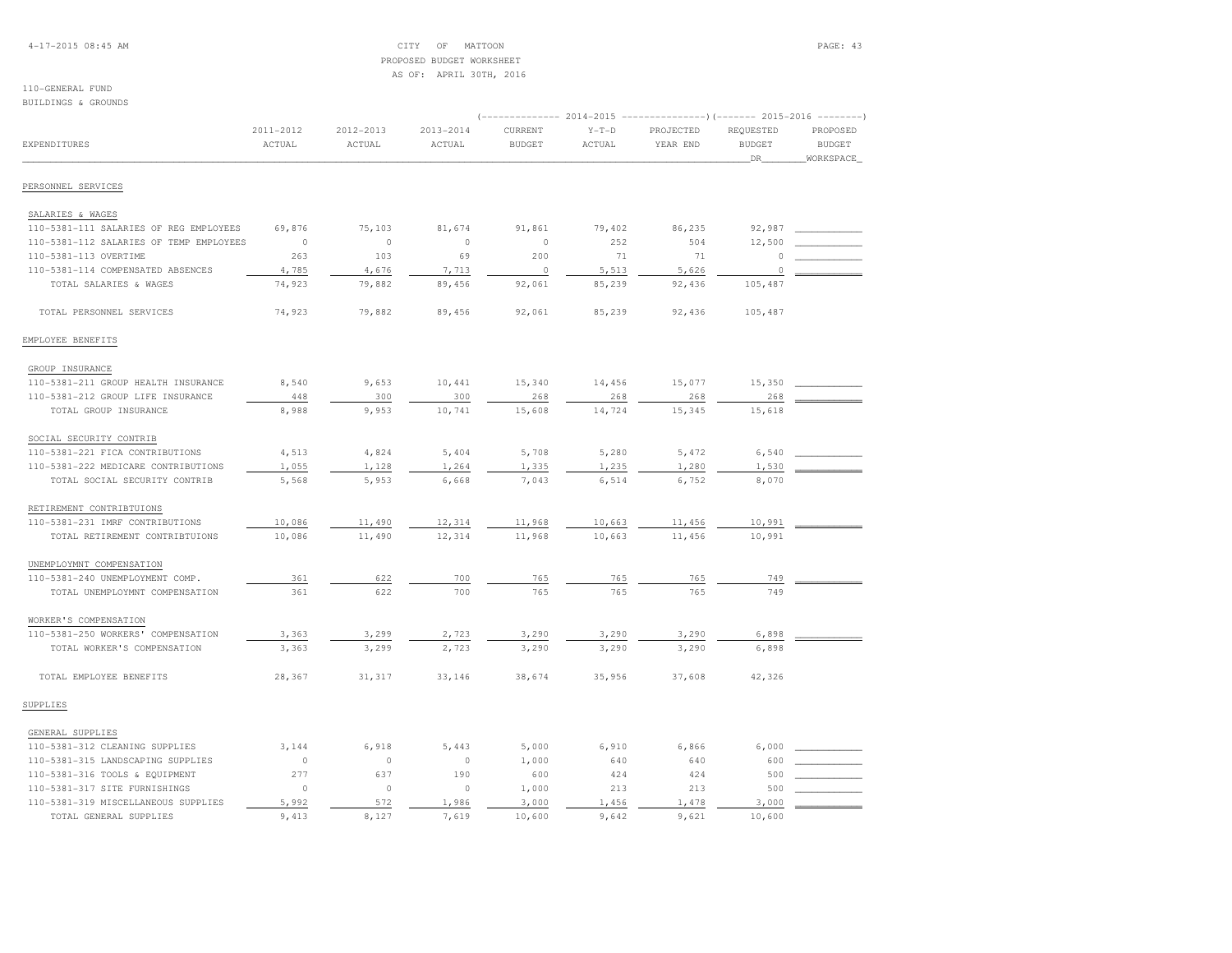4-17-2015 08:45 AM CITY OF MATTOON PAGE: 44 PROPOSED BUDGET WORKSHEETAS OF: APRIL 30TH, 2016

## 110-GENERAL FUND

BUILDINGS & GROUNDS

|                                        |           |           |           |               |         | (------------- 2014-2015 ----------------)(------- 2015-2016 --------) |               |               |
|----------------------------------------|-----------|-----------|-----------|---------------|---------|------------------------------------------------------------------------|---------------|---------------|
|                                        | 2011-2012 | 2012-2013 | 2013-2014 | CURRENT       | $Y-T-D$ | PROJECTED                                                              | REQUESTED     | PROPOSED      |
| EXPENDITURES                           | ACTUAL    | ACTUAL    | ACTUAL    | <b>BUDGET</b> | ACTUAL  | YEAR END                                                               | <b>BUDGET</b> | <b>BUDGET</b> |
|                                        |           |           |           |               |         |                                                                        | DR            | WORKSPACE     |
| ENERGY                                 |           |           |           |               |         |                                                                        |               |               |
| 110-5381-321 UTILITIES                 | 42,003    | 57,430    | 59,702    | 56,000        | 40,267  | 54,601                                                                 | 59,000        |               |
| TOTAL ENERGY                           | 42,003    | 57,430    | 59,702    | 56,000        | 40,267  | 54,601                                                                 | 59,000        |               |
| TOTAL SUPPLIES                         | 51,416    | 65,557    | 67,321    | 66,600        | 49,909  | 64,222                                                                 | 69,600        |               |
| PURCHASED PROP MAINT SRV               |           |           |           |               |         |                                                                        |               |               |
| REPAIR & MAINT SERVICES                |           |           |           |               |         |                                                                        |               |               |
| 110-5381-432 REPAIR OF BUILDINGS       | 21,569    | 17,556    | 14,820    | 20,000        | 16,954  | 22,388                                                                 | 20,000        |               |
| 110-5381-435 ELEVATOR SERVICE AGREEMEN | 4,905     | 5,038     | 7,022     | 6,000         | 6,185   | 6,456                                                                  | 7,000         |               |
| TOTAL REPAIR & MAINT SERVICES          | 26,474    | 22,594    | 21,842    | 26,000        | 23,139  | 28,844                                                                 | 27,000        |               |
| OTHER PROP MAINT SERVICE               |           |           |           |               |         |                                                                        |               |               |
| 110-5381-460 OTHER PROP MAINT SERVICES | 8,404     | 8,410     | 7,205     | 8,000         | 7,240   | 7,630                                                                  | 8,000         |               |
| TOTAL OTHER PROP MAINT SERVICE         | 8,404     | 8,410     | 7,205     | 8,000         | 7,240   | 7,630                                                                  | 8,000         |               |
| TOTAL PURCHASED PROP MAINT SRV         | 34,877    | 31,004    | 29,047    | 34,000        | 30,379  | 36,474                                                                 | 35,000        |               |
| OTHER PURCHASED SERVICES               |           |           |           |               |         |                                                                        |               |               |
| COMMUNICATION                          |           |           |           |               |         |                                                                        |               |               |
| OTHER PURCHASED SERVICES               |           |           |           |               |         |                                                                        |               |               |
| 110-5381-576 SECURITY SERVICES         | 384       | 384       | 0         | $\circ$       |         | $\circ$                                                                | 0             |               |
| TOTAL OTHER PURCHASED SERVICES         | 384       | 384       | $\Omega$  | $\Omega$      | $\cap$  | $\Omega$                                                               | $\Omega$      |               |
| TOTAL OTHER PURCHASED SERVICES         | 384       | 384       | $\circ$   | $\circ$       | $\circ$ | $\circ$                                                                | $\circ$       |               |
| OTHER OBJECTS                          |           |           |           |               |         |                                                                        |               |               |
| FINANCIAL TRANS OBJECTS                |           |           |           |               |         |                                                                        |               |               |
| 110-5381-828 REAL ESTATE TAXES         |           |           |           | 10            |         |                                                                        | 10            |               |
| TOTAL FINANCIAL TRANS OBJECTS          | 9         | 9         | 9         | 10            | 9       | $\circ$                                                                | 10            |               |
| TOTAL OTHER OBJECTS                    | 9         | 9         | 9         | 10            | 9       | 9                                                                      | 10            |               |
| TOTAL BUILDINGS & GROUNDS              | 189,977   | 208,152   | 218,979   | 231,345       | 201,492 | 230,749                                                                | 252,423       |               |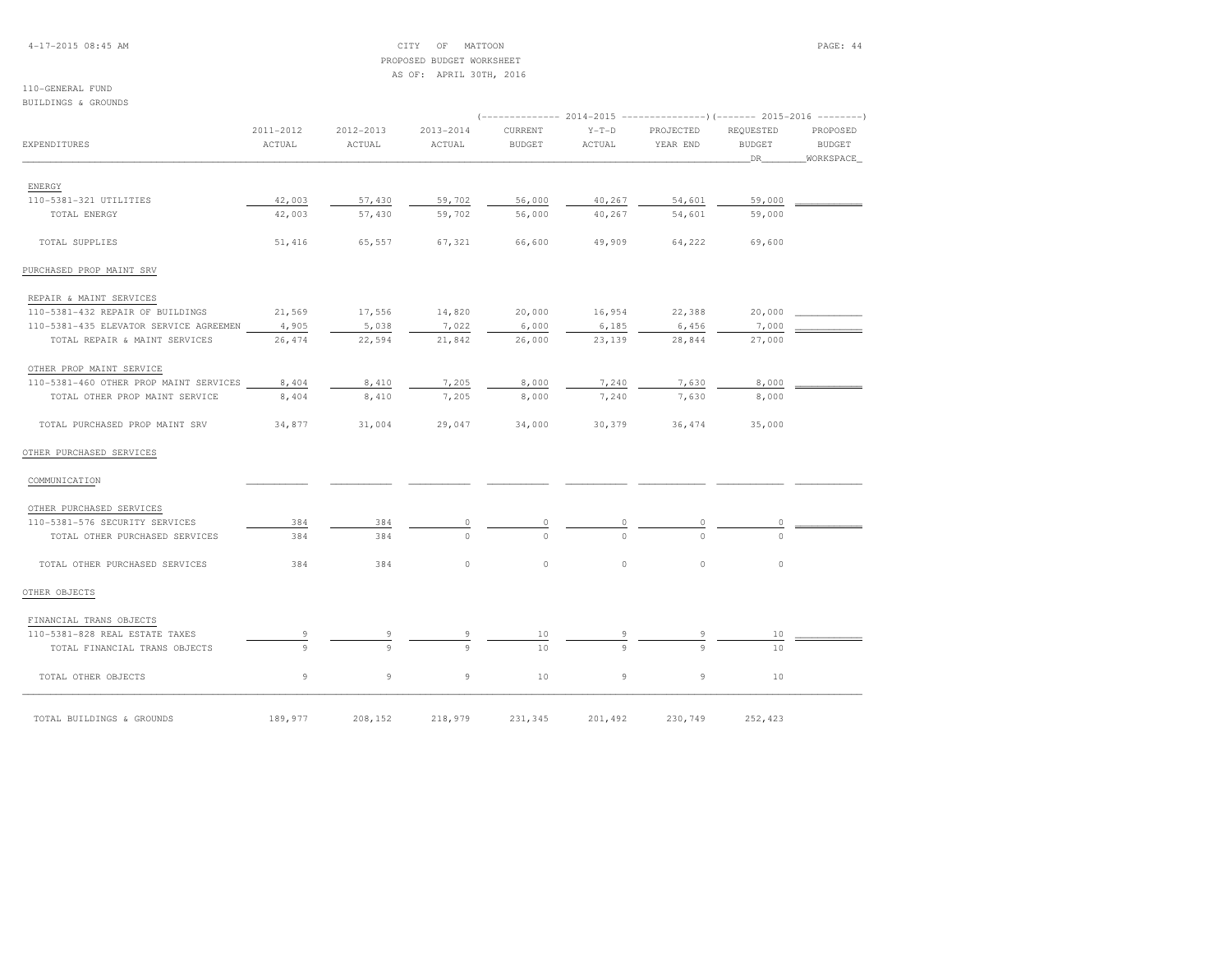## 4-17-2015 08:45 AM CITY OF MATTOON PAGE: 45 PROPOSED BUDGET WORKSHEETAS OF: APRIL 30TH, 2016

#### 110-GENERAL FUNDEQUIPMENT MAINTENANCE

|                                        |           |           | -------------- |               |         |           |               |               |  |
|----------------------------------------|-----------|-----------|----------------|---------------|---------|-----------|---------------|---------------|--|
|                                        | 2011-2012 | 2012-2013 | 2013-2014      | CURRENT       | $Y-T-D$ | PROJECTED | REOUESTED     | PROPOSED      |  |
| EXPENDITURES                           | ACTUAL    | ACTUAL    | ACTUAL         | <b>BUDGET</b> | ACTUAL  | YEAR END  | <b>BUDGET</b> | <b>BUDGET</b> |  |
|                                        |           |           |                |               |         |           | DR            | WORKSPACE     |  |
| PERSONNEL SERVICES                     |           |           |                |               |         |           |               |               |  |
| SALARIES & WAGES                       |           |           |                |               |         |           |               |               |  |
| 110-5390-111 SALARIES OF REG EMPLOYEES | 30,016    | 21,621    | 23,834         | $\circ$       | 29,806  | 31,406    |               |               |  |
| 110-5390-113 OVERTIME                  | 751       | 805       | 2,090          | $\circ$       | 1,726   | 1,726     |               |               |  |
| 110-5390-114 COMPENSATED ABSENCES      | 988       | $\circ$   | $\circ$        | $\Omega$      | $\circ$ | 0         |               |               |  |
| TOTAL SALARIES & WAGES                 | 31,755    | 22,426    | 25,923         | $\circ$       | 31,531  | 33,132    | $\Omega$      |               |  |
| TOTAL PERSONNEL SERVICES               | 31,755    | 22,426    | 25,923         | $\circ$       | 31,531  | 33,132    | $\Omega$      |               |  |
| EMPLOYEE BENEFITS                      |           |           |                |               |         |           |               |               |  |
| GROUP INSURANCE                        |           |           |                |               |         |           |               |               |  |
| 110-5390-211 GROUP HEALTH INSURANCE    | 3,801     | 3,149     | 3,795          | $\bigcap$     | 5,240   | 5,683     | $\Omega$      |               |  |
| TOTAL GROUP INSURANCE                  | 3,801     | 3,149     | 3,795          | $\circ$       | 5,240   | 5,683     |               |               |  |
| SOCIAL SECURITY CONTRIB                |           |           |                |               |         |           |               |               |  |
| 110-5390-221 FICA CONTRIBUTIONS        | 1,905     | 1,351     | 1,531          | $\circ$       | 1,892   | 2,039     | $\Omega$      |               |  |
| 110-5390-222 MEDICARE CONTRIBUTIONS    | 445       | 316       | 358            | $\circ$       | 443     | 477       |               |               |  |
| TOTAL SOCIAL SECURITY CONTRIB          | 2,350     | 1,667     | 1,890          | $\Omega$      | 2,335   | 2,516     | $\cap$        |               |  |
| RETIREMENT CONTRIBTUIONS               |           |           |                |               |         |           |               |               |  |
| 110-5390-231 IMRF CONTRIBUTIONS        | 4,239     | 3,178     | 3,445          | $\circ$       | 3,767   | 4,164     | 0             |               |  |
| TOTAL RETIREMENT CONTRIBTUIONS         | 4,239     | 3,178     | 3,445          | $\circ$       | 3,767   | 4,164     | $\Omega$      |               |  |
| TOTAL EMPLOYEE BENEFITS                | 10,390    | 7,993     | 9,130          | $\circ$       | 11,342  | 12,363    | 0             |               |  |
| TOTAL EQUIPMENT MAINTENANCE            | 42,145    | 30,419    | 35,053         | $\circ$       | 42,873  | 45,495    | $\circ$       |               |  |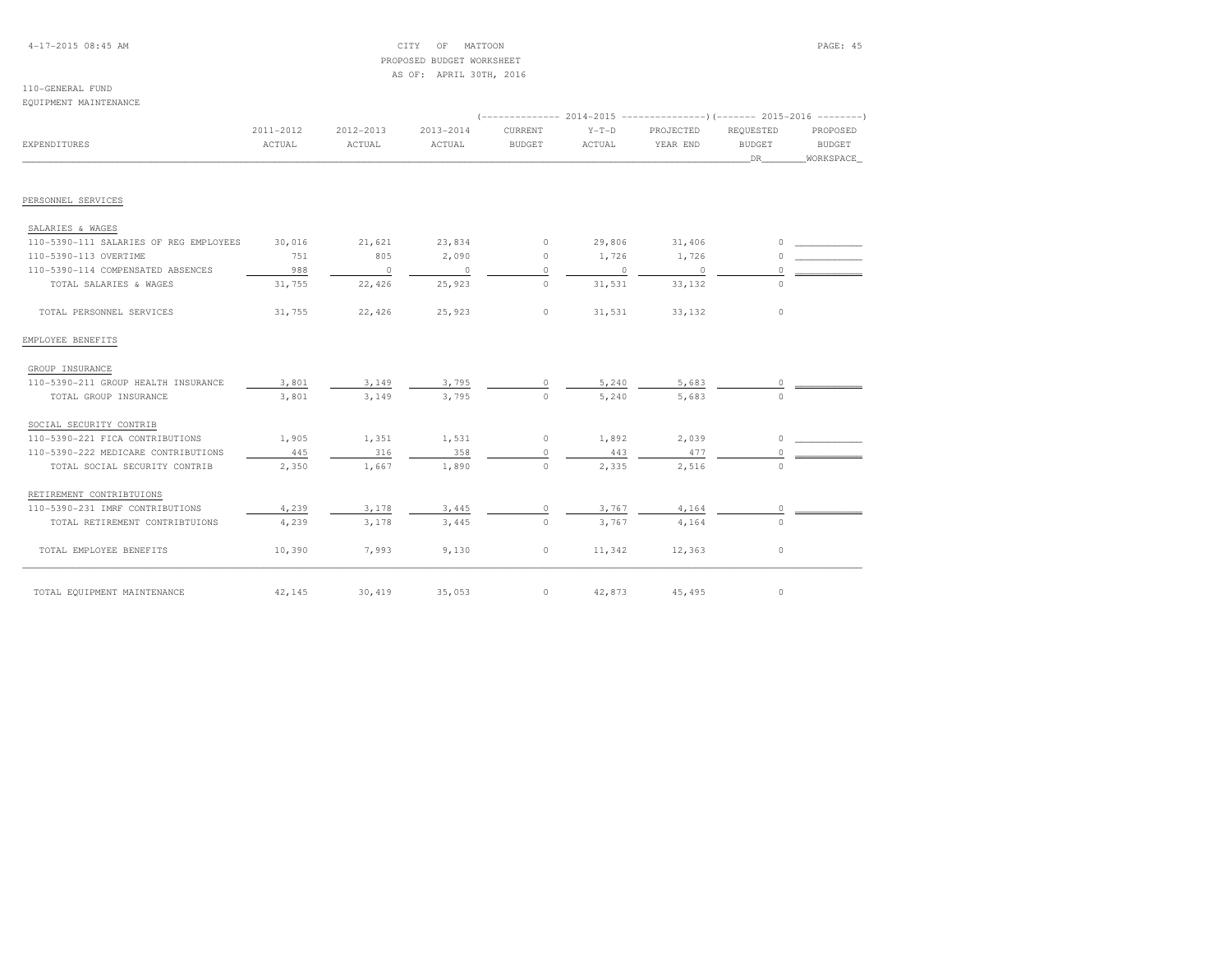## 4-17-2015 08:45 AM CITY OF MATTOON PAGE: 46 PROPOSED BUDGET WORKSHEETAS OF: APRIL 30TH, 2016

## 110-GENERAL FUNDARTS COUNCIL

| EXPENDITURES                            | 2011-2012<br>ACTUAL | 2012-2013<br>ACTUAL | 2013-2014<br>ACTUAL | CURRENT<br><b>BUDGET</b> | $Y-T-D$<br>ACTUAL | PROJECTED<br>YEAR END | REQUESTED<br><b>BUDGET</b><br>DR. | PROPOSED<br><b>BUDGET</b><br>WORKSPACE |
|-----------------------------------------|---------------------|---------------------|---------------------|--------------------------|-------------------|-----------------------|-----------------------------------|----------------------------------------|
| SUPPLIES                                |                     |                     |                     |                          |                   |                       |                                   |                                        |
|                                         |                     |                     |                     |                          |                   |                       |                                   |                                        |
| GENERAL SUPPLIES                        |                     |                     |                     |                          |                   |                       |                                   |                                        |
| 110-5505-319 SUPPLIES                   | $\circ$             | 0                   | 10,810              | 210                      | $\circ$           | 31,811                | 0                                 |                                        |
| TOTAL GENERAL SUPPLIES                  | $\circ$             | $\circ$             | 10,810              | 210                      | $\circ$           | 31,811                | $\Omega$                          |                                        |
| TOTAL SUPPLIES                          | $\circ$             | $\circ$             | 10,810              | 210                      | $\circ$           | 31,811                | $\circ$                           |                                        |
| OTHER PURCHASED SERVICES                |                     |                     |                     |                          |                   |                       |                                   |                                        |
| COMMUNICATION                           |                     |                     |                     |                          |                   |                       |                                   |                                        |
| 110-5505-531 POSTAGE & SHIPPING         | $\circ$             |                     | 0                   | 210                      | $\frac{2}{2}$     | $\frac{2}{2}$         |                                   |                                        |
| TOTAL COMMUNICATION                     | $\circ$             |                     | $\theta$            | 210                      |                   |                       |                                   |                                        |
| ADVERTISING                             |                     |                     |                     |                          |                   |                       |                                   |                                        |
| 110-5505-540 ADVERTISING                | $\mathbb O$         | $\mathbb O$         | $\mathbb O$         | 1,050                    | 251               | 251                   | $\mathbb O$                       |                                        |
| TOTAL ADVERTISING                       | $\circ$             | $\circ$             | $\circ$             | 1,050                    | 251               | 251                   | $\Omega$                          |                                        |
| PRINTING & BUILDING                     |                     |                     |                     |                          |                   |                       |                                   |                                        |
| 110-5505-550 PRINTING & PHOTOGRAPHY     | $\overline{0}$      | 0                   | $\mathbb O$         | 1,050                    | 53                | 53                    | 0                                 |                                        |
| TOTAL PRINTING & BUILDING               | $\Omega$            | $\Omega$            | $\circ$             | 1,050                    | 53                | 53                    | $\circ$                           |                                        |
| OTHER PURCHASED SERVICES                |                     |                     |                     |                          |                   |                       |                                   |                                        |
| 110-5505-570 FUNDRAISING EXPENSE        | $\circ$             | 0                   | $\circ$             | 500                      | 30                | 14                    |                                   |                                        |
| 110-5505-571 MARKETING MEMBERSHIPS      | $\circ$             | $\circ$             | $\circ$             | 375                      | 339               | 339                   | $\Omega$                          |                                        |
| 110-5505-575 WEB DESIGN & MAINTENANCE   | $\circ$             | $\circ$             | $\circ$             | 2,500                    | $\circ$           | $\circ$               | 0                                 |                                        |
| 110-5505-579 MISC OTHER PURCHASED SERVI | $\mathbb O$         | $\mathbb O$         | $\circ$             | 210                      | 1,775             | 1,775                 | $\mathbb O$                       |                                        |
| TOTAL OTHER PURCHASED SERVICES          | $\circ$             | $\circ$             | $\circ$             | 3,585                    | 2,144             | 2,128                 | $\Omega$                          |                                        |
| TOTAL OTHER PURCHASED SERVICES          | $\circ$             | $\circ$             | $\circ$             | 5,895                    | 2,451             | 2,434                 | $\circ$                           |                                        |
| PROPERTY                                |                     |                     |                     |                          |                   |                       |                                   |                                        |
| IMPROVEMENTS-NOT BLDNGS                 |                     |                     |                     |                          |                   |                       |                                   |                                        |
| OTHER OBJECTS                           |                     |                     |                     |                          |                   |                       |                                   |                                        |
| SPECIAL EVENT OBJECTS                   |                     |                     |                     |                          |                   |                       |                                   |                                        |
| 110-5505-831 CHILDREN'S PROGRAMMING     | $\circ$             | $\circ$             | $\circ$             | 7,175                    | 2,150             | 2,150                 | $\Omega$                          |                                        |
| 110-5505-832 ADULT EDUCATION            | $\circ$             | 0                   | $\circ$             | 4,800                    | 1,389             | 1,388                 |                                   |                                        |
| 110-5505-833 EXHIBITS/PERFORMANCES      | $\circ$             | $\Omega$            | 253                 | 4,400                    | 1,088             | 1,088                 |                                   |                                        |
| 110-5505-834 EVENTS                     | $\circ$             | $\Omega$            | $\circ$             | 4,620                    | $\circ$           | $\circ$               | 0                                 |                                        |
| 110-5505-835 SPECIAL EVENTS/SALES       | $\circ$             | $\mathbb O$         | $\circ$             | 700                      | 246               | 246                   | 0                                 |                                        |
| 110-5505-836 ARTS FESTIVALS             | $\circ$             | 0                   | $\circ$             | 3,000                    | 2,335             | 2,335                 | 0                                 |                                        |
| TOTAL SPECIAL EVENT OBJECTS             | $\mathbb O$         | $\circ$             | 253                 | 24,695                   | 7,207             | 7,207                 | $\Omega$                          |                                        |
| TOTAL OTHER OBJECTS                     | $\circ$             | $\circ$             | 253                 | 24,695                   | 7,207             | 7,207                 | $\mathbb O$                       |                                        |
| TOTAL ARTS COUNCIL                      | $\circ$             | $\circ$             | 11,063              | 30,800                   | 9,657             | 41,452                | $\circ$                           |                                        |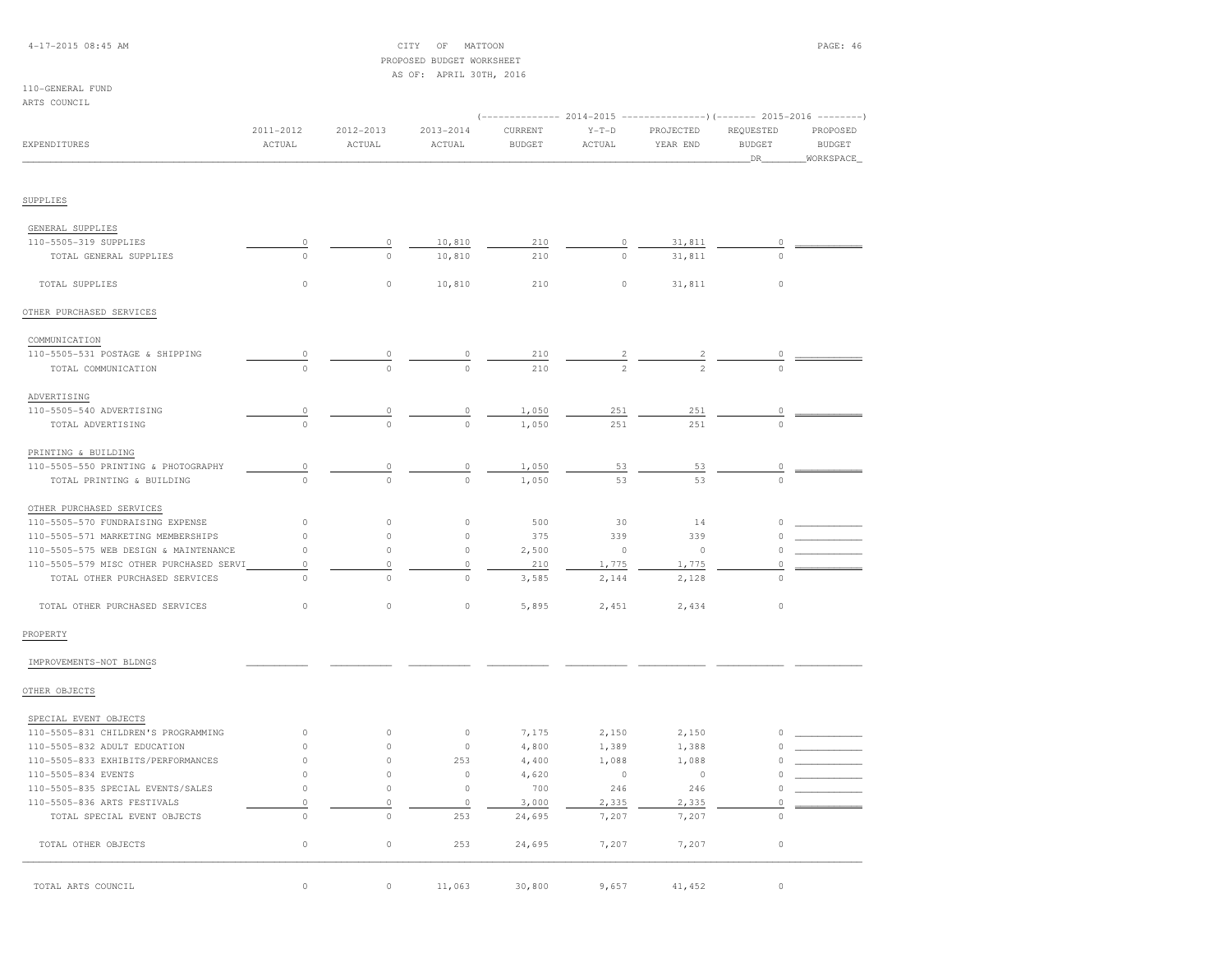# PROPOSED BUDGET WORKSHEETAS OF: APRIL 30TH, 2016

## 110-GENERAL FUND

PARKS

|                                         |                     |                     |                     |                          |                   | (------------- 2014-2015 ---------------------- 2015-2016 ---------- |                            |                           |
|-----------------------------------------|---------------------|---------------------|---------------------|--------------------------|-------------------|----------------------------------------------------------------------|----------------------------|---------------------------|
| EXPENDITURES                            | 2011-2012<br>ACTUAL | 2012-2013<br>ACTUAL | 2013-2014<br>ACTUAL | CURRENT<br><b>BUDGET</b> | $Y-T-D$<br>ACTUAL | PROJECTED<br>YEAR END                                                | REQUESTED<br><b>BUDGET</b> | PROPOSED<br><b>BUDGET</b> |
|                                         |                     |                     |                     |                          |                   |                                                                      | _DR_                       | WORKSPACE                 |
| PERSONNEL SERVICES                      |                     |                     |                     |                          |                   |                                                                      |                            |                           |
| SALARIES & WAGES                        |                     |                     |                     |                          |                   |                                                                      |                            |                           |
| 110-5511-111 SALARIES OF REG EMPLOYEES  | 191,366             | 195,545             | 176,658             | 163,804                  | 144,252           | 145,291                                                              | 169,684                    |                           |
| 110-5511-112 SALARIES OF TEMP EMPLOYEES | 11,475              | 17,470              | 25,057              | 32,400                   | 30,449            | 31, 313                                                              | 21,000                     |                           |
| 110-5511-113 OVERTIME                   | 13,116              | 18,730              | 18,579              | 17,000                   | 19,334            | 22,440                                                               | 17,000                     |                           |
| 110-5511-114 COMPENSATED ABSENCES       | 8,542               | 7,250               | 32,326              | $\circ$                  | 21,781            | 27,399                                                               | $\circ$                    |                           |
| TOTAL SALARIES & WAGES                  | 224,499             | 238,994             | 252,619             | 213,204                  | 215,816           | 226,443                                                              | 207,684                    |                           |
| TOTAL PERSONNEL SERVICES                | 224,499             | 238,994             | 252,619             | 213,204                  | 215,816           | 226,443                                                              | 207,684                    |                           |
| EMPLOYEE BENEFITS                       |                     |                     |                     |                          |                   |                                                                      |                            |                           |
| GROUP INSURANCE                         |                     |                     |                     |                          |                   |                                                                      |                            |                           |
| 110-5511-211 GROUP HEALTH INSURANCE     | 18,963              | 21,817              | 25,345              | 32,594                   | 30,979            | 32,280                                                               | 31,719                     |                           |
| 110-5511-212 GROUP LIFE INSURANCE       | 547                 | 571                 | 571                 | 375                      | 375               | 375                                                                  | 375                        |                           |
| TOTAL GROUP INSURANCE                   | 19,510              | 22,388              | 25,915              | 32,969                   | 31,354            | 32,655                                                               | 32,094                     |                           |
| SOCIAL SECURITY CONTRIB                 |                     |                     |                     |                          |                   |                                                                      |                            |                           |
| 110-5511-221 FICA CONTRIBUTIONS         | 13,512              | 14,540              | 15,192              | 13,219                   | 13,479            | 13,858                                                               | 12,876                     |                           |
| 110-5511-222 MEDICARE CONTRIBUTIONS     | 3,160               | 3,400               | 3,553               | 3,091                    | 3,152             | 3,241                                                                | 3,011                      |                           |
| TOTAL SOCIAL SECURITY CONTRIB           | 16,672              | 17,940              | 18,746              | 16,310                   | 16,631            | 17,099                                                               | 15,887                     |                           |
| RETIREMENT CONTRIBTUIONS                |                     |                     |                     |                          |                   |                                                                      |                            |                           |
| 110-5511-231 IMRF CONTRIBUTIONS         | 28,559              | 32,074              | 31,163              | 23,484                   | 23,687            | 25,104                                                               | 22,047                     |                           |
| TOTAL RETIREMENT CONTRIBTUIONS          | 28,559              | 32,074              | 31,163              | 23,484                   | 23,687            | 25,104                                                               | 22,047                     |                           |
| UNEMPLOYMNT COMPENSATION                |                     |                     |                     |                          |                   |                                                                      |                            |                           |
| 110-5511-240 UNEMPLOYMENT COMP.         | 984                 | 1,695               | 1,811               | 2,026                    | 2,026             | 2,026                                                                | 1,117                      |                           |
| TOTAL UNEMPLOYMNT COMPENSATION          | 984                 | 1,695               | 1,811               | 2,026                    | 2,026             | 2,026                                                                | 1,117                      |                           |
| WORKER'S COMPENSATION                   |                     |                     |                     |                          |                   |                                                                      |                            |                           |
| 110-5511-250 WORKERS' COMPENSATION      | 7,853               | 6,375               | 6,580               | 6,791                    | 6,791             | 6,791                                                                | 7,119                      |                           |
| TOTAL WORKER'S COMPENSATION             | 7,853               | 6,375               | 6,580               | 6,791                    | 6,791             | 6,791                                                                | 7,119                      |                           |
| TOTAL EMPLOYEE BENEFITS                 | 73,578              | 80,472              | 84,216              | 81,580                   | 80,490            | 83,675                                                               | 78,264                     |                           |
| SUPPLIES                                |                     |                     |                     |                          |                   |                                                                      |                            |                           |
| GENERAL SUPPLIES                        |                     |                     |                     |                          |                   |                                                                      |                            |                           |
| 110-5511-312 CLEANING SUPPLIES          | 1,312               | 805                 | 695                 | 900                      | 563               | 636                                                                  | 600                        |                           |
| 110-5511-313 MEDICAL & SAFETY SUPPLIES  | 941                 | 1,386               | 778                 | 900                      | 10                | 200                                                                  | 900                        |                           |
| 110-5511-315 LANDSCAPING SUPPLIES       | $\circ$             | 2,236               | 1,501               | 2,000                    | 1,205             | 991                                                                  | 2,000                      |                           |
| 110-5511-316 TOOLS & EQUIPMENT          | 2,644               | 3,281               | 3,782               | 4,000                    | 4,706             | 5,117                                                                | 4,000                      |                           |
| 110-5511-318 VEHICLE PARTS              | 55                  | 9                   | 97                  | 100                      | $\circ$           | $\circ$                                                              | $\Omega$                   |                           |
| 110-5511-319 MISCELLANEOUS SUPPLIES     | 16,578              | 14,905              | 19,829              | 15,000                   | 15,271            | 17,032                                                               | 15,000                     |                           |
| TOTAL GENERAL SUPPLIES                  | 21,531              | 22,621              | 26,682              | 22,900                   | 21,754            | 23,976                                                               | 22,500                     |                           |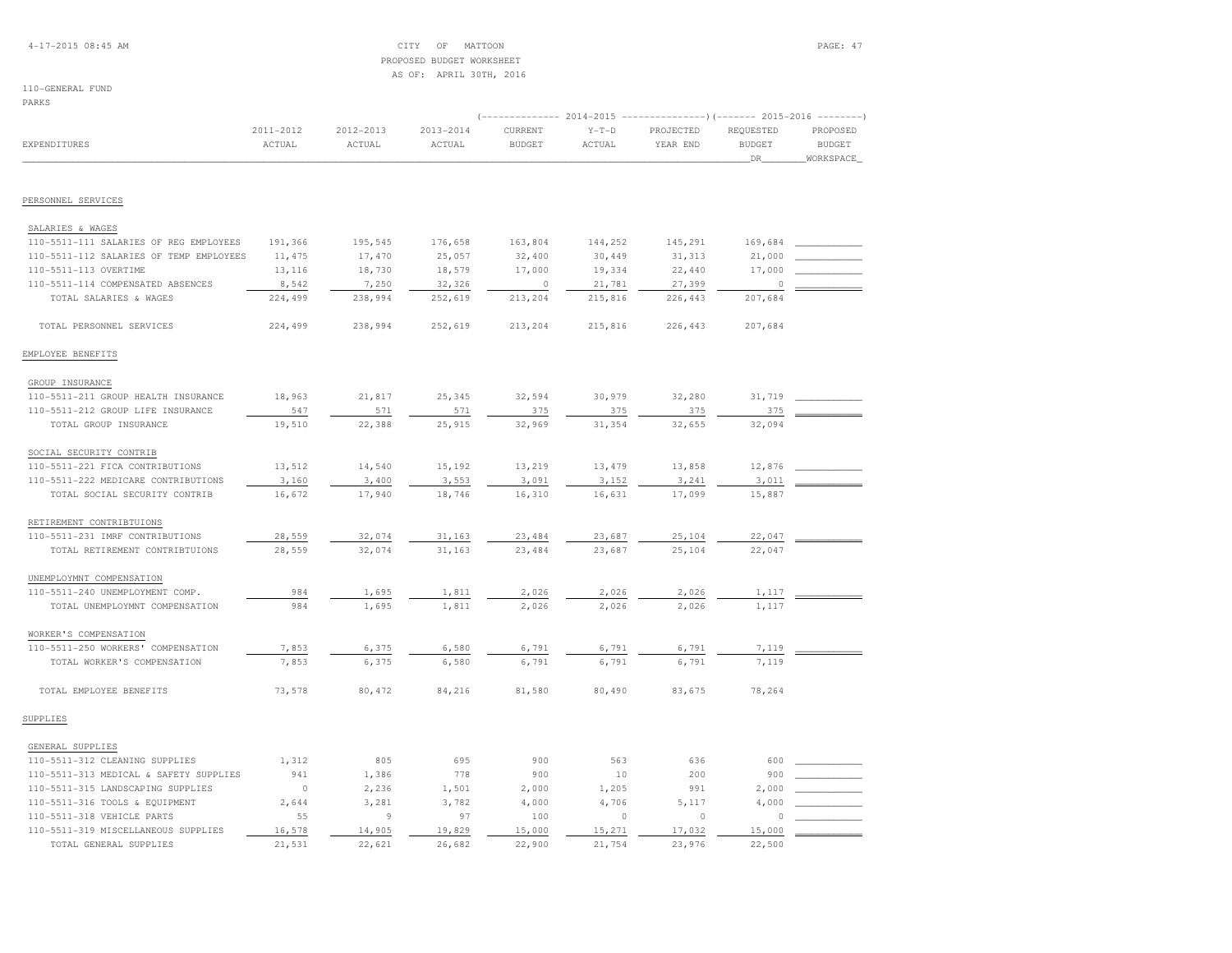## 4-17-2015 08:45 AM CITY OF MATTOON PAGE: 48 PROPOSED BUDGET WORKSHEETAS OF: APRIL 30TH, 2016

## 110-GENERAL FUND

PARKS

|                                     |                     |                     |                     |                          |                   | (-------------- 2014-2015 ----------------)(------- 2015-2016 --------) |                                                                                                                                                                                                   |                           |  |  |
|-------------------------------------|---------------------|---------------------|---------------------|--------------------------|-------------------|-------------------------------------------------------------------------|---------------------------------------------------------------------------------------------------------------------------------------------------------------------------------------------------|---------------------------|--|--|
| EXPENDITURES                        | 2011-2012<br>ACTUAL | 2012-2013<br>ACTUAL | 2013-2014<br>ACTUAL | CURRENT<br><b>BUDGET</b> | $Y-T-D$<br>ACTUAL | PROJECTED<br>YEAR END                                                   | REQUESTED<br><b>BUDGET</b>                                                                                                                                                                        | PROPOSED<br><b>BUDGET</b> |  |  |
|                                     |                     |                     |                     |                          |                   |                                                                         | DR<br>31,000<br>14,000<br>45,000<br>0<br>$\cap$<br>67,500<br>0<br>3,000<br>3,000<br>9,000<br>10,000<br>6,000<br>500<br>25,500<br>3,000<br>3,000<br>3,000<br>3,000<br>34,500<br>50<br>900<br>1,800 | WORKSPACE                 |  |  |
| ENERGY                              |                     |                     |                     |                          |                   |                                                                         |                                                                                                                                                                                                   |                           |  |  |
| 110-5511-321 UTILITIES              | 30,297              | 43,364              | 31,163              | 31,000                   | 20,616            | 23,575                                                                  |                                                                                                                                                                                                   |                           |  |  |
| 110-5511-326 FUEL                   | 16,108              | 19,979              | 13,372              | 16,000                   | 13,324            | 14,556                                                                  |                                                                                                                                                                                                   |                           |  |  |
| TOTAL ENERGY                        | 46,405              | 63,343              | 44,536              | 47,000                   | 33,941            | 38,131                                                                  |                                                                                                                                                                                                   |                           |  |  |
|                                     |                     |                     |                     |                          |                   |                                                                         |                                                                                                                                                                                                   |                           |  |  |
| STREET MAINT SUPPLIES               |                     |                     |                     |                          |                   |                                                                         |                                                                                                                                                                                                   |                           |  |  |
| 110-5511-352 AGGREGATE SURFACE COAT | 364                 | $\circ$             | 0                   | 200                      | $\circ$           | 0                                                                       |                                                                                                                                                                                                   |                           |  |  |
| TOTAL STREET MAINT SUPPLIES         | 364                 | $\Omega$            | $\Omega$            | 200                      | $\cap$            | $\cap$                                                                  |                                                                                                                                                                                                   |                           |  |  |
| TOTAL SUPPLIES                      | 68,300              | 85,964              | 71,218              | 70,100                   | 55,695            | 62,107                                                                  |                                                                                                                                                                                                   |                           |  |  |
| PURCHASED PROP MAINT SRV            |                     |                     |                     |                          |                   |                                                                         |                                                                                                                                                                                                   |                           |  |  |
| CLEANING SERVICES                   |                     |                     |                     |                          |                   |                                                                         |                                                                                                                                                                                                   |                           |  |  |
| 110-5511-423 CUSTODIAL SERVICES     | $\circ$             | 2,174               | $\circ$             | $\circ$                  | $\circ$           | $\circ$                                                                 |                                                                                                                                                                                                   |                           |  |  |
| 110-5511-424 LAWN CARE              | 7,682               | 2,850               | 1,484               | 3,000                    | $\mathbb O$       | $\circ$                                                                 |                                                                                                                                                                                                   |                           |  |  |
| TOTAL CLEANING SERVICES             | 7,682               | 5,024               | 1,484               | 3,000                    | $\Omega$          | $\Omega$                                                                |                                                                                                                                                                                                   |                           |  |  |
| REPAIR & MAINT SERVICES             |                     |                     |                     |                          |                   |                                                                         |                                                                                                                                                                                                   |                           |  |  |
| 110-5511-432 REPAIR OF BUILDINGS    | 11,124              | 8,237               | 5,478               | 9,000                    | 2,786             | 2,656                                                                   |                                                                                                                                                                                                   |                           |  |  |
| 110-5511-433 REPAIR OF MACHINERY    | 16,245              | 10,052              | 7,410               | 12,000                   | 10,055            | 10,203                                                                  |                                                                                                                                                                                                   |                           |  |  |
| 110-5511-434 REPAIR OF VEHICLES     | 4,949               | 9,575               | 5,345               | 6,000                    | 5,073             | 4,943                                                                   |                                                                                                                                                                                                   |                           |  |  |
| 110-5511-436 PEST CONTROL SERVICES  | 429                 | 442                 | 690                 | 500                      | 440               | 550                                                                     |                                                                                                                                                                                                   |                           |  |  |
| TOTAL REPAIR & MAINT SERVICES       | 32,747              | 28,307              | 18,923              | 27,500                   | 18,353            | 18,352                                                                  |                                                                                                                                                                                                   |                           |  |  |
| <b>RENTALS</b>                      |                     |                     |                     |                          |                   |                                                                         |                                                                                                                                                                                                   |                           |  |  |
| 110-5511-440 RENTALS                | 3,299               | 3,649               | 2,722               | 3,000                    | 2,053             | 2,306                                                                   |                                                                                                                                                                                                   |                           |  |  |
| TOTAL RENTALS                       | 3,299               | 3,649               | 2,722               | 3,000                    | 2,053             | 2,306                                                                   |                                                                                                                                                                                                   |                           |  |  |
| CONSTRUCTION SERVICES               |                     |                     |                     |                          |                   |                                                                         |                                                                                                                                                                                                   |                           |  |  |
| 110-5511-450 CONSTRUCTION SERVICES  | 6,370               |                     | 0                   | 0                        | 0                 | 0                                                                       |                                                                                                                                                                                                   |                           |  |  |
| TOTAL CONSTRUCTION SERVICES         | 6,370               | 33<br>33            | $\Omega$            |                          |                   | $\Omega$                                                                |                                                                                                                                                                                                   |                           |  |  |
|                                     |                     |                     |                     |                          |                   |                                                                         |                                                                                                                                                                                                   |                           |  |  |
| TOTAL PURCHASED PROP MAINT SRV      | 50,098              | 37,014              | 23,129              | 33,500                   | 20,406            | 20,658                                                                  |                                                                                                                                                                                                   |                           |  |  |
| OTHER PURCHASED SERVICES            |                     |                     |                     |                          |                   |                                                                         |                                                                                                                                                                                                   |                           |  |  |
| COMMUNICATION                       |                     |                     |                     |                          |                   |                                                                         |                                                                                                                                                                                                   |                           |  |  |
| 110-5511-531 POSTAGE                | 45                  | 11                  | $\circ$             | 50                       | 3                 | 3                                                                       |                                                                                                                                                                                                   |                           |  |  |
| 110-5511-532 TELEPHONE              | 760                 | 918                 | 787                 | 900                      | 808               | 881                                                                     |                                                                                                                                                                                                   |                           |  |  |
| 110-5511-533 CELLULAR PHONE         | 887                 | 786                 | 1,032               | 900                      | 615               | 973                                                                     |                                                                                                                                                                                                   |                           |  |  |
| TOTAL COMMUNICATION                 | 1,692               | 1,714               | 1,819               | 1,850                    | 1,427             | 1,857                                                                   | 2,750                                                                                                                                                                                             |                           |  |  |
| PRINTING & BUILDING                 |                     |                     |                     |                          |                   |                                                                         |                                                                                                                                                                                                   |                           |  |  |
|                                     |                     |                     |                     |                          |                   |                                                                         |                                                                                                                                                                                                   |                           |  |  |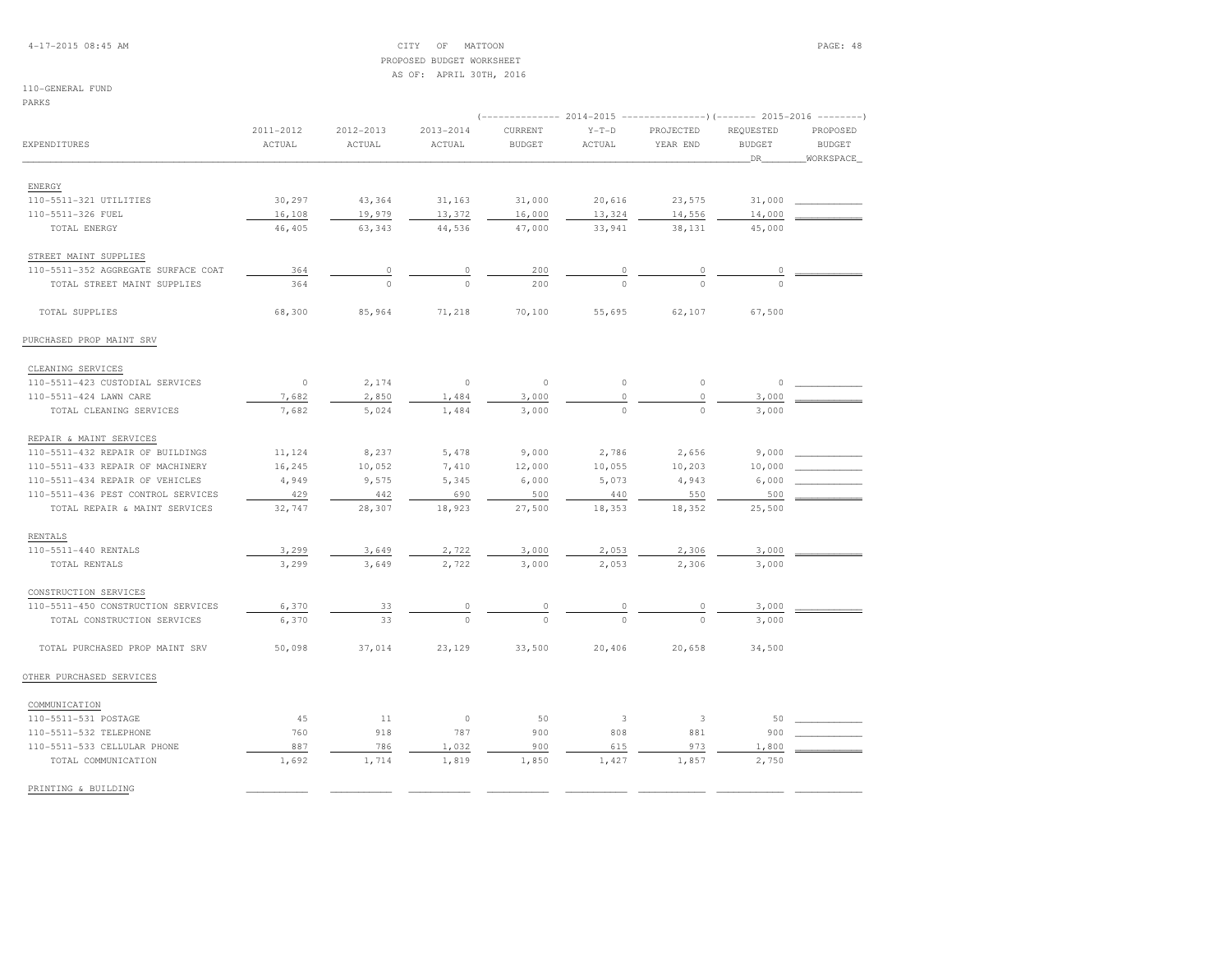## 4-17-2015 08:45 AM CITY OF MATTOON PAGE: 49 PROPOSED BUDGET WORKSHEETAS OF: APRIL 30TH, 2016

## 110-GENERAL FUND

PARKS

|                                         |           |           |           |               | 2014-2015 | ---------------)(------- 2015-2016 -------- |               |               |
|-----------------------------------------|-----------|-----------|-----------|---------------|-----------|---------------------------------------------|---------------|---------------|
|                                         | 2011-2012 | 2012-2013 | 2013-2014 | CURRENT       | $Y-T-D$   | PROJECTED                                   | REQUESTED     | PROPOSED      |
| EXPENDITURES                            | ACTUAL    | ACTUAL    | ACTUAL    | <b>BUDGET</b> | ACTUAL    | YEAR END                                    | <b>BUDGET</b> | <b>BUDGET</b> |
|                                         |           |           |           |               |           |                                             | DR            | WORKSPACE     |
|                                         |           |           |           |               |           |                                             |               |               |
| EMPLOYEE BUSINESS EXP                   |           |           |           |               |           |                                             |               |               |
| 110-5511-561 BUSINESS MEETING EXPENSE   | $\circ$   | $\circ$   | $\circ$   | $\circ$       | $\circ$   | $\circ$                                     | 300           |               |
| 110-5511-562 TRAVEL & TRAINING          | $\circ$   | $\circ$   | $\circ$   | $\circ$       | $\circ$   | $\circ$                                     | 2,000         |               |
| 110-5511-564 PRIVATE VEHICLE EXP REIMB  | $\circ$   | $\circ$   | 0         | $\circ$       | 0         | $\circ$                                     | 200           |               |
| TOTAL EMPLOYEE BUSINESS EXP             | $\cap$    | $\Omega$  | $\Omega$  | $\Omega$      | $\Omega$  | $\cap$                                      | 2,500         |               |
| OTHER PURCHASED SERVICES                |           |           |           |               |           |                                             |               |               |
| 110-5511-571 DUES & MEMBERSHIPS         | 0         | 0         | 0         | $\circ$       | 0         | $\circ$                                     | 400           |               |
| TOTAL OTHER PURCHASED SERVICES          | $\Omega$  | $\Omega$  | $\Omega$  | $\Omega$      | $\Omega$  | $\Omega$                                    | 400           |               |
| TOTAL OTHER PURCHASED SERVICES          | 1,692     | 1,714     | 1,819     | 1,850         | 1,427     | 1,857                                       | 5,650         |               |
| PROPERTY                                |           |           |           |               |           |                                             |               |               |
| IMPROVEMENTS-NOT BLDNGS                 |           |           |           |               |           |                                             |               |               |
| 110-5511-730 OTHER IMPROVEMENTS         |           |           |           |               | 4,500     | 4,500                                       |               |               |
| TOTAL IMPROVEMENTS-NOT BLDNGS           | $\cap$    | $\Omega$  | $\Omega$  | $\Omega$      | 4,500     | 4,500                                       | $\cap$        |               |
| MACHINERY & EQUIPMENT                   |           |           |           |               |           |                                             |               |               |
| 110-5511-741 MACHINERY                  | 9,923     | 9,937     | $\circ$   | $\circ$       | $\circ$   | $\circ$                                     | $\circ$       |               |
| 110-5511-743 MEF CONTRIBUTION           | $\circ$   | 4,677     | $\circ$   | $\circ$       | 0         | $\circ$                                     | $\Omega$      |               |
| TOTAL MACHINERY & EQUIPMENT             | 9,923     | 14,614    | $\circ$   | $\circ$       | $\circ$   | $\circ$                                     | $\circ$       |               |
| TOTAL PROPERTY                          | 9,923     | 14,614    | $\circ$   | $\circ$       | 4,500     | 4,500                                       | $\circ$       |               |
| OTHER OBJECTS                           |           |           |           |               |           |                                             |               |               |
| FINANCIAL TRANS OBJECTS                 |           |           |           |               |           |                                             |               |               |
| 110-5511-825 TOURISM GRANT EXPENDITURES | 30,960    | 28,416    | 20,683    | 20,000        | 20,129    | 20,000                                      | 20,000        |               |
| 110-5511-828 REAL ESTATE TAXES          | 308       | 190       | 190       | 200           | 190       | 190                                         | 190           |               |
| TOTAL FINANCIAL TRANS OBJECTS           | 31,268    | 28,606    | 20,873    | 20,200        | 20,319    | 20,190                                      | 20,190        |               |
| TOTAL OTHER OBJECTS                     | 31,268    | 28,606    | 20,873    | 20,200        | 20,319    | 20,190                                      | 20,190        |               |
| TOTAL PARKS                             | 459,358   | 487,379   | 453,874   | 420,434       | 398,653   | 419,429                                     | 413,788       |               |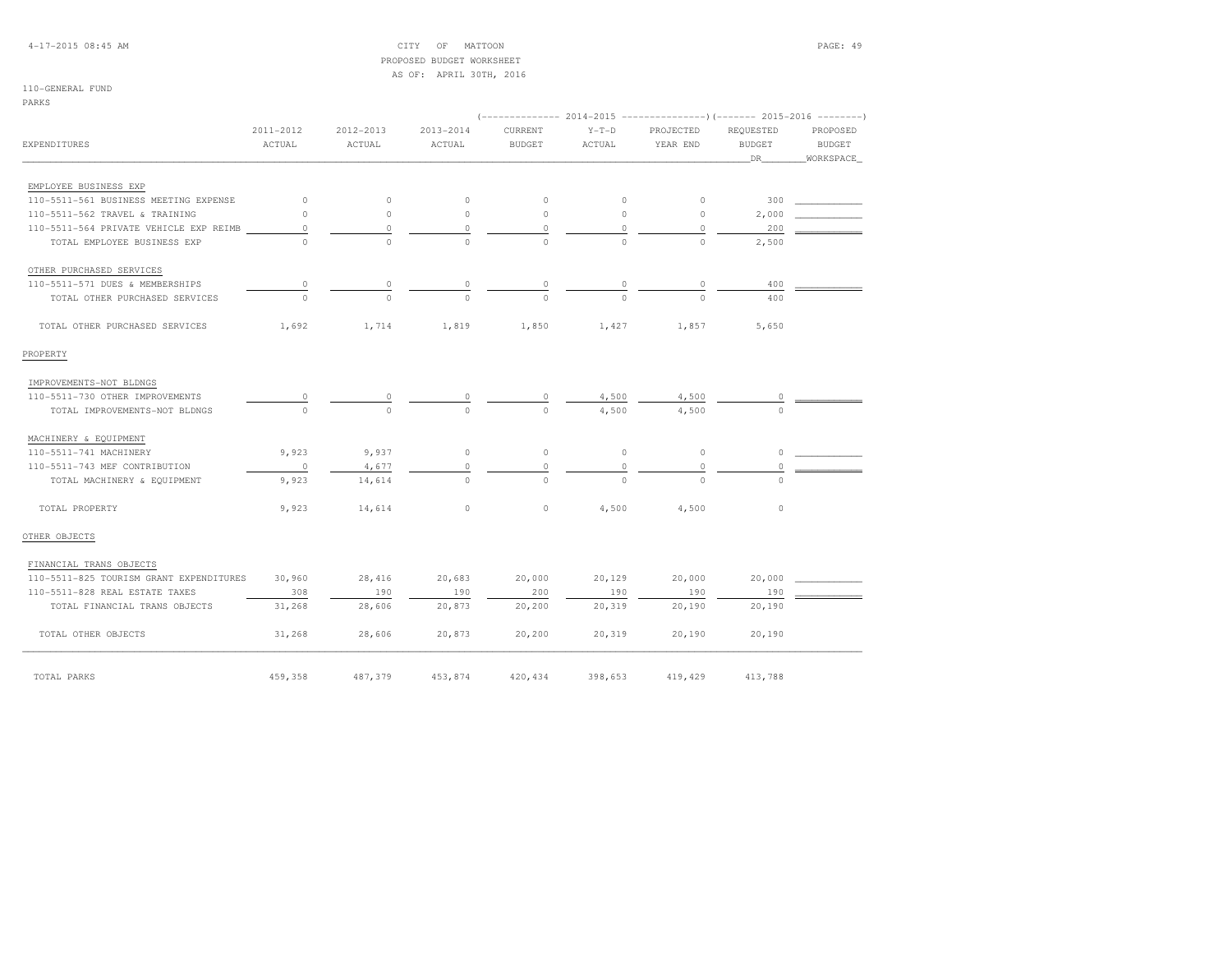## 4-17-2015 08:45 AM CITY OF MATTOON PAGE: 50 PROPOSED BUDGET WORKSHEETAS OF: APRIL 30TH, 2016

## 110-GENERAL FUNDLAKE MATTOON

|                                         |           |           |           |               | ------------)(------- 2015-2016 | $-- - - - - - -$ |               |               |
|-----------------------------------------|-----------|-----------|-----------|---------------|---------------------------------|------------------|---------------|---------------|
|                                         | 2011-2012 | 2012-2013 | 2013-2014 | CURRENT       | $Y-T-D$                         | PROJECTED        | REQUESTED     | PROPOSED      |
| EXPENDITURES                            | ACTUAL    | ACTUAL    | ACTUAL    | <b>BUDGET</b> | ACTUAL                          | YEAR END         | <b>BUDGET</b> | <b>BUDGET</b> |
|                                         |           |           |           |               |                                 |                  | DR            | WORKSPACE     |
|                                         |           |           |           |               |                                 |                  |               |               |
| PERSONNEL SERVICES                      |           |           |           |               |                                 |                  |               |               |
| SALARIES & WAGES                        |           |           |           |               |                                 |                  |               |               |
| 110-5512-111 SALARIES OF REG EMPLOYEES  | 51,724    | 52,827    | 54,073    | 58,411        | 51,948                          | 55,919           | 60,647        |               |
| 110-5512-112 SALARIES OF TEMP EMPLOYEES | 24,091    | 23,218    | 27,189    | 27,500        | 20,237                          | 22,463           | 27,500        |               |
| 110-5512-113 OVERTIME                   | 5,987     | 6,372     | 7,347     | 7,000         | 9,481                           | 10,484           | 7,000         |               |
| 110-5512-114 COMPENSATED ABSENCES       | 2,831     | 2,526     | 3,293     | $\circ$       | 2,488                           | 2,946            | $\circ$       |               |
| TOTAL SALARIES & WAGES                  | 84,634    | 84,943    | 91,902    | 92,911        | 84,153                          | 91,812           | 95,147        |               |
| TOTAL PERSONNEL SERVICES                | 84,634    | 84,943    | 91,902    | 92,911        | 84,153                          | 91,812           | 95,147        |               |
| EMPLOYEE BENEFITS                       |           |           |           |               |                                 |                  |               |               |
| GROUP INSURANCE                         |           |           |           |               |                                 |                  |               |               |
| 110-5512-211 GROUP HEALTH INSURANCE     | 9,394     | 10,618    | 11,485    | 16,874        | 16,047                          | 16,729           | 16,885        |               |
| 110-5512-212 GROUP LIFE INSURANCE       | 158       | 165       | 165       | 147           | 147                             | 147              | 147           |               |
| TOTAL GROUP INSURANCE                   | 9,552     | 10,783    | 11,650    | 17,021        | 16,194                          | 16,876           | 17,032        |               |
| SOCIAL SECURITY CONTRIB                 |           |           |           |               |                                 |                  |               |               |
| 110-5512-221 FICA CONTRIBUTIONS         | 5,067     | 5,090     | 5,457     | 5,761         | 5,119                           | 5,183            | 5,899         |               |
| 110-5512-222 MEDICARE CONTRIBUTIONS     | 1,185     | 1,191     | 1,276     | 1,347         | 1,197                           | 1,212            | 1,380         |               |
| TOTAL SOCIAL SECURITY CONTRIB           | 6,252     | 6,280     | 6,734     | 7,108         | 6,317                           | 6,395            | 7,279         |               |
| RETIREMENT CONTRIBTUIONS                |           |           |           |               |                                 |                  |               |               |
| 110-5512-231 IMRF CONTRIBUTIONS         | 8,036     | 8,720     | 8,631     | 8,503         | 7,681                           | 8,190            | 7,996         |               |
| TOTAL RETIREMENT CONTRIBTUIONS          | 8,036     | 8,720     | 8,631     | 8,503         | 7,681                           | 8,190            | 7,996         |               |
|                                         |           |           |           |               |                                 |                  |               |               |
| UNEMPLOYMNT COMPENSATION                |           |           |           |               |                                 |                  |               |               |
| 110-5512-240 UNEMPLOYMENT COMP.         | 497       | 1,099     | 944       | 1,232         | 1,232                           | 1,232            | 814           |               |
| TOTAL UNEMPLOYMNT COMPENSATION          | 497       | 1,099     | 944       | 1,232         | 1,232                           | 1,232            | 814           |               |
| WORKER'S COMPENSATION                   |           |           |           |               |                                 |                  |               |               |
| 110-5512-250 WORKERS' COMPENSATION      | 2,800     | 2,553     | 2,402     | 2,964         | 2,964                           | 2,964            | 3,271         |               |
| TOTAL WORKER'S COMPENSATION             | 2,800     | 2,553     | 2,402     | 2,964         | 2,964                           | 2,964            | 3,271         |               |
| TOTAL EMPLOYEE BENEFITS                 | 27,136    | 29,435    | 30,361    | 36,828        | 34,388                          | 35,657           | 36,392        |               |
| SUPPLIES                                |           |           |           |               |                                 |                  |               |               |
| GENERAL SUPPLIES                        |           |           |           |               |                                 |                  |               |               |
| 110-5512-311 OFFICE SUPPLIES            | 283       | 538       | 421       | 600           | 507                             | 670              | 600           |               |
| 110-5512-312 CLEANING SUPPLIES          | 668       | 713       | 1,096     | 700           | 567                             | 904              | 700           |               |
| 110-5512-313 MEDICAL & SAFETY SUPPLIES  | $\circ$   | 65        | 140       | 200           | 30                              | 30               | 200           |               |
| 110-5512-314 CHEMICALS                  | 629       | $\circ$   | $\circ$   | $\circ$       | $\circ$                         | $\circ$          | 0             |               |
| 110-5512-315 LANDSCAPING SUPPLIES       | $\circ$   | $\circ$   | 222       | 500           | $\circ$                         | $\circ$          | 0             |               |
| 110-5512-316 TOOLS & EQUIPMENT          | 879       | 826       | 1,415     | 1,000         | 60                              | 880              | 1,000         |               |
| 110-5512-317 CONCESSION & SOUVENIR SUPP | 26,506    | 21,580    | 23,888    | 24,000        | 26,055                          | 29,267           | 24,000        |               |
| 110-5512-319 MISCELLANEOUS SUPPLIES     | 13,029    | 6,720     | 10,523    | 10,000        | 8,488                           | 9,717            | 10,000        |               |
| TOTAL GENERAL SUPPLIES                  | 41,993    | 30,442    | 37,705    | 37,000        | 35,706                          | 41,468           | 36,500        |               |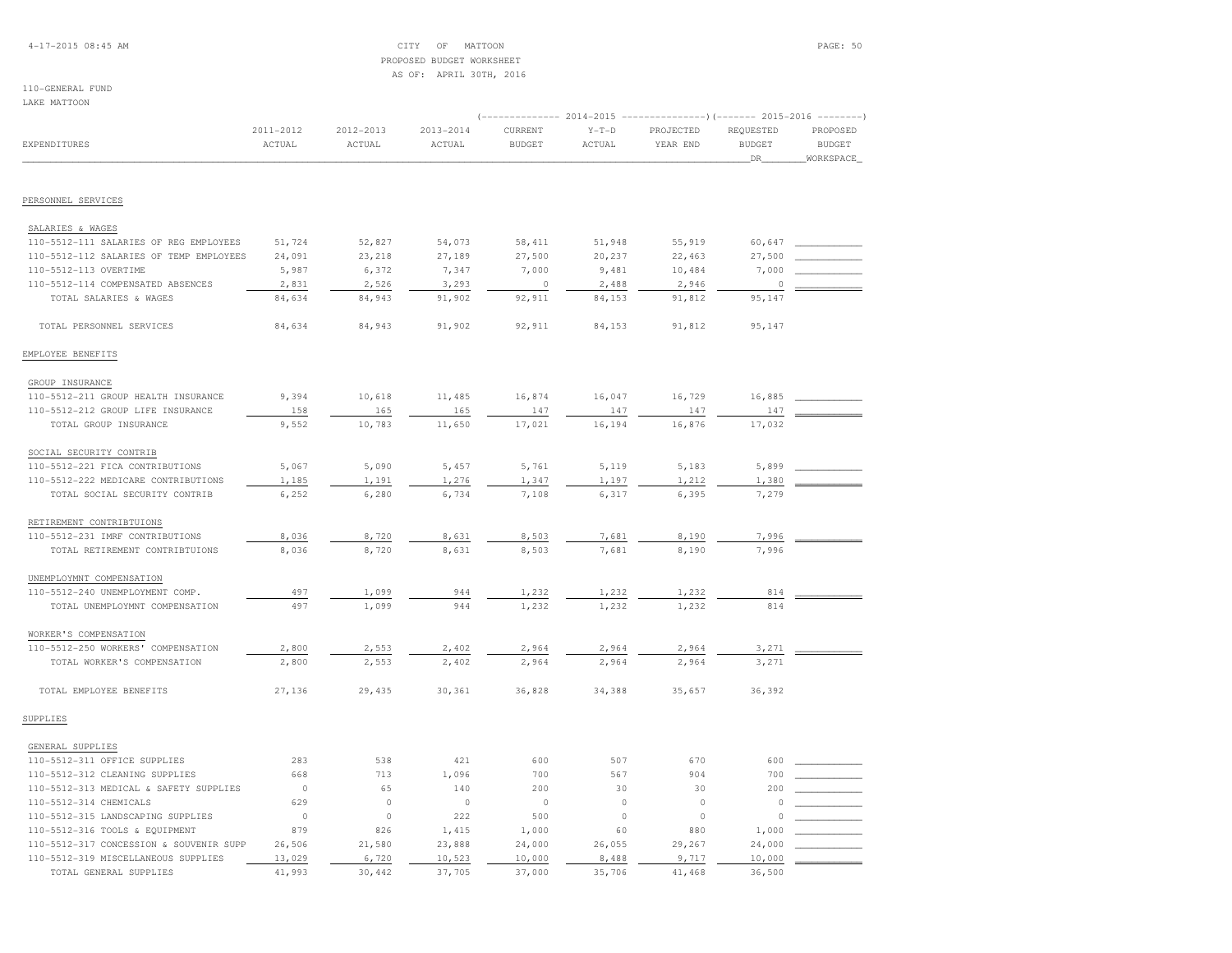## 4-17-2015 08:45 AM CITY OF MATTOON PAGE: 51 PROPOSED BUDGET WORKSHEETAS OF: APRIL 30TH, 2016

#### 110-GENERAL FUNDLAKE MATTOON

|                                     |                     |                     |                         | <i>( _____________</i>   | 2014-2015         |                       |                                   | ---------------)(------- 2015-2016 -------- |  |  |
|-------------------------------------|---------------------|---------------------|-------------------------|--------------------------|-------------------|-----------------------|-----------------------------------|---------------------------------------------|--|--|
| EXPENDITURES                        | 2011-2012<br>ACTUAL | 2012-2013<br>ACTUAL | $2013 - 2014$<br>ACTUAL | CURRENT<br><b>BUDGET</b> | $Y-T-D$<br>ACTUAL | PROJECTED<br>YEAR END | REQUESTED<br><b>BUDGET</b><br>DR. | PROPOSED<br><b>BUDGET</b><br>WORKSPACE      |  |  |
|                                     |                     |                     |                         |                          |                   |                       |                                   |                                             |  |  |
| ENERGY                              |                     |                     |                         |                          |                   |                       |                                   |                                             |  |  |
| 110-5512-321 UTILITIES              | 36,077              | 39,743              | 34,963                  | 40,000                   | 31,704            | 35,436                | 40,000                            |                                             |  |  |
| 110-5512-326 FUEL                   | 5,076               | 2,896               | 5,532                   | 5,000                    | 2,205             | 2,510                 | 5,000                             |                                             |  |  |
| 110-5512-327 FUEL - RESALE          | 20,344              | 18,537              | 16,873                  | 20,000                   | 17,380            | 17,789                | 20,000                            |                                             |  |  |
| TOTAL ENERGY                        | 61,497              | 61,175              | 57,368                  | 65,000                   | 51,290            | 55,735                | 65,000                            |                                             |  |  |
| STREET MAINT SUPPLIES               |                     |                     |                         |                          |                   |                       |                                   |                                             |  |  |
| 110-5512-352 AGGREGATE SURFACE COAT | 1,284               | 2,457               | 2,056                   | 2,500                    | 1,986             | 1,349                 | 2,500                             |                                             |  |  |
| TOTAL STREET MAINT SUPPLIES         | 1,284               | 2,457               | 2,056                   | 2,500                    | 1,986             | 1,349                 | 2,500                             |                                             |  |  |
| TOTAL SUPPLIES                      | 104,774             | 94,075              | 97,129                  | 104,500                  | 88,982            | 98,552                | 104,000                           |                                             |  |  |
| PURCHASED PROP MAINT SRV            |                     |                     |                         |                          |                   |                       |                                   |                                             |  |  |
| REPAIR & MAINT SERVICES             |                     |                     |                         |                          |                   |                       |                                   |                                             |  |  |
| 110-5512-432 REPAIR OF BUILDINGS    | 13,774              | 2,117               | 3,214                   | 5,000                    | 2,398             | 2,880                 | 5,000                             |                                             |  |  |
| 110-5512-433 REPAIR OF MACHINERY    | 4,136               | 2,774               | 8,006                   | 3,000                    | 2,865             | 3,986                 | 3,000                             |                                             |  |  |
| 110-5512-434 REPAIR OF VEHICLES     | 1,682               | 4,176               | 1,421                   | 2,000                    | 1,589             | 1,590                 | 2,000                             |                                             |  |  |
| TOTAL REPAIR & MAINT SERVICES       | 19,591              | 9,068               | 12,640                  | 10,000                   | 6,852             | 8,456                 | 10,000                            |                                             |  |  |
| RENTALS                             |                     |                     |                         |                          |                   |                       |                                   |                                             |  |  |
| 110-5512-440 RENTALS                | 2,466               | 2,591               | 2,412                   | 3,000                    | 2,211             | 2,334                 | 3,000                             |                                             |  |  |
| TOTAL RENTALS                       | 2,466               | 2,591               | 2,412                   | 3,000                    | 2,211             | 2,334                 | 3,000                             |                                             |  |  |
| CONSTRUCTION SERVICES               |                     |                     |                         |                          |                   |                       |                                   |                                             |  |  |
| 110-5512-450 CONSTRUCTION SERVICES  | 22,168              | 9,036               | 10,470                  | 10,000                   | 11,105            | 11,542                | 15,000                            |                                             |  |  |
| TOTAL CONSTRUCTION SERVICES         | 22,168              | 9,036               | 10,470                  | 10,000                   | 11,105            | 11,542                | 15,000                            |                                             |  |  |
| TOTAL PURCHASED PROP MAINT SRV      | 44,225              | 20,695              | 25,522                  | 23,000                   | 20,167            | 22,332                | 28,000                            |                                             |  |  |
| OTHER PURCHASED SERVICES            |                     |                     |                         |                          |                   |                       |                                   |                                             |  |  |
| COMMUNICATION                       |                     |                     |                         |                          |                   |                       |                                   |                                             |  |  |
| 110-5512-531 POSTAGE                | 57                  | 79                  | 75                      | 100                      | 39                | 39                    | 100                               |                                             |  |  |
| 110-5512-532 TELEPHONE              | 575                 | 593                 | 624                     | 600                      | 660               | 657                   | 600                               |                                             |  |  |
| 110-5512-533 CELLULAR PHONE         | 718                 | 994                 | 957                     | 900                      | 640               | 818                   | 900                               |                                             |  |  |
| TOTAL COMMUNICATION                 | 1,350               | 1,666               | 1,655                   | 1,600                    | 1,339             | 1,514                 | 1,600                             |                                             |  |  |
| OTHER PURCHASED SERVICES            |                     |                     |                         |                          |                   |                       |                                   |                                             |  |  |
| 110-5512-576 SECURITY SERVICES      | 572                 | 540                 | 495                     | 600                      | 554               | 552                   | 600                               |                                             |  |  |
| TOTAL OTHER PURCHASED SERVICES      | 572                 | 540                 | 495                     | 600                      | 554               | 552                   | 600                               |                                             |  |  |
| TOTAL OTHER PURCHASED SERVICES      | 1,922               | 2,206               | 2,150                   | 2,200                    | 1,893             | 2,066                 | 2,200                             |                                             |  |  |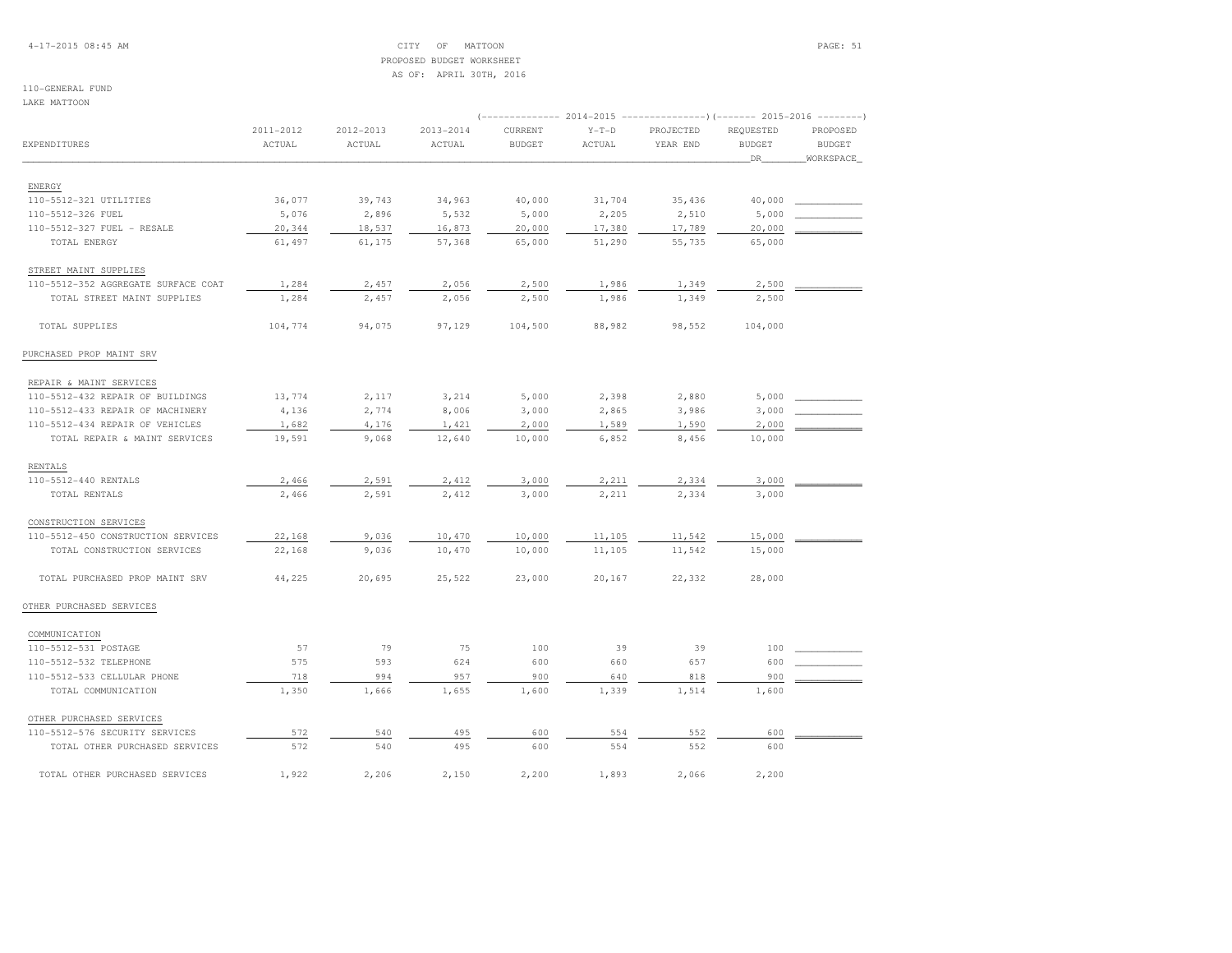4-17-2015 08:45 AM CITY OF MATTOON PAGE: 52 PROPOSED BUDGET WORKSHEETAS OF: APRIL 30TH, 2016

#### 110-GENERAL FUNDLAKE MATTOON

|                                         | 2011-2012 | 2012-2013 | 2013-2014 | CURRENT  | $Y-T-D$  | PROJECTED  | REQUESTED     | PROPOSED  |  |  |  |
|-----------------------------------------|-----------|-----------|-----------|----------|----------|------------|---------------|-----------|--|--|--|
| EXPENDITURES                            | ACTUAL    | ACTUAL    | ACTUAL    | BUDGET   | ACTUAL   | YEAR END   | <b>BUDGET</b> | BUDGET    |  |  |  |
|                                         |           |           |           |          |          |            | DR            | WORKSPACE |  |  |  |
| PROPERTY                                |           |           |           |          |          |            |               |           |  |  |  |
| MACHINERY & EQUIPMENT                   |           |           |           |          |          |            |               |           |  |  |  |
| 110-5512-740 MACHINERY & EQUIPMENT      | $\circ$   | $\circ$   | 3,052     | $\circ$  | $\circ$  | $\circ$    | $\circ$       |           |  |  |  |
| 110-5512-743 MEF CONTRIBUTION           | $\Omega$  | $\Omega$  | 18,000    | $\Omega$ | $\Omega$ | $\Omega$   | $\Omega$      |           |  |  |  |
| TOTAL MACHINERY & EQUIPMENT             | $\Omega$  | $\Omega$  | 21,052    | $\Omega$ | $\Omega$ | $\bigcirc$ | $\Omega$      |           |  |  |  |
| TOTAL PROPERTY                          | $\circ$   | $\circ$   | 21,052    | $\circ$  | $\circ$  | $\circ$    | $\circ$       |           |  |  |  |
| OTHER OBJECTS                           |           |           |           |          |          |            |               |           |  |  |  |
| CITY CLERK DEPT OBJECTS                 |           |           |           |          |          |            |               |           |  |  |  |
| 110-5512-802 HUNTING/FISHING REMITTANCE | 12,298    | 8,593     | 10,413    | 10,000   | 8,340    | 10,279     | 10,000        |           |  |  |  |
| 110-5512-803 SALES TAX REMITTANCE       | 2,831     | 3,132     | 3,568     | 3,500    | 2,701    | 2,954      | 3,500         |           |  |  |  |
| TOTAL CITY CLERK DEPT OBJECTS           | 15,129    | 11,725    | 13,981    | 13,500   | 11,041   | 13,233     | 13,500        |           |  |  |  |
| FINANCIAL TRANS OBJECTS                 |           |           |           |          |          |            |               |           |  |  |  |
| 110-5512-814 PRINTING/COPY MACH LEASE/M | $\Omega$  |           |           |          | 40       | 79         |               |           |  |  |  |
| TOTAL FINANCIAL TRANS OBJECTS           | $\Omega$  | $\Omega$  | $\Omega$  | $\Omega$ | 40       | 79         | $\cap$        |           |  |  |  |
| FINANCIAL TRANS OBJECTS                 |           |           |           |          |          |            |               |           |  |  |  |
| 110-5512-828 REAL ESTATE TAXES          | 1,396     | 1,635     | 1,814     | 1,800    | 1,811    | 1,811      | 1,811         |           |  |  |  |
| TOTAL FINANCIAL TRANS OBJECTS           | 1,396     | 1,635     | 1,814     | 1,800    | 1,811    | 1,811      | 1,811         |           |  |  |  |
| TOTAL OTHER OBJECTS                     | 16,525    | 13,361    | 15,795    | 15,300   | 12,892   | 15,123     | 15,311        |           |  |  |  |
| TOTAL LAKE MATTOON                      | 279,217   | 244,716   | 283,912   | 274,739  | 242, 475 | 265,542    | 281,050       |           |  |  |  |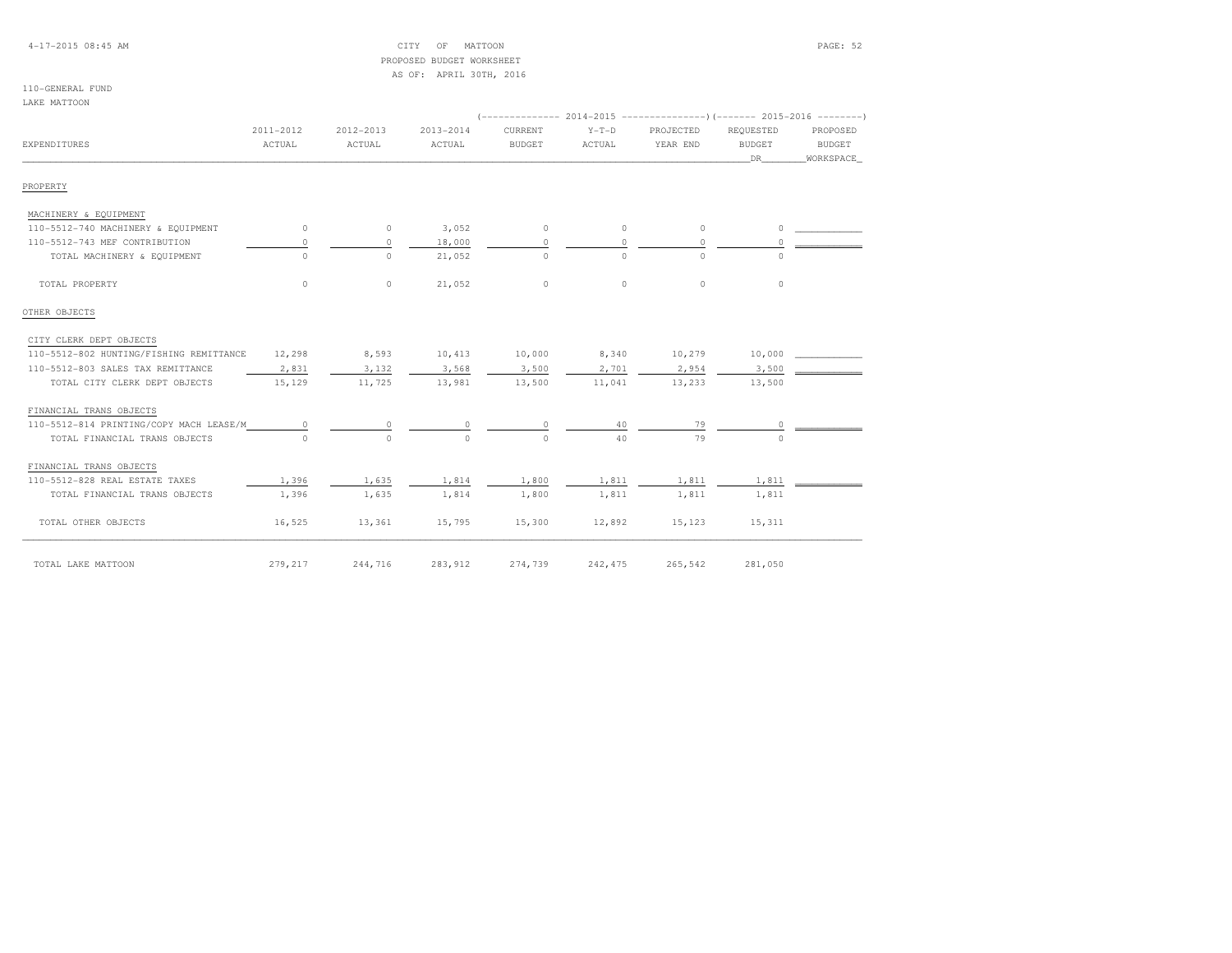## 4-17-2015 08:45 AM CITY OF MATTOON PAGE: 53 PROPOSED BUDGET WORKSHEETAS OF: APRIL 30TH, 2016

#### 110-GENERAL FUNDSPORTS FACILITIES

|                                        |           |           |           |               |                | $(-$ ------------- 2014-2015 ----------------) (------- 2015-2016 --------) |               |               |  |
|----------------------------------------|-----------|-----------|-----------|---------------|----------------|-----------------------------------------------------------------------------|---------------|---------------|--|
|                                        | 2011-2012 | 2012-2013 | 2013-2014 | CURRENT       | $Y-T-D$        | PROJECTED                                                                   | REQUESTED     | PROPOSED      |  |
| EXPENDITURES                           | ACTUAL    | ACTUAL    | ACTUAL    | <b>BUDGET</b> | ACTUAL         | YEAR END                                                                    | <b>BUDGET</b> | <b>BUDGET</b> |  |
|                                        |           |           |           |               |                |                                                                             | _DR_          | WORKSPACE     |  |
| SUPPLIES                               |           |           |           |               |                |                                                                             |               |               |  |
| GENERAL SUPPLIES                       |           |           |           |               |                |                                                                             |               |               |  |
| 110-5551-315 LANDSCAPING SUPPLIES      | $\circ$   | 1,190     | 1,200     | 1,200         | $\overline{0}$ | $\circ$                                                                     | 0             |               |  |
| 110-5551-319 MISCELLANEOUS SUPPLIES    | 20,900    | 12,488    | 16,681    | 13,000        | 14,522         | 23,361                                                                      | 14,000        |               |  |
| TOTAL GENERAL SUPPLIES                 | 20,900    | 13,678    | 17,881    | 14,200        | 14,522         | 23,361                                                                      | 14,000        |               |  |
| ENERGY                                 |           |           |           |               |                |                                                                             |               |               |  |
| 110-5551-321 UTILITIES                 | 33,464    | 27,261    | 30,420    | 32,000        | 30,937         | 32,140                                                                      | 32,000        |               |  |
| TOTAL ENERGY                           | 33,464    | 27,261    | 30,420    | 32,000        | 30,937         | 32,140                                                                      | 32,000        |               |  |
| STREET MAINT SUPPLIES                  |           |           |           |               |                |                                                                             |               |               |  |
| 110-5551-352 AGGREGATE SURFACE COAT    | 5,960     | 1,976     | 4,695     | 4,000         | 3,797          | 5,243                                                                       | 2,000         |               |  |
| TOTAL STREET MAINT SUPPLIES            | 5,960     | 1,976     | 4,695     | 4,000         | 3,797          | 5,243                                                                       | 2,000         |               |  |
| TOTAL SUPPLIES                         | 60,323    | 42,915    | 52,996    | 50,200        | 49,255         | 60,744                                                                      | 48,000        |               |  |
| PURCHASED PROP MAINT SRV               |           |           |           |               |                |                                                                             |               |               |  |
| CLEANING SERVICES                      |           |           |           |               |                |                                                                             |               |               |  |
| 110-5551-424 LAWN CARE                 | 9,367     | 16,547    | 19,177    | 13,000        | 16,033         | 16,033                                                                      | 15,000        |               |  |
| TOTAL CLEANING SERVICES                | 9,367     | 16,547    | 19,177    | 13,000        | 16,033         | 16,033                                                                      | 15,000        |               |  |
| REPAIR & MAINT SERVICES                |           |           |           |               |                |                                                                             |               |               |  |
| 110-5551-432 REPAIR OF STRUCTURES      | $\circ$   | 314       | 776       | 500           | 702            | 1,169                                                                       | 500           |               |  |
| TOTAL REPAIR & MAINT SERVICES          | $\Omega$  | 314       | 776       | 500           | 702            | 1,169                                                                       | 500           |               |  |
| RENTALS                                |           |           |           |               |                |                                                                             |               |               |  |
| 110-5551-440 RENTALS                   | 3,001     | 3,239     | 2,828     | 3,500         | 3,941          | 3,611                                                                       | 4,200         |               |  |
| TOTAL RENTALS                          | 3,001     | 3,239     | 2,828     | 3,500         | 3,941          | 3,611                                                                       | 4,200         |               |  |
| CONSTRUCTION SERVICES                  |           |           |           |               |                |                                                                             |               |               |  |
| 110-5551-450 CONSTRUCTION SERVICES     | 4,806     | 1,605     | 1,404     | 5,000         |                | 0                                                                           | 2,000         |               |  |
| TOTAL CONSTRUCTION SERVICES            | 4,806     | 1,605     | 1,404     | 5,000         | $\Omega$       | $\Omega$                                                                    | 2,000         |               |  |
| OTHER PROP MAINT SERVICE               |           |           |           |               |                |                                                                             |               |               |  |
| 110-5551-460 OTHER PROP MAINT SERVICES | 721       | 1,246     |           |               |                |                                                                             |               |               |  |
| TOTAL OTHER PROP MAINT SERVICE         | 721       | 1,246     |           |               |                |                                                                             |               |               |  |
| TOTAL PURCHASED PROP MAINT SRV         | 17,895    | 22,951    | 24,185    | 22,000        | 20,676         | 20,813                                                                      | 21,700        |               |  |

OTHER OBJECTS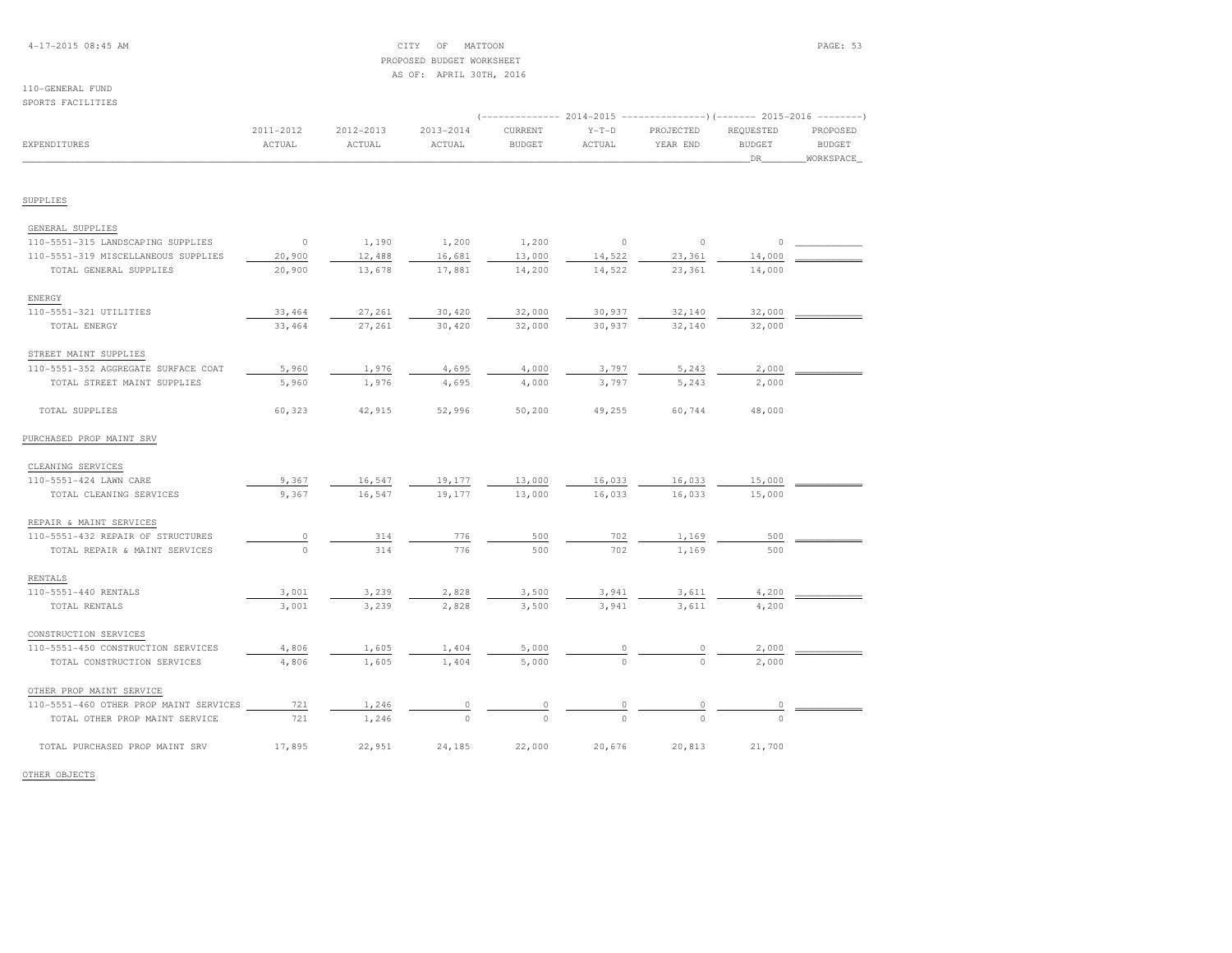## 4-17-2015 08:45 AM CITY OF MATTOON PAGE: 54 PROPOSED BUDGET WORKSHEETAS OF: APRIL 30TH, 2016

#### 110-GENERAL FUNDSPORTS FACILITIES

|                                | 2011-2012 | 2012-2013 | 2013-2014 | CURRENT       | $Y-T-D$ | PROJECTED | REQUESTED | PROPOSED      |  |  |
|--------------------------------|-----------|-----------|-----------|---------------|---------|-----------|-----------|---------------|--|--|
| EXPENDITURES                   | ACTUAL    | ACTUAL    | ACTUAL    | <b>BUDGET</b> | ACTUAL  | YEAR END  | BUDGET    | <b>BUDGET</b> |  |  |
|                                |           |           |           |               |         |           | DR.       | WORKSPACE     |  |  |
| FINANCIAL TRANS OBJECTS        |           |           |           |               |         |           |           |               |  |  |
| 110-5551-828 REAL ESTATE TAXES | 168       | 276       | 446       | 500           | 449     | 449       | 449       |               |  |  |
| TOTAL FINANCIAL TRANS OBJECTS  | 168       | 276       | 446       | 500           | 449     | 449       | 449       |               |  |  |
| TOTAL OTHER OBJECTS            | 168       | 276       | 446       | 500           | 449     | 449       | 449       |               |  |  |
| TOTAL SPORTS FACILITIES        | 78,386    | 66,142    | 77,627    | 72,700        | 70,380  | 82,006    | 70,149    |               |  |  |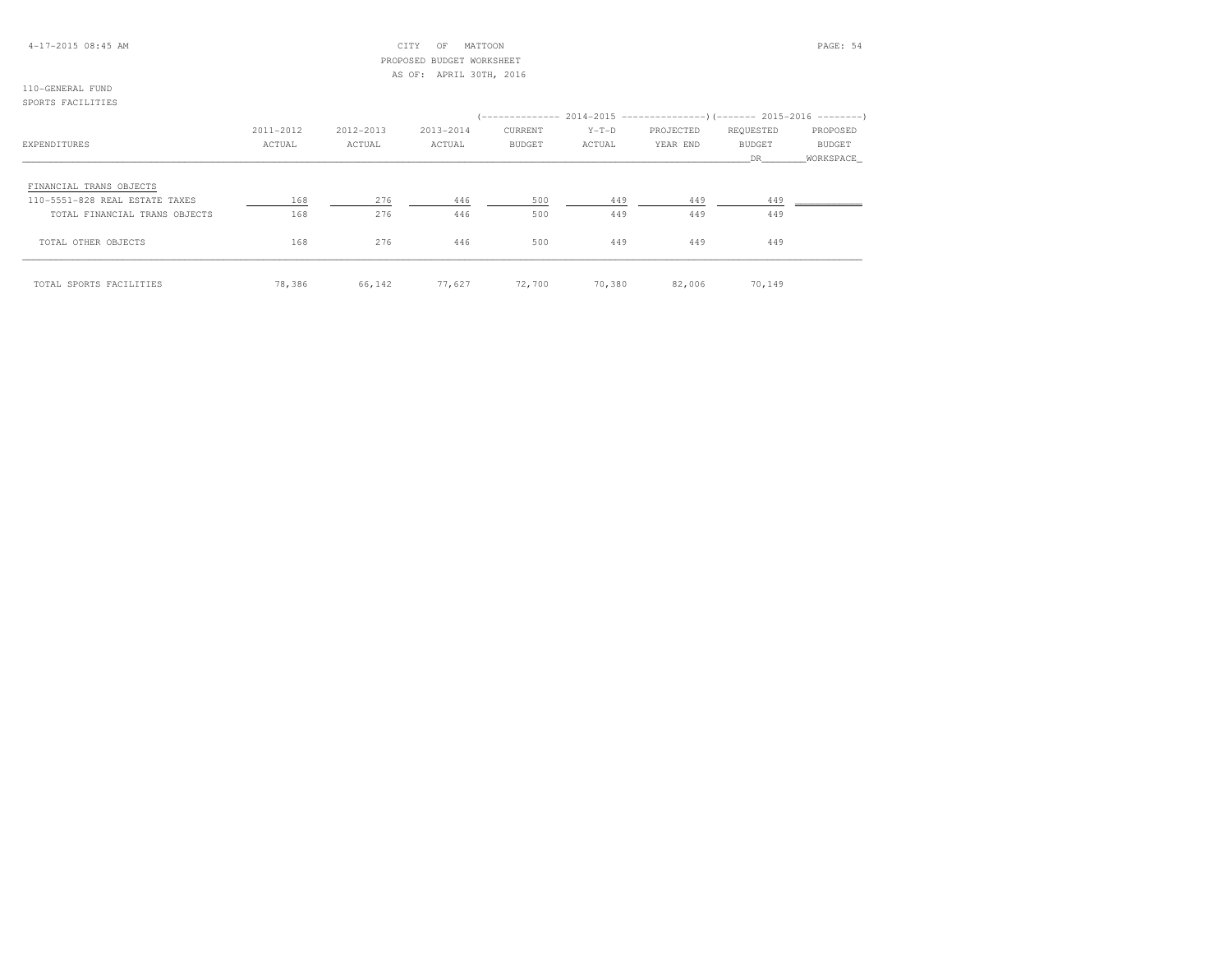## 4-17-2015 08:45 AM CITY OF MATTOON PAGE: 55 PROPOSED BUDGET WORKSHEETAS OF: APRIL 30TH, 2016

#### 110-GENERAL FUNDDODGE GROVE CEMETERY

|                                         |           |           |           |               | $-- 2014 - 2015$<br>$-------)$ (------- 2015-2016<br>$- - - - - - -$ |           |               |               |  |
|-----------------------------------------|-----------|-----------|-----------|---------------|----------------------------------------------------------------------|-----------|---------------|---------------|--|
|                                         | 2011-2012 | 2012-2013 | 2013-2014 | CURRENT       | $Y-T-D$                                                              | PROJECTED | REQUESTED     | PROPOSED      |  |
| <b>EXPENDITURES</b>                     | ACTUAL    | ACTUAL    | ACTUAL    | <b>BUDGET</b> | ACTUAL                                                               | YEAR END  | <b>BUDGET</b> | <b>BUDGET</b> |  |
|                                         |           |           |           |               |                                                                      |           | DR.           | WORKSPACE     |  |
|                                         |           |           |           |               |                                                                      |           |               |               |  |
| PERSONNEL SERVICES                      |           |           |           |               |                                                                      |           |               |               |  |
| SALARIES & WAGES                        |           |           |           |               |                                                                      |           |               |               |  |
| 110-5570-111 SALARIES OF REG EMPLOYEES  | 70,280    | 75,370    | 78,560    | 83,036        | 73,889                                                               | 77,357    | 86,015        |               |  |
| 110-5570-112 SALARIES OF TEMP EMPLOYEES | 28,043    | 32,619    | 31,832    | 30,000        | 28,267                                                               | 31,764    | 30,000        |               |  |
| 110-5570-113 OVERTIME                   | $\circ$   | 88        | 46        | 500           | $\circ$                                                              | $\circ$   | 500           |               |  |
| 110-5570-114 COMPENSATED ABSENCES       | 7,817     | 4,547     | 3,871     | $\circ$       | 3,996                                                                | 5,679     | 0             |               |  |
| TOTAL SALARIES & WAGES                  | 106,141   | 112,625   | 114,308   | 113,536       | 106,152                                                              | 114,800   | 116,515       |               |  |
| TOTAL PERSONNEL SERVICES                | 106,141   | 112,625   | 114,308   | 113,536       | 106,152                                                              | 114,800   | 116,515       |               |  |
| EMPLOYEE BENEFITS                       |           |           |           |               |                                                                      |           |               |               |  |
| GROUP INSURANCE                         |           |           |           |               |                                                                      |           |               |               |  |
| 110-5570-211 GROUP HEALTH INSURANCE     | 13,664    | 15,444    | 16,705    | 24,544        | 23,341                                                               | 23,341    | 24,560        |               |  |
| 110-5570-212 GROUP LIFE INSURANCE       | 230       | 240       | 240       | 214           | 214                                                                  | 214       | 214           |               |  |
| TOTAL GROUP INSURANCE                   | 13,894    | 15,685    | 16,946    | 24,758        | 23,555                                                               | 23,555    | 24,774        |               |  |
| SOCIAL SECURITY CONTRIB                 |           |           |           |               |                                                                      |           |               |               |  |
| 110-5570-221 FICA CONTRIBUTIONS         | 6,488     | 6,834     | 6,942     | 7,039         | 6,774                                                                | 6,901     | 7,224         |               |  |
| 110-5570-222 MEDICARE CONTRIBUTIONS     | 1,517     | 1,598     | 1,623     | 1,646         | 1,584                                                                | 1,614     | 1,689         |               |  |
| TOTAL SOCIAL SECURITY CONTRIB           | 8,006     | 8,432     | 8,565     | 8,685         | 8,359                                                                | 8,515     | 8,913         |               |  |
| RETIREMENT CONTRIBTUIONS                |           |           |           |               |                                                                      |           |               |               |  |
| 110-5570-231 IMRF CONTRIBUTIONS         | 10,608    | 11,626    | 11,462    | 10,860        | 9,858                                                                | 10,602    | 10,226        |               |  |
| TOTAL RETIREMENT CONTRIBTUIONS          | 10,608    | 11,626    | 11,462    | 10,860        | 9,858                                                                | 10,602    | 10,226        |               |  |
| UNEMPLOYMNT COMPENSATION                |           |           |           |               |                                                                      |           |               |               |  |
| 110-5570-240 UNEMPLOYMENT COMP.         | 644       | 1,128     | 1,151     | 1,497         | 1,497                                                                | 1,497     | 989           |               |  |
| TOTAL UNEMPLOYMNT COMPENSATION          | 644       | 1,128     | 1,151     | 1,497         | 1,497                                                                | 1,497     | 989           |               |  |
| WORKER'S COMPENSATION                   |           |           |           |               |                                                                      |           |               |               |  |
| 110-5570-250 WORKERS' COMPENSATION      | 5,826     | 4,905     | 4,380     | 5,387         | 5,386                                                                | 5,386     | 7,605         |               |  |
| TOTAL WORKER'S COMPENSATION             | 5,826     | 4,905     | 4,380     | 5,387         | 5,386                                                                | 5,386     | 7,605         |               |  |
| TOTAL EMPLOYEE BENEFITS                 | 38,978    | 41,777    | 42,504    | 51,187        | 48,655                                                               | 49,555    | 52,507        |               |  |
| SUPPLIES                                |           |           |           |               |                                                                      |           |               |               |  |
| GENERAL SUPPLIES                        |           |           |           |               |                                                                      |           |               |               |  |
| 110-5570-311 SUPPLIES                   | 3,855     | 2,598     | 2,385     | 3,000         | 1,987                                                                | 3,279     | 3,000         |               |  |
| 110-5570-315 LANDSCAPING SUPPLIES       | $\circ$   | $\circ$   | $\circ$   | 500           | $\mathbb O$                                                          | $\circ$   | 0             |               |  |
| 110-5570-316 TOOLS & EQUIPMENT          | 3,883     | $1,955$ ) | 1,887     | 3,000         | 1,405                                                                | 2,477     | 3,000         |               |  |
| 110-5570-319 MISCELLANEOUS SUPPLIES     | $\circ$   | $\circ$   | $\circ$   | $\circ$       | $\circ$                                                              | $\circ$   | 2,000         |               |  |
| TOTAL GENERAL SUPPLIES                  | 7,737     | 643       | 4,272     | 6,500         | 3,392                                                                | 5,756     | 8,000         |               |  |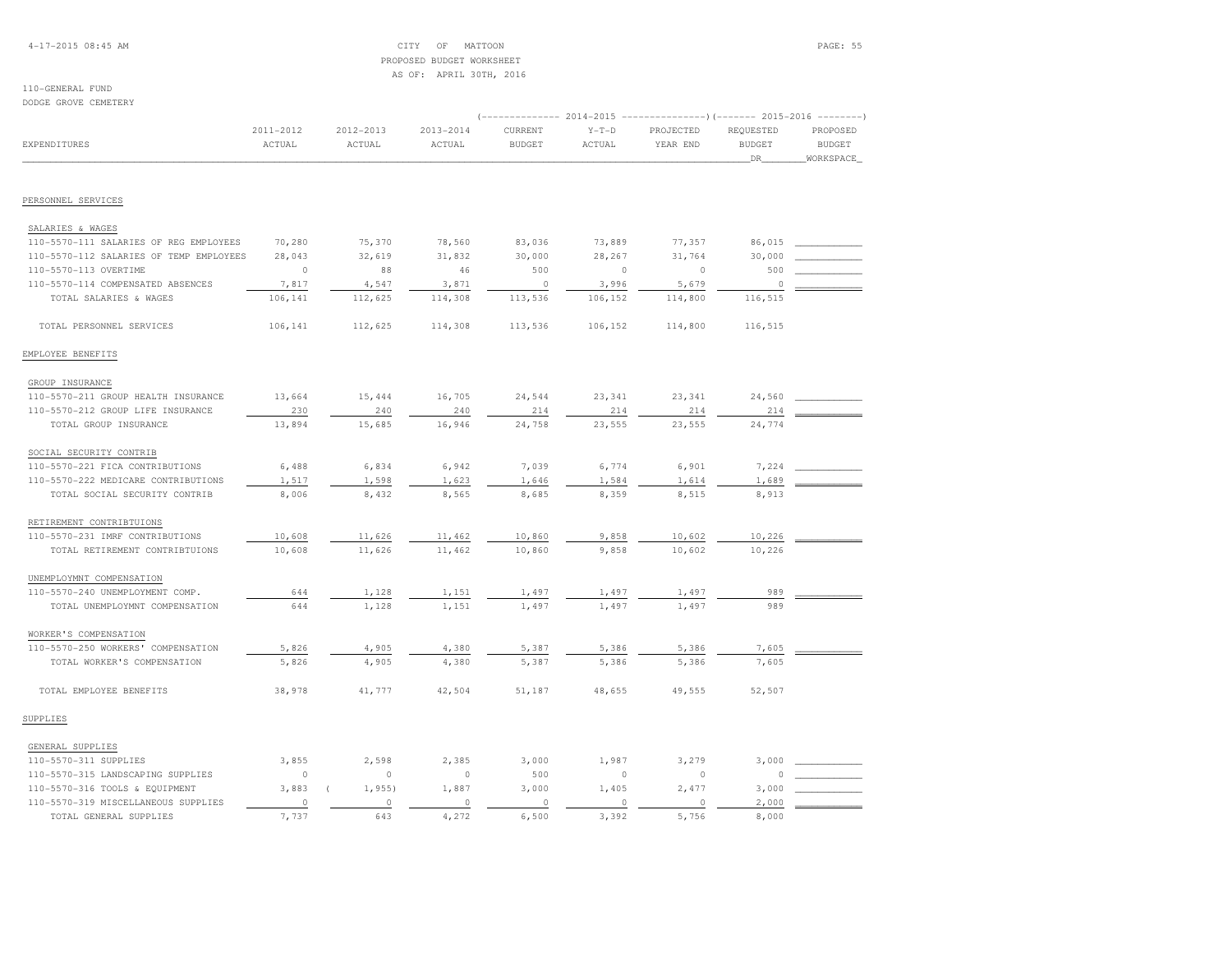4-17-2015 08:45 AM CITY OF MATTOON PAGE: 56 PROPOSED BUDGET WORKSHEETAS OF: APRIL 30TH, 2016

## 110-GENERAL FUND

DODGE GROVE CEMETERY

|                                         | 2011-2012   | 2012-2013   | 2013-2014 | CURRENT       | $Y-T-D$  | PROJECTED  | REQUESTED     | PROPOSED      |
|-----------------------------------------|-------------|-------------|-----------|---------------|----------|------------|---------------|---------------|
| EXPENDITURES                            | ACTUAL      | ACTUAL      | ACTUAL    | <b>BUDGET</b> | ACTUAL   | YEAR END   | <b>BUDGET</b> | <b>BUDGET</b> |
|                                         |             |             |           |               |          |            | DR            | WORKSPACE     |
| ENERGY                                  |             |             |           |               |          |            |               |               |
| 110-5570-321 UTILITIES                  | 5,568       | 4,631       | 5,206     | 5,000         | 5,410    | 5,984      | 5,000         |               |
| 110-5570-326 FUEL                       | 4,018       | 4,762       | 6,249     | 5,000         | 4,021    | 5,923      | 4,500         |               |
| TOTAL ENERGY                            | 9,586       | 9,393       | 11,455    | 10,000        | 9,431    | 11,907     | 9,500         |               |
|                                         |             |             |           |               |          |            |               |               |
| TOTAL SUPPLIES                          | 17,323      | 10,036      | 15,727    | 16,500        | 12,823   | 17,663     | 17,500        |               |
| PURCHASED PROP MAINT SRV                |             |             |           |               |          |            |               |               |
| CLEANING SERVICES                       |             |             |           |               |          |            |               |               |
| 110-5570-424 LAWN CARE                  | 0           | 7,513       | 6,783     | 7,000         | 5,790    | 5,790      | 7,200         |               |
| TOTAL CLEANING SERVICES                 | $\circ$     | 7,513       | 6,783     | 7,000         | 5,790    | 5,790      | 7,200         |               |
| REPAIR & MAINT SERVICES                 |             |             |           |               |          |            |               |               |
| 110-5570-432 REPAIR OF BUILDINGS/STRUCT | $\circ$     | 333         | $\circ$   | 1,000         | 61       | 61         | 1,000         |               |
| 110-5570-433 REPAIR OF MACHINERY        | 4,096       | 13,011      | 5,550     | 9,000         | 4,673    | 3,769      | 6,000         |               |
| TOTAL REPAIR & MAINT SERVICES           | 4,096       | 13,343      | 5,550     | 10,000        | 4,734    | 3,830      | 7,000         |               |
| TOTAL PURCHASED PROP MAINT SRV          | 4,096       | 20,856      | 12,333    | 17,000        | 10,524   | 9,620      | 14,200        |               |
| OTHER PURCHASED SERVICES                |             |             |           |               |          |            |               |               |
| COMMUNICATION                           |             |             |           |               |          |            |               |               |
| 110-5570-532 TELEPHONE                  | 0           | 1,104       | 121       | $\circ$       | $\circ$  | $\circ$    | $\circ$       |               |
| 110-5570-533 CELLULAR PHONE             | $\mathbb O$ | 319         | 291       | 300           | 484      | 531        | 900           |               |
| TOTAL COMMUNICATION                     | $\circ$     | 1,423       | 413       | 300           | 484      | 531        | 900           |               |
| TOTAL OTHER PURCHASED SERVICES          | $\mathbb O$ | 1,423       | 413       | 300           | 484      | 531        | 900           |               |
| PROPERTY                                |             |             |           |               |          |            |               |               |
| <b>BUILDINGS</b>                        |             |             |           |               |          |            |               |               |
| IMPROVEMENTS-NOT BLDNGS                 |             |             |           |               |          |            |               |               |
| 110-5570-730 IMPROVMENTS OTHER THAN BLD | 3,450       |             |           |               |          |            |               |               |
| TOTAL IMPROVEMENTS-NOT BLDNGS           | 3,450       | $\Omega$    |           |               |          |            |               |               |
| MACHINERY & EQUIPMENT                   |             |             |           |               |          |            |               |               |
| 110-5570-743 MEF CONTRIBUTION           | 0           | 0           | 11,300    | $\circ$       | $\circ$  | $\circ$    | 14,500        |               |
| TOTAL MACHINERY & EQUIPMENT             | $\Omega$    | $\circ$     | 11,300    | $\circ$       | $\Omega$ | $\bigcirc$ | 14,500        |               |
| TOTAL PROPERTY                          | 3,450       | $\mathbb O$ | 11,300    | $\circ$       | $\circ$  | 0          | 14,500        |               |

OTHER OBJECTS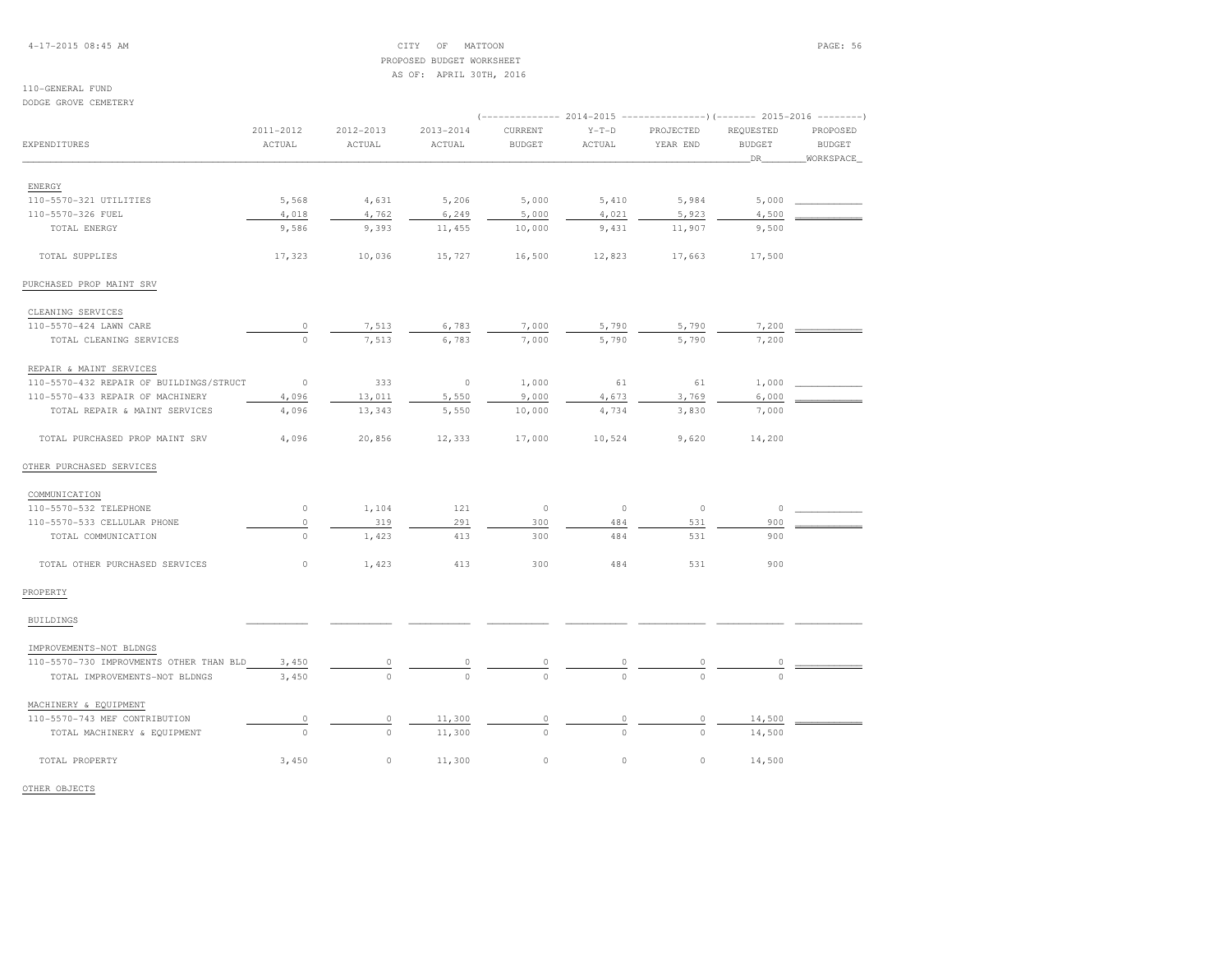## 4-17-2015 08:45 AM CITY OF MATTOON PAGE: 57 PROPOSED BUDGET WORKSHEETAS OF: APRIL 30TH, 2016

#### 110-GENERAL FUNDDODGE GROVE CEMETERY

|                                |           |           |                                                                  |               |          |                 | (-------------- 2014-2015 ----------------) (------- 2015-2016 --------)                                                                                                                                                                                                                                                           |               |
|--------------------------------|-----------|-----------|------------------------------------------------------------------|---------------|----------|-----------------|------------------------------------------------------------------------------------------------------------------------------------------------------------------------------------------------------------------------------------------------------------------------------------------------------------------------------------|---------------|
|                                | 2011-2012 | 2012-2013 | 2013-2014                                                        | CURRENT       | $Y-T-D$  | PROJECTED       | REQUESTED                                                                                                                                                                                                                                                                                                                          | PROPOSED      |
| <b>EXPENDITURES</b>            | ACTUAL    | ACTUAL    | ACTUAL                                                           | <b>BUDGET</b> | ACTUAL   | YEAR END        | <b>BUDGET</b>                                                                                                                                                                                                                                                                                                                      | <b>BUDGET</b> |
|                                |           |           |                                                                  |               |          |                 | DR                                                                                                                                                                                                                                                                                                                                 | WORKSPACE     |
| FINANCIAL TRANS OBJECTS        |           |           |                                                                  |               |          |                 |                                                                                                                                                                                                                                                                                                                                    |               |
| 110-5570-816 FARM EXPENSES     | 48        |           | $\begin{array}{ccccccc}\n0 & & & 0 & & & 0 & & & 0\n\end{array}$ |               |          |                 | $\overline{0}$ and $\overline{0}$ and $\overline{0}$ and $\overline{0}$ and $\overline{0}$ and $\overline{0}$ and $\overline{0}$ and $\overline{0}$ and $\overline{0}$ and $\overline{0}$ and $\overline{0}$ and $\overline{0}$ and $\overline{0}$ and $\overline{0}$ and $\overline{0}$ and $\overline{0}$ and $\overline{0}$ and |               |
| TOTAL FINANCIAL TRANS OBJECTS  | 48        | $\Omega$  | $\Omega$                                                         | $\Omega$      | $\Omega$ | $\Omega$        | $\cap$                                                                                                                                                                                                                                                                                                                             |               |
| FINANCIAL TRANS OBJECTS        |           |           |                                                                  |               |          |                 |                                                                                                                                                                                                                                                                                                                                    |               |
| 110-5570-828 REAL ESTATE TAXES | 496       | 473       | 514                                                              | 500           | 564      | 564             | 564                                                                                                                                                                                                                                                                                                                                |               |
| TOTAL FINANCIAL TRANS OBJECTS  | 496       | 473       | 514                                                              | 500           | 564      | 564             | 564                                                                                                                                                                                                                                                                                                                                |               |
| COMPUTER INFO SYS OBJECT       |           |           |                                                                  |               |          |                 |                                                                                                                                                                                                                                                                                                                                    |               |
| TOTAL OTHER OBJECTS            | 544       | 473       | 514                                                              | 500           | 564      | 564             | 564                                                                                                                                                                                                                                                                                                                                |               |
| TOTAL DODGE GROVE CEMETERY     | 170,531   | 187,191   | 197,098                                                          | 199,023       |          | 179,201 192,734 | 216,686                                                                                                                                                                                                                                                                                                                            |               |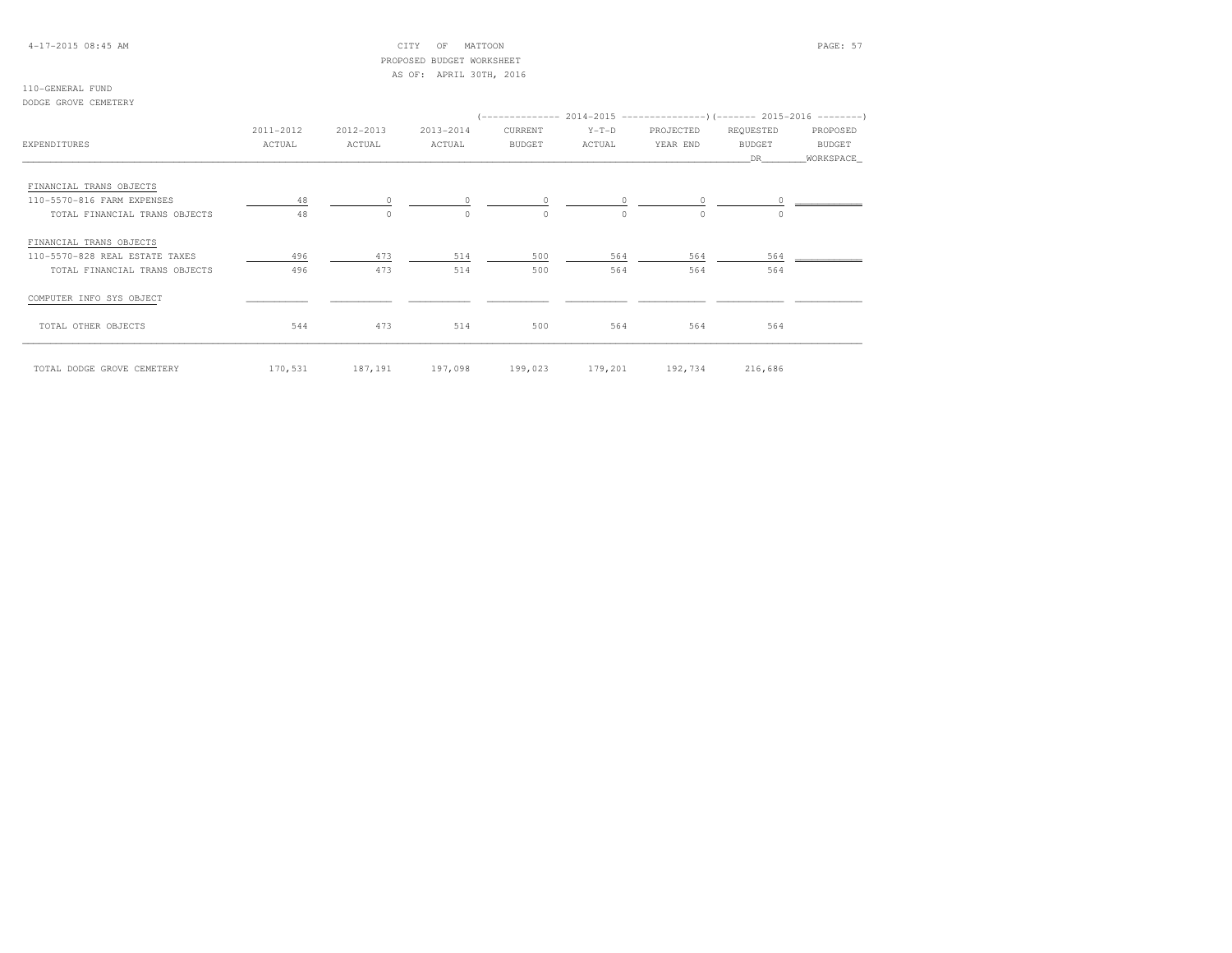## 4-17-2015 08:45 AM CITY OF MATTOON PAGE: 58 PROPOSED BUDGET WORKSHEETAS OF: APRIL 30TH, 2016

#### 110-GENERAL FUNDCAPITAL OUTLAY

|                             | 2011-2012 | 2012-2013 | 2013-2014 | CURRENT       | $Y-T-D$ | PROJECTED | REQUESTED     | PROPOSED  |
|-----------------------------|-----------|-----------|-----------|---------------|---------|-----------|---------------|-----------|
| EXPENDITURES                | ACTUAL    | ACTUAL    | ACTUAL    | <b>BUDGET</b> | ACTUAL  | YEAR END  | <b>BUDGET</b> | BUDGET    |
|                             |           |           |           |               |         |           | DR.           | WORKSPACE |
|                             |           |           |           |               |         |           |               |           |
|                             |           |           |           |               |         |           |               |           |
| CAPITAL OUTLAY              |           |           |           |               |         |           |               |           |
| CAPITAL OUTLAY              |           |           |           |               |         |           |               |           |
| 110-5600-000 CAPITAL OUTLAY | 231,830   | 114,929   |           |               |         |           |               |           |

| TOTAL CAPITAL OUTLAY | 231,830 | 114,929 |  |  |  |
|----------------------|---------|---------|--|--|--|
| TOTAL CAPITAL OUTLAY | 231,830 | 114,929 |  |  |  |
| TOTAL CAPITAL OUTLAY | 231,830 | 114,929 |  |  |  |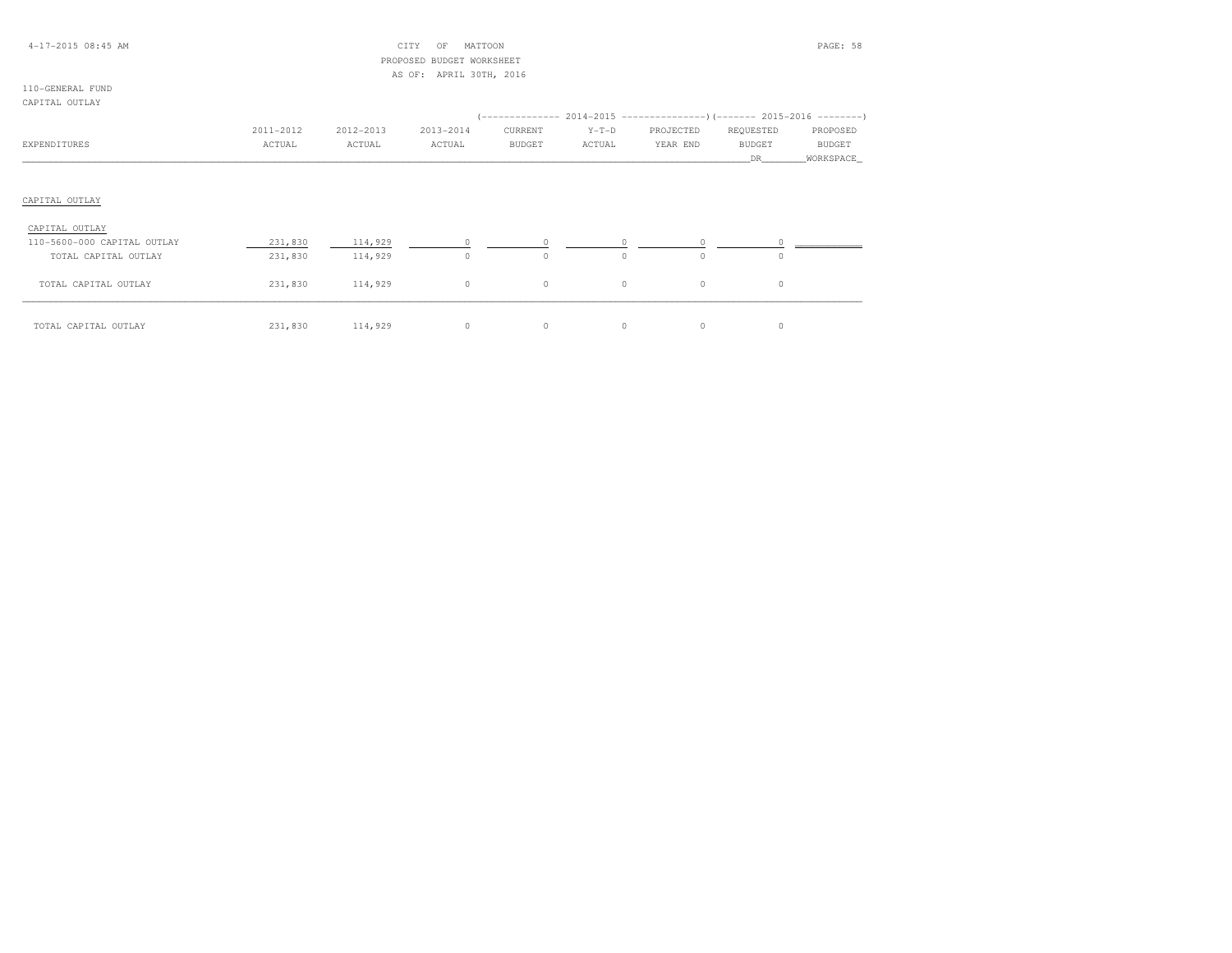## 4-17-2015 08:45 AM CITY OF MATTOON PAGE: 59 PROPOSED BUDGET WORKSHEETAS OF: APRIL 30TH, 2016

#### 110-GENERAL FUNDECONOMIC DEVELOPMENT

|                                         | 2011-2012 | 2012-2013      | 2013-2014 | CURRENT       | $Y-T-D$  | PROJECTED | REQUESTED     | PROPOSED      |  |
|-----------------------------------------|-----------|----------------|-----------|---------------|----------|-----------|---------------|---------------|--|
| EXPENDITURES                            | ACTUAL    | ACTUAL         | ACTUAL    | <b>BUDGET</b> | ACTUAL   | YEAR END  | <b>BUDGET</b> | <b>BUDGET</b> |  |
|                                         |           |                |           |               |          |           | DR            | WORKSPACE     |  |
|                                         |           |                |           |               |          |           |               |               |  |
| OTHER PURCHASED SERVICES                |           |                |           |               |          |           |               |               |  |
| PROFESSIONAL SERVICES                   |           |                |           |               |          |           |               |               |  |
| 110-5651-519 OTHER PROFESSIONAL SERVICE | 130       |                |           |               | $\Omega$ | $\circ$   | $\Omega$      |               |  |
| TOTAL PROFESSIONAL SERVICES             | 130       | $\Omega$       | $\Omega$  | $\Omega$      | $\cap$   | $\Omega$  | $\Omega$      |               |  |
| OTHER PURCHASED SERVICES                |           |                |           |               |          |           |               |               |  |
| 110-5651-571 DUES & MEMBERSHIPS         | 60,375    | 50,000         | 50,000    | 50,000        | 50,000   | 50,000    | 50,000        |               |  |
| 110-5651-579 FUTUREGEN ECONOMIC DEVELOP | 98,976    | $\overline{0}$ | $\Omega$  | $\sim$ 0      | $\circ$  | $\circ$   |               |               |  |
| TOTAL OTHER PURCHASED SERVICES          | 159,351   | 50,000         | 50,000    | 50,000        | 50,000   | 50,000    | 50,000        |               |  |
| TOTAL OTHER PURCHASED SERVICES          | 159,481   | 50,000         | 50,000    | 50,000        | 50,000   | 50,000    | 50,000        |               |  |
| TOTAL ECONOMIC DEVELOPMENT              | 159,481   | 50,000         | 50,000    | 50,000        | 50,000   | 50,000    | 50,000        |               |  |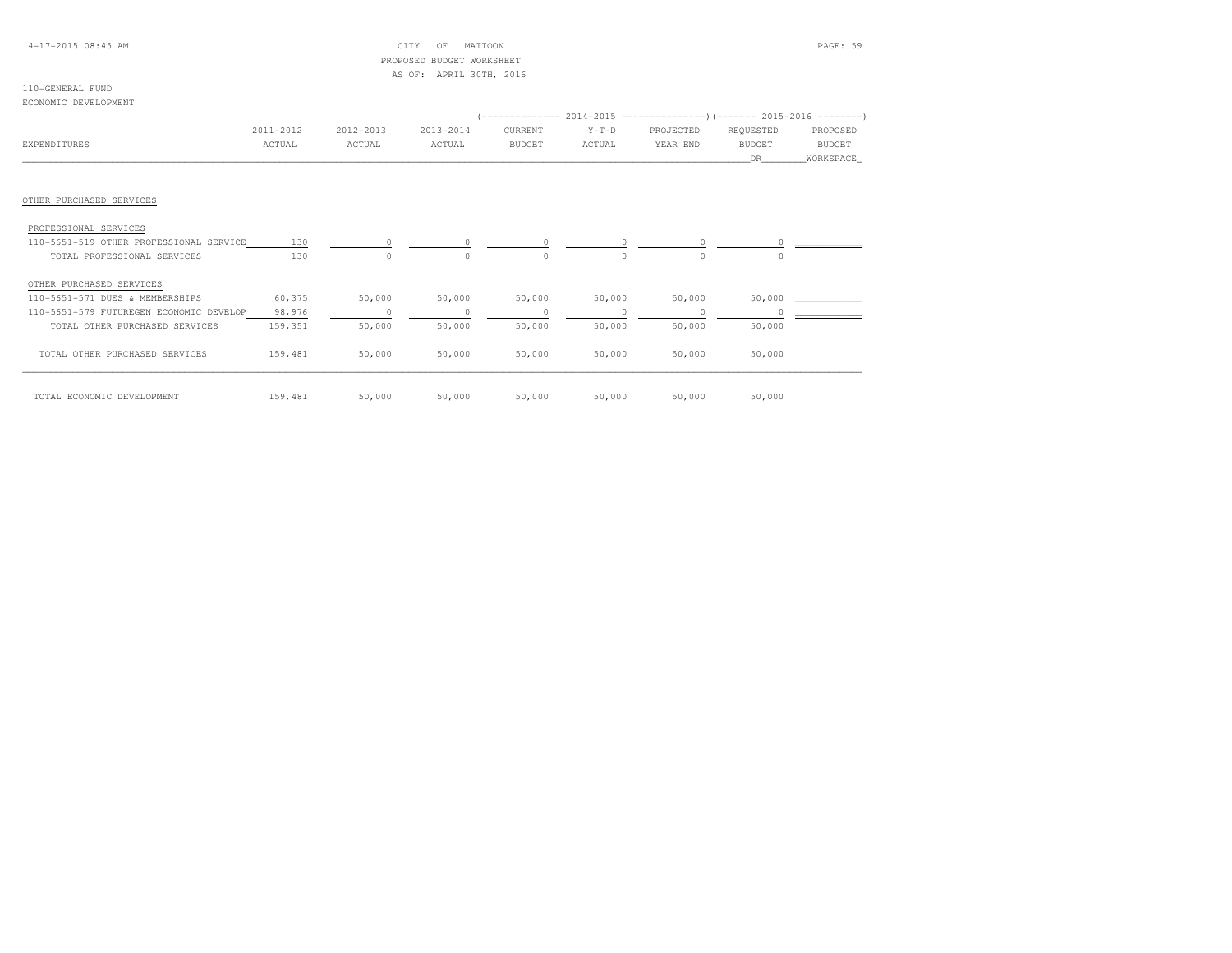## 4-17-2015 08:45 AM CITY OF MATTOON PAGE: 60 PROPOSED BUDGET WORKSHEETAS OF: APRIL 30TH, 2016

# 110-GENERAL FUND

|              | 2011-2012 | 2012-2013 | 2013-2014 | CURRENT       | $Y-T-D$ | PROJECTED | REOUESTED     | PROPOSED      |
|--------------|-----------|-----------|-----------|---------------|---------|-----------|---------------|---------------|
| EXPENDITURES | ACTUAL    | ACTUAL    | ACTUAL    | <b>BUDGET</b> | ACTUAL  | YEAR END  | <b>BUDGET</b> | <b>BUDGET</b> |
|              |           |           |           |               |         |           |               | _WORKSPACE_   |

## OTHER OBJECTS

| FINANCIAL TRANS OBJECTS               |        |        |        |         |          |          |         |  |
|---------------------------------------|--------|--------|--------|---------|----------|----------|---------|--|
| 110-5715-817 DEBT SERVICES-ERI/ENERGY | 73,111 | 74,825 | 76,739 | 213,632 |          |          | 215,582 |  |
| TOTAL FINANCIAL TRANS OBJECTS         | 73,111 | 74,825 | 76,739 | 213,632 | 0        | $\circ$  | 215,582 |  |
| TOTAL OTHER OBJECTS                   | 73,111 | 74,825 | 76,739 | 213,632 | $\Omega$ | $\circ$  | 215,582 |  |
| TOTAL ERI/ENERGY                      | 73,111 | 74,825 | 76,739 | 213,632 | $\Omega$ | $\Omega$ | 215,582 |  |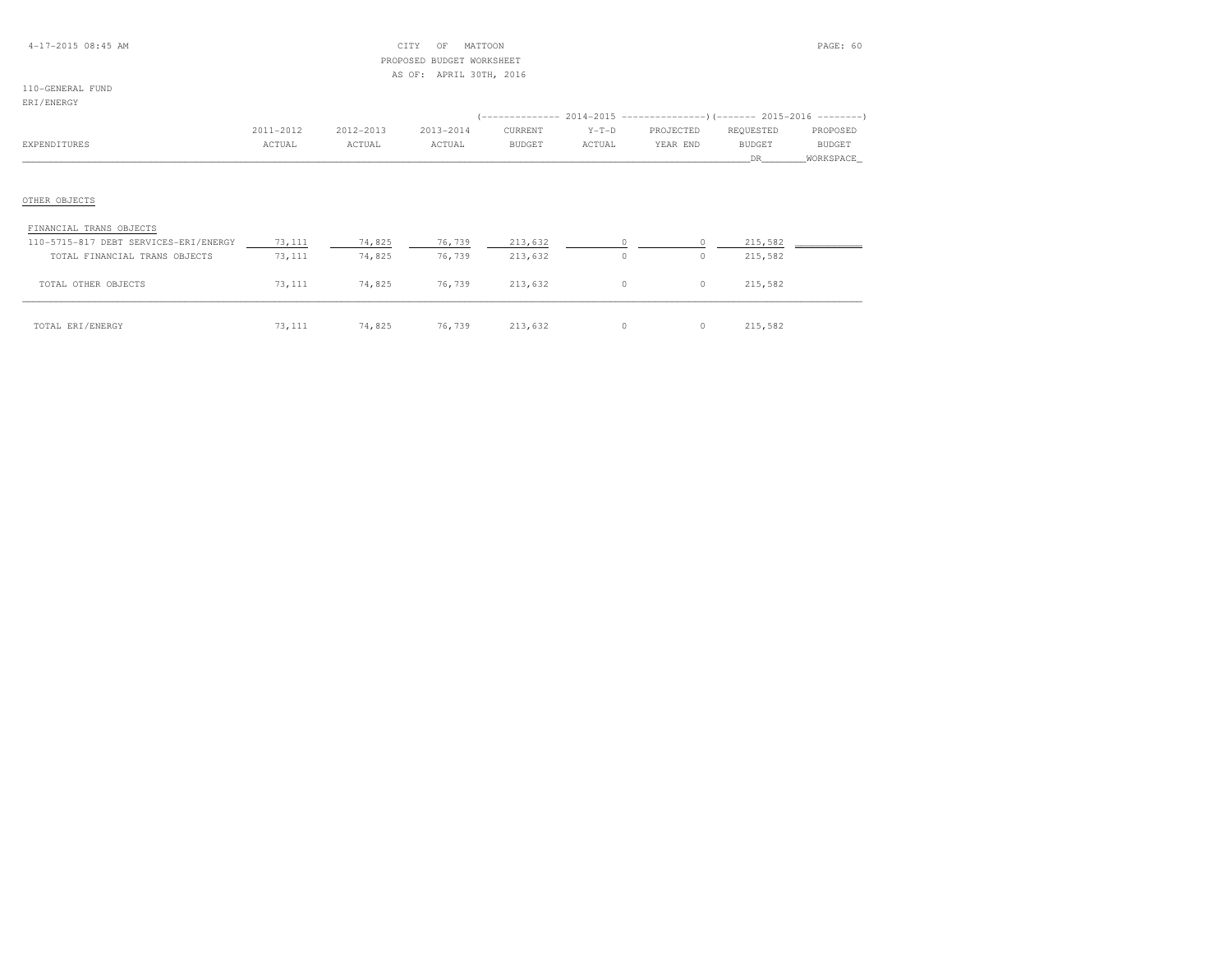## 4-17-2015 08:45 AM CITY OF MATTOON PAGE: 61 PROPOSED BUDGET WORKSHEETAS OF: APRIL 30TH, 2016

#### 110-GENERAL FUNDDEBT SERVICE

|                                | 2011-2012 | 2012-2013 | 2013-2014 | CURRENT       | $Y-T-D$ | PROJECTED | REQUESTED     | PROPOSED  |
|--------------------------------|-----------|-----------|-----------|---------------|---------|-----------|---------------|-----------|
| EXPENDITURES                   | ACTUAL    | ACTUAL    | ACTUAL    | <b>BUDGET</b> | ACTUAL  | YEAR END  | <b>BUDGET</b> | BUDGET    |
|                                |           |           |           |               |         |           | DR            | WORKSPACE |
|                                |           |           |           |               |         |           |               |           |
| OTHER OBJECTS                  |           |           |           |               |         |           |               |           |
|                                |           |           |           |               |         |           |               |           |
| FINANCIAL TRANS OBJECTS        |           |           |           |               |         |           |               |           |
| 110-5716-817 DEBT SERVICES     | 74,000    | 76,000    | $\circ$   | $\circ$       | 228,406 | 228,406   |               |           |
| 110-5716-818 FISCAL AGENT FEES | 250       | 480       | 924       | 500           | 135     | 385       | 500           |           |
| 110-5716-819 INTEREST EXPENSE  | 98,764    | 82,003    | 64,171    | 48,268        | 26,707  | 26,707    | 26,517        |           |
| TOTAL FINANCIAL TRANS OBJECTS  | 173,014   | 158,483   | 65,095    | 48,768        | 255,248 | 255,498   | 27,017        |           |
| TOTAL OTHER OBJECTS            | 173,014   | 158,483   | 65,095    | 48,768        | 255,248 | 255,498   | 27,017        |           |
|                                |           |           |           |               |         |           |               |           |
| TOTAL DEBT SERVICE             | 173,014   | 158,483   | 65,095    | 48,768        | 255,248 | 255,498   | 27,017        |           |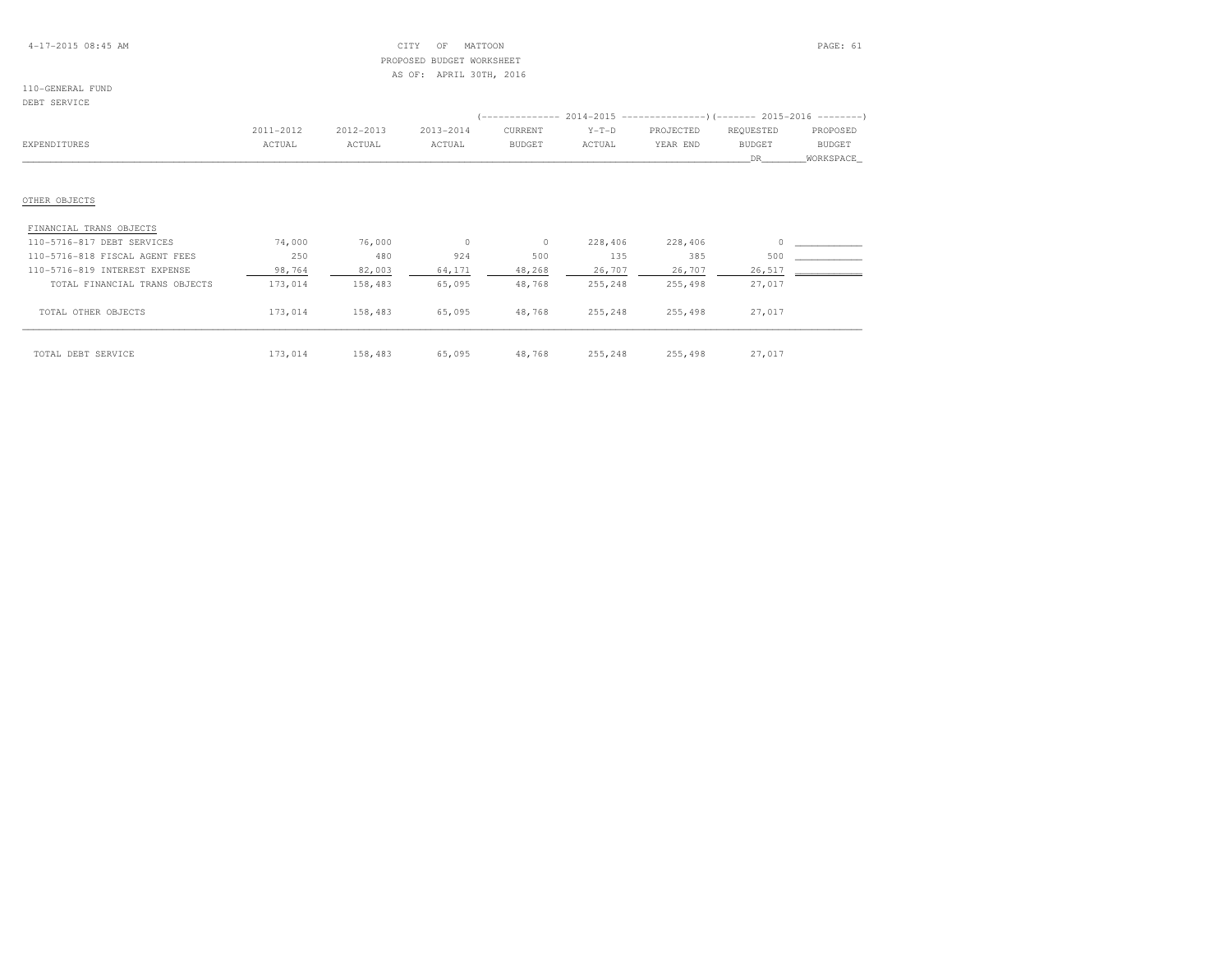## 4-17-2015 08:45 AM CITY OF MATTOON PAGE: 62 PROPOSED BUDGET WORKSHEETAS OF: APRIL 30TH, 2016

#### 110-GENERAL FUND2003A ERI GO BONDS

|              |           |           |           |               |         | (------------- 2014-2015 ----------------) (------- 2015-2016 --------) |               |           |
|--------------|-----------|-----------|-----------|---------------|---------|-------------------------------------------------------------------------|---------------|-----------|
|              | 2011-2012 | 2012-2013 | 2013-2014 | CURRENT       | $Y-T-D$ | PROJECTED                                                               | REOUESTED     | PROPOSED  |
| EXPENDITURES | ACTUAL    | ACTUAL    | ACTUAL    | <b>BUDGET</b> | ACTUAL  | YEAR END                                                                | <b>BUDGET</b> | BUDGET    |
|              |           |           |           |               |         |                                                                         |               | WORKSPACE |

## OTHER OBJECTS

| FINANCIAL TRANS OBJECTS                 |         |         |         |               |   |  |
|-----------------------------------------|---------|---------|---------|---------------|---|--|
| 110-5717-817 2003A PENSION BENEFIT GO B | 175,000 | 180,000 | 190,000 |               |   |  |
| TOTAL FINANCIAL TRANS OBJECTS           | 175,000 | 180,000 | 190,000 | $\bigcap$     | 0 |  |
| OTHER OBJECTS<br>TOTAL                  | 175,000 | 180,000 | 190,000 | $\mathcal{O}$ |   |  |
| TOTAL 2003A ERI GO BONDS                | 175,000 | 180,000 | 190,000 |               |   |  |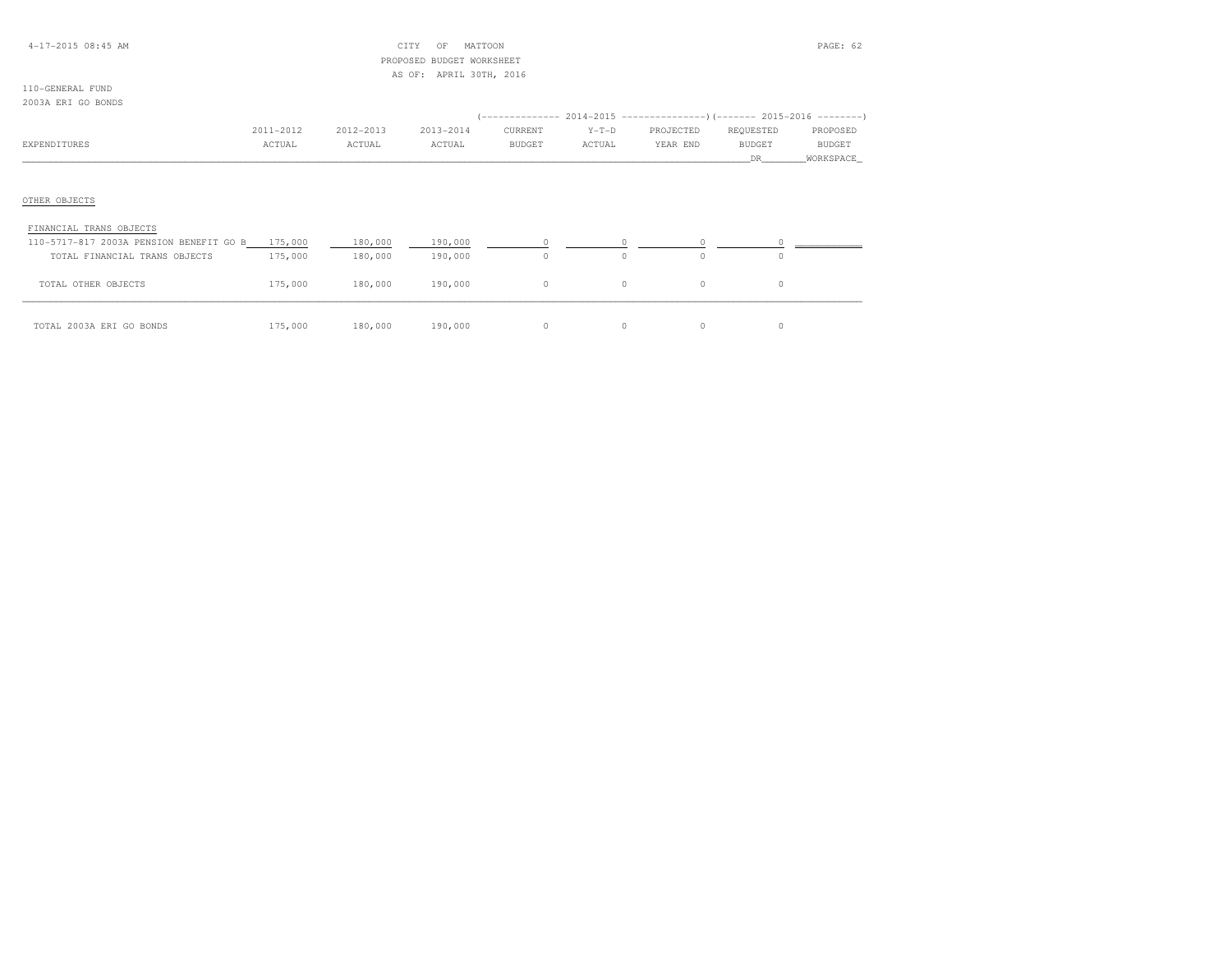## 4-17-2015 08:45 AM CITY OF MATTOON PAGE: 63 PROPOSED BUDGET WORKSHEETAS OF: APRIL 30TH, 2016

#### 110-GENERAL FUND2005B REF GO BONDS

|              |                                                                 |                                                           |           |         |               | '-------------- 2014-2015 ---------------------- (------- 2015-2016 ----------) |           |               |
|--------------|-----------------------------------------------------------------|-----------------------------------------------------------|-----------|---------|---------------|---------------------------------------------------------------------------------|-----------|---------------|
|              | 2011-2012                                                       | 2012-2013                                                 | 2013-2014 | CURRENT | $Y-T-D$       | PROJECTED                                                                       | REOUESTED | PROPOSED      |
| EXPENDITURES | <b>CTUAL</b><br>the contract of the contract of the contract of | ACTUAL<br>the contract of the contract of the contract of | ACTUAL    | BUDGET  | <b>\CTUAL</b> | VFAR<br>END                                                                     | BUDGET    | <b>BUDGET</b> |
|              |                                                                 |                                                           |           |         |               |                                                                                 |           | WORKSPACE     |

## OTHER OBJECTS

| FINANCIAL TRANS OBJECTS            |         |         |         |         |         |         |         |  |
|------------------------------------|---------|---------|---------|---------|---------|---------|---------|--|
| 110-5719-817 2005B REFUNDING BONDS | 145,000 | 150,000 | 155,000 | 160,000 | 160,000 | 160,000 | 165,000 |  |
| TOTAL FINANCIAL TRANS OBJECTS      | 145,000 | 150,000 | 155,000 | 160,000 | 160,000 | 160,000 | 165,000 |  |
| TOTAL OTHER OBJECTS                | 145,000 | 150,000 | 155,000 | 160,000 | 160,000 | 160,000 | 165,000 |  |
| TOTAL 2005B REF GO BONDS           | 145,000 | 150,000 | 155,000 | 160,000 | 160,000 | 160,000 | 165,000 |  |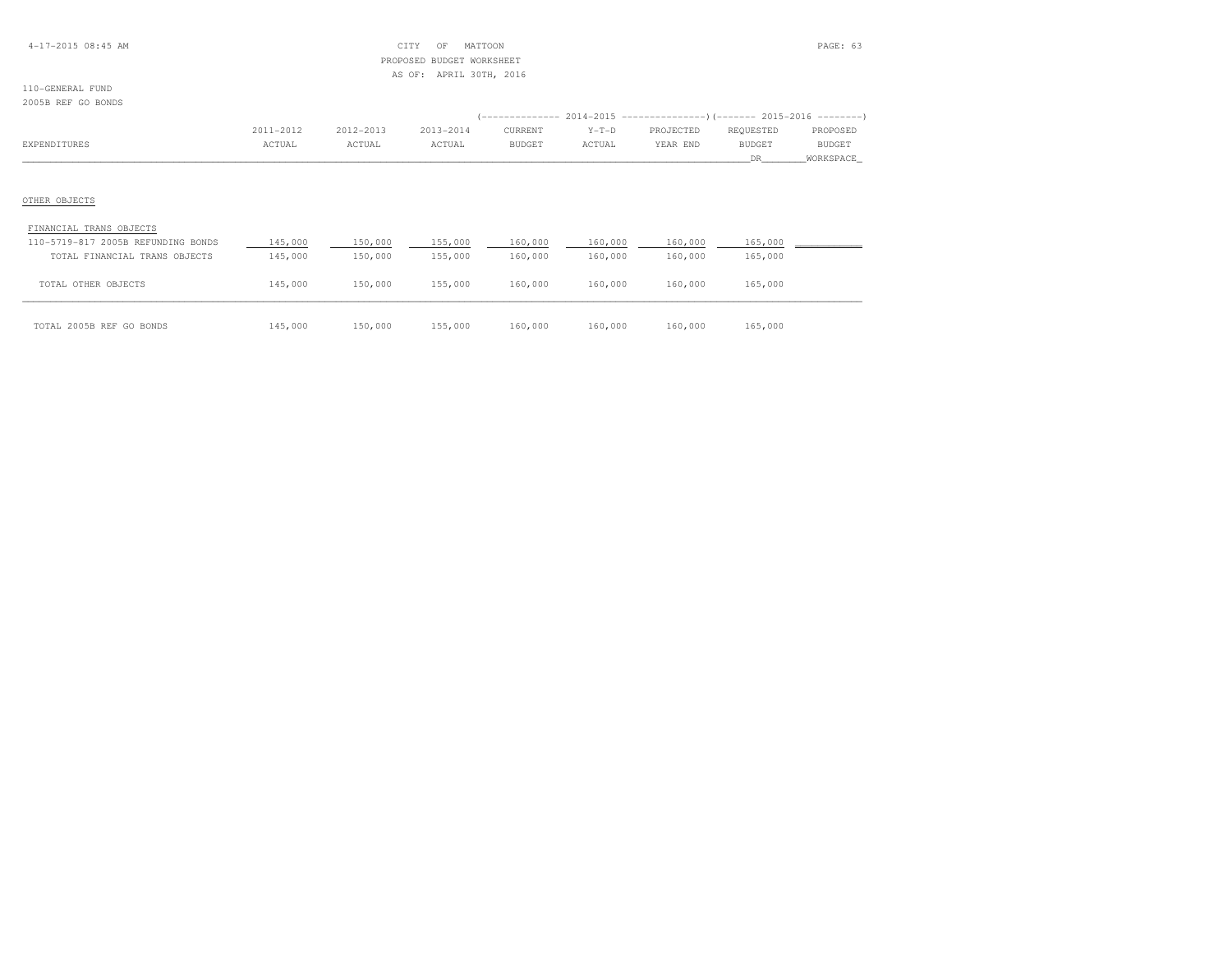| $4 - 17 - 2015$ 08:45 AM |           |           | CITY<br>OF                | MATTOON       |         |                                                                                   |           | PAGE: 64      |
|--------------------------|-----------|-----------|---------------------------|---------------|---------|-----------------------------------------------------------------------------------|-----------|---------------|
|                          |           |           | PROPOSED BUDGET WORKSHEET |               |         |                                                                                   |           |               |
|                          |           |           | AS OF: APRIL 30TH, 2016   |               |         |                                                                                   |           |               |
| 110-GENERAL FUND         |           |           |                           |               |         |                                                                                   |           |               |
| KAL KAN WTR/SWR EXT      |           |           |                           |               |         |                                                                                   |           |               |
|                          |           |           |                           |               |         | (-------------- 2014-2015 ----------------------- 2015-2016 --------------------- |           |               |
|                          | 2011-2012 | 2012-2013 | 2013-2014                 | CURRENT       | $Y-T-D$ | PROJECTED                                                                         | REQUESTED | PROPOSED      |
| EXPENDITURES             | ACTUAL    | ACTUAL    | ACTUAL                    | <b>BUDGET</b> | ACTUAL  | YEAR END                                                                          | BUDGET    | <b>BUDGET</b> |
|                          |           |           |                           |               |         |                                                                                   | DR.       | WORKSPACE     |
|                          |           |           |                           |               |         |                                                                                   |           |               |

## OTHER OBJECTS

#### FINANCIAL TRANS OBJECTS \_\_\_\_\_\_\_\_\_\_\_ \_\_\_\_\_\_\_\_\_\_\_ \_\_\_\_\_\_\_\_\_\_\_ \_\_\_\_\_\_\_\_\_\_\_ \_\_\_\_\_\_\_\_\_\_\_ \_\_\_\_\_\_\_\_\_\_\_\_ \_\_\_\_\_\_\_\_\_\_\_\_ \_\_\_\_\_\_\_\_\_\_\_\_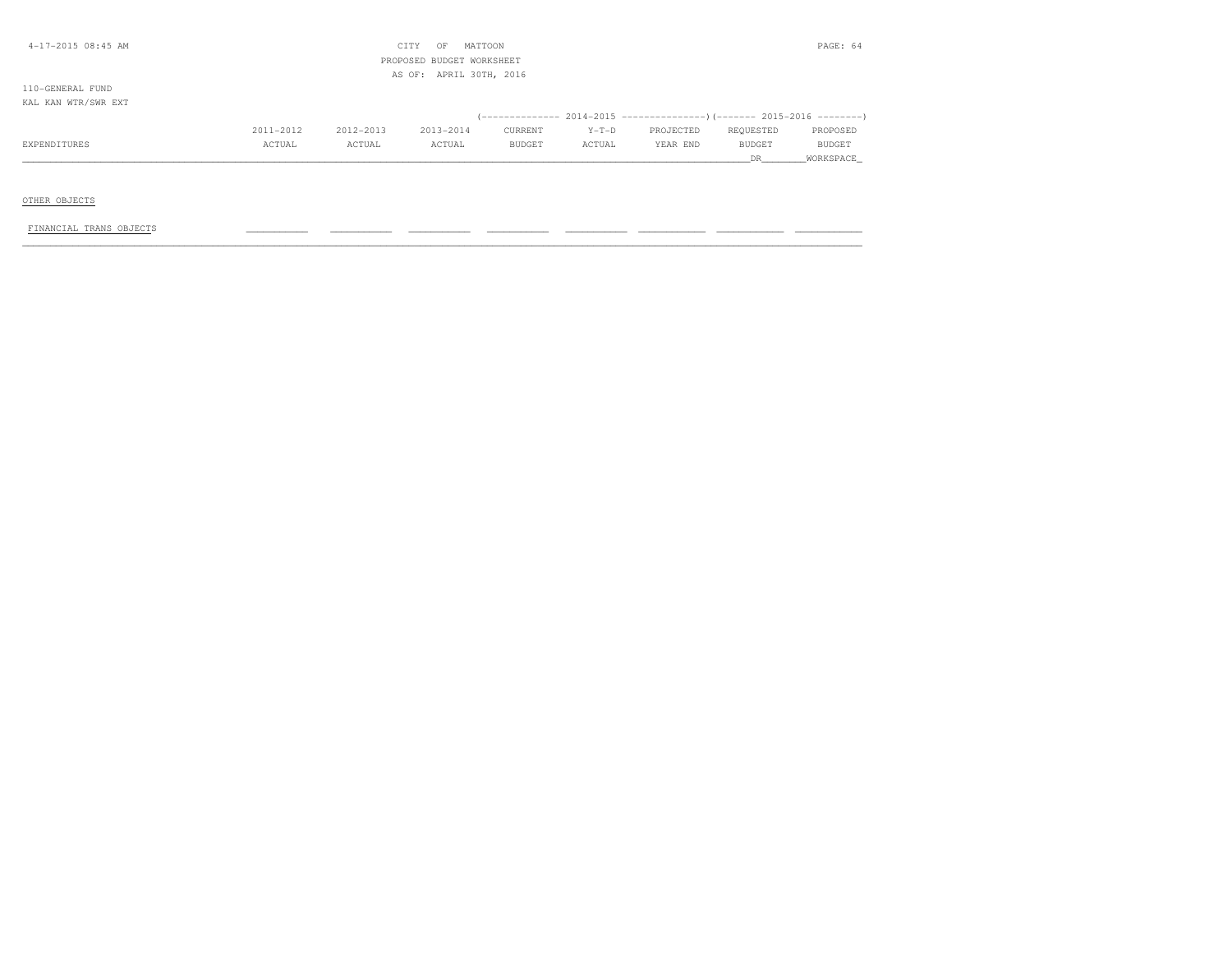4-17-2015 08:45 AM CITY OF MATTOON PAGE: 65 PROPOSED BUDGET WORKSHEETAS OF: APRIL 30TH, 2016

#### 110-GENERAL FUNDDEBT ISSUANCE COSTS

|                                                                                                                          |            |                                                          |                 |                           |           | $2014-2015$ ----------------)(------- 2015-2016 --------) |                     |           |
|--------------------------------------------------------------------------------------------------------------------------|------------|----------------------------------------------------------|-----------------|---------------------------|-----------|-----------------------------------------------------------|---------------------|-----------|
|                                                                                                                          | 2011-2012  | 2012-2013                                                | 2013-2014       | CURRENT                   | $Y-T-D$   | PROJECTED                                                 | REOUESTED           | PROPOSED  |
| EXPENDITURES                                                                                                             | ACTUAL     | ACTUAL                                                   | ACTUAL          | <b>BUDGET</b>             | ACTUAL    | YEAR END                                                  | <b>BUDGET</b>       | BUDGET    |
|                                                                                                                          |            |                                                          |                 |                           |           |                                                           | DR                  | WORKSPACE |
| OTHER OBJECTS                                                                                                            |            |                                                          |                 |                           |           |                                                           |                     |           |
| FINANCIAL TRANS OBJECTS                                                                                                  |            |                                                          |                 |                           |           |                                                           |                     |           |
| 110-5770-817 DEBT ISSUANCE COST                                                                                          | 0          | 0                                                        |                 | 0                         | 6,881     | 6,881                                                     |                     |           |
| TOTAL FINANCIAL TRANS OBJECTS                                                                                            | $\cap$     | $\cap$                                                   | $\Omega$        | $\Omega$                  | 6,881     | 6,881                                                     | $\cap$              |           |
| TOTAL OTHER OBJECTS                                                                                                      | $\circ$    | $\circ$                                                  | $\circ$         | $\circ$                   | 6,881     | 6,881                                                     | $\circ$             |           |
| TOTAL DEBT ISSUANCE COSTS                                                                                                | $\circ$    | $\circ$                                                  | 0               | $\circ$                   | 6,881     | 6,881                                                     | $\circ$             |           |
| TOTAL EXPENDITURES                                                                                                       | 15,259,241 | 15, 514, 770                                             | 15,750,449      | 16, 175, 229 14, 998, 872 |           | 16, 223, 117 16, 533, 030                                 |                     |           |
| REVENUE OVER/(UNDER) EXPENDITURES                                                                                        |            | 1, 194, 155 1, 969, 053 1, 603, 423 1, 310, 137 723, 235 |                 |                           |           |                                                           | 1,538,064 1,269,586 |           |
| OTHER FINANCING SOURCES                                                                                                  |            |                                                          |                 |                           |           |                                                           |                     |           |
| 110-4902-010 TRFR FROM MOTOR FUEL TAX                                                                                    | $\sim$ 0   |                                                          | 33,496 ( 4,121) | $\circ$                   | $\sim$ 0  | $\sim$ 0                                                  | $\cap$              |           |
| 110-4931-010 SALE OF CAPITAL ASSETS                                                                                      | 188,378    | 17,827                                                   | 6,227           | $\circ$                   | 74,723    | 74,723                                                    |                     |           |
| 110-4945-010 BOND PROCEEDS                                                                                               | $\sim$ 0   | $\circ$                                                  | $\sim$ 0        | $\Omega$                  | 685,000   | 685,000                                                   |                     |           |
| 110-4949-010 LOAN PROCEEDS                                                                                               | $\circ$    | $\circ$                                                  | 135,810         | $\cap$                    | $\circ$   |                                                           |                     |           |
| TOTAL OTHER FINANCING SOURCES                                                                                            | 188,378    | 51,323                                                   | 137,916         | $\Omega$                  | 759,723   | 759,723                                                   |                     |           |
| OTHER FINANCING (USES)                                                                                                   |            |                                                          |                 |                           |           |                                                           |                     |           |
| 110-5912-822 TRANSFER TO LIBRARY FUND                                                                                    | 435,124    | 437,336                                                  | 436,415         | 438,850                   | 434,671   | 434,671                                                   | 441,057             |           |
| 110-5917-817 BOND REFUNDING                                                                                              | $\sim$ 0   | $\circ$                                                  | $\sim$ 0        | $\sim$ 0                  | 695,000   | 695,000                                                   | $\Omega$            |           |
| 110-5922-822 TRANSFER TO LIBRARY FUND                                                                                    | 36,081     | 35,772                                                   | 41,834          | 41,377                    | 40,305    | 40,305                                                    | 41,329              |           |
| 110-5945-822 TRANSFER TO CAPITAL IMPROV                                                                                  | 893,028    | 656,566                                                  | 723,095         | 740,000                   | 625,164   | 736,567                                                   | 750,000             |           |
| TOTAL OTHER FINANCING (USES)                                                                                             | 1,364,234  | 1,129,675                                                | 1,201,345       | 1,220,227                 | 1,795,140 | 1,906,543                                                 | 1,232,386           |           |
| TOTAL OTHER FINANCING SOURCES (USES) (1,175,856) (1,078,352) (1,063,428) (1,220,227) (1,035,418) (1,146,820) (1,232,386) |            |                                                          |                 |                           |           |                                                           |                     |           |

REVENUES & OTHER SOURCES OVER/

(UNDER) EXPENDITURES & OTHER (USES) 18,299 890,701 539,994 89,910 ( 312,182) 391,244 37,200

\*\*\* END OF REPORT \*\*\*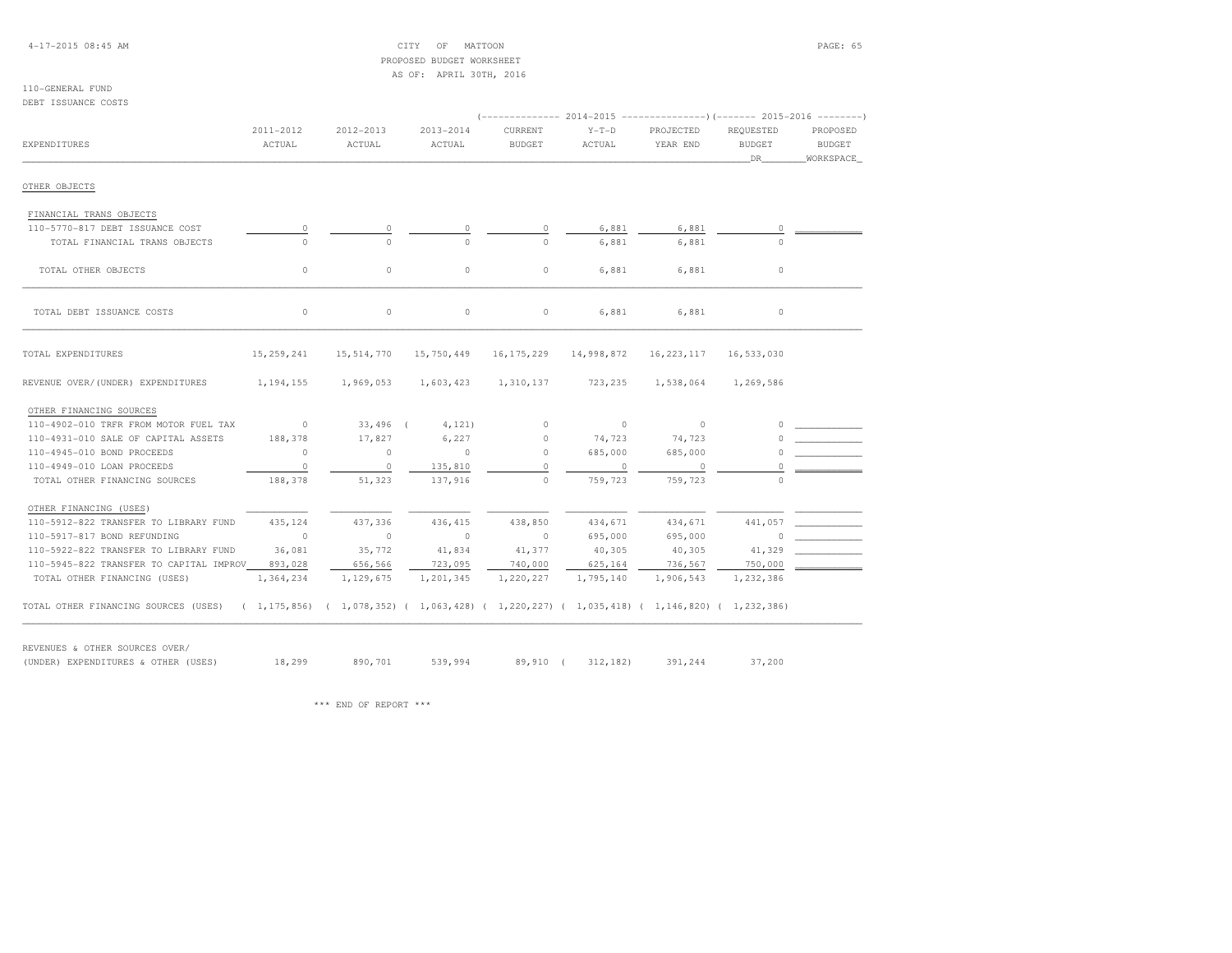4-17-2015 08:45 AM CITY OF MATTOON PAGE: 1 PROPOSED BUDGET WORKSHEETAS OF: APRIL 30TH, 2016

121-MOTOR FUEL TAX FUND

|                                               |                     |                         |                     |                          |                   | (------------- 2014-2015 -----------------) (------- 2015-2016 --------) |                                  |                                        |
|-----------------------------------------------|---------------------|-------------------------|---------------------|--------------------------|-------------------|--------------------------------------------------------------------------|----------------------------------|----------------------------------------|
| <b>REVENUES</b>                               | 2011-2012<br>ACTUAL | 2012-2013<br>ACTUAL     | 2013-2014<br>ACTUAL | CURRENT<br><b>BUDGET</b> | $Y-T-D$<br>ACTUAL | PROJECTED<br>YEAR END                                                    | REQUESTED<br><b>BUDGET</b><br>DR | PROPOSED<br><b>BUDGET</b><br>WORKSPACE |
| INTERGOVERNMENTAL REV                         |                     |                         |                     |                          |                   |                                                                          |                                  |                                        |
| FEDERAL GOVT GRANTS                           |                     |                         |                     |                          |                   |                                                                          |                                  |                                        |
| 121-4313-023 FEDERAL CAPITAL GRANTS           |                     |                         |                     | 208,000                  |                   | 208,000                                                                  |                                  |                                        |
| TOTAL FEDERAL GOVT GRANTS                     |                     |                         |                     | 208,000                  | $\cap$            | 208,000                                                                  | $\cap$                           |                                        |
| STATE GOVT GRANTS                             |                     |                         |                     |                          |                   |                                                                          |                                  |                                        |
| STATE GOVT SHARED REV                         |                     |                         |                     |                          |                   |                                                                          |                                  |                                        |
| 121-4332-010 MOTOR FUEL TAX                   | 536,480             | 521,274                 | 616,946             | 525,000                  | 491,006           | 618,228                                                                  | 535,000                          |                                        |
| TOTAL STATE GOVT SHARED REV                   | 536,480             | 521,274                 | 616,946             | 525,000                  | 491,006           | 618,228                                                                  | 535,000                          |                                        |
| TOTAL INTERGOVERNMENTAL REV                   | 536,480             | 521,274                 | 616,946             | 733,000                  | 491,006           | 826,228                                                                  | 535,000                          |                                        |
| CHARGES FOR SERVICES                          |                     |                         |                     |                          |                   |                                                                          |                                  |                                        |
| PUBLIC WORKS DEPT CHRGS                       |                     |                         |                     |                          |                   |                                                                          |                                  |                                        |
| 121-4444-010 IDOT TRAFFIC SIGNAL MAINT 10,245 |                     | 16,434                  | 14,402              | 14,000                   | 10,729            | 11,800                                                                   | 13,000                           |                                        |
| TOTAL PUBLIC WORKS DEPT CHRGS                 | 10,245              | 16,434                  | 14,402              | 14,000                   | 10,729            | 11,800                                                                   | 13,000                           |                                        |
| TOTAL CHARGES FOR SERVICES                    | 10,245              | 16,434                  | 14,402              | 14,000                   | 10,729            | 11,800                                                                   | 13,000                           |                                        |
| INVESTMENT EARNINGS                           |                     |                         |                     |                          |                   |                                                                          |                                  |                                        |
| INTEREST EARNINGS                             |                     |                         |                     |                          |                   |                                                                          |                                  |                                        |
| 121-4610-010 INTEREST EARNINGS                | 970                 | 1,110                   | 271                 | 300                      | 296               | 313                                                                      | 300                              |                                        |
| TOTAL INTEREST EARNINGS                       | 970                 | 1,110                   | 271                 | 300                      | 296               | 313                                                                      | 300                              |                                        |
| TOTAL INVESTMENT EARNINGS                     | 970                 | 1,110                   | 271                 | 300                      | 296               | 313                                                                      | 300                              |                                        |
| CONTRIB & OTHER MISC REV                      |                     |                         |                     |                          |                   |                                                                          |                                  |                                        |
| CONTRIBUTIONS & MISC REV                      |                     |                         |                     |                          |                   |                                                                          |                                  |                                        |
| 121-4800-010 CONTRIBUTIONS & OTHER MISC       | 3,853               | 2,519)                  | 0                   | $\Omega$                 |                   | 0                                                                        |                                  |                                        |
| TOTAL CONTRIBUTIONS & MISC REV                | 3,853               | $2,519$ )               |                     | $\Omega$                 |                   | $\Omega$                                                                 |                                  |                                        |
| TOTAL CONTRIB & OTHER MISC REV                | 3,853               | $2,519$ )<br>$\sqrt{2}$ | $\circ$             | $\circ$                  | $\circ$           | $\circ$                                                                  | $\circ$                          |                                        |
| TOTAL REVENUES                                | 551,548             | 536,299                 | 631,619             | 747,300                  | 502,031           | 838,341                                                                  | 548,300                          |                                        |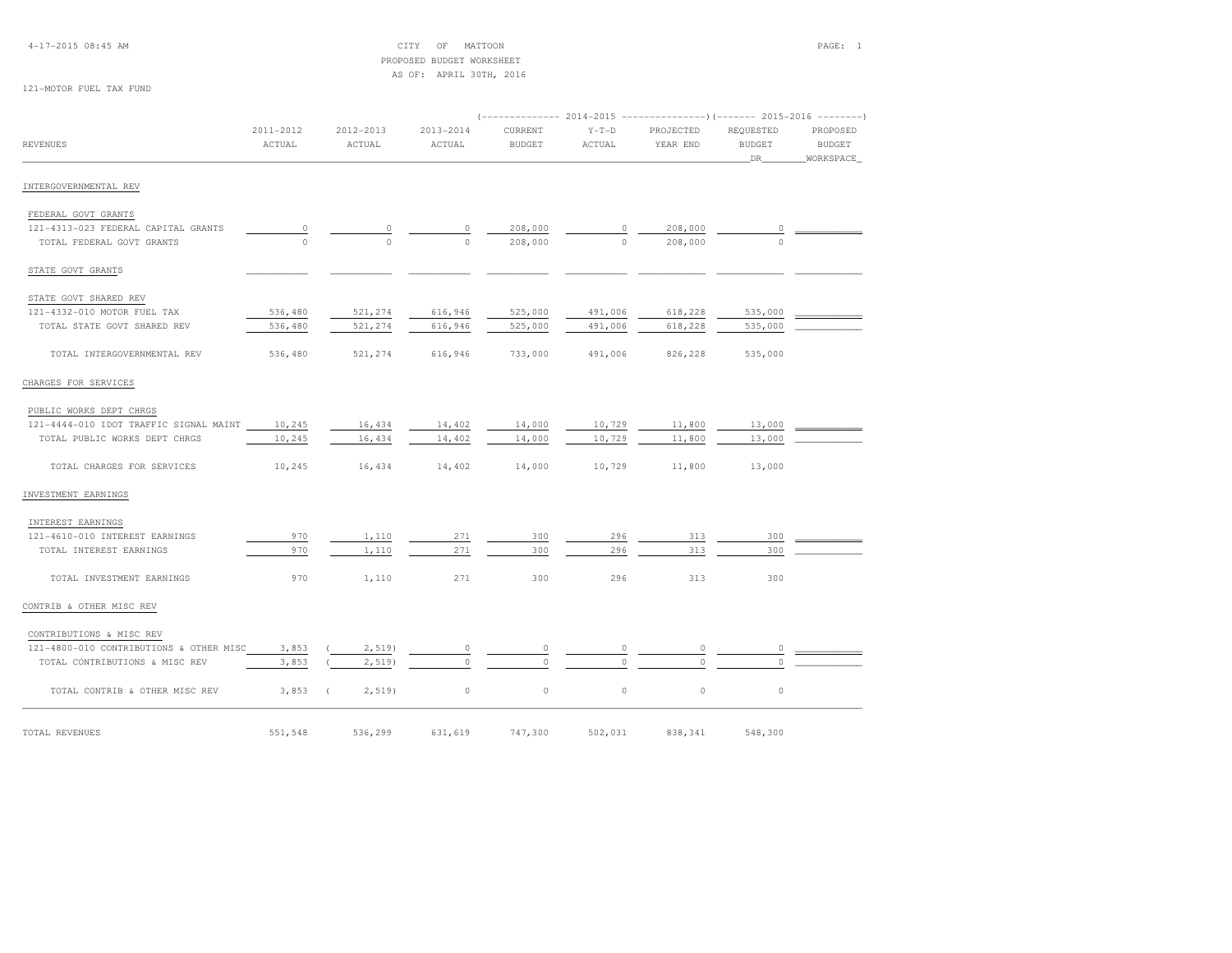4-17-2015 08:45 AM CITY OF MATTOON PAGE: 2 PROPOSED BUDGET WORKSHEETAS OF: APRIL 30TH, 2016

#### 121-MOTOR FUEL TAX FUNDSTREETS

| EXPENDITURES                            | 2011-2012<br>ACTUAL | 2012-2013<br>ACTUAL | 2013-2014<br>ACTUAL | CURRENT<br><b>BUDGET</b> | $Y-T-D$<br>ACTUAL | PROJECTED<br>YEAR END | REQUESTED<br><b>BUDGET</b><br>DR | PROPOSED<br><b>BUDGET</b><br>WORKSPACE |
|-----------------------------------------|---------------------|---------------------|---------------------|--------------------------|-------------------|-----------------------|----------------------------------|----------------------------------------|
| PERSONNEL SERVICES                      |                     |                     |                     |                          |                   |                       |                                  |                                        |
| SALARIES & WAGES                        |                     |                     |                     |                          |                   |                       |                                  |                                        |
| 121-5321-113 OVERTIME                   | 0                   | 0                   | 0                   | 25,000                   | $\circ$           | 0                     | 0                                |                                        |
| TOTAL SALARIES & WAGES                  | $\Omega$            | $\Omega$            | $\Omega$            | 25,000                   | $\Omega$          | $\Omega$              | $\cap$                           |                                        |
| TOTAL PERSONNEL SERVICES                | $\circ$             | 0                   | $\circ$             | 25,000                   | $\circ$           | $\circ$               | $\circ$                          |                                        |
| SUPPLIES                                |                     |                     |                     |                          |                   |                       |                                  |                                        |
| STREET MAINT SUPPLIES                   |                     |                     |                     |                          |                   |                       |                                  |                                        |
| 121-5321-351 CONCRETE                   | 31,759              | 37,770              | 73,838              | 50,000                   | 46,399            | 43,550                | 50,000                           |                                        |
| 121-5321-352 AGGREGATE SURFACE COAT     | 18,415              | 15,486              | 26,418              | 20,000                   | 12,730            | 19,715                | 20,000                           |                                        |
| 121-5321-353 COLD MIX ASPHALT           | 198,835             | 42,863              | 17,245              | 20,000                   | 15,350            | 12,000                | 20,000                           |                                        |
| 121-5321-354 HOT MIX ASPHALT            | $\circ$             | $\circ$             | $\circ$             | 120,000                  | 39,654            | 39,600                | 80,000                           |                                        |
| 121-5321-355 CRACK SEALER               | $\circ$             | $\circ$             | $\circ$             | 19,000                   | $\circ$           | $\circ$               | 1,000                            |                                        |
| 121-5321-359 OTHER STREET MTCE SUPPLIES | 8,039               | 13,698              | 1,198               | 10,000                   | 8,227             | 7,416                 | 7,500                            |                                        |
| TOTAL STREET MAINT SUPPLIES             | 257,048             | 109,818             | 118,698             | 239,000                  | 122,361           | 122,281               | 178,500                          |                                        |
| SWR SYSTM MAINT SUPPLIES                |                     |                     |                     |                          |                   |                       |                                  |                                        |
| 121-5321-360 MISC CONCR SUPPLIES, FORMS | $\circ$             | 6,385               | 7,641               | 15,000                   | 7,901             | 8,000                 | 7,500                            |                                        |
| 121-5321-361 AGGREGATE, CA-07           | $\Omega$            | $\circ$             | $\circ$             | 5,000                    | $\circ$           | $\circ$               | 1,000                            |                                        |
| 121-5321-362 FLOWABLE FILL (CLSM)       | $\circ$             | $\circ$             | 242                 | 5,000                    | 336               | 336                   | 1,000                            |                                        |
| TOTAL SWR SYSTM MAINT SUPPLIES          | $\circ$             | 6,385               | 7,883               | 25,000                   | 8,236             | 8,336                 | 9,500                            |                                        |
| TOTAL SUPPLIES                          | 257,048             | 116,203             | 126,582             | 264,000                  | 130,597           | 130,617               | 188,000                          |                                        |
| PURCHASED PROP MAINT SRV                |                     |                     |                     |                          |                   |                       |                                  |                                        |
| <b>RENTALS</b>                          |                     |                     |                     |                          |                   |                       |                                  |                                        |

| CONULINO CILON DENVICED             |         |         |         |         |         |         |  |
|-------------------------------------|---------|---------|---------|---------|---------|---------|--|
| 121-5321-451 SEAL COAT              | 131,923 | 134,736 | 100,000 | 119,409 | 119,409 | 133,000 |  |
| 121-5321-452 AGGREGATE SURFACE COAT | 43,149  | 24,762  | 20,000  | 32,216  | 32,216  | 33,000  |  |
| TOTAL CONSTRUCTION SERVICES         | 175,071 | 159,498 | 120,000 | 151,625 | 151,625 | 166,000 |  |
| TOTAL PURCHASED PROP MAINT SRV      | 175,071 | 159,498 | 120,000 | 151,625 | 151,625 | 166,000 |  |
|                                     |         |         |         |         |         |         |  |

# OTHER PURCHASED SERVICES

| PROFESSIONAL SERVICES |  |  |
|-----------------------|--|--|
|-----------------------|--|--|

| OTHER PROFESSIONAL SERVICE<br>101<br><u>+ + +</u> |  |  |  |  |
|---------------------------------------------------|--|--|--|--|
| TOTAL PROFESSIONAL SERVICES                       |  |  |  |  |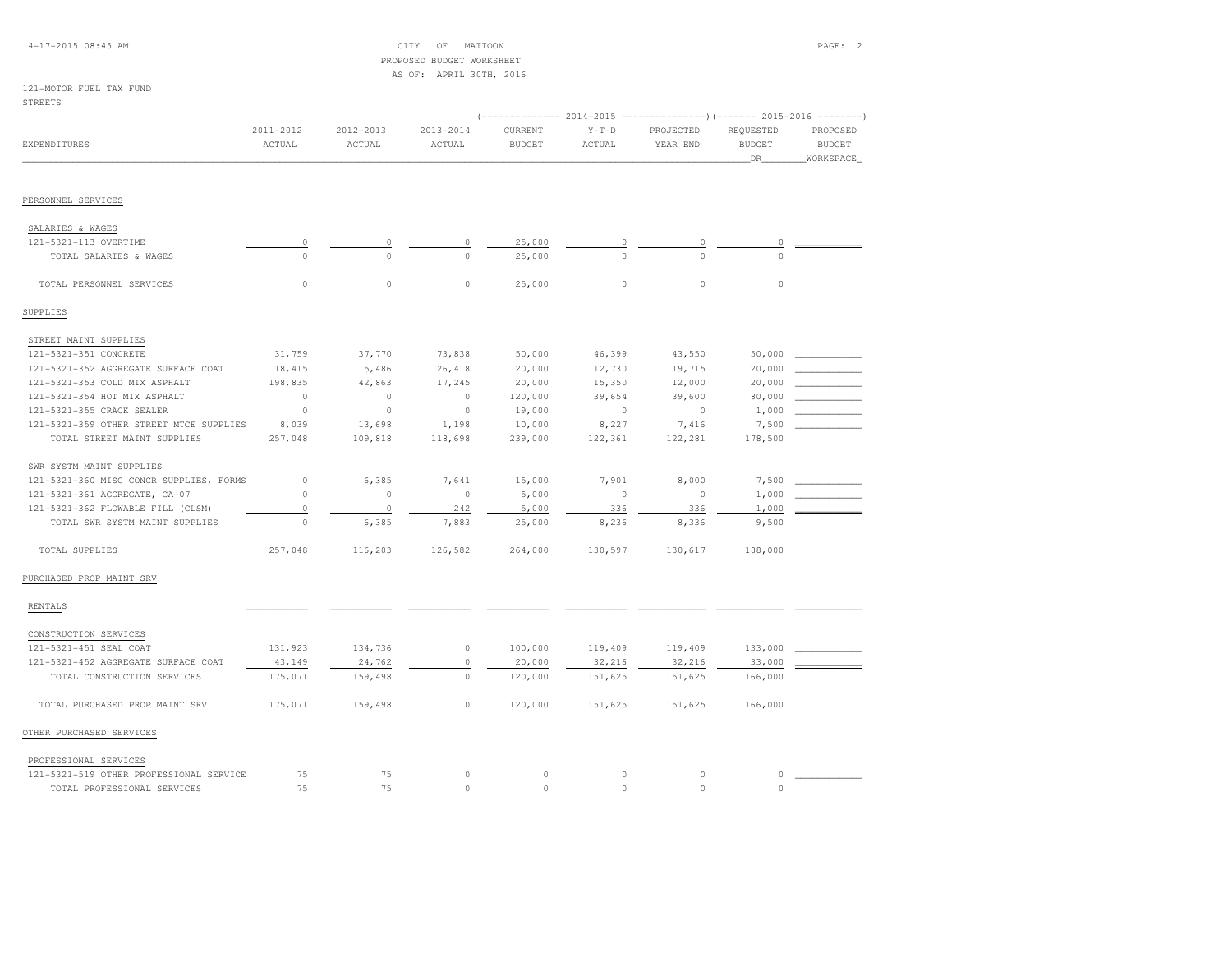## 4-17-2015 08:45 AM CITY OF MATTOON PAGE: 3 PROPOSED BUDGET WORKSHEETAS OF: APRIL 30TH, 2016

#### 121-MOTOR FUEL TAX FUNDSTREETS

|                                         |           |           |           |               |         | $($ -------------- 2014-2015 -----------------) (------- 2015-2016 --------) |               |           |
|-----------------------------------------|-----------|-----------|-----------|---------------|---------|------------------------------------------------------------------------------|---------------|-----------|
|                                         | 2011-2012 | 2012-2013 | 2013-2014 | CURRENT       | $Y-T-D$ | PROJECTED                                                                    | REQUESTED     | PROPOSED  |
| EXPENDITURES                            | ACTUAL    | ACTUAL    | ACTUAL    | <b>BUDGET</b> | ACTUAL  | YEAR END                                                                     | <b>BUDGET</b> | BUDGET    |
|                                         |           |           |           |               |         |                                                                              | <b>DR</b>     | WORKSPACE |
| ADVERTISING                             |           |           |           |               |         |                                                                              |               |           |
| 121-5321-540 ADVERTISING                | 117       | 54        | 110       | 1,000         | 25      | 53                                                                           | 100           |           |
| TOTAL ADVERTISING                       | 117       | 54        | 110       | 1,000         | 25      | 53                                                                           | 100           |           |
| TOTAL OTHER PURCHASED SERVICES          | 192       | 129       | 110       | 1,000         | 25      | 53                                                                           | 100           |           |
| PROPERTY                                |           |           |           |               |         |                                                                              |               |           |
| IMPROVEMENTS-NOT BLDNGS                 |           |           |           |               |         |                                                                              |               |           |
| 121-5321-730 IMPROVEMENTS OTHER THAN BL | 25        | 159,788   | 31,257    | 428,000       | 88,893  | 306,346                                                                      | 364,000       |           |
| TOTAL IMPROVEMENTS-NOT BLDNGS           | 25        | 159,788   | 31,257    | 428,000       | 88,893  | 306,346                                                                      | 364,000       |           |
| TOTAL PROPERTY                          | 25        | 159,788   | 31,257    | 428,000       | 88,893  | 306,346                                                                      | 364,000       |           |
| OTHER OBJECTS                           |           |           |           |               |         |                                                                              |               |           |
| FINANCIAL TRANS OBJECTS                 |           |           |           |               |         |                                                                              |               |           |
| TOTAL STREETS                           | 432,336   | 435,619   | 157,948   | 838,000       | 371,140 | 588,641                                                                      | 718,100       |           |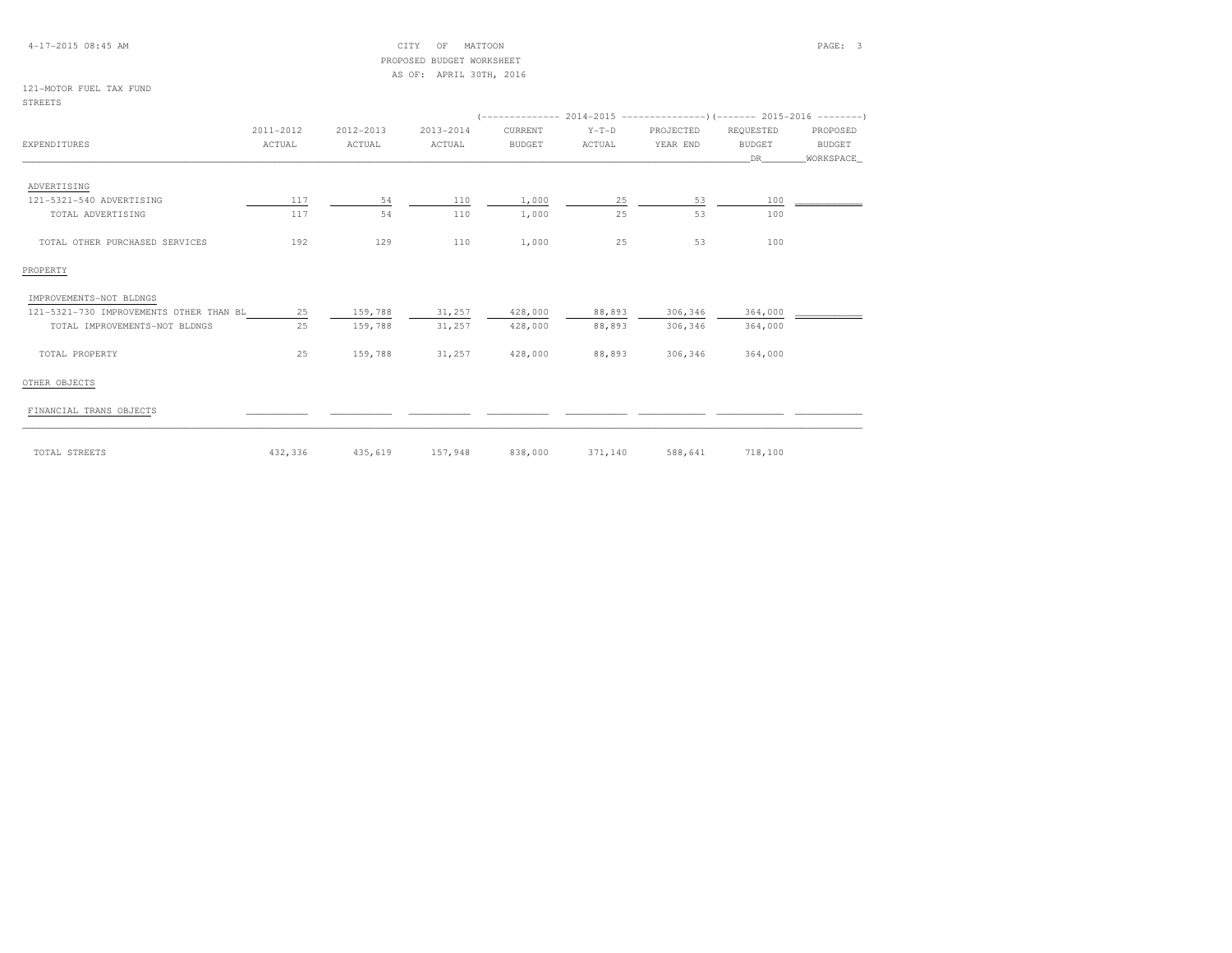## 4-17-2015 08:45 AM CITY OF MATTOON PAGE: 4 PROPOSED BUDGET WORKSHEETAS OF: APRIL 30TH, 2016

#### 121-MOTOR FUEL TAX FUNDSIDEWALKS & CROSSWALKS

|                                         | 2011-2012 | 2012-2013 | 2013-2014 | CURRENT        | $Y-T-D$  | PROJECTED  | REQUESTED     | PROPOSED      |
|-----------------------------------------|-----------|-----------|-----------|----------------|----------|------------|---------------|---------------|
| EXPENDITURES                            | ACTUAL    | ACTUAL    | ACTUAL    | <b>BUDGET</b>  | ACTUAL   | YEAR END   | <b>BUDGET</b> | <b>BUDGET</b> |
|                                         |           |           |           |                |          |            | DR 1          | WORKSPACE     |
|                                         |           |           |           |                |          |            |               |               |
| SUPPLIES                                |           |           |           |                |          |            |               |               |
| STREET MAINT SUPPLIES                   |           |           |           |                |          |            |               |               |
| 121-5323-351 CONCRETE                   | 3,772     | 558       | $\circ$   | $\circ$        | $\circ$  | $\circ$    | $\circ$       |               |
| TOTAL STREET MAINT SUPPLIES             | 3,772     | 558       | $\circ$   | $\Omega$       | $\Omega$ | $\Omega$   |               |               |
| TOTAL SUPPLIES                          | 3,772     | 558       | $\circ$   | $\circ$        | $\circ$  | $\circ$    | $\circ$       |               |
| PURCHASED PROP MAINT SRV                |           |           |           |                |          |            |               |               |
| CONSTRUCTION SERVICES                   |           |           |           |                |          |            |               |               |
| PROPERTY                                |           |           |           |                |          |            |               |               |
| IMPROVEMENTS-NOT BLDNGS                 |           |           |           |                |          |            |               |               |
| 121-5323-730 DAY LABOR SIDEWALK IMPROVE | $\Omega$  | $\Omega$  | $\Omega$  | 120,000        | $\Omega$ | 96,000     |               |               |
| TOTAL IMPROVEMENTS-NOT BLDNGS           | $\Omega$  | $\circ$   | $\circ$   | 120,000        | $\circ$  | 96,000     | $\Omega$      |               |
| TOTAL PROPERTY                          | 0         | $\circ$   | $\circ$   | 120,000        | $\circ$  | 96,000     | $\circ$       |               |
| TOTAL SIDEWALKS & CROSSWALKS            | 3,772     | 558       |           | $0 \t 120,000$ |          | $0$ 96,000 | $\circ$       |               |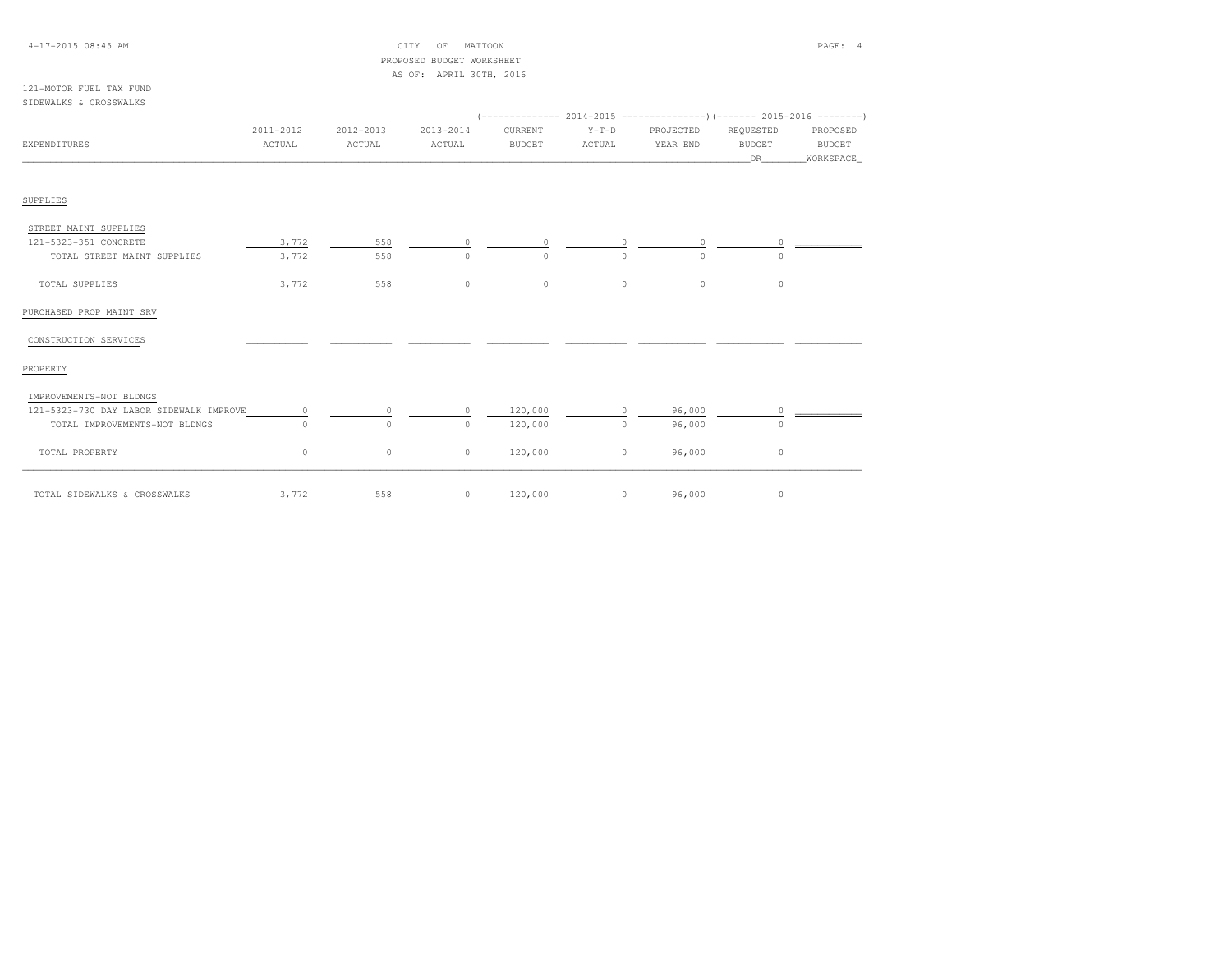## 4-17-2015 08:45 AM CITY OF MATTOON PAGE: 5 PROPOSED BUDGET WORKSHEETAS OF: APRIL 30TH, 2016

#### 121-MOTOR FUEL TAX FUNDBRIDGES, VIADUCTS & GRADE

|              |           |           |           |               |         | (-------------- 2014-2015 -------------------- ) (------- 2015-2016 ---------) |               |               |
|--------------|-----------|-----------|-----------|---------------|---------|--------------------------------------------------------------------------------|---------------|---------------|
|              | 2011-2012 | 2012-2013 | 2013-2014 | CURRENT       | $Y-T-D$ | PROJECTED                                                                      | REOUESTED     | PROPOSED      |
| EXPENDITURES | ACTUAL    | ACTUAL    | ACTUAL    | <b>BUDGET</b> | ACTUAL  | YEAR END                                                                       | <b>BUDGET</b> | <b>BUDGET</b> |
|              |           |           |           |               |         |                                                                                |               | WORKSPACE     |

## PROPERTY

| IMPROVEMENTS-NOT BLDNGS         |    |        |        |         |  |  |
|---------------------------------|----|--------|--------|---------|--|--|
| 121-5324-731 CAPITAL OUTLAY     |    | 18,935 | 49,795 |         |  |  |
| TOTAL IMPROVEMENTS-NOT BLDNGS   |    | 18,935 | 49,795 |         |  |  |
| TOTAL PROPERTY                  | 0. | 18,935 | 49,795 | $\circ$ |  |  |
| TOTAL BRIDGES, VIADUCTS & GRADE |    | 18,935 | 49,795 |         |  |  |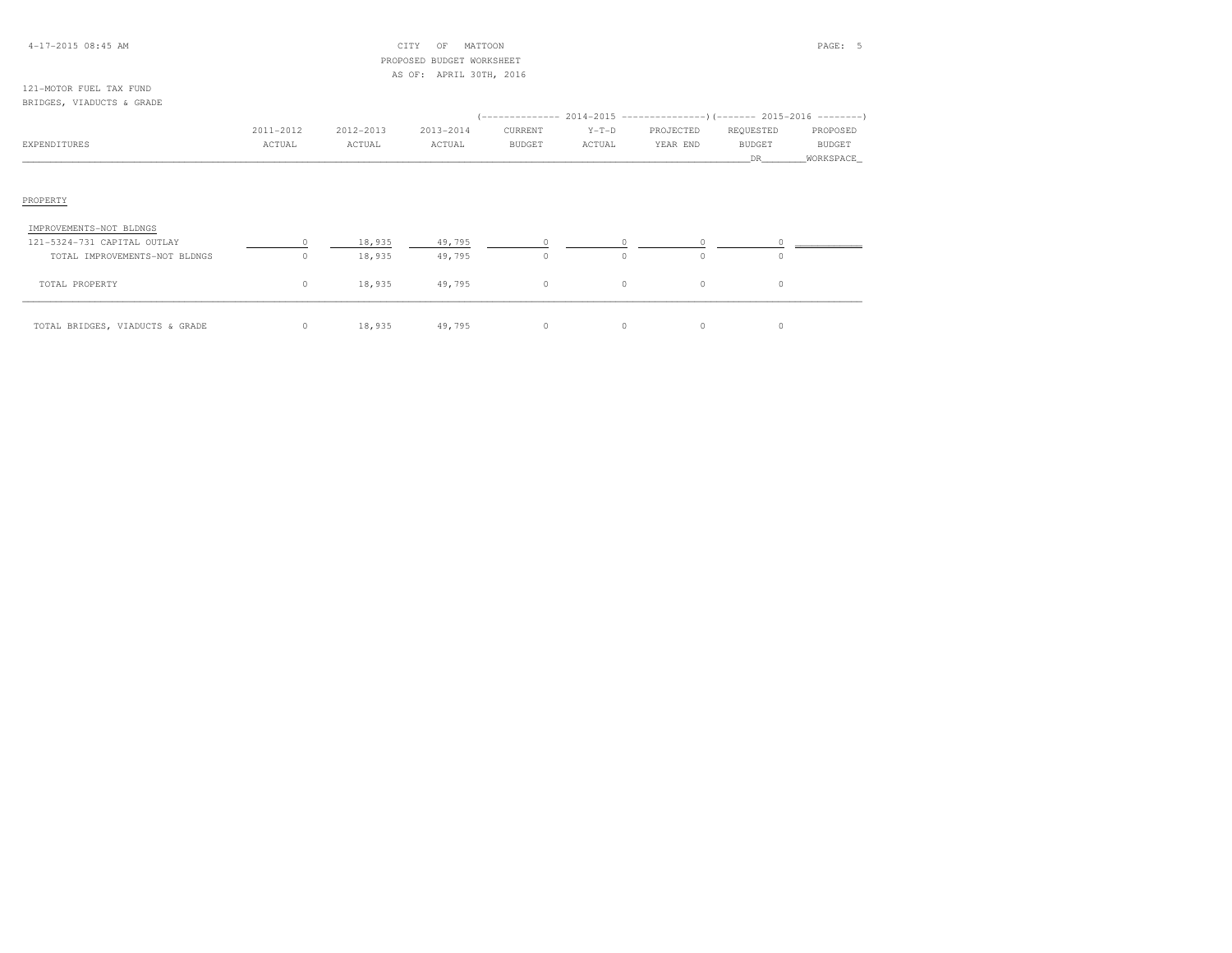## 4-17-2015 08:45 AM CITY OF MATTOON PAGE: 6 PROPOSED BUDGET WORKSHEETAS OF: APRIL 30TH, 2016

## 121-MOTOR FUEL TAX FUNDSNOW & ICE REMOVAL

|              | 2011-2012 | 2012-2013 | $2013 - 2014$ | CURRENT       | $Y-T-D$ | PROJECTED | REOUESTED     | PROPOSED      |
|--------------|-----------|-----------|---------------|---------------|---------|-----------|---------------|---------------|
| EXPENDITURES | ACTUAL    | ACTUAL    | ACTUAL        | <b>BUDGET</b> | ACTUAL  | YEAR END  | <b>BUDGET</b> | <b>BUDGET</b> |
|              |           |           |               |               |         |           |               | WORKSPACE     |

## SUPPLIES

| STREET MAINT SUPPLIES              |        |       |        |        |        |        |        |  |
|------------------------------------|--------|-------|--------|--------|--------|--------|--------|--|
| 121-5325-354 ICE REMOVAL CHEMICALS | 15,278 | 5,662 | 27,970 | 20,000 | 17,780 | 20,400 | 35,000 |  |
| TOTAL STREET MAINT SUPPLIES        | 15,278 | 5,662 | 27,970 | 20,000 | 17,780 | 20,400 | 35,000 |  |
| TOTAL SUPPLIES                     | 15,278 | 5,662 | 27,970 | 20,000 | 17,780 | 20,400 | 35,000 |  |
| TOTAL SNOW & ICE REMOVAL           | 15,278 | 5,662 | 27,970 | 20,000 | 17,780 | 20,400 | 35,000 |  |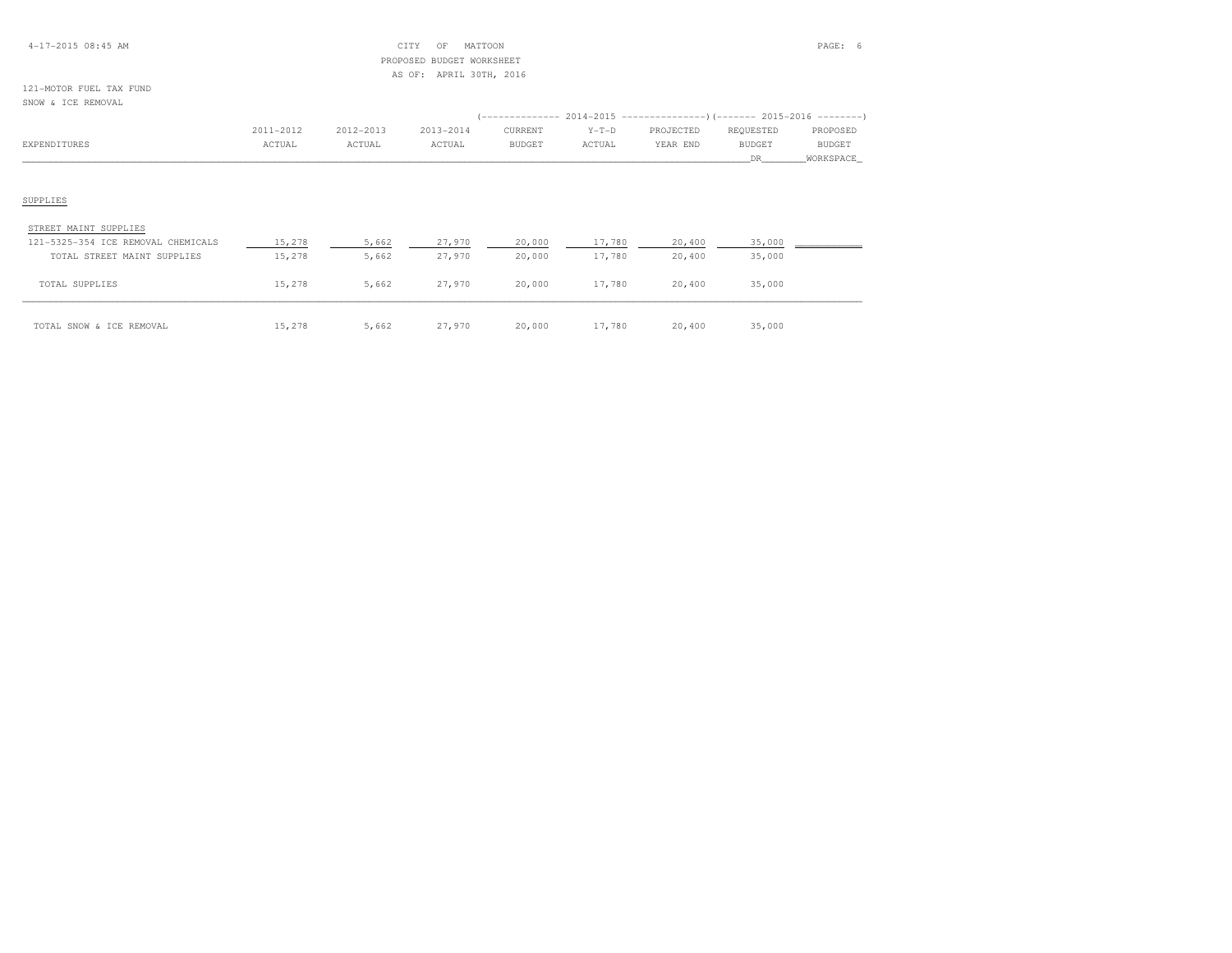## 4-17-2015 08:45 AM CITY OF MATTOON PAGE: 7 PROPOSED BUDGET WORKSHEETAS OF: APRIL 30TH, 2016

#### 121-MOTOR FUEL TAX FUNDSTREET LIGHTING

|                                              | 2011-2012 | 2012-2013 | 2013-2014 | CURRENT       | $Y-T-D$ | PROJECTED | REOUESTED | PROPOSED      |
|----------------------------------------------|-----------|-----------|-----------|---------------|---------|-----------|-----------|---------------|
| EXPENDITURES                                 | ACTUAL    | ACTUAL    | ACTUAL    | <b>BUDGET</b> | ACTUAL  | YEAR END  | BUDGET    | <b>BUDGET</b> |
|                                              |           |           |           |               |         |           | DR        | WORKSPACE     |
| SUPPLIES                                     |           |           |           |               |         |           |           |               |
| ENERGY                                       |           |           |           |               |         |           |           |               |
| 121-5326-321 NATURAL GAS & ELECTRIC          | 144,383   | 125,357   | 103,458   | 150,000       | 98,695  | 102,600   | 125,000   |               |
| 121-5326-322 ELECTRIC (COLES MOULTRIE) 4,218 |           | 6,330     | 6,689     | 10,000        | 6,563   | 7,400     | 7,000     |               |
| TOTAL ENERGY                                 | 148,600   | 131,687   | 110,148   | 160,000       | 105,258 | 110,000   | 132,000   |               |
| TOTAL SUPPLIES                               | 148,600   | 131,687   | 110,148   | 160,000       | 105,258 | 110,000   | 132,000   |               |
| PURCHASED PROP MAINT SRV                     |           |           |           |               |         |           |           |               |
| REPAIR & MAINT SERVICES                      |           |           |           |               |         |           |           |               |
| 121-5326-432 REPAIR OF STRUCTURES            | 12,392    | 22,152    | 12,729    | 15,000        | 2,448   | 2,270     | 15,000    |               |
| TOTAL REPAIR & MAINT SERVICES                | 12,392    | 22,152    | 12,729    | 15,000        | 2,448   | 2,270     | 15,000    |               |
| TOTAL PURCHASED PROP MAINT SRV               | 12,392    | 22,152    | 12,729    | 15,000        | 2,448   | 2,270     | 15,000    |               |
| TOTAL STREET LIGHTING                        | 160,992   | 153,839   | 122,876   | 175,000       | 107,706 | 112,270   | 147,000   |               |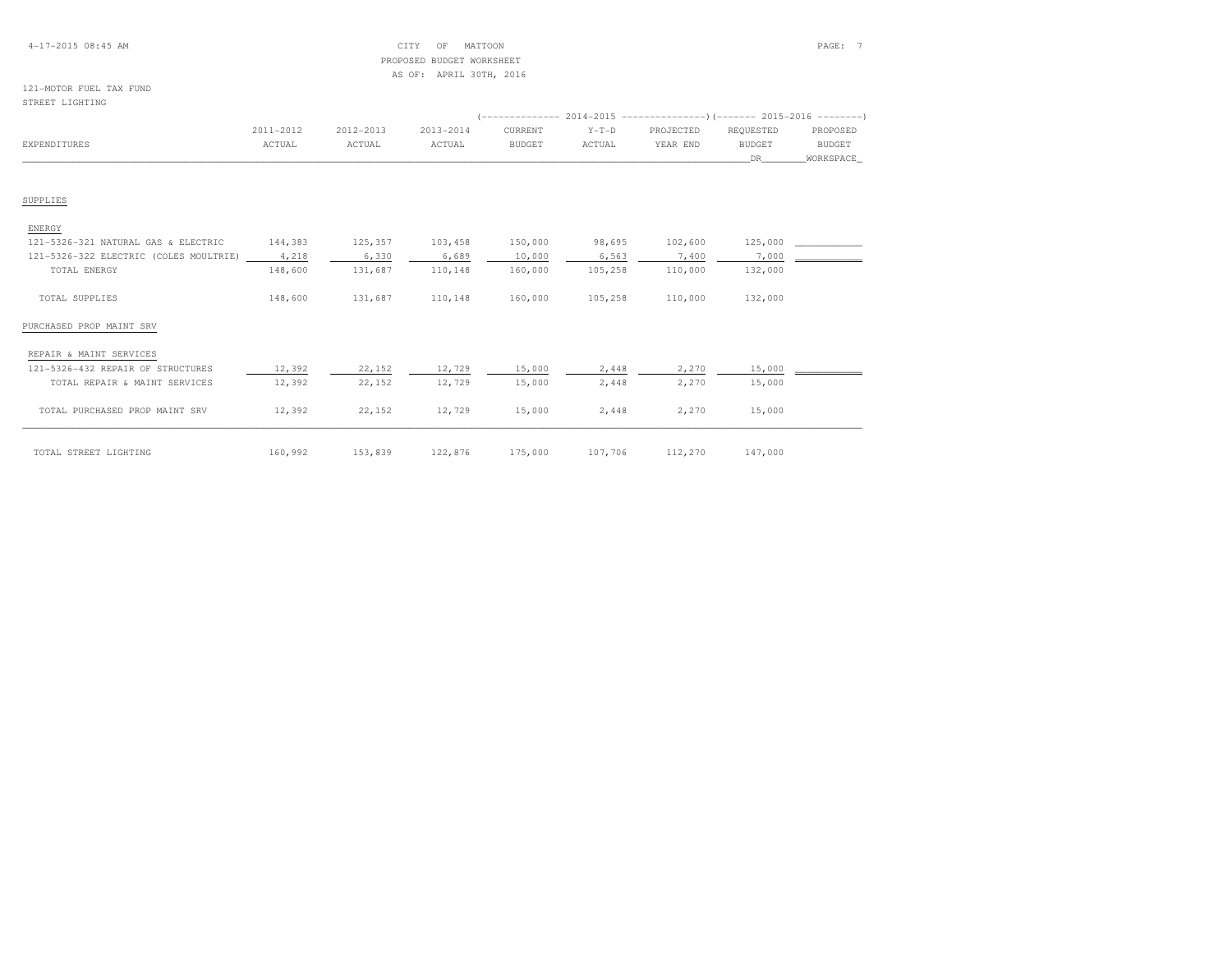## 4-17-2015 08:45 AM CITY OF MATTOON PAGE: 8 PROPOSED BUDGET WORKSHEETAS OF: APRIL 30TH, 2016

#### 121-MOTOR FUEL TAX FUNDTRAFFIC CONTROL DEVICES

|                                         | 2011-2012 | 2012-2013 | 2013-2014 | CURRENT       | $Y-T-D$ | PROJECTED | REOUESTED     | PROPOSED  |  |  |
|-----------------------------------------|-----------|-----------|-----------|---------------|---------|-----------|---------------|-----------|--|--|
| EXPENDITURES                            | ACTUAL    | ACTUAL    | ACTUAL    | <b>BUDGET</b> | ACTUAL  | YEAR END  | <b>BUDGET</b> | BUDGET    |  |  |
|                                         |           |           |           |               |         |           | DR.           | WORKSPACE |  |  |
| SUPPLIES                                |           |           |           |               |         |           |               |           |  |  |
| STREET MAINT SUPPLIES                   |           |           |           |               |         |           |               |           |  |  |
| 121-5327-356 STREET SIGNS               | 6,467     | 14,921    | 1,581     | 7,000         | 2,456   | 2,400     | 8,000         |           |  |  |
| 121-5327-359 OTHER STREET MAINT SUPPLIE | 1,709     | 5,734     | $\circ$   | 1,000         | 1,168   | 2,100     | 2,500         |           |  |  |
| TOTAL STREET MAINT SUPPLIES             | 8,176     | 20,655    | 1,581     | 8,000         | 3,623   | 4,500     | 10,500        |           |  |  |
| TOTAL SUPPLIES                          | 8,176     | 20,655    | 1,581     | 8,000         | 3,623   | 4,500     | 10,500        |           |  |  |
| PURCHASED PROP MAINT SRV                |           |           |           |               |         |           |               |           |  |  |
| REPAIR & MAINT SERVICES                 |           |           |           |               |         |           |               |           |  |  |
| 121-5327-432 REPAIR OF STRUCTURE        | 5,067     | 7,132     | 7,708     | 19,000        | 3,111   | 1,595     | 7,000         |           |  |  |
| TOTAL REPAIR & MAINT SERVICES           | 5,067     | 7,132     | 7,708     | 19,000        | 3,111   | 1,595     | 7,000         |           |  |  |
| TOTAL PURCHASED PROP MAINT SRV          | 5,067     | 7,132     | 7,708     | 19,000        | 3,111   | 1,595     | 7,000         |           |  |  |
| PROPERTY                                |           |           |           |               |         |           |               |           |  |  |
| IMPROVEMENTS-NOT BLDNGS                 |           |           |           |               |         |           |               |           |  |  |
| TOTAL TRAFFIC CONTROL DEVICES           | 13,243    | 27,787    | 9,289     | 27,000        | 6,734   | 6,095     | 17,500        |           |  |  |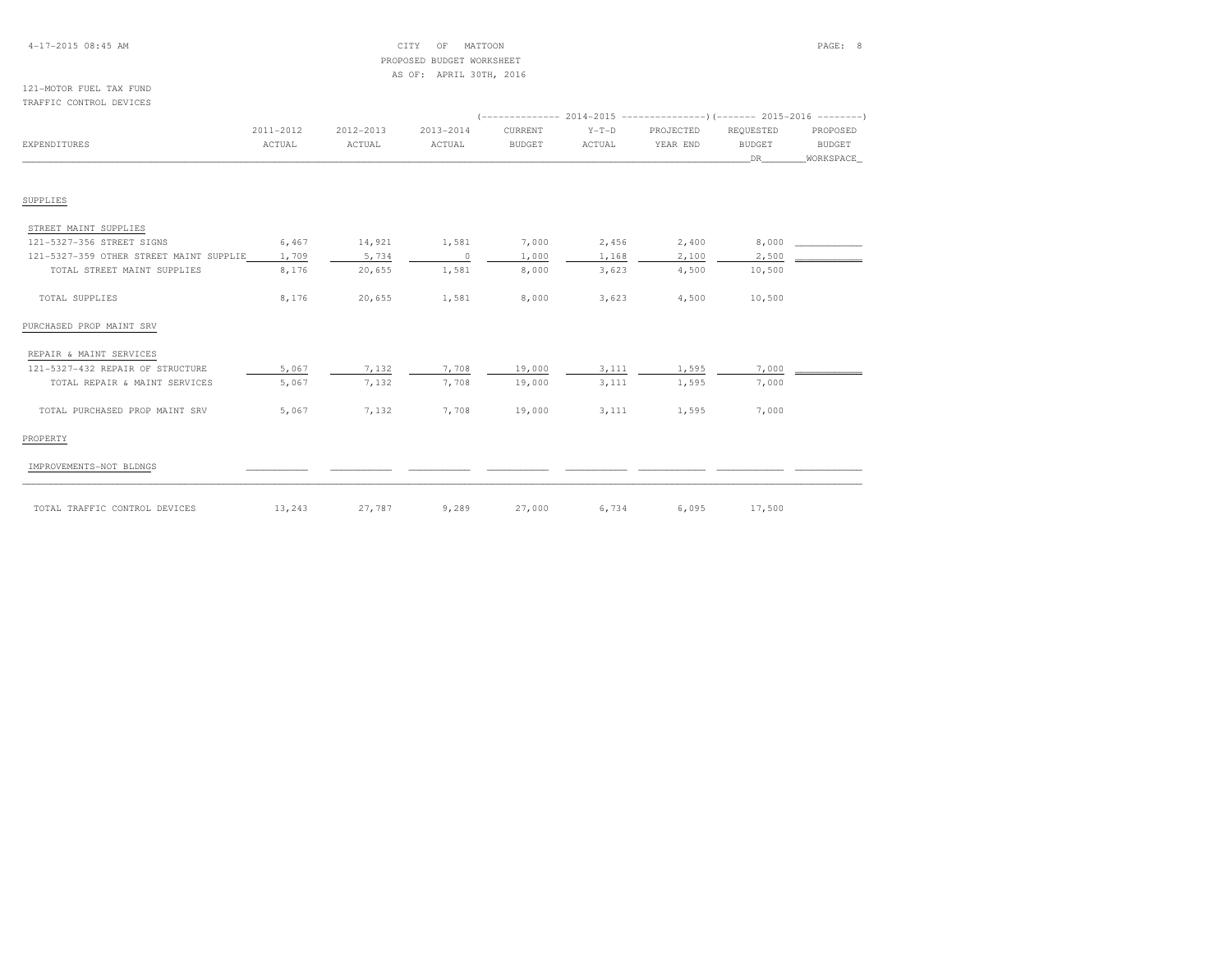## 4-17-2015 08:45 AM CITY OF MATTOON PAGE: 9 PROPOSED BUDGET WORKSHEETAS OF: APRIL 30TH, 2016

### 121-MOTOR FUEL TAX FUNDSTORM DRAINAGE

|                                                 | 2011-2012 | 2012-2013          | 2013-2014 | CURRENT                     | $Y-T-D$ | PROJECTED | REQUESTED     | PROPOSED      |  |
|-------------------------------------------------|-----------|--------------------|-----------|-----------------------------|---------|-----------|---------------|---------------|--|
| EXPENDITURES                                    | ACTUAL    | ACTUAL             | ACTUAL    | <b>BUDGET</b>               | ACTUAL  | YEAR END  | <b>BUDGET</b> | <b>BUDGET</b> |  |
|                                                 |           |                    |           |                             |         |           | DR            | _WORKSPACE_   |  |
| SUPPLIES                                        |           |                    |           |                             |         |           |               |               |  |
| STREET MAINT SUPPLIES                           |           |                    |           |                             |         |           |               |               |  |
| 121-5328-357 CATCH BASINS                       | 5,248     | 6,292              | 7,658     | 12,000                      | 3,530   | 2,400     | 7,000         |               |  |
| 121-5328-358 PIPE                               | 555       | 3,600              | 1,440     | 8,000                       | 2,846   | 1,600     | 2,000         |               |  |
| TOTAL STREET MAINT SUPPLIES                     | 5,803     | 9,891              | 9,098     | 20,000                      | 6,376   | 4,000     | 9,000         |               |  |
| TOTAL SUPPLIES                                  | 5,803     | 9,891              | 9,098     | 20,000                      | 6,376   | 4,000     | 9,000         |               |  |
| PURCHASED PROP MAINT SRV                        |           |                    |           |                             |         |           |               |               |  |
| CONSTRUCTION SERVICES                           |           |                    |           |                             |         |           |               |               |  |
| TOTAL STORM DRAINAGE                            | 5,803     | 9,891              | 9,098     | 20,000                      | 6,376   | 4,000     | 9,000         |               |  |
| TOTAL EXPENDITURES                              | 631,424   | 652,291            | 376,977   | 1,200,000                   | 509,735 | 827,406   | 926,600       |               |  |
| REVENUE OVER/(UNDER) EXPENDITURES<br>$\sqrt{2}$ |           | 79,876) ( 115,992) |           | 254,643 ( 452,700) ( 7,704) |         | 10,935 (  | 378,300)      |               |  |
| OTHER FINANCING SOURCES                         |           |                    |           |                             |         |           |               |               |  |
| 121-4941-023 TRANSFER FROM GENERAL FUND         | 5,920     |                    |           |                             |         |           |               |               |  |
| TOTAL OTHER FINANCING SOURCES                   | 5,920     | $\Omega$           | $\Omega$  | $\Omega$                    |         |           |               |               |  |
| OTHER FINANCING (USES)                          |           |                    |           |                             |         |           |               |               |  |
| 121-5901-100 TRFR TO GENERAL FUND               | $\Omega$  | 33,496             | 4,121     | $\Omega$                    |         | 0         |               |               |  |
| TOTAL OTHER FINANCING (USES)                    | $\circ$   | $33,496$ (         | 4, 121)   | $\circ$                     |         | $\Omega$  |               |               |  |
| TOTAL OTHER FINANCING SOURCES (USES)            | $5,920$ ( | 33,496             | 4,121     | $\circ$                     | $\circ$ | $\circ$   | $\circ$       |               |  |

REVENUES & OTHER SOURCES OVER/

(UNDER) EXPENDITURES & OTHER (USES) ( 73,956) ( 149,488) 258,763 ( 452,700) ( 7,704) 10,935 ( 378,300)

\*\*\* END OF REPORT \*\*\*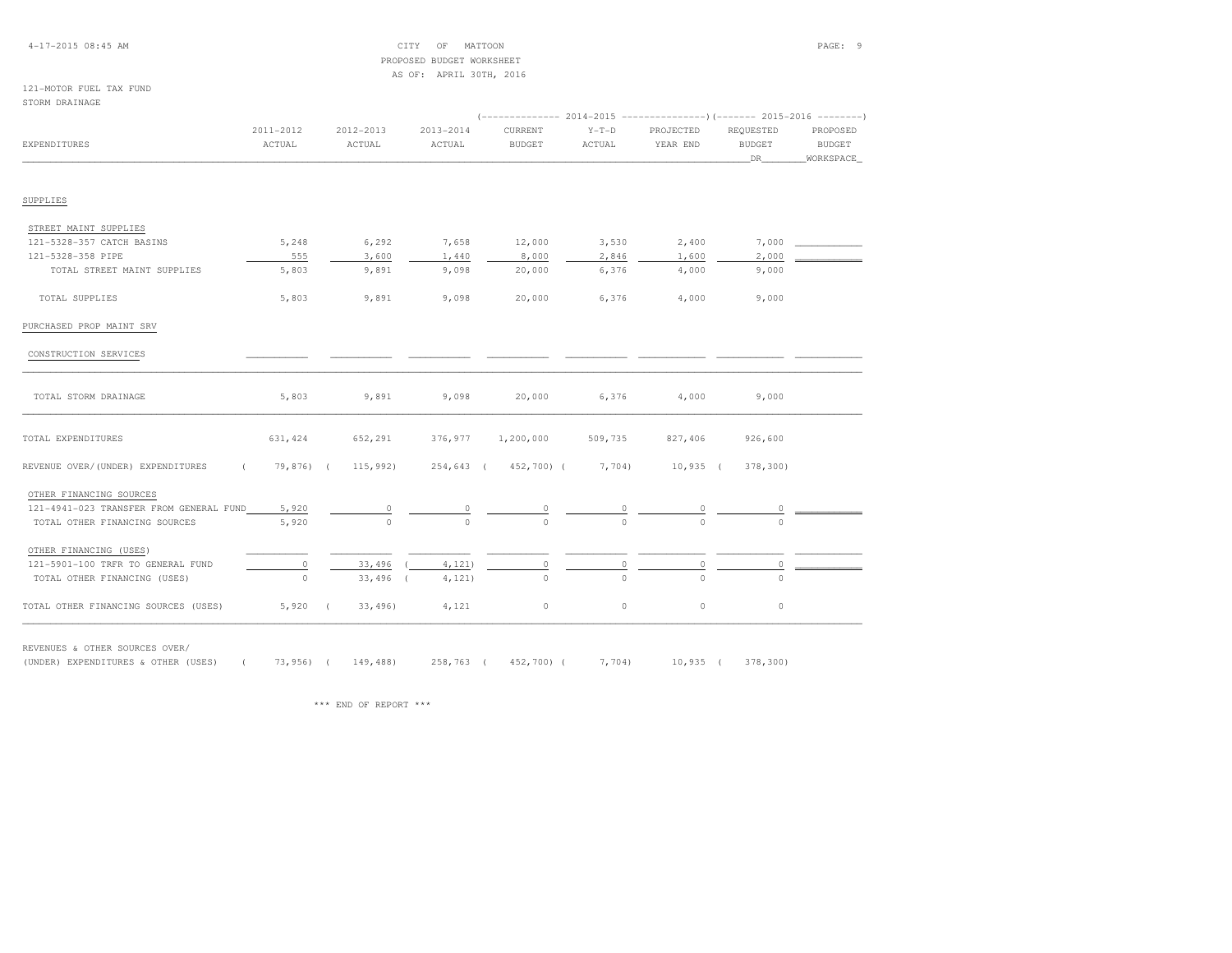# PROPOSED BUDGET WORKSHEETAS OF: APRIL 30TH, 2016

122-HOTEL TAX FUND

|                                         | 2011-2012 | 2012-2013 | 2013-2014 | CURRENT       | $Y-T-D$  | PROJECTED | REQUESTED     | PROPOSED                                |
|-----------------------------------------|-----------|-----------|-----------|---------------|----------|-----------|---------------|-----------------------------------------|
| <b>REVENUES</b>                         | ACTUAL    | ACTUAL    | ACTUAL    | <b>BUDGET</b> | ACTUAL   | YEAR END  | <b>BUDGET</b> | <b>BUDGET</b>                           |
|                                         |           |           |           |               |          |           | DR            | WORKSPACE                               |
| TAXES                                   |           |           |           |               |          |           |               |                                         |
| HOTEL & MOTEL TAX                       |           |           |           |               |          |           |               |                                         |
| 122-4170-100 HOTEL & MOTEL TAXES        | 297,270   | 342,427   | 352,684   | 300,000       | 288,009  | 303,864   | 328,138       |                                         |
| TOTAL HOTEL & MOTEL TAX                 | 297,270   | 342,427   | 352,684   | 300,000       | 288,009  | 303,864   | 328,138       |                                         |
| TOTAL TAXES                             | 297,270   | 342,427   | 352,684   | 300,000       | 288,009  | 303,864   | 328,138       |                                         |
| CHARGES FOR SERVICES                    |           |           |           |               |          |           |               |                                         |
| GENERAL GOVT CHARGES                    |           |           |           |               |          |           |               |                                         |
| 122-4419-100 OTHER MISC GENERAL GOVT CH | 11,300    | 187       | $\circ$   | $\circ$       | 2,000    | 2,000     |               | $\overline{0}$ $\overline{\phantom{0}}$ |
| TOTAL GENERAL GOVT CHARGES              | 11,300    | 187       | $\Omega$  | $\Omega$      | 2,000    | 2,000     | $\Omega$      |                                         |
| TOTAL CHARGES FOR SERVICES              | 11,300    | 187       | $\circ$   | 0             | 2,000    | 2,000     | $\circ$       |                                         |
| CONTRIB & OTHER MISC REV                |           |           |           |               |          |           |               |                                         |
| CONTRIBUTIONS & MISC REV                |           |           |           |               |          |           |               |                                         |
| 122-4800-100 CONTRIBUTIONS & OTHER MISC | $\circ$   | $\Omega$  | 55        |               | $\circ$  |           | $\circ$       |                                         |
| TOTAL CONTRIBUTIONS & MISC REV          | $\Omega$  | $\Omega$  | 55        | $\circ$       | $\Omega$ |           | $\Omega$      |                                         |
| TOTAL CONTRIB & OTHER MISC REV          | $\circ$   | $\circ$   | 55        | $\mathbb O$   | $\circ$  | $\circ$   | $\circ$       |                                         |
| TOTAL REVENUES                          | 308,570   | 342,614   | 352,739   | 300,000       | 290,009  | 305,864   | 328,138       |                                         |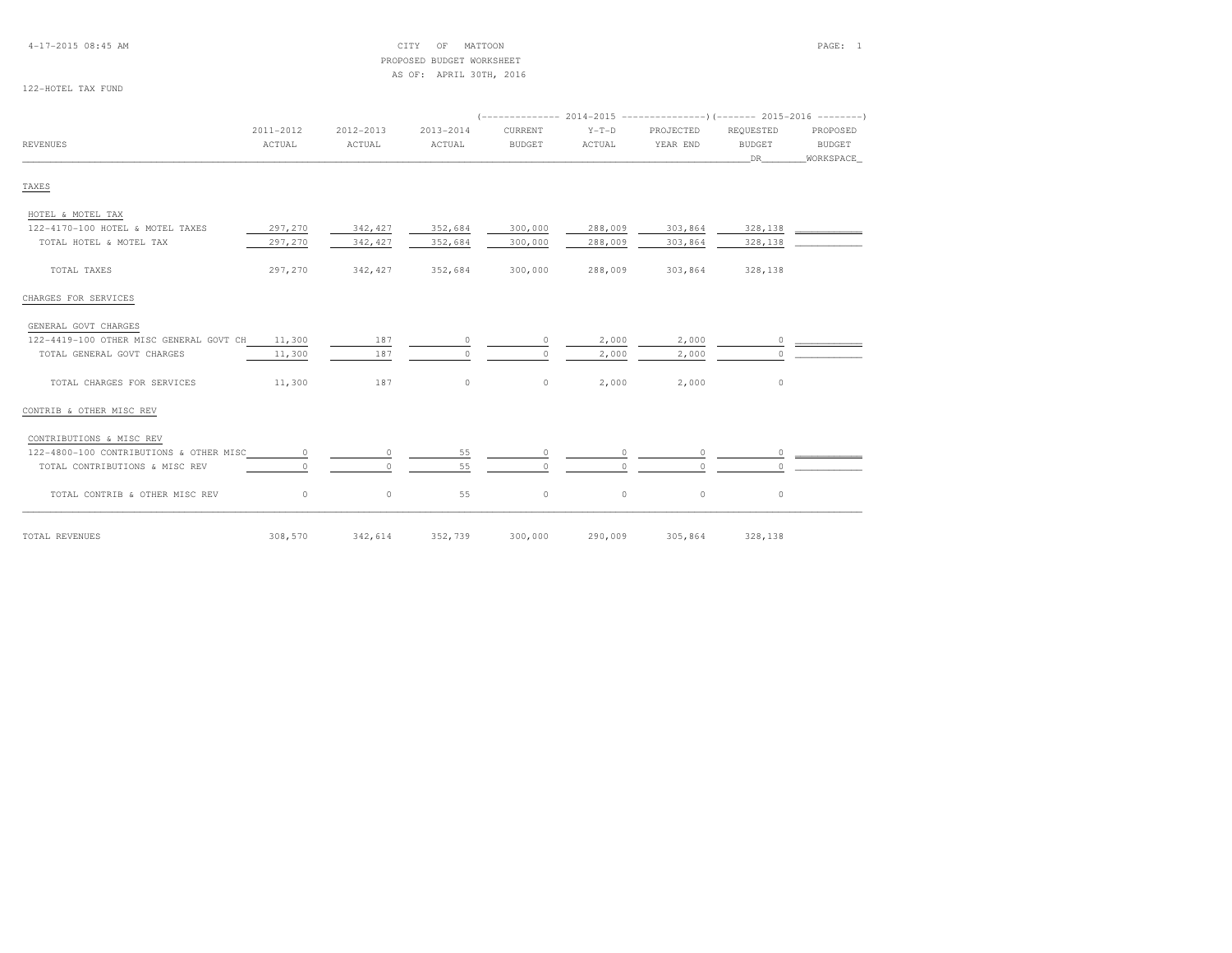4-17-2015 08:45 AM CITY OF MATTOON PAGE: 2 PROPOSED BUDGET WORKSHEETAS OF: APRIL 30TH, 2016

#### 122-HOTEL TAX FUNDHOTEL TAX ADMINISTRATION

|                                         |             |           |           | 2014-2015<br>---------------) (------- 2015-2016<br>$-- - - - - -$ |         |           |               |               |
|-----------------------------------------|-------------|-----------|-----------|--------------------------------------------------------------------|---------|-----------|---------------|---------------|
|                                         | 2011-2012   | 2012-2013 | 2013-2014 | CURRENT                                                            | $Y-T-D$ | PROJECTED | REQUESTED     | PROPOSED      |
| EXPENDITURES                            | ACTUAL      | ACTUAL    | ACTUAL    | <b>BUDGET</b>                                                      | ACTUAL  | YEAR END  | <b>BUDGET</b> | <b>BUDGET</b> |
|                                         |             |           |           |                                                                    |         |           | _DR_          | WORKSPACE     |
|                                         |             |           |           |                                                                    |         |           |               |               |
| PERSONNEL SERVICES                      |             |           |           |                                                                    |         |           |               |               |
| SALARIES & WAGES                        |             |           |           |                                                                    |         |           |               |               |
| 122-5653-111 SALARIES OF REG EMPLOYEES  | 42,215      | 45,192    | 45,983    | 50,921                                                             | 43,218  | 42,467    | 50,950        |               |
| 122-5653-112 SALARIES OF TEMP EMPLOYEES | 6,997       | 8,303     | 18,746    | 28,000                                                             | 12,605  | 11,933    | 32,090        |               |
| 122-5653-113 OVERTIME                   | 1,228       | 1,195     | 1,346     | 1,500                                                              | 1,429   | 1,967     | 1,500         |               |
| 122-5653-114 COMPENSATED ABSENCES       | 2,580       | 2,276     | 2,705     | $\circ$                                                            | 2,720   | 2,658     |               |               |
| TOTAL SALARIES & WAGES                  | 53,020      | 56,967    | 68,780    | 80,421                                                             | 59,971  | 59,026    | 84,540        |               |
| TOTAL PERSONNEL SERVICES                | 53,020      | 56,967    | 68,780    | 80,421                                                             | 59,971  | 59,026    | 84,540        |               |
| EMPLOYEE BENEFITS                       |             |           |           |                                                                    |         |           |               |               |
| GROUP INSURANCE                         |             |           |           |                                                                    |         |           |               |               |
| 122-5653-211 GROUP HEALTH INSURANCE     | 8,540       | 9,653     | 10,441    | 15,340                                                             | 14,588  | 15,340    | 15,350        |               |
| 122-5653-212 GROUP LIFE INSURANCE       | 144         | 150       | 150       | 134                                                                | 134     | 134       | 134           |               |
| TOTAL GROUP INSURANCE                   | 8,684       | 9,803     | 10,591    | 15,474                                                             | 14,722  | 15,474    | 15,484        |               |
| SOCIAL SECURITY CONTRIB                 |             |           |           |                                                                    |         |           |               |               |
| 122-5653-221 FICA CONTRIBUTIONS         | 3,103       | 3,365     | 4,055     | 4,986                                                              | 3,633   | 3,645     | 5,241         |               |
| 122-5653-222 MEDICARE CONTRIBUTIONS     | 726         | 787       | 948       | 1,166                                                              | 850     | 852       | 1,226         |               |
| TOTAL SOCIAL SECURITY CONTRIB           | 3,829       | 4,152     | 5,003     | 6,152                                                              | 4,482   | 4,497     | 6,467         |               |
| RETIREMENT CONTRIBTUIONS                |             |           |           |                                                                    |         |           |               |               |
| 122-5653-231 IMRF CONTRIBUTIONS         | 5,838       | 6,591     | 6,442     | 6,620                                                              | 5,492   | 5,957     | 6,022         |               |
| TOTAL RETIREMENT CONTRIBTUIONS          | 5,838       | 6,591     | 6,442     | 6,620                                                              | 5,492   | 5,957     | 6,022         |               |
| UNEMPLOYMNT COMPENSATION                |             |           |           |                                                                    |         |           |               |               |
| 122-5653-240 UNEMPLOYMENT COMP.         | 323         | 790       | 1,029     | 1,208                                                              | 1,208   | 1,208     | 879           |               |
| TOTAL UNEMPLOYMNT COMPENSATION          | 323         | 790       | 1,029     | 1,208                                                              | 1,208   | 1,208     | 879           |               |
| WORKER'S COMPENSATION                   |             |           |           |                                                                    |         |           |               |               |
| 122-5653-250 WORKERS' COMPENSATION      | 133         | 134       | 141       | 145                                                                | 145     | 145       | 147           |               |
| TOTAL WORKER'S COMPENSATION             | 133         | 134       | 141       | 145                                                                | 145     | 145       | 147           |               |
| TOTAL EMPLOYEE BENEFITS                 | 18,807      | 21,470    | 23,206    | 29,599                                                             | 26,049  | 27,281    | 28,999        |               |
| SUPPLIES                                |             |           |           |                                                                    |         |           |               |               |
| GENERAL SUPPLIES                        |             |           |           |                                                                    |         |           |               |               |
| 122-5653-311 OFFICE SUPPLIES            | 1,790       | 1,443     | 2,821     | 1,000                                                              | 1,858   | 1,972     | 1,000         |               |
| 122-5653-316 TOOLS & EQUIPMENT          | $\circ$     | $\circ$   | 19        | $\circ$                                                            | $\circ$ | $\circ$   | $\cap$        |               |
| 122-5653-317 CONCESSION & SOUVENIR SUPP | $\mathbb O$ | 247       | 432       | 1,000                                                              | $\circ$ | $\circ$   | 1,000         |               |
| 122-5653-319 MISCELLANEOUS SUPPLIES     | $\circ$     | 6         | 60        | $\circ$                                                            | 1,157   | 1,736     | $\Omega$      |               |
| TOTAL GENERAL SUPPLIES                  | 1,790       | 1,696     | 3.332     | 2,000                                                              | 3,015   | 3,708     | 2,000         |               |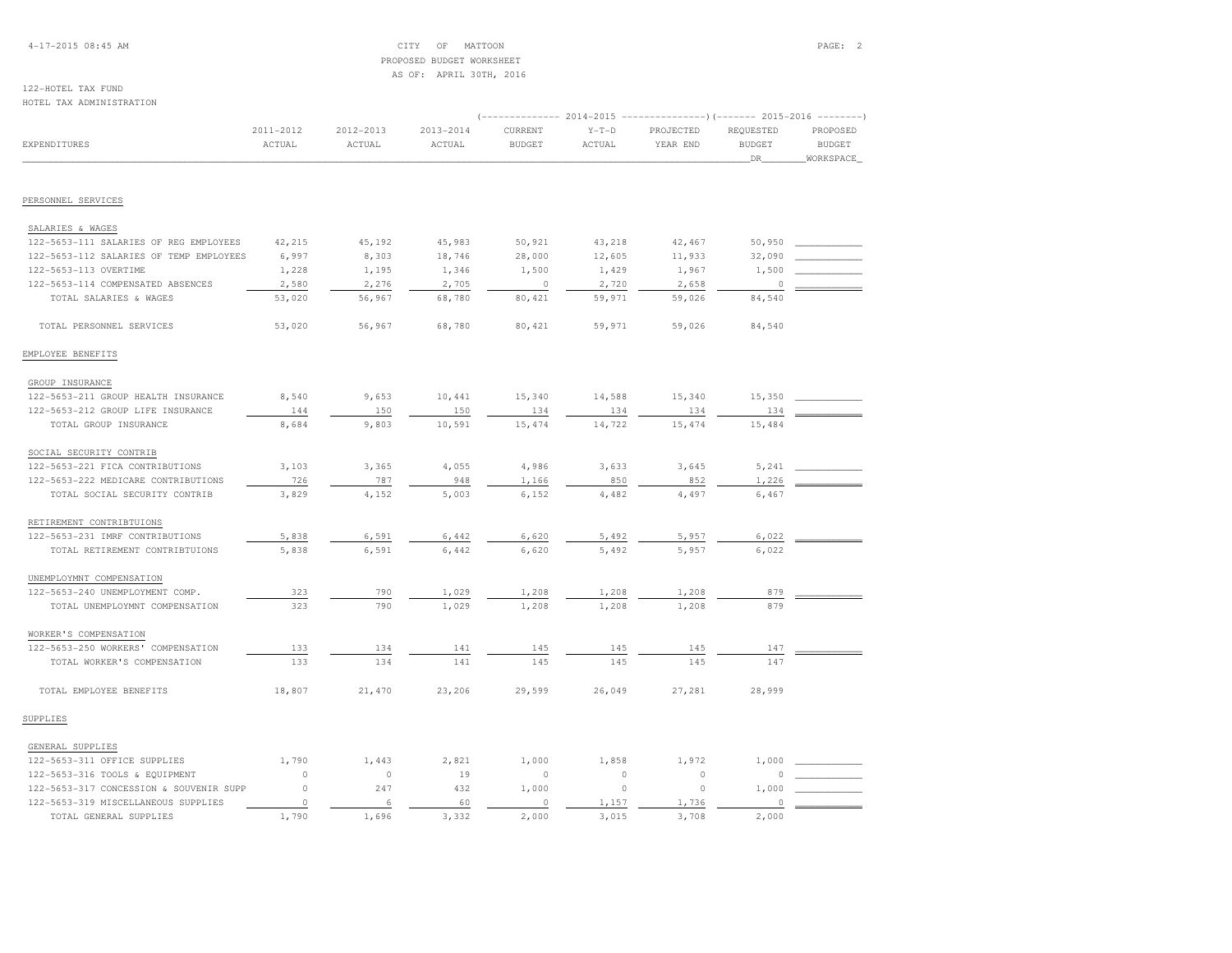4-17-2015 08:45 AM CITY OF MATTOON PAGE: 3 PROPOSED BUDGET WORKSHEETAS OF: APRIL 30TH, 2016

122-HOTEL TAX FUNDHOTEL TAX ADMINISTRATION

|                                         |                     |                     |                     | $---------2014-2015$     |                   |                       | $------------)$ (------- 2015-2016 --------) |                           |  |  |  |  |
|-----------------------------------------|---------------------|---------------------|---------------------|--------------------------|-------------------|-----------------------|----------------------------------------------|---------------------------|--|--|--|--|
| EXPENDITURES                            | 2011-2012<br>ACTUAL | 2012-2013<br>ACTUAL | 2013-2014<br>ACTUAL | CURRENT<br><b>BUDGET</b> | $Y-T-D$<br>ACTUAL | PROJECTED<br>YEAR END | REQUESTED<br><b>BUDGET</b>                   | PROPOSED<br><b>BUDGET</b> |  |  |  |  |
|                                         |                     |                     |                     |                          |                   |                       | DR                                           | WORKSPACE                 |  |  |  |  |
| ENERGY                                  |                     |                     |                     |                          |                   |                       |                                              |                           |  |  |  |  |
| 122-5653-321 NATURAL GAS & ELECTRIC (CI | 918                 | 508                 | 1,803               | 1,500                    | 1,472             | 1,592                 | 1,500                                        |                           |  |  |  |  |
| 122-5653-322 ELECTRICITY (COLES MOULTRI | 399                 | 719                 | 374                 | 200                      | 338               | 332                   | 500                                          |                           |  |  |  |  |
| TOTAL ENERGY                            | 1,317               | 1,228               | 2,176               | 1,700                    | 1,810             | 1,923                 | 2,000                                        |                           |  |  |  |  |
| TOTAL SUPPLIES                          | 3,107               | 2,924               | 5,508               | 3,700                    | 4,826             | 5,631                 | 4,000                                        |                           |  |  |  |  |
| PURCHASED PROP MAINT SRV                |                     |                     |                     |                          |                   |                       |                                              |                           |  |  |  |  |
| REPAIR & MAINT SERVICES                 |                     |                     |                     |                          |                   |                       |                                              |                           |  |  |  |  |
| 122-5653-432 REPAIR OF STRUCTURES       | $\mathbb O$         | 2,115               | 0                   |                          |                   |                       |                                              |                           |  |  |  |  |
| TOTAL REPAIR & MAINT SERVICES           | $\circ$             | 2,115               | $\circ$             | $\cap$                   | $\cap$            | $\Omega$              | $\cap$                                       |                           |  |  |  |  |
| TOTAL PURCHASED PROP MAINT SRV          | $\circ$             | 2,115               | $\circ$             | $\circ$                  | $\circ$           | $\mathbb O$           | $\circ$                                      |                           |  |  |  |  |
| OTHER PURCHASED SERVICES                |                     |                     |                     |                          |                   |                       |                                              |                           |  |  |  |  |
| PROFESSIONAL SERVICES                   |                     |                     |                     |                          |                   |                       |                                              |                           |  |  |  |  |
| 122-5653-513 AUDITING SERVICES          | 1,100               | 1,683               | 1,485               | 1,100                    | 1,485             | 1,200                 | 1,200                                        |                           |  |  |  |  |
| 122-5653-516 TECHNOLOGY SERVICES        | 2,964               | 2,964               | 2,964               | 2,964                    | 2,964             | 2,964                 | 2,964                                        |                           |  |  |  |  |
| TOTAL PROFESSIONAL SERVICES             | 4,064               | 4,647               | 4,449               | 4,064                    | 4,449             | 4,164                 | 4,164                                        |                           |  |  |  |  |
| COMMUNICATION                           |                     |                     |                     |                          |                   |                       |                                              |                           |  |  |  |  |
| 122-5653-531 POSTAGE                    | 92                  | 101                 | 225                 | 200                      | 180               | 191                   | 200                                          |                           |  |  |  |  |
| 122-5653-532 TELEPHONE                  | 2,756               | 2,082               | 2,192               | 2,500                    | 2,307             | 2,610                 | 2,000                                        |                           |  |  |  |  |
| 122-5653-533 CELLULAR PHONE             | 560                 | 2,243               | 1,200               | 1,200                    | 1,200             | 1,200                 | 1,200                                        |                           |  |  |  |  |
| TOTAL COMMUNICATION                     | 3,407               | 4,427               | 3,617               | 3,900                    | 3,687             | 4,001                 | 3,400                                        |                           |  |  |  |  |
| ADVERTISING                             |                     |                     |                     |                          |                   |                       |                                              |                           |  |  |  |  |
| 122-5653-540 ADVERTISING                | 25,740              | 33,364              | 21,359              | 20,000                   | 25,176            | 32,437                | 25,000                                       |                           |  |  |  |  |
| TOTAL ADVERTISING                       | 25,740              | 33,364              | 21,359              | 20,000                   | 25,176            | 32,437                | 25,000                                       |                           |  |  |  |  |
| PRINTING & BUILDING                     |                     |                     |                     |                          |                   |                       |                                              |                           |  |  |  |  |
| 122-5653-550 PRINTING & BINDING         | $\circ$             | 0                   | 474                 | 2,000                    |                   | 0                     | 2,000                                        |                           |  |  |  |  |
| TOTAL PRINTING & BUILDING               | $\circ$             | $\Omega$            | 474                 | 2,000                    |                   | $\Omega$              | 2,000                                        |                           |  |  |  |  |
| EMPLOYEE BUSINESS EXP                   |                     |                     |                     |                          |                   |                       |                                              |                           |  |  |  |  |
| 122-5653-561 BUSINESS MEETING EXPENSE   | 678                 | 1,194               | 2,059               | 1,000                    | 735               | 613                   | 1,000                                        |                           |  |  |  |  |
| 122-5653-562 TRAVEL & TRAINING          | 7,260               | 6,396               | 7,406               | 5,000                    | 6,300             | 6,054                 | 5,000                                        |                           |  |  |  |  |
| TOTAL EMPLOYEE BUSINESS EXP             | 7,938               | 7,590               | 9,465               | 6,000                    | 7,036             | 6,667                 | 6,000                                        |                           |  |  |  |  |
| OTHER PURCHASED SERVICES                |                     |                     |                     |                          |                   |                       |                                              |                           |  |  |  |  |
| 122-5653-571 DUES & MEMBERSHIPS         | 1,625               | $\circ$             | 3,125               | 1,750                    | 1,500             | 2,250                 | 1,750                                        |                           |  |  |  |  |
| 122-5653-572 COMMUNITY PROMOTION & RELA | 10,127              | 6,809               | 3,778               | 2,000                    | 803               | 1,148                 | 1,000                                        |                           |  |  |  |  |
| TOTAL OTHER PURCHASED SERVICES          | 11,752              | 6,809               | 6,903               | 3,750                    | 2,303             | 3,398                 | 2,750                                        |                           |  |  |  |  |
| TOTAL OTHER PURCHASED SERVICES          | 52,901              | 56,836              | 46,267              | 39,714                   | 42,651            | 50,667                | 43, 314                                      |                           |  |  |  |  |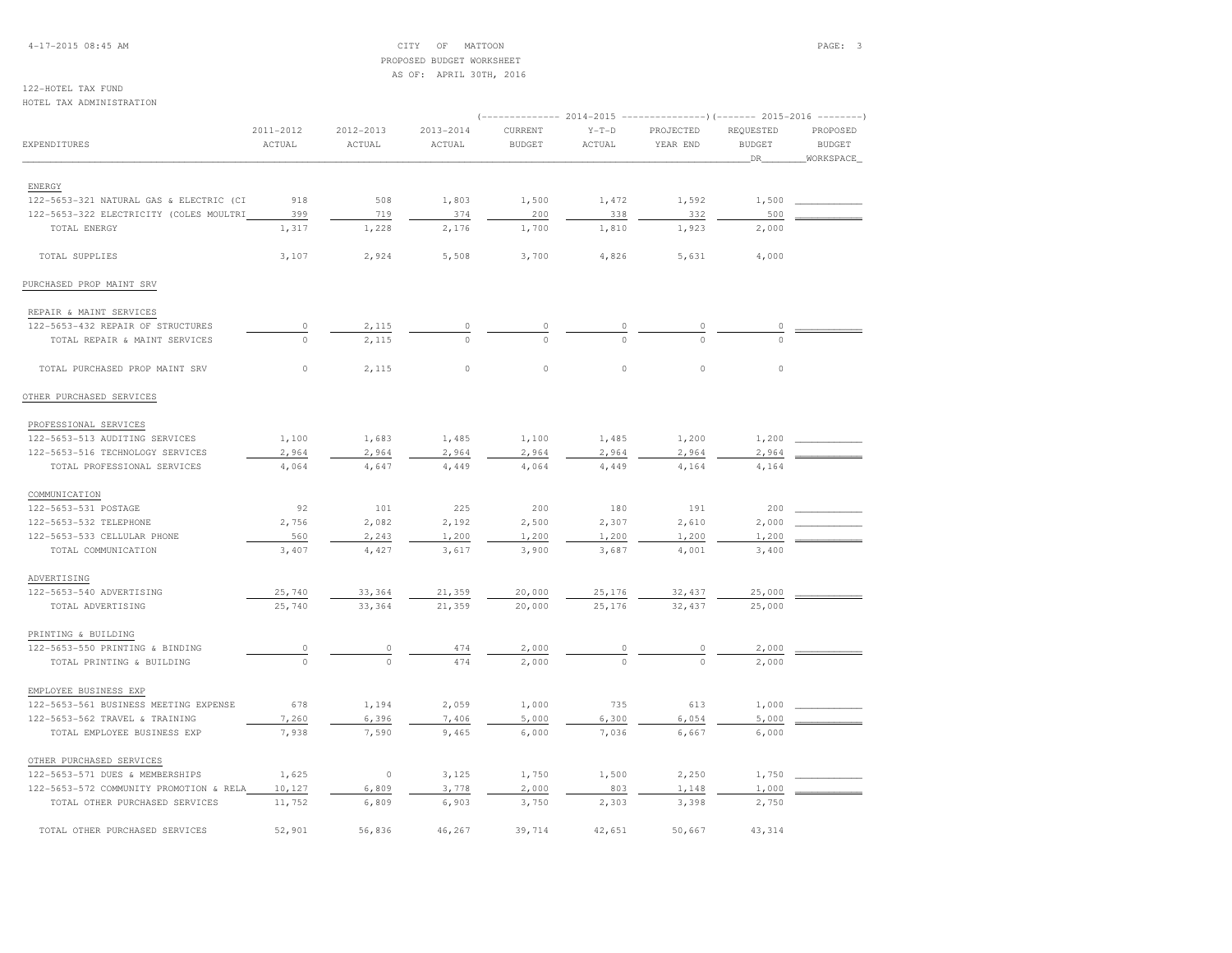4-17-2015 08:45 AM CITY OF MATTOON PAGE: 4 PROPOSED BUDGET WORKSHEETAS OF: APRIL 30TH, 2016

#### 122-HOTEL TAX FUNDHOTEL TAX ADMINISTRATION

|                                                    | 2011-2012  | 2012-2013  | 2013-2014    | CURRENT       | $Y-T-D$    | PROJECTED  | REOUESTED           | PROPOSED                   |
|----------------------------------------------------|------------|------------|--------------|---------------|------------|------------|---------------------|----------------------------|
| EXPENDITURES                                       | ACTUAL     | ACTUAL     | ACTUAL       | <b>BUDGET</b> | ACTUAL     | YEAR END   | <b>BUDGET</b><br>DR | <b>BUDGET</b><br>WORKSPACE |
| PROPERTY                                           |            |            |              |               |            |            |                     |                            |
| IMPROVEMENTS-NOT BLDNGS                            |            |            |              |               |            |            |                     |                            |
| 122-5653-730 IMPROVEMENTS OTHER THAN BL            | $\circ$    | $\circ$    | 49,634       |               |            |            |                     |                            |
| TOTAL IMPROVEMENTS-NOT BLDNGS                      | $\Omega$   | $\Omega$   | 49,634       | $\Omega$      | $\Omega$   |            | $\Omega$            |                            |
| TOTAL PROPERTY                                     | 0          | $\circ$    | 49,634       | $\circ$       | $\circ$    | $\circ$    | $\circ$             |                            |
| OTHER OBJECTS                                      |            |            |              |               |            |            |                     |                            |
| FINANCIAL TRANS OBJECTS                            |            |            |              |               |            |            |                     |                            |
| 122-5653-814 PRINTING/COPY MACH LEASE/M            | $\circ$    | $\circ$    | 599          | 599           | 669        | 215        | 599                 |                            |
| TOTAL FINANCIAL TRANS OBJECTS                      | $\cap$     | $\Omega$   | 599          | 599           | 669        | 215        | 599                 |                            |
| FINANCIAL TRANS OBJECTS                            |            |            |              |               |            |            |                     |                            |
| 122-5653-825 TOURISM GRANTS                        | 153,751    | 139,660    | 192,181      | 100,000       | 126,975    | 113,963    | 120,000             |                            |
| TOTAL FINANCIAL TRANS OBJECTS                      | 153,751    | 139,660    | 192,181      | 100,000       | 126,975    | 113,963    | 120,000             |                            |
| COMPUTER INFO SYS OBJECT                           |            |            |              |               |            |            |                     |                            |
| 122-5653-863 COMPUTERS                             | $\circ$    | 595        | 3,810        | 1,500         | 153        | 230        | $\circ$             |                            |
| TOTAL COMPUTER INFO SYS OBJECT                     | $\circ$    | 595        | 3,810        | 1,500         | 153        | 230        | $\Omega$            |                            |
| TOTAL OTHER OBJECTS                                | 153,751    | 140,255    | 196,590      | 102,099       | 127,797    | 114,407    | 120,599             |                            |
| TOTAL HOTEL TAX ADMINISTRATION                     | 281,586    | 280,566    | 389,986      | 255,533       | 261,293    | 257,013    | 281,452             |                            |
| TOTAL EXPENDITURES                                 | 281,586    | 280,566    | 389,986      | 255,533       | 261,293    | 257,013    | 281,452             |                            |
| REVENUE OVER/(UNDER) EXPENDITURES                  | 26,984     | $62,048$ ( | 37,247)      | 44,467        | 28,716     | 48,851     | 46,686              |                            |
| OTHER FINANCING (USES)                             |            |            |              |               |            |            |                     |                            |
| 122-5904-822 TRFR TO FESTIVAL MANAGEMEN            | 37,500     | 47,500     | 47,500       | 44,500        | 44,500     | 44,500     | 45,000              |                            |
| TOTAL OTHER FINANCING (USES)                       | 37,500     | 47,500     | 47,500       | 44,500        | 44,500     | 44,500     | 45,000              |                            |
| TOTAL OTHER FINANCING SOURCES (USES)<br>$\sqrt{2}$ | $37,500$ ( | $47,500$ ( | $47,500$ ) ( | $44,500$ (    | $44,500$ ( | $44,500$ ( | 45,000              |                            |

REVENUES & OTHER SOURCES OVER/

(UNDER) EXPENDITURES & OTHER (USES) ( 10,516) 14,548 ( 84,747) ( 33) ( 15,784) 4,351 1,686

\*\*\* END OF REPORT \*\*\*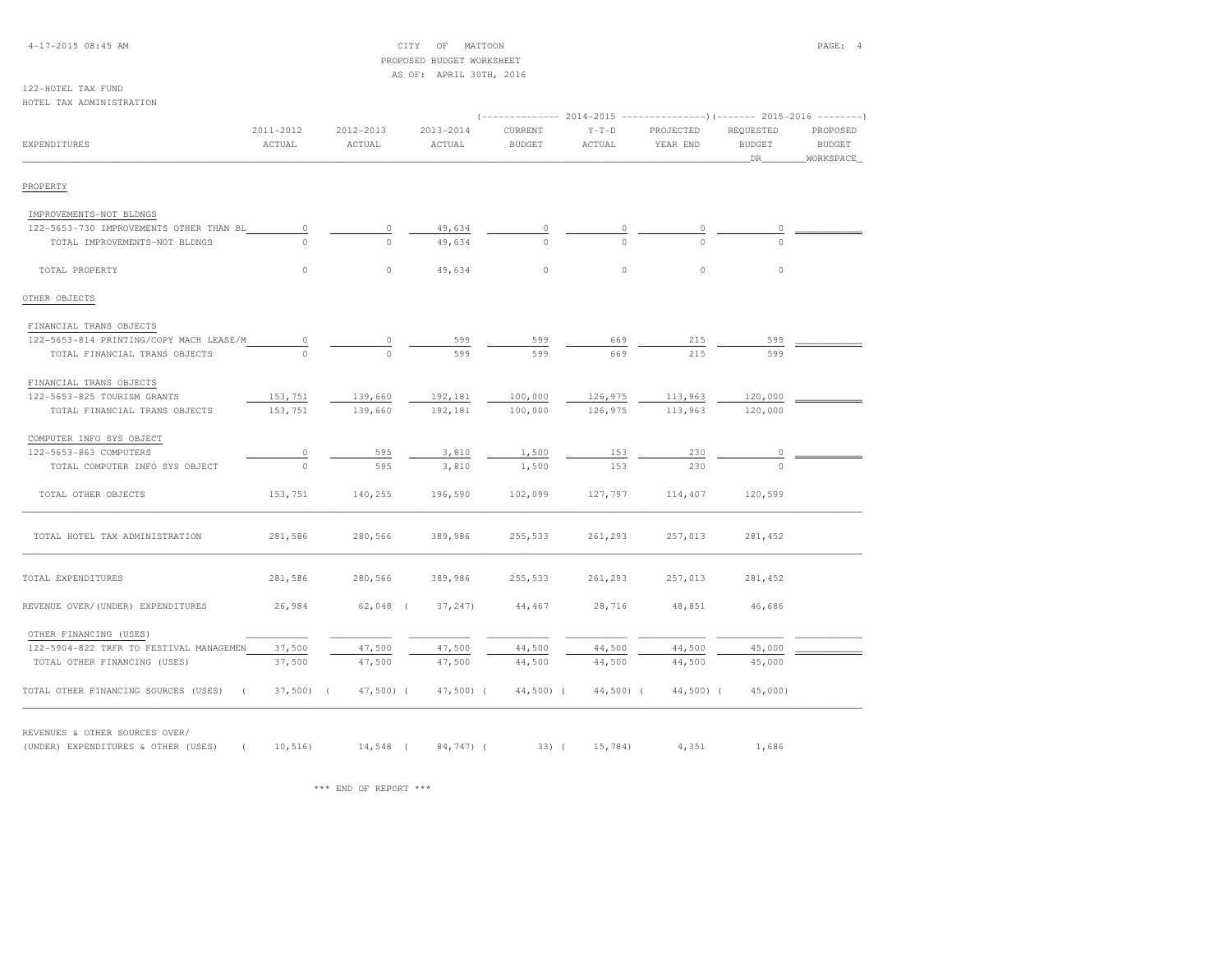4-17-2015 08:45 AM CITY OF MATTOON PAGE: 1 PROPOSED BUDGET WORKSHEETAS OF: APRIL 30TH, 2016

# 123-FESTIVAL MGMT FUND

|                                         | 2011-2012 | 2012-2013 | 2013-2014 | CURRENT       | $Y-T-D$ | PROJECTED | REOUESTED     | PROPOSED      |  |
|-----------------------------------------|-----------|-----------|-----------|---------------|---------|-----------|---------------|---------------|--|
| <b>REVENUES</b>                         | ACTUAL    | ACTUAL    | ACTUAL    | <b>BUDGET</b> | ACTUAL  | YEAR END  | <b>BUDGET</b> | <b>BUDGET</b> |  |
|                                         |           |           |           |               |         |           | DR            | WORKSPACE     |  |
| CHARGES FOR SERVICES                    |           |           |           |               |         |           |               |               |  |
| CEMETERY DEPT CHRGS                     |           |           |           |               |         |           |               |               |  |
| 123-4491-010 CONTRIBUTIONS FOR FIREWORK | 13,002    | 13,245    | 13,347    | 12,500        | 13,369  | 13,369    | 13,000        |               |  |
| 123-4492-010 CONTRIBUTIONS FOR LIGHTWOR | 38,142    | 40,744    | 40,136    | 33,500        | 47,942  | 46,384    | 40,000        |               |  |
| 123-4494-010 CONTRIBUTIONS FOR BAGELFES | 70,938    | 71,068    | 71,185    | 65,000        | 89,838  | 84,988    | 70,000        |               |  |
| TOTAL CEMETERY DEPT CHRGS               | 122,082   | 125,057   | 124,668   | 111,000       | 151,150 | 144,741   | 123,000       |               |  |
| TOTAL CHARGES FOR SERVICES              | 122,082   | 125,057   | 124,668   | 111,000       | 151,150 | 144,741   | 123,000       |               |  |
| CONTRIB & OTHER MISC REV                |           |           |           |               |         |           |               |               |  |
| CONTRIBUTIONS & MISC REV                |           |           |           |               |         |           |               |               |  |
| 123-4802-010 ARTS COUNCIL PROGRAM REVEN | $\circ$   | $\circ$   | $\circ$   | $\circ$       | $\circ$ | $\circ$   | 19,260        |               |  |
| 123-4803-010 ARTS COUNCIL CONTRIBUTIONS | 0         | $\Omega$  | 0         | $\Omega$      |         | $\Omega$  | 71,450        |               |  |
| TOTAL CONTRIBUTIONS & MISC REV          |           | $\cap$    |           |               |         | $\circ$   | 90,710        |               |  |
| TOTAL CONTRIB & OTHER MISC REV          | $\circ$   | $\circ$   | $\circ$   | $\circ$       | $\circ$ | $\circ$   | 90,710        |               |  |
| TOTAL REVENUES                          | 122,082   | 125,057   | 124,668   | 111,000       | 151,150 | 144,741   | 213,710       |               |  |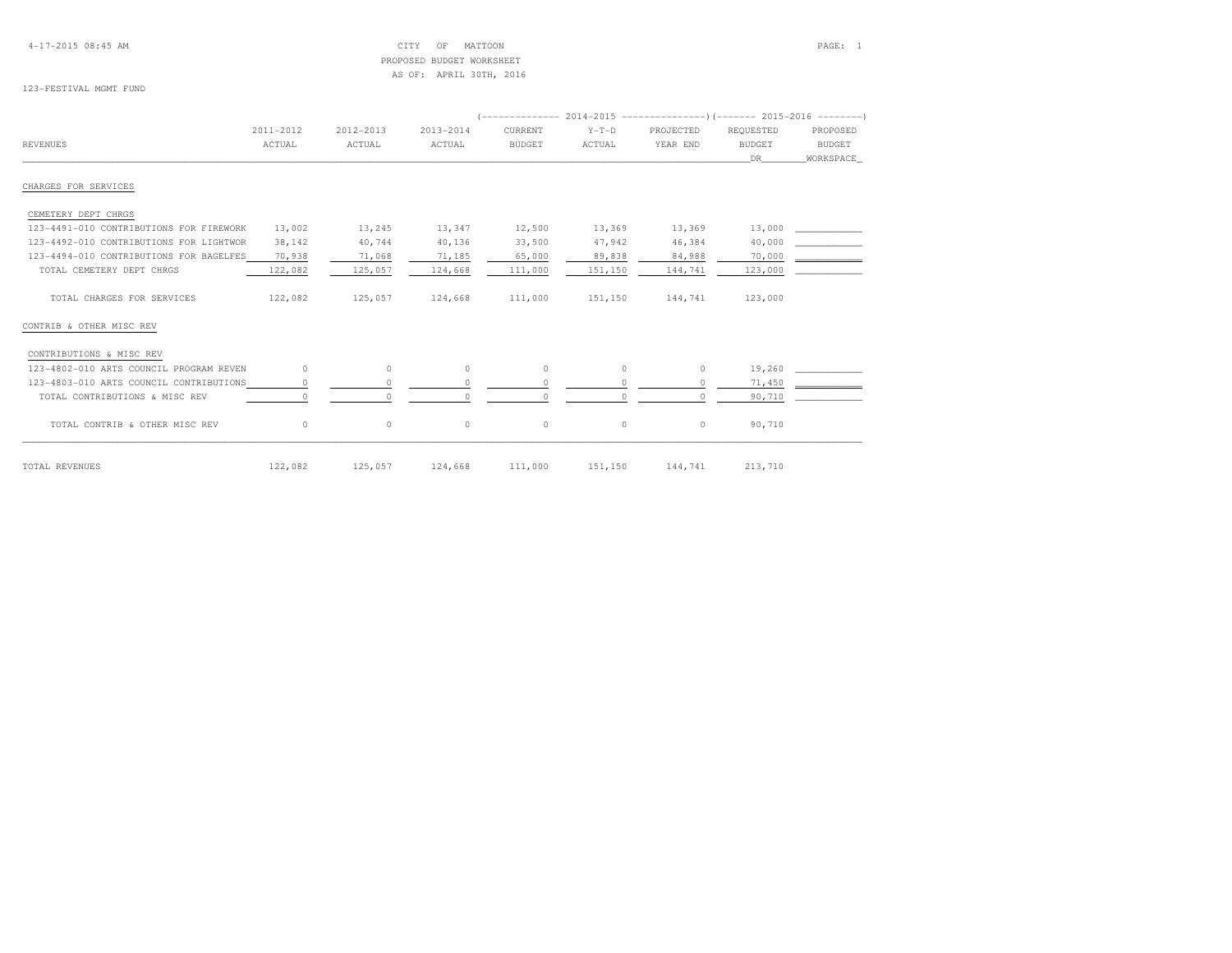4-17-2015 08:45 AM CITY OF MATTOON PAGE: 2 PROPOSED BUDGET WORKSHEETAS OF: APRIL 30TH, 2016

## 123-FESTIVAL MGMT FUNDMATTOON ARTS COUNCIL

| EXPENDITURES                            | 2011-2012<br>ACTUAL | 2012-2013<br>ACTUAL | 2013-2014<br>ACTUAL | CURRENT<br><b>BUDGET</b> | 2014-2015<br>$Y-T-D$<br>ACTUAL | PROJECTED<br>YEAR END | -------)(------- 2015-2016<br>REQUESTED<br><b>BUDGET</b><br>DR | PROPOSED<br><b>BUDGET</b><br>WORKSPACE |
|-----------------------------------------|---------------------|---------------------|---------------------|--------------------------|--------------------------------|-----------------------|----------------------------------------------------------------|----------------------------------------|
| SUPPLIES                                |                     |                     |                     |                          |                                |                       |                                                                |                                        |
|                                         |                     |                     |                     |                          |                                |                       |                                                                |                                        |
| GENERAL SUPPLIES                        |                     |                     |                     |                          |                                |                       |                                                                |                                        |
| 123-5505-319 SUPPLIES                   | $\circ$<br>$\circ$  | 0<br>$\Omega$       | 0<br>$\Omega$       | 0<br>$\Omega$            | $\Omega$                       | 0<br>$\Omega$         | 210<br>210                                                     |                                        |
| TOTAL GENERAL SUPPLIES                  |                     |                     |                     |                          |                                |                       |                                                                |                                        |
| TOTAL SUPPLIES                          | $\circ$             | $\circ$             | $\mathbb O$         | $\circ$                  | $\mathbb O$                    | $\circ$               | 210                                                            |                                        |
| OTHER PURCHASED SERVICES                |                     |                     |                     |                          |                                |                       |                                                                |                                        |
| COMMUNICATION                           |                     |                     |                     |                          |                                |                       |                                                                |                                        |
| 123-5505-531 POSTAGE & SHIPPING         | $\overline{0}$      |                     |                     |                          |                                |                       | 210                                                            |                                        |
| TOTAL COMMUNICATION                     | $\mathbb O$         |                     | $\Omega$            | $\circ$                  | $\circ$                        |                       | 210                                                            |                                        |
| ADVERTISING                             |                     |                     |                     |                          |                                |                       |                                                                |                                        |
| 123-5505-540 ADVERTISING                | $\mathbb O$         | $\circ$             | 0                   | 0                        | 0                              | $\circ$               | 1,050                                                          |                                        |
| TOTAL ADVERTISING                       | $\circ$             | $\circ$             | $\Omega$            | $\circ$                  | $\Omega$                       | $\Omega$              | 1,050                                                          |                                        |
| PRINTING & BUILDING                     |                     |                     |                     |                          |                                |                       |                                                                |                                        |
| 123-5505-550 PRINTING & PHOTOGRAPHY     | $\overline{0}$      | $\mathbb O$         | 0                   | 0                        | 0                              | 0                     | 1,050                                                          |                                        |
| TOTAL PRINTING & BUILDING               | $\circ$             | $\Omega$            | $\Omega$            | $\circ$                  | $\mathbf{0}$                   | $\circ$               | 1,050                                                          |                                        |
| OTHER PURCHASED SERVICES                |                     |                     |                     |                          |                                |                       |                                                                |                                        |
| 123-5505-570 FUNDRAISING EXPENSE        | $\circ$             | $\circ$             | $\mathbb O$         | $\circ$                  | $\circ$                        | $\circ$               | 500                                                            |                                        |
| 123-5505-571 MARKETING MEMBERSHIPS      | $\circ$             | $\mathbb O$         | $\mathbb O$         | $\circ$                  | $\mathbb O$                    | $\mathbb O$           | 375                                                            |                                        |
| 123-5505-575 WEB DESIGN & MAINTENANCE   | $\mathbb O$         | $\circ$             | $\mathbb O$         | $\circ$                  | $\mathbb O$                    | $\circ$               | 2,500                                                          |                                        |
| 123-5505-579 MISC OTHER PURCHASED SERVI | $\mathbb O$         | $\mathbb O$         | $\mathbb O$         | 0                        | $\mathbb O$                    | $\mathbb O$           | 210                                                            |                                        |
| TOTAL OTHER PURCHASED SERVICES          | $\circ$             | $\circ$             | $\circ$             | 0                        | $\mathbb O$                    | $\circ$               | 3,585                                                          |                                        |
| TOTAL OTHER PURCHASED SERVICES          | $\mathbb O$         | $\circ$             | $\mathbb O$         | $\circ$                  | $\circ$                        | $\circ$               | 5,895                                                          |                                        |
| PROPERTY                                |                     |                     |                     |                          |                                |                       |                                                                |                                        |
| IMPROVEMENTS-NOT BLDNGS                 |                     |                     |                     |                          |                                |                       |                                                                |                                        |
| OTHER OBJECTS                           |                     |                     |                     |                          |                                |                       |                                                                |                                        |
| SPECIAL EVENT OBJECTS                   |                     |                     |                     |                          |                                |                       |                                                                |                                        |
| 123-5505-831 CHILDREN'S PROGRAMMING     | $\circ$             | $\circ$             | $\mathbb O$         | $\circ$                  | $\mathbb O$                    | $\circ$               | 7,175                                                          |                                        |
| 123-5505-832 ADULT EDUCATION            | $\circ$             | $\circ$             | $\mathbb O$         | $\circ$                  | $\circ$                        | $\circ$               | 4,800                                                          |                                        |
| 123-5505-833 EXHIBITS/PERFORMANCES      | $\circ$             | $\circ$             | $\mathbb O$         | 0                        | $\mathbb O$                    | $\mathbb O$           | 4,400                                                          |                                        |
| 123-5505-834 EVENTS                     | $\circ$             | $\circ$             | $\circ$             | $\circ$                  | $\circ$                        | $\Omega$              | 4,620                                                          |                                        |
| 123-5505-835 SPECIAL EVENTS/SALES       | $\circ$             | $\circ$             | $\mathbb O$         | $\mathbb O$              | $\circ$                        | $\circ$               | 700                                                            |                                        |
| 123-5505-836 ARTS FESTIVALS             | $\mathbb O$         | $\circ$             | 0                   | 0                        | $\mathbb O$                    | $\circ$               | 3,000                                                          |                                        |
| TOTAL SPECIAL EVENT OBJECTS             | $\circ$             | $\circ$             | $\circ$             | $\circ$                  | $\circ$                        | $\circ$               | 24,695                                                         |                                        |
| TOTAL OTHER OBJECTS                     | $\mathbb O$         | $\circ$             | $\mathbb O$         | $\circ$                  | $\circ$                        | $\circ$               | 24,695                                                         |                                        |
| TOTAL MATTOON ARTS COUNCIL              | $\circ$             | $\circ$             | $\circ$             | 0                        | $\circ$                        | $\circ$               | 30,800                                                         |                                        |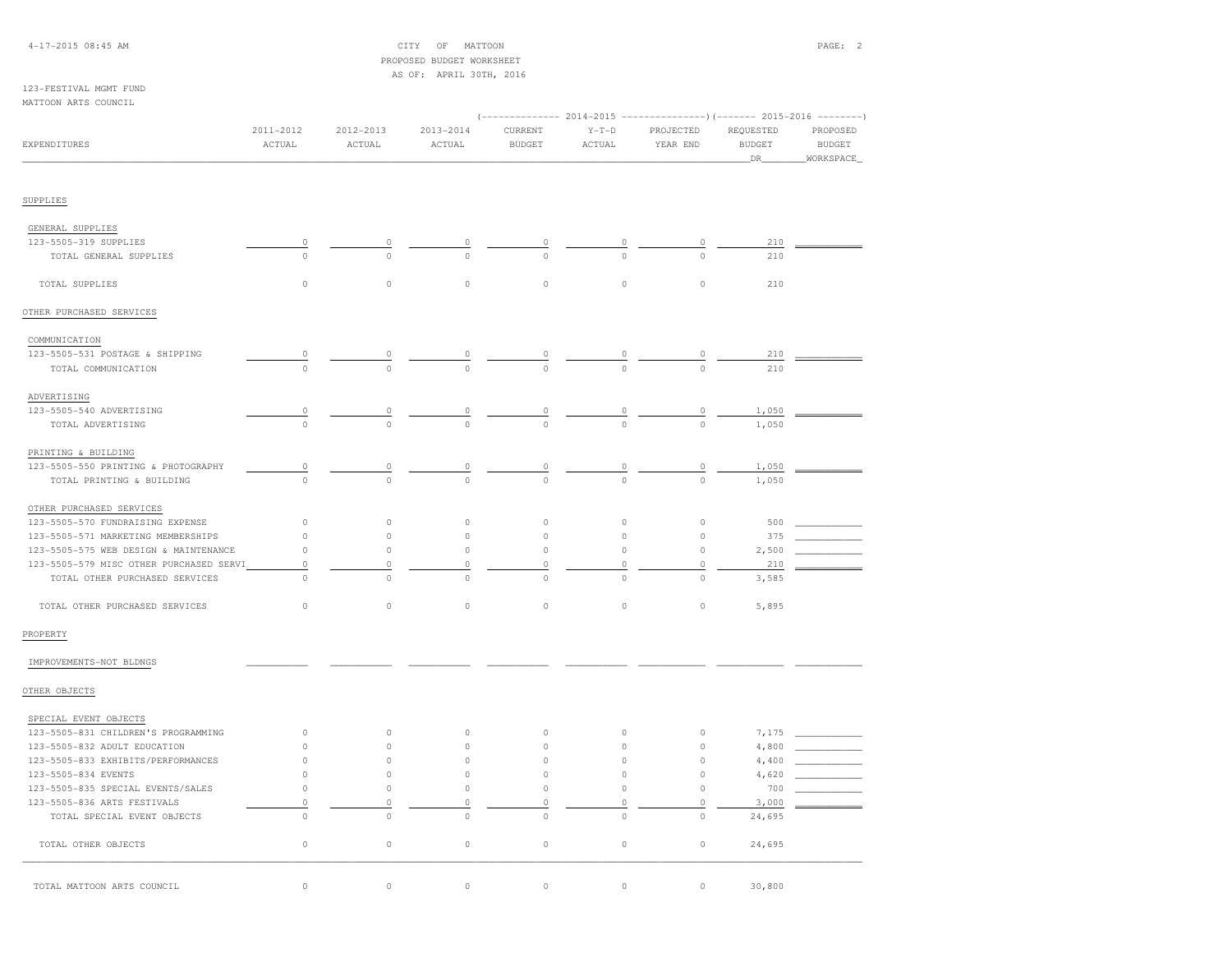## 4-17-2015 08:45 AM CITY OF MATTOON PAGE: 3 PROPOSED BUDGET WORKSHEETAS OF: APRIL 30TH, 2016

### 123-FESTIVAL MGMT FUNDFESTIVAL ADMINISTRATION

|                              |           |           |           |               |          |           | (-------------- 2014-2015 ----------------) (------- 2015-2016 --------) |           |
|------------------------------|-----------|-----------|-----------|---------------|----------|-----------|--------------------------------------------------------------------------|-----------|
|                              | 2011-2012 | 2012-2013 | 2013-2014 | CURRENT       | $Y-T-D$  | PROJECTED | REQUESTED                                                                | PROPOSED  |
| EXPENDITURES                 | ACTUAL    | ACTUAL    | ACTUAL    | <b>BUDGET</b> | ACTUAL   | YEAR END  | BUDGET                                                                   | BUDGET    |
|                              |           |           |           |               |          |           | DR                                                                       | WORKSPACE |
|                              |           |           |           |               |          |           |                                                                          |           |
|                              |           |           |           |               |          |           |                                                                          |           |
| SUPPLIES                     |           |           |           |               |          |           |                                                                          |           |
|                              |           |           |           |               |          |           |                                                                          |           |
| GENERAL SUPPLIES             |           |           |           |               |          |           |                                                                          |           |
| 123-5581-311 OFFICE SUPPLIES |           |           | 78        |               |          |           |                                                                          |           |
| TOTAL GENERAL SUPPLIES       | $\Omega$  | $\Omega$  | 78        | $\Omega$      | $\Omega$ | $\Omega$  | $\Omega$                                                                 |           |
|                              |           |           |           |               |          |           |                                                                          |           |
| TOTAL SUPPLIES               | $\circ$   | $\circ$   | 78        | $\circ$       | $\circ$  | $\circ$   | $\circ$                                                                  |           |
|                              |           |           |           |               |          |           |                                                                          |           |
| OTHER PURCHASED SERVICES     |           |           |           |               |          |           |                                                                          |           |
|                              |           |           |           |               |          |           |                                                                          |           |
| EMPLOYEE BUSINESS EXP        |           |           |           |               |          |           |                                                                          |           |
|                              |           |           |           |               |          |           |                                                                          |           |

\_\_\_\_\_\_\_\_\_\_\_\_\_\_\_\_\_\_\_\_\_\_\_\_\_\_\_\_\_\_\_\_\_\_\_\_\_\_\_\_\_\_\_\_\_\_\_\_\_\_\_\_\_\_\_\_\_\_\_\_\_\_\_\_\_\_\_\_\_\_\_\_\_\_\_\_\_\_\_\_\_\_\_\_\_\_\_\_\_\_\_\_\_\_\_\_\_\_\_\_\_\_\_\_\_\_\_\_\_\_\_\_\_\_\_\_\_\_\_\_\_\_\_\_\_\_\_\_\_\_\_\_\_\_\_\_\_\_\_\_\_\_\_\_\_\_\_\_\_\_ TOTAL FESTIVAL ADMINISTRATION 0 0 78 0 0 0 0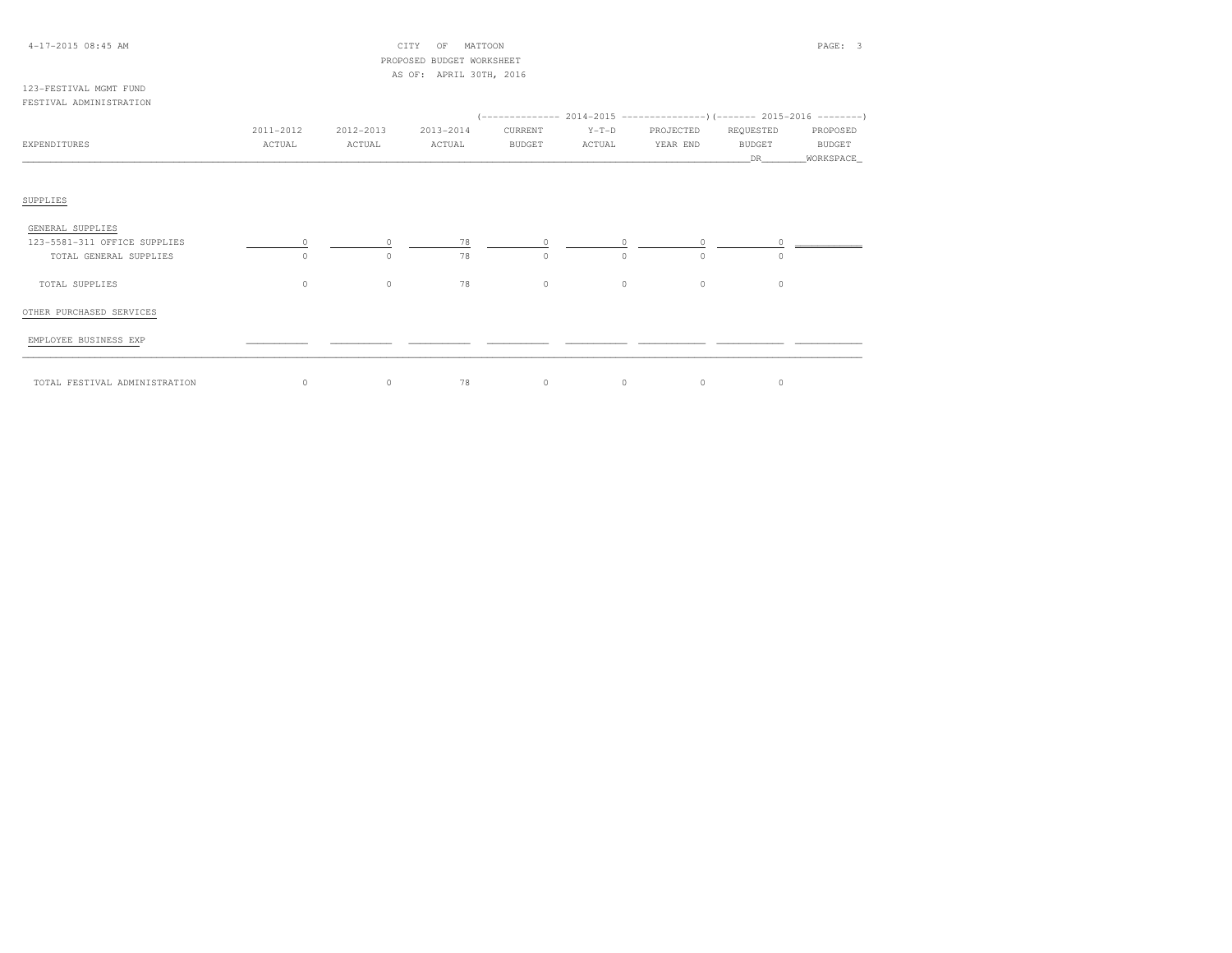## 4-17-2015 08:45 AM CITY OF MATTOON PAGE: 4 PROPOSED BUDGET WORKSHEETAS OF: APRIL 30TH, 2016

## 123-FESTIVAL MGMT FUNDJULY 4TH FIREWORKS

|                                               |                     |                     |                         |                          |                   |                       |                                   | (-------------- 2014-2015 ----------------) (------- 2015-2016 --------) |  |
|-----------------------------------------------|---------------------|---------------------|-------------------------|--------------------------|-------------------|-----------------------|-----------------------------------|--------------------------------------------------------------------------|--|
| <b>EXPENDITURES</b>                           | 2011-2012<br>ACTUAL | 2012-2013<br>ACTUAL | $2013 - 2014$<br>ACTUAL | CURRENT<br><b>BUDGET</b> | $Y-T-D$<br>ACTUAL | PROJECTED<br>YEAR END | REQUESTED<br><b>BUDGET</b><br>DR. | PROPOSED<br><b>BUDGET</b><br>WORKSPACE                                   |  |
| SUPPLIES                                      |                     |                     |                         |                          |                   |                       |                                   |                                                                          |  |
|                                               |                     |                     |                         |                          |                   |                       |                                   |                                                                          |  |
| GENERAL SUPPLIES                              |                     |                     |                         |                          |                   |                       |                                   |                                                                          |  |
| 123-5582-319 MISCELLANEOUS SUPPLIES           | 533                 | 0                   | 0                       |                          |                   |                       |                                   |                                                                          |  |
| TOTAL GENERAL SUPPLIES                        | 533                 | $\circ$             | $\Omega$                | $\Omega$                 |                   | $\Omega$              | $\Omega$                          |                                                                          |  |
| $_{\rm FOOD}$                                 |                     |                     |                         |                          |                   |                       |                                   |                                                                          |  |
| 123-5582-330 FOOD                             | 133                 | 187                 | 45                      | 200                      | 435               | 435                   | 200                               |                                                                          |  |
| TOTAL FOOD                                    | 133                 | 187                 | 45                      | 200                      | 435               | 435                   | 200                               |                                                                          |  |
| TOTAL SUPPLIES                                | 666                 | 187                 | 45                      | 200                      | 435               | 435                   | 200                               |                                                                          |  |
| PURCHASED PROP MAINT SRV                      |                     |                     |                         |                          |                   |                       |                                   |                                                                          |  |
| RENTALS                                       |                     |                     |                         |                          |                   |                       |                                   |                                                                          |  |
| 123-5582-440 RENTALS                          | 2,520               | 1,020               | 2,675                   | 3,000                    | 1,910             | 1,910                 | 2,000                             |                                                                          |  |
| TOTAL RENTALS                                 | 2,520               | 1,020               | 2,675                   | 3,000                    | 1,910             | 1,910                 | 2,000                             |                                                                          |  |
| TOTAL PURCHASED PROP MAINT SRV                | 2,520               | 1,020               | 2,675                   | 3,000                    | 1,910             | 1,910                 | 2,000                             |                                                                          |  |
| OTHER PURCHASED SERVICES                      |                     |                     |                         |                          |                   |                       |                                   |                                                                          |  |
|                                               |                     |                     |                         |                          |                   |                       |                                   |                                                                          |  |
| PROFESSIONAL SERVICES                         |                     |                     |                         |                          |                   |                       |                                   |                                                                          |  |
| 123-5582-519 OTHER PROFESSIONAL SERVICE       | 4,427               | 4,802               | 3,143                   | 4,500                    | 5,322             | 5,322                 | 5,000                             |                                                                          |  |
| TOTAL PROFESSIONAL SERVICES                   | 4,427               | 4,802               | 3,143                   | 4,500                    | 5,322             | 5,322                 | 5,000                             |                                                                          |  |
| COMMUNICATION                                 |                     |                     |                         |                          |                   |                       |                                   |                                                                          |  |
| ADVERTISING                                   |                     |                     |                         |                          |                   |                       |                                   |                                                                          |  |
| 123-5582-540 ADVERTISING                      | 1,825               | 2,450               | 3,230                   | 2,500                    | 761               | 761                   | 2,500                             |                                                                          |  |
| TOTAL ADVERTISING                             | 1,825               | 2,450               | 3,230                   | 2,500                    | 761               | 761                   | 2,500                             |                                                                          |  |
| OTHER PURCHASED SERVICES                      |                     |                     |                         |                          |                   |                       |                                   |                                                                          |  |
| 123-5582-574 SPECIAL EVENT SERVICES           | 58                  | 215                 | 500                     | 500                      | 100               | 100                   | 100                               |                                                                          |  |
| 123-5582-579 MISC. OTHER PURCHASED SERV       | 500                 | $\circ$             | 165                     | $\circ$                  | 500               | 500                   | 500                               |                                                                          |  |
| TOTAL OTHER PURCHASED SERVICES                | 558                 | 215                 | 665                     | 500                      | 600               | 600                   | 600                               |                                                                          |  |
| TOTAL OTHER PURCHASED SERVICES                | 6,810               | 7,467               | 7,037                   | 7,500                    | 6,683             | 6,683                 | 8,100                             |                                                                          |  |
| OTHER OBJECTS                                 |                     |                     |                         |                          |                   |                       |                                   |                                                                          |  |
|                                               |                     |                     |                         |                          |                   |                       |                                   |                                                                          |  |
| SPECIAL EVENT OBJECTS<br>123-5582-831 PARADES | 610                 | 610                 | 610                     | 600                      | 400               | $\circ$               | 600                               |                                                                          |  |
| 123-5582-835 FIREWORKS                        | 15,000              | 15,000              | 15,000                  | 15,000                   | 15,000            | 15,000                | 15,000                            |                                                                          |  |
| TOTAL SPECIAL EVENT OBJECTS                   | 15,610              | 15,610              | 15,610                  | 15,600                   | 15,400            | 15,000                | 15,600                            |                                                                          |  |
| TOTAL OTHER OBJECTS                           | 15,610              | 15,610              | 15,610                  | 15,600                   | 15,400            | 15,000                | 15,600                            |                                                                          |  |
|                                               |                     |                     |                         |                          |                   |                       |                                   |                                                                          |  |
| TOTAL JULY 4TH FIREWORKS                      | 25,606              | 24,285              | 25,367                  | 26,300                   | 24,428            | 24,028                | 25,900                            |                                                                          |  |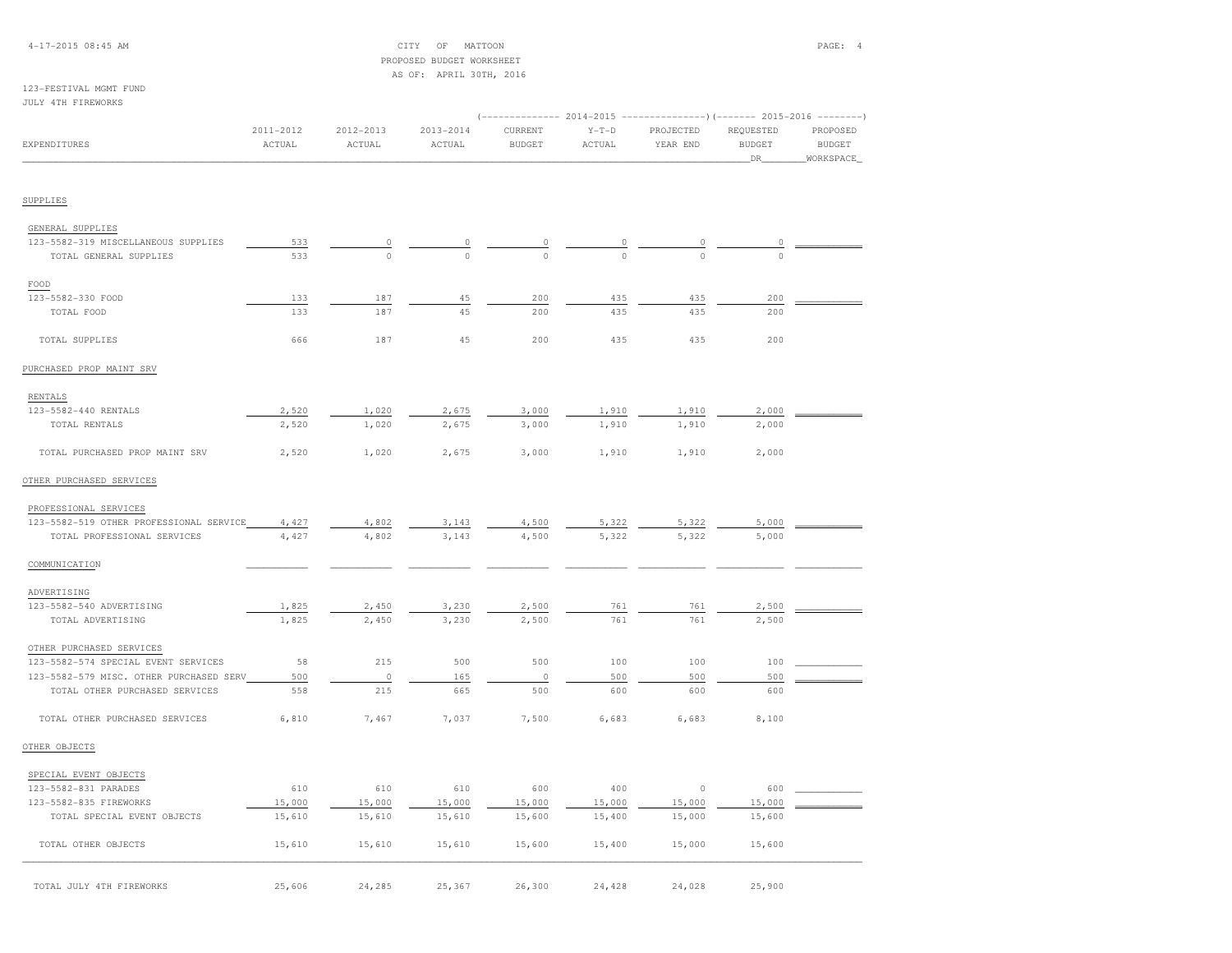## 4-17-2015 08:45 AM CITY OF MATTOON PAGE: 5 PROPOSED BUDGET WORKSHEETAS OF: APRIL 30TH, 2016

# 123-FESTIVAL MGMT FUND

### BAGELFEST

|                                         | (-------------- 2014-2015 ----------------)(------- 2015-2016 --------) |                     |                     |                          |                   |                       |                                   |                                        |  |  |
|-----------------------------------------|-------------------------------------------------------------------------|---------------------|---------------------|--------------------------|-------------------|-----------------------|-----------------------------------|----------------------------------------|--|--|
| EXPENDITURES                            | 2011-2012<br>ACTUAL                                                     | 2012-2013<br>ACTUAL | 2013-2014<br>ACTUAL | CURRENT<br><b>BUDGET</b> | $Y-T-D$<br>ACTUAL | PROJECTED<br>YEAR END | REQUESTED<br><b>BUDGET</b><br>DR. | PROPOSED<br><b>BUDGET</b><br>WORKSPACE |  |  |
|                                         |                                                                         |                     |                     |                          |                   |                       |                                   |                                        |  |  |
| SUPPLIES                                |                                                                         |                     |                     |                          |                   |                       |                                   |                                        |  |  |
| GENERAL SUPPLIES                        |                                                                         |                     |                     |                          |                   |                       |                                   |                                        |  |  |
| 123-5584-311 OFFICE SUPPLIES            | 71                                                                      | 26                  | $\circ$             | $\circ$                  | $\mathbb O$       | $\circ$               | $\circ$                           |                                        |  |  |
| 123-5584-312 CLEANING SUPPLIES          | $\circ$                                                                 | $\circ$             | 11                  | $\circ$                  | 213               | 213                   | 100                               |                                        |  |  |
| 123-5584-317 CONCESSION & SOUVENIR SUPP | 1,074                                                                   | 1,614               | 1,800               | 1,500                    | 3,178             | 3,178                 | 2,500                             |                                        |  |  |
| 123-5584-319 MISCELLANEOUS SUPPLIES     | 51                                                                      | 469                 | 106                 | 0                        | 1,650             | 1,650                 | 1,500                             |                                        |  |  |
| TOTAL GENERAL SUPPLIES                  | 1,197                                                                   | 2,108               | 1,917               | 1,500                    | 5,041             | 5,041                 | 4,100                             |                                        |  |  |
| ENERGY                                  |                                                                         |                     |                     |                          |                   |                       |                                   |                                        |  |  |
| 123-5584-321 NATURAL GAS & ELECTRIC     | $\frac{0}{\sqrt{2}}$                                                    | $\circ$             | 307                 | $\circ$                  | $\circ$           | $\overline{0}$        | $\circ$                           |                                        |  |  |
| TOTAL ENERGY                            | $\circ$                                                                 | $\Omega$            | 307                 | $\Omega$                 | $\Omega$          | $\Omega$              | $\Omega$                          |                                        |  |  |
| FOOD                                    |                                                                         |                     |                     |                          |                   |                       |                                   |                                        |  |  |
| 123-5584-330 FOOD                       | 76                                                                      | 68                  | 28                  | 100                      | 89                | 89                    | 100                               |                                        |  |  |
| TOTAL FOOD                              | 76                                                                      | 68                  | 28                  | 100                      | 89                | 89                    | 100                               |                                        |  |  |
| TOTAL SUPPLIES                          | 1,273                                                                   | 2,176               | 2,252               | 1,600                    | 5,130             | 5,130                 | 4,200                             |                                        |  |  |
| PURCHASED PROP MAINT SRV                |                                                                         |                     |                     |                          |                   |                       |                                   |                                        |  |  |
| RENTALS                                 |                                                                         |                     |                     |                          |                   |                       |                                   |                                        |  |  |
| 123-5584-440 RENTALS                    | 5,983                                                                   | 7,638               | 21,119              | 20,000                   | 7,452             | 7,452                 | 20,000                            |                                        |  |  |
| TOTAL RENTALS                           | 5,983                                                                   | 7,638               | 21,119              | 20,000                   | 7,452             | 7,452                 | 20,000                            |                                        |  |  |
| TOTAL PURCHASED PROP MAINT SRV          | 5,983                                                                   | 7,638               | 21,119              | 20,000                   | 7,452             | 7,452                 | 20,000                            |                                        |  |  |
| OTHER PURCHASED SERVICES                |                                                                         |                     |                     |                          |                   |                       |                                   |                                        |  |  |
| INSURANCE                               |                                                                         |                     |                     |                          |                   |                       |                                   |                                        |  |  |
| 123-5584-525 SPECIAL EVENT INSURANCE    | 3,150                                                                   | 2,400               | 2,100               | 3,500                    | 2,610             | 2,610                 | 3,500                             |                                        |  |  |
| TOTAL INSURANCE                         | 3,150                                                                   | 2,400               | 2,100               | 3,500                    | 2,610             | 2,610                 | 3,500                             |                                        |  |  |
| COMMUNICATION                           |                                                                         |                     |                     |                          |                   |                       |                                   |                                        |  |  |
| 123-5584-531 POSTAGE                    | 281                                                                     | 471                 | 117                 | 100                      | 148               | 148                   | 250                               |                                        |  |  |
| TOTAL COMMUNICATION                     | 281                                                                     | 471                 | 117                 | 100                      | 148               | 148                   | 250                               |                                        |  |  |
| ADVERTISING                             |                                                                         |                     |                     |                          |                   |                       |                                   |                                        |  |  |
| 123-5584-540 ADVERTISING                | 12,420                                                                  | 10,630              | 13,187              | 8,000                    | 9,602             | 9,418                 | 10,000                            |                                        |  |  |
| TOTAL ADVERTISING                       | 12,420                                                                  | 10,630              | 13,187              | 8,000                    | 9,602             | 9,418                 | 10,000                            |                                        |  |  |
| PRINTING & BUILDING                     |                                                                         |                     |                     |                          |                   |                       |                                   |                                        |  |  |
| 123-5584-550 PRINTING & BINDING         | 727                                                                     | 2,376               | 660                 | 2,000                    | 5,588             | 3,208                 | 2,000                             |                                        |  |  |
| TOTAL PRINTING & BUILDING               | 727                                                                     | 2,376               | 660                 | 2,000                    | 5,588             | 3,208                 | 2,000                             |                                        |  |  |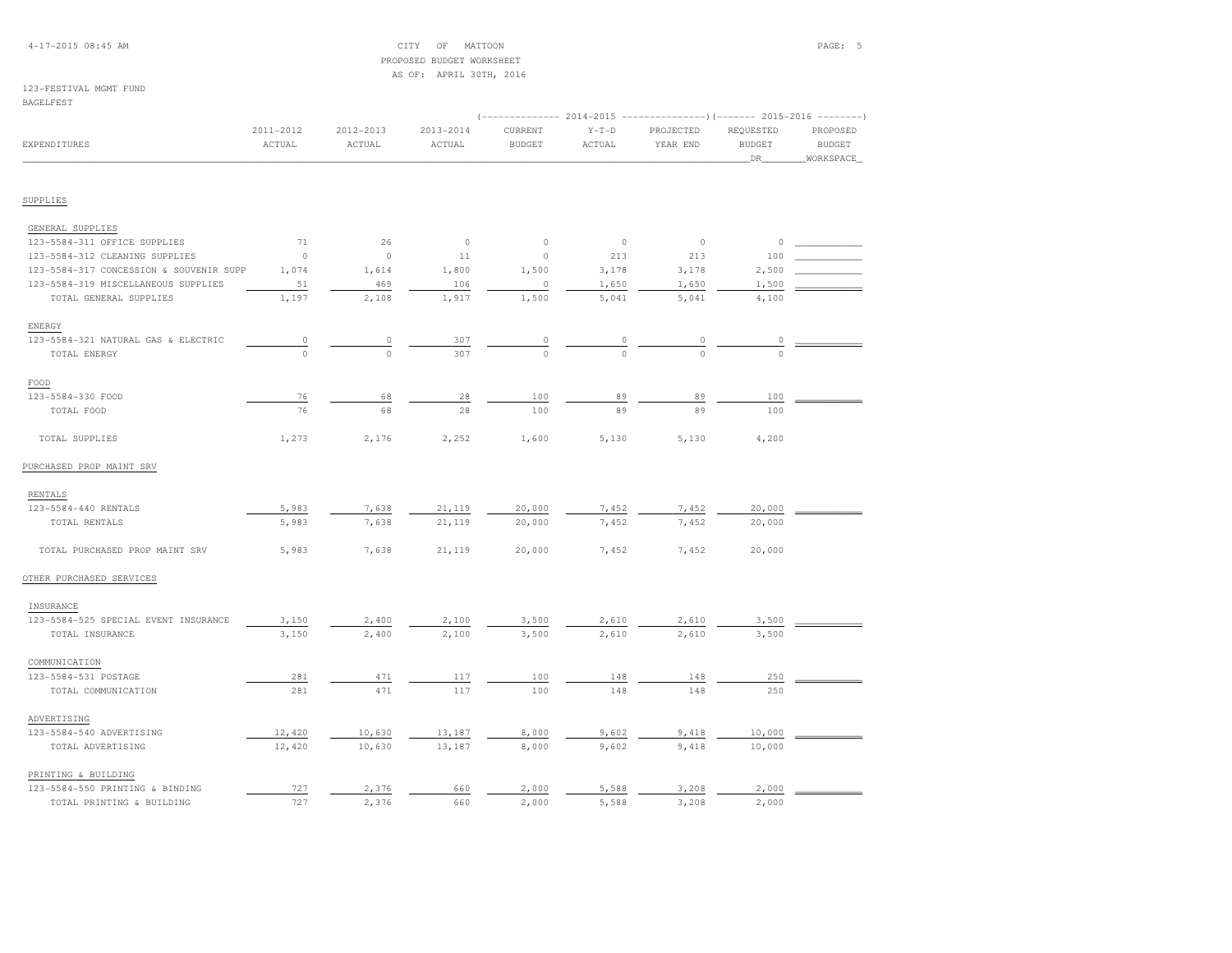4-17-2015 08:45 AM CITY OF MATTOON PAGE: 6 PROPOSED BUDGET WORKSHEETAS OF: APRIL 30TH, 2016

# 123-FESTIVAL MGMT FUND

BAGELFEST

|                                         | 2011-2012 | 2012-2013 | 2013-2014 | CURRENT       | $Y-T-D$ | PROJECTED | REOUESTED     | PROPOSED      |
|-----------------------------------------|-----------|-----------|-----------|---------------|---------|-----------|---------------|---------------|
| EXPENDITURES                            | ACTUAL    | ACTUAL    | ACTUAL    | <b>BUDGET</b> | ACTUAL  | YEAR END  | <b>BUDGET</b> | <b>BUDGET</b> |
|                                         |           |           |           |               |         |           | DR            | WORKSPACE     |
| EMPLOYEE BUSINESS EXP                   |           |           |           |               |         |           |               |               |
| 123-5584-561 BUSINESS MEETING EXPENSE   | 101       | 129       | 49        | 100           | 24      | 24        | 100           |               |
| TOTAL EMPLOYEE BUSINESS EXP             | 101       | 129       | 49        | 100           | 24      | 24        | 100           |               |
| OTHER PURCHASED SERVICES                |           |           |           |               |         |           |               |               |
| 123-5584-574 SPECIAL EVENT SERVICES     | 8,672     | 3,001     | 3,000     | 3,000         | 3,000   | 3,000     | 3,000         |               |
| 123-5584-579 MISC OTHER PURCHASED SERVI | 3,727     | 6,401     | 9,517     | 10,000        | 9,218   | 9,218     | 10,000        |               |
| TOTAL OTHER PURCHASED SERVICES          | 12,399    | 9,402     | 12,517    | 13,000        | 12,218  | 12,218    | 13,000        |               |
| TOTAL OTHER PURCHASED SERVICES          | 29,078    | 25,408    | 28,630    | 26,700        | 30,191  | 27,626    | 28,850        |               |
| OTHER OBJECTS                           |           |           |           |               |         |           |               |               |
| FINANCIAL TRANS OBJECTS                 |           |           |           |               |         |           |               |               |
| SPECIAL EVENT OBJECTS                   |           |           |           |               |         |           |               |               |
| 123-5584-831 PARADES                    | 569       | 400       | 400       | 400           | 400     | $\circ$   | 400           |               |
| 123-5584-832 BEER TENT                  | 12,894    | 10,196    | 11,116    | 13,000        | 9,673   | 9,673     | 13,000        |               |
| 123-5584-833 QUEEN PAGEANT              | 613       | 445       | 346       | 600           | 223     | 115       | 500           |               |
| 123-5584-834 ENTERTAINMENT              | 73,667    | 54,904    | 39,502    | 45,000        | 66,757  | 64,257    | 45,000        |               |
| TOTAL SPECIAL EVENT OBJECTS             | 87,744    | 65,945    | 51,364    | 59,000        | 77,052  | 74,045    | 58,900        |               |
| TOTAL OTHER OBJECTS                     | 87,744    | 65,945    | 51,364    | 59,000        | 77,052  | 74,045    | 58,900        |               |
| TOTAL BAGELFEST                         | 124,077   | 101,168   | 103,365   | 107,300       | 119,825 | 114,253   | 111,950       |               |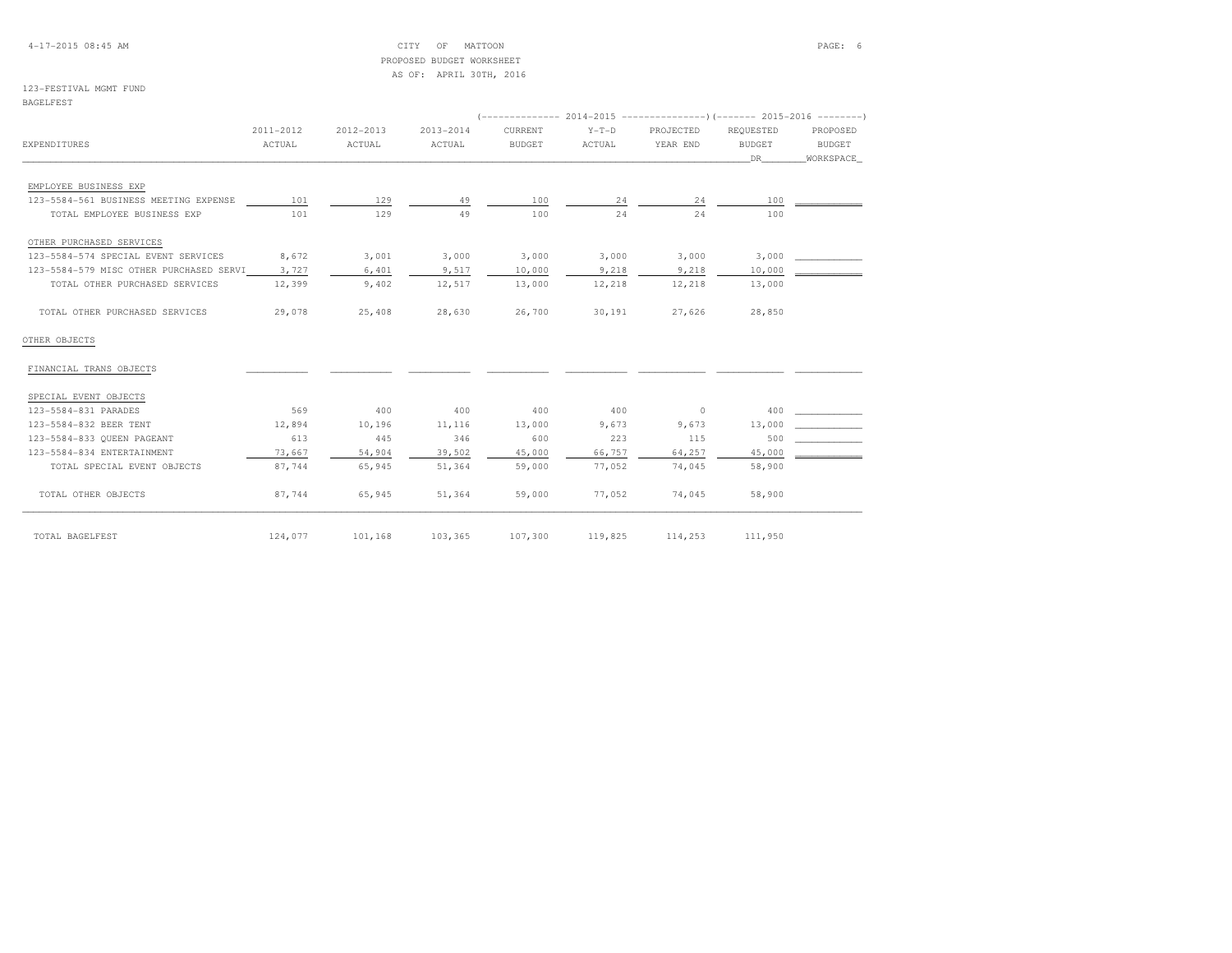## 4-17-2015 08:45 AM CITY OF MATTOON PAGE: 7 PROPOSED BUDGET WORKSHEETAS OF: APRIL 30TH, 2016

# 123-FESTIVAL MGMT FUND

#### LIGHTWORKS

| EXPENDITURES                        | 2011-2012<br>ACTUAL | 2012-2013<br>ACTUAL | $2013 - 2014$<br>ACTUAL | CURRENT<br><b>BUDGET</b> | $Y-T-D$<br>ACTUAL | PROJECTED<br>YEAR END | REQUESTED<br><b>BUDGET</b><br>_DR_ | PROPOSED<br><b>BUDGET</b><br>WORKSPACE |
|-------------------------------------|---------------------|---------------------|-------------------------|--------------------------|-------------------|-----------------------|------------------------------------|----------------------------------------|
| SUPPLIES                            |                     |                     |                         |                          |                   |                       |                                    |                                        |
|                                     |                     |                     |                         |                          |                   |                       |                                    |                                        |
| GENERAL SUPPLIES                    |                     |                     |                         |                          |                   |                       |                                    |                                        |
| 123-5586-316 TOOLS & EQUIPMENT      | 8,861               | 244                 | 1,847                   | 1,500                    | 185               | 185                   | 1,500                              |                                        |
| 123-5586-319 MISCELLANEOUS SUPPLIES | 27,506              | 485                 | 19,000                  | $\circ$                  | 157               | 151                   | n                                  |                                        |
| TOTAL GENERAL SUPPLIES              | 36,367              | 729                 | 20,847                  | 1,500                    | 342               | 336                   | 1,500                              |                                        |
| ENERGY                              |                     |                     |                         |                          |                   |                       |                                    |                                        |
| 123-5586-321 NATURAL GAS & ELECTRIC | 2,066               | 217                 | 177                     | $\circ$                  | 24                | 24                    | 250                                |                                        |
| TOTAL ENERGY                        | 2,066               | 217                 | 177                     | $\circ$                  | 24                | 24                    | 250                                |                                        |
| FOOD                                |                     |                     |                         |                          |                   |                       |                                    |                                        |
| 123-5586-330 FOOD                   | 2,380               | 2,524               | 2,524                   | 2,400                    | 2,614             | 2,614                 | 2,500                              |                                        |
| TOTAL FOOD                          | 2,380               | 2,524               | 2,524                   | 2,400                    | 2,614             | 2,614                 | 2,500                              |                                        |
| TOTAL SUPPLIES                      | 40,813              | 3,470               | 23,548                  | 3,900                    | 2,979             | 2,974                 | 4,250                              |                                        |
| PURCHASED PROP MAINT SRV            |                     |                     |                         |                          |                   |                       |                                    |                                        |
| REPAIR & MAINT SERVICES             |                     |                     |                         |                          |                   |                       |                                    |                                        |
| 123-5586-432 REPAIR OF STRUCTURES   | 2,089               | 30,178              | 2,579                   | 5,000                    | 15,446            | 2,126                 | 5,000                              |                                        |
| TOTAL REPAIR & MAINT SERVICES       | 2,089               | 30,178              | 2,579                   | 5,000                    | 15,446            | 2,126                 | 5,000                              |                                        |
| TOTAL PURCHASED PROP MAINT SRV      | 2,089               | 30,178              | 2,579                   | 5,000                    | 15,446            | 2,126                 | 5,000                              |                                        |
| OTHER PURCHASED SERVICES            |                     |                     |                         |                          |                   |                       |                                    |                                        |
| PROFESSIONAL SERVICES               |                     |                     |                         |                          |                   |                       |                                    |                                        |
| COMMUNICATION                       |                     |                     |                         |                          |                   |                       |                                    |                                        |
| 123-5586-531 POSTAGE                | 15                  | 0                   | 17                      | 0                        |                   |                       |                                    |                                        |
| TOTAL COMMUNICATION                 | 15                  | $\circ$             | 17                      | $\Omega$                 | $\Omega$          | $\Omega$              | $\circ$                            |                                        |
| ADVERTISING                         |                     |                     |                         |                          |                   |                       |                                    |                                        |
| 123-5586-540 ADVERTISING            | 6,269               | 5,070               | 4,848                   | 3,000                    | 3,941             | 1,665                 | 3,000                              |                                        |
| TOTAL ADVERTISING                   | 6,269               | 5,070               | 4,848                   | 3,000                    | 3,941             | 1,665                 | 3,000                              |                                        |
| PRINTING & BUILDING                 |                     |                     |                         |                          |                   |                       |                                    |                                        |
| 123-5586-550 PRINTING & BINDING     | 2,507               | 2,380               | 2,380                   | 2,500                    |                   | 0                     | 2,500                              |                                        |
| TOTAL PRINTING & BUILDING           | 2,507               | 2,380               | 2,380                   | 2,500                    | $\mathbf 0$       | $\circ$               | 2,500                              |                                        |
| OTHER PURCHASED SERVICES            |                     |                     |                         |                          |                   |                       |                                    |                                        |
| 123-5586-574 SPECIAL EVENT SERVICES | 1,470               | $\mathbb O$         | 0                       | 0                        | 0                 | 0                     | 0                                  |                                        |
| TOTAL OTHER PURCHASED SERVICES      | 1,470               | $\circ$             | $\circ$                 | $\circ$                  | $\Omega$          | $\Omega$              |                                    |                                        |
| TOTAL OTHER PURCHASED SERVICES      | 10,262              | 7,450               | 7,244                   | 5,500                    | 3,941             | 1,665                 | 5,500                              |                                        |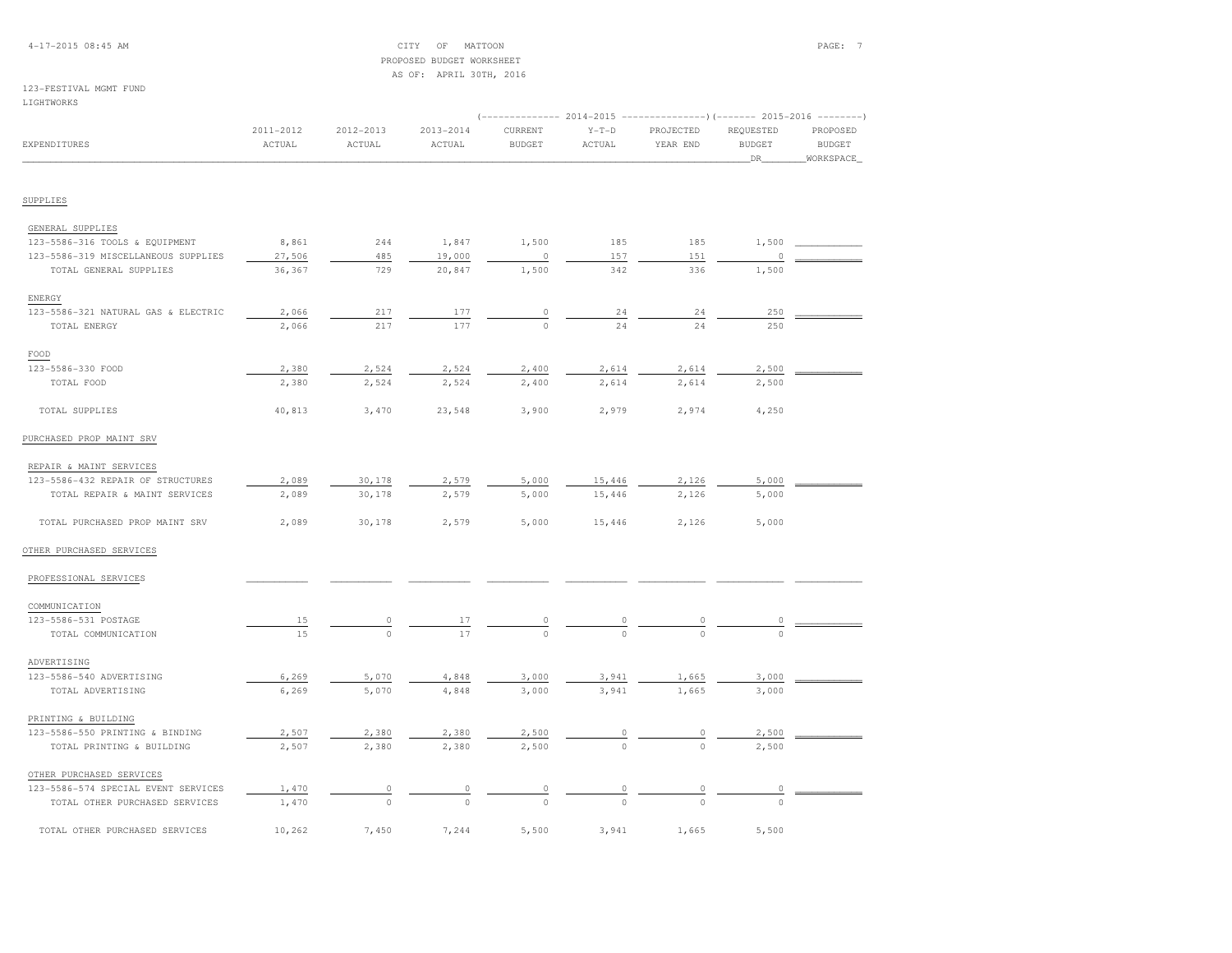4-17-2015 08:45 AM CITY OF MATTOON PAGE: 8 PROPOSED BUDGET WORKSHEETAS OF: APRIL 30TH, 2016

# 123-FESTIVAL MGMT FUND

LIGHTWORKS

|                                                                       | 2011-2012    | 2012-2013     | 2013-2014    | CURRENT       | $Y-T-D$      | PROJECTED | REQUESTED     | PROPOSED  |
|-----------------------------------------------------------------------|--------------|---------------|--------------|---------------|--------------|-----------|---------------|-----------|
| EXPENDITURES                                                          | ACTUAL       | ACTUAL        | ACTUAL       | <b>BUDGET</b> | ACTUAL       | YEAR END  | <b>BUDGET</b> | BUDGET    |
|                                                                       |              |               |              |               |              |           | DR            | WORKSPACE |
| OTHER OBJECTS                                                         |              |               |              |               |              |           |               |           |
| SPECIAL EVENT OBJECTS                                                 |              |               |              |               |              |           |               |           |
| 123-5586-831 PARADES                                                  | 2,697        | 1,752         | 1,445        | 1,000         | 1,640        | 1,140     | 1,000         |           |
| TOTAL SPECIAL EVENT OBJECTS                                           | 2,697        | 1,752         | 1,445        | 1,000         | 1,640        | 1,140     | 1,000         |           |
| TOTAL OTHER OBJECTS                                                   | 2,697        | 1,752         | 1,445        | 1,000         | 1,640        | 1,140     | 1,000         |           |
| TOTAL LIGHTWORKS                                                      | 55,861       | 42,850        | 34,817       | 15,400        | 24,006       | 7,905     | 15,750        |           |
| TOTAL EXPENDITURES                                                    | 205,544      | 168,302       | 163,627      | 149,000       | 168,258      | 146,186   | 184,400       |           |
| REVENUE OVER/(UNDER) EXPENDITURES<br>$\epsilon$                       | $83,462$ ) ( | $43, 245$ ) ( | $38,959$ ) ( | 38,000) (     | $17,108$ ) ( | 1,445)    | 29,310        |           |
| OTHER FINANCING SOURCES                                               |              |               |              |               |              |           |               |           |
| 123-4903-011 TRFR FRM H&M TAX-FIREWORKS                               | 15,000       | 15,000        | 15,000       | 13,000        | 13,000       | 13,000    | 12,500        |           |
| 123-4903-012 TRFR FRM H&M TAX-LIGHTWORK                               | 2,500        | 2,500         | 2,500        | 2,500         | 2,500        | 2,500     | 2,500         |           |
| 123-4903-014 TRFR FRM H&M TAX-BAGELFEST                               | 20,000       | 30,000        | 30,000       | 29,000        | 29,000       | 29,000    | 30,000        |           |
| TOTAL OTHER FINANCING SOURCES                                         | 37,500       | 47,500        | 47,500       | 44,500        | 44,500       | 44,500    | 45,000        |           |
| TOTAL OTHER FINANCING SOURCES (USES)                                  | 37,500       | 47,500        | 47,500       | 44,500        | 44,500       | 44,500    | 45,000        |           |
| REVENUES & OTHER SOURCES OVER/<br>(UNDER) EXPENDITURES & OTHER (USES) | 45,962)      | 4,255         | 8,541        | 6,500         | 27,392       | 43,055    | 74,310        |           |

\*\*\* END OF REPORT \*\*\*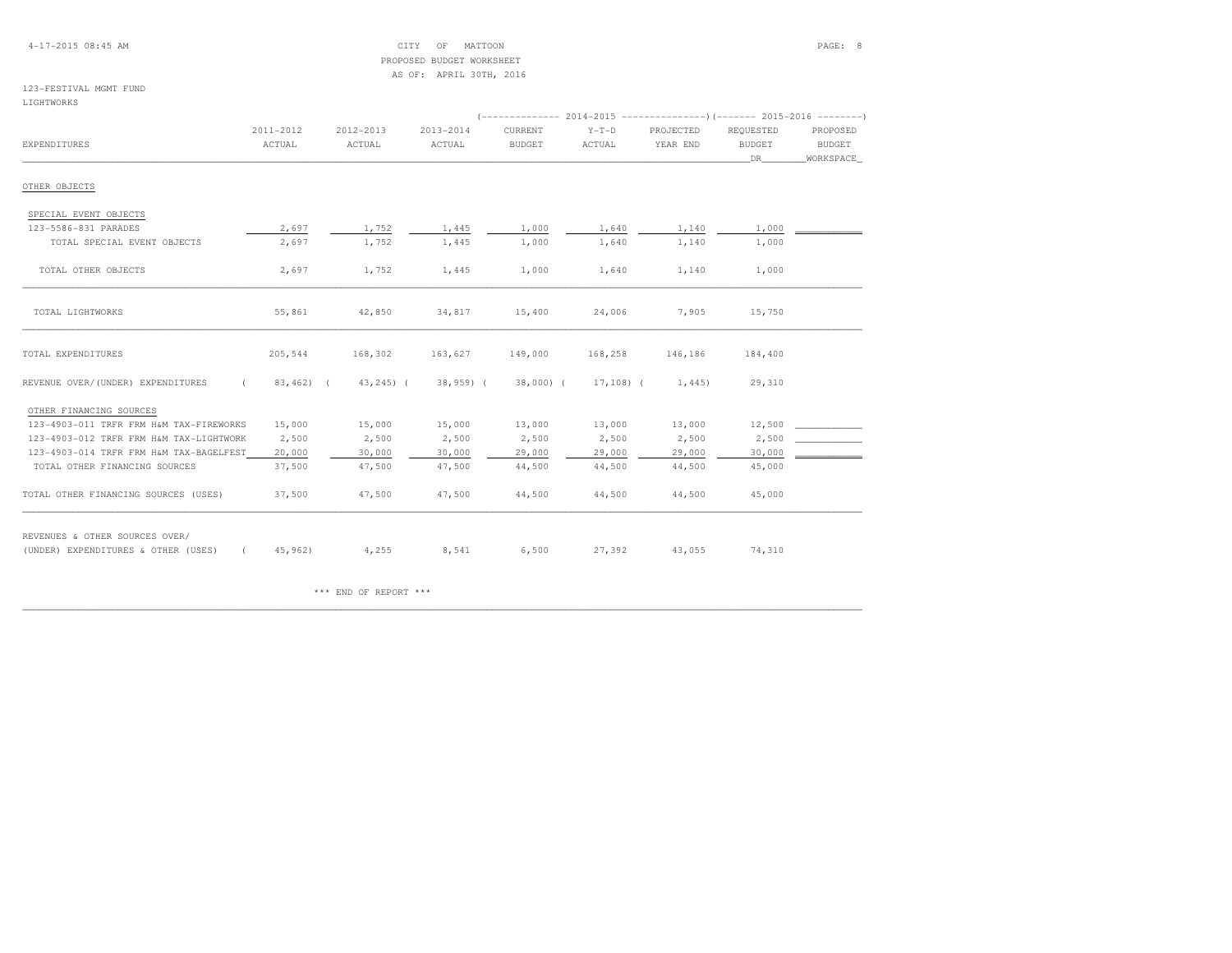| $4 - 17 - 201508:45AM$ |  |  |
|------------------------|--|--|
|------------------------|--|--|

## $\text{CITY}$  of MATTOON PAGE: 1 PROPOSED BUDGET WORKSHEETAS OF: APRIL 30TH, 2016

### 124-MOBILE EQUIPMENT FUNDPOLICE VEH & MACH

|                              | 2011-2012 | 2012-2013 | 2013-2014 | CURRENT | $Y-T-D$ | PROJECTED | REQUESTED     | PROPOSED      |
|------------------------------|-----------|-----------|-----------|---------|---------|-----------|---------------|---------------|
| EXPENDITURES                 | ACTUAL    | ACTUAL    | ACTUAL    | BUDGET  | ACTUAL  | YEAR END  | <b>BUDGET</b> | <b>BUDGET</b> |
|                              |           |           |           |         |         |           | DR            | WORKSPACE     |
|                              |           |           |           |         |         |           |               |               |
| PROPERTY                     |           |           |           |         |         |           |               |               |
|                              |           |           |           |         |         |           |               |               |
| MACHINERY & EQUIPMENT        |           |           |           |         |         |           |               |               |
| 124-5223-742 POLICE VEHICLES | 15,455    | 60,919    | 73,211    | 50,000  | 79,765  | 53,678    | 55,000        |               |
| TOTAL MACHINERY & EQUIPMENT  | 15,455    | 60,919    | 73,211    | 50,000  | 79,765  | 53,678    | 55,000        |               |
|                              |           |           |           |         |         |           |               |               |
| TOTAL PROPERTY               | 15,455    | 60,919    | 73,211    | 50,000  | 79,765  | 53,678    | 55,000        |               |
|                              |           |           |           |         |         |           |               |               |
|                              |           |           |           |         |         |           |               |               |
| TOTAL POLICE VEH & MACH      | 15,455    | 60,919    | 73,211    | 50,000  | 79,765  | 53,678    | 55,000        |               |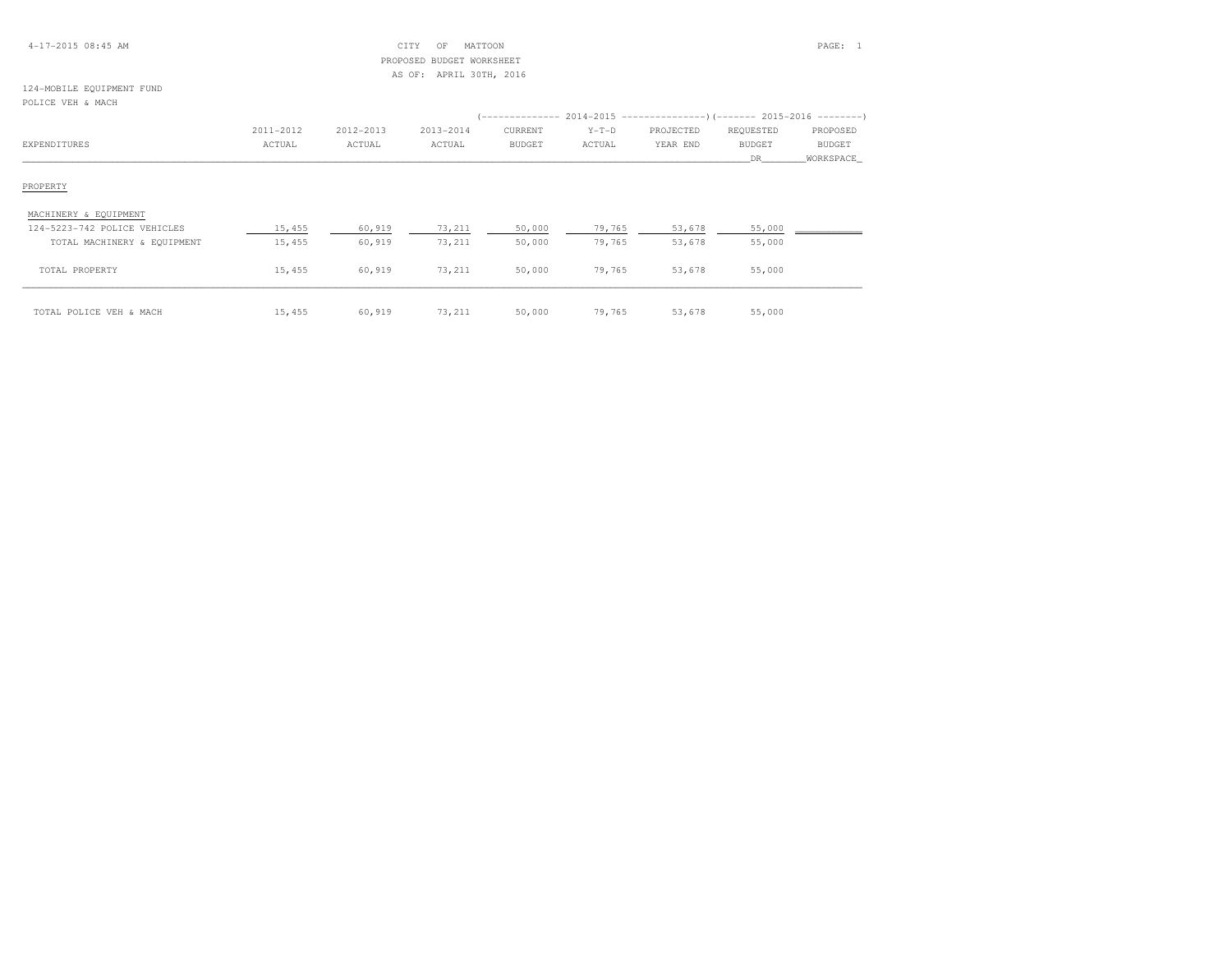## 4-17-2015 08:45 AM CITY OF MATTOON PAGE: 2 PROPOSED BUDGET WORKSHEETAS OF: APRIL 30TH, 2016

## 124-MOBILE EQUIPMENT FUNDFIRE VEH & MACH

|              |               |           |           |               |         | (-------------- 2014-2015 ----------------)(------- 2015-2016 --------) |               |               |
|--------------|---------------|-----------|-----------|---------------|---------|-------------------------------------------------------------------------|---------------|---------------|
|              | $2011 - 2012$ | 2012-2013 | 2013-2014 | CURRENT       | $Y-T-D$ | PROJECTED                                                               | REOUESTED     | PROPOSED      |
| EXPENDITURES | ACTUAL        | ACTUAL    | ACTUAL    | <b>BUDGET</b> | ACTUAL  | YEAR END                                                                | <b>BUDGET</b> | <b>BUDGET</b> |
|              |               |           |           |               |         |                                                                         |               | WORKSPACE     |

### PROPERTY

| MACHINERY & EQUIPMENT       |         |         |        |        |        |        |         |  |
|-----------------------------|---------|---------|--------|--------|--------|--------|---------|--|
| 124-5241-742 FIRE VEHICLES  | 107,379 | 219,240 | 64,452 | 64,452 | 64,452 | 64,452 | 153,682 |  |
| TOTAL MACHINERY & EQUIPMENT | 107,379 | 219,240 | 64,452 | 64,452 | 64,452 | 64,452 | 153,682 |  |
| TOTAL PROPERTY              | 107,379 | 219,240 | 64,452 | 64,452 | 64,452 | 64,452 | 153,682 |  |
| TOTAL FIRE VEH & MACH       | 107,379 | 219,240 | 64,452 | 64,452 | 64,452 | 64,452 | 153,682 |  |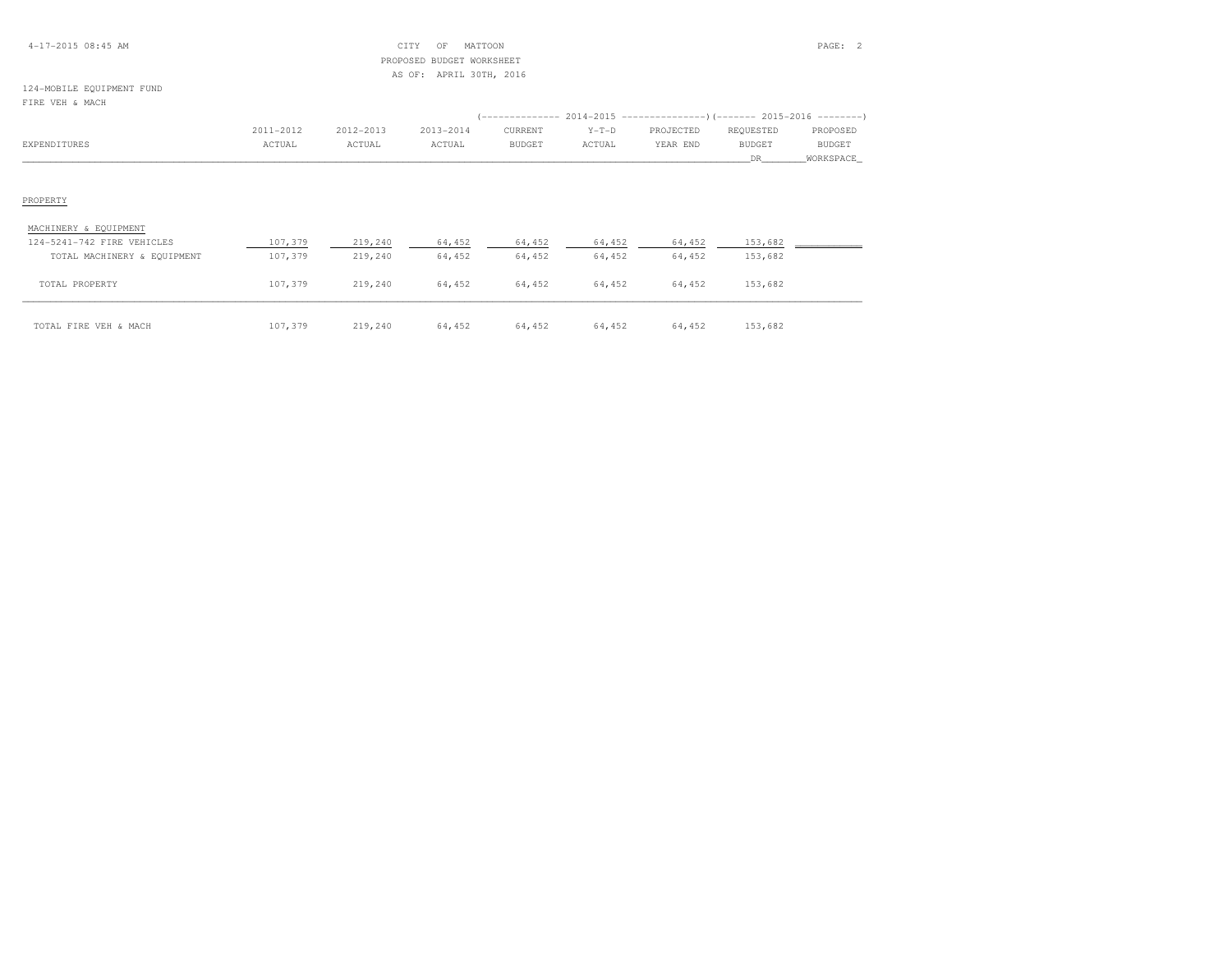| $4-17-2015$ 08:45 AM      |           |           | CITY<br>OF                | MATTOON       |         |           |           | PAGE: 3       |
|---------------------------|-----------|-----------|---------------------------|---------------|---------|-----------|-----------|---------------|
|                           |           |           | PROPOSED BUDGET WORKSHEET |               |         |           |           |               |
|                           |           |           | AS OF: APRIL 30TH, 2016   |               |         |           |           |               |
| 124-MOBILE EQUIPMENT FUND |           |           |                           |               |         |           |           |               |
| PUBLIC WORKS VEH & MACH   |           |           |                           |               |         |           |           |               |
|                           |           |           |                           |               |         |           |           |               |
|                           | 2011-2012 | 2012-2013 | 2013-2014                 | CURRENT       | $Y-T-D$ | PROJECTED | REQUESTED | PROPOSED      |
| EXPENDITURES              | ACTUAL    | ACTUAL    | ACTUAL                    | <b>BUDGET</b> | ACTUAL  | YEAR END  | BUDGET    | <b>BUDGET</b> |
|                           |           |           |                           |               |         |           | DR.       | WORKSPACE     |
|                           |           |           |                           |               |         |           |           |               |

# PROPERTY

### MACHINERY & EQUIPMENT \_\_\_\_\_\_\_\_\_\_\_ \_\_\_\_\_\_\_\_\_\_\_ \_\_\_\_\_\_\_\_\_\_\_ \_\_\_\_\_\_\_\_\_\_\_ \_\_\_\_\_\_\_\_\_\_\_ \_\_\_\_\_\_\_\_\_\_\_\_ \_\_\_\_\_\_\_\_\_\_\_\_ \_\_\_\_\_\_\_\_\_\_\_\_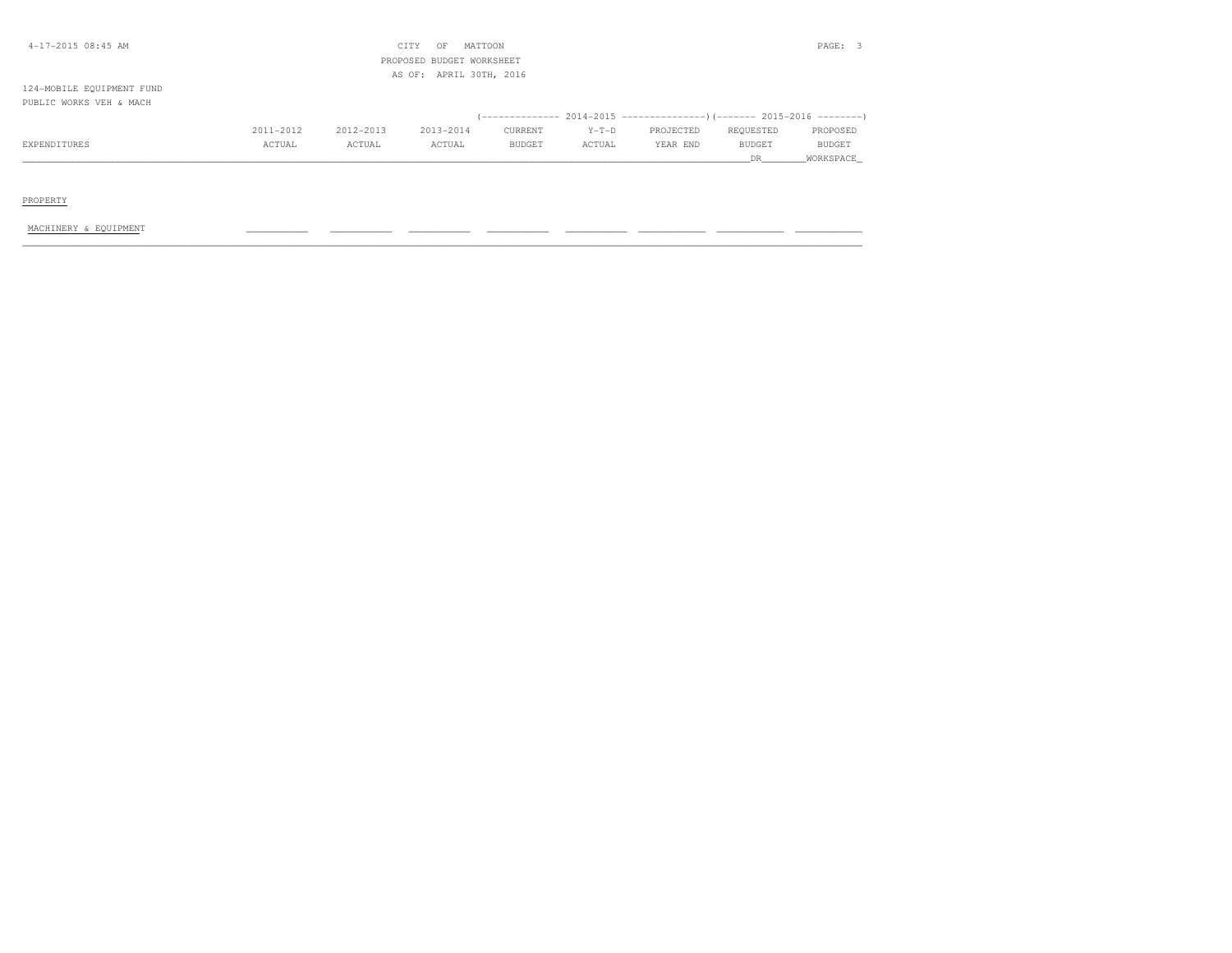## 4-17-2015 08:45 AM CITY OF MATTOON PAGE: 4 PROPOSED BUDGET WORKSHEETAS OF: APRIL 30TH, 2016

## 124-MOBILE EQUIPMENT FUNDSTREETS VEH & MACH

|                                         |           |           |           |               | $($ -------------- 2014-2015 -----------------) (------- 2015-2016 ---------) |           |               |               |
|-----------------------------------------|-----------|-----------|-----------|---------------|-------------------------------------------------------------------------------|-----------|---------------|---------------|
|                                         | 2011-2012 | 2012-2013 | 2013-2014 | CURRENT       | $Y-T-D$                                                                       | PROJECTED | REQUESTED     | PROPOSED      |
| EXPENDITURES                            | ACTUAL    | ACTUAL    | ACTUAL    | <b>BUDGET</b> | ACTUAL                                                                        | YEAR END  | <b>BUDGET</b> | <b>BUDGET</b> |
|                                         |           |           |           |               |                                                                               |           | DR            | WORKSPACE     |
| PROPERTY                                |           |           |           |               |                                                                               |           |               |               |
| MACHINERY & EQUIPMENT                   |           |           |           |               |                                                                               |           |               |               |
| 124-5320-741 STREETS MACHINERY & EQUIPM | 21,202    | 22,705    | 39,960    | 58,718        | 55,013                                                                        | 55,013    | 63,718        |               |
| 124-5320-742 STREET VEHICLES            | 111,382   | 5,458     |           |               |                                                                               |           |               |               |
| TOTAL MACHINERY & EQUIPMENT             | 132,584   | 28,163    | 39,960    | 58,718        | 55,013                                                                        | 55,013    | 63,718        |               |
| TOTAL PROPERTY                          | 132,584   | 28,163    | 39,960    | 58,718        | 55,013                                                                        | 55,013    | 63,718        |               |
| TOTAL STREETS VEH & MACH                | 132,584   | 28,163    | 39,960    | 58,718        | 55,013                                                                        | 55,013    | 63,718        |               |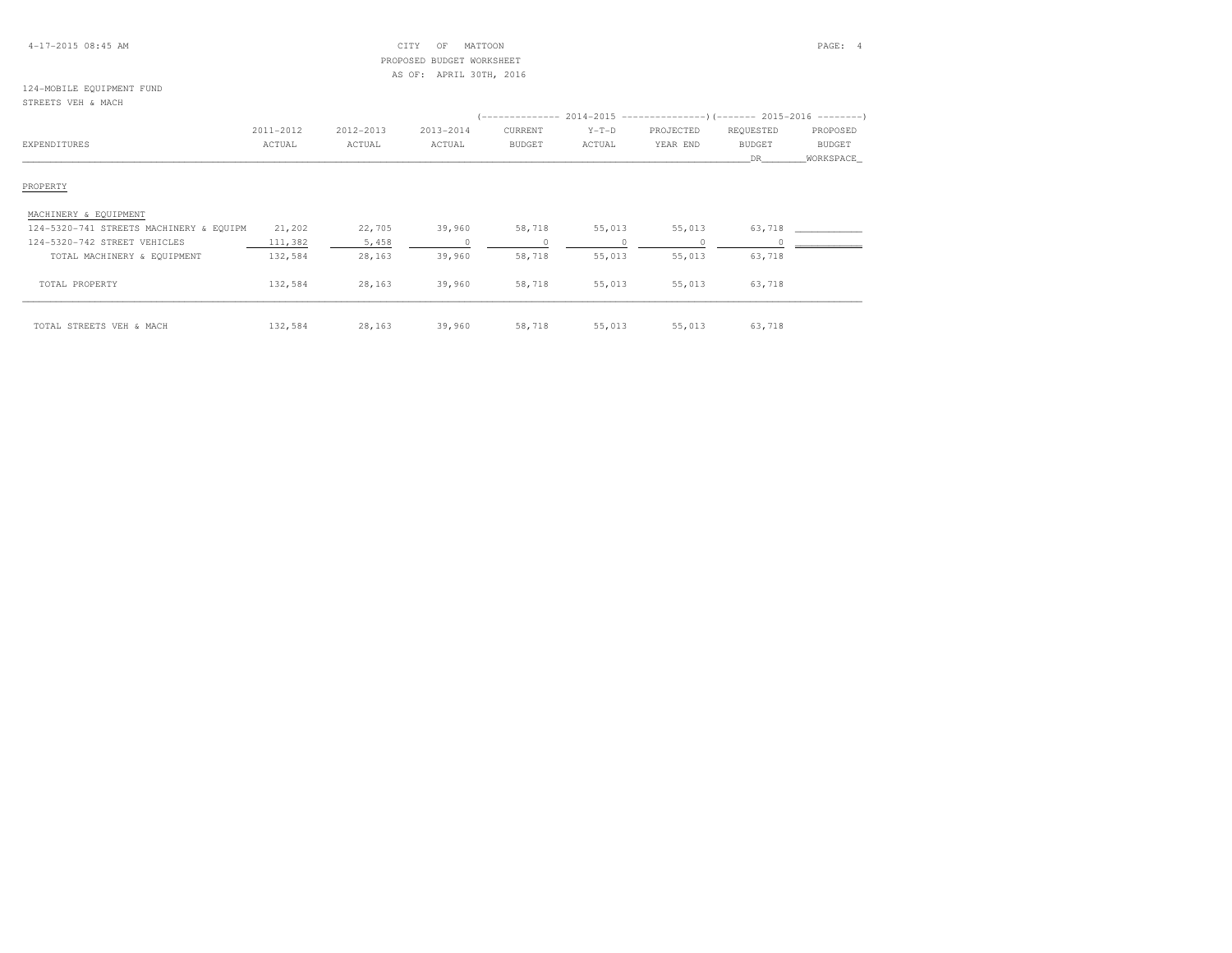## 4-17-2015 08:45 AM CITY OF MATTOON PAGE: 5 PROPOSED BUDGET WORKSHEETAS OF: APRIL 30TH, 2016

## 124-MOBILE EQUIPMENT FUNDYARD WASTER VEH & MACH

|              | 2011-2012 | 2012-2013 | 2013-2014 | CURRENT       | $Y-T-D$ | PROJECTED | REOUESTED | PROPOSED      |
|--------------|-----------|-----------|-----------|---------------|---------|-----------|-----------|---------------|
| EXPENDITURES | ACTUAL    | ACTUAL    | ACTUAL    | <b>BUDGET</b> | ACTUAL  | YEAR END  | BUDGET    | <b>BUDGET</b> |
|              |           |           |           |               |         |           |           | WORKSPACE     |
|              |           |           |           |               |         |           |           |               |

# PROPERTY

| MACHINERY & EQUIPMENT                   |        |  |               |  |  |
|-----------------------------------------|--------|--|---------------|--|--|
| 124-5335-741 YARD WASTE MACHINERY & EQU | 40,527 |  |               |  |  |
| TOTAL MACHINERY & EQUIPMENT             | 40,527 |  | $\circ$       |  |  |
| TOTAL PROPERTY                          | 40,527 |  | $\mathcal{O}$ |  |  |
| TOTAL YARD WASTER VEH & MACH            | 40,527 |  | $\Omega$      |  |  |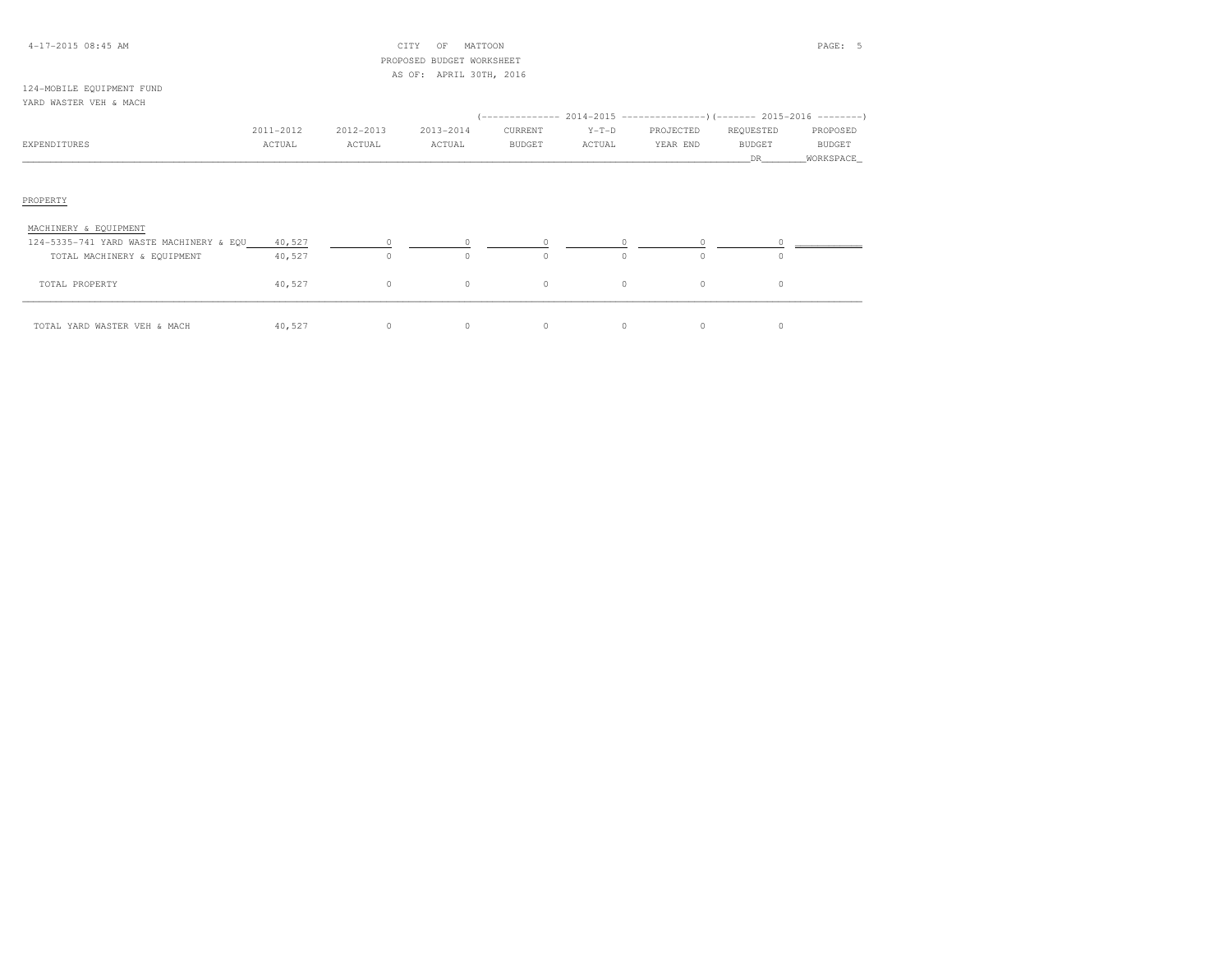## 4-17-2015 08:45 AM CITY OF MATTOON PAGE: 6 PROPOSED BUDGET WORKSHEETAS OF: APRIL 30TH, 2016

# 124-MOBILE EQUIPMENT FUND

|                                        | 2011-2012 | 2012-2013 | 2013-2014 | CURRENT       | $Y-T-D$ | PROJECTED | REQUESTED     | PROPOSED      |
|----------------------------------------|-----------|-----------|-----------|---------------|---------|-----------|---------------|---------------|
| EXPENDITURES                           | ACTUAL    | ACTUAL    | ACTUAL    | <b>BUDGET</b> | ACTUAL  | YEAR END  | <b>BUDGET</b> | <b>BUDGET</b> |
|                                        |           |           |           |               |         |           | DR.           | WORKSPACE     |
|                                        |           |           |           |               |         |           |               |               |
|                                        |           |           |           |               |         |           |               |               |
| PROPERTY                               |           |           |           |               |         |           |               |               |
|                                        |           |           |           |               |         |           |               |               |
| MACHINERY & EQUIPMENT                  |           |           |           |               |         |           |               |               |
| 124-5342-741 SEWER COLL MACH & EQUIP   | 33,081    | 1,890     | $\circ$   | 45,000        | 55,650  | 55,650    |               |               |
| 124-5342-742 SEWER COLLECTION VEHICLES | 104,291   | 5,675     |           | 58,000        |         | 60,630    | 77,000        |               |
| TOTAL MACHINERY & EQUIPMENT            | 137,371   | 7,565     | $\circ$   | 103,000       | 55,650  | 116,280   | 77,000        |               |
|                                        |           |           |           |               |         |           |               |               |
| TOTAL PROPERTY                         | 137,371   | 7,565     | $\circ$   | 103,000       | 55,650  | 116,280   | 77,000        |               |
|                                        |           |           |           |               |         |           |               |               |
| TOTAL SEWER VEH & MACH                 | 137,371   | 7,565     | $\circ$   | 103,000       | 55,650  | 116,280   | 77,000        |               |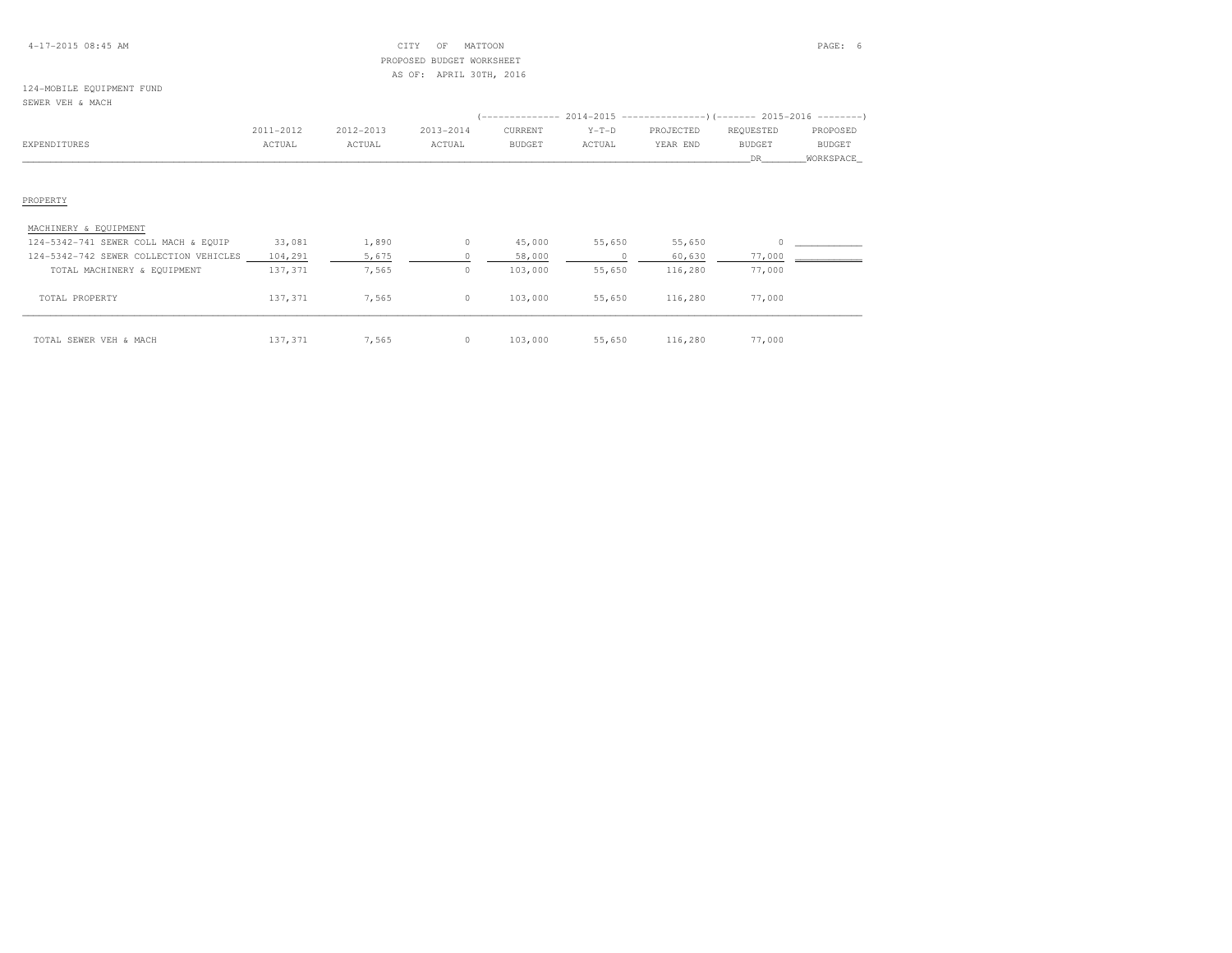## 4-17-2015 08:45 AM CITY OF MATTOON PAGE: 7 PROPOSED BUDGET WORKSHEETAS OF: APRIL 30TH, 2016

#### 124-MOBILE EQUIPMENT FUNDWASTEWATER TRTMT VEH & M

|              | 2011-2012 | 2012-2013 | 2013-2014 | CURRENT       | $Y-T-D$ | PROJECTED | REOUESTED     | PROPOSED      |
|--------------|-----------|-----------|-----------|---------------|---------|-----------|---------------|---------------|
| EXPENDITURES | ACTUAL    | ACTUAL    | ACTUAL    | <b>BUDGET</b> | ACTUAL  | YEAR END  | <b>BUDGET</b> | <b>BUDGET</b> |
|              |           |           |           |               |         |           |               | WORKSPACE     |

# PROPERTY

| MACHINERY & EQUIPMENT                   |   |          |          |          |        |  |
|-----------------------------------------|---|----------|----------|----------|--------|--|
| 124-5344-742 WASTEWATER TRTMT PLANT VEH |   |          |          |          | 30,000 |  |
| TOTAL MACHINERY & EQUIPMENT             | u |          | $\Omega$ | $\Omega$ | 30,000 |  |
| TOTAL PROPERTY                          |   | $\Omega$ | $\Omega$ | $\Omega$ | 30,000 |  |
| TOTAL WASTEWATER TRTMT VEH & M          |   |          | $\Omega$ | $\Omega$ | 30,000 |  |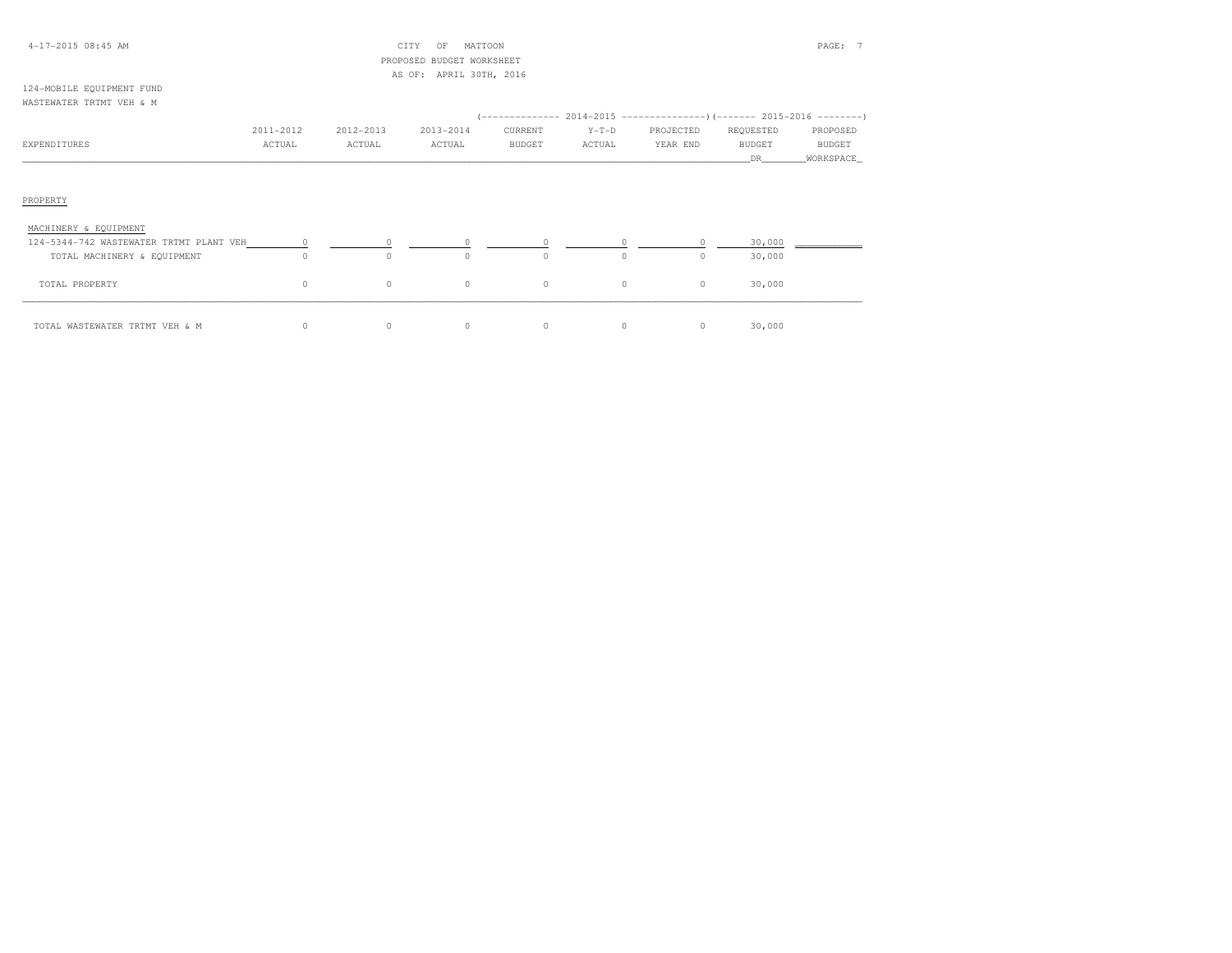| 4-17-2015 08:45 AM        |           |           | CITY<br>OF                | MATTOON                 |         |                                                                               |           | PAGE: 8       |
|---------------------------|-----------|-----------|---------------------------|-------------------------|---------|-------------------------------------------------------------------------------|-----------|---------------|
|                           |           |           | PROPOSED BUDGET WORKSHEET |                         |         |                                                                               |           |               |
|                           |           |           |                           | AS OF: APRIL 30TH, 2016 |         |                                                                               |           |               |
| 124-MOBILE EQUIPMENT FUND |           |           |                           |                         |         |                                                                               |           |               |
| SEWER ACCTG & COLL VEH &  |           |           |                           |                         |         |                                                                               |           |               |
|                           |           |           |                           |                         |         | $($ -------------- 2014-2015 -----------------) (------- 2015-2016 ---------) |           |               |
|                           | 2011-2012 | 2012-2013 | 2013-2014                 | CURRENT                 | $Y-T-D$ | PROJECTED                                                                     | REQUESTED | PROPOSED      |
| EXPENDITURES              | ACTUAL    | ACTUAL    | ACTUAL                    | BUDGET                  | ACTUAL  | YEAR END                                                                      | BUDGET    | <b>BUDGET</b> |
|                           |           |           |                           |                         |         |                                                                               | DR.       | WORKSPACE     |
|                           |           |           |                           |                         |         |                                                                               |           |               |

# PROPERTY

### MACHINERY & EQUIPMENT \_\_\_\_\_\_\_\_\_\_\_ \_\_\_\_\_\_\_\_\_\_\_ \_\_\_\_\_\_\_\_\_\_\_ \_\_\_\_\_\_\_\_\_\_\_ \_\_\_\_\_\_\_\_\_\_\_ \_\_\_\_\_\_\_\_\_\_\_\_ \_\_\_\_\_\_\_\_\_\_\_\_ \_\_\_\_\_\_\_\_\_\_\_\_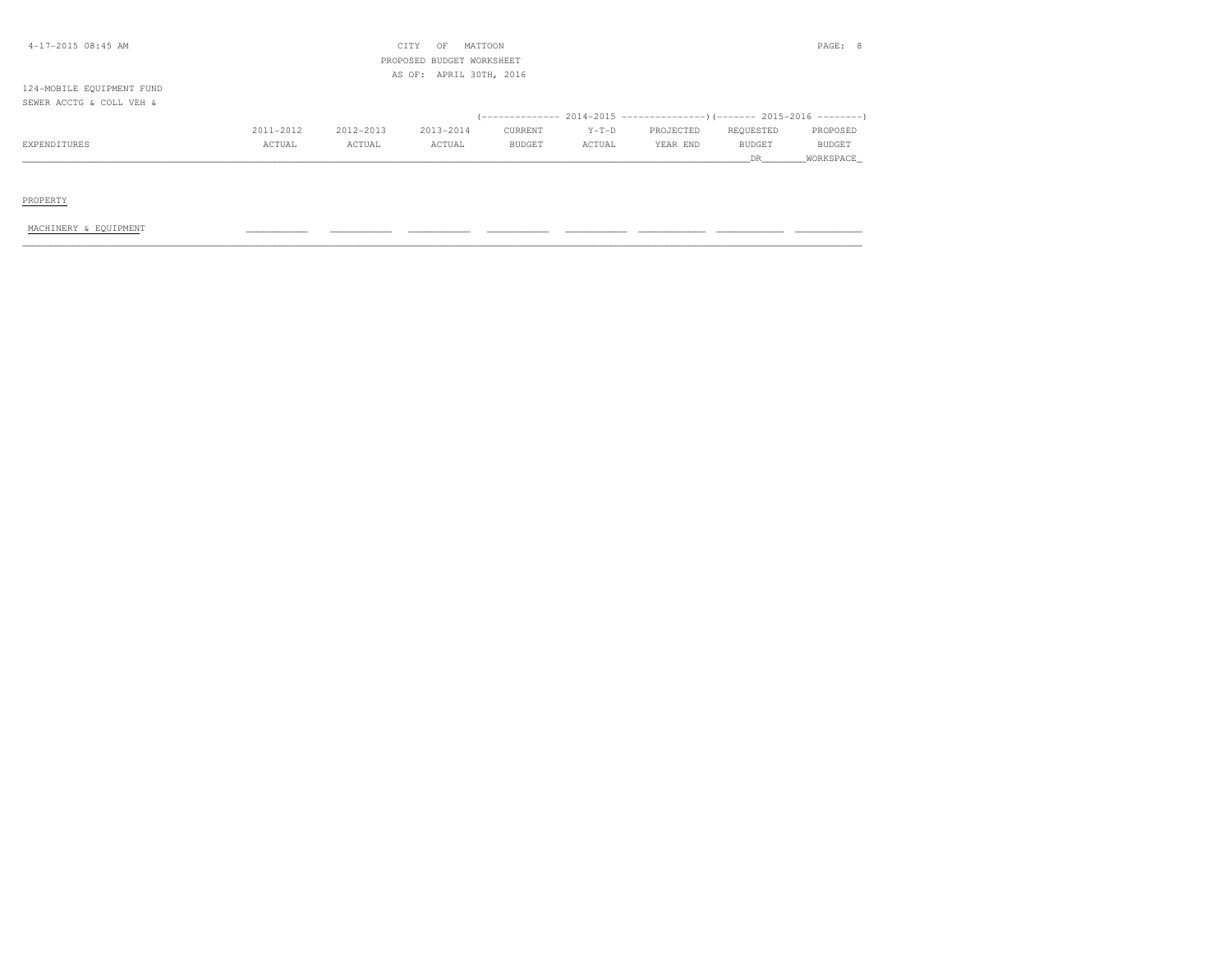| $4-17-2015$ 08:45 AM |
|----------------------|
|----------------------|

## 4-17-2015 08:45 AM CITY OF MATTOON PAGE: 9 PROPOSED BUDGET WORKSHEETAS OF: APRIL 30TH, 2016

#### 124-MOBILE EQUIPMENT FUNDWATER TREATMENT VEH & MA

|                                           | 2011-2012 | 2012-2013 | 2013-2014 | CURRENT  | $Y-T-D$  | PROJECTED | REQUESTED     | PROPOSED      |
|-------------------------------------------|-----------|-----------|-----------|----------|----------|-----------|---------------|---------------|
| EXPENDITURES                              | ACTUAL    | ACTUAL    | ACTUAL    | BUDGET   | ACTUAL   | YEAR END  | <b>BUDGET</b> | <b>BUDGET</b> |
|                                           |           |           |           |          |          |           | DR            | WORKSPACE     |
| PROPERTY                                  |           |           |           |          |          |           |               |               |
| MACHINERY & EQUIPMENT                     |           |           |           |          |          |           |               |               |
| 124-5353-741 WATER TRTMT PLANT MACH & E 0 |           |           | 2,644     |          |          |           |               |               |
| TOTAL MACHINERY & EQUIPMENT               | $\Omega$  | $\Omega$  | 2,644     | $\Omega$ | $\Omega$ | $\Omega$  | $\Omega$      |               |
| TOTAL PROPERTY                            | $\circ$   | $\circ$   | 2,644     | $\circ$  | $\circ$  | $\circ$   | $\circ$       |               |
| TOTAL WATER TREATMENT VEH & MA            | 0         | $\circ$   | 2,644     | 0        | $\circ$  | $\circ$   | $\Omega$      |               |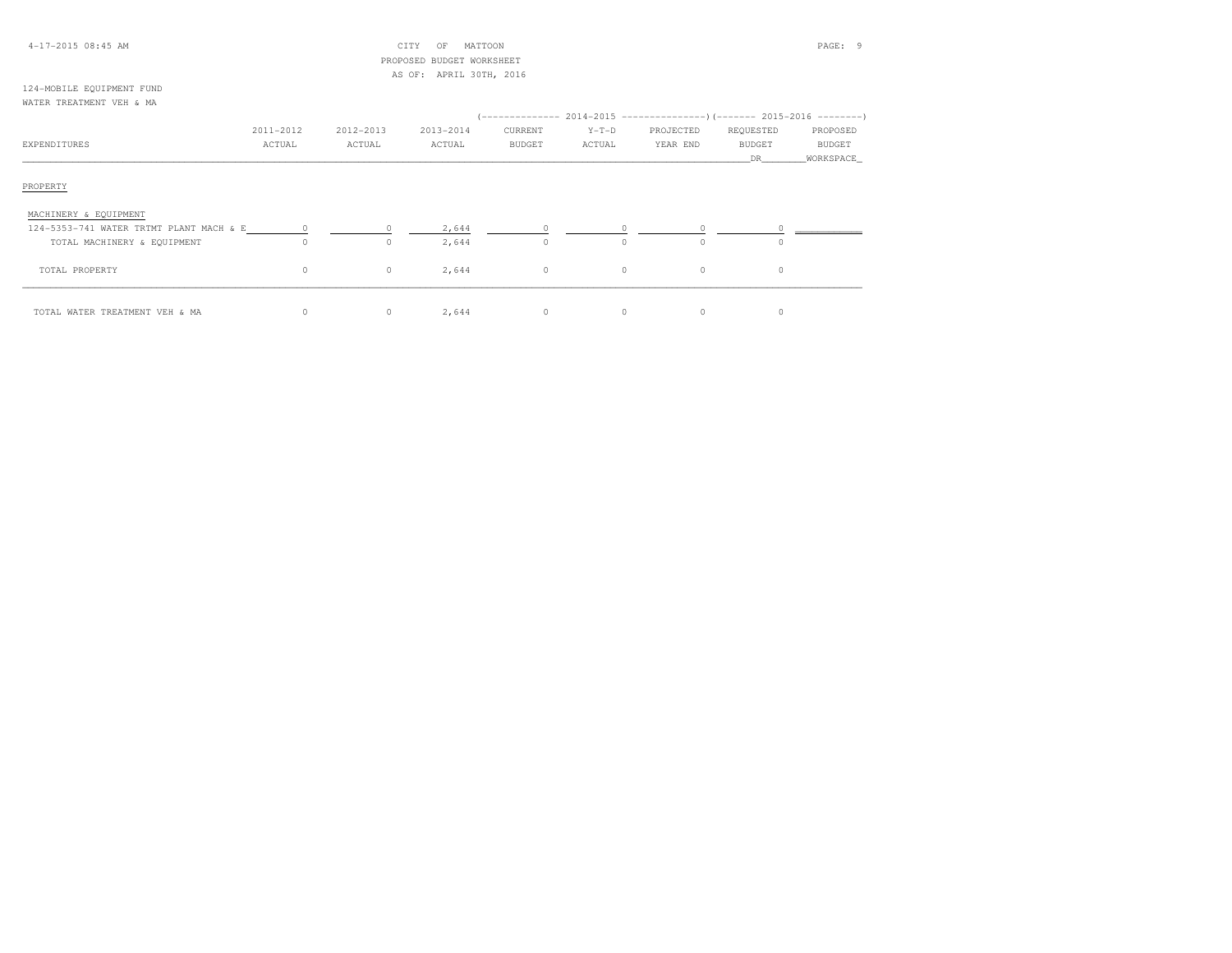## 4-17-2015 08:45 AM CITY OF MATTOON PAGE: 10 PROPOSED BUDGET WORKSHEETAS OF: APRIL 30TH, 2016

## 124-MOBILE EQUIPMENT FUNDWATER DIST VEH & MACH

|                                      |           |           |           | -------------- |         | $2014-2015$ ----------------) (------- 2015-2016 --------) |           |           |
|--------------------------------------|-----------|-----------|-----------|----------------|---------|------------------------------------------------------------|-----------|-----------|
|                                      | 2011-2012 | 2012-2013 | 2013-2014 | CURRENT        | $Y-T-D$ | PROJECTED                                                  | REQUESTED | PROPOSED  |
| EXPENDITURES                         | ACTUAL    | ACTUAL    | ACTUAL    | <b>BUDGET</b>  | ACTUAL  | YEAR END                                                   | BUDGET    | BUDGET    |
|                                      |           |           |           |                |         |                                                            | DR.       | WORKSPACE |
|                                      |           |           |           |                |         |                                                            |           |           |
|                                      |           |           |           |                |         |                                                            |           |           |
| PROPERTY                             |           |           |           |                |         |                                                            |           |           |
|                                      |           |           |           |                |         |                                                            |           |           |
| MACHINERY & EQUIPMENT                |           |           |           |                |         |                                                            |           |           |
| 124-5354-741 WATER DIST MACH & EQUIP | 33,081    | 1,890     | 0         | 49,000         | 60,882  | 60,883                                                     |           |           |
| $124-5354-742$ water nict wrutcire   | 50 901    | 9.976     | $\cap$    | 52 000         |         | 60.630                                                     | 107 000   |           |

| 124-5354-742 WATER DIST VEHICLES | 50,801 | 8,876  | 58,000  |        | 60,630  | 107,000 |  |
|----------------------------------|--------|--------|---------|--------|---------|---------|--|
| TOTAL MACHINERY & EQUIPMENT      | 83,882 | 10,766 | 107,000 | 60,882 | 121,513 | 107,000 |  |
|                                  |        |        |         |        |         |         |  |
| TOTAL PROPERTY                   | 83,882 | 10,766 | 107,000 | 60,882 | 121,513 | 107,000 |  |
|                                  |        |        |         |        |         |         |  |
|                                  |        |        |         |        |         |         |  |
| TOTAL WATER DIST VEH & MACH      | 83,882 | 10,766 | 107,000 | 60,882 | 121,513 | 107,000 |  |
|                                  |        |        |         |        |         |         |  |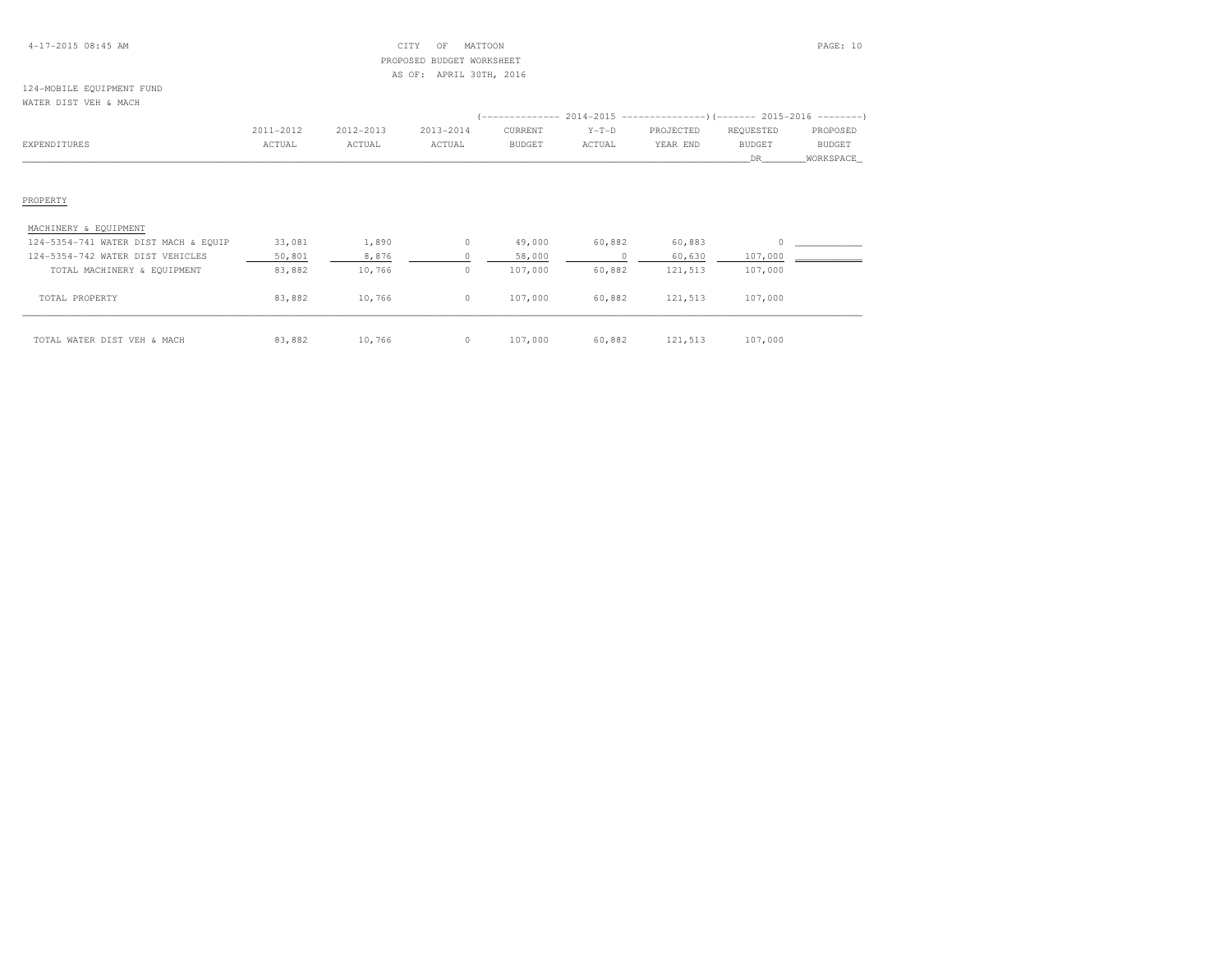| 4-17-2015 08:45 AM        |           |           | CITY<br>OF                | MATTOON                 |         |           |               | PAGE: 11      |
|---------------------------|-----------|-----------|---------------------------|-------------------------|---------|-----------|---------------|---------------|
|                           |           |           | PROPOSED BUDGET WORKSHEET |                         |         |           |               |               |
|                           |           |           |                           | AS OF: APRIL 30TH, 2016 |         |           |               |               |
| 124-MOBILE EQUIPMENT FUND |           |           |                           |                         |         |           |               |               |
| WATER ACCTG & COLL VEH &  |           |           |                           |                         |         |           |               |               |
|                           |           |           |                           |                         |         |           |               |               |
|                           | 2011-2012 | 2012-2013 | 2013-2014                 | CURRENT                 | $Y-T-D$ | PROJECTED | REQUESTED     | PROPOSED      |
| EXPENDITURES              | ACTUAL    | ACTUAL    | ACTUAL                    | <b>BUDGET</b>           | ACTUAL  | YEAR END  | <b>BUDGET</b> | <b>BUDGET</b> |
|                           |           |           |                           |                         |         |           | DR.           | WORKSPACE     |
|                           |           |           |                           |                         |         |           |               |               |

# PROPERTY

### MACHINERY & EQUIPMENT \_\_\_\_\_\_\_\_\_\_\_ \_\_\_\_\_\_\_\_\_\_\_ \_\_\_\_\_\_\_\_\_\_\_ \_\_\_\_\_\_\_\_\_\_\_ \_\_\_\_\_\_\_\_\_\_\_ \_\_\_\_\_\_\_\_\_\_\_\_ \_\_\_\_\_\_\_\_\_\_\_\_ \_\_\_\_\_\_\_\_\_\_\_\_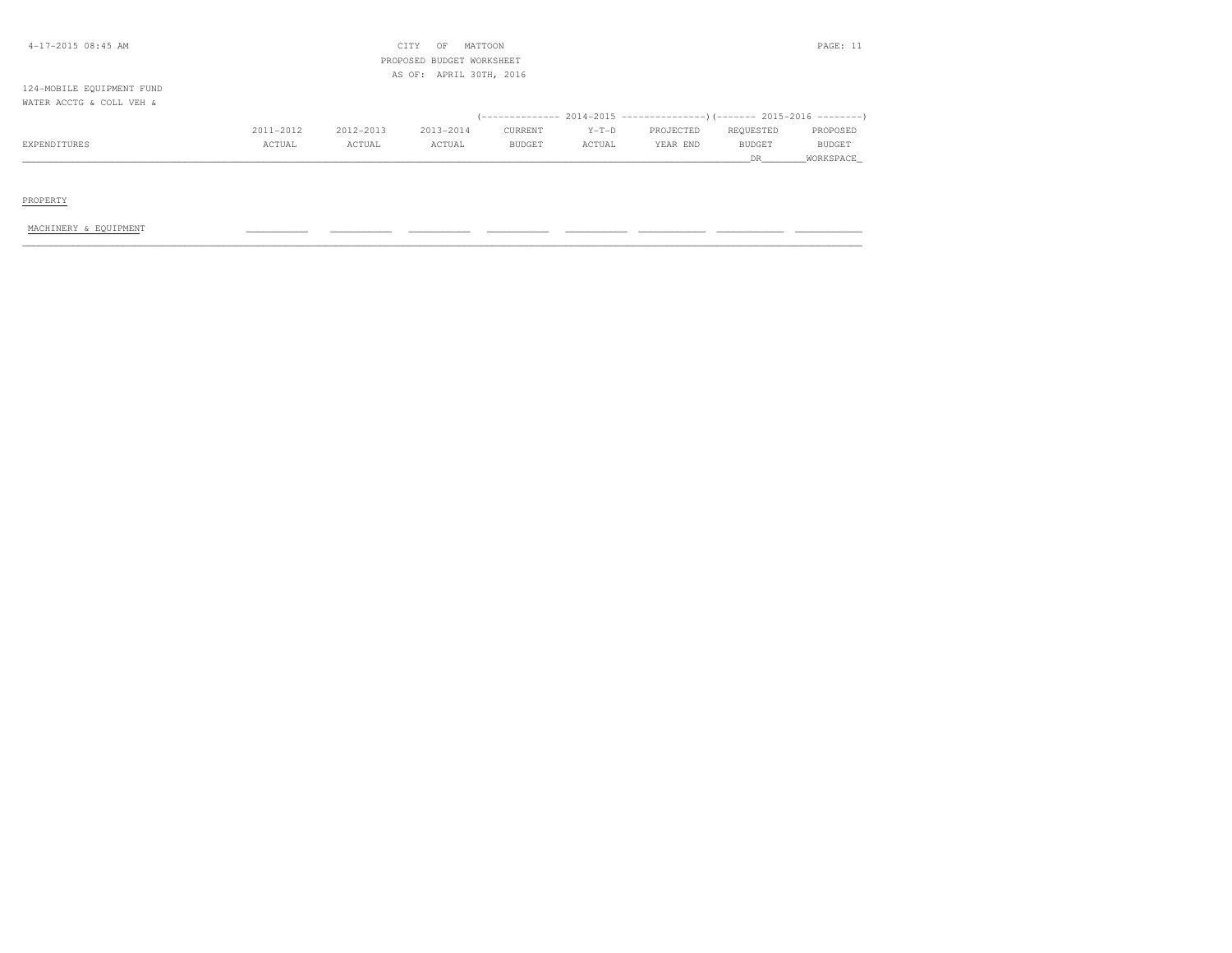## 4-17-2015 08:45 AM CITY OF MATTOON PAGE: 12 PROPOSED BUDGET WORKSHEETAS OF: APRIL 30TH, 2016

# 124-MOBILE EQUIPMENT FUND

| PARKS VEH & MACH |
|------------------|
|------------------|

|                                         | 2011-2012 | 2012-2013 | 2013-2014 | CURRENT       | $Y-T-D$  | PROJECTED | REQUESTED     | PROPOSED      |
|-----------------------------------------|-----------|-----------|-----------|---------------|----------|-----------|---------------|---------------|
| <b>EXPENDITURES</b>                     | ACTUAL    | ACTUAL    | ACTUAL    | <b>BUDGET</b> | ACTUAL   | YEAR END  | <b>BUDGET</b> | <b>BUDGET</b> |
|                                         |           |           |           |               |          |           | DR.           | WORKSPACE     |
| PROPERTY                                |           |           |           |               |          |           |               |               |
| MACHINERY & EQUIPMENT                   |           |           |           |               |          |           |               |               |
| 124-5511-741 PARKS MACHINERY & EQUIPMEN | 9,923     | $\circ$   | $\circ$   | $\Omega$      | 0        | $\Omega$  |               |               |
| 124-5511-742 PARK VEHICLES              | 4,435     |           |           |               |          |           |               |               |
| TOTAL MACHINERY & EQUIPMENT             | 14,358    | $\circ$   | $\Omega$  |               |          | $\Omega$  | $\cap$        |               |
| TOTAL PROPERTY                          | 14,358    | $\circ$   | $\circ$   | $\circ$       | $\Omega$ | $\circ$   | $\circ$       |               |
| TOTAL PARKS VEH & MACH                  | 14,358    | $\circ$   | $\circ$   | $\Omega$      |          | 0         | $\Omega$      |               |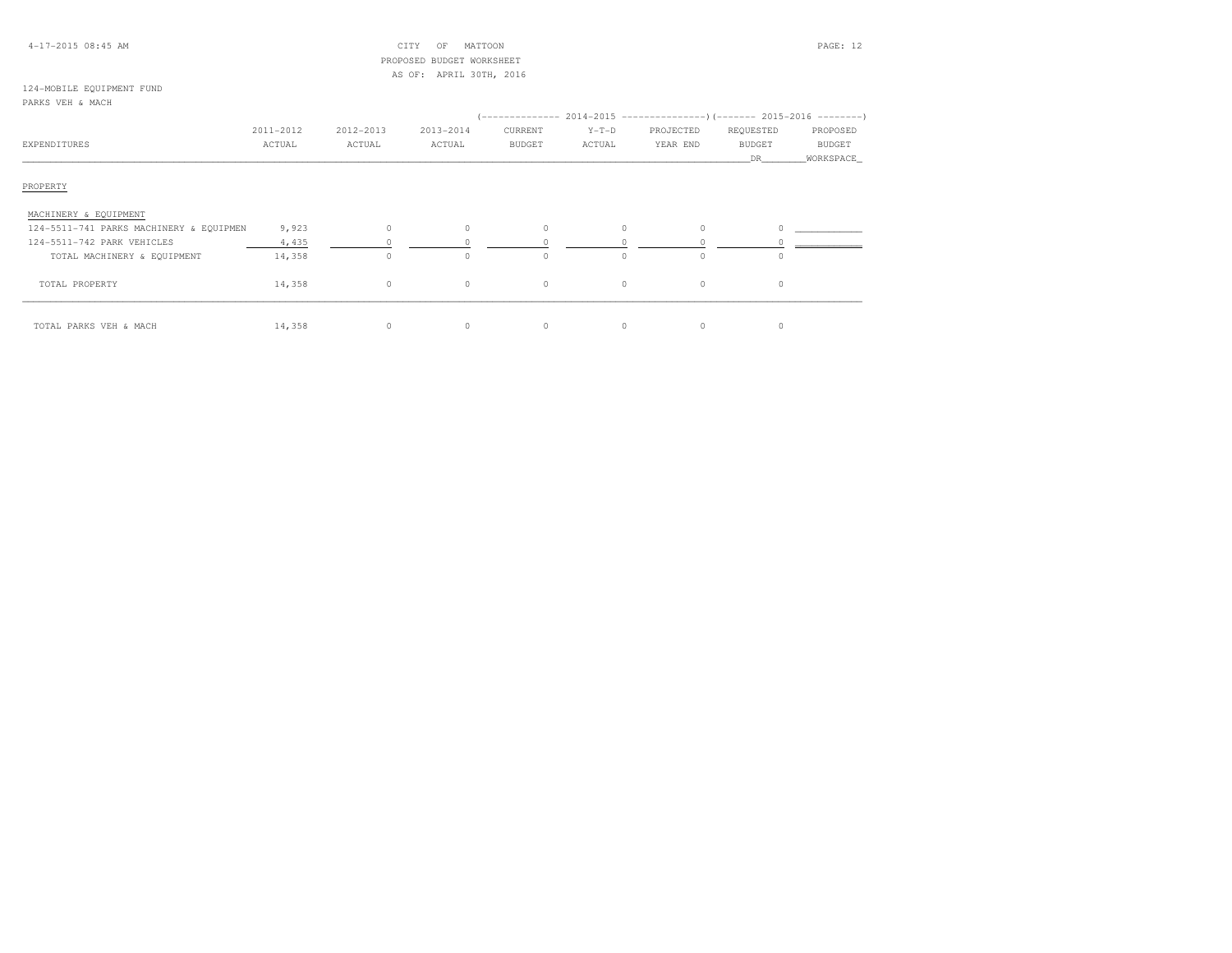## 4-17-2015 08:45 AM CITY OF MATTOON PAGE: 13 PROPOSED BUDGET WORKSHEETAS OF: APRIL 30TH, 2016

### 124-MOBILE EQUIPMENT FUNDLAKES VEH & MACH

|                       | 2011-2012 | 2012-2013 | 2013-2014 | CURRENT       | $Y-T-D$ | PROJECTED | REQUESTED     | PROPOSED      |
|-----------------------|-----------|-----------|-----------|---------------|---------|-----------|---------------|---------------|
| EXPENDITURES          | ACTUAL    | ACTUAL    | ACTUAL    | <b>BUDGET</b> | ACTUAL  | YEAR END  | <b>BUDGET</b> | <b>BUDGET</b> |
|                       |           |           |           |               |         |           | <b>DR</b>     | WORKSPACE     |
|                       |           |           |           |               |         |           |               |               |
|                       |           |           |           |               |         |           |               |               |
| PROPERTY              |           |           |           |               |         |           |               |               |
|                       |           |           |           |               |         |           |               |               |
| MACHINERY & EQUIPMENT |           |           |           |               |         |           |               |               |

| 124-5512-742 LAKE VEHICLES  |    | 18,054 |                  |    |  |  |
|-----------------------------|----|--------|------------------|----|--|--|
| TOTAL MACHINERY & EQUIPMENT | 0  | 18,054 |                  |    |  |  |
| TOTAL PROPERTY              | 0. | 18,054 | $\left( \right)$ | 0. |  |  |
|                             |    |        |                  |    |  |  |
| TOTAL LAKES VEH & MACH      | 0  | 18,054 |                  |    |  |  |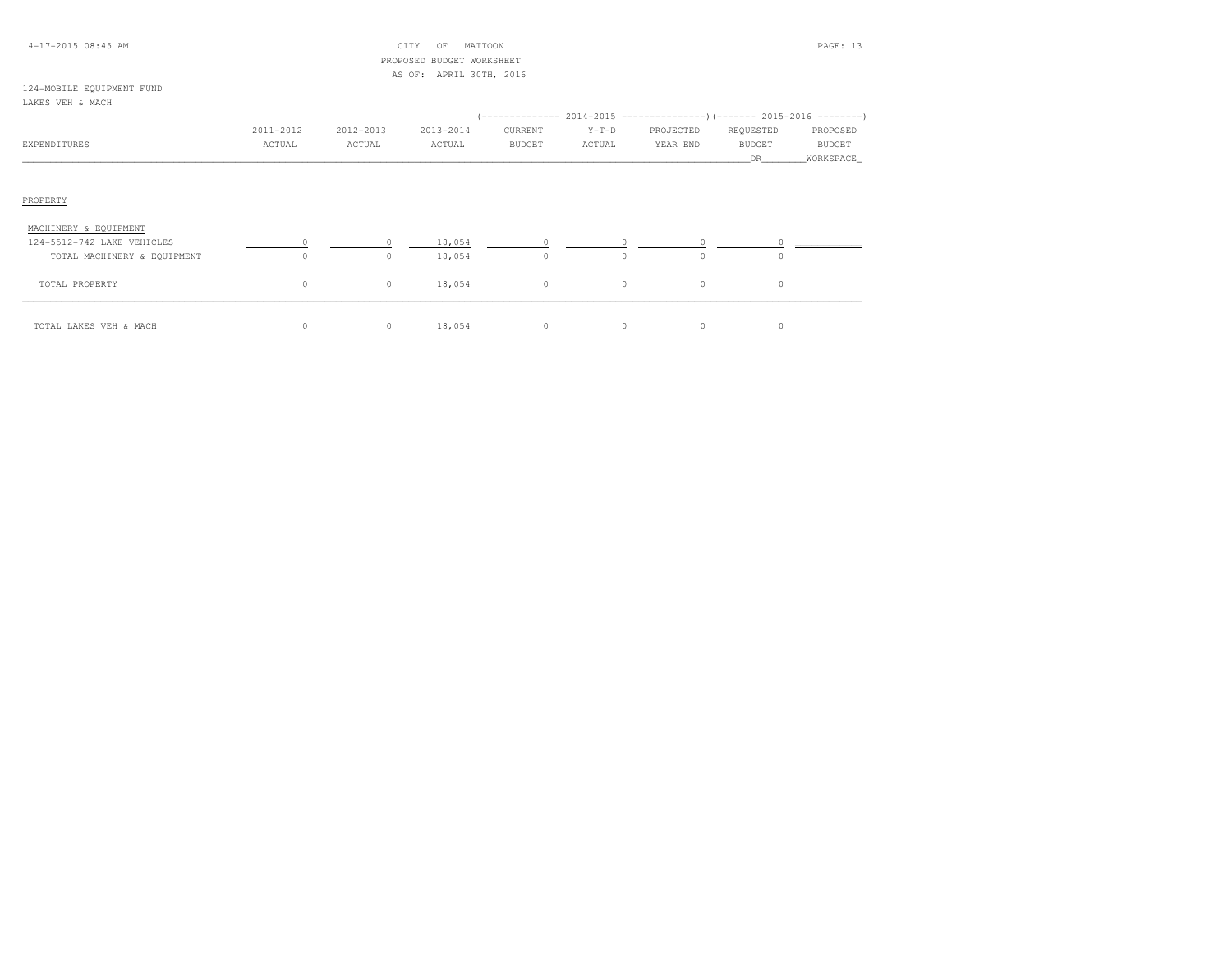## 4-17-2015 08:45 AM CITY OF MATTOON PAGE: 14 PROPOSED BUDGET WORKSHEETAS OF: APRIL 30TH, 2016

## 124-MOBILE EQUIPMENT FUNDCEMETERY VEH & MACH

|                                                 |            |                          |            | (-------------- 2014-2015 ----------------) (------- 2015-2016 --------) |                      |           |               |               |
|-------------------------------------------------|------------|--------------------------|------------|--------------------------------------------------------------------------|----------------------|-----------|---------------|---------------|
|                                                 | 2011-2012  | 2012-2013                | 2013-2014  | CURRENT                                                                  | $Y-T-D$              | PROJECTED | REQUESTED     | PROPOSED      |
| EXPENDITURES                                    | ACTUAL     | ACTUAL                   | ACTUAL     | <b>BUDGET</b>                                                            | ACTUAL               | YEAR END  | <b>BUDGET</b> | <b>BUDGET</b> |
|                                                 |            |                          |            |                                                                          |                      |           | DR.           | WORKSPACE     |
|                                                 |            |                          |            |                                                                          |                      |           |               |               |
|                                                 |            |                          |            |                                                                          |                      |           |               |               |
| PROPERTY                                        |            |                          |            |                                                                          |                      |           |               |               |
|                                                 |            |                          |            |                                                                          |                      |           |               |               |
| MACHINERY & EQUIPMENT                           |            |                          |            |                                                                          |                      |           |               |               |
| 124-5570-741 CEMETERY MACHINERY & EQUIP 10,412  |            | $\circ$                  | 9,989      | $\circ$                                                                  | 0                    | $\circ$   | 14,500        |               |
| TOTAL MACHINERY & EQUIPMENT                     | 10,412     | $\circ$                  | 9,989      | $\circ$                                                                  | $\circ$              | $\circ$   | 14,500        |               |
|                                                 |            |                          |            |                                                                          |                      |           |               |               |
| TOTAL PROPERTY                                  | 10,412     | $\circ$                  | 9,989      | $\circ$                                                                  | $\circ$              | $\circ$   | 14,500        |               |
|                                                 |            |                          |            |                                                                          |                      |           |               |               |
|                                                 |            |                          |            |                                                                          |                      |           |               |               |
| TOTAL CEMETERY VEH & MACH                       | 10,412     | $\sim$ 0 $\sim$ 0 $\sim$ | 9,989      | $\circ$                                                                  | $\circ$              | $\circ$   | 14,500        |               |
|                                                 |            |                          |            |                                                                          |                      |           |               |               |
| TOTAL EXPENDITURES                              | 541,969    | 326,653                  | 208,311    | 383,170                                                                  | 315,762              | 410,936   | 500,900       |               |
|                                                 |            |                          |            |                                                                          |                      |           |               |               |
| REVENUE OVER/(UNDER) EXPENDITURES<br>$\sqrt{2}$ | 541,969) ( | $326, 653$ ) (           | 208,311) ( | 383,170) (                                                               | 315,762) (410,936) ( |           | 500, 900      |               |
|                                                 |            |                          |            |                                                                          |                      |           |               |               |

| OTHER FINANCING SOURCES              |         |         |         |         |         |         |         |  |
|--------------------------------------|---------|---------|---------|---------|---------|---------|---------|--|
| 124-4901-021 TRFR FROM GEN FUND      | 526,422 | 443,470 | 265,329 | 268,170 | 268,170 | 268,170 | 335,558 |  |
| 124-4911-021 TRFR FROM WATER FUND    | 80,780  | 77,479  | 105,500 | 103,000 | 121,700 | 121,700 | 107,000 |  |
| 124-4912-021 TRFR FROM SEWER FUND    | 130,792 | 58,718  | 87,000  | 107,000 | 116,400 | 116,400 | 107,000 |  |
| TOTAL OTHER FINANCING SOURCES        | 737,994 | 579,667 | 457,829 | 478,170 | 506,270 | 506,270 | 549,558 |  |
| TOTAL OTHER FINANCING SOURCES (USES) | 737,994 | 579,667 | 457,829 | 478,170 | 506,270 | 506,270 | 549,558 |  |
| OTHER SOURCES OVER/<br>REVENUES &    |         |         |         |         |         |         |         |  |

(UNDER) EXPENDITURES & OTHER (USES) 196,025 253,014 249,518 95,000 190,508 95,334 48,658

\*\*\* END OF REPORT \*\*\*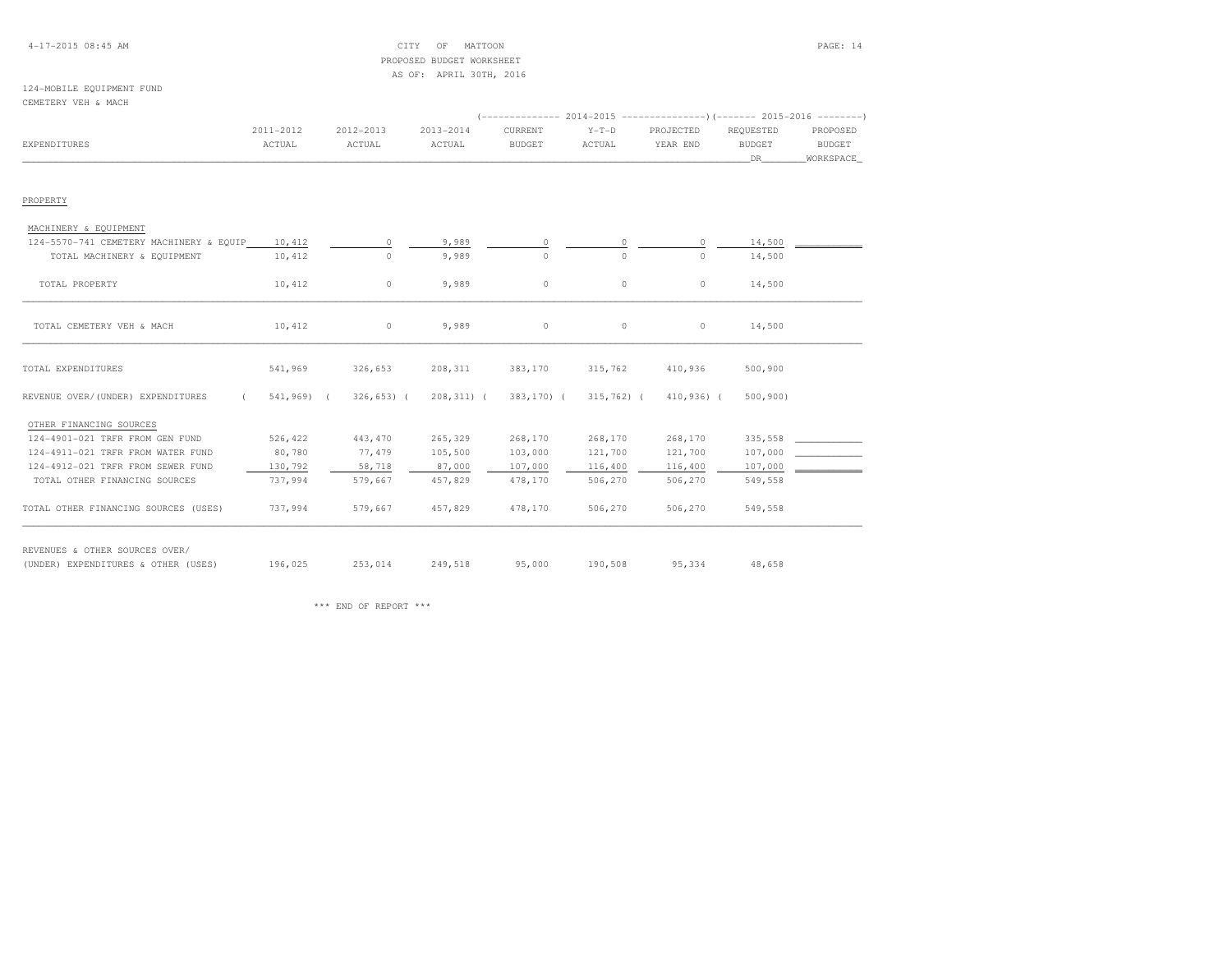4-17-2015 08:45 AM CITY OF MATTOON PAGE: 1 PROPOSED BUDGET WORKSHEETAS OF: APRIL 30TH, 2016

# 125-INSURANCE & TORT JDGMNT

|                                         | 2011-2012 | 2012-2013 | 2013-2014 | CURRENT       | $Y-T-D$ | PROJECTED | REQUESTED     | PROPOSED      |
|-----------------------------------------|-----------|-----------|-----------|---------------|---------|-----------|---------------|---------------|
| REVENUES                                | ACTUAL    | ACTUAL    | ACTUAL    | <b>BUDGET</b> | ACTUAL  | YEAR END  | <b>BUDGET</b> | <b>BUDGET</b> |
|                                         |           |           |           |               |         |           | DR            | WORKSPACE     |
|                                         |           |           |           |               |         |           |               |               |
| TAXES                                   |           |           |           |               |         |           |               |               |
|                                         |           |           |           |               |         |           |               |               |
| UNLIMITED RATE PROP TAX                 |           |           |           |               |         |           |               |               |
|                                         |           |           |           |               |         |           |               |               |
| INVESTMENT EARNINGS                     |           |           |           |               |         |           |               |               |
| INTEREST EARNINGS                       |           |           |           |               |         |           |               |               |
|                                         |           |           |           |               |         |           |               |               |
| CONTRIB & OTHER MISC REV                |           |           |           |               |         |           |               |               |
|                                         |           |           |           |               |         |           |               |               |
| CONTRIBUTIONS & MISC REV                |           |           |           |               |         |           |               |               |
| 125-4807-010 MISC. FINANCE DEPT REVENUE | 65,892    | 101,219   | 94,096    | 31,390        | 97,636  | 96,497    | 138,837       |               |
| TOTAL CONTRIBUTIONS & MISC REV          | 65,892    | 101,219   | 94,096    | 31,390        | 97,636  | 96,497    | 138,837       |               |
|                                         |           |           |           |               |         |           |               |               |
| TOTAL CONTRIB & OTHER MISC REV          | 65,892    | 101,219   | 94,096    | 31,390        | 97,636  | 96,497    | 138,837       |               |
|                                         |           |           |           |               |         |           |               |               |

TOTAL REVENUES 65,892 101,219 94,096 31,390 97,636 96,497 138,837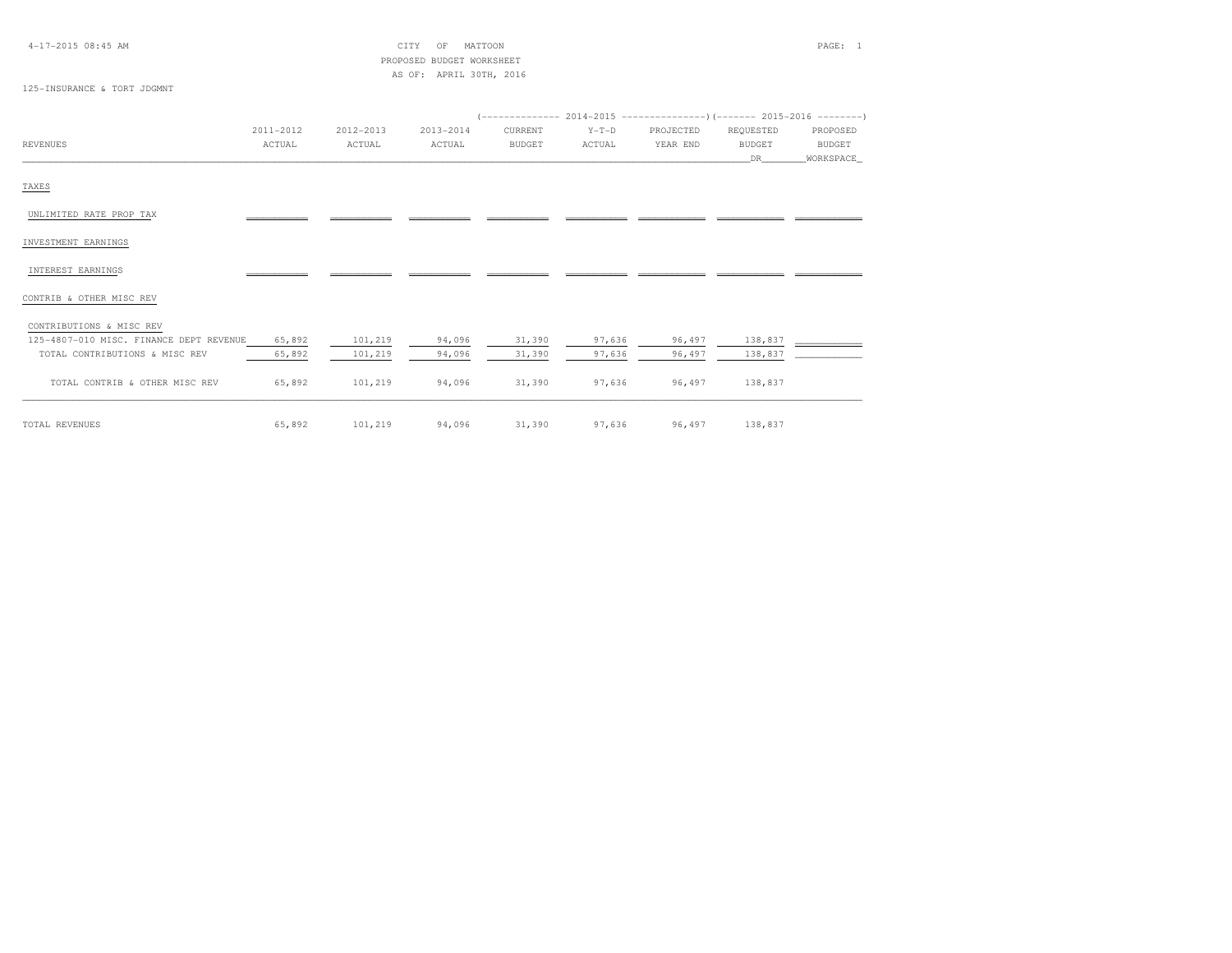4-17-2015 08:45 AM CITY OF MATTOON PAGE: 2 PROPOSED BUDGET WORKSHEETAS OF: APRIL 30TH, 2016

### 125-INSURANCE & TORT JDGMNTFINANCIAL ADMINISTRATION

|                                         | ------------- 2014-2015<br>$-----------() (------ 2015-2016 ------)$ |            |                |               |            |            |               |               |
|-----------------------------------------|----------------------------------------------------------------------|------------|----------------|---------------|------------|------------|---------------|---------------|
|                                         | 2011-2012                                                            | 2012-2013  | $2013 - 2014$  | CURRENT       | $Y-T-D$    | PROJECTED  | REQUESTED     | PROPOSED      |
| <b>EXPENDITURES</b>                     | ACTUAL                                                               | ACTUAL     | ACTUAL         | <b>BUDGET</b> | ACTUAL     | YEAR END   | <b>BUDGET</b> | <b>BUDGET</b> |
|                                         |                                                                      |            |                |               |            |            | DR            | WORKSPACE     |
|                                         |                                                                      |            |                |               |            |            |               |               |
| EMPLOYEE BENEFITS                       |                                                                      |            |                |               |            |            |               |               |
| UNEMPLOYMNT COMPENSATION                |                                                                      |            |                |               |            |            |               |               |
| 125-5150-240 UNEMPLOYMENT COMP.         | 48,819                                                               | 47,373     | 56,512         | 57,192        | 40,283     | 57,192     | 38,350        |               |
| TOTAL UNEMPLOYMNT COMPENSATION          | 48,819                                                               | 47,373     | 56,512         | 57,192        | 40,283     | 57,192     | 38,350        |               |
|                                         |                                                                      |            |                |               |            |            |               |               |
| WORKER'S COMPENSATION                   |                                                                      |            |                |               |            |            |               |               |
| 125-5150-250 WORKERS' COMPENSATION      | 469,066                                                              | 433,240    | 504,965        | 461,625       | 456,924    | 501,255    | 531,925       |               |
| TOTAL WORKER'S COMPENSATION             | 469,066                                                              | 433,240    | 504,965        | 461,625       | 456,924    | 501,255    | 531,925       |               |
| TOTAL EMPLOYEE BENEFITS                 | 517,885                                                              | 480,613    | 561, 477       | 518,817       | 497,207    | 558,447    | 570,275       |               |
| OTHER PURCHASED SERVICES                |                                                                      |            |                |               |            |            |               |               |
| PROFESSIONAL SERVICES                   |                                                                      |            |                |               |            |            |               |               |
| 125-5150-519 OTHER PROFESSIONAL SERVICE | 37,262                                                               | 25,382     | 36,323         | 24,796        | 125,204    | 118,290    | 100,000       |               |
| TOTAL PROFESSIONAL SERVICES             | 37,262                                                               | 25,382     | 36,323         | 24,796        | 125,204    | 118,290    | 100,000       |               |
|                                         |                                                                      |            |                |               |            |            |               |               |
| INSURANCE                               |                                                                      | 213, 112   |                |               | 344,707    |            | 233,159       |               |
| 125-5150-523 PROPERTY & CASUALTY INSURA | 178,304                                                              |            | 224,537        | 223,762       |            | 234,537    |               |               |
| 125-5150-527 SELF INSURED RETENTION/DED | 29,081                                                               | 17,836     | 27,591         | 6,594         | 22,552     | 22,552     | 15,000        |               |
| 125-5150-528 UNINSURED JUDGEMENTS       | 850                                                                  | $\Omega$   | $\circ$        | $\circ$       | $\circ$    | $\circ$    | $\Omega$      |               |
| TOTAL INSURANCE                         | 208,235                                                              | 230,948    | 196,946        | 230,356       | 367,259    | 257,089    | 248,159       |               |
| COMMUNICATION                           |                                                                      |            |                |               |            |            |               |               |
| TOTAL OTHER PURCHASED SERVICES          | 245,497                                                              | 256,330    | 233,269        | 255,152       | 492,463    | 375,379    | 348,159       |               |
| TOTAL FINANCIAL ADMINISTRATION          | 763,381                                                              | 736,942    | 794,746        | 773,969       | 989,670    | 933,826    | 918, 434      |               |
|                                         |                                                                      |            |                |               |            |            |               |               |
| TOTAL EXPENDITURES                      | 763,381                                                              | 736,942    | 794,746        | 773,969       | 989,670    | 933,826    | 918, 434      |               |
| REVENUE OVER/(UNDER) EXPENDITURES       | 697,489)<br>$\sqrt{ }$                                               | 635,723) ( | $700, 650$ ) ( | 742,579) (    | 892,034) ( | 837,329) ( | 779,597)      |               |
| OTHER FINANCING SOURCES                 |                                                                      |            |                |               |            |            |               |               |
| 125-4901-010 INTERFUND XFRS FROM GEN FU | 91,898                                                               | 109,825    | $\circ$        | $\circ$       | $\circ$    | $\circ$    | 0             |               |
| 125-4901-021 INTERFUND CHG - GENERAL FU | 397,626                                                              | 337,736    | 490,463        | 531,488       | 533,746    | 533,746    | 572,657       |               |
| 125-4903-021 INTERFUND CHG - HOTEL TAX  | 456                                                                  | 924        | 1,170          | 1,350         | 1,353      | 1,353      | 1,026         |               |
| 125-4911-021 INTERFUND CHG - WATER FUND | 78,822                                                               | 69,385     | 75,980         | 77,765        | 78,689     | 78,689     | 74,053        |               |
| 125-4912-021 INTERFUND CHG - SEWER FUND | 116,565                                                              | 107,554    | 121,144        | 120,954       | 121,877    | 121,877    | 120,641       |               |
| 125-4917-021 INTERFUND CHG - LIBRARY FU | 12,123                                                               | 10,299     | 11,893         | 11,022        | 9,185      | 11,023     | 11,220        |               |
| TOTAL OTHER FINANCING SOURCES           | 697,489                                                              | 635,723    | 700,650        | 742,579       | 744,849    | 746,687    | 779,597       |               |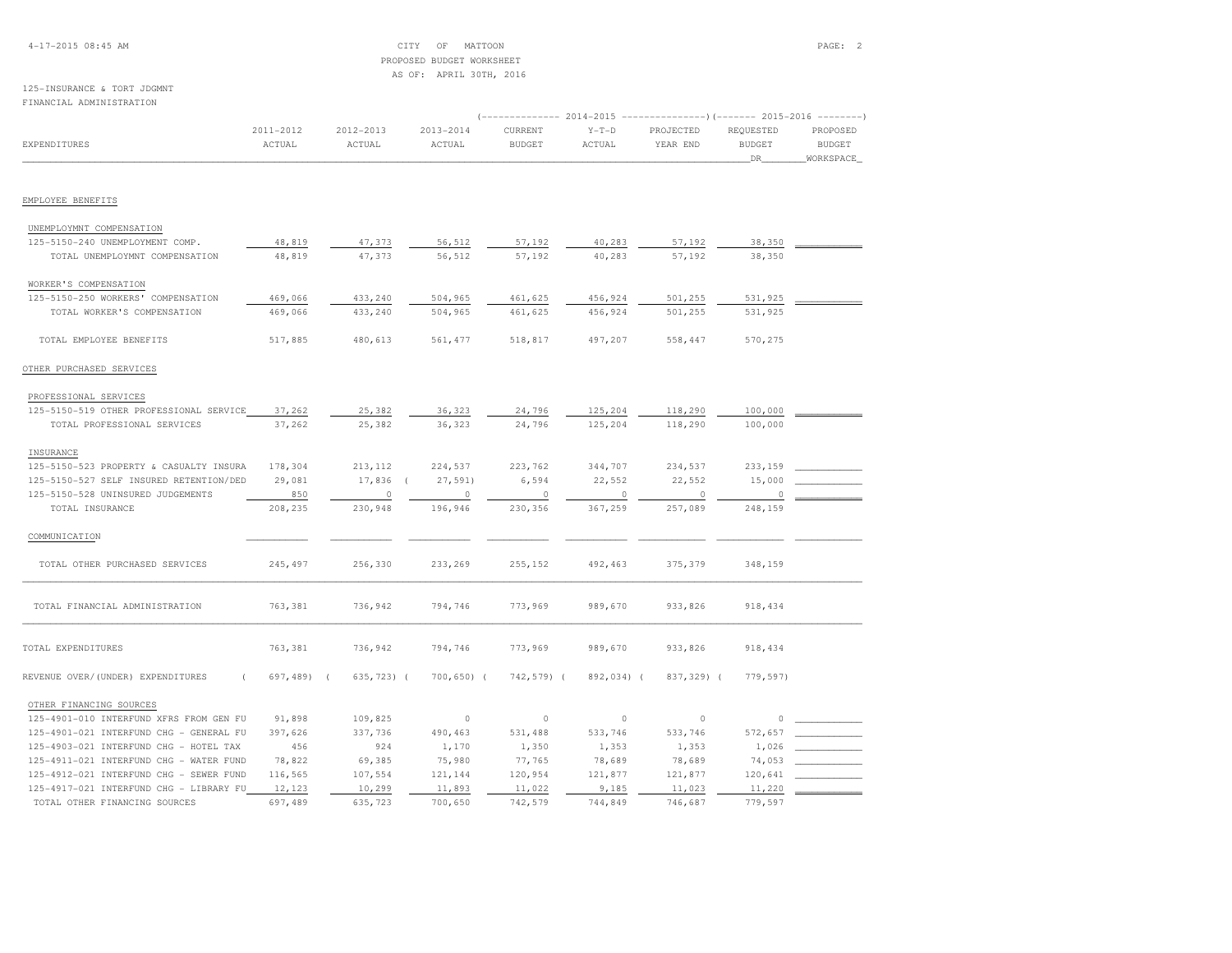| $4-17-2015$ $08:45$ AM               |           |           | CITY<br>OF                | MATTOON       |         |           |               | PAGE: 3       |
|--------------------------------------|-----------|-----------|---------------------------|---------------|---------|-----------|---------------|---------------|
|                                      |           |           | PROPOSED BUDGET WORKSHEET |               |         |           |               |               |
|                                      |           |           | AS OF: APRIL 30TH, 2016   |               |         |           |               |               |
| 125-INSURANCE & TORT JDGMNT          |           |           |                           |               |         |           |               |               |
| FINANCIAL ADMINISTRATION             |           |           |                           |               |         |           |               |               |
|                                      |           |           |                           |               |         |           |               |               |
|                                      | 2011-2012 | 2012-2013 | 2013-2014                 | CURRENT       | $Y-T-D$ | PROJECTED | REQUESTED     | PROPOSED      |
| EXPENDITURES                         | ACTUAL    | ACTUAL    | ACTUAL                    | <b>BUDGET</b> | ACTUAL  | YEAR END  | <b>BUDGET</b> | <b>BUDGET</b> |
|                                      |           |           |                           |               |         |           | DR            | WORKSPACE     |
|                                      |           |           |                           |               |         |           |               |               |
| OTHER FINANCING (USES)               |           |           |                           |               |         |           |               |               |
| TOTAL OTHER FINANCING SOURCES (USES) | 697,489   | 635,723   | 700,650                   | 742,579       | 744,849 | 746,687   | 779,597       |               |
|                                      |           |           |                           |               |         |           |               |               |

REVENUES & OTHER SOURCES OVER/

(UNDER) EXPENDITURES & OTHER (USES) ( 0) 0 0 0 0 ( 147,184) ( 90,642) 0

\*\*\* END OF REPORT \*\*\*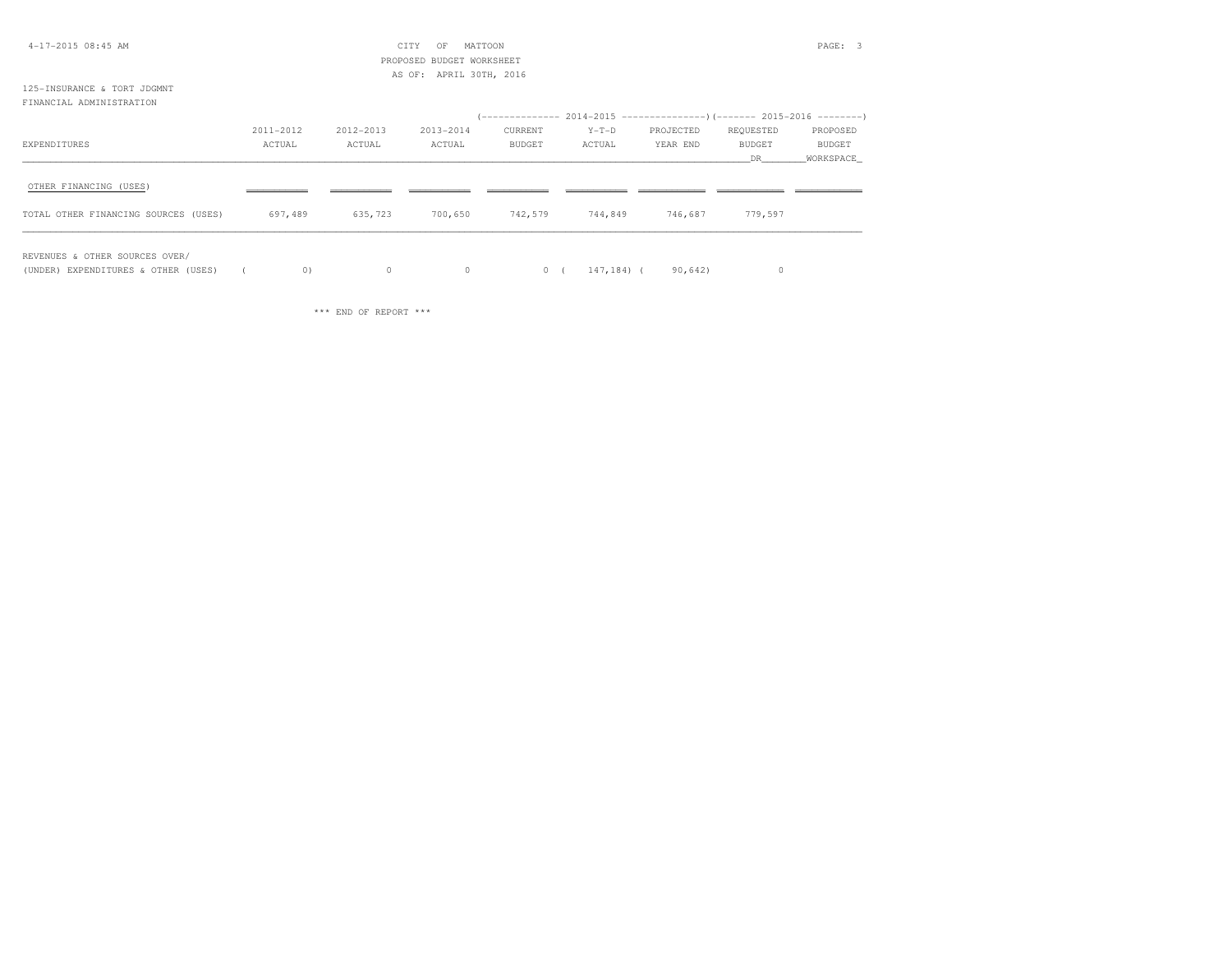4-17-2015 08:45 AM CITY OF MATTOON PAGE: 1 PROPOSED BUDGET WORKSHEETAS OF: APRIL 30TH, 2016

# 127-REVOLVING LOAN FUND

|                                         | 2011-2012 | 2012-2013 | 2013-2014 | CURRENT       | $Y-T-D$ | PROJECTED | REQUESTED | PROPOSED  |
|-----------------------------------------|-----------|-----------|-----------|---------------|---------|-----------|-----------|-----------|
| <b>REVENUES</b>                         | ACTUAL    | ACTUAL    | ACTUAL    | <b>BUDGET</b> | ACTUAL  | YEAR END  | BUDGET    | BUDGET    |
|                                         |           |           |           |               |         |           | DR        | WORKSPACE |
| INVESTMENT EARNINGS                     |           |           |           |               |         |           |           |           |
| INTEREST EARNINGS                       |           |           |           |               |         |           |           |           |
| 127-4610-022 INTEREST EARNINGS          | 15,482    | 11,308    | 11,958    | 450           | 850     | 489       | 1,900     |           |
| TOTAL INTEREST EARNINGS                 | 15,482    | 11,308    | 11,958    | 450           | 850     | 489       | 1,900     |           |
| REVOLVING LOAN FUND                     |           |           |           |               |         |           |           |           |
| 127-4630-022 REVOLVING LOAN FUND REPAYM | $\Omega$  | $\Omega$  | $\Omega$  | 83,344        | 102,276 | 84,262    | 57,444    |           |
| TOTAL REVOLVING LOAN FUND               | 0         | $\circ$   | $\circ$   | 83,344        | 102,276 | 84,262    | 57,444    |           |
| NET INCREASE (DECREASE)                 |           |           |           |               |         |           |           |           |
| RENTS & ROYALTIES                       |           |           |           |               |         |           |           |           |
| TOTAL INVESTMENT EARNINGS               | 15,482    | 11,308    | 11,958    | 83,794        | 103,125 | 84,751    | 59,344    |           |
| TOTAL REVENUES                          | 15,482    | 11,308    | 11,958    | 83,794        | 103,125 | 84,751    | 59,344    |           |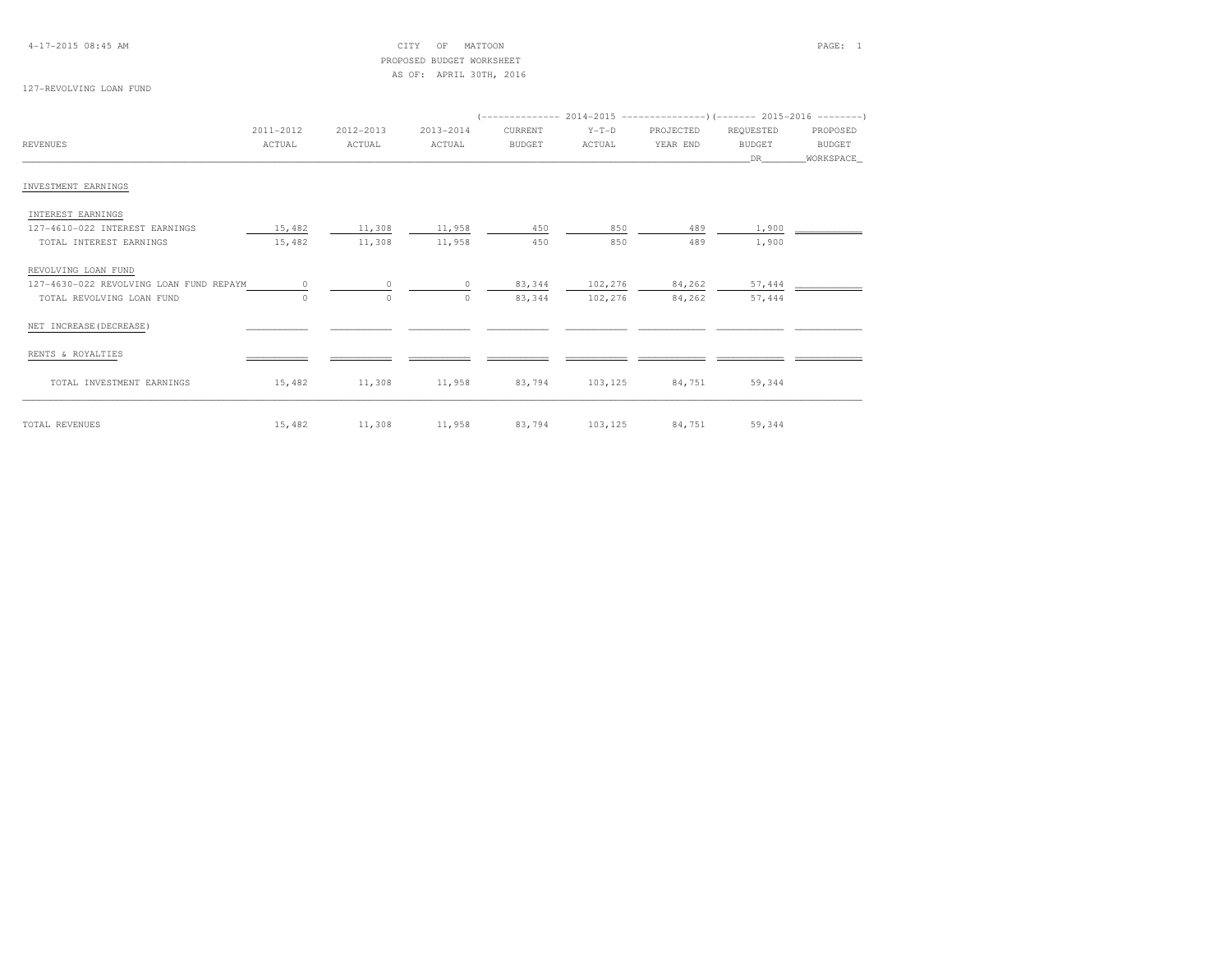## 4-17-2015 08:45 AM CITY OF MATTOON PAGE: 2 PROPOSED BUDGET WORKSHEETAS OF: APRIL 30TH, 2016

### 127-REVOLVING LOAN FUNDREVOLVING LOANS

| <b>EXPENDITURES</b>                        | 2011-2012<br>ACTUAL | 2012-2013<br>ACTUAL | 2013-2014<br>ACTUAL | CURRENT<br><b>BUDGET</b> | $Y-T-D$<br>ACTUAL | PROJECTED<br>YEAR END | REQUESTED<br><b>BUDGET</b><br>DR | PROPOSED<br>BUDGET<br>WORKSPACE |  |
|--------------------------------------------|---------------------|---------------------|---------------------|--------------------------|-------------------|-----------------------|----------------------------------|---------------------------------|--|
|                                            |                     |                     |                     |                          |                   |                       |                                  |                                 |  |
| OTHER PURCHASED SERVICES                   |                     |                     |                     |                          |                   |                       |                                  |                                 |  |
| PROFESSIONAL SERVICES                      |                     |                     |                     |                          |                   |                       |                                  |                                 |  |
| 127-5652-513 AUDITING SERVICES             | 1,100               | 1,683               | 1,485               | 1,100                    | 1,485             | 1,485                 | 1,530                            |                                 |  |
| 127-5652-519 OTHER PROFESSIONAL SERVICE 90 |                     | 2,853               | $\sim$ 0            | 3,000                    | 24                | 2,500                 | 2,500                            |                                 |  |
| TOTAL PROFESSIONAL SERVICES                | 1,190               | 4,536               | 1,485               | 4,100                    | 1,509             | 3,985                 | 4,030                            |                                 |  |
| TOTAL OTHER PURCHASED SERVICES             | 1,190               | 4,536               | 1,485               | 4,100                    | 1,509             | 3,985                 | 4,030                            |                                 |  |
| OTHER OBJECTS                              |                     |                     |                     |                          |                   |                       |                                  |                                 |  |
| FINANCIAL TRANS OBJECTS                    |                     |                     |                     |                          |                   |                       |                                  |                                 |  |
| 127-5652-826 SPECIAL ITEMS                 |                     |                     |                     | 79,694                   | $\frac{0}{0}$     |                       | 55,314                           |                                 |  |
| TOTAL FINANCIAL TRANS OBJECTS              | $\overline{a}$      | $\Omega$            | $\Omega$            | 79,694                   |                   | $\overline{0}$        | 55,314                           |                                 |  |
| SPECIAL EVENT OBJECTS                      |                     |                     |                     |                          |                   |                       |                                  |                                 |  |
| 127-5652-830 BAD DEBT EXPENSE              | 104,425             | 0                   |                     |                          |                   |                       |                                  |                                 |  |
| TOTAL SPECIAL EVENT OBJECTS                | 104,425             | $\Omega$            |                     | $\Omega$                 |                   |                       |                                  |                                 |  |
| TOTAL OTHER OBJECTS                        | 104,425             | $\circ$             | $\circ$             | 79,694                   | $\circ$           | $\circ$               | 55, 314                          |                                 |  |
| TOTAL REVOLVING LOANS                      | 105,615             | 4,536               | 1,485               | 83,794                   | 1,509             | 3,985                 | 59,344                           |                                 |  |
| TOTAL EXPENDITURES                         | 105,615             | 4,536               | 1,485               | 83,794                   | 1,509             | 3,985                 | 59,344                           |                                 |  |
| REVENUE OVER/(UNDER) EXPENDITURES          | 90, 133)            | 6,772               | 10,473              | $\circ$                  | 101,617           | 80,766                | $\circ$                          |                                 |  |
| OTHER FINANCING SOURCES                    |                     |                     |                     |                          |                   |                       |                                  |                                 |  |
| OTHER FINANCING (USES)                     |                     |                     |                     |                          |                   |                       |                                  |                                 |  |

REVENUES & OTHER SOURCES OVER/

(UNDER) EXPENDITURES & OTHER (USES) ( 09,133) 6,772 10,473 0 101,617 80,766 0 0

\*\*\* END OF REPORT \*\*\*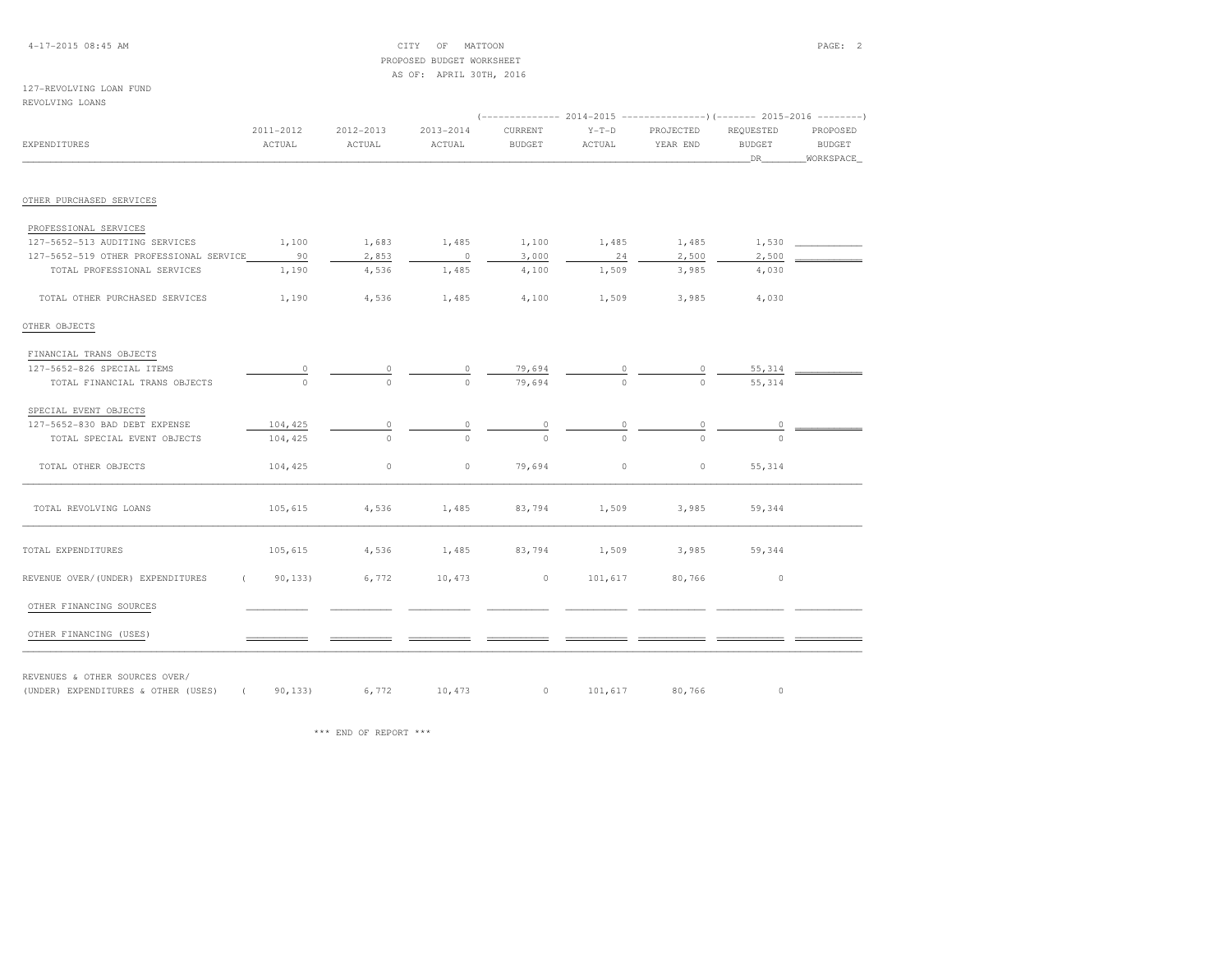# PROPOSED BUDGET WORKSHEETAS OF: APRIL 30TH, 2016

## 128-MIDTOWN TIF FUND

|                                         |                     |                     |                     |                          |                   |                       |                            | PROPOSED<br><b>BUDGET</b><br>WORKSPACE |
|-----------------------------------------|---------------------|---------------------|---------------------|--------------------------|-------------------|-----------------------|----------------------------|----------------------------------------|
| <b>REVENUES</b>                         | 2011-2012<br>ACTUAL | 2012-2013<br>ACTUAL | 2013-2014<br>ACTUAL | CURRENT<br><b>BUDGET</b> | $Y-T-D$<br>ACTUAL | PROJECTED<br>YEAR END | REQUESTED<br><b>BUDGET</b> |                                        |
|                                         |                     |                     |                     |                          |                   |                       | DR                         |                                        |
| TAXES                                   |                     |                     |                     |                          |                   |                       |                            |                                        |
| TIF/BD TAX RECEIPTS                     |                     |                     |                     |                          |                   |                       |                            |                                        |
| 128-4192-023 PROPERTY TAX RECEIPTS      | 246,850             | 283,401             | 298,473             | 300,000                  | 299,478           | 299,478               | 300,000                    |                                        |
| TOTAL TIF/BD TAX RECEIPTS               | 246,850             | 283,401             | 298,473             | 300,000                  | 299,478           | 299,478               | 300,000                    |                                        |
| TOTAL TAXES                             | 246,850             | 283,401             | 298,473             | 300,000                  | 299,478           | 299,478               | 300,000                    |                                        |
| INVESTMENT EARNINGS                     |                     |                     |                     |                          |                   |                       |                            |                                        |
| INTEREST EARNINGS                       |                     |                     |                     |                          |                   |                       |                            |                                        |
| 128-4610-023 INTEREST EARNINGS          | 317                 | 360                 | 316                 | 200                      | 326               | 329                   | 250                        |                                        |
| TOTAL INTEREST EARNINGS                 | 317                 | 360                 | 316                 | 200                      | 326               | 329                   | 250                        |                                        |
| TOTAL INVESTMENT EARNINGS               | 317                 | 360                 | 316                 | 200                      | 326               | 329                   | 250                        |                                        |
| CONTRIB & OTHER MISC REV                |                     |                     |                     |                          |                   |                       |                            |                                        |
| CONTRIBUTIONS & MISC REV                |                     |                     |                     |                          |                   |                       |                            |                                        |
| 128-4805-023 CONTRIBUTIONS & OTHER MISC | $\circ$             | $\circ$             | $\circ$             | $\circ$                  | 108,693           | 106,000               | 694,000                    |                                        |
| TOTAL CONTRIBUTIONS & MISC REV          | $\Omega$            | $\circ$             | $\cap$              | $\Omega$                 | 108,693           | 106,000               | 694,000                    |                                        |
| TOTAL CONTRIB & OTHER MISC REV          | $\circ$             | $\circ$             | $\circ$             | $\circ$                  | 108,693           | 106,000               | 694,000                    |                                        |
| TOTAL REVENUES                          | 247,167             | 283,761             | 298,789             | 300,200                  | 408,497           | 405,807               | 994,250                    |                                        |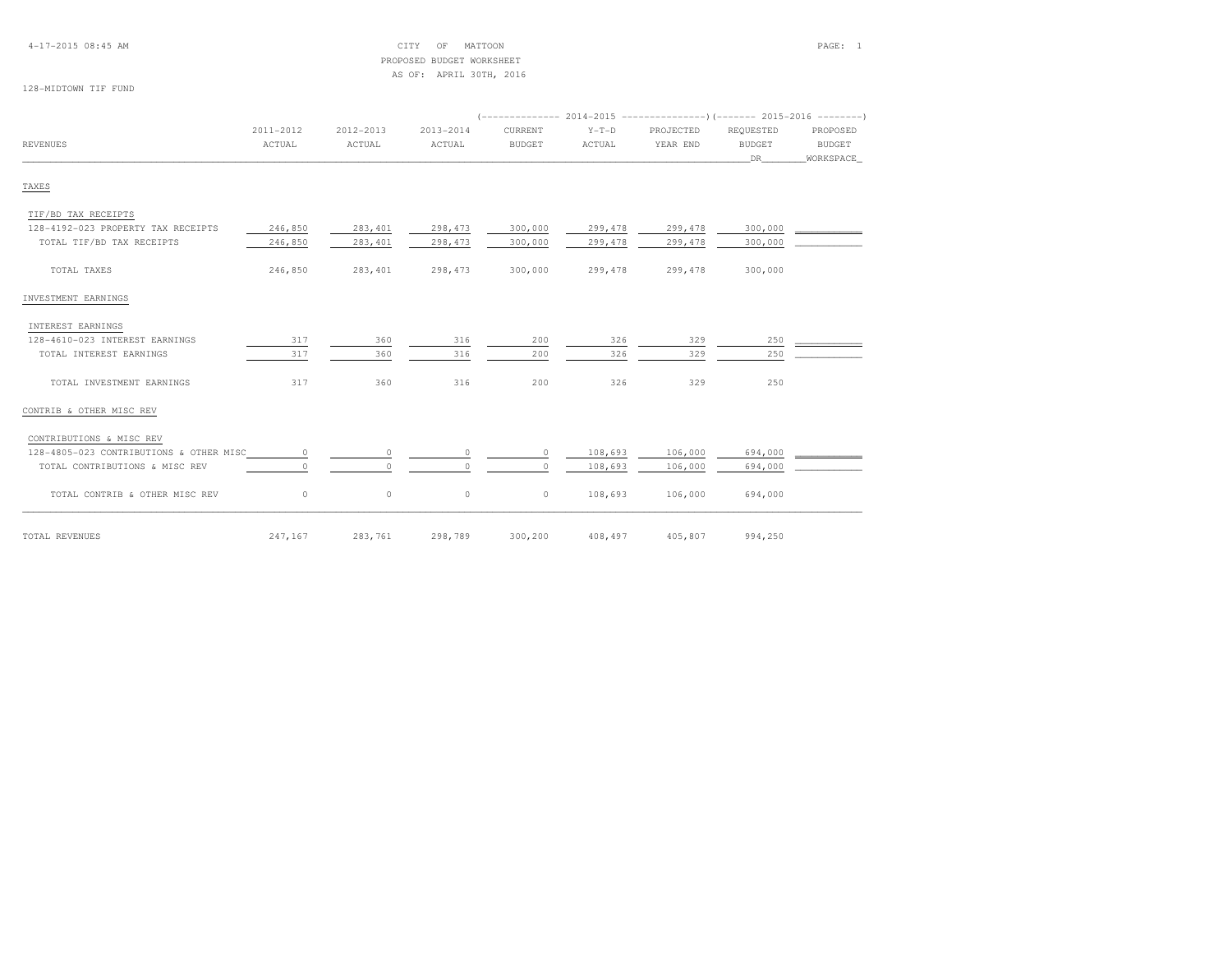# PROPOSED BUDGET WORKSHEETAS OF: APRIL 30TH, 2016

#### 128-MIDTOWN TIF FUNDMIDTOWN TIF DISTRICT

|              |           |           |           |               |         | $(---------- 2014-2015$ ---------------) (------- 2015-2016 -------) |               |               |
|--------------|-----------|-----------|-----------|---------------|---------|----------------------------------------------------------------------|---------------|---------------|
|              | 2011-2012 | 2012-2013 | 2013-2014 | CURRENT       | $Y-T-D$ | PROJECTED                                                            | REOUESTED     | PROPOSED      |
| EXPENDITURES | ACTUAL    | ACTUAL    | ACTUAL    | <b>BUDGET</b> | ACTUAL  | YEAR END                                                             | <b>BUDGET</b> | <b>BUDGET</b> |
|              |           |           |           |               |         |                                                                      |               | WORKSPACE     |
|              |           |           |           |               |         |                                                                      |               |               |

### SUPPLIES

| GENERAL SUPPLIES                    |         |         |         |         |         |         |          |  |
|-------------------------------------|---------|---------|---------|---------|---------|---------|----------|--|
| OTHER PURCHASED SERVICES            |         |         |         |         |         |         |          |  |
| PROFESSIONAL SERVICES               |         |         |         |         |         |         |          |  |
| 128-5604-513 AUDITING SERVICES      | 1,100   | 1,683   | 1,485   | 1,100   | 1,485   | 1,200   | 1,200    |  |
| TOTAL PROFESSIONAL SERVICES         | 1,100   | 1,683   | 1,485   | 1,100   | 1,485   | 1,200   | 1,200    |  |
| COMMUNICATION                       |         |         |         |         |         |         |          |  |
| ADVERTISING                         |         |         |         |         |         |         |          |  |
| PRINTING & BUILDING                 |         |         |         |         |         |         |          |  |
| EMPLOYEE BUSINESS EXP               |         |         |         |         |         |         |          |  |
| OTHER PURCHASED SERVICES            |         |         |         |         |         |         |          |  |
| TOTAL OTHER PURCHASED SERVICES      | 1,100   | 1,683   | 1,485   | 1,100   | 1,485   | 1,200   | 1,200    |  |
| OTHER OBJECTS                       |         |         |         |         |         |         |          |  |
| FINANCIAL TRANS OBJECTS             |         |         |         |         |         |         |          |  |
| FINANCIAL TRANS OBJECTS             |         |         |         |         |         |         |          |  |
| 128-5604-821 SHARED INCREMENT (20%) | 49,370  | 56,680  | 59,701  | 60,000  | 59,896  | 59,896  | 60,000   |  |
| 128-5604-825 TIF GRANTS             | 180,060 | 115,955 | 124,735 | 132,631 | 119,914 | 119,914 | 182,000  |  |
| TOTAL FINANCIAL TRANS OBJECTS       | 229,430 | 172,635 | 184,436 | 192,631 | 179,809 | 179,810 | 242,000  |  |
| TOTAL OTHER OBJECTS                 | 229,430 | 172,635 | 184,436 | 192,631 | 179,809 | 179,810 | 242,000  |  |
| CAPITAL PROJECTS                    |         |         |         |         |         |         |          |  |
| CAPITAL PROJECTS                    |         |         |         |         |         |         |          |  |
| 128-5604-900 PARKS                  | 11,020  | 18,255  | $\circ$ | 72,000  | 160,487 | 108,062 | 794,000  |  |
| 128-5604-901 STREETS                | 18,226  | $\circ$ | $\circ$ | $\circ$ | $\circ$ | $\circ$ | $\cap$   |  |
| 128-5604-902 SIDEWALKS & CROSSWALKS | 9,050   | 15,462  | $\circ$ | $\circ$ | $\circ$ | $\circ$ | $\Omega$ |  |
| 128-5604-908 PARKING LOTS           | $\circ$ | $\circ$ | 4,030   | 5,000   | 7,828   | 7,478   | 6,000    |  |
| 128-5604-909 PUBLIC BUILDINGS       | $\circ$ | $\circ$ | 25,742  | 75,000  | 71,500  | 71,500  | 0        |  |
| TOTAL CAPITAL PROJECTS              | 38,295  | 33,717  | 29,772  | 152,000 | 239,814 | 187,040 | 800,000  |  |
| TOTAL CADITAL DROIDCTO              | 39 295  | 3377    | 20 772  | 152.000 | 239 914 | 197 040 | 900.000  |  |

| 128-5604-909 PUBLIC BUILDINGS |         |         | 25,742  | 75,000  | 71,500  | 71,500  |           |  |
|-------------------------------|---------|---------|---------|---------|---------|---------|-----------|--|
| TOTAL CAPITAL PROJECTS        | 38,295  | 33,717  | 29,772  | 152,000 | 239,814 | 187,040 | 800,000   |  |
| TOTAL CAPITAL PROJECTS        | 38,295  | 33,717  | 29,772  | 152,000 | 239,814 | 187,040 | 800,000   |  |
| TOTAL MIDTOWN TIF DISTRICT    | 268,825 | 208,036 | 215,693 | 345,731 | 421,108 | 368,050 | 1,043,200 |  |
| TOTAL EXPENDITURES            | 268,825 | 208,036 | 215,693 | 345,731 | 421,108 | 368,050 | 1,043,200 |  |

REVENUE OVER/(UNDER) EXPENDITURES ( 21,658) 75,725 83,096 ( 45,531) ( 12,611) 37,757 ( 48,950)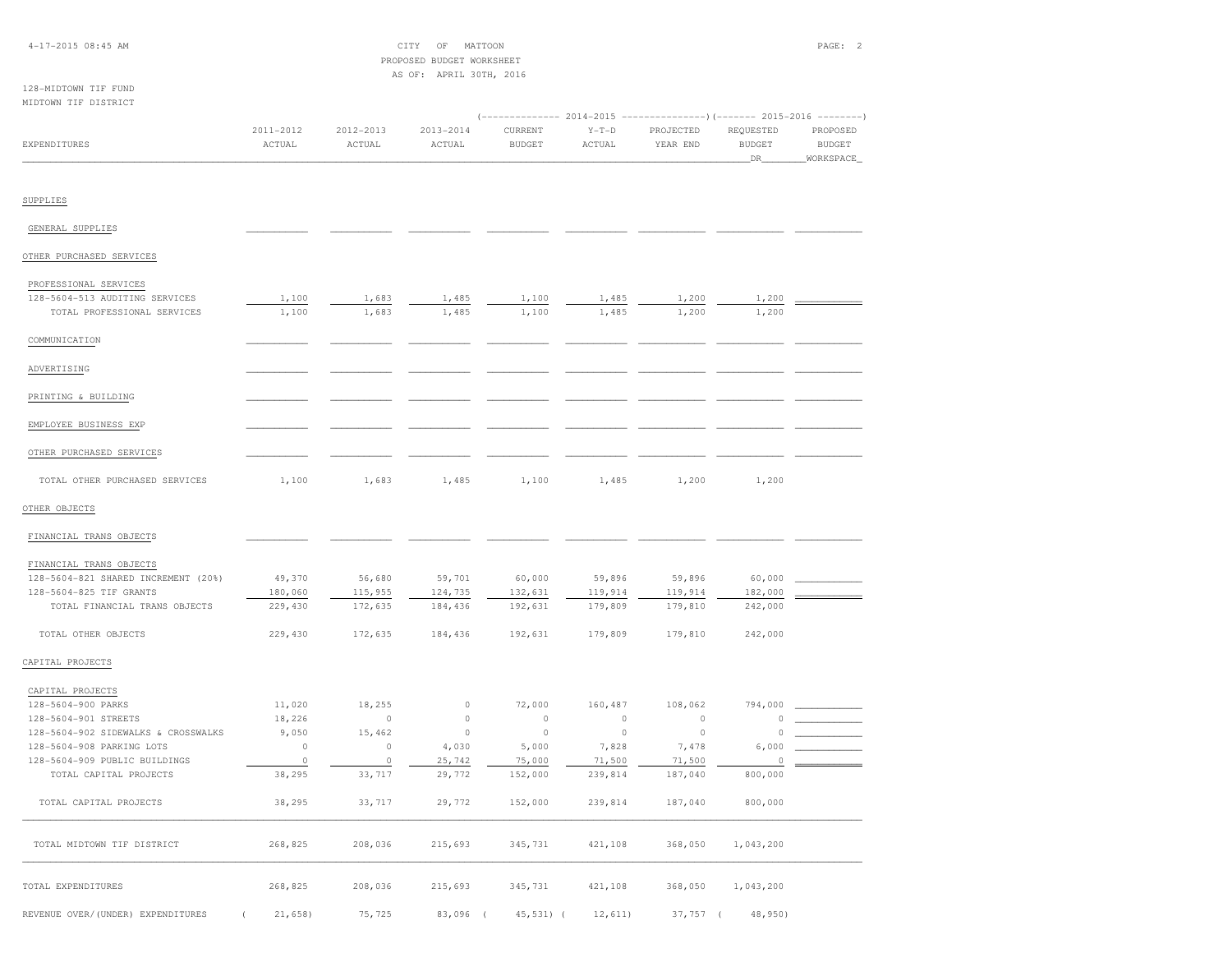| 4-17-2015 08:45 AM      |           |           | CITY<br>OF                | MATTOON |         |           |           | PAGE: 3   |
|-------------------------|-----------|-----------|---------------------------|---------|---------|-----------|-----------|-----------|
|                         |           |           | PROPOSED BUDGET WORKSHEET |         |         |           |           |           |
|                         |           |           | AS OF: APRIL 30TH, 2016   |         |         |           |           |           |
| 128-MIDTOWN TIF FUND    |           |           |                           |         |         |           |           |           |
| MIDTOWN TIF DISTRICT    |           |           |                           |         |         |           |           |           |
|                         |           |           |                           |         |         |           |           |           |
|                         | 2011-2012 | 2012-2013 | 2013-2014                 | CURRENT | $Y-T-D$ | PROJECTED | REQUESTED | PROPOSED  |
| EXPENDITURES            | ACTUAL    | ACTUAL    | ACTUAL                    | BUDGET  | ACTUAL  | YEAR END  | BUDGET    | BUDGET    |
|                         |           |           |                           |         |         |           | DR        | WORKSPACE |
|                         |           |           |                           |         |         |           |           |           |
| OTHER FINANCING SOURCES |           |           |                           |         |         |           |           |           |
|                         |           |           |                           |         |         |           |           |           |
|                         |           |           |                           |         |         |           |           |           |

REVENUES & OTHER SOURCES OVER/

(UNDER) EXPENDITURES & OTHER (USES) ( 21,658) 75,725 83,096 ( 45,531) ( 12,611) 37,757 ( 48,950)

\*\*\* END OF REPORT \*\*\*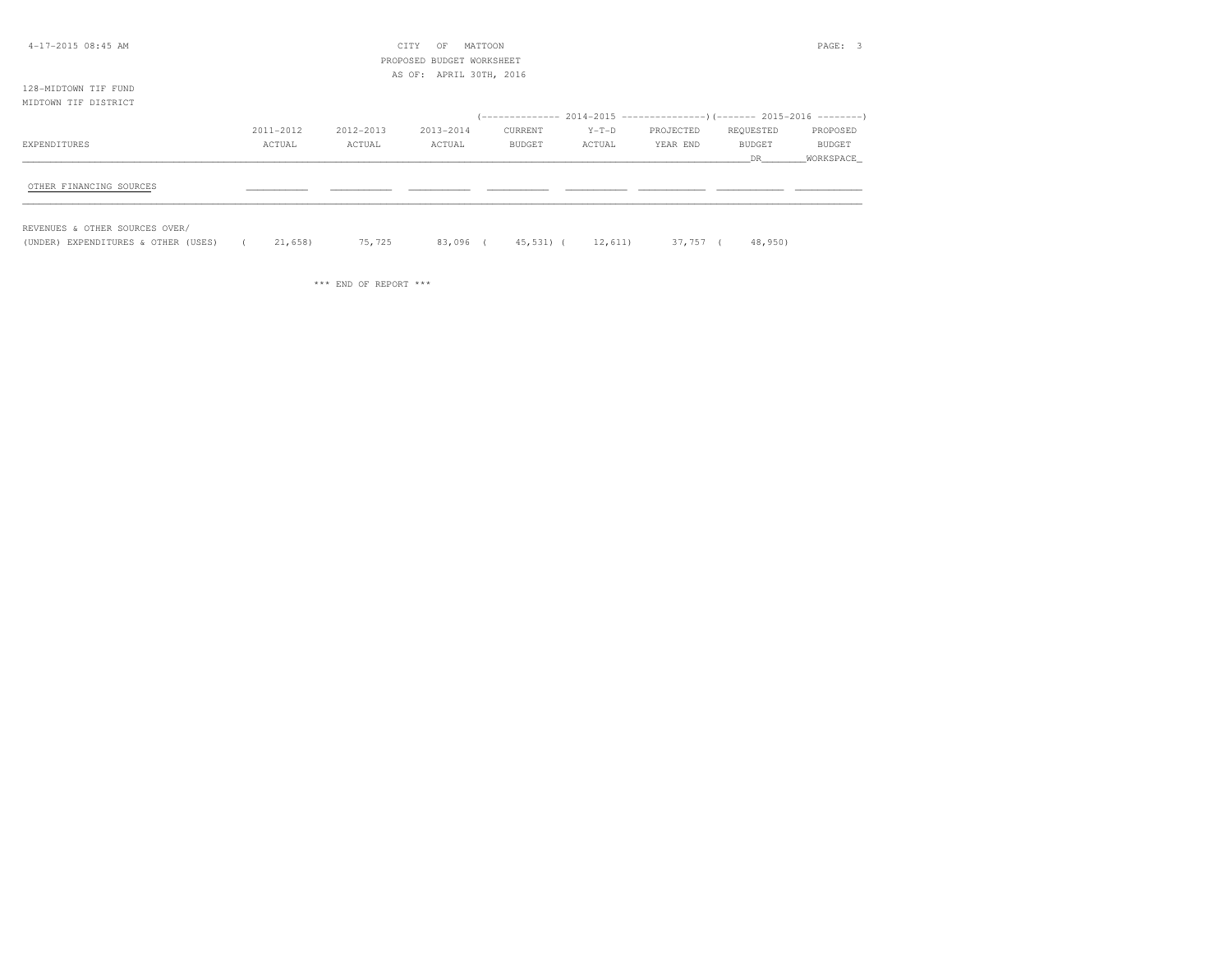4-17-2015 08:45 AM CITY OF MATTOON PAGE: 1 PROPOSED BUDGET WORKSHEETAS OF: APRIL 30TH, 2016

#### 130-CAPITAL PROJECT FUND

|                                         |                     |                     |                     |                          | 2014-2015         | ----------------) (------- 2015-2016 -------- |                                  |                                        |
|-----------------------------------------|---------------------|---------------------|---------------------|--------------------------|-------------------|-----------------------------------------------|----------------------------------|----------------------------------------|
| <b>REVENUES</b>                         | 2011-2012<br>ACTUAL | 2012-2013<br>ACTUAL | 2013-2014<br>ACTUAL | CURRENT<br><b>BUDGET</b> | $Y-T-D$<br>ACTUAL | PROJECTED<br>YEAR END                         | REQUESTED<br><b>BUDGET</b><br>DR | PROPOSED<br><b>BUDGET</b><br>WORKSPACE |
| INTERGOVERNMENTAL REV                   |                     |                     |                     |                          |                   |                                               |                                  |                                        |
| FEDERAL GOVT GRANTS                     |                     |                     |                     |                          |                   |                                               |                                  |                                        |
| 130-4313-023 FEDERAL CAPITAL GRANTS     | 21,389              | 0                   |                     | $\cup$                   |                   | $\circ$                                       |                                  |                                        |
| TOTAL FEDERAL GOVT GRANTS               | 21,389              | $\Omega$            | $\Omega$            | $\Omega$                 | $\Omega$          | $\Omega$                                      |                                  |                                        |
| STATE GOVT GRANTS                       |                     |                     |                     |                          |                   |                                               |                                  |                                        |
| 130-4323-023 STATE CAPITAL GRANTS       | 473,343             | 526,657             | $\circ$             | 625,000                  | 354,595           | 156,256                                       | 469,000                          |                                        |
| TOTAL STATE GOVT GRANTS                 | 473,343             | 526,657             | $\circ$             | 625,000                  | 354,595           | 156,256                                       | 469,000                          |                                        |
| TOTAL INTERGOVERNMENTAL REV             | 494,732             | 526,657             | $\circ$             | 625,000                  | 354,595           | 156,256                                       | 469,000                          |                                        |
| INVESTMENT EARNINGS                     |                     |                     |                     |                          |                   |                                               |                                  |                                        |
| INTEREST EARNINGS                       |                     |                     |                     |                          |                   |                                               |                                  |                                        |
| 130-4610-010 INTEREST EARNINGS          | 3,301               | 4,378               | 1,854               | 2,000                    | 1,529             | 1,014                                         | 1,000                            |                                        |
| TOTAL INTEREST EARNINGS                 | 3,301               | 4,378               | 1,854               | 2,000                    | 1,529             | 1,014                                         | 1,000                            |                                        |
| RENTS & ROYALTIES                       |                     |                     |                     |                          |                   |                                               |                                  |                                        |
| 130-4650-010 FARM INCOME                | 7,971               | 23,073              | 19,379              | 19,000                   | 19,501            | 19,500                                        | 19,000                           |                                        |
| TOTAL RENTS & ROYALTIES                 | 7,971               | 23,073              | 19,379              | 19,000                   | 19,501            | 19,500                                        | 19,000                           |                                        |
| TOTAL INVESTMENT EARNINGS               | 11,272              | 27,450              | 21,233              | 21,000                   | 21,030            | 20,514                                        | 20,000                           |                                        |
| CONTRIB & OTHER MISC REV                |                     |                     |                     |                          |                   |                                               |                                  |                                        |
| CONTRIBUTIONS & MISC REV                |                     |                     |                     |                          |                   |                                               |                                  |                                        |
| 130-4805-023 CONTRIBUTIONS & OTHER MISC | 143,292             | 18,102              | 6,001               | 40,000                   | 1,330             | 1,330                                         | 32,500                           |                                        |
| TOTAL CONTRIBUTIONS & MISC REV          | 143,292             | 18,102              | 6,001               | 40,000                   | 1,330             | 1,330                                         | 32,500                           |                                        |
| CONTRIBUTIONS & MISC REV                |                     |                     |                     |                          |                   |                                               |                                  |                                        |
| 130-4811-023 HIST. SOC. GRANT-DEPOT RES | 113,804             | 0                   | 0                   | $\circ$                  | 0                 | 0                                             | 0                                |                                        |
| TOTAL CONTRIBUTIONS & MISC REV          | 113,804             | $\circ$             | $\circ$             | $\Omega$                 | $\Omega$          | $\Omega$                                      | $\Omega$                         |                                        |
| TOTAL CONTRIB & OTHER MISC REV          | 257,096             | 18,102              | 6,001               | 40,000                   | 1,330             | 1,330                                         | 32,500                           |                                        |
| TOTAL REVENUES                          | 763,100             | 572,209             | 27,234              | 686,000                  | 376,955           | 178,100                                       | 521,500                          |                                        |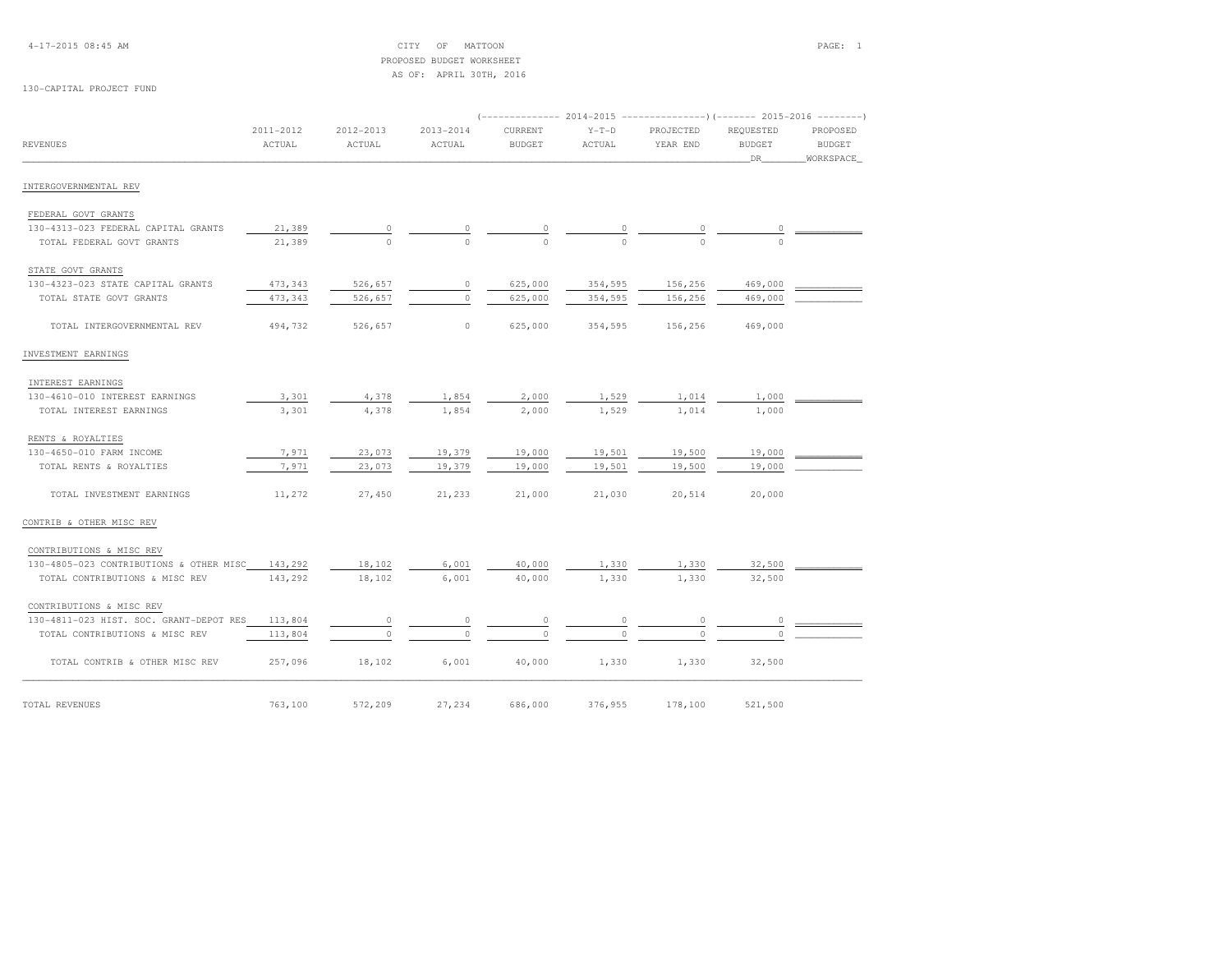#### 4-17-2015 08:45 AM CITY OF MATTOON PAGE: 2 PROPOSED BUDGET WORKSHEETAS OF: APRIL 30TH, 2016

#### 130-CAPITAL PROJECT FUNDFINANCIAL ADMINISTRATION

|                          | 2011-2012 | 2012-2013 | 2013-2014 | CURRENT       | $Y-T-D$ | PROJECTED | REQUESTED     | PROPOSED      |
|--------------------------|-----------|-----------|-----------|---------------|---------|-----------|---------------|---------------|
| EXPENDITURES             | ACTUAL    | ACTUAL    | ACTUAL    | <b>BUDGET</b> | ACTUAL  | YEAR END  | <b>BUDGET</b> | <b>BUDGET</b> |
|                          |           |           |           |               |         |           | DR            | WORKSPACE     |
|                          |           |           |           |               |         |           |               |               |
|                          |           |           |           |               |         |           |               |               |
| OTHER PURCHASED SERVICES |           |           |           |               |         |           |               |               |
|                          |           |           |           |               |         |           |               |               |
| PROFESSIONAL SERVICES    |           |           |           |               |         |           |               |               |
|                          |           |           |           |               |         |           |               |               |
| OTHER OBJECTS            |           |           |           |               |         |           |               |               |
|                          |           |           |           |               |         |           |               |               |
| FINANCIAL TRANS OBJECTS  |           |           |           |               |         |           |               |               |

| 130-5150-811 BANK SERVICE CHARGES | 125   |       | 0     | $\circ$ | 0  |       |       |  |
|-----------------------------------|-------|-------|-------|---------|----|-------|-------|--|
| 130-5150-816 FARM EXPENSES        | 3,427 | 1,748 | 7,053 | 3,500   | 90 | 5,700 | 5,000 |  |
| TOTAL FINANCIAL TRANS OBJECTS     | 3,552 | 1,749 | 7,053 | 3,500   | 90 | 5,700 | 5,000 |  |
| TOTAL OTHER OBJECTS               | 3,552 | 1,749 | 7,053 | 3,500   | 90 | 5,700 | 5,000 |  |
| TOTAL FINANCIAL ADMINISTRATION    | 3,552 | 1,749 | 7,053 | 3,500   | 90 | 5,700 | 5,000 |  |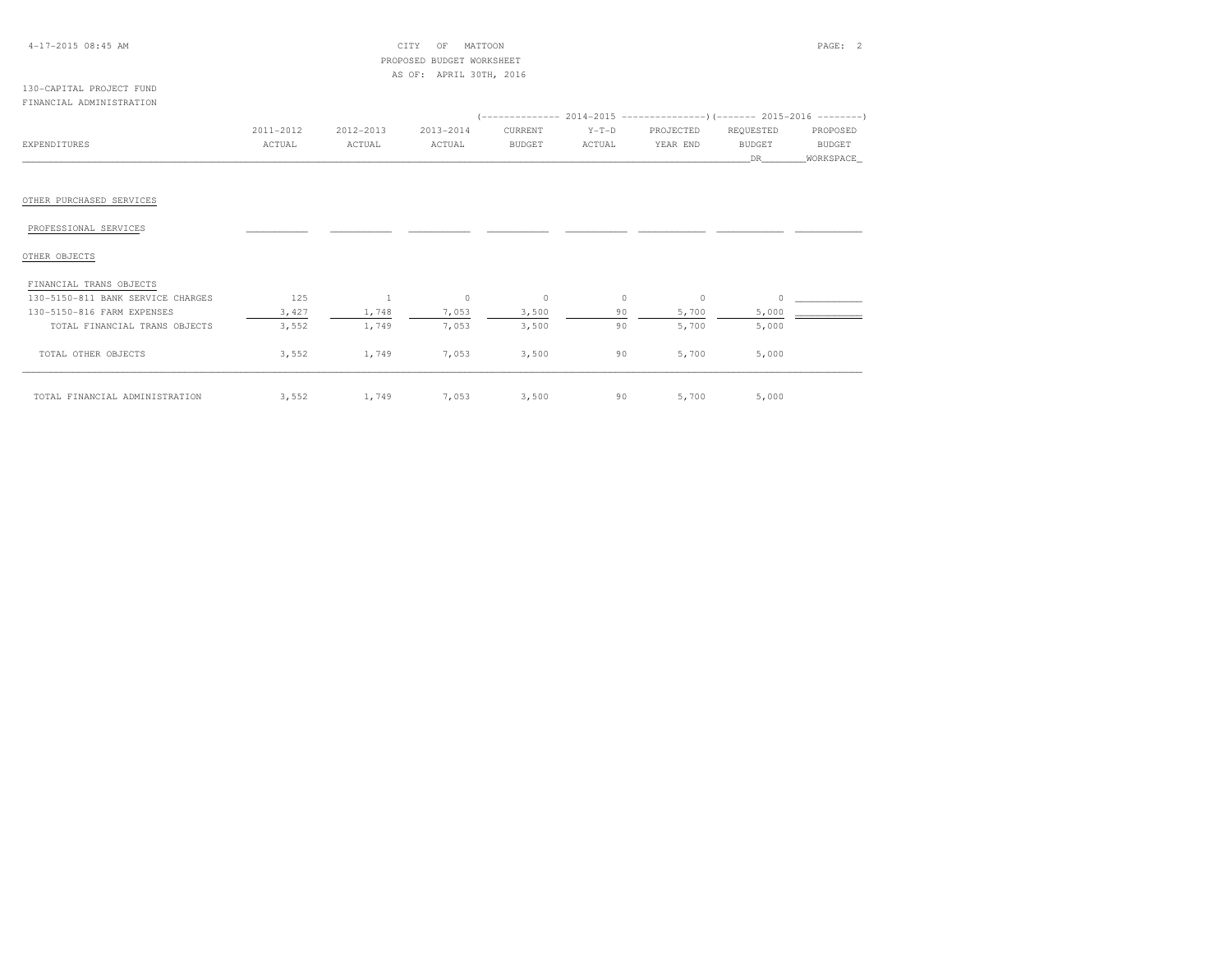#### 4-17-2015 08:45 AM CITY OF MATTOON PAGE: 3 PROPOSED BUDGET WORKSHEETAS OF: APRIL 30TH, 2016

#### 130-CAPITAL PROJECT FUNDPOLICE ADMINISTRATION

|              | 2011-2012 | 2012-2013 | 2013-2014 | CURRENT | $Y-T-D$      | PROJECTED | REOUESTED     | PROPOSED      |
|--------------|-----------|-----------|-----------|---------|--------------|-----------|---------------|---------------|
| EXPENDITURES | ACTUAL    | ACTUAL    | ACTUAL    | BUDGET  | <b>CTUAL</b> | YEAR END  | <b>BUDGET</b> | <b>BUDGET</b> |
|              |           |           |           |         |              |           |               | WORKSPACE     |

| BUILDINGS                     |         |        |        |        |        |        |         |  |
|-------------------------------|---------|--------|--------|--------|--------|--------|---------|--|
| 130-5211-720 POLICE BUILDINGS | 159,141 | 68,292 | 47,065 | 70,000 | 72,750 | 72,750 | 150,000 |  |
| TOTAL BUILDINGS               | 159,141 | 68,292 | 47,065 | 70,000 | 72,750 | 72,750 | 150,000 |  |
| TOTAL PROPERTY                | 159,141 | 68,292 | 47,065 | 70,000 | 72,750 | 72,750 | 150,000 |  |
| TOTAL POLICE ADMINISTRATION   | 159,141 | 68,292 | 47,065 | 70,000 | 72,750 | 72,750 | 150,000 |  |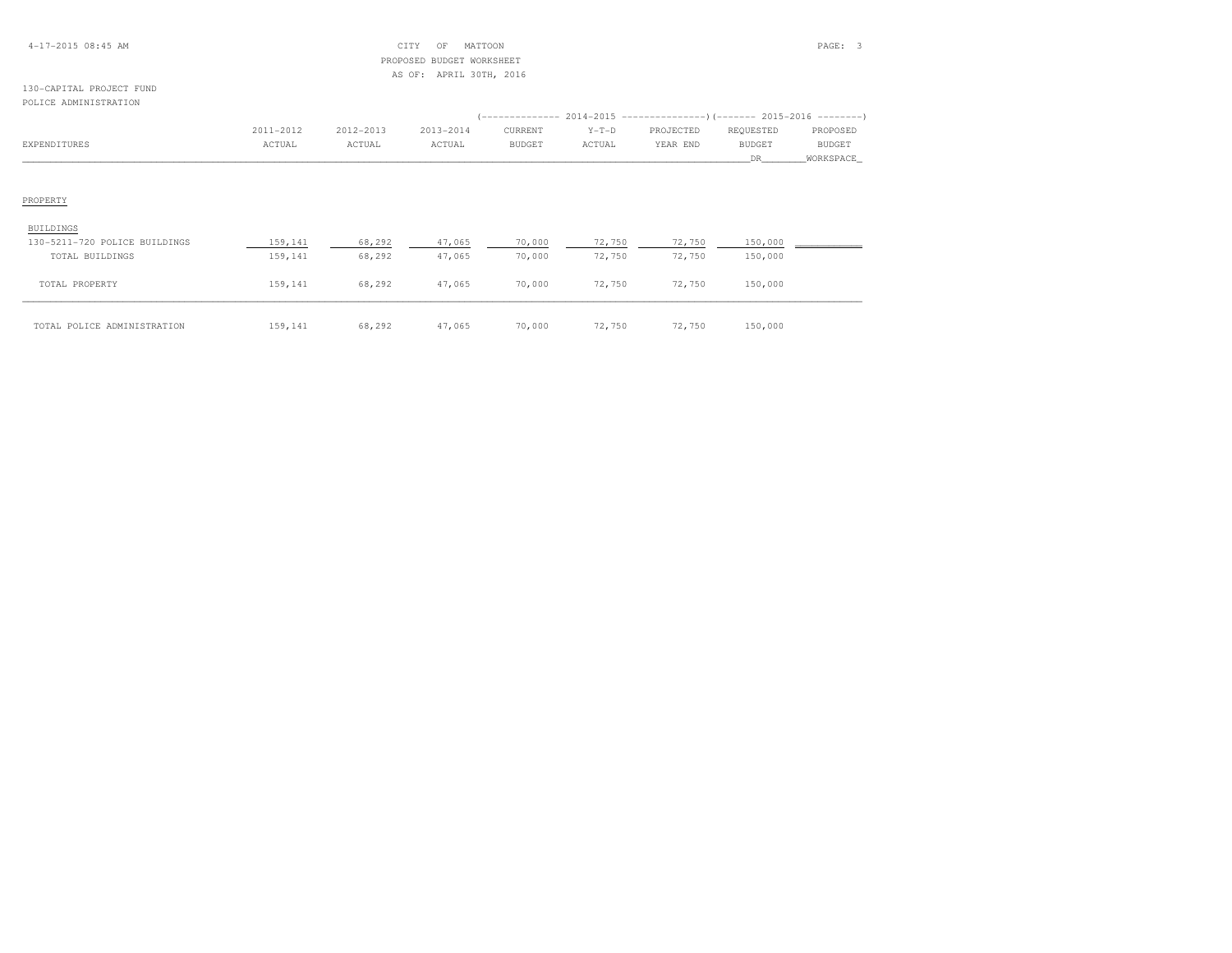#### 4-17-2015 08:45 AM CITY OF MATTOON PAGE: 4 PROPOSED BUDGET WORKSHEETAS OF: APRIL 30TH, 2016

#### 130-CAPITAL PROJECT FUNDFIRE ADMINISTRATION

|              | 2011-2012 | 2012-2013 | 2013-2014 | CURRENT | $Y-T-D$ | PROJECTED | REOUESTED     | PROPOSED      |
|--------------|-----------|-----------|-----------|---------|---------|-----------|---------------|---------------|
| EXPENDITURES | ACTUAL    | ACTUAL    | ACTUAL    | BUDGET  | ACTUAL  | YEAR END  | <b>BUDGET</b> | <b>BUDGET</b> |
|              |           |           |           |         |         |           |               | WORKSPACE     |

| BUILDINGS                   |         |       |        |        |    |        |        |  |
|-----------------------------|---------|-------|--------|--------|----|--------|--------|--|
| 130-5241-720 FIRE BUILDINGS | 189,111 | 8,581 | 17,220 | 66,000 |    | 66,000 | 25,000 |  |
| TOTAL BUILDINGS             | 189,111 | 8,581 | 17,220 | 66,000 | 41 | 66,000 | 25,000 |  |
| TOTAL PROPERTY              | 189,111 | 8,581 | 17,220 | 66,000 | 41 | 66,000 | 25,000 |  |
| TOTAL FIRE ADMINISTRATION   | 189,111 | 8,581 | 17,220 | 66,000 | 41 | 66,000 | 25,000 |  |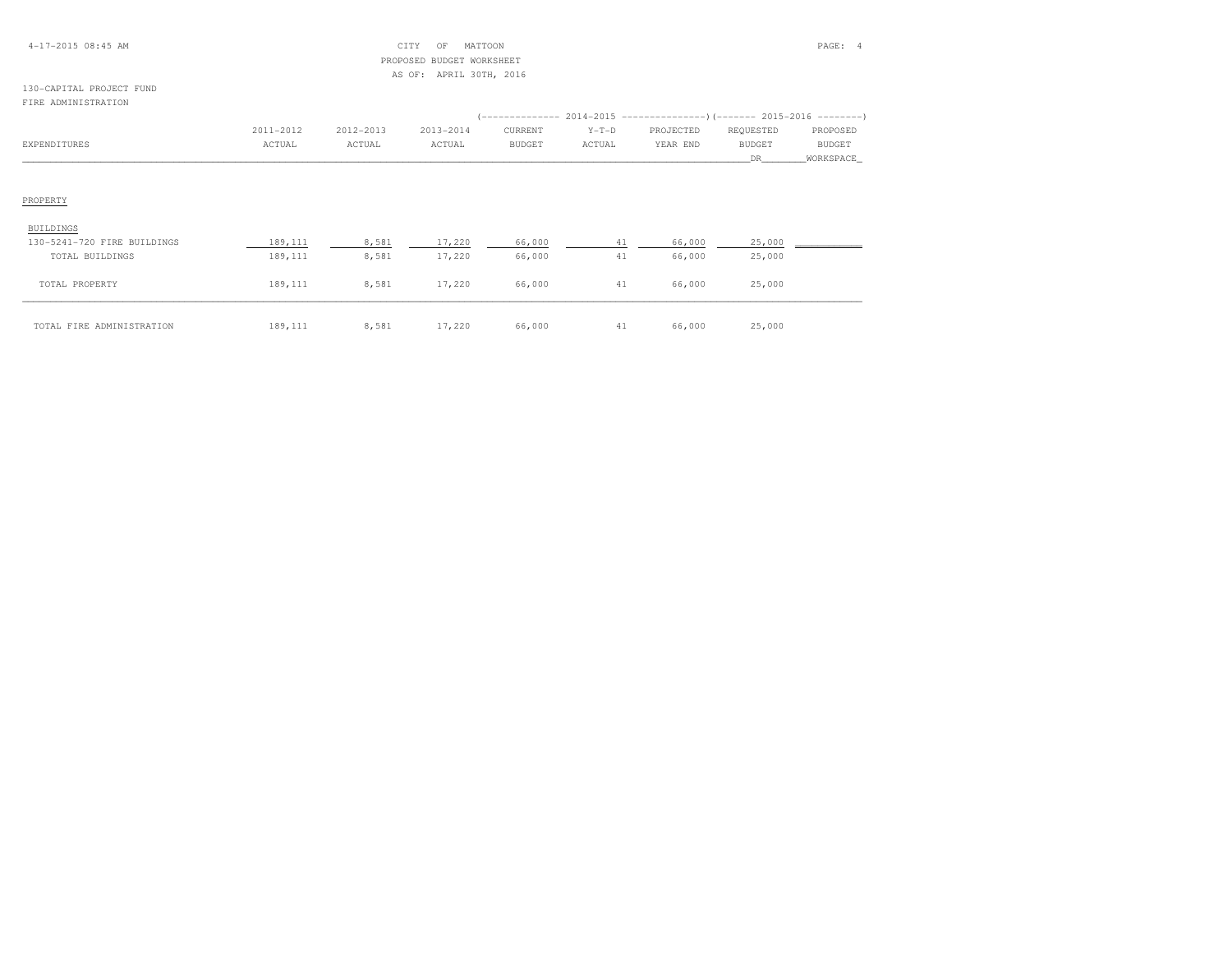#### 4-17-2015 08:45 AM CITY OF MATTOON PAGE: 5 PROPOSED BUDGET WORKSHEETAS OF: APRIL 30TH, 2016

### 130-CAPITAL PROJECT FUND

#### STREETS

| BUILDINGS                               |         |        |         |           |         |          |           |  |
|-----------------------------------------|---------|--------|---------|-----------|---------|----------|-----------|--|
| 130-5321-720 PUBLIC WORKS BUILDINGS     | 3,421   |        | 105,317 | 2,900,000 | 20,000  | $^{(1)}$ | 2,900,000 |  |
| TOTAL BUILDINGS                         | 3,421   |        | 105,317 | 2,900,000 | 20,000  | 0        | 2,900,000 |  |
| IMPROVEMENTS-NOT BLDNGS                 |         |        |         |           |         |          |           |  |
| 130-5321-730 IMPROVEMENTS OTHER THAN BL | 729,811 | 71,946 | 150,768 | 710,000   | 232,933 | 253,210  | 602,000   |  |
| TOTAL IMPROVEMENTS-NOT BLDNGS           | 729,811 | 71,946 | 150,768 | 710,000   | 232,933 | 253,210  | 602,000   |  |
| TOTAL PROPERTY                          | 733,231 | 71,946 | 256,085 | 3,610,000 | 252,933 | 253,210  | 3,502,000 |  |
| TOTAL STREETS                           | 733,231 | 71,946 | 256,085 | 3,610,000 | 252,933 | 253,210  | 3,502,000 |  |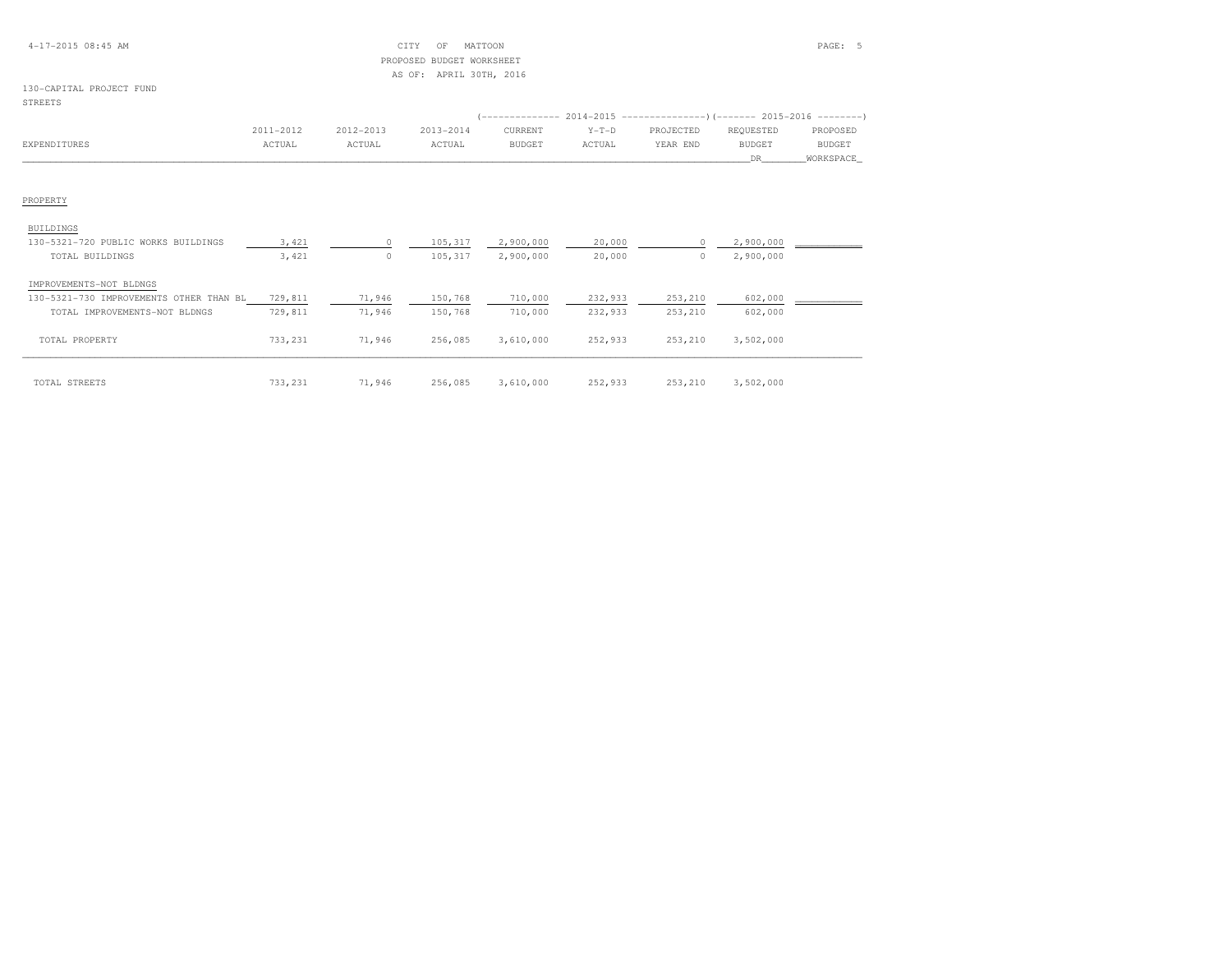#### 4-17-2015 08:45 AM CITY OF MATTOON PAGE: 6 PROPOSED BUDGET WORKSHEETAS OF: APRIL 30TH, 2016

### 130-CAPITAL PROJECT FUND

#### STORM DRAINAGE

|              | 2011-2012 | 2012-2013 | 2013-2014 | CURRENT       | $Y-T-D$ | PROJECTED | REQUESTED | PROPOSED      |
|--------------|-----------|-----------|-----------|---------------|---------|-----------|-----------|---------------|
| EXPENDITURES | ACTUAL    | ACTUAL    | ACTUAL    | <b>BUDGET</b> | ACTUAL  | YEAR END  | BUDGET    | <b>BUDGET</b> |
|              |           |           |           |               |         |           |           | WORKSPACE     |

| IMPROVEMENTS-NOT BLDNGS                 |         |       |         |         |         |         |         |
|-----------------------------------------|---------|-------|---------|---------|---------|---------|---------|
| 130-5328-730 IMPROVEMENTS OTHER THAN BL | 668,465 | 3,987 | 144,916 | 473,754 | 494,586 | 494,586 | 275,000 |
| TOTAL IMPROVEMENTS-NOT BLDNGS           | 668,465 | 3,987 | 144,916 | 473,754 | 494,586 | 494,586 | 275,000 |
| TOTAL PROPERTY                          | 668,465 | 3,987 | 144,916 | 473,754 | 494,586 | 494,586 | 275,000 |
| TOTAL STORM DRAINAGE                    | 668,465 | 3,987 | 144,916 | 473,754 | 494,586 | 494,586 | 275,000 |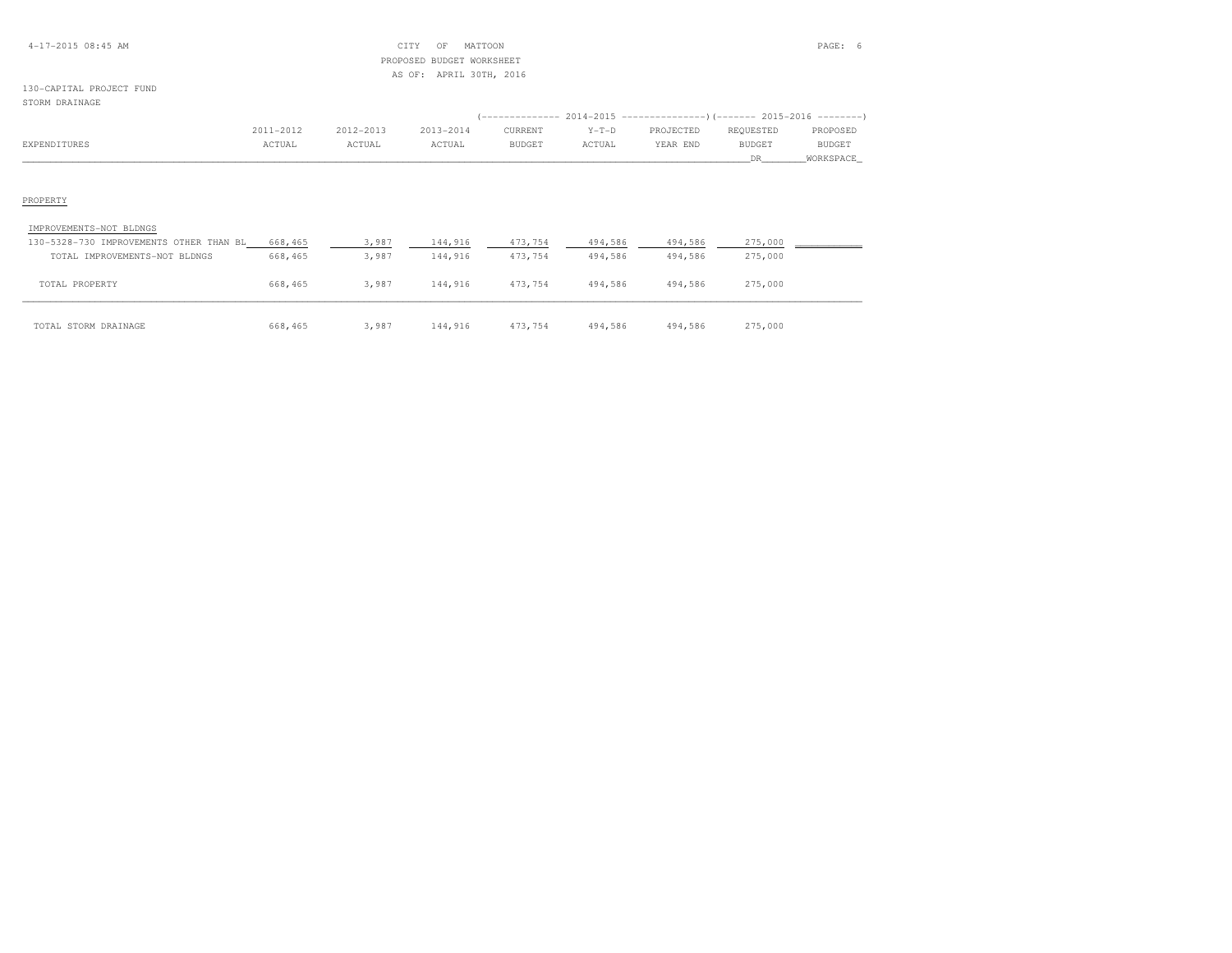#### 4-17-2015 08:45 AM CITY OF MATTOON PAGE: 7 PROPOSED BUDGET WORKSHEETAS OF: APRIL 30TH, 2016

#### 130-CAPITAL PROJECT FUNDENGINEERING ALLOCATION

|              | 2011-2012 | 2012-2013 | 2013-2014 | CURRENT | $Y-T-D$ | PROJECTED | REQUESTED | PROPOSED      |
|--------------|-----------|-----------|-----------|---------|---------|-----------|-----------|---------------|
| EXPENDITURES | ACTUAL    | ACTUAL    | ACTUAL    | BUDGET  | ACTUAL  | YEAR END  | BUDGET    | <b>BUDGET</b> |
|              |           |           |           |         |         |           | DΒ        | WORKSPACE     |
|              |           |           |           |         |         |           |           |               |
|              |           |           |           |         |         |           |           |               |

### PERSONNEL SERVICES

| SALARIES & WAGES                        |        |        |     |       |    |   |    |  |
|-----------------------------------------|--------|--------|-----|-------|----|---|----|--|
| 130-5356-111 ENGINEERING SALARIES ALLOC | 58,129 | 24,351 | 465 | 1,000 |    |   |    |  |
| TOTAL SALARIES & WAGES                  | 58,129 | 24,351 | 465 | 1,000 | 0. |   |    |  |
| TOTAL PERSONNEL SERVICES                | 58,129 | 24,351 | 465 | 1,000 | 0. | 0 | 0. |  |
| TOTAL ENGINEERING ALLOCATION            | 58,129 | 24,351 | 465 | 1,000 | 0. |   |    |  |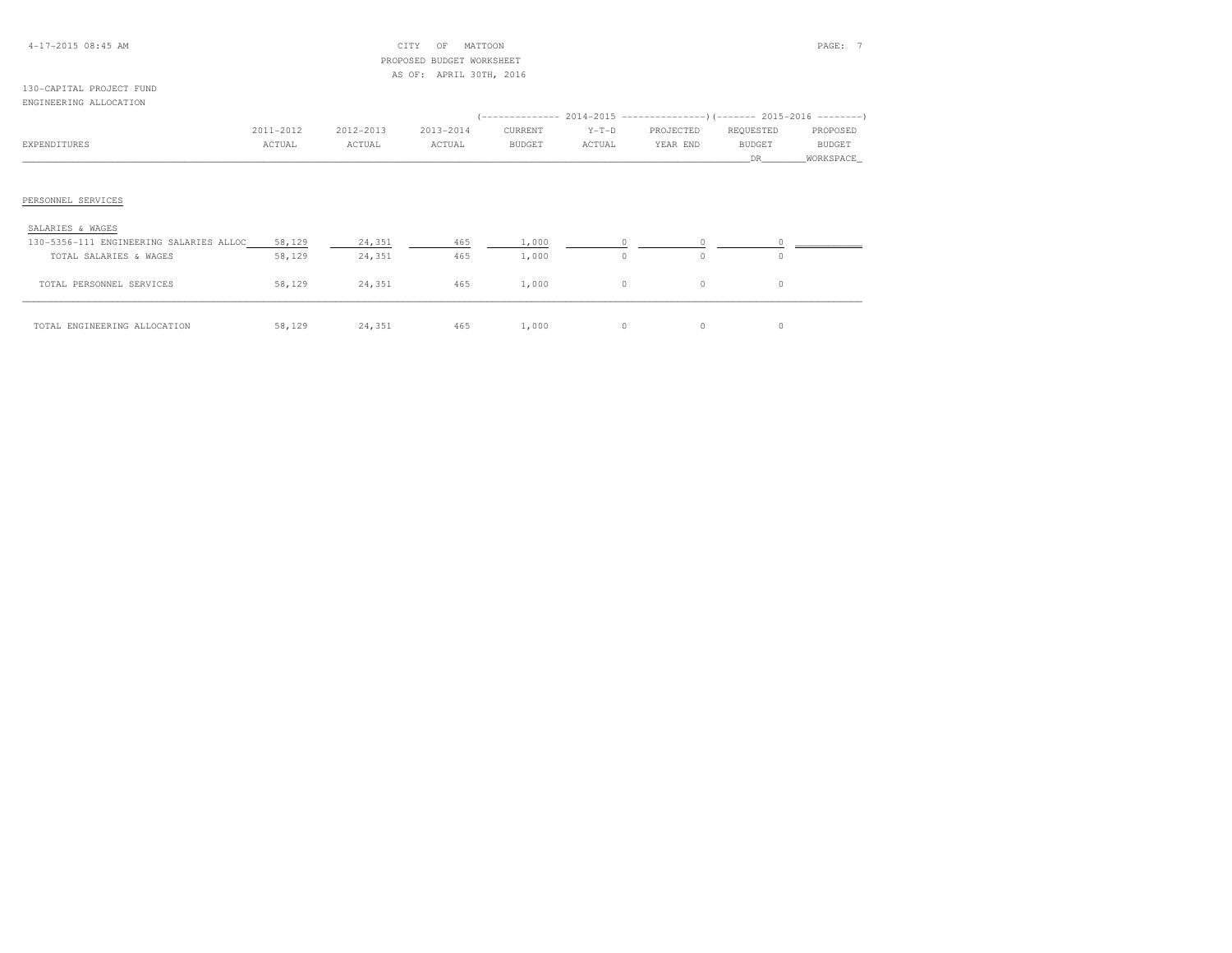#### 4-17-2015 08:45 AM CITY OF MATTOON PAGE: 8 PROPOSED BUDGET WORKSHEETAS OF: APRIL 30TH, 2016

### 130-CAPITAL PROJECT FUND

| IAT. |
|------|
|      |

|              | 2011-2012 | 2012-2013 | 2013-2014 | CURRENT | $Y-T-D$ | PROJECTED | REQUESTED | PROPOSED  |
|--------------|-----------|-----------|-----------|---------|---------|-----------|-----------|-----------|
| EXPENDITURES | ACTUAL    | ACTUAL    | ACTUAL    | BUDGET  | ACTUAL  | YEAR END  | BUDGET    | BUDGET    |
|              |           |           |           |         |         |           | DR        | WORKSPACE |
|              |           |           |           |         |         |           |           |           |

| BUILDINGS                        |        |   |        |        |       |       |        |  |
|----------------------------------|--------|---|--------|--------|-------|-------|--------|--|
| 130-5382-721 BUILDINGS & GROUNDS | 18,672 |   | 57,137 | 58,000 | 1,350 | 1,350 | 58,000 |  |
| TOTAL BUILDINGS                  | 18,672 | 0 | 57,137 | 58,000 | 1,350 | 1,350 | 58,000 |  |
| TOTAL PROPERTY                   | 18,672 | 0 | 57,137 | 58,000 | 1,350 | 1,350 | 58,000 |  |
| TOTAL CITY HALL                  | 18,672 | 0 | 57,137 | 58,000 | 1,350 | 1,350 | 58,000 |  |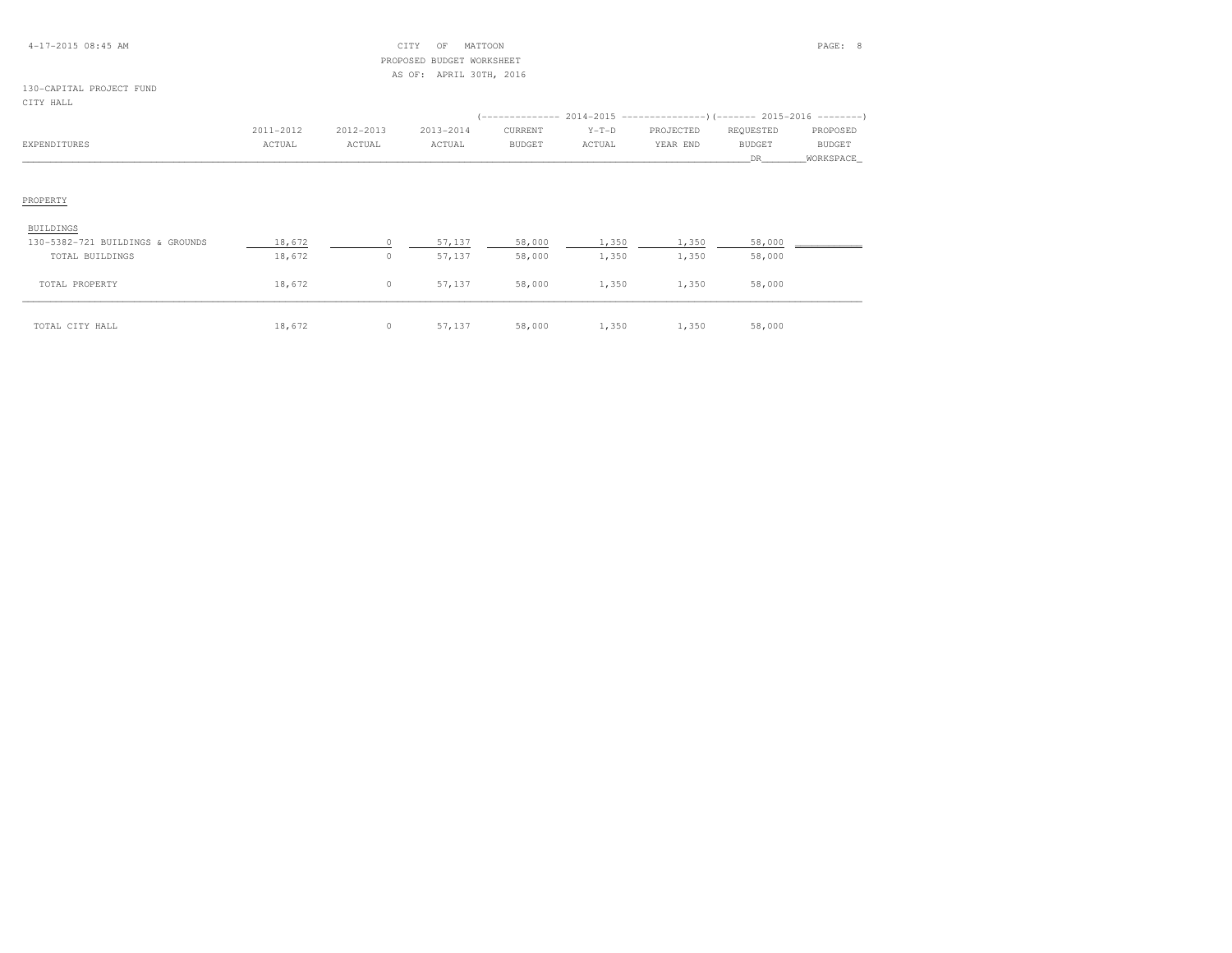#### 4-17-2015 08:45 AM CITY OF MATTOON PAGE: 9 PROPOSED BUDGET WORKSHEETAS OF: APRIL 30TH, 2016

## 130-CAPITAL PROJECT FUND

| RATLROAD |  |
|----------|--|
|          |  |

| ------------- |           |           |           |         |         |           |           |           |
|---------------|-----------|-----------|-----------|---------|---------|-----------|-----------|-----------|
|               | 2011-2012 | 2012-2013 | 2013-2014 | CURRENT | $Y-T-D$ | PROJECTED | REQUESTED | PROPOSED  |
| EXPENDITURES  | ACTUAL    | ACTUAL    | ACTUAL    | BUDGET  | ACTUAL  | YEAR END  | BUDGET    | BUDGET    |
|               |           |           |           |         |         |           | DR        | WORKSPACE |
|               |           |           |           |         |         |           |           |           |
| PROPERTY      |           |           |           |         |         |           |           |           |

| BUILDINGS                         |        |     |          |   |  |  |
|-----------------------------------|--------|-----|----------|---|--|--|
| 130-5384-720 IC DEPOT RESTORATION | 98,277 | 281 |          |   |  |  |
| TOTAL BUILDINGS                   | 98,277 | 281 |          |   |  |  |
| TOTAL PROPERTY                    | 98,277 | 281 | $\Omega$ | 0 |  |  |
| TOTAL RAILROAD                    | 98,277 | 281 | O        |   |  |  |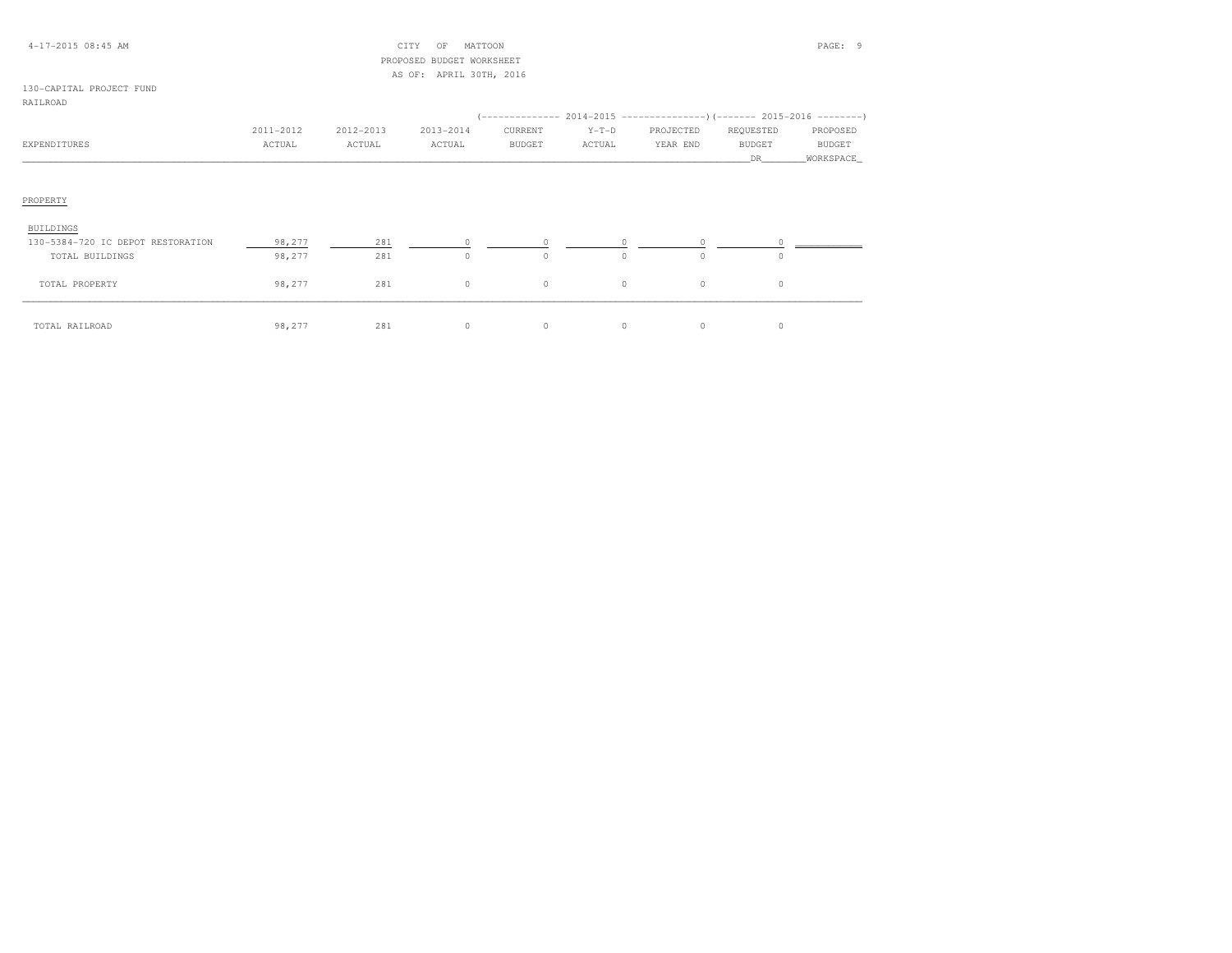#### 4-17-2015 08:45 AM CITY OF MATTOON PAGE: 10 PROPOSED BUDGET WORKSHEETAS OF: APRIL 30TH, 2016

#### 130-CAPITAL PROJECT FUNDCULTURE AND RECREATION

|              | 2011-2012 | 2012-2013 | 2013-2014 | CURRENT       | $Y-T-D$ | PROJECTED | REOUESTED | PROPOSED      |
|--------------|-----------|-----------|-----------|---------------|---------|-----------|-----------|---------------|
| EXPENDITURES | ACTUAL    | ACTUAL    | ACTUAL    | <b>BUDGET</b> | ACTUAL  | YEAR END  | BUDGET    | <b>BUDGET</b> |
|              |           |           |           |               |         |           |           | WORKSPACE     |

| BUILDINGS                           |        |        |       |        |        |        |        |  |
|-------------------------------------|--------|--------|-------|--------|--------|--------|--------|--|
| 130-5385-720 CULTURE AND RECREATION | 32,980 | 21,863 | 5,273 | 90,000 | 12,103 | 12,103 | 53,500 |  |
| TOTAL BUILDINGS                     | 32,980 | 21,863 | 5,273 | 90,000 | 12,103 | 12,103 | 53,500 |  |
| TOTAL PROPERTY                      | 32,980 | 21,863 | 5,273 | 90,000 | 12,103 | 12,103 | 53,500 |  |
| TOTAL CULTURE AND RECREATION        | 32,980 | 21,863 | 5,273 | 90,000 | 12,103 | 12,103 | 53,500 |  |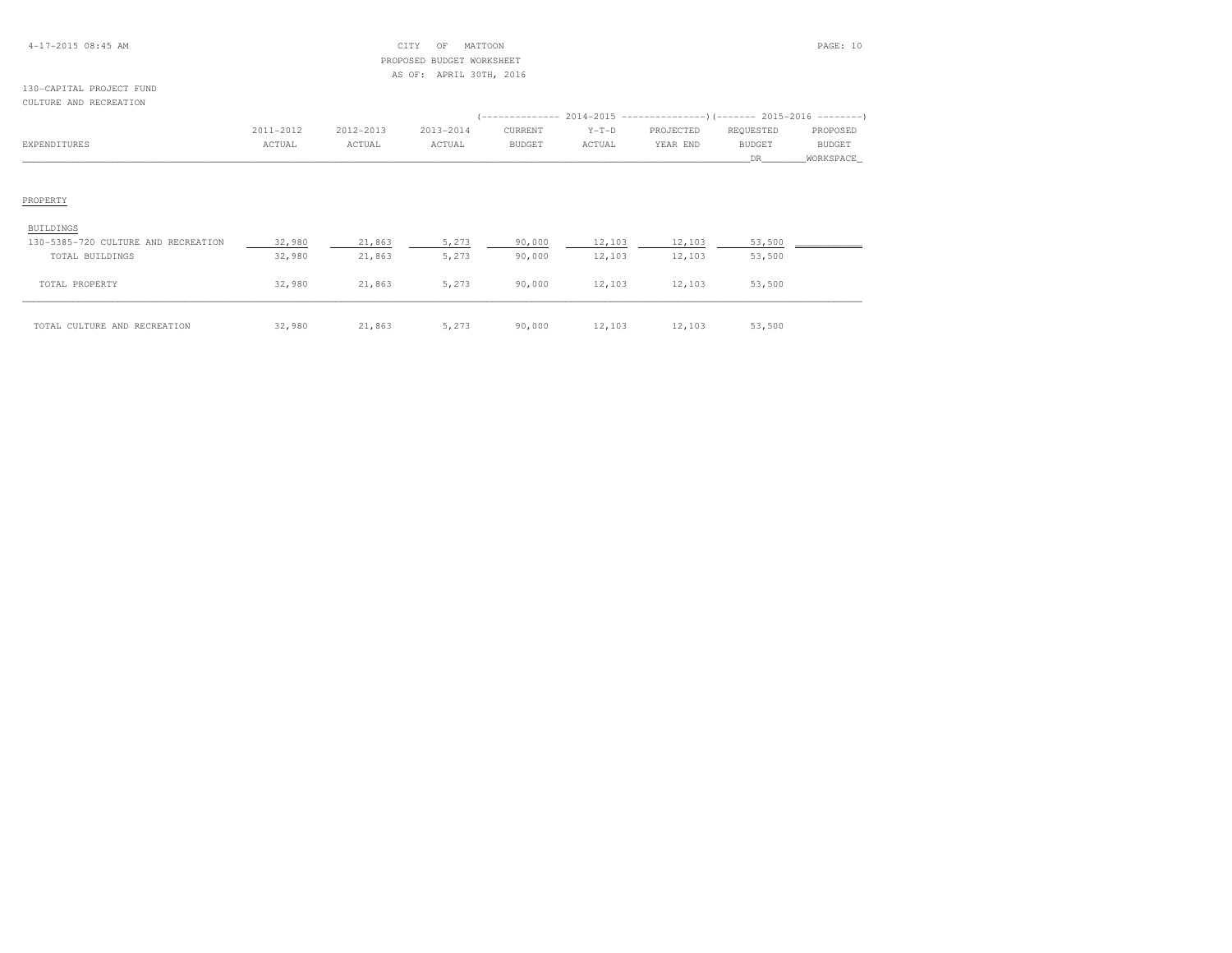#### 4-17-2015 08:45 AM CITY OF MATTOON PAGE: 11 PROPOSED BUDGET WORKSHEETAS OF: APRIL 30TH, 2016

#### 130-CAPITAL PROJECT FUNDCAPITAL OUTLAY

|                             |           |           |           |               |          | (-------------- 2014-2015 --------------------- 2015-2016 ---------- ) |               |               |
|-----------------------------|-----------|-----------|-----------|---------------|----------|------------------------------------------------------------------------|---------------|---------------|
|                             | 2011-2012 | 2012-2013 | 2013-2014 | CURRENT       | $Y-T-D$  | PROJECTED                                                              | REQUESTED     | PROPOSED      |
| EXPENDITURES                | ACTUAL    | ACTUAL    | ACTUAL    | <b>BUDGET</b> | ACTUAL   | YEAR END                                                               | <b>BUDGET</b> | <b>BUDGET</b> |
|                             |           |           |           |               |          |                                                                        | DR.           | WORKSPACE     |
|                             |           |           |           |               |          |                                                                        |               |               |
| CAPITAL OUTLAY              |           |           |           |               |          |                                                                        |               |               |
| CAPITAL OUTLAY              |           |           |           |               |          |                                                                        |               |               |
| 130-5600-000 CAPITAL OUTLAY | 14,942    | 1,133,977 |           |               |          |                                                                        |               |               |
| TOTAL CAPITAL OUTLAY        | 14,942    | 1,133,977 | $\Omega$  | $\circ$       | $\Omega$ | $\circ$                                                                |               |               |

| TOTAL<br>CAPITAL OUTLAY | 14,942 | $\sim$ $ -$<br>$\sim$<br><u> - , - J J J J I I</u> |  |  |  |
|-------------------------|--------|----------------------------------------------------|--|--|--|

TOTAL CAPITAL OUTLAY 14,942 1,133,977 0 0 0 0 0 0 0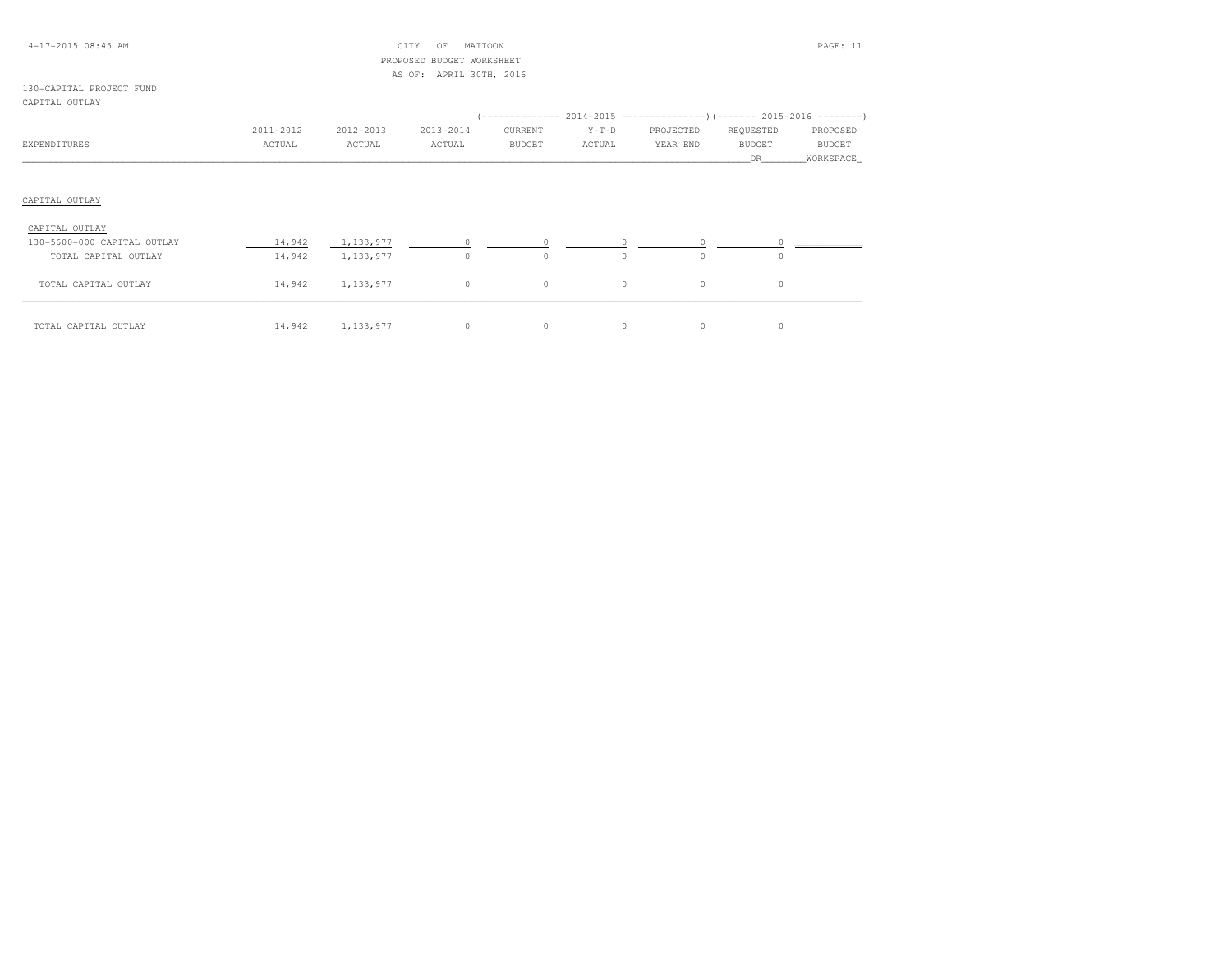| 4-17-2015 08:45 AM       |           |           | CITY<br>OF                | MATTOON |         |           |               | PAGE: 12  |
|--------------------------|-----------|-----------|---------------------------|---------|---------|-----------|---------------|-----------|
|                          |           |           | PROPOSED BUDGET WORKSHEET |         |         |           |               |           |
|                          |           |           | AS OF: APRIL 30TH, 2016   |         |         |           |               |           |
| 130-CAPITAL PROJECT FUND |           |           |                           |         |         |           |               |           |
| T-57 EAST TIF DISTRICT   |           |           |                           |         |         |           |               |           |
|                          |           |           |                           |         |         |           |               |           |
|                          | 2011-2012 | 2012-2013 | 2013-2014                 | CURRENT | $Y-T-D$ | PROJECTED | REQUESTED     | PROPOSED  |
| EXPENDITURES             | ACTUAL    | ACTUAL    | ACTUAL                    | BUDGET  | ACTUAL  | YEAR END  | <b>BUDGET</b> | BUDGET    |
|                          |           |           |                           |         |         |           | DR.           | WORKSPACE |
|                          |           |           |                           |         |         |           |               |           |

#### OTHER PURCHASED SERVICES

PROFESSIONAL SERVICES \_\_\_\_\_\_\_\_\_\_\_ \_\_\_\_\_\_\_\_\_\_\_ \_\_\_\_\_\_\_\_\_\_\_ \_\_\_\_\_\_\_\_\_\_\_ \_\_\_\_\_\_\_\_\_\_\_ \_\_\_\_\_\_\_\_\_\_\_\_ \_\_\_\_\_\_\_\_\_\_\_\_ \_\_\_\_\_\_\_\_\_\_\_\_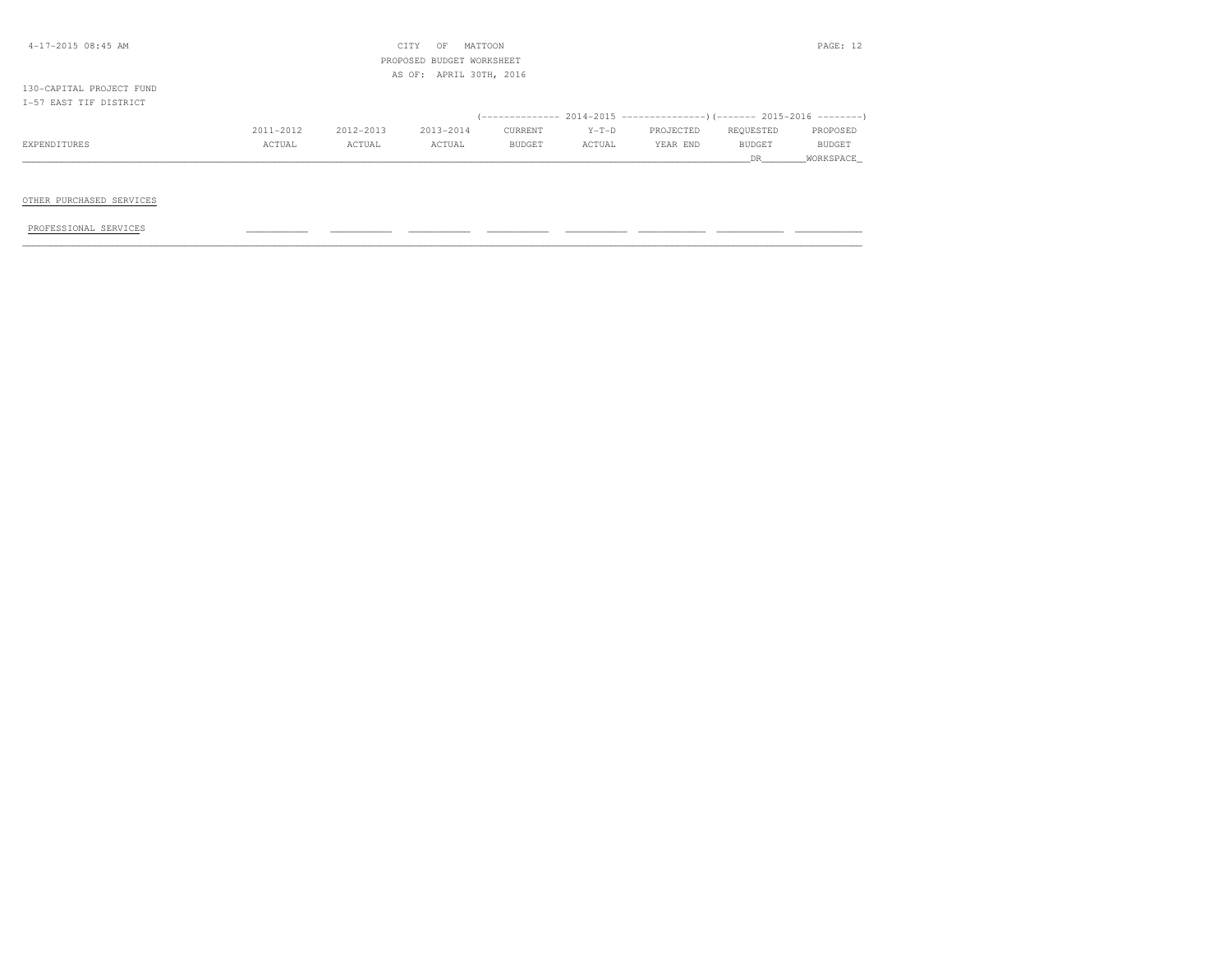| $4-17-2015$ 08:45 AM      |           |           | CITY<br>OF                | MATTOON |         |           |           | PAGE: 13  |
|---------------------------|-----------|-----------|---------------------------|---------|---------|-----------|-----------|-----------|
|                           |           |           | PROPOSED BUDGET WORKSHEET |         |         |           |           |           |
|                           |           |           | AS OF: APRIL 30TH, 2016   |         |         |           |           |           |
| 130-CAPITAL PROJECT FUND  |           |           |                           |         |         |           |           |           |
| CONDEMNATIONS/DEMOLITIONS |           |           |                           |         |         |           |           |           |
|                           |           |           |                           |         |         |           |           |           |
|                           | 2011-2012 | 2012-2013 | 2013-2014                 | CURRENT | $Y-T-D$ | PROJECTED | REOUESTED | PROPOSED  |
| EXPENDITURES              | ACTUAL    | ACTUAL    | ACTUAL                    | BUDGET  | ACTUAL  | YEAR END  | BUDGET    | BUDGET    |
|                           |           |           |                           |         |         |           | DR.       | WORKSPACE |
|                           |           |           |                           |         |         |           |           |           |
| OTHER PURCHASED SERVICES  |           |           |                           |         |         |           |           |           |

OTHER PURCHASED SERVICES \_\_\_\_\_\_\_\_\_\_\_ \_\_\_\_\_\_\_\_\_\_\_ \_\_\_\_\_\_\_\_\_\_\_ \_\_\_\_\_\_\_\_\_\_\_ \_\_\_\_\_\_\_\_\_\_\_ \_\_\_\_\_\_\_\_\_\_\_\_ \_\_\_\_\_\_\_\_\_\_\_\_ \_\_\_\_\_\_\_\_\_\_\_\_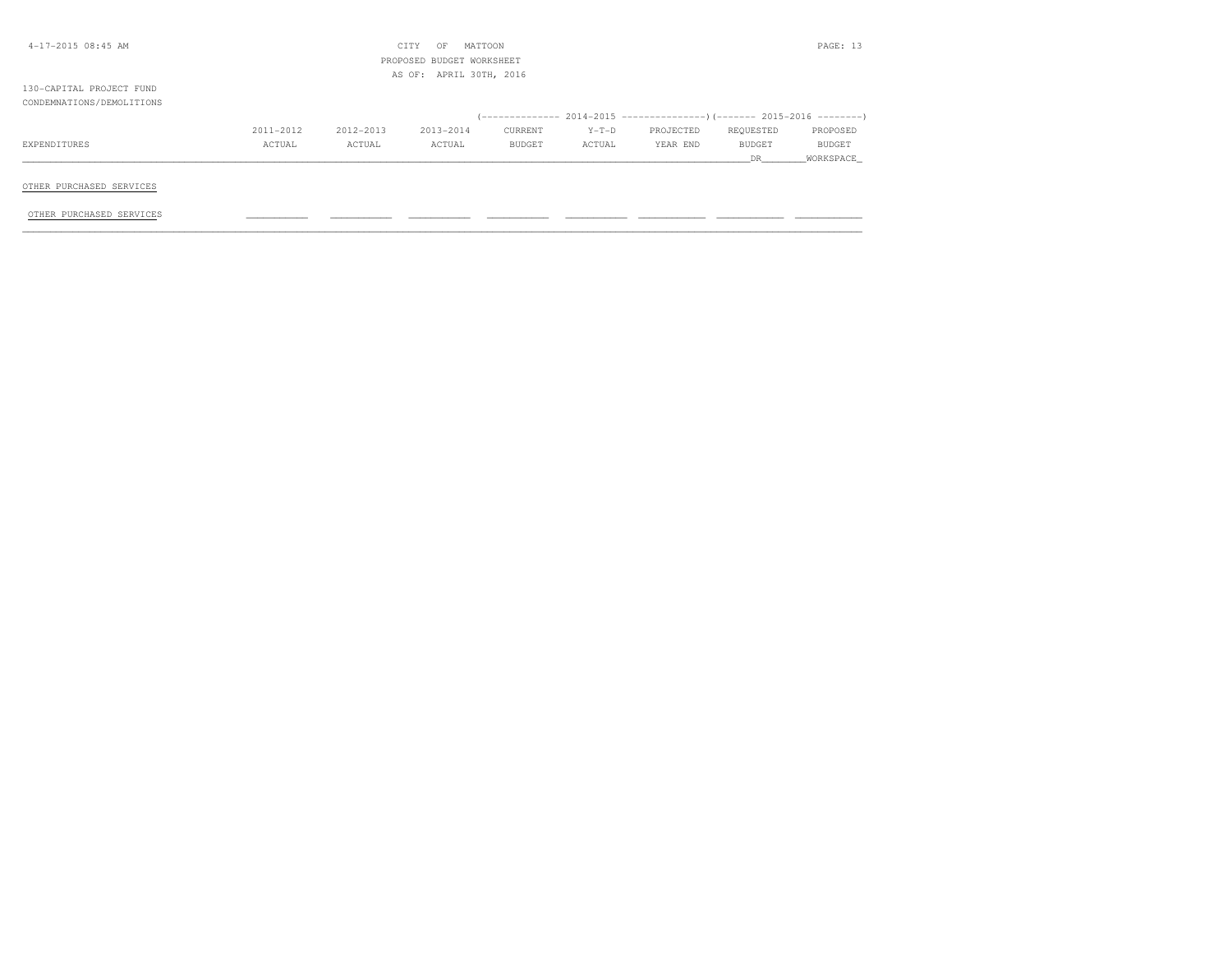| $4-17-2015$ 08:45 AM     |           |           | CITY<br>OF                | MATTOON |         |           |           | PAGE: 14  |
|--------------------------|-----------|-----------|---------------------------|---------|---------|-----------|-----------|-----------|
|                          |           |           | PROPOSED BUDGET WORKSHEET |         |         |           |           |           |
|                          |           |           | AS OF: APRIL 30TH, 2016   |         |         |           |           |           |
| 130-CAPITAL PROJECT FUND |           |           |                           |         |         |           |           |           |
| SOUTH 45 TIF DISTRICT    |           |           |                           |         |         |           |           |           |
|                          |           |           |                           |         |         |           |           |           |
|                          | 2011-2012 | 2012-2013 | 2013-2014                 | CURRENT | $Y-T-D$ | PROJECTED | REQUESTED | PROPOSED  |
| EXPENDITURES             | ACTUAL    | ACTUAL    | ACTUAL                    | BUDGET  | ACTUAL  | YEAR END  | BUDGET    | BUDGET    |
|                          |           |           |                           |         |         |           | DR.       | WORKSPACE |
|                          |           |           |                           |         |         |           |           |           |
| OTHER PURCHASED SERVICES |           |           |                           |         |         |           |           |           |

PROFESSIONAL SERVICES \_\_\_\_\_\_\_\_\_\_\_ \_\_\_\_\_\_\_\_\_\_\_ \_\_\_\_\_\_\_\_\_\_\_ \_\_\_\_\_\_\_\_\_\_\_ \_\_\_\_\_\_\_\_\_\_\_ \_\_\_\_\_\_\_\_\_\_\_\_ \_\_\_\_\_\_\_\_\_\_\_\_ \_\_\_\_\_\_\_\_\_\_\_\_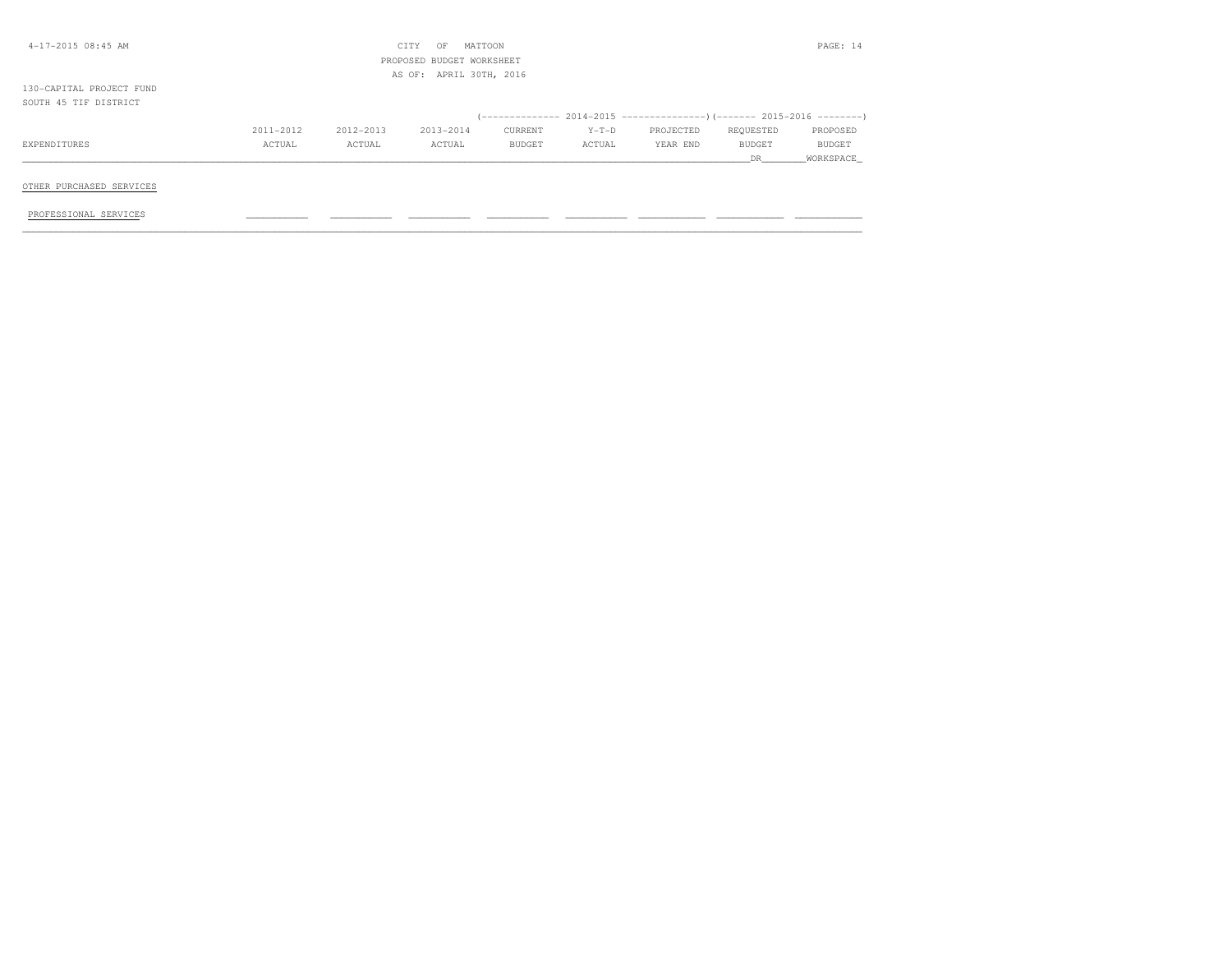| $4-17-2015$ 08:45 AM |  |  |
|----------------------|--|--|
|----------------------|--|--|

#### $CITY$  OF MATTOON PAGE: 15 PROPOSED BUDGET WORKSHEETAS OF: APRIL 30TH, 2016

#### 130-CAPITAL PROJECT FUNDYMCA PARKING LOT

|                                    |           |           |           |          |          | (-------------- 2014-2015 --------------------- 2015-2016 --------- ) |               |               |
|------------------------------------|-----------|-----------|-----------|----------|----------|-----------------------------------------------------------------------|---------------|---------------|
|                                    | 2011-2012 | 2012-2013 | 2013-2014 | CURRENT  | $Y-T-D$  | PROJECTED                                                             | REQUESTED     | PROPOSED      |
| EXPENDITURES                       | ACTUAL    | ACTUAL    | ACTUAL    | BUDGET   | ACTUAL   | YEAR END                                                              | <b>BUDGET</b> | <b>BUDGET</b> |
|                                    |           |           |           |          |          |                                                                       | DR            | WORKSPACE     |
| OTHER PURCHASED SERVICES           |           |           |           |          |          |                                                                       |               |               |
| OTHER PURCHASED SERVICES           |           |           |           |          |          |                                                                       |               |               |
| 130-5608-577 YMCA LAND ACQUISITION | 146,968   | $\Omega$  |           | $\Omega$ | $\Omega$ | $\circ$                                                               |               |               |
| TOTAL OTHER PURCHASED SERVICES     | 146,968   | $\circ$   | $\Omega$  | $\Omega$ | $\Omega$ | $\Omega$                                                              | 0             |               |
| TOTAL OTHER PURCHASED SERVICES     | 146,968   | $\circ$   | $\circ$   | $\circ$  | $\circ$  | $\circ$                                                               | $\circ$       |               |
| TOTAL YMCA PARKING LOT             | 146,968   | $\circ$   | $\circ$   | $\circ$  |          | $\circ$                                                               |               |               |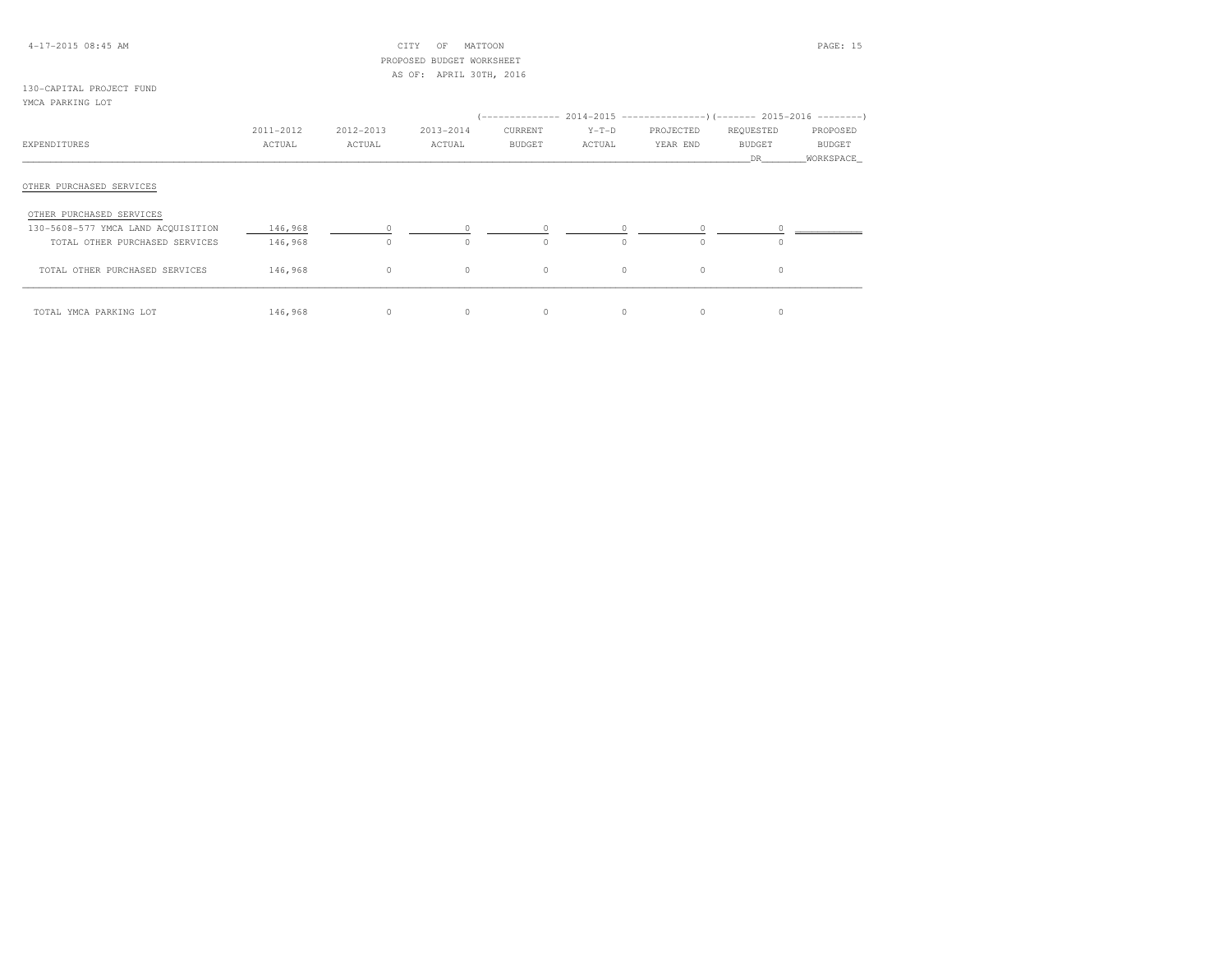| 4-17-2015 08:45 AM       |           |           | CITY<br>OF                | MATTOON |         |                                                                               |               | PAGE: 16  |
|--------------------------|-----------|-----------|---------------------------|---------|---------|-------------------------------------------------------------------------------|---------------|-----------|
|                          |           |           | PROPOSED BUDGET WORKSHEET |         |         |                                                                               |               |           |
|                          |           |           | AS OF: APRIL 30TH, 2016   |         |         |                                                                               |               |           |
| 130-CAPITAL PROJECT FUND |           |           |                           |         |         |                                                                               |               |           |
| JUSTRITE CDAP EXPENSES   |           |           |                           |         |         |                                                                               |               |           |
|                          |           |           |                           |         |         | $($ -------------- 2014-2015 -----------------) (------- 2015-2016 ---------) |               |           |
|                          | 2011-2012 | 2012-2013 | 2013-2014                 | CURRENT | $Y-T-D$ | PROJECTED                                                                     | REQUESTED     | PROPOSED  |
| EXPENDITURES             | ACTUAL    | ACTUAL    | ACTUAL                    | BUDGET  | ACTUAL  | YEAR END                                                                      | <b>BUDGET</b> | BUDGET    |
|                          |           |           |                           |         |         |                                                                               | DR.           | WORKSPACE |
|                          |           |           |                           |         |         |                                                                               |               |           |

#### OTHER PURCHASED SERVICES

OTHER PURCHASED SERVICES \_\_\_\_\_\_\_\_\_\_\_ \_\_\_\_\_\_\_\_\_\_\_ \_\_\_\_\_\_\_\_\_\_\_ \_\_\_\_\_\_\_\_\_\_\_ \_\_\_\_\_\_\_\_\_\_\_ \_\_\_\_\_\_\_\_\_\_\_\_ \_\_\_\_\_\_\_\_\_\_\_\_ \_\_\_\_\_\_\_\_\_\_\_\_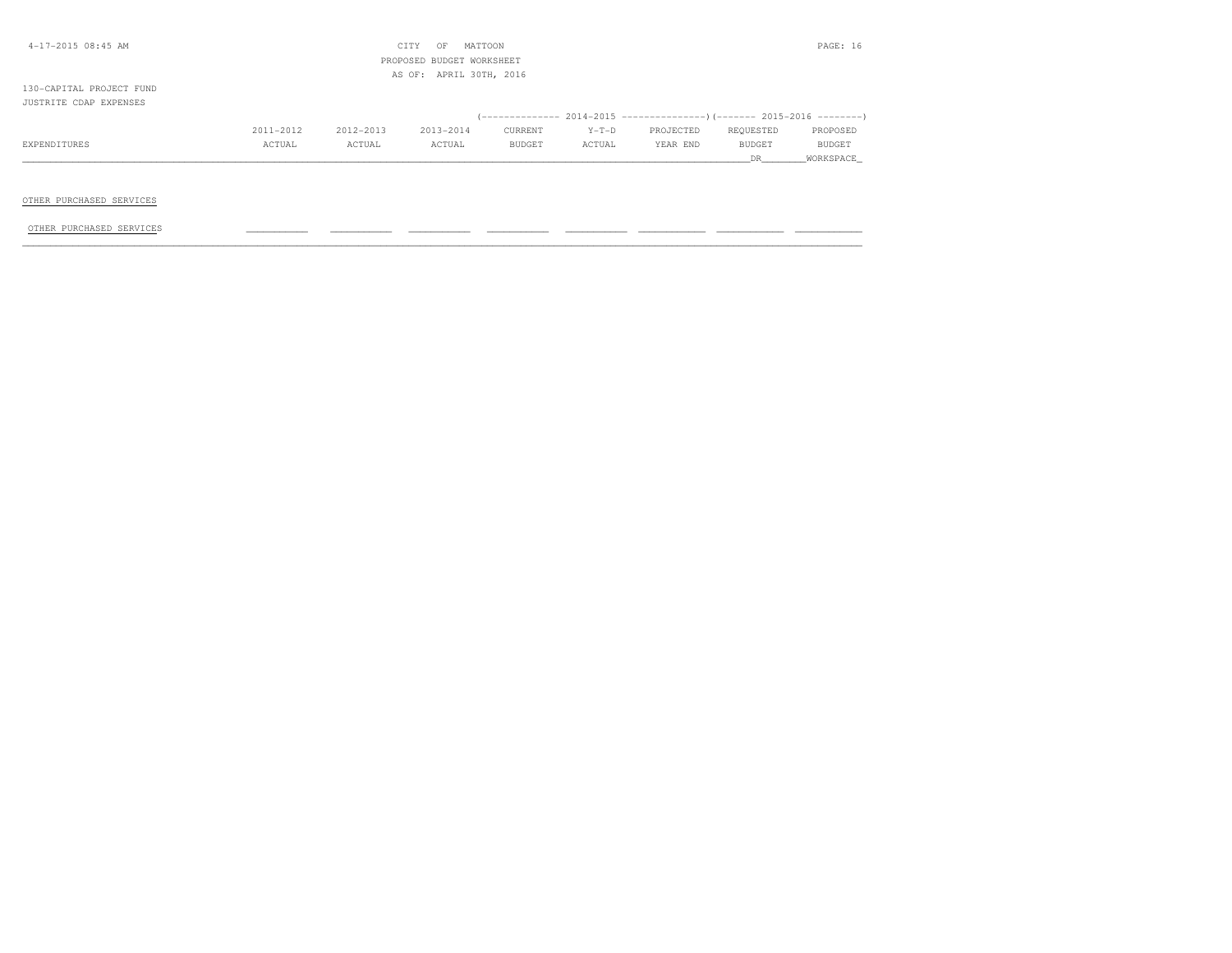#### 4-17-2015 08:45 AM CITY OF MATTOON PAGE: 17 PROPOSED BUDGET WORKSHEETAS OF: APRIL 30TH, 2016

### 130-CAPITAL PROJECT FUND

GO BONDS

|                                       |           |           |           | -------------- |         |           |               |               |
|---------------------------------------|-----------|-----------|-----------|----------------|---------|-----------|---------------|---------------|
|                                       | 2011-2012 | 2012-2013 | 2013-2014 | CURRENT        | $Y-T-D$ | PROJECTED | REQUESTED     | PROPOSED      |
| EXPENDITURES                          | ACTUAL    | ACTUAL    | ACTUAL    | <b>BUDGET</b>  | ACTUAL  | YEAR END  | <b>BUDGET</b> | <b>BUDGET</b> |
|                                       |           |           |           |                |         |           | DR.           | WORKSPACE     |
| OTHER OBJECTS                         |           |           |           |                |         |           |               |               |
| FINANCIAL TRANS OBJECTS               |           |           |           |                |         |           |               |               |
| 130-5719-817 GENERAL OBLIGATION BONDS | 338,160   | 235,000   | 240,000   | 250,000        | 250,000 | 250,000   | 260,000       |               |
| TOTAL FINANCIAL TRANS OBJECTS         | 338,160   | 235,000   | 240,000   | 250,000        | 250,000 | 250,000   | 260,000       |               |
| TOTAL OTHER OBJECTS                   | 338,160   | 235,000   | 240,000   | 250,000        | 250,000 | 250,000   | 260,000       |               |
| TOTAL GO BONDS                        | 338,160   | 235,000   | 240,000   | 250,000        | 250,000 | 250,000   | 260,000       |               |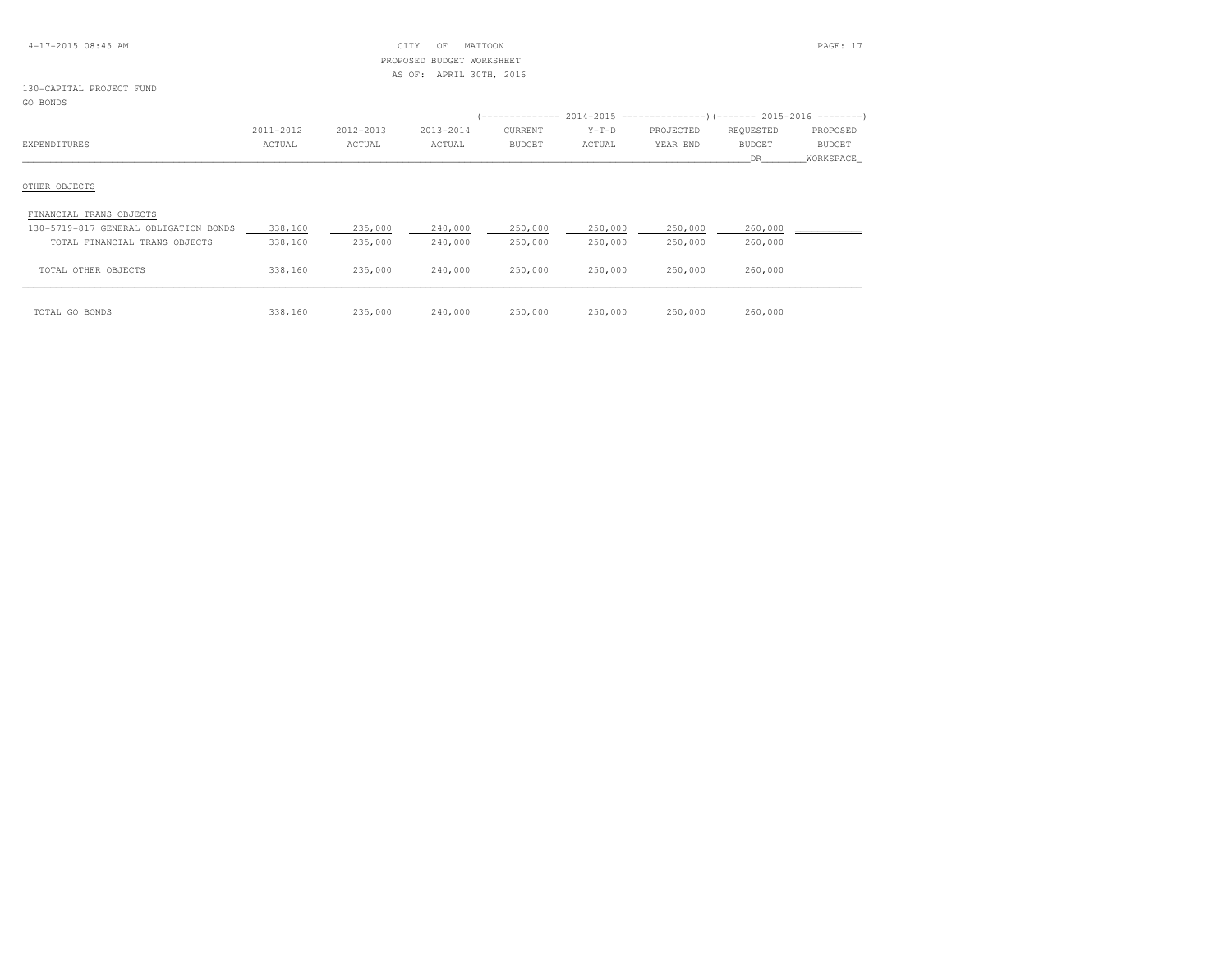#### 4-17-2015 08:45 AM CITY OF MATTOON PAGE: 18 PROPOSED BUDGET WORKSHEETAS OF: APRIL 30TH, 2016

#### 130-CAPITAL PROJECT FUNDINTEREST EXPENSE

|              | 2011-2012 | 2012-2013 | 2013-2014 | CURRENT | $Y-T-D$       | PROJECTED | REOUESTED | PROPOSED   |
|--------------|-----------|-----------|-----------|---------|---------------|-----------|-----------|------------|
| EXPENDITURES | ACTUAL    | ACTUAL    | ACTUAL    | BUDGET  | <b>NCTUAL</b> | YEAR END  | BUDGE1    | BUDGE7     |
|              |           |           |           |         |               |           |           | WORKSPACE_ |

### OTHER OBJECTS

| FINANCIAL TRANS OBJECTS       |         |         |         |         |         |         |         |  |
|-------------------------------|---------|---------|---------|---------|---------|---------|---------|--|
| 130-5795-817 INTEREST EXPENSE | 108,160 | 212,870 | 205,820 | 198,620 | 294,180 | 198,620 | 191,120 |  |
| TOTAL FINANCIAL TRANS OBJECTS | 108,160 | 212,870 | 205,820 | 198,620 | 294,180 | 198,620 | 191,120 |  |
| TOTAL OTHER OBJECTS           | 108,160 | 212,870 | 205,820 | 198,620 | 294,180 | 198,620 | 191,120 |  |
| TOTAL INTEREST EXPENSE        | 108,160 | 212,870 | 205,820 | 198,620 | 294,180 | 198,620 | 191,120 |  |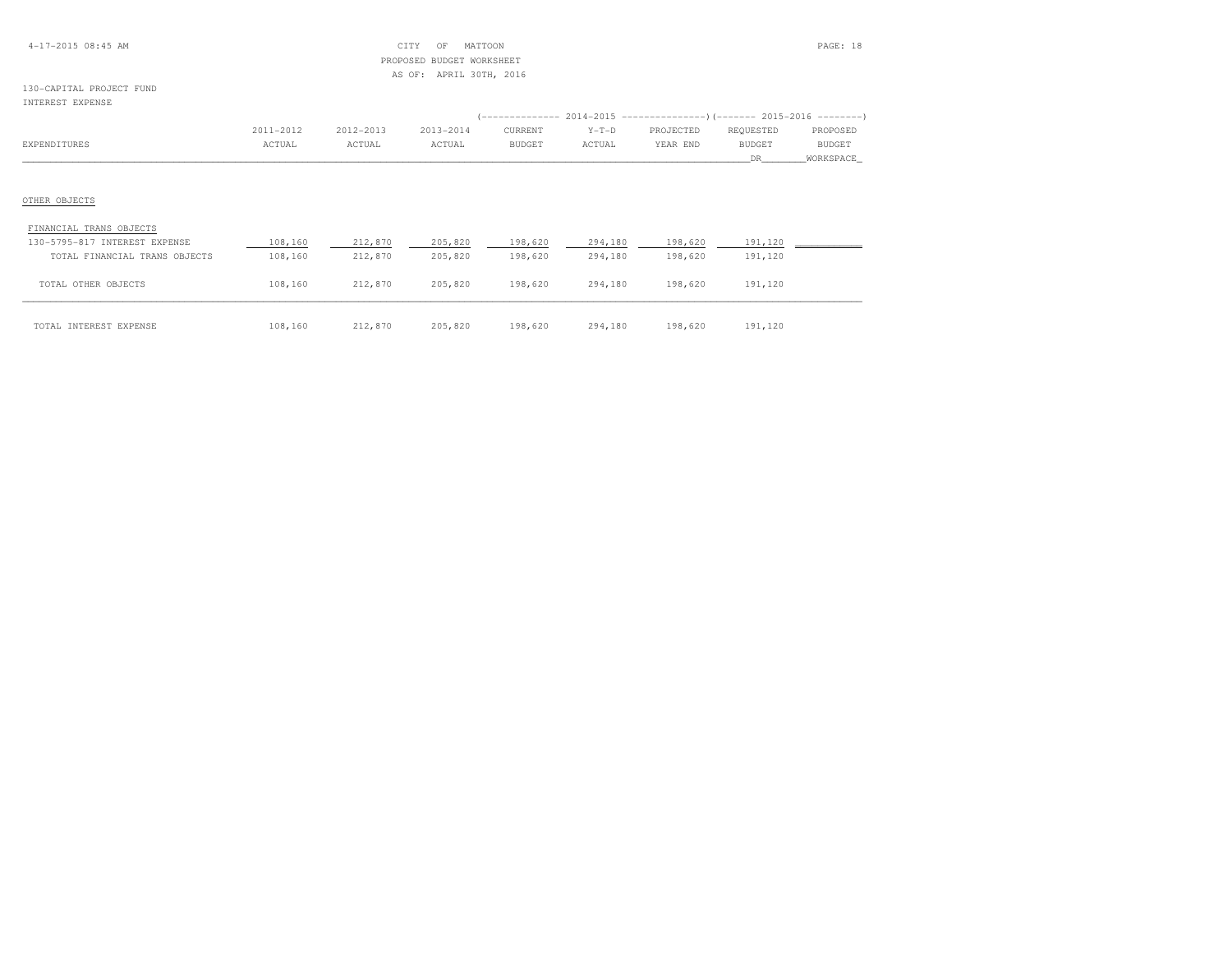#### 4-17-2015 08:45 AM CITY OF MATTOON PAGE: 19 PROPOSED BUDGET WORKSHEETAS OF: APRIL 30TH, 2016

### 130-CAPITAL PROJECT FUND

| DEBT SERVICES |
|---------------|
|---------------|

|                                                                                                                     |           |           |           |                               |         |           | (------------- 2014-2015 ----------------) (------- 2015-2016 --------) |           |
|---------------------------------------------------------------------------------------------------------------------|-----------|-----------|-----------|-------------------------------|---------|-----------|-------------------------------------------------------------------------|-----------|
|                                                                                                                     | 2011-2012 | 2012-2013 | 2013-2014 | CURRENT                       | $Y-T-D$ | PROJECTED | REOUESTED                                                               | PROPOSED  |
| EXPENDITURES                                                                                                        | ACTUAL    | ACTUAL    | ACTUAL    | <b>BUDGET</b>                 | ACTUAL  | YEAR END  | <b>BUDGET</b>                                                           | BUDGET    |
|                                                                                                                     |           |           |           |                               |         |           | DR                                                                      | WORKSPACE |
| OTHER OBJECTS                                                                                                       |           |           |           |                               |         |           |                                                                         |           |
| FINANCIAL TRANS OBJECTS                                                                                             |           |           |           |                               |         |           |                                                                         |           |
| 130-5800-817 DEBT ISSUANCE COSTS                                                                                    | 428       | 428       | $\Omega$  | 750                           | 1,605   | 803       | 803                                                                     |           |
| TOTAL FINANCIAL TRANS OBJECTS                                                                                       | 428       | 428       | $\Omega$  | 750                           | 1,605   | 803       | 803                                                                     |           |
| TOTAL OTHER OBJECTS                                                                                                 | 428       | 428       | $\circ$   | 750                           | 1,605   | 803       | 803                                                                     |           |
| TOTAL DEBT SERVICES                                                                                                 | 428       | 428       | $\circ$   | 750                           | 1,605   | 803       | 803                                                                     |           |
| TOTAL EXPENDITURES                                                                                                  | 2,570,216 | 1,783,324 | 981,034   | 4,821,624 1,379,638 1,355,122 |         |           | 4,520,423                                                               |           |
| REVENUE OVER/(UNDER) EXPENDITURES (1,807,116) (1,211,114) (953,800) (4,135,624) (1,002,683) (1,177,022) (3,998,923) |           |           |           |                               |         |           |                                                                         |           |
| OTHER FINANCING SOURCES                                                                                             |           |           |           |                               |         |           |                                                                         |           |
| 130-4901-010 INTERFUND XFRS FROM GEN. F 893,028                                                                     |           | 656,566   | 750,841   | 740,000                       | 625,164 | 759,805   | 750,000                                                                 |           |
| TOTAL OTHER FINANCING SOURCES                                                                                       | 893,028   | 656,566   | 750,841   | 740,000                       | 625,164 | 759,805   | 750,000                                                                 |           |
| OTHER FINANCING (USES)                                                                                              |           |           |           |                               |         |           |                                                                         |           |
| TOTAL OTHER FINANCING SOURCES (USES)                                                                                | 893,028   | 656,566   | 750,841   | 740,000                       | 625,164 | 759,805   | 750,000                                                                 |           |

REVENUES & OTHER SOURCES OVER/

(UNDER) EXPENDITURES & OTHER (USES) ( 914,088) ( 554,548) ( 202,959) ( 3,395,624) ( 377,519) ( 417,217) ( 3,248,923)

\*\*\* END OF REPORT \*\*\*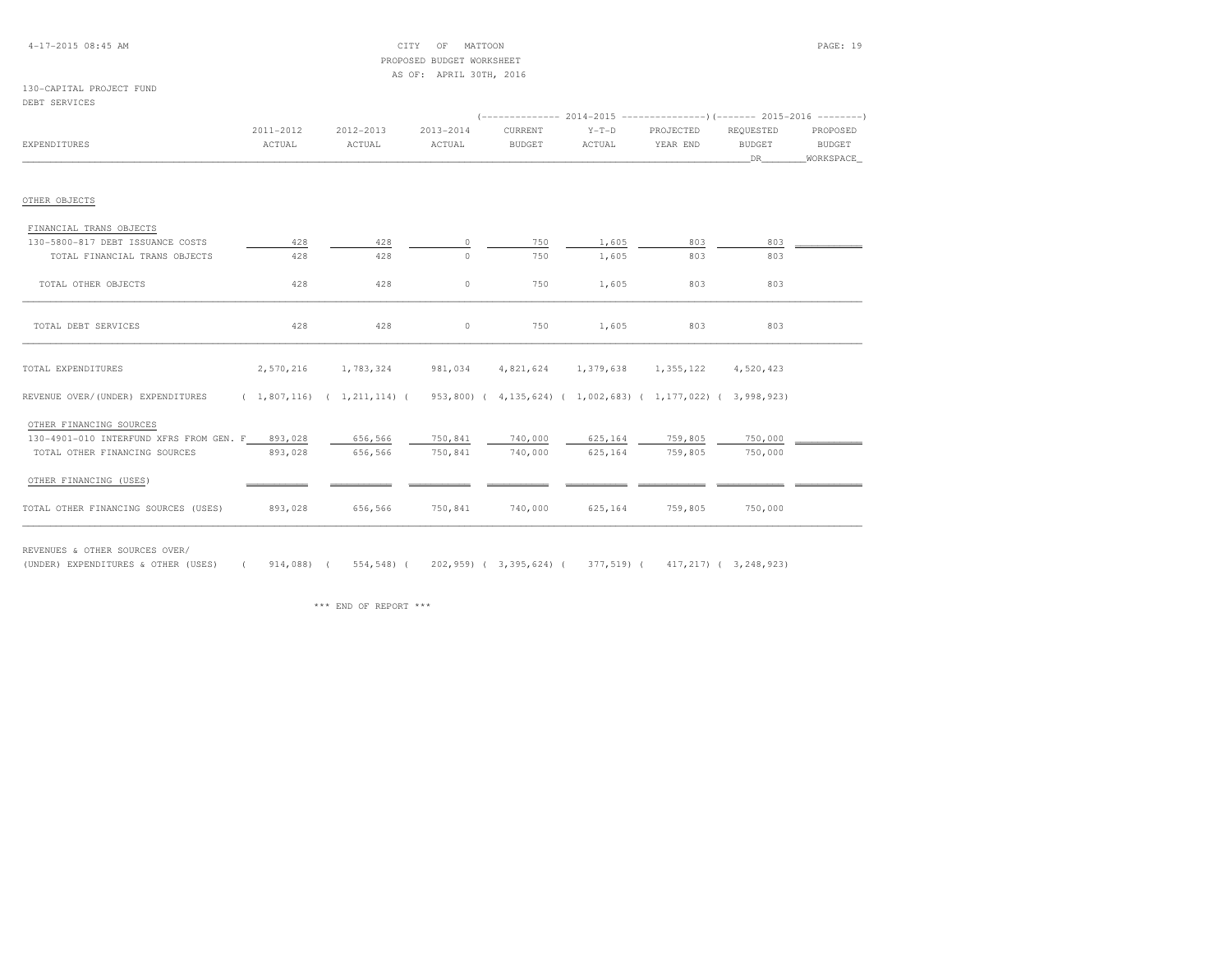### PROPOSED BUDGET WORKSHEETAS OF: APRIL 30TH, 2016

#### 150-I-57 EAST TIF DISTRICT

|                                    | 2011-2012 | 2012-2013 | 2013-2014 | CURRENT       | $Y-T-D$         | PROJECTED | REQUESTED     | PROPOSED      |  |  |
|------------------------------------|-----------|-----------|-----------|---------------|-----------------|-----------|---------------|---------------|--|--|
| <b>REVENUES</b>                    | ACTUAL    | ACTUAL    | ACTUAL    | <b>BUDGET</b> | ACTUAL          | YEAR END  | <b>BUDGET</b> | <b>BUDGET</b> |  |  |
|                                    |           |           |           |               |                 |           | DR            | WORKSPACE_    |  |  |
| TAXES                              |           |           |           |               |                 |           |               |               |  |  |
| TIF/BD TAX RECEIPTS                |           |           |           |               |                 |           |               |               |  |  |
| 150-4192-023 PROPERTY TAX RECEIPTS | 23,966    | 58,337    | 35, 345   | 35,345        | 36,115          | 36,115    | 36,115        |               |  |  |
| TOTAL TIF/BD TAX RECEIPTS          | 23,966    | 58,337    | 35,345    | 35,345        | 36,115          | 36,115    | 36,115        |               |  |  |
| TOTAL TAXES                        | 23,966    | 58,337    | 35,345    | 35,345        | 36,115          | 36,115    | 36,115        |               |  |  |
| INVESTMENT EARNINGS                |           |           |           |               |                 |           |               |               |  |  |
| INTEREST EARNINGS                  |           |           |           |               |                 |           |               |               |  |  |
| 150-4610-023 INTEREST EARNINGS     | $\Omega$  | 9         |           | $\cap$        |                 | 6.        | 6             |               |  |  |
| TOTAL INTEREST EARNINGS            |           | 9         |           |               |                 |           |               |               |  |  |
| TOTAL INVESTMENT EARNINGS          | $\circ$   | 9         | $\circ$   | $\circ$       | $4\overline{ }$ | 6         | 6             |               |  |  |
| CONTRIB & OTHER MISC REV           |           |           |           |               |                 |           |               |               |  |  |
| CONTRIBUTIONS & MISC REV           |           |           |           |               |                 |           |               |               |  |  |
| TOTAL REVENUES                     | 23,966    | 58,346    | 35,345    | 35,345        | 36,119          | 36,121    | 36,121        |               |  |  |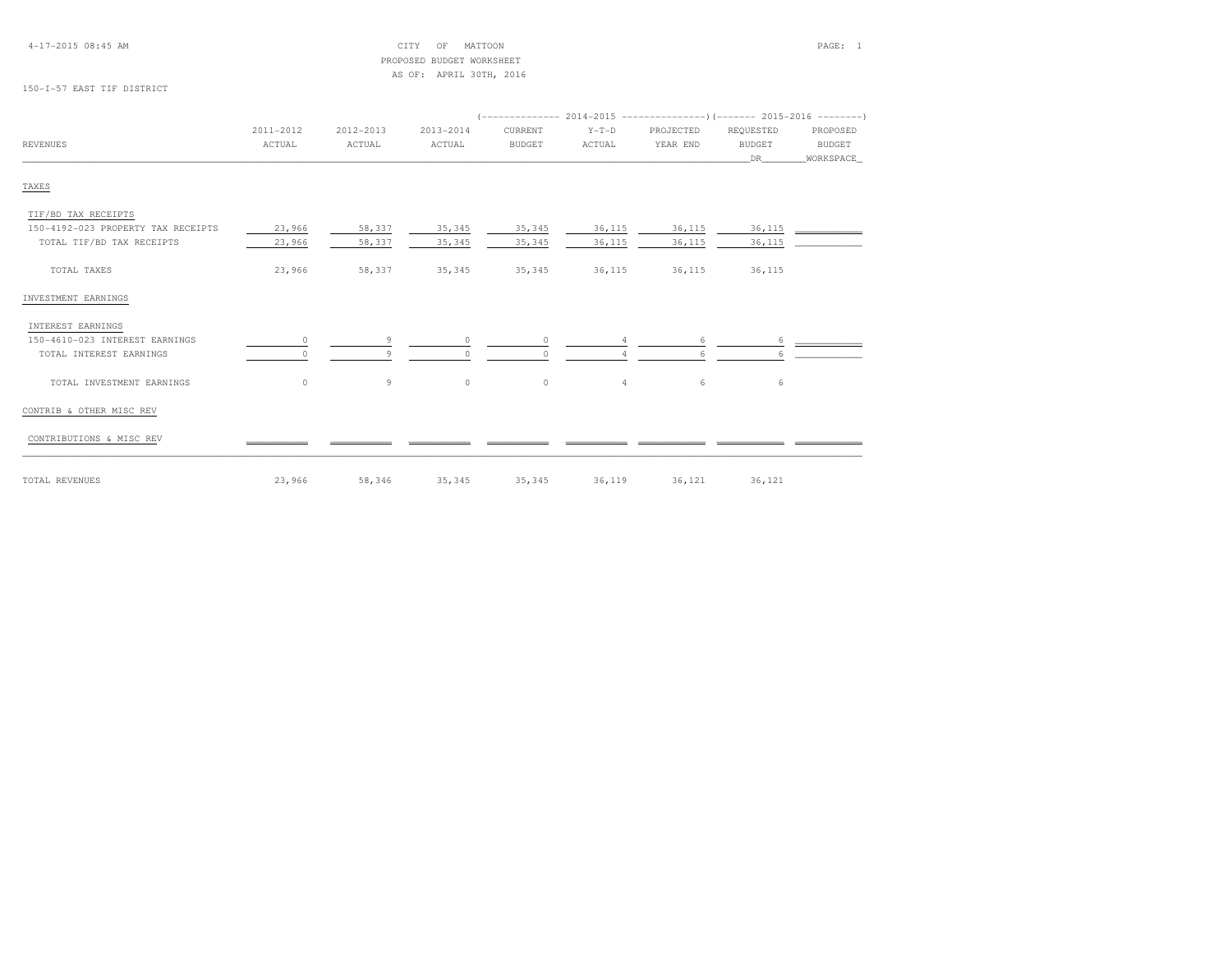| $4-17-2015$ 08:45 AM       |           |           | CITY<br>OF                | MATTOON |         |           |           | PAGE:     |
|----------------------------|-----------|-----------|---------------------------|---------|---------|-----------|-----------|-----------|
|                            |           |           | PROPOSED BUDGET WORKSHEET |         |         |           |           |           |
|                            |           |           | AS OF: APRIL 30TH, 2016   |         |         |           |           |           |
| 150-I-57 EAST TIF DISTRICT |           |           |                           |         |         |           |           |           |
| TRAFFIC CONTROL DEVICES    |           |           |                           |         |         |           |           |           |
|                            |           |           |                           |         |         |           |           |           |
|                            | 2011-2012 | 2012-2013 | 2013-2014                 | CURRENT | $Y-T-D$ | PROJECTED | REQUESTED | PROPOSED  |
| EXPENDITURES               | ACTUAL    | ACTUAL    | ACTUAL                    | BUDGET  | ACTUAL  | YEAR END  | BUDGET    | BUDGET    |
|                            |           |           |                           |         |         |           | DR        | WORKSPACE |
|                            |           |           |                           |         |         |           |           |           |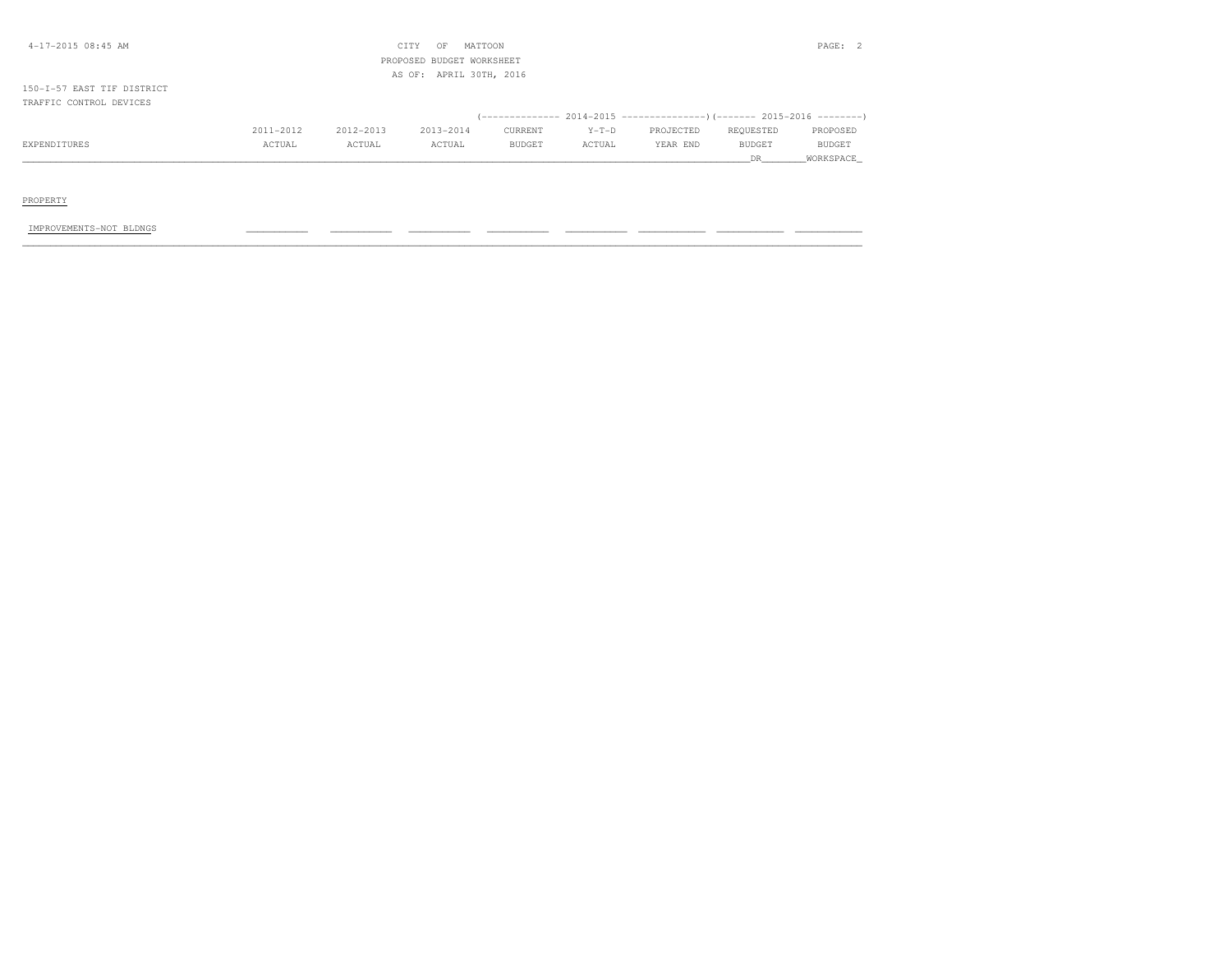| $4 - 17 - 2015$ 08:45 AM   |           |           | CITY<br>OF                | MATTOON |         |           |           | PAGE: 3   |
|----------------------------|-----------|-----------|---------------------------|---------|---------|-----------|-----------|-----------|
|                            |           |           | PROPOSED BUDGET WORKSHEET |         |         |           |           |           |
|                            |           |           | AS OF: APRIL 30TH, 2016   |         |         |           |           |           |
| 150-1-57 EAST TIF DISTRICT |           |           |                           |         |         |           |           |           |
| STORM DRAINAGE             |           |           |                           |         |         |           |           |           |
|                            |           |           |                           |         |         |           |           |           |
|                            | 2011-2012 | 2012-2013 | 2013-2014                 | CURRENT | $Y-T-D$ | PROJECTED | REQUESTED | PROPOSED  |
| EXPENDITURES               | ACTUAL    | ACTUAL    | ACTUAL                    | BUDGET  | ACTUAL  | YEAR END  | BUDGET    | BUDGET    |
|                            |           |           |                           |         |         |           | DR        | WORKSPACE |
|                            |           |           |                           |         |         |           |           |           |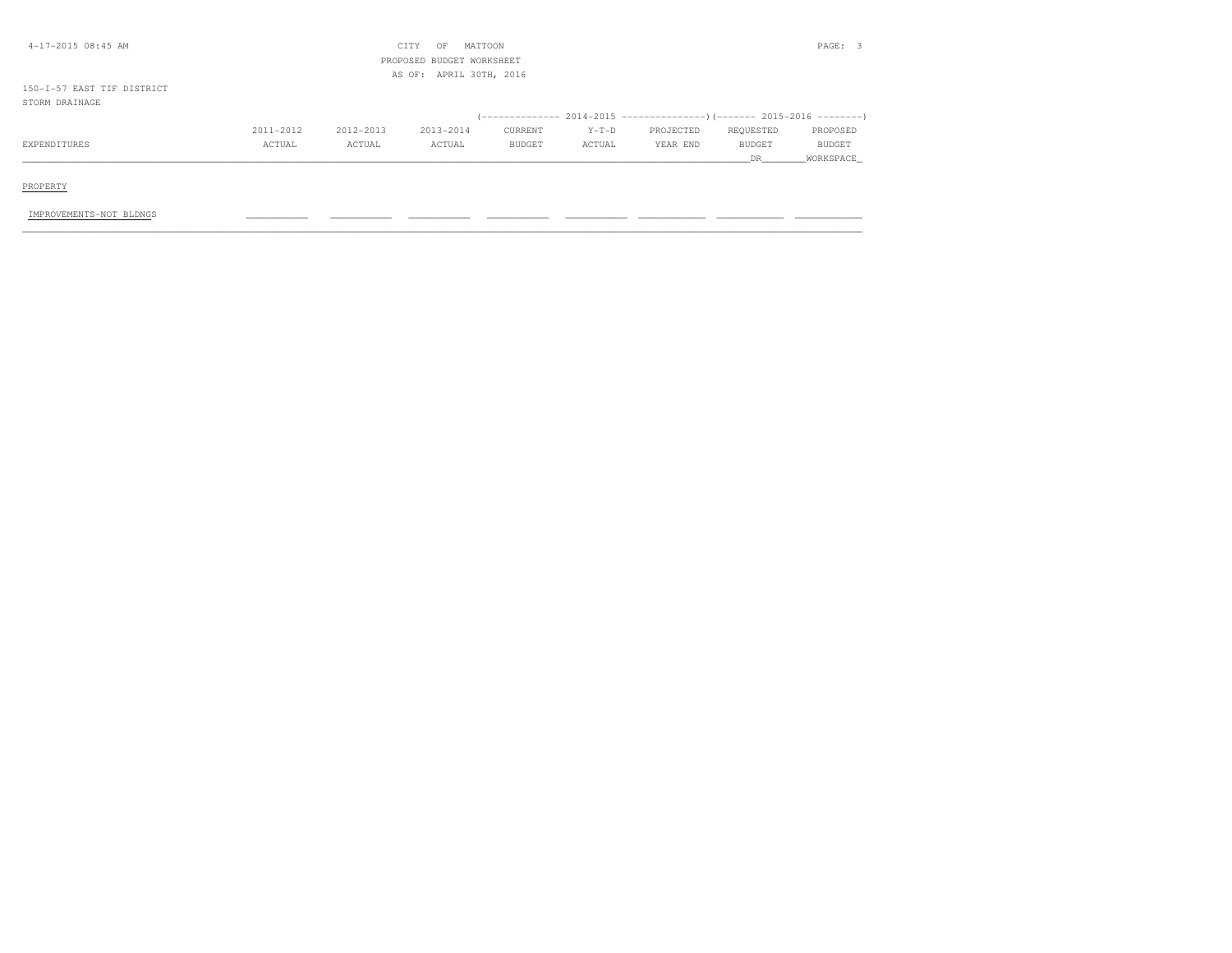| $4-17-2015$ 08:45 AM       |           |           | CITY<br>OF                | MATTOON |         |           |           | PAGE:<br>-4   |
|----------------------------|-----------|-----------|---------------------------|---------|---------|-----------|-----------|---------------|
|                            |           |           | PROPOSED BUDGET WORKSHEET |         |         |           |           |               |
|                            |           |           | AS OF: APRIL 30TH, 2016   |         |         |           |           |               |
| 150-I-57 EAST TIF DISTRICT |           |           |                           |         |         |           |           |               |
| SANITARY SEWER             |           |           |                           |         |         |           |           |               |
|                            |           |           |                           |         |         |           |           |               |
|                            | 2011-2012 | 2012-2013 | 2013-2014                 | CURRENT | $Y-T-D$ | PROJECTED | REQUESTED | PROPOSED      |
| EXPENDITURES               | ACTUAL    | ACTUAL    | ACTUAL                    | BUDGET  | ACTUAL  | YEAR END  | BUDGET    | <b>BUDGET</b> |
|                            |           |           |                           |         |         |           | DR.       | WORKSPACE     |
|                            |           |           |                           |         |         |           |           |               |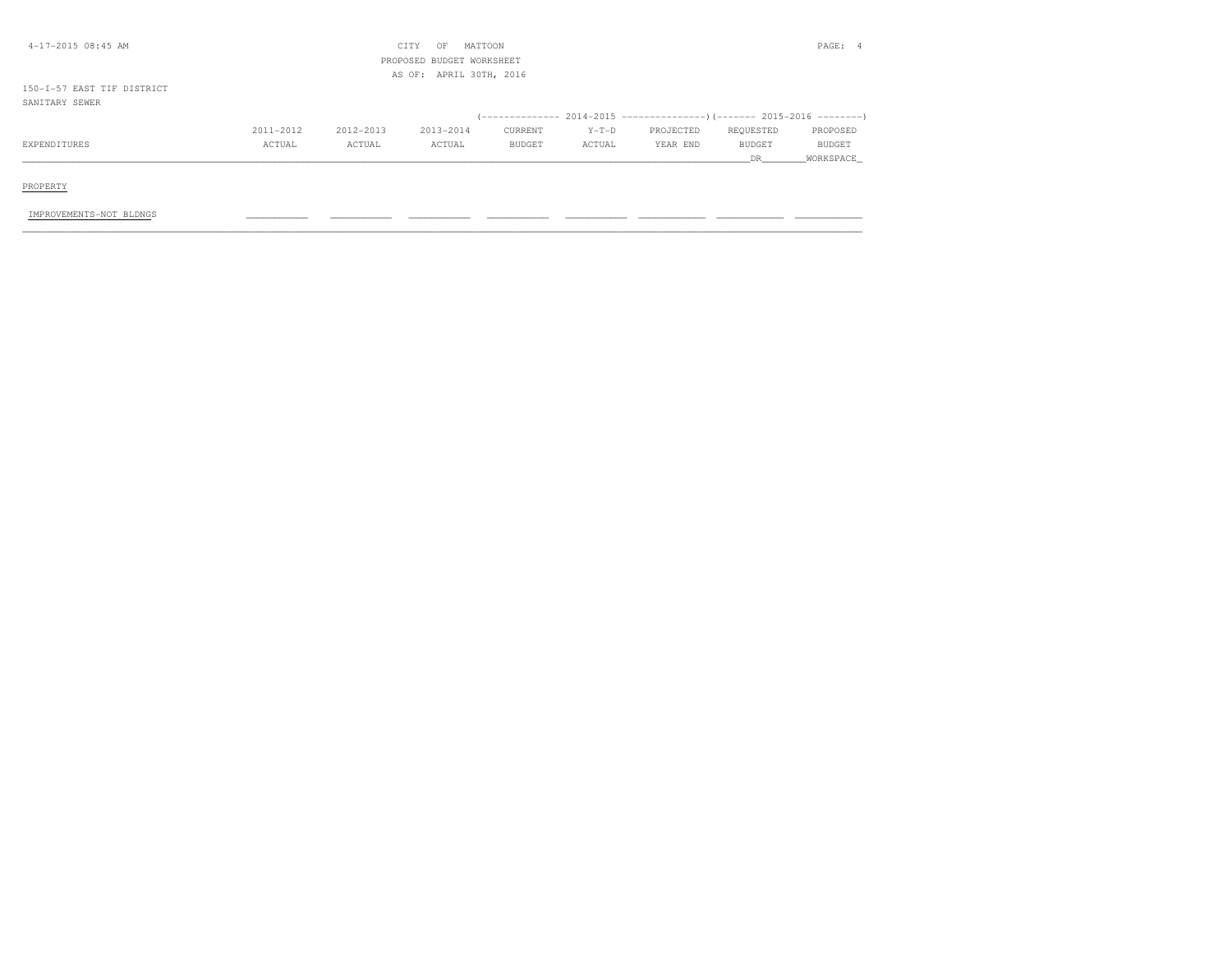| $4-17-2015$ 08:45 AM       |           |           | CITY<br>OF                | MATTOON       |         |           |               | PAGE: 5       |
|----------------------------|-----------|-----------|---------------------------|---------------|---------|-----------|---------------|---------------|
|                            |           |           | PROPOSED BUDGET WORKSHEET |               |         |           |               |               |
|                            |           |           | AS OF: APRIL 30TH, 2016   |               |         |           |               |               |
| 150-I-57 EAST TIF DISTRICT |           |           |                           |               |         |           |               |               |
| WATER DISTRIBUTION         |           |           |                           |               |         |           |               |               |
|                            |           |           |                           |               |         |           |               |               |
|                            | 2011-2012 | 2012-2013 | 2013-2014                 | CURRENT       | $Y-T-D$ | PROJECTED | REQUESTED     | PROPOSED      |
| EXPENDITURES               | ACTUAL    | ACTUAL    | ACTUAL                    | <b>BUDGET</b> | ACTUAL  | YEAR END  | <b>BUDGET</b> | <b>BUDGET</b> |
|                            |           |           |                           |               |         |           | DR            | WORKSPACE     |
|                            |           |           |                           |               |         |           |               |               |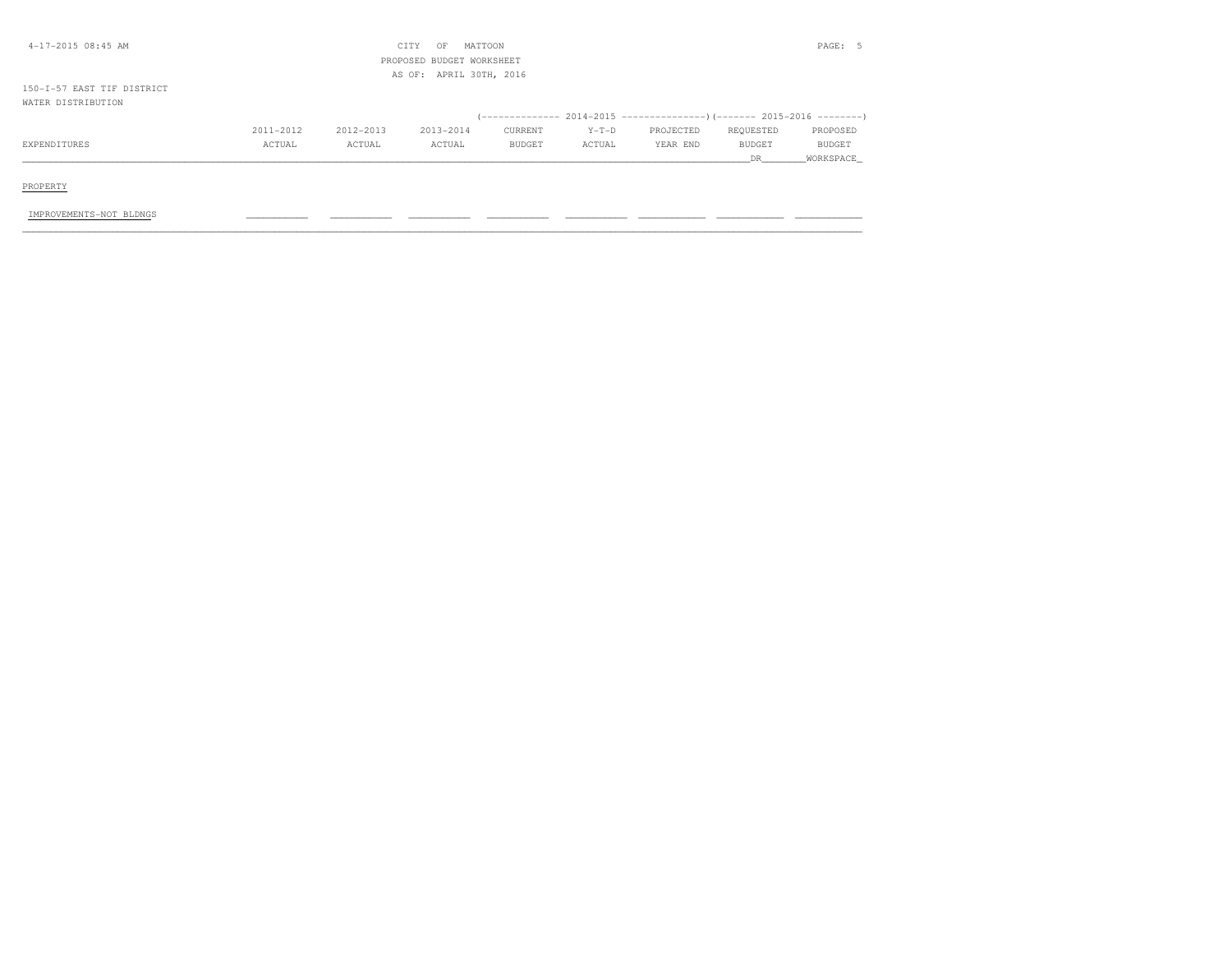| $4-17-2015$ 08:45 AM       |           |               | CITY<br>OF                | MATTOON |         |           |           | PAGE:     |
|----------------------------|-----------|---------------|---------------------------|---------|---------|-----------|-----------|-----------|
|                            |           |               | PROPOSED BUDGET WORKSHEET |         |         |           |           |           |
|                            |           |               | AS OF: APRIL 30TH, 2016   |         |         |           |           |           |
| 150-I-57 EAST TIF DISTRICT |           |               |                           |         |         |           |           |           |
| PARKING LOTS               |           |               |                           |         |         |           |           |           |
|                            |           |               |                           |         |         |           |           |           |
|                            | 2011-2012 | $2012 - 2013$ | 2013-2014                 | CURRENT | $Y-T-D$ | PROJECTED | REQUESTED | PROPOSED  |
| EXPENDITURES               | ACTUAL    | ACTUAL        | ACTUAL                    | BUDGET  | ACTUAL  | YEAR END  | BUDGET    | BUDGET    |
|                            |           |               |                           |         |         |           | DR.       | WORKSPACE |
|                            |           |               |                           |         |         |           |           |           |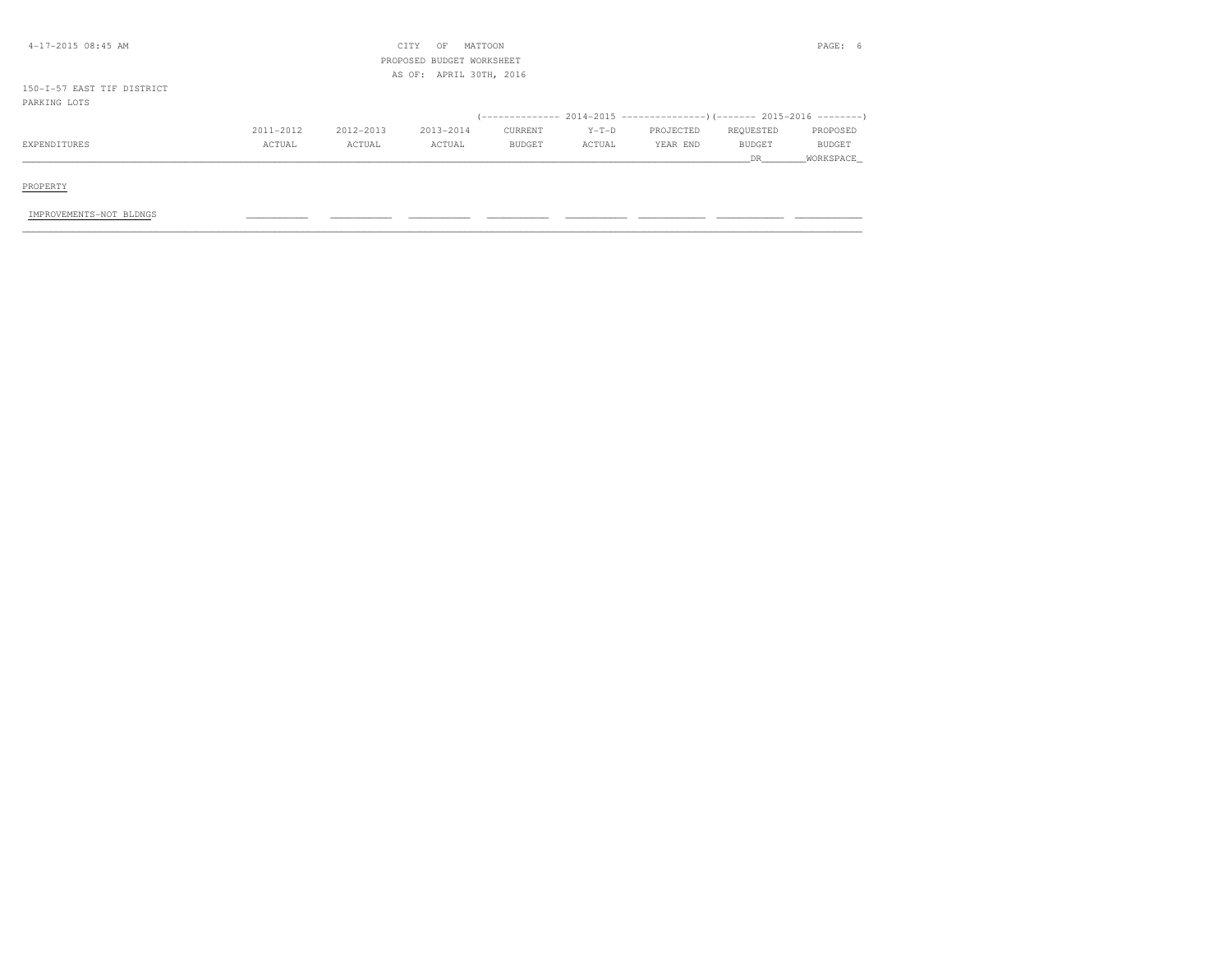| $4-17-2015$ 08:45 AM       |           |           | CITY<br>OF                | MATTOON                                                              |         |           |               | PAGE: 7       |
|----------------------------|-----------|-----------|---------------------------|----------------------------------------------------------------------|---------|-----------|---------------|---------------|
|                            |           |           | PROPOSED BUDGET WORKSHEET |                                                                      |         |           |               |               |
|                            |           |           | AS OF: APRIL 30TH, 2016   |                                                                      |         |           |               |               |
| 150-I-57 EAST TIF DISTRICT |           |           |                           |                                                                      |         |           |               |               |
| PUBLIC BUILDINGS           |           |           |                           |                                                                      |         |           |               |               |
|                            |           |           |                           | (-------------- 2014-2015 -------------------- 2015-2016 --------- ) |         |           |               |               |
|                            | 2011-2012 | 2012-2013 | 2013-2014                 | CURRENT                                                              | $Y-T-D$ | PROJECTED | REQUESTED     | PROPOSED      |
| EXPENDITURES               | ACTUAL    | ACTUAL    | ACTUAL                    | BUDGET                                                               | ACTUAL  | YEAR END  | <b>BUDGET</b> | <b>BUDGET</b> |
|                            |           |           |                           |                                                                      |         |           | DR            | WORKSPACE     |
|                            |           |           |                           |                                                                      |         |           |               |               |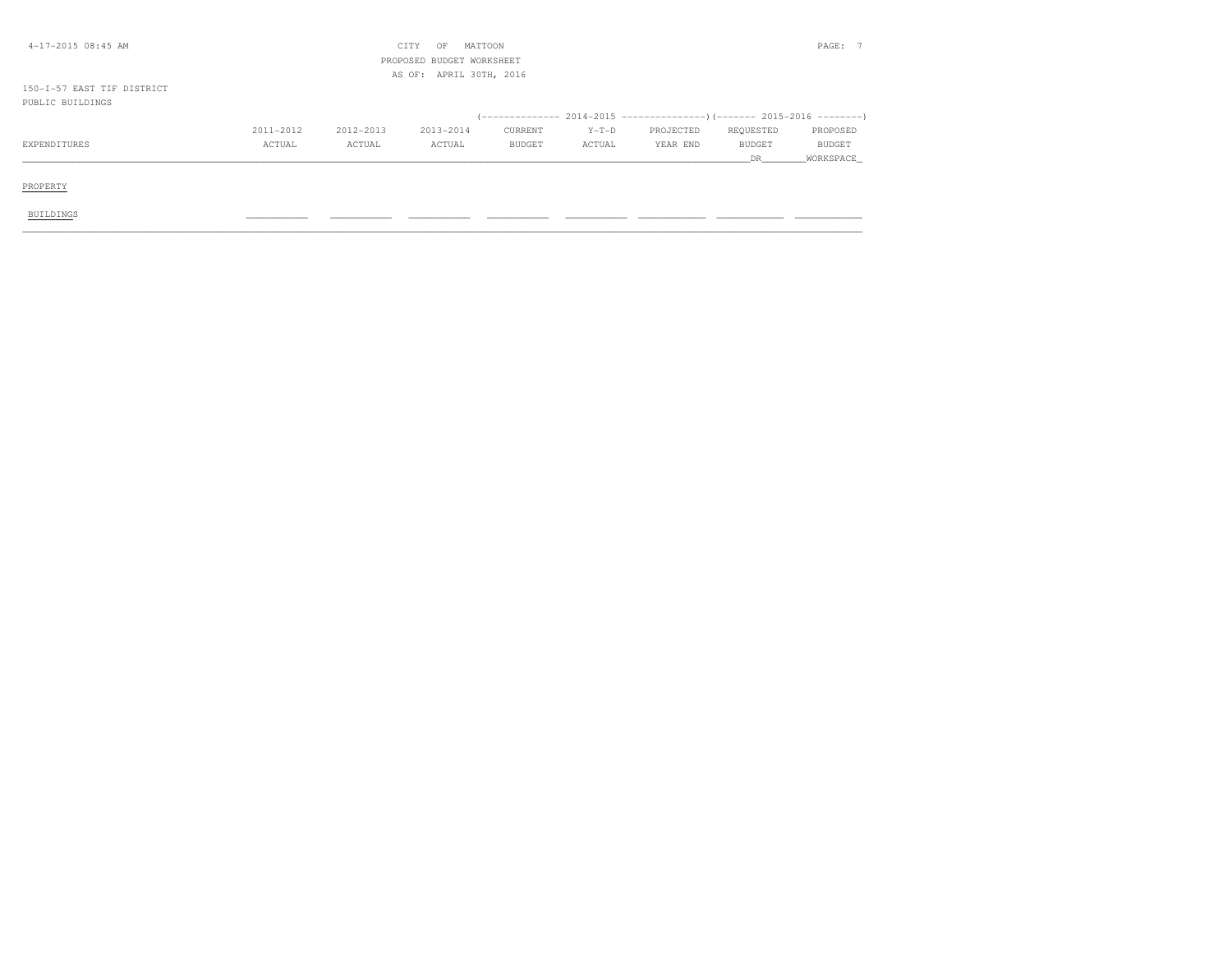| $4-17-2015$ 08:45 AM       |           |           | CITY<br>OF                | MATTOON                 |         |           |           | PAGE: 8   |
|----------------------------|-----------|-----------|---------------------------|-------------------------|---------|-----------|-----------|-----------|
|                            |           |           | PROPOSED BUDGET WORKSHEET |                         |         |           |           |           |
|                            |           |           |                           | AS OF: APRIL 30TH, 2016 |         |           |           |           |
| 150-I-57 EAST TIF DISTRICT |           |           |                           |                         |         |           |           |           |
| PARKS                      |           |           |                           |                         |         |           |           |           |
|                            |           |           |                           |                         |         |           |           |           |
|                            | 2011-2012 | 2012-2013 | 2013-2014                 | CURRENT                 | $Y-T-D$ | PROJECTED | REQUESTED | PROPOSED  |
| EXPENDITURES               | ACTUAL    | ACTUAL    | ACTUAL                    | BUDGET                  | ACTUAL  | YEAR END  | BUDGET    | BUDGET    |
|                            |           |           |                           |                         |         |           | DR.       | WORKSPACE |
|                            |           |           |                           |                         |         |           |           |           |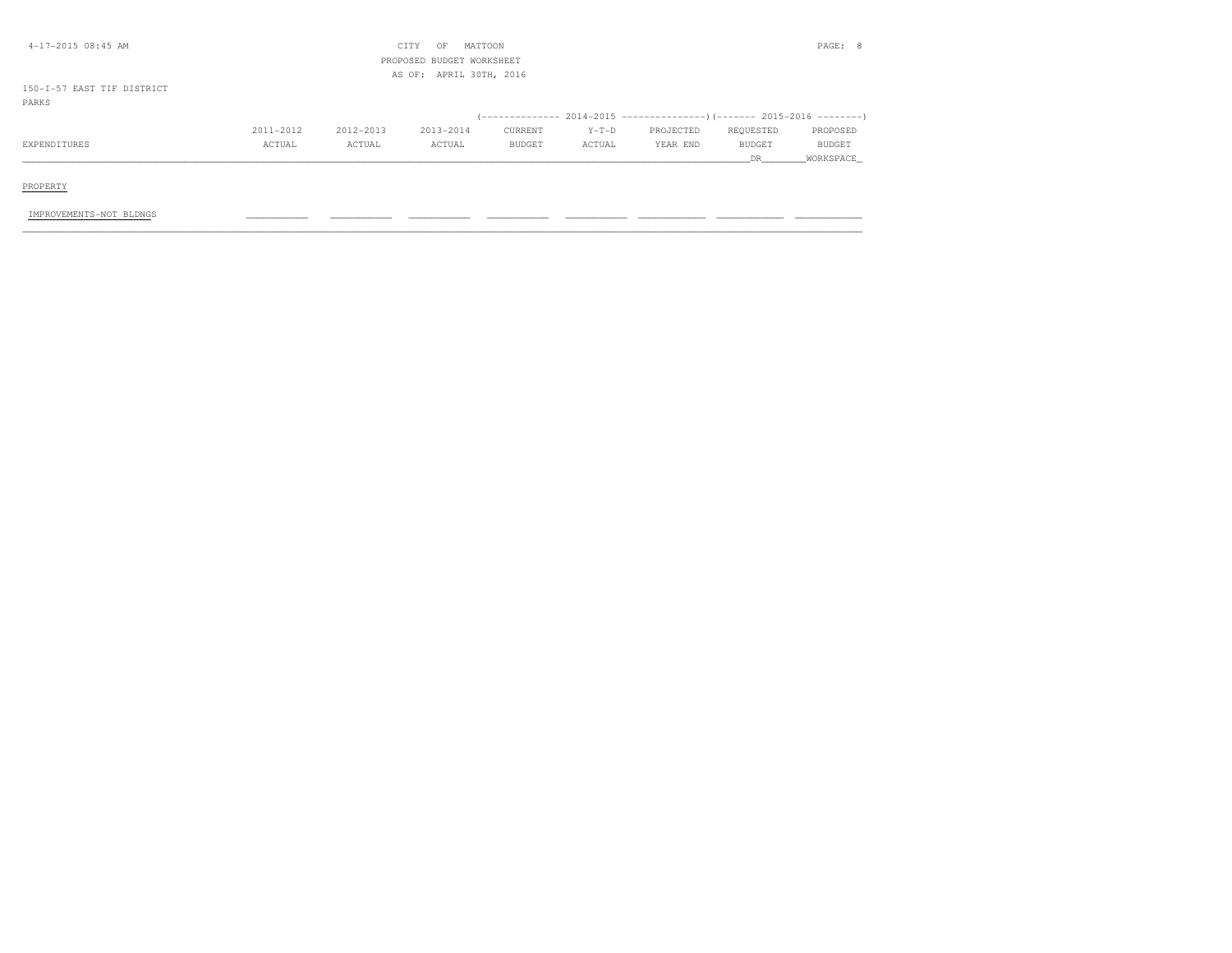|  |  | $4-17-2015$ 08:45 AM |  |
|--|--|----------------------|--|
|--|--|----------------------|--|

 $\begin{tabular}{ll} \multicolumn{2}{c}{\textbf{CITY}}\\ \multicolumn{2}{c}{\textbf{CITY}}\\ \multicolumn{2}{c}{\textbf{CITY}}\\ \multicolumn{2}{c}{\textbf{OF}}\\ \multicolumn{2}{c}{\textbf{MATTOON}}\\ \multicolumn{2}{c}{\textbf{NATTOON}}\\ \multicolumn{2}{c}{\textbf{SUTY}}\\ \multicolumn{2}{c}{\textbf{OFT}}\\ \multicolumn{2}{c}{\textbf{SUTY}}\\ \multicolumn{2}{c}{\textbf{OFT}}\\ \multicolumn{2}{c}{\textbf{SUTY}}\\ \multicolumn{2}{c}{\textbf{OFT}}\\ \$ PROPOSED BUDGET WORKSHEET AS OF: APRIL 30TH, 2016

#### 150-I-57 EAST TIF DISTRICT ADMINISTRATIVE EXPENSES

|                          | 2011-2012 | 2012-2013 | 2013-2014 |               | CURRENT Y-T-D PROJECTED REQUESTED |               | PROPOSED      |  |
|--------------------------|-----------|-----------|-----------|---------------|-----------------------------------|---------------|---------------|--|
| EXPENDITURES             | ACTUAL    | ACTUAL    | ACTUAL    | <b>BUDGET</b> | ACTUAL YEAR END                   | <b>BUDGET</b> | <b>BUDGET</b> |  |
|                          |           |           |           |               |                                   |               |               |  |
| SUPPLIES                 |           |           |           |               |                                   |               |               |  |
| GENERAL SUPPLIES         |           |           |           |               |                                   |               |               |  |
| OTHER PURCHASED SERVICES |           |           |           |               |                                   |               |               |  |
| PROFESSIONAL SERVICES    |           |           |           |               |                                   |               |               |  |
| COMMUNICATION            |           |           |           |               |                                   |               |               |  |
| ADVERTISING              |           |           |           |               |                                   |               |               |  |
| PRINTING & BUILDING      |           |           |           |               |                                   |               |               |  |
| EMPLOYEE BUSINESS EXP    |           |           |           |               |                                   |               |               |  |
| OTHER PURCHASED SERVICES |           |           |           |               |                                   |               |               |  |
| CAPITAL PROJECTS         |           |           |           |               |                                   |               |               |  |
| CAPITAL PROJECTS         |           |           |           |               |                                   |               |               |  |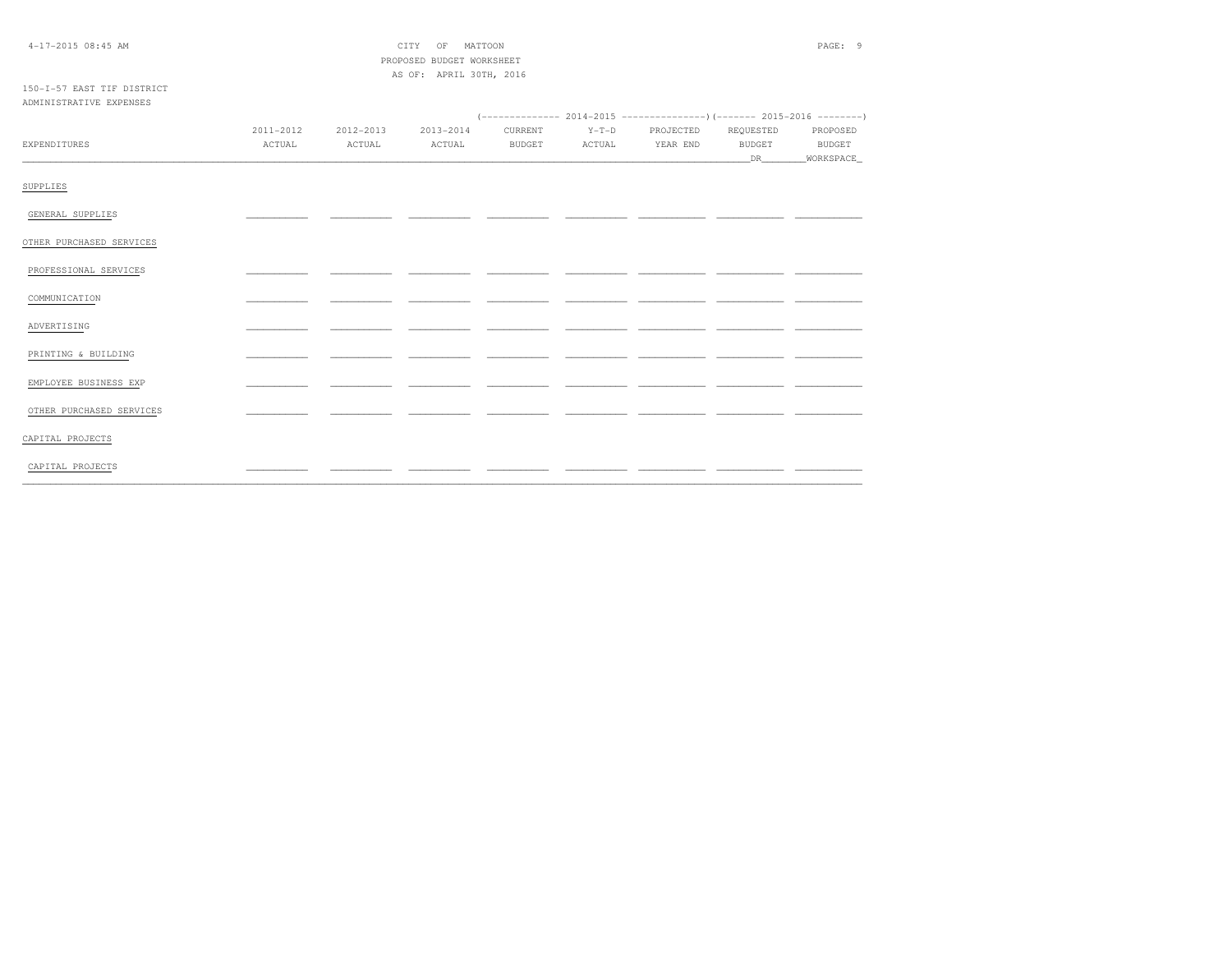| $4-17-2015$ 08:45 AM       |           |           | CITY<br>OF                | MATTOON |         |           |           | PAGE: 10  |
|----------------------------|-----------|-----------|---------------------------|---------|---------|-----------|-----------|-----------|
|                            |           |           | PROPOSED BUDGET WORKSHEET |         |         |           |           |           |
|                            |           |           | AS OF: APRIL 30TH, 2016   |         |         |           |           |           |
| 150-I-57 EAST TIF DISTRICT |           |           |                           |         |         |           |           |           |
| TIF GRANTS                 |           |           |                           |         |         |           |           |           |
|                            |           |           |                           |         |         |           |           |           |
|                            | 2011-2012 | 2012-2013 | 2013-2014                 | CURRENT | $Y-T-D$ | PROJECTED | REQUESTED | PROPOSED  |
| EXPENDITURES               | ACTUAL    | ACTUAL    | ACTUAL                    | BUDGET  | ACTUAL  | YEAR END  | BUDGET    | BUDGET    |
|                            |           |           |                           |         |         |           | DR.       | WORKSPACE |
|                            |           |           |                           |         |         |           |           |           |

OTHER OBJECTS

FINANCIAL TRANS OBJECTS \_\_\_\_\_\_\_\_\_\_\_ \_\_\_\_\_\_\_\_\_\_\_ \_\_\_\_\_\_\_\_\_\_\_ \_\_\_\_\_\_\_\_\_\_\_ \_\_\_\_\_\_\_\_\_\_\_ \_\_\_\_\_\_\_\_\_\_\_\_ \_\_\_\_\_\_\_\_\_\_\_\_ \_\_\_\_\_\_\_\_\_\_\_\_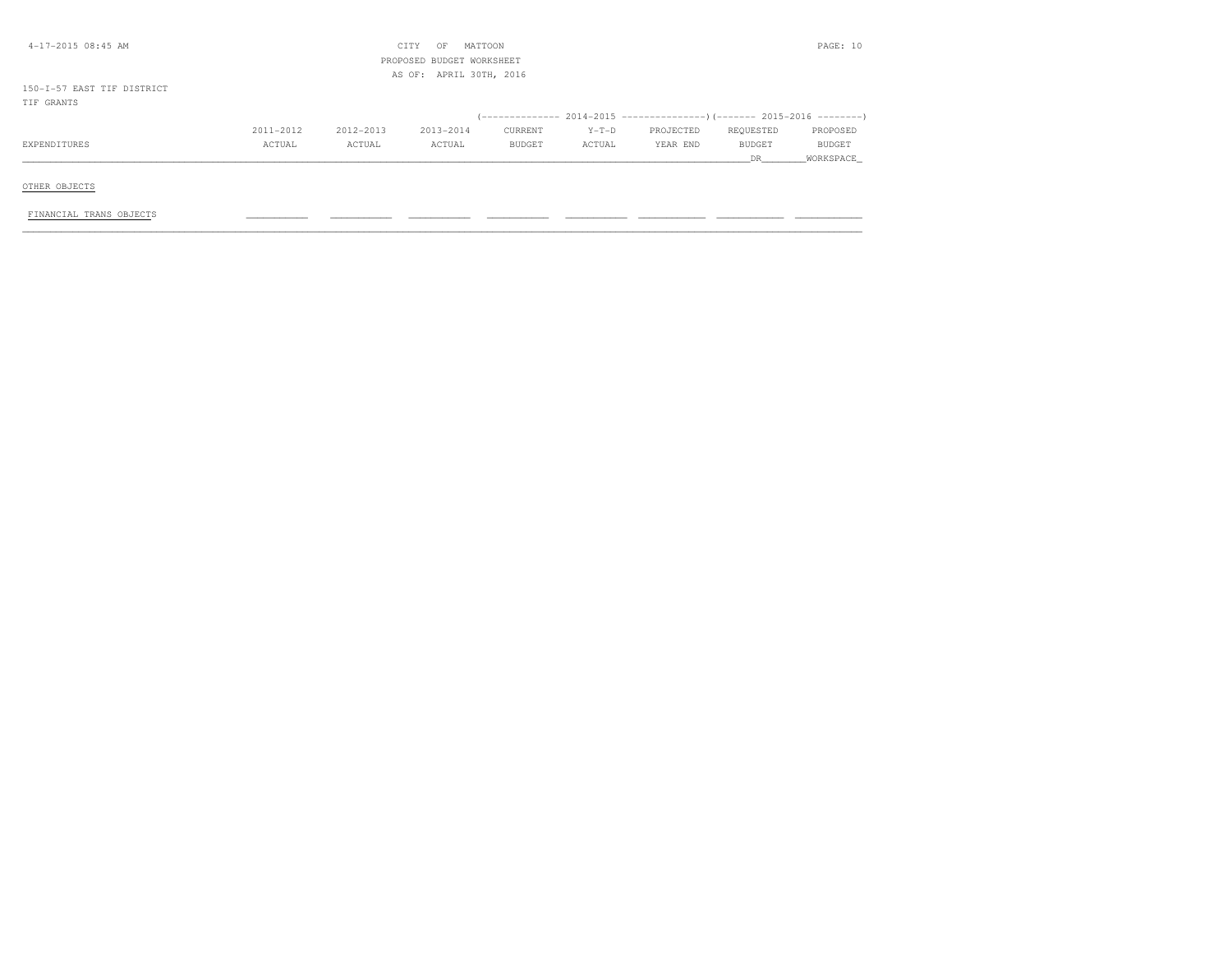| 4-17-2015 08:45 AM         |           |           | CITY<br>OF                | MATTOON |         |           |           | PAGE: 11  |
|----------------------------|-----------|-----------|---------------------------|---------|---------|-----------|-----------|-----------|
|                            |           |           | PROPOSED BUDGET WORKSHEET |         |         |           |           |           |
|                            |           |           | AS OF: APRIL 30TH, 2016   |         |         |           |           |           |
| 150-I-57 EAST TIF DISTRICT |           |           |                           |         |         |           |           |           |
| TIF LOANS                  |           |           |                           |         |         |           |           |           |
|                            |           |           |                           |         |         |           |           |           |
|                            | 2011-2012 | 2012-2013 | 2013-2014                 | CURRENT | $Y-T-D$ | PROJECTED | REQUESTED | PROPOSED  |
| EXPENDITURES               | ACTUAL    | ACTUAL    | ACTUAL                    | BUDGET  | ACTUAL  | YEAR END  | BUDGET    | BUDGET    |
|                            |           |           |                           |         |         |           | DR.       | WORKSPACE |
|                            |           |           |                           |         |         |           |           |           |

OTHER OBJECTS

FINANCIAL TRANS OBJECTS \_\_\_\_\_\_\_\_\_\_\_ \_\_\_\_\_\_\_\_\_\_\_ \_\_\_\_\_\_\_\_\_\_\_ \_\_\_\_\_\_\_\_\_\_\_ \_\_\_\_\_\_\_\_\_\_\_ \_\_\_\_\_\_\_\_\_\_\_\_ \_\_\_\_\_\_\_\_\_\_\_\_ \_\_\_\_\_\_\_\_\_\_\_\_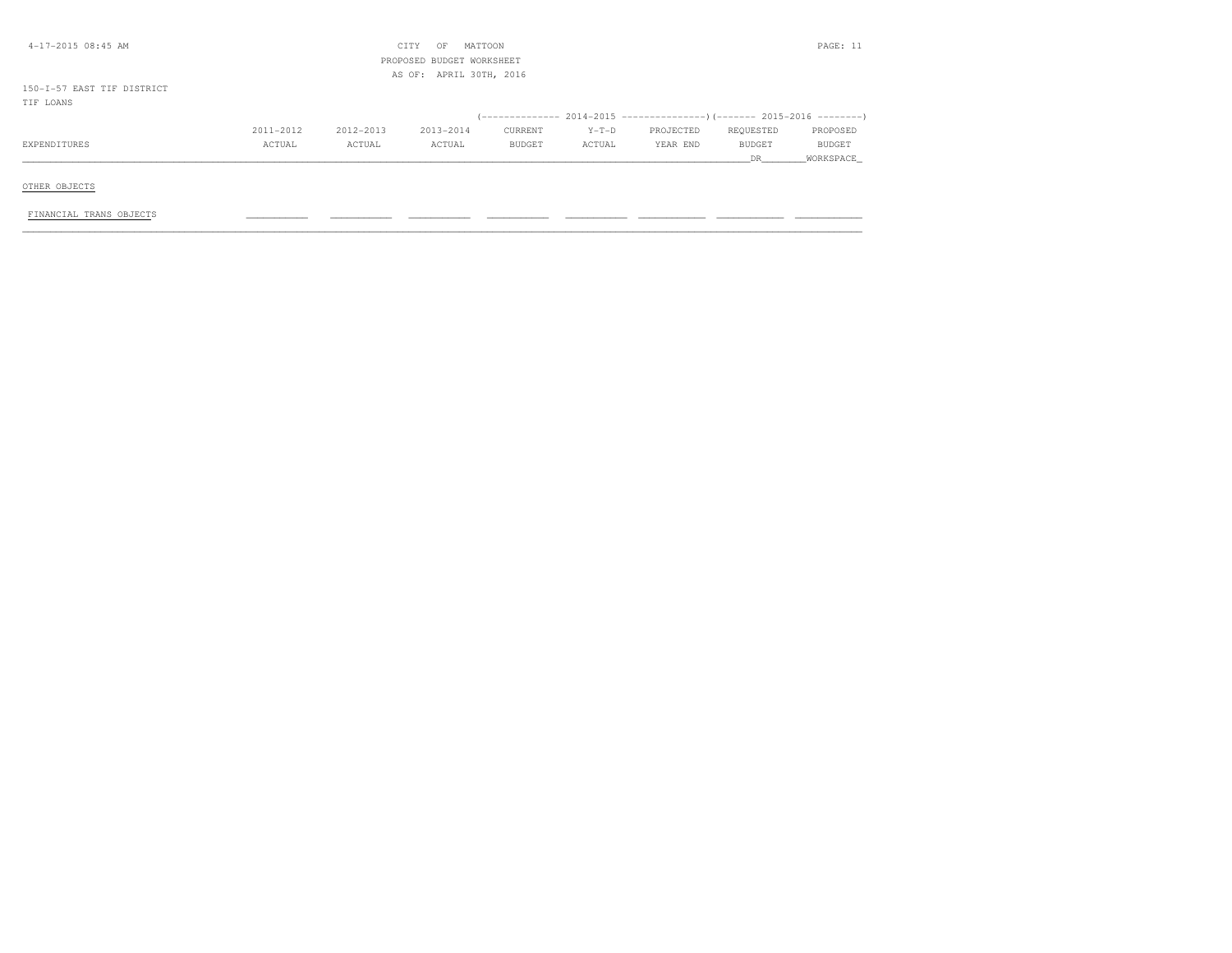| $4-17-2015$ 08:45 AM       |           |           | CITY<br>OF                | MATTOON |         |           |           | PAGE: 12  |
|----------------------------|-----------|-----------|---------------------------|---------|---------|-----------|-----------|-----------|
|                            |           |           | PROPOSED BUDGET WORKSHEET |         |         |           |           |           |
|                            |           |           | AS OF: APRIL 30TH, 2016   |         |         |           |           |           |
| 150-I-57 EAST TIF DISTRICT |           |           |                           |         |         |           |           |           |
| TIF ALT REV GO BONDS       |           |           |                           |         |         |           |           |           |
|                            |           |           |                           |         |         |           |           |           |
|                            | 2011-2012 | 2012-2013 | 2013-2014                 | CURRENT | $Y-T-D$ | PROJECTED | REQUESTED | PROPOSED  |
| EXPENDITURES               | ACTUAL    | ACTUAL    | ACTUAL                    | BUDGET  | ACTUAL  | YEAR END  | BUDGET    | BUDGET    |
|                            |           |           |                           |         |         |           | DR        | WORKSPACE |
|                            |           |           |                           |         |         |           |           |           |
| OTHER OBJECTS              |           |           |                           |         |         |           |           |           |

 $FINANCIAL TRANS OBJECTS$   $\qquad \qquad \qquad$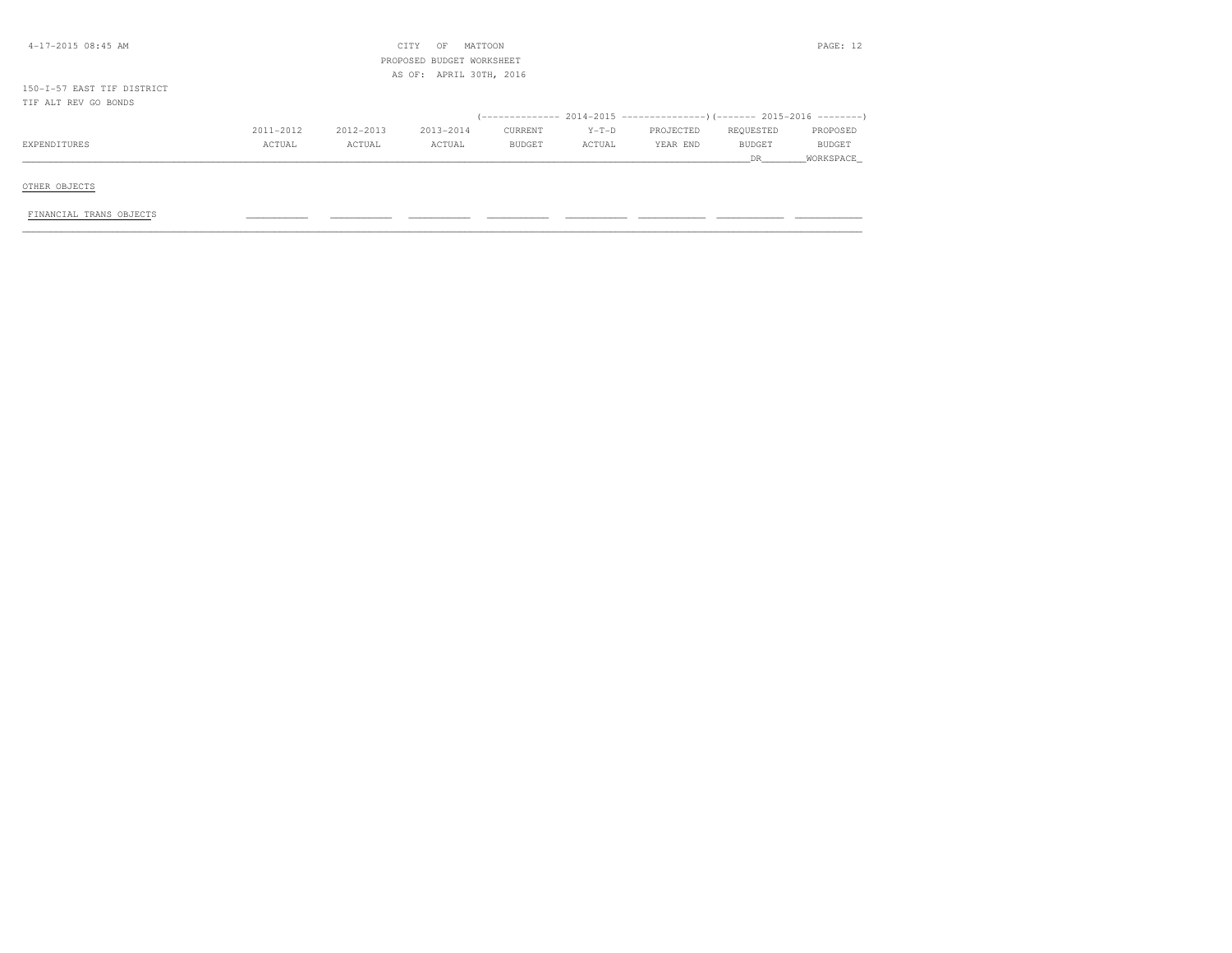| 4-17-2015 08:45 AM         |           |           | CITY<br>MATTOON<br>OF     |               |         |           |               | PAGE: 13      |
|----------------------------|-----------|-----------|---------------------------|---------------|---------|-----------|---------------|---------------|
|                            |           |           | PROPOSED BUDGET WORKSHEET |               |         |           |               |               |
|                            |           |           | AS OF: APRIL 30TH, 2016   |               |         |           |               |               |
| 150-I-57 EAST TIF DISTRICT |           |           |                           |               |         |           |               |               |
| OTHER DEBT SERVICES        |           |           |                           |               |         |           |               |               |
|                            |           |           |                           |               |         |           |               |               |
|                            | 2011-2012 | 2012-2013 | 2013-2014                 | CURRENT       | $Y-T-D$ | PROJECTED | REQUESTED     | PROPOSED      |
| EXPENDITURES               | ACTUAL    | ACTUAL    | ACTUAL                    | <b>BUDGET</b> | ACTUAL  | YEAR END  | <b>BUDGET</b> | <b>BUDGET</b> |
|                            |           |           |                           |               |         |           | DR.           | WORKSPACE     |
|                            |           |           |                           |               |         |           |               |               |
| OTHER OBJECTS              |           |           |                           |               |         |           |               |               |

FINANCIAL TRANS OBJECTS \_\_\_\_\_\_\_\_\_\_\_ \_\_\_\_\_\_\_\_\_\_\_ \_\_\_\_\_\_\_\_\_\_\_ \_\_\_\_\_\_\_\_\_\_\_ \_\_\_\_\_\_\_\_\_\_\_ \_\_\_\_\_\_\_\_\_\_\_\_ \_\_\_\_\_\_\_\_\_\_\_\_ \_\_\_\_\_\_\_\_\_\_\_\_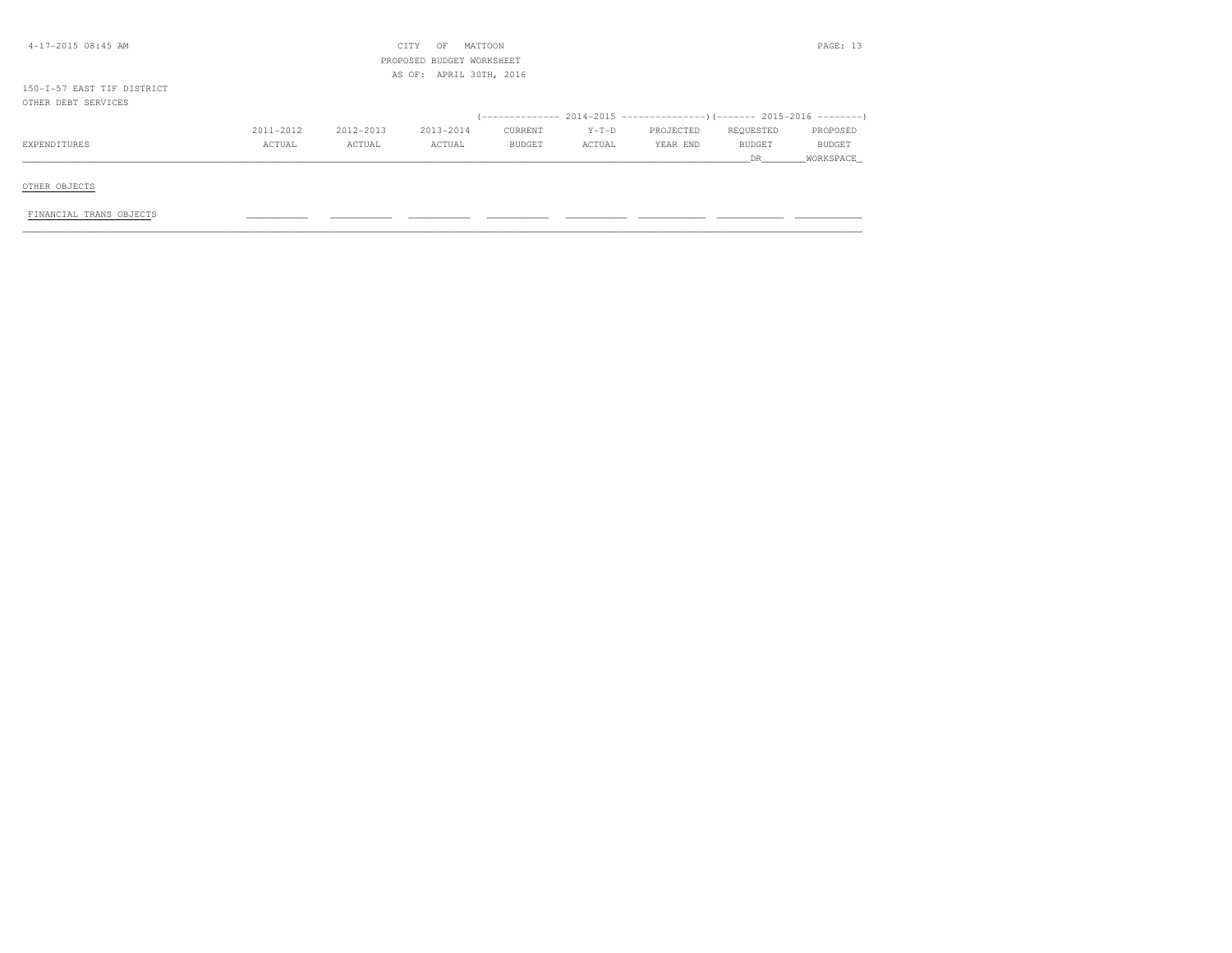#### 4-17-2015 08:45 AM CITY OF MATTOON PAGE: 14 PROPOSED BUDGET WORKSHEETAS OF: APRIL 30TH, 2016

#### 150-I-57 EAST TIF DISTRICTINTERGOVERNMENTAL EXP

| 2011-2012<br>2012-2013<br>ACTUAL<br>ACTUAL | 2013-2014<br>ACTUAL                                        | CURRENT<br><b>BUDGET</b>                                        | $Y-T-D$<br>ACTUAL                                          | PROJECTED<br>YEAR END | REQUESTED<br>BUDGET | PROPOSED<br>BUDGET |
|--------------------------------------------|------------------------------------------------------------|-----------------------------------------------------------------|------------------------------------------------------------|-----------------------|---------------------|--------------------|
|                                            |                                                            |                                                                 |                                                            |                       |                     |                    |
|                                            |                                                            |                                                                 |                                                            |                       |                     |                    |
|                                            |                                                            |                                                                 |                                                            |                       | DR —                | WORKSPACE          |
|                                            |                                                            |                                                                 |                                                            |                       |                     |                    |
|                                            |                                                            |                                                                 |                                                            |                       |                     |                    |
|                                            |                                                            |                                                                 |                                                            |                       |                     |                    |
|                                            |                                                            | 7,069                                                           | 7,223                                                      | 7,223                 | 7,223               |                    |
|                                            |                                                            | 500                                                             | 451                                                        | 451                   | 500                 |                    |
|                                            |                                                            | 7,569                                                           | 7,674                                                      | 7,674                 | 7,723               |                    |
|                                            |                                                            | 7,569                                                           | 7,674                                                      | 7,674                 | 7,723               |                    |
|                                            |                                                            | 7,569                                                           | 7,674                                                      | 7,674                 | 7,723               |                    |
|                                            |                                                            | 7,569                                                           | 7,674                                                      | 7,674                 | 7,723               |                    |
|                                            |                                                            | 27,776                                                          | 28,445                                                     | 28,447                | 28,398              |                    |
|                                            |                                                            |                                                                 |                                                            |                       |                     |                    |
|                                            | 4,793<br>420<br>5,214<br>5,214<br>5,214<br>5,214<br>18,752 | 11,667<br>428<br>12,095<br>12,095<br>12,095<br>12,095<br>46,251 | 7,070<br>438<br>7,507<br>7,507<br>7,507<br>7,507<br>27,838 |                       |                     |                    |

(UNDER) EXPENDITURES & OTHER (USES)

(UNDER) EXPENDITURES & OTHER (USES) 18,752 46,251 27,838 27,776 28,445 28,447 28,398

\*\*\* END OF REPORT \*\*\*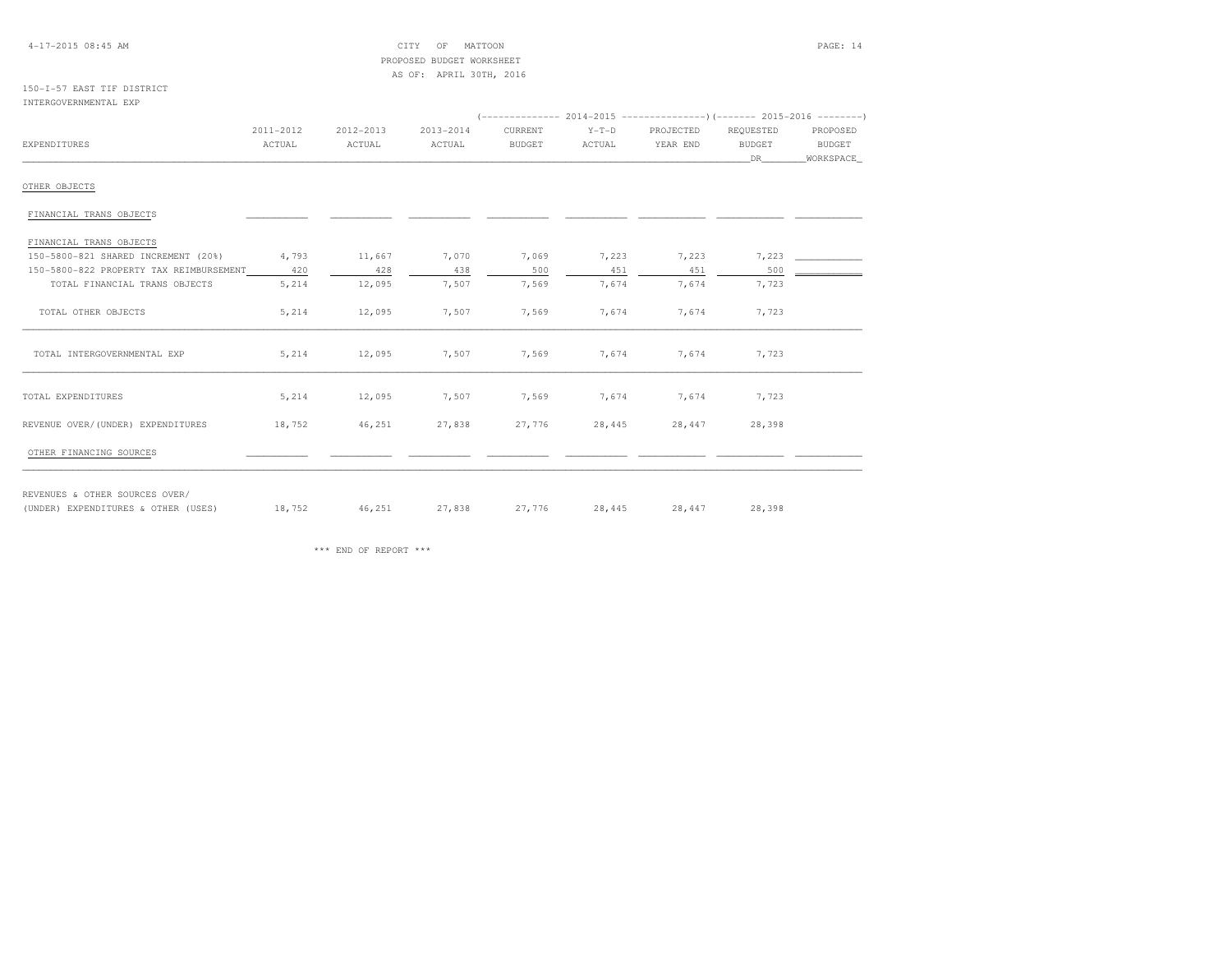### PROPOSED BUDGET WORKSHEETAS OF: APRIL 30TH, 2016

#### 151-SOUTH RT 45 TIF DISTRICT

|                                    | 2011-2012 | 2012-2013       | 2013-2014 | CURRENT       | $Y-T-D$      | PROJECTED | REQUESTED     | PROPOSED  |  |
|------------------------------------|-----------|-----------------|-----------|---------------|--------------|-----------|---------------|-----------|--|
| REVENUES                           | ACTUAL    | ACTUAL          | ACTUAL    | <b>BUDGET</b> | ACTUAL       | YEAR END  | <b>BUDGET</b> | BUDGET    |  |
|                                    |           |                 |           |               |              |           | DR .          | WORKSPACE |  |
| TAXES                              |           |                 |           |               |              |           |               |           |  |
| TIF/BD TAX RECEIPTS                |           |                 |           |               |              |           |               |           |  |
| 151-4192-023 PROPERTY TAX RECEIPTS | 1,570     | 44,714          | 27,317    | 27,317        | 28,013       | 28,013    | 28,013        |           |  |
| TOTAL TIF/BD TAX RECEIPTS          | 1,570     | 44,714          | 27,317    | 27,317        | 28,013       | 28,013    | 28,013        |           |  |
| TOTAL TAXES                        | 1,570     | 44,714          | 27,317    | 27,317        | 28,013       | 28,013    | 28,013        |           |  |
| INVESTMENT EARNINGS                |           |                 |           |               |              |           |               |           |  |
| INTEREST EARNINGS                  |           |                 |           |               |              |           |               |           |  |
| 151-4610-023 INVESTMENT EARNINGS   | 0         |                 | $\circ$   | $\circ$       | 3.           |           |               |           |  |
| TOTAL INTEREST EARNINGS            |           |                 | $\Omega$  | $\Omega$      |              |           |               |           |  |
| TOTAL INVESTMENT EARNINGS          | $\circ$   | $7\phantom{.0}$ | $\circ$   | $\circ$       | $\mathbf{3}$ | 5         | -5            |           |  |
| CONTRIB & OTHER MISC REV           |           |                 |           |               |              |           |               |           |  |
| CONTRIBUTIONS & MISC REV           |           |                 |           |               |              |           |               |           |  |
| TOTAL REVENUES                     | 1,570     | 44,721          | 27,317    | 27,317        | 28,017       | 28,018    | 28,018        |           |  |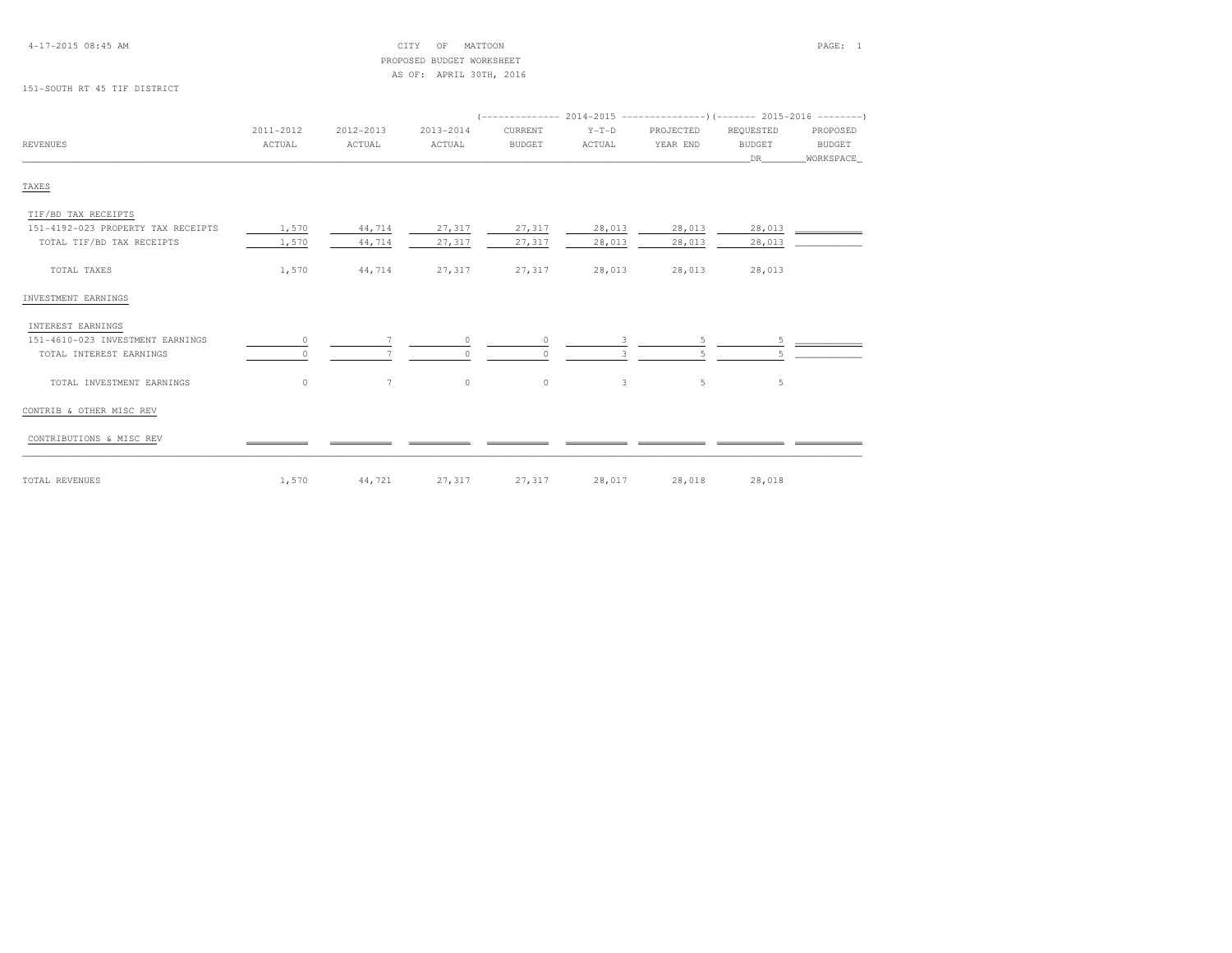### PROPOSED BUDGET WORKSHEETAS OF: APRIL 30TH, 2016

#### 151-SOUTH RT 45 TIF DISTRICTSOUTH RT 45 TIF DISTRICT

|              |           |           |           |               |         | (-------------- 2014-2015 ----------------)(------- 2015-2016 --------) |               |               |
|--------------|-----------|-----------|-----------|---------------|---------|-------------------------------------------------------------------------|---------------|---------------|
|              | 2011-2012 | 2012-2013 | 2013-2014 | CURRENT       | $Y-T-D$ | PROJECTED                                                               | REQUESTED     | PROPOSED      |
| EXPENDITURES | ACTUAL    | ACTUAL    | ACTUAL    | <b>BUDGET</b> | ACTUAL  | YEAR END                                                                | <b>BUDGET</b> | <b>BUDGET</b> |
|              |           |           |           |               |         |                                                                         |               | WORKSPACE_    |

#### SUPPLIES

| GENERAL SUPPLIES         |  |  |  |  |
|--------------------------|--|--|--|--|
| OTHER PURCHASED SERVICES |  |  |  |  |
| PROFESSIONAL SERVICES    |  |  |  |  |
| COMMUNICATION            |  |  |  |  |
| ADVERTISING              |  |  |  |  |
| PRINTING & BUILDING      |  |  |  |  |
| EMPLOYEE BUSINESS EXP    |  |  |  |  |
|                          |  |  |  |  |

# OTHER PURCHASED SERVICES \_\_\_\_\_\_\_\_\_\_\_ \_\_\_\_\_\_\_\_\_\_\_ \_\_\_\_\_\_\_\_\_\_\_ \_\_\_\_\_\_\_\_\_\_\_ \_\_\_\_\_\_\_\_\_\_\_ \_\_\_\_\_\_\_\_\_\_\_\_ \_\_\_\_\_\_\_\_\_\_\_\_ \_\_\_\_\_\_\_\_\_\_\_\_

#### OTHER OBJECTS

| FINANCIAL TRANS OBJECTS                 |        |        |        |        |        |        |        |  |
|-----------------------------------------|--------|--------|--------|--------|--------|--------|--------|--|
| 151-5604-817 INTEREST EXPENSES          | 39,396 | 37,387 | 35,901 | 34,535 | 35,360 | 35,360 | 33,101 |  |
| 151-5604-818 OTHER TIF DEBT INSTRUMENTS | 21,221 | 23,230 | 24,716 | 26,082 | 25,257 | 25,257 | 27,516 |  |
| TOTAL FINANCIAL TRANS OBJECTS           | 60,617 | 60,617 | 60,617 | 60,617 | 60,617 | 60,617 | 60,617 |  |
| FINANCIAL TRANS OBJECTS                 |        |        |        |        |        |        |        |  |
| 151-5604-821 SHARED INCREMENT (20%)     | 314    | 8,943  | 5,463  | 5,463  | 5,603  | 5,603  | 5,603  |  |
| 151-5604-825 TIF GRANTS                 | 6,054  | 6,054  | 6,054  | 6,054  | 6,054  | 6,054  | 6,054  |  |
| TOTAL FINANCIAL TRANS OBJECTS           | 6,368  | 14,997 | 11,517 | 11,517 | 11,657 | 11,657 | 11,657 |  |
| TOTAL OTHER OBJECTS                     | 66,985 | 75,614 | 72,134 | 72,134 | 72,274 | 72,274 | 72,274 |  |
| CAPITAL PROJECTS                        |        |        |        |        |        |        |        |  |
| CAPITAL PROJECTS                        |        |        |        |        |        |        |        |  |
|                                         |        |        |        |        |        |        |        |  |
| TOTAL SOUTH RT 45 TIF DISTRICT          | 66,985 | 75,614 | 72,134 | 72,134 | 72,274 | 72,274 | 72,274 |  |
| TOTAL EXPENDITURES                      | 66,985 | 75,614 | 72,134 | 72,134 | 72,274 | 72,274 | 72,274 |  |

REVENUE OVER/(UNDER) EXPENDITURES ( 65,415) ( 30,893) ( 44,818) ( 44,817) ( 44,258) ( 44,256) ( 44,256)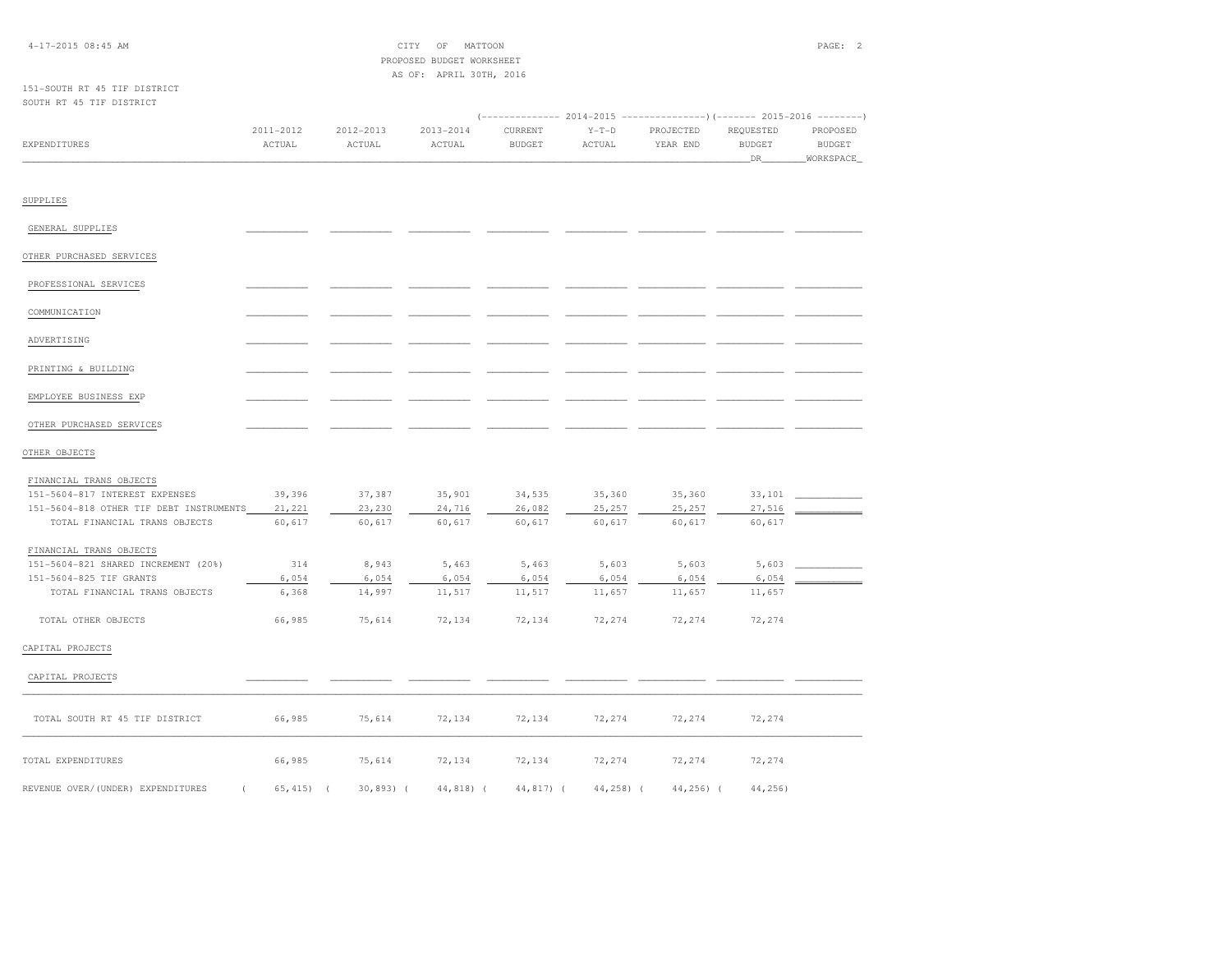#### 4-17-2015 08:45 AM CITY OF MATTOON PAGE: 3 PROPOSED BUDGET WORKSHEETAS OF: APRIL 30TH, 2016

#### 151-SOUTH RT 45 TIF DISTRICTSOUTH RT 45 TIF DISTRICT

|                                        |           |           |           | (-------------- 2014-2015 ---------------------- 2015-2016 --------- |         |           |           |           |
|----------------------------------------|-----------|-----------|-----------|----------------------------------------------------------------------|---------|-----------|-----------|-----------|
|                                        | 2011-2012 | 2012-2013 | 2013-2014 | CURRENT                                                              | $Y-T-D$ | PROJECTED | REQUESTED | PROPOSED  |
| EXPENDITURES                           | ACTUAL    | ACTUAL    | ACTUAL    | <b>BUDGET</b>                                                        | ACTUAL  | YEAR END  | BUDGET    | BUDGET    |
|                                        |           |           |           |                                                                      |         |           | DR        | WORKSPACE |
| OTHER FINANCING SOURCES                |           |           |           |                                                                      |         |           |           |           |
| 151-4901-021 INTRFD TRANS FROM S 45 BD | 135,644   | 30,900    | 45,000    | 45,000                                                               | 45,000  | 45,000    | 45,000    |           |
| TOTAL OTHER FINANCING SOURCES          | 135,644   | 30,900    | 45,000    | 45,000                                                               | 45,000  | 45,000    | 45,000    |           |
| TOTAL OTHER FINANCING SOURCES (USES)   | 135,644   | 30,900    | 45,000    | 45,000                                                               | 45,000  | 45,000    | 45,000    |           |
| REVENUES & OTHER SOURCES OVER/         |           |           |           |                                                                      |         |           |           |           |
| (UNDER) EXPENDITURES & OTHER (USES)    | 70,229    |           | 182       | 183                                                                  | 742     | 744       | 744       |           |

\*\*\* END OF REPORT \*\*\*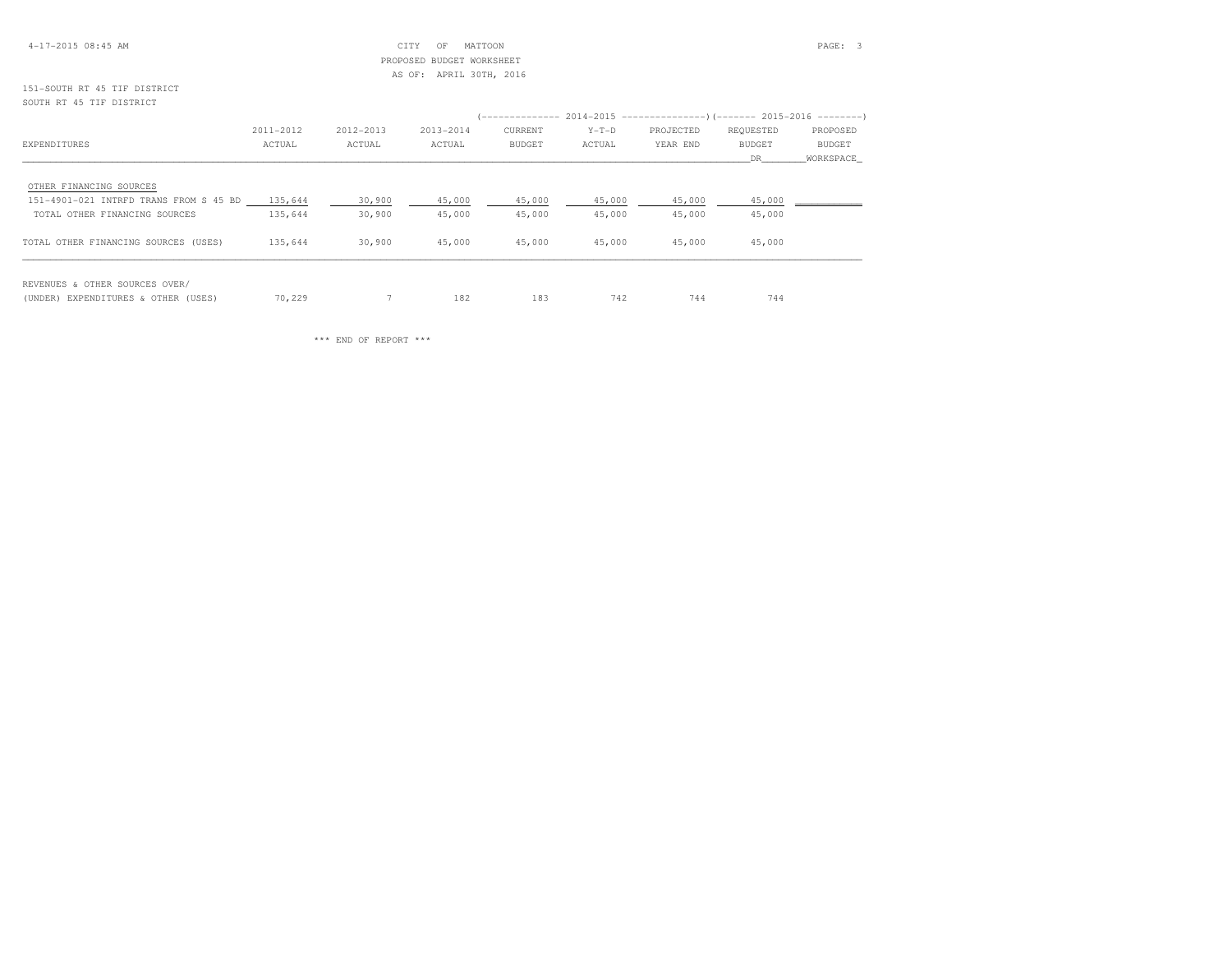#### 4-17-2015 08:45 AM CITY OF MATTOON PAGE: 1 PROPOSED BUDGET WORKSHEETAS OF: APRIL 30TH, 2016

152-SOUTH RT 45 BUSINESS DIST

|                                       | 2011-2012 | 2012-2013 | 2013-2014 | CURRENT       | $Y-T-D$ | PROJECTED | REQUESTED     | PROPOSED      |
|---------------------------------------|-----------|-----------|-----------|---------------|---------|-----------|---------------|---------------|
| <b>REVENUES</b>                       | ACTUAL    | ACTUAL    | ACTUAL    | <b>BUDGET</b> | ACTUAL  | YEAR END  | <b>BUDGET</b> | <b>BUDGET</b> |
|                                       |           |           |           |               |         |           | DR            | WORKSPACE     |
| TAXES                                 |           |           |           |               |         |           |               |               |
| TIF/BD TAX RECEIPTS                   |           |           |           |               |         |           |               |               |
| 152-4193-023 SALES TAX RECEIPTS       | 42,439    | 44,560    | 42,793    | 44,000        | 30,771  | 39,792    | 40,000        |               |
| 152-4194-023 HOTEL/MOTEL TAX RECEIPTS | 899       | 12,193    | 5,728     | 7,276         | 8,354   | 1,018     | 6,000         |               |
| TOTAL TIF/BD TAX RECEIPTS             | 43,338    | 56,753    | 48,521    | 51,276        | 39,125  | 40,810    | 46,000        |               |
| TOTAL TAXES                           | 43,338    | 56,753    | 48,521    | 51,276        | 39,125  | 40,810    | 46,000        |               |
| INVESTMENT EARNINGS                   |           |           |           |               |         |           |               |               |
| INTEREST EARNINGS                     |           |           |           |               |         |           |               |               |
| 152-4610-023 INVESTMENT INCOME        | 94        | 24        | 24        | 20            | 22      | 21        | 20            |               |
| TOTAL INTEREST EARNINGS               | 94        | 24        | 24        | 20            | 22      | 21        | 20            |               |
| TOTAL INVESTMENT EARNINGS             | 94        | 24        | 24        | 20            | 22      | 21        | 20            |               |
| CONTRIB & OTHER MISC REV              |           |           |           |               |         |           |               |               |
| CONTRIBUTIONS & MISC REV              |           |           |           |               |         |           |               |               |
| TOTAL REVENUES                        | 43,432    | 56,778    | 48,545    | 51,296        | 39,148  | 40,831    | 46,020        |               |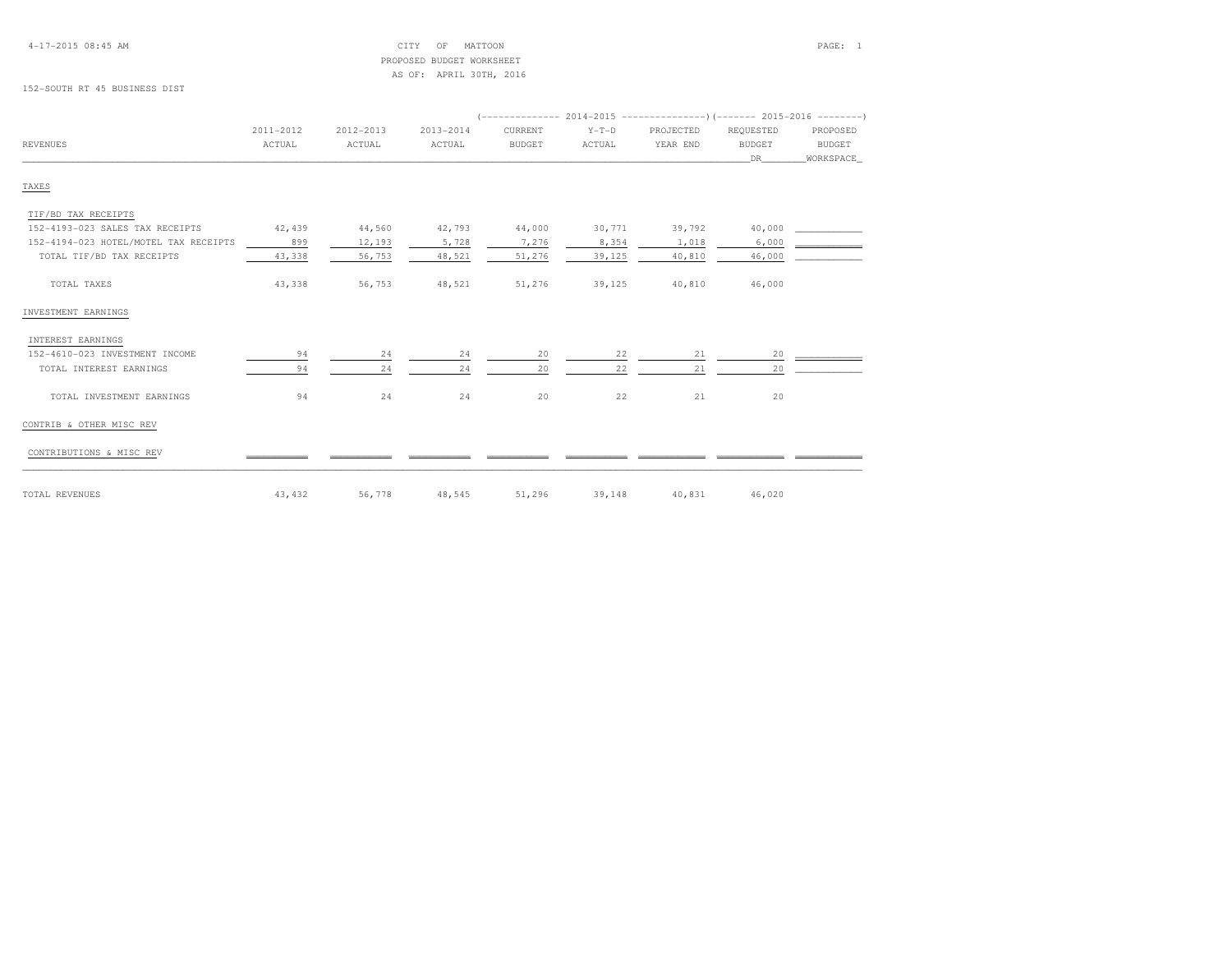| $4 - 17 - 201508:45AM$ |
|------------------------|
|------------------------|

 $CITY$  OF MATTOON PAGE: 2 PROPOSED BUDGET WORKSHEETAS OF: APRIL 30TH, 2016

#### 152-SOUTH RT 45 BUSINESS DISTSOUTH RT 45 BUSINESS DIS

|              | 2011-2012    | 2012-2013 | 2013-2014 | CURRENT | $Y-T-D$ | PROJECTED | REOUESTED | PROPOSED     |
|--------------|--------------|-----------|-----------|---------|---------|-----------|-----------|--------------|
| EXPENDITURES | <b>CTUAL</b> | CTUAL     | ACTUAL    | BUDGET  | ACTUAL  | YEAR END  | BUDGEI    | <b>BUDGE</b> |
|              |              |           |           |         |         |           |           |              |

| SUPPLIES                              |                         |            |            |            |            |            |            |  |
|---------------------------------------|-------------------------|------------|------------|------------|------------|------------|------------|--|
| GENERAL SUPPLIES                      |                         |            |            |            |            |            |            |  |
| OTHER PURCHASED SERVICES              |                         |            |            |            |            |            |            |  |
| PROFESSIONAL SERVICES                 |                         |            |            |            |            |            |            |  |
|                                       |                         |            |            |            |            |            |            |  |
| COMMUNICATION                         |                         |            |            |            |            |            |            |  |
| ADVERTISING                           |                         |            |            |            |            |            |            |  |
| PRINTING & BUILDING                   |                         |            |            |            |            |            |            |  |
| EMPLOYEE BUSINESS EXP                 |                         |            |            |            |            |            |            |  |
| OTHER PURCHASED SERVICES              |                         |            |            |            |            |            |            |  |
|                                       |                         |            |            |            |            |            |            |  |
| OTHER OBJECTS                         |                         |            |            |            |            |            |            |  |
| FINANCIAL TRANS OBJECTS               |                         |            |            |            |            |            |            |  |
| FINANCIAL TRANS OBJECTS               |                         |            |            |            |            |            |            |  |
| CAPITAL PROJECTS                      |                         |            |            |            |            |            |            |  |
| CAPITAL PROJECTS                      |                         |            |            |            |            |            |            |  |
|                                       |                         |            |            |            |            |            |            |  |
| REVENUE OVER/(UNDER) EXPENDITURES     | 43, 432                 | 56,778     | 48,545     | 51,296     | 39,148     | 40,831     | 46,020     |  |
|                                       |                         |            |            |            |            |            |            |  |
| OTHER FINANCING (USES)                |                         |            |            |            |            |            |            |  |
| 152-5901-822 INTRFD TRANS TO S 45 TIF | 135,644                 | 30,900     | 45,000     | 45,000     | 45,000     | 45,000     | 45,000     |  |
| TOTAL OTHER FINANCING (USES)          | 135,644                 | 30,900     | 45,000     | 45,000     | 45,000     | 45,000     | 45,000     |  |
| TOTAL OTHER FINANCING SOURCES (USES)  | $135,644$ (<br>$\left($ | $30,900$ ( | $45,000$ ( | $45,000$ ( | $45,000$ ( | $45,000$ ( | $45,000$ ) |  |

REVENUES & OTHER SOURCES OVER/

\*\*\* END OF REPORT \*\*\*

(UNDER) EXPENDITURES & OTHER (USES) ( 92,212) 25,878 3,545 6,296 ( 5,852) ( 4,169) 1,020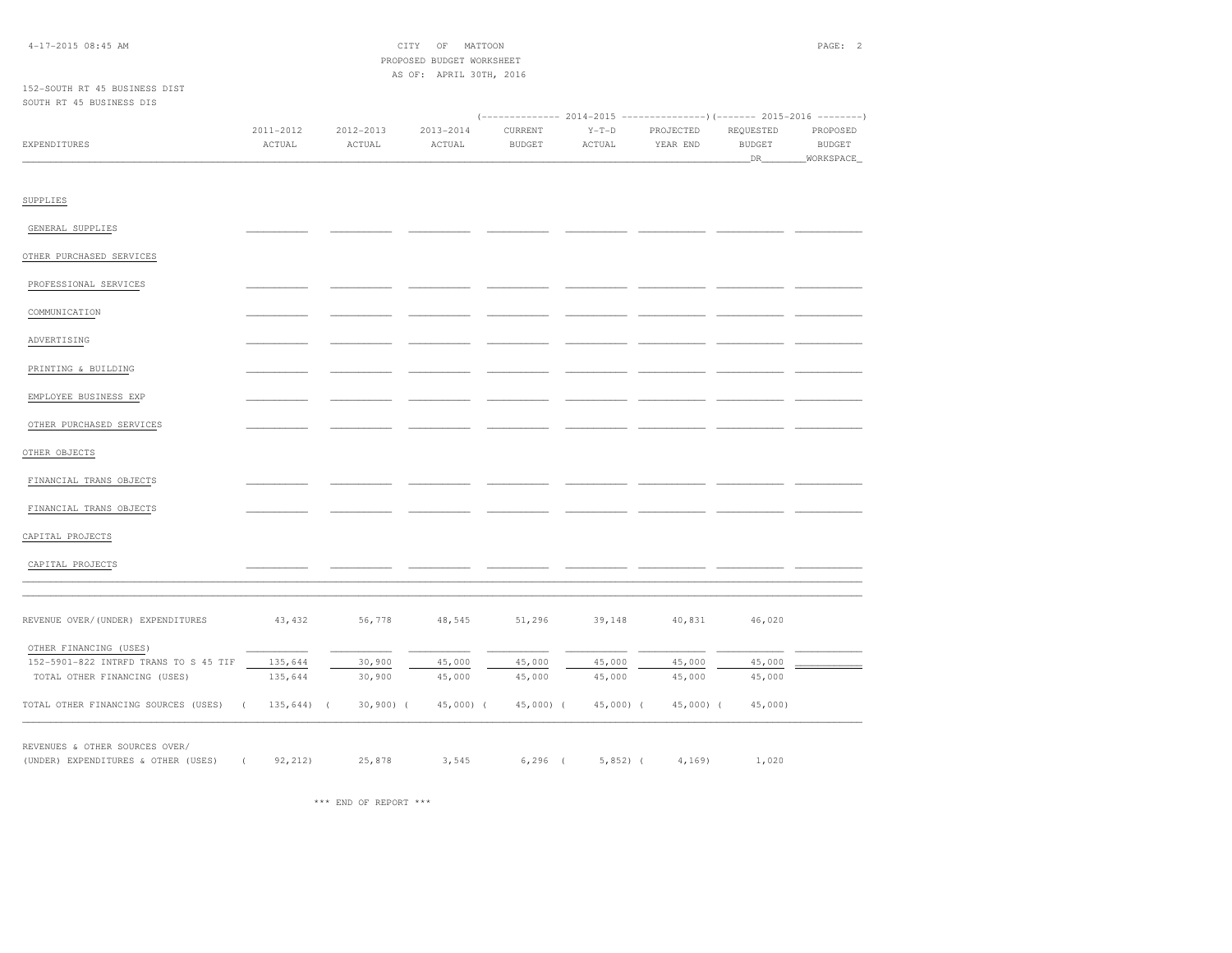#### 4-17-2015 08:45 AM CITY OF MATTOON PAGE: 1 PROPOSED BUDGET WORKSHEETAS OF: APRIL 30TH, 2016

#### 153-BROADWAY EAST TIF DIST

|                                    | 2011-2012 | 2012-2013 | 2013-2014 | CURRENT       | $Y-T-D$        | PROJECTED | REQUESTED     | PROPOSED    |  |  |  |
|------------------------------------|-----------|-----------|-----------|---------------|----------------|-----------|---------------|-------------|--|--|--|
| <b>REVENUES</b>                    | ACTUAL    | ACTUAL    | ACTUAL    | <b>BUDGET</b> | ACTUAL         | YEAR END  | <b>BUDGET</b> | BUDGET      |  |  |  |
|                                    |           |           |           |               |                |           | DR            | _WORKSPACE_ |  |  |  |
| TAXES                              |           |           |           |               |                |           |               |             |  |  |  |
| TIF/BD TAX RECEIPTS                |           |           |           |               |                |           |               |             |  |  |  |
| 153-4192-023 PROPERTY TAX RECEIPTS | 24,720    | 32,779    | 33,762    | 33,760        | 35,682         | 35,682    | 35,682        |             |  |  |  |
| TOTAL TIF/BD TAX RECEIPTS          | 24,720    | 32,779    | 33,762    | 33,760        | 35,682         | 35,682    | 35,682        |             |  |  |  |
| TOTAL TAXES                        | 24,720    | 32,779    | 33,762    | 33,760        | 35,682         | 35,682    | 35,682        |             |  |  |  |
| INVESTMENT EARNINGS                |           |           |           |               |                |           |               |             |  |  |  |
| INTEREST EARNINGS                  |           |           |           |               |                |           |               |             |  |  |  |
| 153-4610-023 INVESTMENT INCOME     | 0         | 5         | $\circ$   | $\circ$       |                | 6         | 6             |             |  |  |  |
| TOTAL INTEREST EARNINGS            |           |           |           | $\cap$        |                |           |               |             |  |  |  |
| TOTAL INVESTMENT EARNINGS          | $\circ$   | 5         | $\circ$   | $\circ$       | $\overline{4}$ | 6         | 6             |             |  |  |  |
| CONTRIB & OTHER MISC REV           |           |           |           |               |                |           |               |             |  |  |  |
| CONTRIBUTIONS & MISC REV           |           |           |           |               |                |           |               |             |  |  |  |
| TOTAL REVENUES                     | 24,720    | 32,784    | 33,762    | 33,760        | 35,686         | 35,688    | 35,688        |             |  |  |  |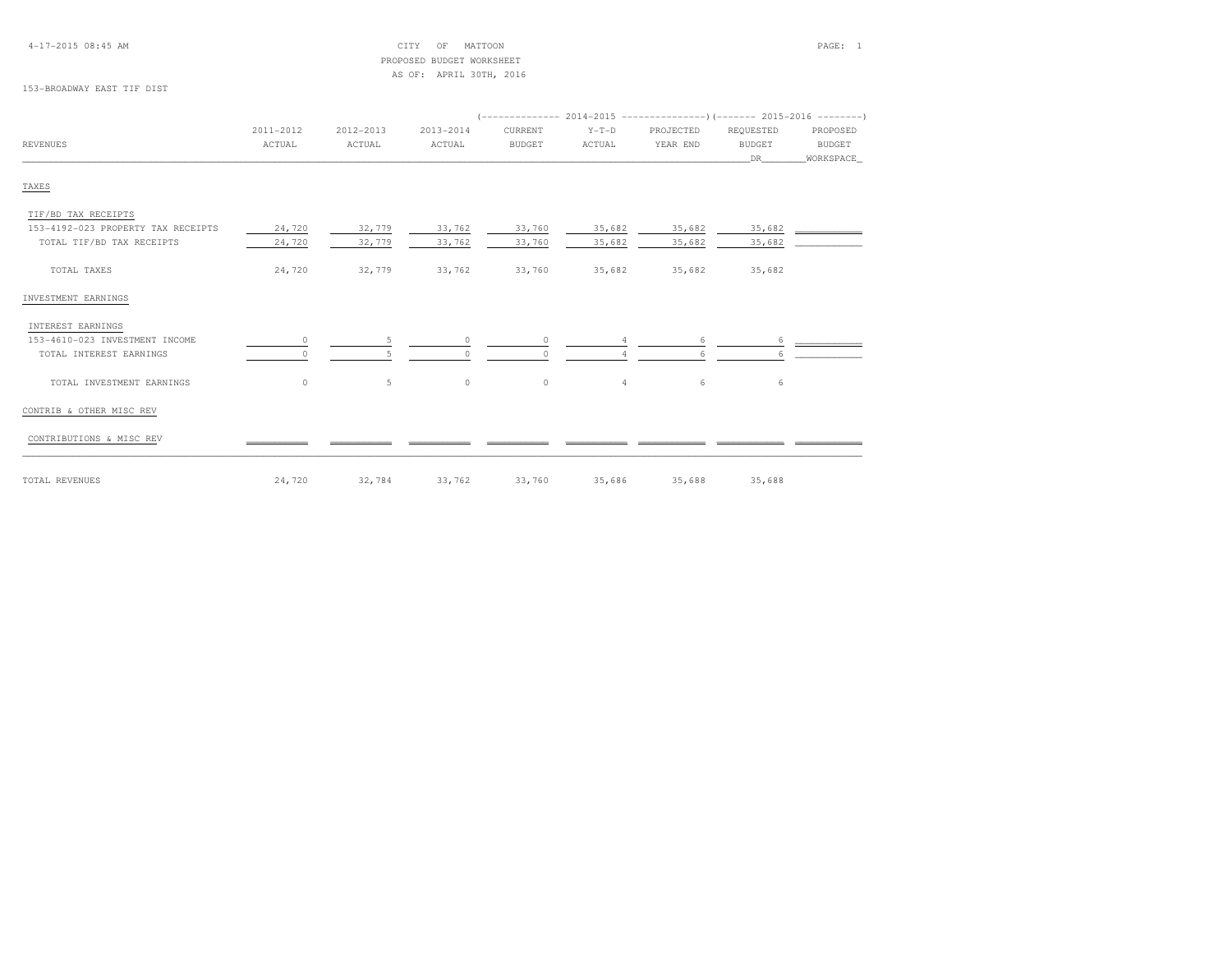#### 4-17-2015 08:45 AM CITY OF MATTOON PAGE: 2 PROPOSED BUDGET WORKSHEETAS OF: APRIL 30TH, 2016

#### 153-BROADWAY EAST TIF DISTBROADWAY EAST TIF DIST

|              |           |           |           |               |         | (-------------- 2014-2015 -----------------) (------- 2015-2016 --------) |               |               |
|--------------|-----------|-----------|-----------|---------------|---------|---------------------------------------------------------------------------|---------------|---------------|
|              | 2011-2012 | 2012-2013 | 2013-2014 | CURRENT       | $Y-T-D$ | PROJECTED                                                                 | REQUESTED     | PROPOSED      |
| EXPENDITURES | ACTUAL    | ACTUAL    | ACTUAL    | <b>BUDGET</b> | ACTUAL  | YEAR END                                                                  | <b>BUDGET</b> | <b>BUDGET</b> |
|              |           |           |           |               |         |                                                                           |               | WORKSPACE     |

#### OTHER PURCHASED SERVICES

# PROFESSIONAL SERVICES \_\_\_\_\_\_\_\_\_\_\_ \_\_\_\_\_\_\_\_\_\_\_ \_\_\_\_\_\_\_\_\_\_\_ \_\_\_\_\_\_\_\_\_\_\_ \_\_\_\_\_\_\_\_\_\_\_ \_\_\_\_\_\_\_\_\_\_\_\_ \_\_\_\_\_\_\_\_\_\_\_\_ \_\_\_\_\_\_\_\_\_\_\_\_

### OTHER OBJECTS

# FINANCIAL TRANS OBJECTS

| r rannorm ranno opoporo             |        |        |        |        |        |        |        |  |
|-------------------------------------|--------|--------|--------|--------|--------|--------|--------|--|
| 153-5604-821 SHARED INCREMENT (20%) | 4,944  | 6,556  | 6,753  | 6,752  | 7,136  | 7,136  | 7,136  |  |
| 153-5604-825 TIF GRANTS             | 4,210  | 4,238  | 4,348  | 4,348  | 4,443  | 4,443  | 4,443  |  |
| TOTAL FINANCIAL TRANS OBJECTS       | 9,154  | 10,794 | 11,101 | 11,100 | 11,580 | 11,579 | 11,579 |  |
| TOTAL OTHER OBJECTS                 | 9,154  | 10,794 | 11,101 | 11,100 | 11,580 | 11,579 | 11,579 |  |
| TOTAL BROADWAY EAST TIF DIST        | 9,154  | 10,794 | 11,101 | 11,100 | 11,580 | 11,579 | 11,579 |  |
| TOTAL EXPENDITURES                  | 9,154  | 10,794 | 11,101 | 11,100 | 11,580 | 11,579 | 11,579 |  |
| REVENUE OVER/(UNDER) EXPENDITURES   | 15,566 | 21,991 | 22,662 | 22,660 | 24,107 | 24,109 | 24,109 |  |

\*\*\* END OF REPORT \*\*\*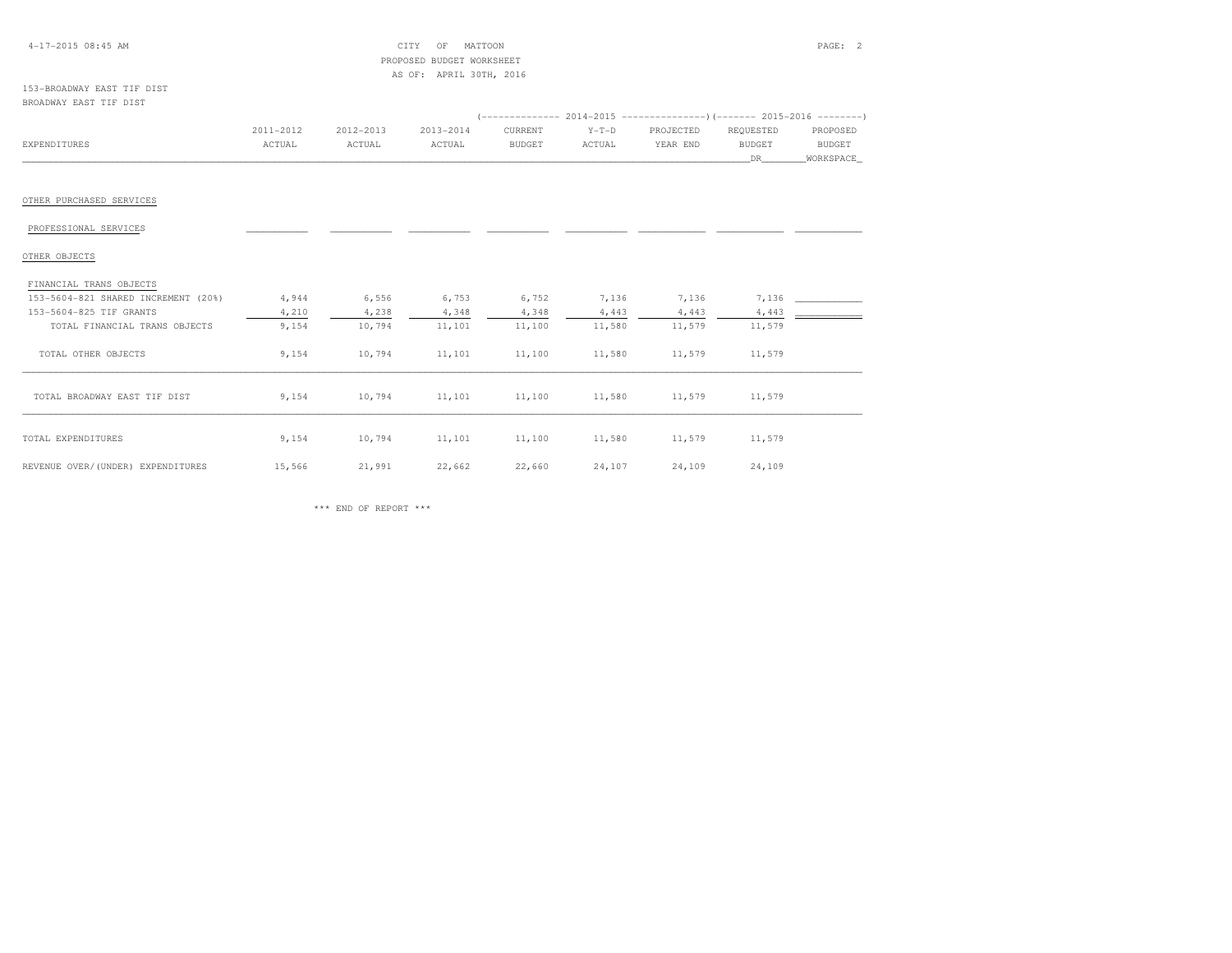#### 4-17-2015 08:45 AM CITY OF MATTOON PAGE: 1 PROPOSED BUDGET WORKSHEETAS OF: APRIL 30TH, 2016

#### 154-BROADWAY EAST BUS DIST

|                                       | 2011-2012 | 2012-2013 | 2013-2014 | CURRENT       | $Y-T-D$ | PROJECTED | REQUESTED     | PROPOSED      |
|---------------------------------------|-----------|-----------|-----------|---------------|---------|-----------|---------------|---------------|
| <b>REVENUES</b>                       | ACTUAL    | ACTUAL    | ACTUAL    | <b>BUDGET</b> | ACTUAL  | YEAR END  | <b>BUDGET</b> | <b>BUDGET</b> |
|                                       |           |           |           |               |         |           | DR            | WORKSPACE     |
| TAXES                                 |           |           |           |               |         |           |               |               |
| TIF/BD TAX RECEIPTS                   |           |           |           |               |         |           |               |               |
| 154-4193-023 SALES TAX RECEIPTS       | 307,402   | 319,701   | 312,250   | 241,787       | 232,866 | 249,924   | 250,000       |               |
| 154-4194-023 HOTEL/MOTEL TAX RECEIPTS | 6,496     | 3,535     | 9,542     | 6,185         | 4,598   | 6,897     | 6,185         |               |
| TOTAL TIF/BD TAX RECEIPTS             | 313,898   | 323,235   | 321,793   | 247,972       | 237,464 | 256,821   | 256,185       |               |
| TOTAL TAXES                           | 313,898   | 323,235   | 321,793   | 247,972       | 237,464 | 256,821   | 256,185       |               |
| INVESTMENT EARNINGS                   |           |           |           |               |         |           |               |               |
| INTEREST EARNINGS                     |           |           |           |               |         |           |               |               |
| 154-4610-023 INVESTMENT INCOME        | 634       | 374       | 170       | 150           | 167     | 149       | 150           |               |
| TOTAL INTEREST EARNINGS               | 634       | 374       | 170       | 150           | 167     | 149       | 150           |               |
| TOTAL INVESTMENT EARNINGS             | 634       | 374       | 170       | 150           | 167     | 149       | 150           |               |
| CONTRIB & OTHER MISC REV              |           |           |           |               |         |           |               |               |
| CONTRIBUTIONS & MISC REV              |           |           |           |               |         |           |               |               |
| TOTAL REVENUES                        | 314,532   | 323,610   | 321,963   | 248,122       | 237,632 | 256,970   | 256,335       |               |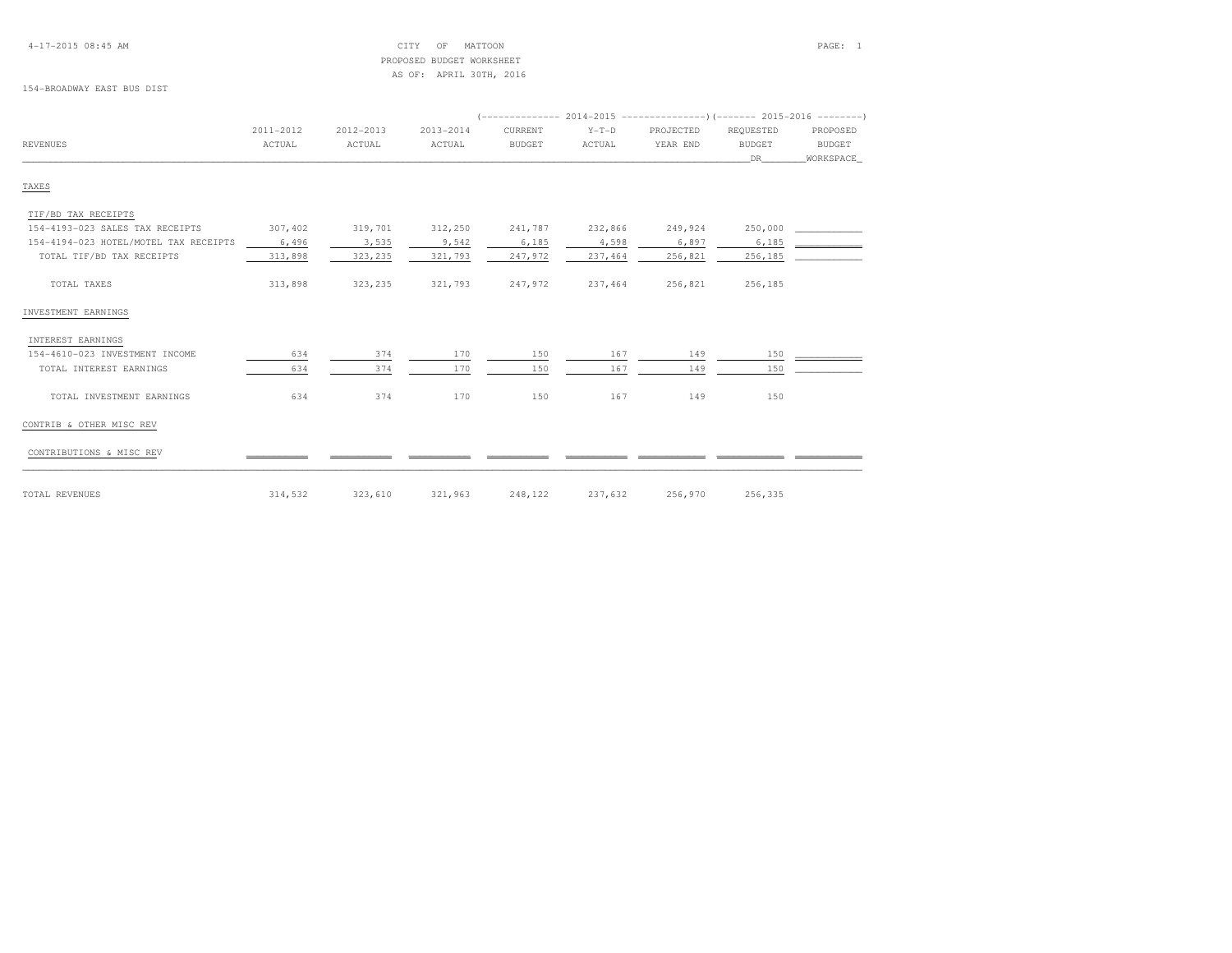| $4-17-2015$ 08:45 AM |  |  |
|----------------------|--|--|
|----------------------|--|--|

 $CITY$  OF MATTOON PAGE: 2 PROPOSED BUDGET WORKSHEETAS OF: APRIL 30TH, 2016

#### 154-BROADWAY EAST BUS DISTBROADWAY EAST BUSINESS D

|                                       | 2011-2012 | 2012-2013 | 2013-2014 | CURRENT       | $Y-T-D$ | PROJECTED | REQUESTED     | PROPOSED  |
|---------------------------------------|-----------|-----------|-----------|---------------|---------|-----------|---------------|-----------|
| EXPENDITURES                          | ACTUAL    | ACTUAL    | ACTUAL    | <b>BUDGET</b> | ACTUAL  | YEAR END  | <b>BUDGET</b> | BUDGET    |
|                                       |           |           |           |               |         |           | <b>DR</b>     | WORKSPACE |
|                                       |           |           |           |               |         |           |               |           |
| OTHER PURCHASED SERVICES              |           |           |           |               |         |           |               |           |
| PROFESSIONAL SERVICES                 |           |           |           |               |         |           |               |           |
| COMMUNICATION                         |           |           |           |               |         |           |               |           |
| PRINTING & BUILDING                   |           |           |           |               |         |           |               |           |
| OTHER OBJECTS                         |           |           |           |               |         |           |               |           |
| FINANCIAL TRANS OBJECTS               |           |           |           |               |         |           |               |           |
| FINANCIAL TRANS OBJECTS               |           |           |           |               |         |           |               |           |
| 154-5604-825 BUSINESS DISTRICT GRANTS | 216,318   | 133,121   | 29,777    | 30,000        | 28,200  | 32,214    | 32,214        |           |
| TOTAL FINANCIAL TRANS OBJECTS         | 216,318   | 133, 121  | 29,777    | 30,000        | 28,200  | 32,214    | 32,214        |           |
| TOTAL OTHER OBJECTS                   | 216,318   | 133,121   | 29,777    | 30,000        | 28,200  | 32,214    | 32,214        |           |
| TOTAL BROADWAY EAST BUSINESS D        | 216,318   | 133,121   | 29,777    | 30,000        | 28,200  | 32,214    | 32,214        |           |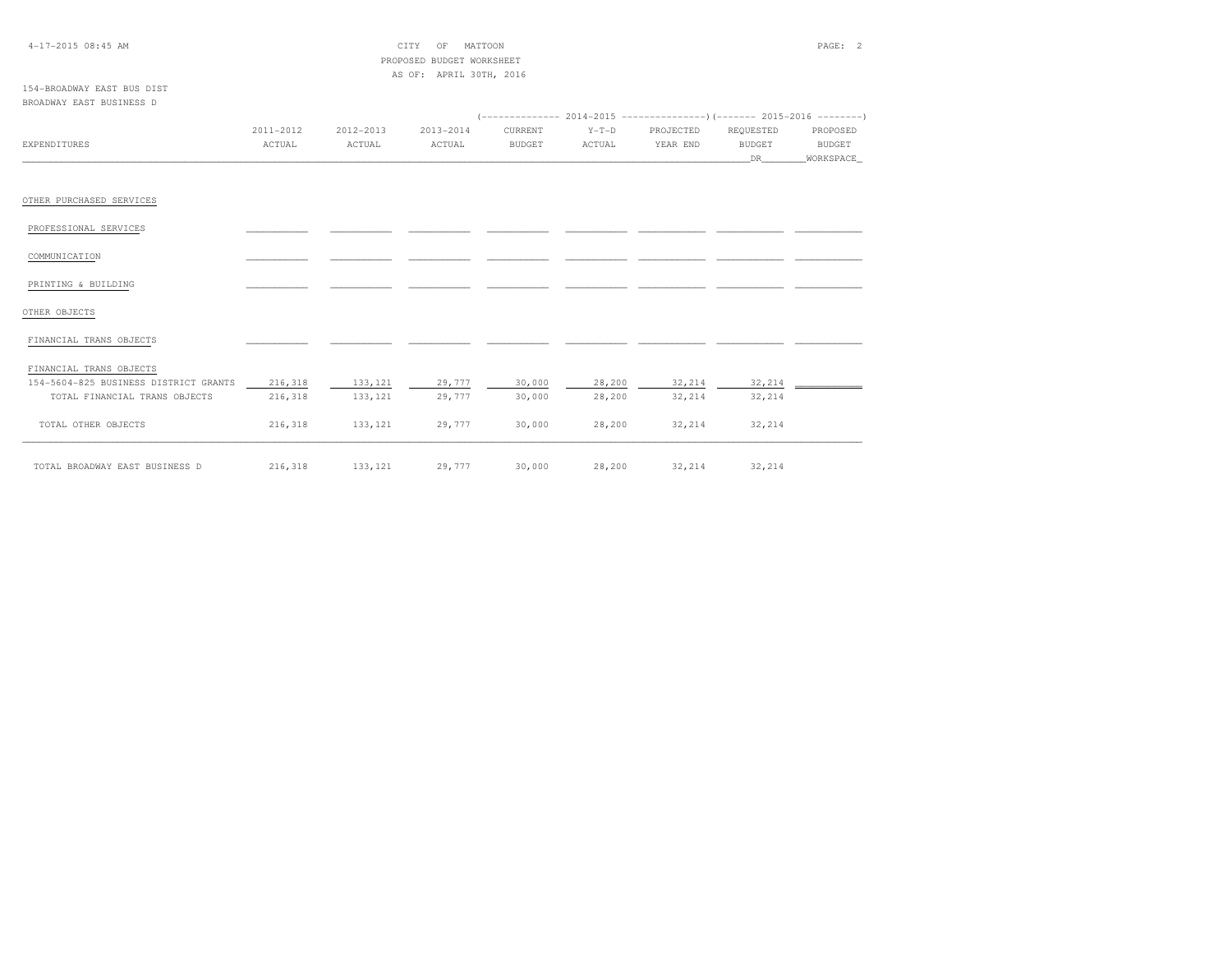#### 4-17-2015 08:45 AM CITY OF MATTOON PAGE: 3 PROPOSED BUDGET WORKSHEETAS OF: APRIL 30TH, 2016

#### 154-BROADWAY EAST BUS DISTGO BONDS

|              | 2011-2012 | 2012-2013 | 2013-2014 | CURRENT       | $Y-T-D$ | PROJECTED | REOUESTED     | PROPOSED      |
|--------------|-----------|-----------|-----------|---------------|---------|-----------|---------------|---------------|
| EXPENDITURES | ACTUAL    | ACTUAL    | ACTUAL    | <b>BUDGET</b> | ACTUAL  | YEAR END  | <b>BUDGET</b> | <b>BUDGET</b> |
|              |           |           |           |               |         |           |               | WORKSPACE_    |

# OTHER OBJECTS

| FINANCIAL TRANS OBJECTS                 |         |         |         |         |         |         |         |
|-----------------------------------------|---------|---------|---------|---------|---------|---------|---------|
| 154-5719-817 BD ALTERNATE REVENUE SOURC | 229,156 | 135,000 | 145,000 | 150,000 | 150,000 | 150,000 | 160,000 |
| TOTAL FINANCIAL TRANS OBJECTS           | 229,156 | 135,000 | 145,000 | 150,000 | 150,000 | 150,000 | 160,000 |
| TOTAL OTHER OBJECTS                     | 229,156 | 135,000 | 145,000 | 150,000 | 150,000 | 150,000 | 160,000 |
| TOTAL GO BONDS                          | 229,156 | 135,000 | 145,000 | 150,000 | 150,000 | 150,000 | 160,000 |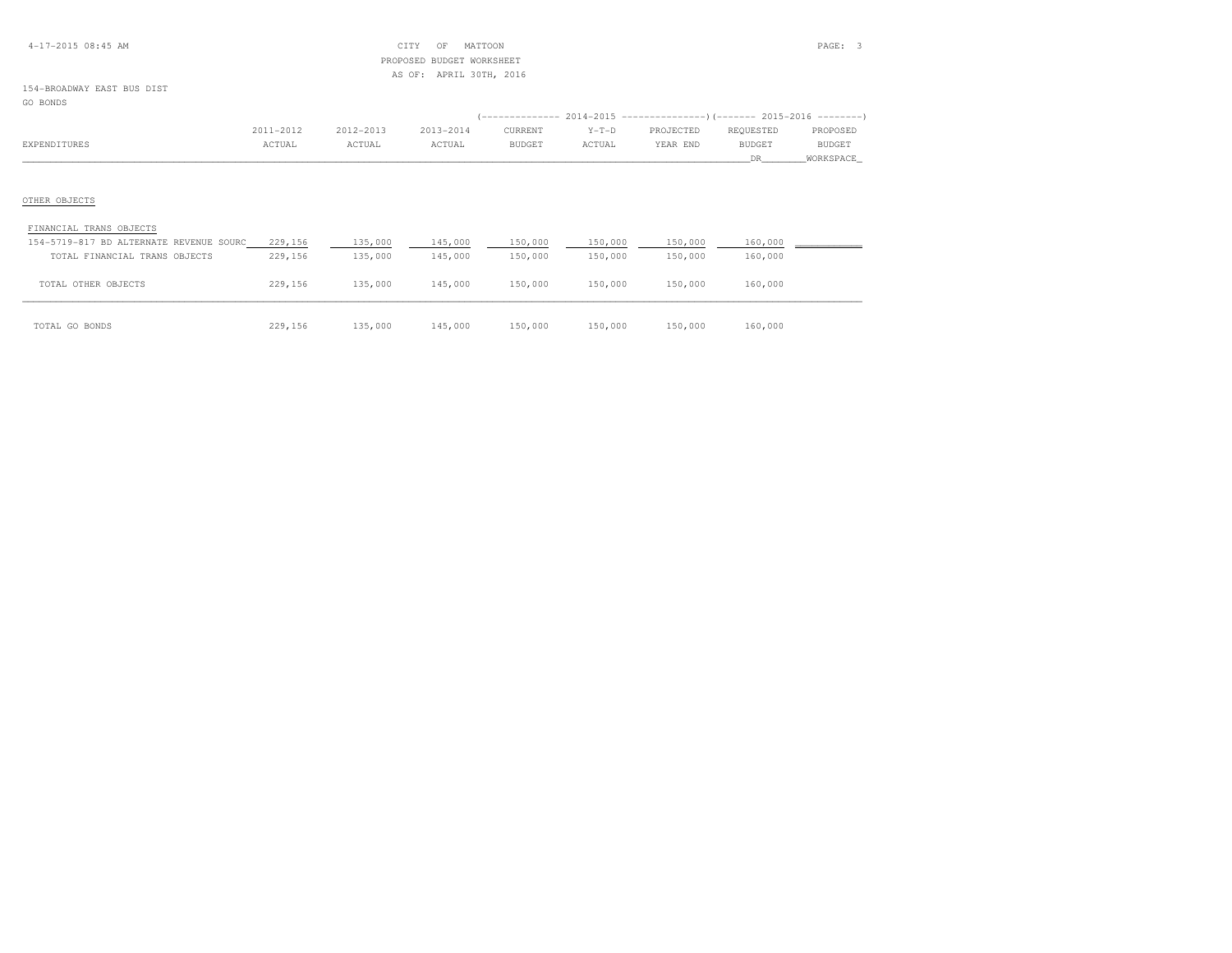#### 4-17-2015 08:45 AM CITY OF MATTOON PAGE: 4 PROPOSED BUDGET WORKSHEETAS OF: APRIL 30TH, 2016

#### 154-BROADWAY EAST BUS DISTINTEREST EXPENSE

|              |           |           |           |               |         | (-------------- 2014-2015 -------------------- )(------- 2015-2016 ---------) |               |           |
|--------------|-----------|-----------|-----------|---------------|---------|-------------------------------------------------------------------------------|---------------|-----------|
|              | 2011-2012 | 2012-2013 | 2013-2014 | CURRENT       | $Y-T-D$ | PROJECTED                                                                     | REOUESTED     | PROPOSED  |
| EXPENDITURES | ACTUAL    | ACTUAL    | ACTUAL    | <b>BUDGET</b> | ACTUAL  | YEAR END                                                                      | <b>BUDGET</b> | BUDGET    |
|              |           |           |           |               |         |                                                                               |               | WORKSPACE |

# OTHER OBJECTS

| FINANCIAL TRANS OBJECTS       |        |          |         |         |         |         |         |  |
|-------------------------------|--------|----------|---------|---------|---------|---------|---------|--|
| 154-5795-817 INTEREST EXPENSE | 99,156 | 193,113  | 187,713 | 181,913 | 269,869 | 181,913 | 175,913 |  |
| TOTAL FINANCIAL TRANS OBJECTS | 99,156 | 193, 113 | 187,713 | 181,913 | 269,869 | 181,913 | 175,913 |  |
| TOTAL OTHER OBJECTS           | 99,156 | 193, 113 | 187.713 | 181,913 | 269,869 | 181,913 | 175,913 |  |
| TOTAL INTEREST EXPENSE        | 99,156 | 193,113  | 187,713 | 181,913 | 269,869 | 181,913 | 175,913 |  |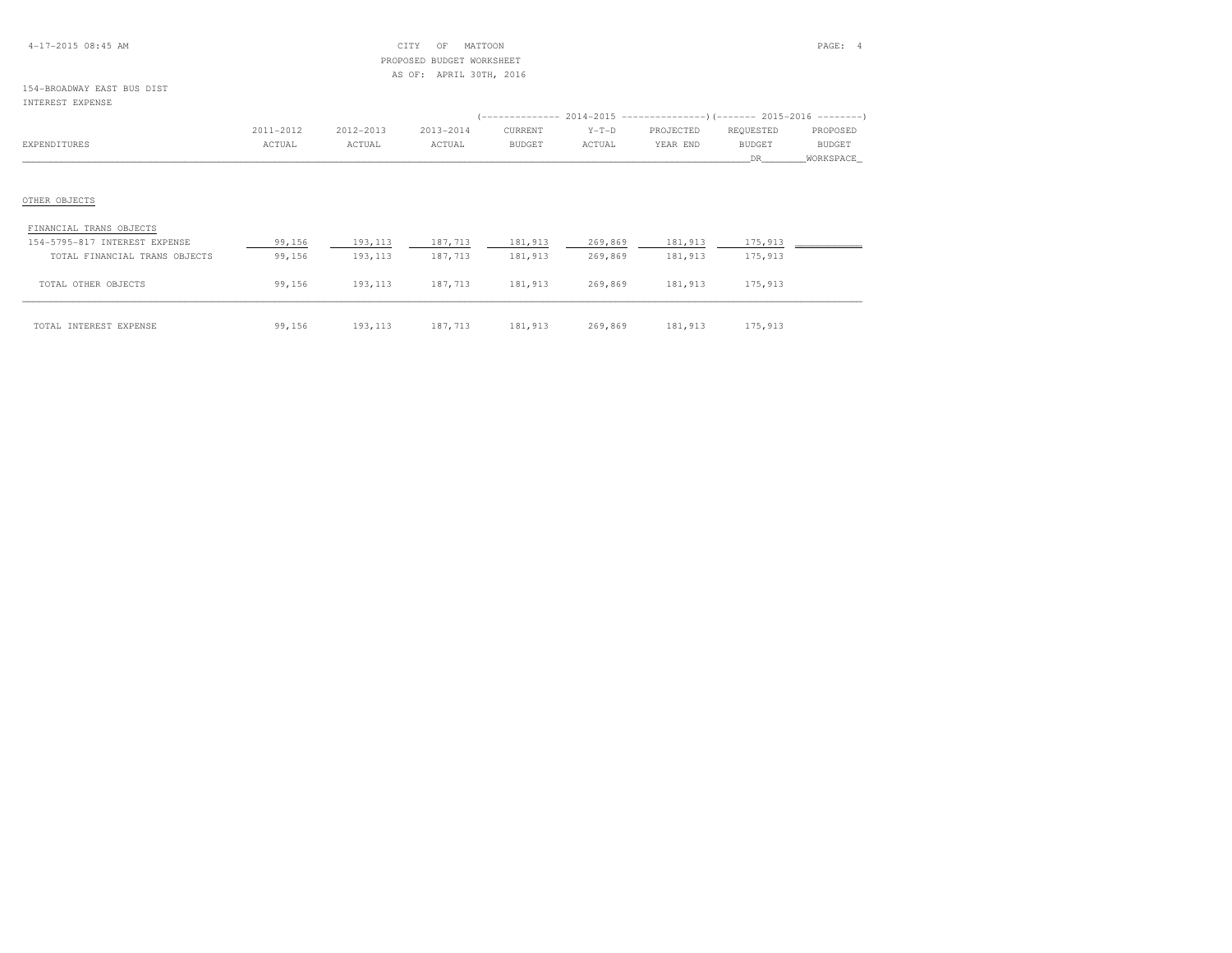#### 4-17-2015 08:45 AM CITY OF MATTOON PAGE: 5 PROPOSED BUDGET WORKSHEETAS OF: APRIL 30TH, 2016

#### 154-BROADWAY EAST BUS DISTDEBT SERVICES

|                                   |                           |           |                                                            | (-------------- 2014-2015 ----------------) (------- 2015-2016 --------) |         |           |               |           |
|-----------------------------------|---------------------------|-----------|------------------------------------------------------------|--------------------------------------------------------------------------|---------|-----------|---------------|-----------|
|                                   | 2011-2012                 | 2012-2013 | 2013-2014                                                  | CURRENT                                                                  | $Y-T-D$ | PROJECTED | REQUESTED     | PROPOSED  |
| EXPENDITURES                      | ACTUAL                    | ACTUAL    | ACTUAL                                                     | <b>BUDGET</b>                                                            | ACTUAL  | YEAR END  | <b>BUDGET</b> | BUDGET    |
|                                   |                           |           |                                                            |                                                                          |         |           | DR            | WORKSPACE |
|                                   |                           |           |                                                            |                                                                          |         |           |               |           |
| OTHER OBJECTS                     |                           |           |                                                            |                                                                          |         |           |               |           |
| FINANCIAL TRANS OBJECTS           |                           |           |                                                            |                                                                          |         |           |               |           |
| 154-5800-817 DEBT ISSUANCE COSTS  | 428                       | 428       | $\Omega$                                                   | 750                                                                      | 1,605   | 803       | 803           |           |
| TOTAL FINANCIAL TRANS OBJECTS     | 428                       | 428       | $\circ$                                                    | 750                                                                      | 1,605   | 803       | 803           |           |
| TOTAL OTHER OBJECTS               | 428                       | 428       | 0                                                          | 750                                                                      | 1,605   | 803       | 803           |           |
| TOTAL DEBT SERVICES               | 428                       | 428       | $\circ$                                                    | 750                                                                      | 1,605   | 803       | 803           |           |
| TOTAL EXPENDITURES                | 545,059                   | 461,661   | 362,489                                                    | 362,663                                                                  | 449,673 | 364,930   | 368,930       |           |
| REVENUE OVER/(UNDER) EXPENDITURES | $230,527$ (<br>$\epsilon$ |           | $138,052$ ( $40,526$ ( $114,541$ ( $212,042$ ( $107,960$ ( |                                                                          |         |           | 112,595)      |           |
| OTHER FINANCING SOURCES           |                           |           |                                                            |                                                                          |         |           |               |           |

REVENUES & OTHER SOURCES OVER/

(UNDER) EXPENDITURES & OTHER (USES) ( 230,527) ( 138,052) ( 40,526) ( 114,541) ( 212,042) ( 107,960) ( 112,595)

\*\*\* END OF REPORT \*\*\*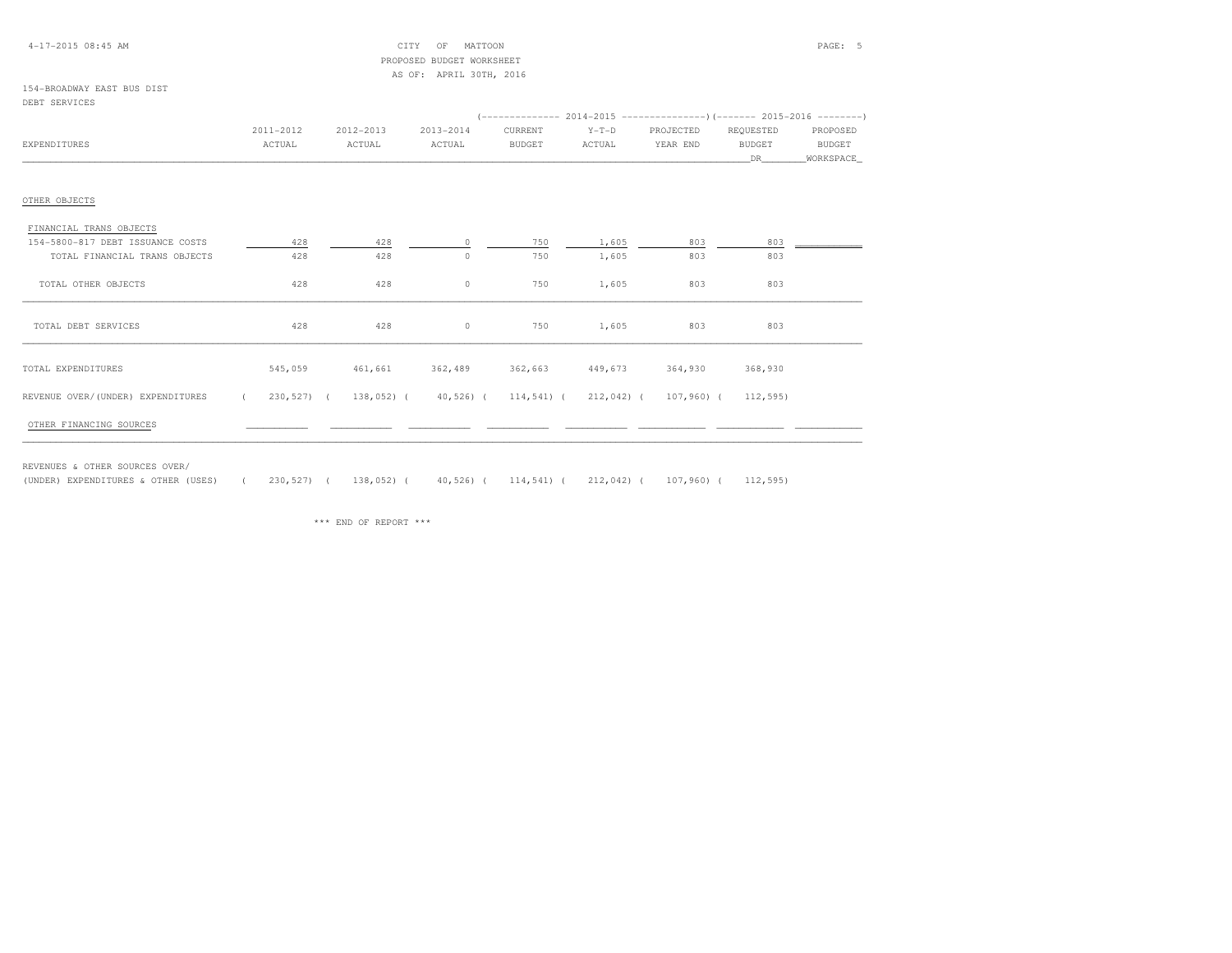#### 4-17-2015 08:45 AM CITY OF MATTOON PAGE: 1 PROPOSED BUDGET WORKSHEETAS OF: APRIL 30TH, 2016

155-I-57 EAST BUSINESS DIST

|                                 | 2011-2012 | 2012-2013 | 2013-2014 | CURRENT       | $Y-T-D$ | PROJECTED | REQUESTED     | PROPOSED      |  |  |  |
|---------------------------------|-----------|-----------|-----------|---------------|---------|-----------|---------------|---------------|--|--|--|
| <b>REVENUES</b>                 | ACTUAL    | ACTUAL    | ACTUAL    | <b>BUDGET</b> | ACTUAL  | YEAR END  | <b>BUDGET</b> | <b>BUDGET</b> |  |  |  |
|                                 |           |           |           |               |         |           | DR            | WORKSPACE     |  |  |  |
| TAXES                           |           |           |           |               |         |           |               |               |  |  |  |
| TIF/BD TAX RECEIPTS             |           |           |           |               |         |           |               |               |  |  |  |
| 155-4193-023 SALES TAX RECEIPTS | 2,080     | 3,803     | 2,826     | 2,800         | 1,680   | 2,100     | 2,100         |               |  |  |  |
| TOTAL TIF/BD TAX RECEIPTS       | 2,080     | 3,803     | 2,826     | 2,800         | 1,680   | 2,100     | 2,100         |               |  |  |  |
| TOTAL TAXES                     | 2,080     | 3,803     | 2,826     | 2,800         | 1,680   | 2,100     | 2,100         |               |  |  |  |
| INVESTMENT EARNINGS             |           |           |           |               |         |           |               |               |  |  |  |
| INTEREST EARNINGS               |           |           |           |               |         |           |               |               |  |  |  |
| CONTRIB & OTHER MISC REV        |           |           |           |               |         |           |               |               |  |  |  |
| CONTRIBUTIONS & MISC REV        |           |           |           |               |         |           |               |               |  |  |  |
| TOTAL REVENUES                  | 2,080     | 3,803     | 2,826     | 2,800         | 1,680   | 2,100     | 2,100         |               |  |  |  |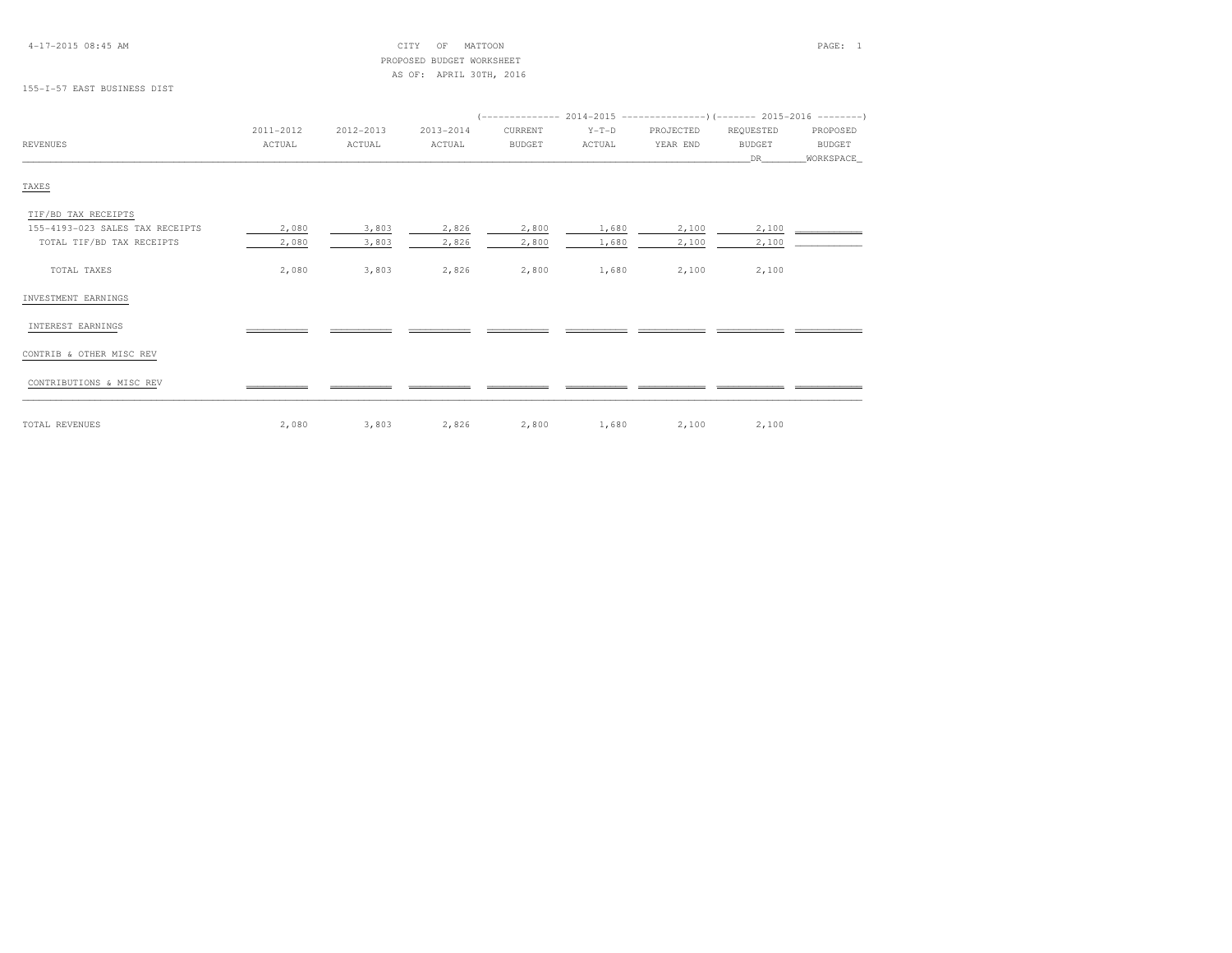| 4-17-2015 08:45 AM                |           |           | CITY<br>OF                | MATTOON       |         |           |           | PAGE: 2       |
|-----------------------------------|-----------|-----------|---------------------------|---------------|---------|-----------|-----------|---------------|
|                                   |           |           | PROPOSED BUDGET WORKSHEET |               |         |           |           |               |
|                                   |           |           | AS OF: APRIL 30TH, 2016   |               |         |           |           |               |
| 155-1-57 EAST BUSINESS DIST       |           |           |                           |               |         |           |           |               |
| I-57 EAST BUSINESS DIST           |           |           |                           |               |         |           |           |               |
|                                   |           |           |                           |               |         |           |           |               |
|                                   | 2011-2012 | 2012-2013 | 2013-2014                 | CURRENT       | $Y-T-D$ | PROJECTED | REQUESTED | PROPOSED      |
| EXPENDITURES                      | ACTUAL    | ACTUAL    | ACTUAL                    | <b>BUDGET</b> | ACTUAL  | YEAR END  | BUDGET    | <b>BUDGET</b> |
|                                   |           |           |                           |               |         |           | DR.       | WORKSPACE     |
|                                   |           |           |                           |               |         |           |           |               |
|                                   |           |           |                           |               |         |           |           |               |
| OTHER PURCHASED SERVICES          |           |           |                           |               |         |           |           |               |
|                                   |           |           |                           |               |         |           |           |               |
| PROFESSIONAL SERVICES             |           |           |                           |               |         |           |           |               |
|                                   |           |           |                           |               |         |           |           |               |
|                                   |           |           |                           |               |         |           |           |               |
|                                   |           |           |                           |               |         |           |           |               |
| REVENUE OVER/(UNDER) EXPENDITURES | 2,080     | 3,803     | 2,826                     | 2,800         | 1,680   | 2,100     | 2,100     |               |

\*\*\* END OF REPORT \*\*\*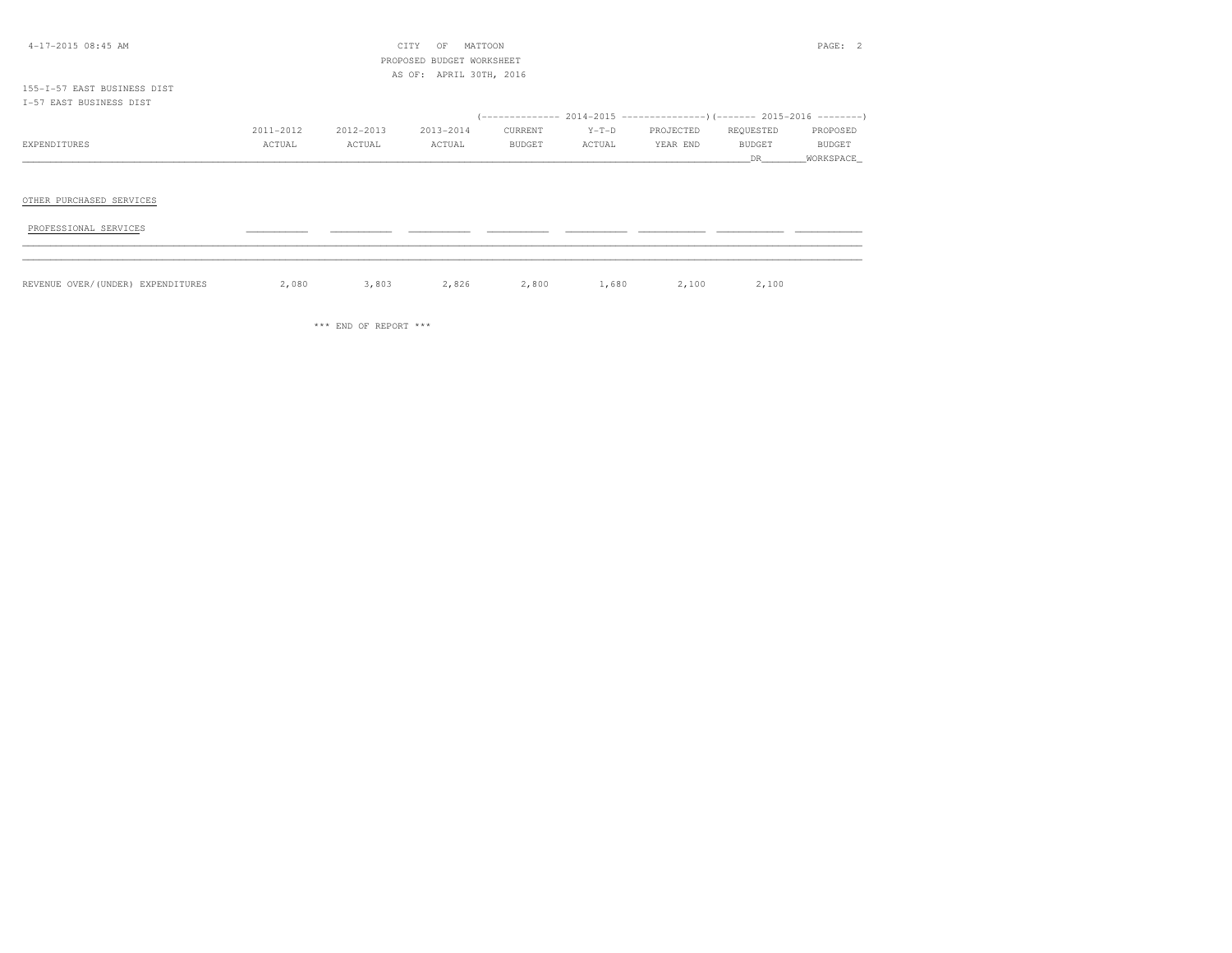# PROPOSED BUDGET WORKSHEETAS OF: APRIL 30TH, 2016

#### 171-MATTOON PUBLIC LIBRARY

|                                         | 2011-2012   | 2012-2013 | 2013-2014   | CURRENT       | $Y-T-D$     | PROJECTED | REQUESTED     | PROPOSED      |
|-----------------------------------------|-------------|-----------|-------------|---------------|-------------|-----------|---------------|---------------|
| <b>REVENUES</b>                         | ACTUAL      | ACTUAL    | ACTUAL      | <b>BUDGET</b> | ACTUAL      | YEAR END  | <b>BUDGET</b> | <b>BUDGET</b> |
|                                         |             |           |             |               |             |           | _DR_          | WORKSPACE     |
| TAXES                                   |             |           |             |               |             |           |               |               |
| LIMITED RATE PROP TAXES                 |             |           |             |               |             |           |               |               |
| 171-4118-010 PROPERTY TAXES             | $\circ$     | $\circ$   | $\circ$     | 438,850       | $\mathbb O$ | $\circ$   | 441,057       |               |
| TOTAL LIMITED RATE PROP TAXES           | $\Omega$    | $\Omega$  | $\mathbb O$ | 438,850       | $\theta$    | $\circ$   | 441,057       |               |
| TOTAL TAXES                             | $\circ$     | $\circ$   | $\circ$     | 438,850       | $\circ$     | $\circ$   | 441,057       |               |
| INTERGOVERNMENTAL REV                   |             |           |             |               |             |           |               |               |
| STATE GOVT GRANTS                       |             |           |             |               |             |           |               |               |
| 171-4322-022 STATE OPERATING (PER CAPIT | $\mathbb O$ | $\circ$   | 0           | $\circ$       | 0           | $\circ$   | 23,194        |               |
| TOTAL STATE GOVT GRANTS                 | $\mathbb O$ | $\circ$   | $\Omega$    | $\circ$       | $\Omega$    | $\circ$   | 23,194        |               |
|                                         |             |           |             |               |             |           |               |               |
| TOTAL INTERGOVERNMENTAL REV             | $\circ$     | $\circ$   | $\circ$     | $\circ$       | $\circ$     | $\circ$   | 23,194        |               |
| CHARGES FOR SERVICES                    |             |           |             |               |             |           |               |               |
| GENERAL GOVT CHARGES                    |             |           |             |               |             |           |               |               |
| 171-4419-010 MISC. CHARGES              | 0           |           | 0           | 2,000         |             | 0         |               |               |
| TOTAL GENERAL GOVT CHARGES              | $\circ$     |           | $\circ$     | 2,000         | $\Omega$    | $\circ$   | $\circ$       |               |
| TOTAL CHARGES FOR SERVICES              | $\circ$     | $\circ$   | 0           | 2,000         | $\mathbb O$ | $\circ$   | $\circ$       |               |
| FINES & FORFEITURES                     |             |           |             |               |             |           |               |               |
| OTHER FINES                             |             |           |             |               |             |           |               |               |
| 171-4520-010 FINES & FORFEITS           | $\circ$     | $\Omega$  | $\circ$     | 14,250        | $\circ$     | $\circ$   | 20,609        |               |
| TOTAL OTHER FINES                       | $\circ$     | $\circ$   | $\circ$     | 14,250        | $\circ$     | $\circ$   | 20,609        |               |
| TOTAL FINES & FORFEITURES               | $\mathbb O$ | $\circ$   | $\circ$     | 14,250        | $\mathbb O$ | $\circ$   | 20,609        |               |
| INVESTMENT EARNINGS                     |             |           |             |               |             |           |               |               |
| INTEREST EARNINGS                       |             |           |             |               |             |           |               |               |
| CONTRIB & OTHER MISC REV                |             |           |             |               |             |           |               |               |
| CONTRIBUTIONS & MISC REV                |             |           |             |               |             |           |               |               |
| 171-4805-010 CONTRIBUTIONS & OTHER MISC | $\circ$     | $\circ$   | 0           | 8,120         | $\mathbb O$ | $\circ$   | 18,600        |               |
| TOTAL CONTRIBUTIONS & MISC REV          | $\circ$     | $\Omega$  | $\circ$     | 8,120         | $\mathbb O$ | $\circ$   | 18,600        |               |
| TOTAL CONTRIB & OTHER MISC REV          | $\mathbb O$ | $\circ$   | $\circ$     | 8,120         | $\mathbb O$ | $\circ$   | 18,600        |               |
| TOTAL REVENUES                          | $\circ$     | $\circ$   | $\circ$     | 463,220       | $\circ$     | $\circ$   | 503,460       |               |
|                                         |             |           |             |               |             |           |               |               |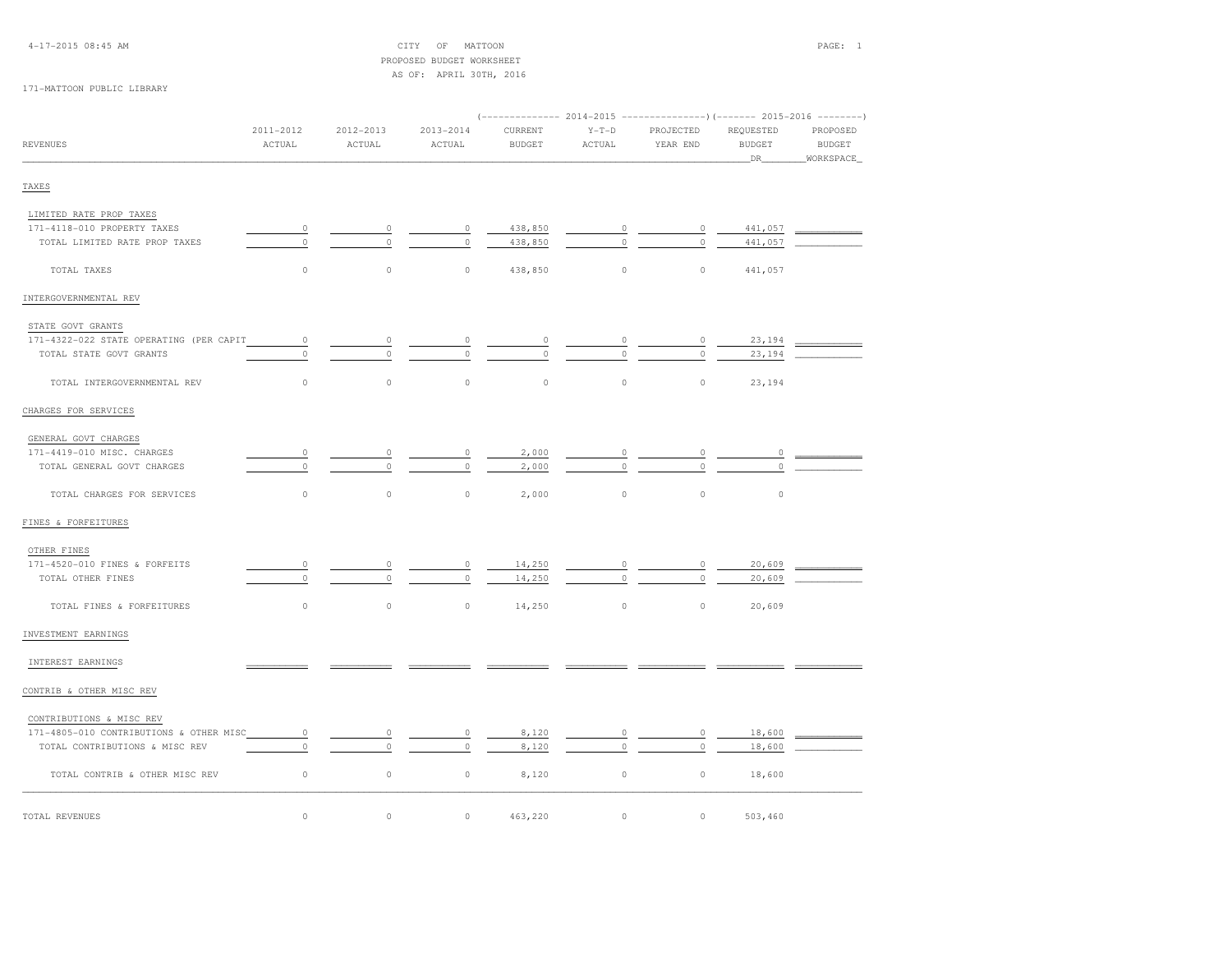#### 4-17-2015 08:45 AM CITY OF MATTOON PAGE: 2 PROPOSED BUDGET WORKSHEETAS OF: APRIL 30TH, 2016

#### 171-MATTOON PUBLIC LIBRARYMATTOON PUBLIC LIBRARY

| <b>EXPENDITURES</b>                     | 2011-2012<br>ACTUAL | 2012-2013<br>ACTUAL | 2013-2014<br>ACTUAL | CURRENT<br><b>BUDGET</b> | $Y-T-D$<br>ACTUAL | PROJECTED<br>YEAR END | REQUESTED<br><b>BUDGET</b><br>DR | PROPOSED<br><b>BUDGET</b><br>WORKSPACE |
|-----------------------------------------|---------------------|---------------------|---------------------|--------------------------|-------------------|-----------------------|----------------------------------|----------------------------------------|
|                                         |                     |                     |                     |                          |                   |                       |                                  |                                        |
| PERSONNEL SERVICES                      |                     |                     |                     |                          |                   |                       |                                  |                                        |
| SALARIES & WAGES                        |                     |                     |                     |                          |                   |                       |                                  |                                        |
| 171-5507-111 SALARIES OF REGULAR EMPLOY | $\circ$             | $\circ$             | 0                   | 198,000                  | $\Omega$          | $\circ$               | 188,000                          |                                        |
| TOTAL SALARIES & WAGES                  | $\Omega$            | $\Omega$            | $\circ$             | 198,000                  | $\Omega$          | $\circ$               | 188,000                          |                                        |
| TOTAL PERSONNEL SERVICES                | $\circ$             | $\circ$             | $\circ$             | 198,000                  | $\circ$           | $\circ$               | 188,000                          |                                        |
| EMPLOYEE BENEFITS                       |                     |                     |                     |                          |                   |                       |                                  |                                        |
| GROUP INSURANCE                         |                     |                     |                     |                          |                   |                       |                                  |                                        |
| 171-5507-211 GROUP HEALTH INSURANCE     | $\circ$             | $\mathbb O$         | $\circ$             | 62,000                   | $\circ$           | $\circ$               | 80,000                           |                                        |
| 171-5507-212 GROUP LIFE INSURANCE       | $\circ$             | $\circ$             | $\circ$             | 1,045                    | $\Omega$          | $\circ$               | 1,045                            |                                        |
| TOTAL GROUP INSURANCE                   | $\circ$             | $\circ$             | $\circ$             | 63,045                   | $\circ$           | $\circ$               | 81,045                           |                                        |
| SOCIAL SECURITY CONTRIB                 |                     |                     |                     |                          |                   |                       |                                  |                                        |
| 171-5507-221 FICA                       | $\circ$             | $\circ$             | 0                   | 15,300                   | $\circ$           | 0                     | 15,000                           |                                        |
| TOTAL SOCIAL SECURITY CONTRIB           | $\circ$             | $\circ$             | $\circ$             | 15,300                   | $\circ$           | $\circ$               | 15,000                           |                                        |
| RETIREMENT CONTRIBTUIONS                |                     |                     |                     |                          |                   |                       |                                  |                                        |
| 171-5507-231 IMRF CONTRIBUTIONS         | $\Omega$            | 0                   | 0                   | 24,000                   | 0                 | 0                     | 24,000                           |                                        |
| TOTAL RETIREMENT CONTRIBTUIONS          | $\cap$              | $\Omega$            | $\Omega$            | 24,000                   | $\cap$            | $\bigcirc$            | 24,000                           |                                        |
| UNEMPLOYMNT COMPENSATION                |                     |                     |                     |                          |                   |                       |                                  |                                        |
| 171-5507-240 UNEMPLOYMENT CONTRIBUTIONS | 0                   | 0                   | 0                   | 3,000                    | $\Omega$          |                       | 3,000                            |                                        |
| TOTAL UNEMPLOYMNT COMPENSATION          | $\Omega$            | $\Omega$            | $\Omega$            | 3,000                    | $\Omega$          | $\Omega$              | 3,000                            |                                        |
| WORKER'S COMPENSATION                   |                     |                     |                     |                          |                   |                       |                                  |                                        |
| 171-5507-250 WORKER'S COMPENSATION      | $\mathbb O$         | $\circ$             | 0                   | 1,000                    | 0                 | $\circ$               | 1,000                            |                                        |
| TOTAL WORKER'S COMPENSATION             | $\circ$             | $\Omega$            | $\circ$             | 1,000                    | $\Omega$          | $\circ$               | 1,000                            |                                        |
| TOTAL EMPLOYEE BENEFITS                 | $\circ$             | $\circ$             | $\circ$             | 106,345                  | $\circ$           | $\circ$               | 124,045                          |                                        |
| SUPPLIES                                |                     |                     |                     |                          |                   |                       |                                  |                                        |
| GENERAL SUPPLIES                        |                     |                     |                     |                          |                   |                       |                                  |                                        |
| 171-5507-311 OFFICE SUPPLIES            | $\circ$             | $\circ$             | $\circ$             | 5,500                    | $\circ$           | $\circ$               | 5,500                            |                                        |
| 171-5507-312 CLEANING SUPPLIES          | $\circ$             | $\circ$             | 0                   | 2,500                    | $\circ$           | $\circ$               | 2,500                            |                                        |
| TOTAL GENERAL SUPPLIES                  | $\circ$             | $\circ$             | $\circ$             | 8,000                    | $\circ$           | $\circ$               | 8,000                            |                                        |
| ENERGY                                  |                     |                     |                     |                          |                   |                       |                                  |                                        |
| 171-5507-321 NATURAL GAS & ELECTRICITY  | $\circ$             | $\circ$             | 0                   | 27,000                   | $\circ$           | $\circ$               | 27,000                           |                                        |
| TOTAL ENERGY                            | $\circ$             | $\circ$             | $\circ$             | 27,000                   | $\circ$           | $\circ$               | 27,000                           |                                        |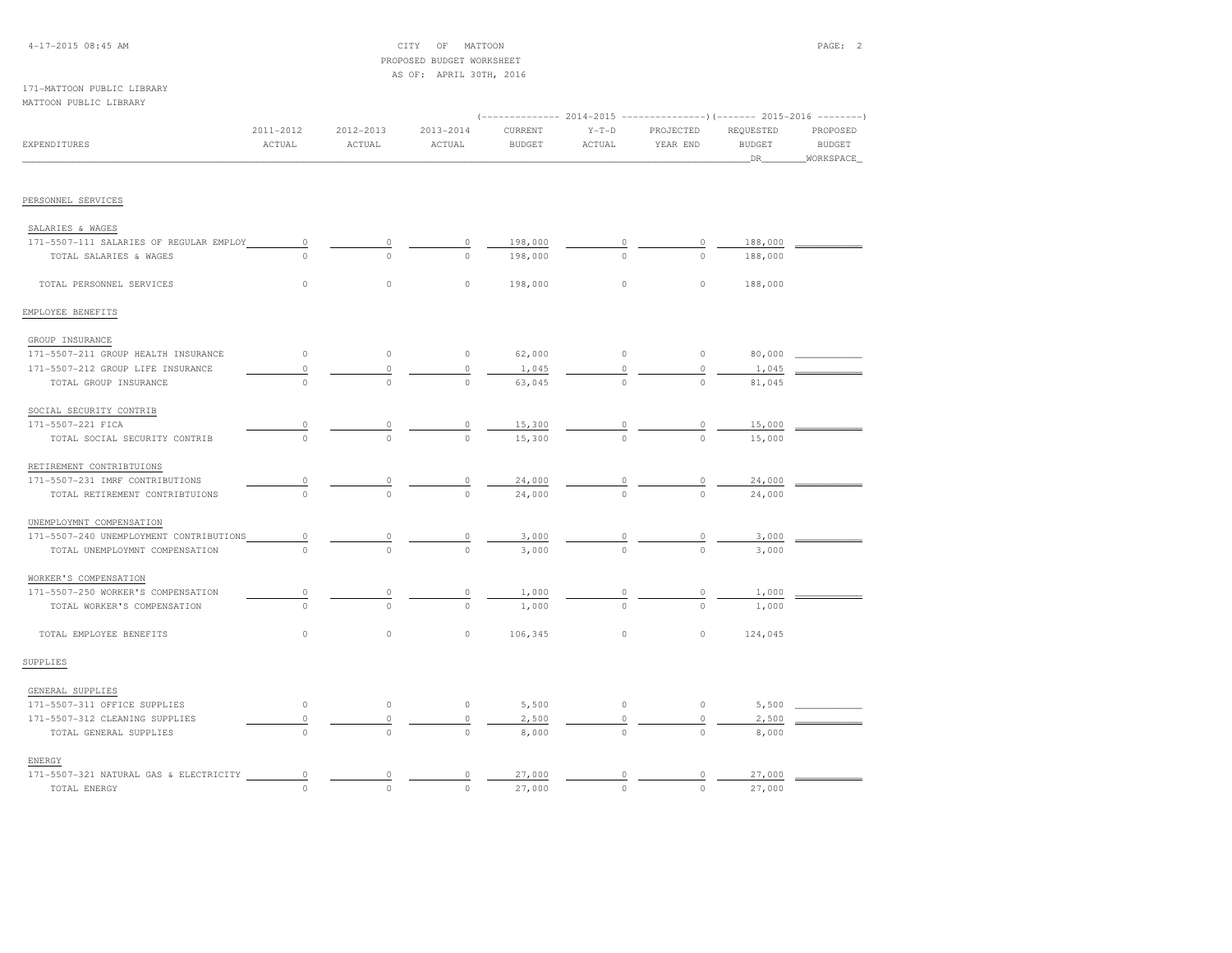4-17-2015 08:45 AM CITY OF MATTOON PAGE: 3 PROPOSED BUDGET WORKSHEETAS OF: APRIL 30TH, 2016

#### 171-MATTOON PUBLIC LIBRARYMATTOON PUBLIC LIBRARY

|                                         | 2011-2012   | 2012-2013            | 2013-2014           | CURRENT       | $Y-T-D$        | PROJECTED | REQUESTED     | PROPOSED      |
|-----------------------------------------|-------------|----------------------|---------------------|---------------|----------------|-----------|---------------|---------------|
| <b>EXPENDITURES</b>                     | ACTUAL      | <b>ACTUAL</b>        | ACTUAL              | <b>BUDGET</b> | ACTUAL         | YEAR END  | <b>BUDGET</b> | <b>BUDGET</b> |
|                                         |             |                      |                     |               |                |           | _DR_          | WORKSPACE     |
|                                         |             |                      |                     |               |                |           |               |               |
| BOOKS & PERIODICALS                     |             |                      |                     |               |                |           |               |               |
| 171-5507-340 BOOKS                      | $\circ$     | $\theta$<br>$\Omega$ | $\circ$<br>$\Omega$ | 55,327        | $\overline{a}$ |           | 53,875        |               |
| TOTAL BOOKS & PERIODICALS               | $\circ$     |                      |                     | 55,327        |                |           | 53,875        |               |
| TOTAL SUPPLIES                          | $\mathbb O$ | $\circ$              | $\circ$             | 90,327        | $\circ$        | $\circ$   | 88,875        |               |
| PURCHASED PROP MAINT SRV                |             |                      |                     |               |                |           |               |               |
| UTILITY SERVICES                        |             |                      |                     |               |                |           |               |               |
| 171-5507-410 WATER & SEWER              |             |                      |                     | 2,000         |                |           | 2,000         |               |
| TOTAL UTILITY SERVICES                  | $\Omega$    |                      |                     | 2,000         |                |           | 2,000         |               |
| CLEANING SERVICES                       |             |                      |                     |               |                |           |               |               |
| 171-5507-424 LAWN CARE                  | 0           |                      | 0                   | 500           | $\overline{0}$ |           | 500           |               |
| TOTAL CLEANING SERVICES                 | $\circ$     | $\Omega$             | $\Omega$            | 500           | $\Omega$       | $\Omega$  | 500           |               |
|                                         |             |                      |                     |               |                |           |               |               |
| REPAIR & MAINT SERVICES                 |             |                      |                     |               |                |           |               |               |
| 171-5507-432 REPAIR OF STRUCTURES       | $\circ$     | $\mathbb O$          | $\circ$             | 12,200        | $\circ$        | $\circ$   | 10,850        |               |
| 171-5507-436 PEST CONTROL SERVICES      | $\circ$     | $\circ$              | $\circ$             | 350           | 0              | $\circ$   | 350           |               |
| 171-5507-437 SECURITY MONITORING SERVIC | $\circ$     | $\circ$              | $\circ$             | 800           | 0              | $\circ$   | 800           |               |
| TOTAL REPAIR & MAINT SERVICES           | $\circ$     | $\circ$              | $\circ$             | 13,350        | $\circ$        | $\circ$   | 12,000        |               |
| <b>RENTALS</b>                          |             |                      |                     |               |                |           |               |               |
| TOTAL PURCHASED PROP MAINT SRV          | $\circ$     | $\circ$              | $\circ$             | 15,850        | $\circ$        | $\circ$   | 14,500        |               |
| OTHER PURCHASED SERVICES                |             |                      |                     |               |                |           |               |               |
| PROFESSIONAL SERVICES                   |             |                      |                     |               |                |           |               |               |
| 171-5507-513 AUDITING                   | $\circ$     | $\mathbb O$          | $\circ$             | 1,250         | $\circ$        | $\circ$   | 1,250         |               |
| 171-5507-516 TECHNOLOGY SUPPORT SERVICE | $\circ$     | $\circ$              | $\circ$             | 7,500         | 0              | $\circ$   | 16,700        |               |
| TOTAL PROFESSIONAL SERVICES             | $\circ$     | $\circ$              | $\circ$             | 8,750         | $\circ$        | $\circ$   | 17,950        |               |
|                                         |             |                      |                     |               |                |           |               |               |
| INSURANCE                               |             |                      |                     |               |                |           |               |               |
| 171-5507-521 PUBLIC OFFICIAL BONDS      | $\circ$     | $\circ$              | $\circ$             | 1,025         | $\circ$        | $\circ$   | 1,025         |               |
| 171-5507-523 PROPERTY & CASUALTY INSURA | $\circ$     | $\circ$              | $\circ$             | 11,000        | 0              | $\circ$   | 11,000        |               |
| TOTAL INSURANCE                         | $\Omega$    | $\Omega$             | $\Omega$            | 12,025        | $\Omega$       | $\Omega$  | 12,025        |               |
| COMMUNICATION                           |             |                      |                     |               |                |           |               |               |
| 171-5507-531 POSTAGE                    | $\circ$     | $\mathbb O$          | $\circ$             | 500           | $\circ$        | $\circ$   | 500           |               |
| 171-5507-532 TELEPHONE                  | $\circ$     | $\mathbb O$          | $\circ$             | 14,000        | 0              | 0         | 14,000        |               |
| TOTAL COMMUNICATION                     | $\circ$     | $\Omega$             | $\circ$             | 14,500        | $\Omega$       | $\Omega$  | 14,500        |               |
| EMPLOYEE BUSINESS EXP                   |             |                      |                     |               |                |           |               |               |
| 171-5507-562 TRAVEL & TRAINING          | $\circ$     | $\mathbb O$          | 0                   | 300           | $\mathbb O$    | $\circ$   | 700           |               |
| TOTAL EMPLOYEE BUSINESS EXP             | $\circ$     | $\circ$              | $\circ$             | 300           | $\circ$        | $\Omega$  | 700           |               |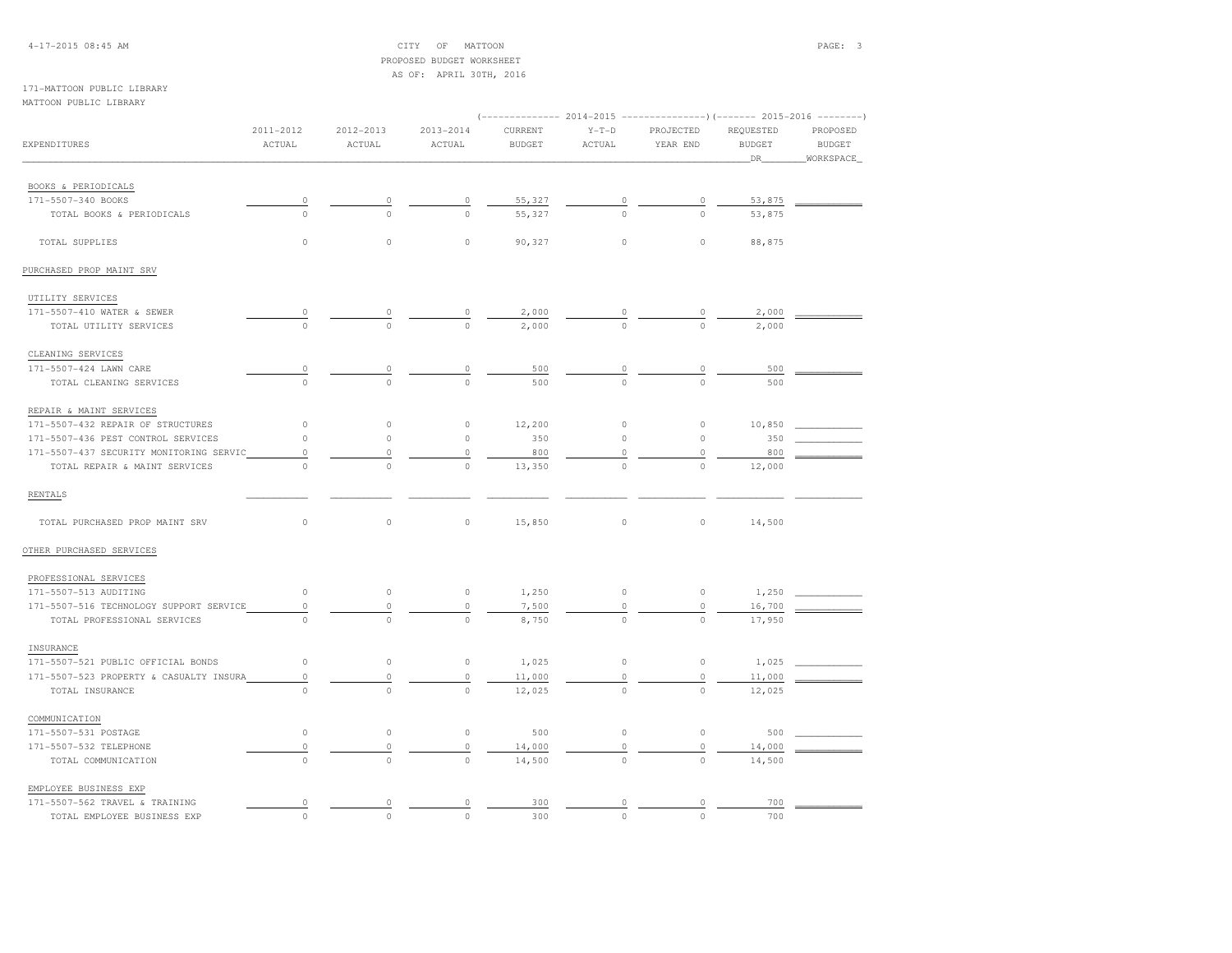| $4 - 17 - 201508:45AM$ |  |  |  |  |  |  |  |
|------------------------|--|--|--|--|--|--|--|
|------------------------|--|--|--|--|--|--|--|

 $CITY$  OF MATTOON PAGE: 4 PROPOSED BUDGET WORKSHEETAS OF: APRIL 30TH, 2016

171-MATTOON PUBLIC LIBRARYMATTOON PUBLIC LIBRARY

|                                         |           |                     |                     | (------------- 2014-2015 ----------------)(------- 2015-2016 --------) |               |               |               |               |
|-----------------------------------------|-----------|---------------------|---------------------|------------------------------------------------------------------------|---------------|---------------|---------------|---------------|
|                                         | 2011-2012 | 2012-2013           | 2013-2014           | CURRENT                                                                | $Y-T-D$       | PROJECTED     | REQUESTED     | PROPOSED      |
| EXPENDITURES                            | ACTUAL    | ACTUAL              | ACTUAL              | <b>BUDGET</b>                                                          | ACTUAL        | YEAR END      | <b>BUDGET</b> | <b>BUDGET</b> |
|                                         |           |                     |                     |                                                                        |               |               | DR            | WORKSPACE     |
|                                         |           |                     |                     |                                                                        |               |               |               |               |
| OTHER PURCHASED SERVICES                |           |                     |                     |                                                                        |               |               |               |               |
|                                         |           |                     |                     |                                                                        |               |               |               |               |
| 171-5507-579 MISCELLANEOUS PURCHASED SE | $\circ$   | $\circ$<br>$\Omega$ | $\circ$<br>$\Omega$ | 19,000                                                                 | $\circ$       | 0<br>$\Omega$ | 21,500        |               |
| TOTAL OTHER PURCHASED SERVICES          | $\cap$    |                     |                     | 19,000                                                                 | $\Omega$      |               | 21,500        |               |
| TOTAL OTHER PURCHASED SERVICES          | $\circ$   | $\circ$             | $\circ$             | 54,575                                                                 | $\circ$       | $\circ$       | 66,675        |               |
| PROPERTY                                |           |                     |                     |                                                                        |               |               |               |               |
| LAND                                    |           |                     |                     |                                                                        |               |               |               |               |
| BUILDINGS                               |           |                     |                     |                                                                        |               |               |               |               |
| 171-5507-720 BUILDINGS                  |           |                     |                     | 8,500                                                                  |               |               | 8,500         |               |
| TOTAL BUILDINGS                         |           | $\Omega$            | $\overline{0}$      | 8,500                                                                  | $\frac{0}{0}$ | $\frac{0}{0}$ | 8,500         |               |
| IMPROVEMENTS-NOT BLDNGS                 |           |                     |                     |                                                                        |               |               |               |               |
|                                         |           |                     |                     |                                                                        |               |               |               |               |
| MACHINERY & EQUIPMENT                   |           |                     |                     |                                                                        |               |               |               |               |
| 171-5507-740 MACHINERY & EQUIPMENT      | 0         |                     | 0                   | 6,000                                                                  |               |               | 6,000         |               |
| TOTAL MACHINERY & EQUIPMENT             | $\Omega$  | $\Omega$            | $\Omega$            | 6,000                                                                  | $\Omega$      | $\Omega$      | 6,000         |               |
| TOTAL PROPERTY                          | $\circ$   | $\circ$             | $\circ$             | 14,500                                                                 | $\circ$       | $\circ$       | 14,500        |               |
| OTHER OBJECTS                           |           |                     |                     |                                                                        |               |               |               |               |
| FINANCIAL TRANS OBJECTS                 |           |                     |                     |                                                                        |               |               |               |               |
| 171-5507-825 PER CAPITA GRANT EXPENDITU | $\circ$   |                     |                     |                                                                        |               |               | 23,194        |               |
| TOTAL FINANCIAL TRANS OBJECTS           | $\Omega$  |                     | $\Omega$            | $\Omega$                                                               |               |               | 23,194        |               |
| COMPUTER INFO SYS OBJECT                |           |                     |                     |                                                                        |               |               |               |               |
|                                         |           |                     |                     |                                                                        |               |               |               |               |
| COMPUTER INFO SYS OBJECT                |           |                     |                     |                                                                        |               |               |               |               |
| TOTAL OTHER OBJECTS                     | $\circ$   | $\circ$             | $\circ$             | $\circ$                                                                | $\circ$       | $\circ$       | 23,194        |               |
| TOTAL MATTOON PUBLIC LIBRARY            | $\circ$   | $\circ$             | $\circ$             | 479,597                                                                | $\circ$       | $\circ$       | 519,789       |               |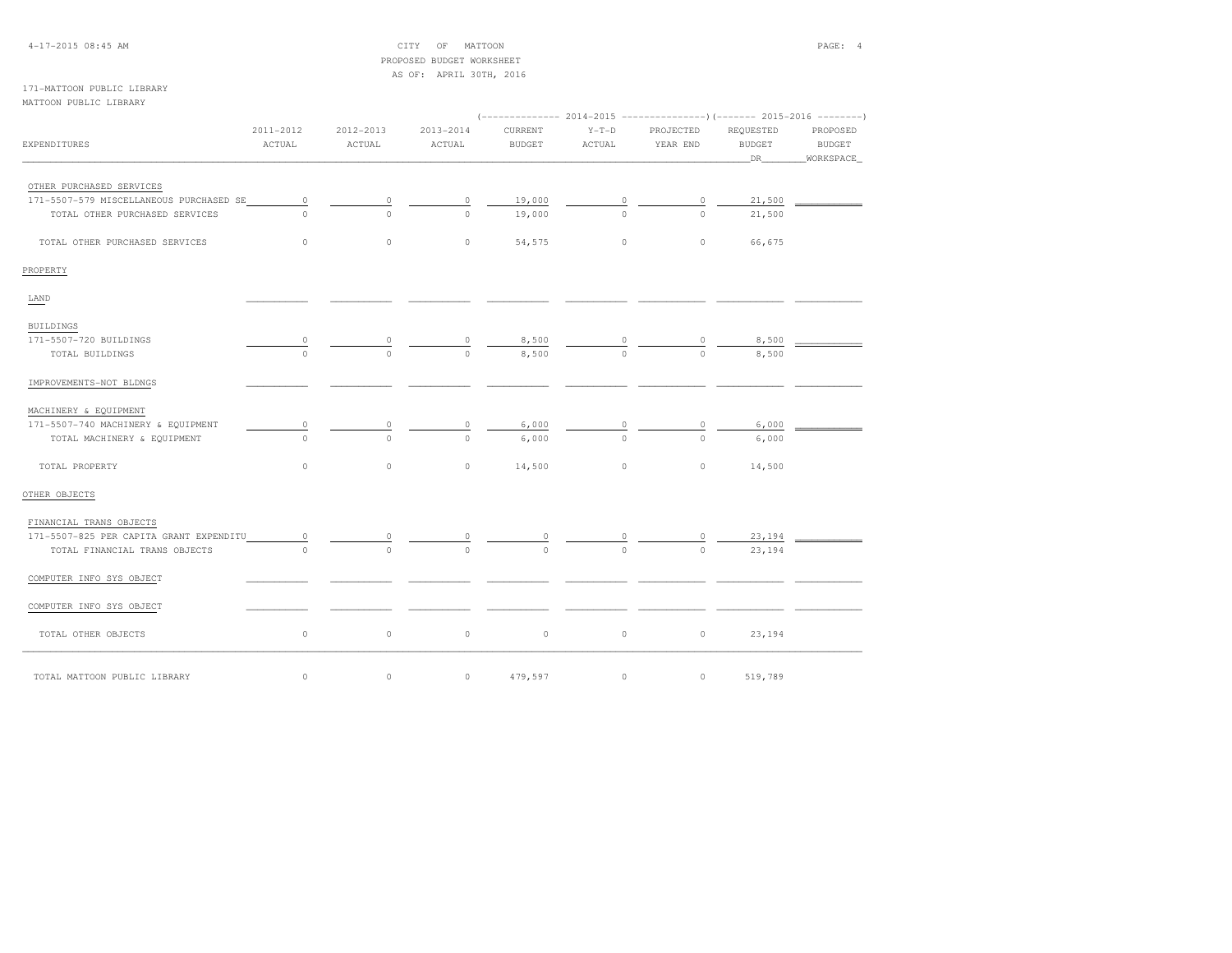#### 4-17-2015 08:45 AM CITY OF MATTOON PAGE: 5 PROPOSED BUDGET WORKSHEETAS OF: APRIL 30TH, 2016

# 171-MATTOON PUBLIC LIBRARY

#### DEBT SERVICE

|              | 2011-2012 | 2012-2013 | 2013-2014 | CURRENT       | $Y-T-D$ | PROJECTED | REOUESTED | PROPOSED      |
|--------------|-----------|-----------|-----------|---------------|---------|-----------|-----------|---------------|
| EXPENDITURES | ACTUAL    | ACTUAL    | ACTUAL    | <b>BUDGET</b> | ACTUAL  | YEAR END  | BUDGET    | <b>BUDGET</b> |
|              |           |           |           |               |         |           |           | WORKSPACE     |

# OTHER OBJECTS

| FINANCIAL TRANS OBJECTS                 |    |   |            |       |          |       |  |
|-----------------------------------------|----|---|------------|-------|----------|-------|--|
| 171-5717-817 TRANS TO GENERAL FD PENSIO |    |   |            | 5,000 |          | 5,000 |  |
| TOTAL FINANCIAL TRANS OBJECTS           |    | 0 |            | 5,000 | 0        | 5,000 |  |
| TOTAL OTHER OBJECTS                     | 0. | 0 | $^{\circ}$ | 5,000 | $\Omega$ | 5,000 |  |
| TOTAL DEBT SERVICE                      |    | 0 |            | 5,000 | 0        | 5,000 |  |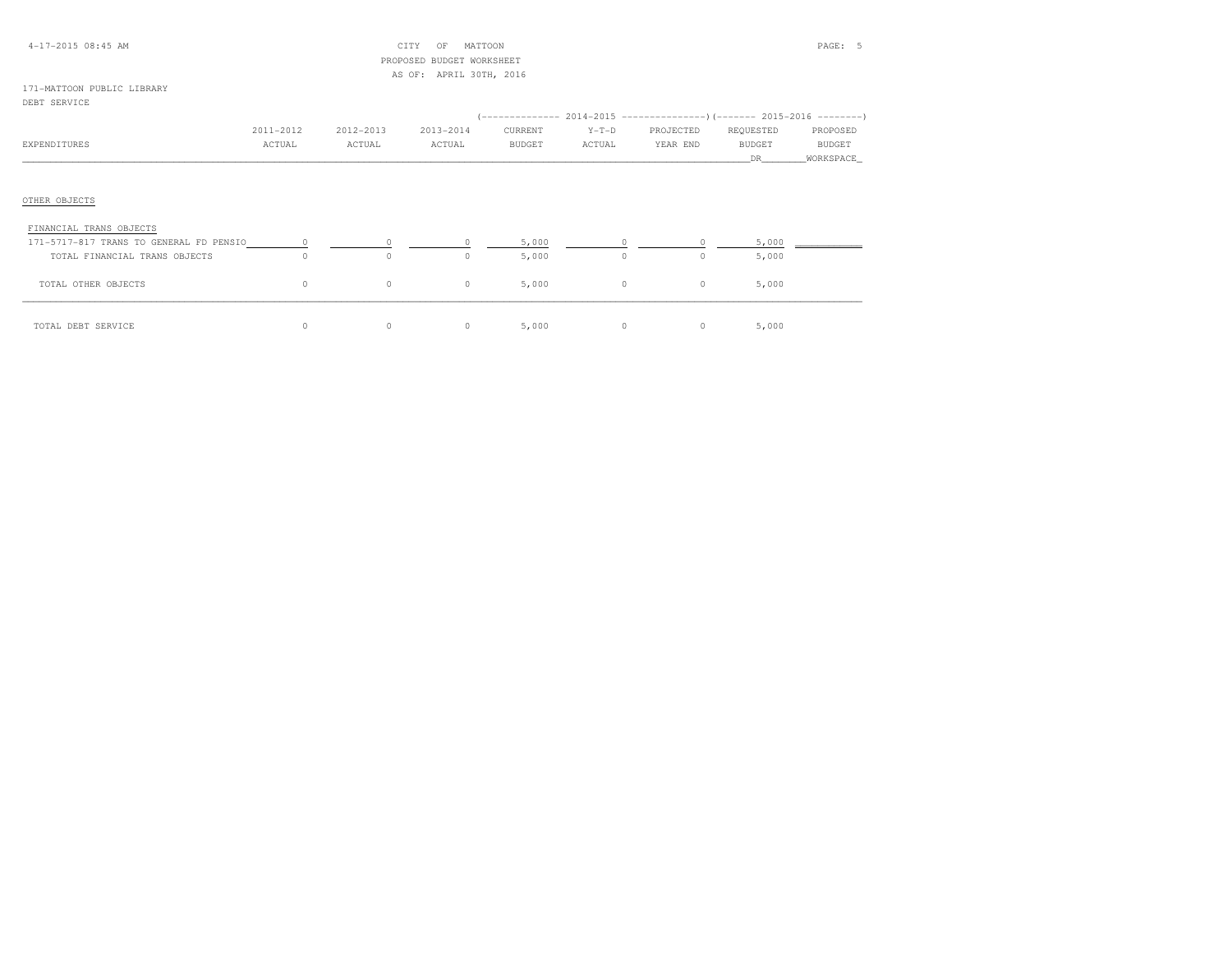#### 4-17-2015 08:45 AM CITY OF MATTOON PAGE: 6 PROPOSED BUDGET WORKSHEETAS OF: APRIL 30TH, 2016

# 171-MATTOON PUBLIC LIBRARY

#### DEBT SERVICE

|              | 2011-2012 | 2012-2013 | 2013-2014 | CURRENT       | $Y-T-D$ | PROJECTED | REOUESTED | PROPOSED      |
|--------------|-----------|-----------|-----------|---------------|---------|-----------|-----------|---------------|
| EXPENDITURES | ACTUAL    | ACTUAL    | ACTUAL    | <b>BUDGET</b> | ACTUAL  | YEAR END  | BUDGET    | <b>BUDGET</b> |
|              |           |           |           |               |         |           |           | WORKSPACE     |

# OTHER OBJECTS

| FINANCIAL TRANS OBJECTS                |   |   |        |          |        |  |
|----------------------------------------|---|---|--------|----------|--------|--|
| 171-5718-817 LOAN FROM CITY OF MATTOON |   |   | 20,000 |          | 20,000 |  |
| TOTAL FINANCIAL TRANS OBJECTS          | 0 |   | 20,000 |          | 20,000 |  |
| TOTAL OTHER OBJECTS                    |   | 0 | 20,000 | $\Omega$ | 20,000 |  |
| TOTAL DEBT SERVICE                     |   |   | 20,000 | 0        | 20,000 |  |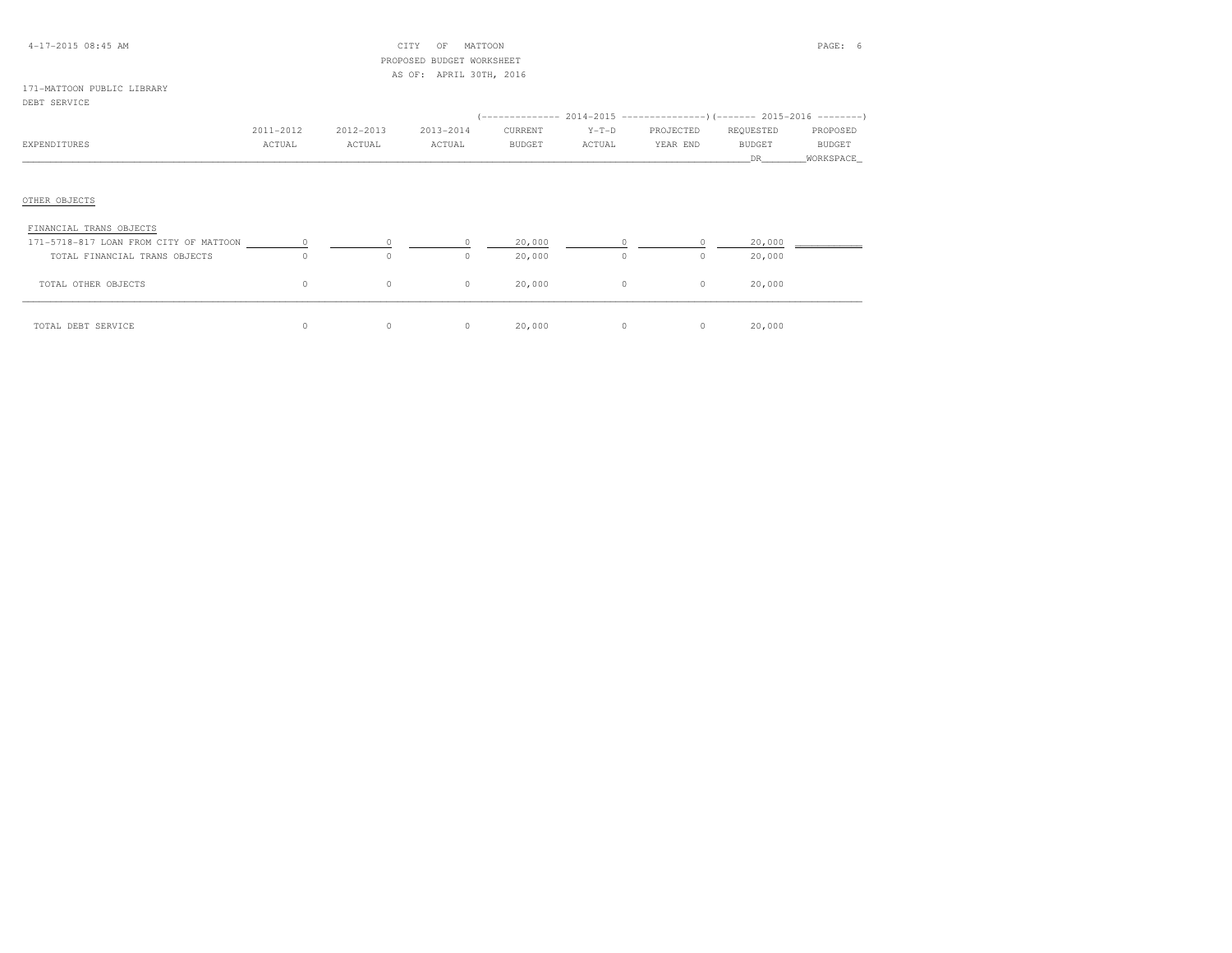#### 4-17-2015 08:45 AM CITY OF MATTOON PAGE: 7 PROPOSED BUDGET WORKSHEETAS OF: APRIL 30TH, 2016

#### 171-MATTOON PUBLIC LIBRARYINTEREST EXPENSE

|              |              |           |           |               |         | (------------- 2014-2015 ----------------)(------- 2015-2016 --------) |           |               |
|--------------|--------------|-----------|-----------|---------------|---------|------------------------------------------------------------------------|-----------|---------------|
|              | 2011-2012    | 2012-2013 | 2013-2014 | CURRENT       | $Y-T-D$ | PROJECTED                                                              | REOUESTED | PROPOSED      |
| EXPENDITURES | <b>CTUAL</b> | ACTUAL    | ACTUAL    | <b>BUDGET</b> | ACTUAL  | YEAR END                                                               | BUDGET    | <b>BUDGET</b> |
|              |              |           |           |               |         |                                                                        |           | WORKSPACE     |

## OTHER OBJECTS

| FINANCIAL TRANS OBJECTS                                                                             |          |         |         |                  |                |                    |                  |
|-----------------------------------------------------------------------------------------------------|----------|---------|---------|------------------|----------------|--------------------|------------------|
| TOTAL EXPENDITURES                                                                                  | 0        | $\circ$ | $\circ$ | 504,597          | $\circ$        | 544,789<br>$\circ$ |                  |
| REVENUE OVER/(UNDER) EXPENDITURES                                                                   | $\circ$  | $\circ$ | 0(      | 41,377)          | $\overline{0}$ | 0(                 | 41,329)          |
| OTHER FINANCING SOURCES<br>171-4901-010 TRANSFER OF REPLACEMENT TA<br>TOTAL OTHER FINANCING SOURCES | $\Omega$ | 0       | $\circ$ | 41,377<br>41,377 | $\circ$        | $\circ$            | 41,329<br>41,329 |
| TOTAL OTHER FINANCING SOURCES (USES)                                                                | $\circ$  | $\circ$ | $\circ$ | 41,377           | $\circ$        | $\circ$            | 41,329           |

REVENUES & OTHER SOURCES OVER/

\*\*\* END OF REPORT \*\*\*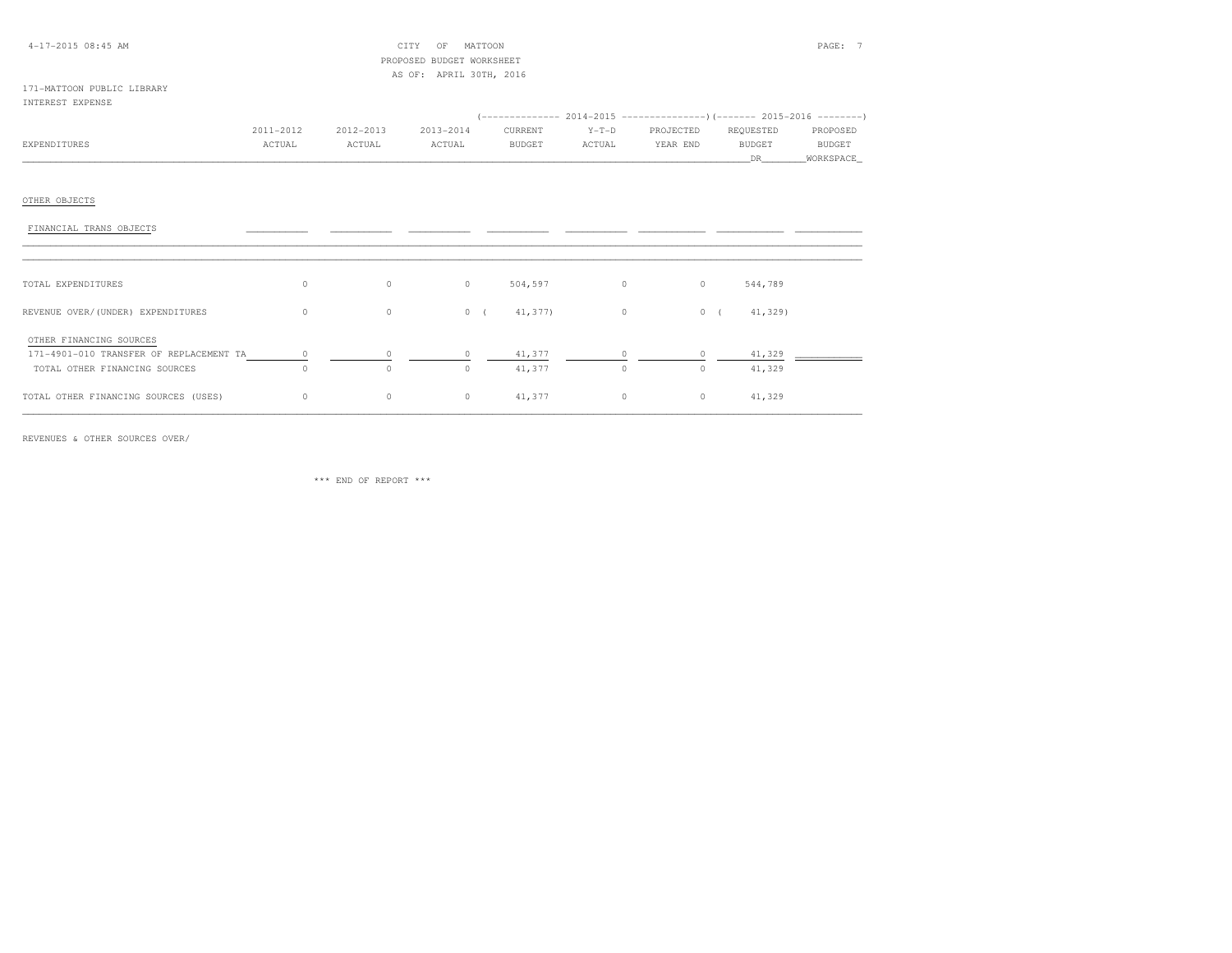4-17-2015 08:45 AM CITY OF MATTOON PAGE: 1 PROPOSED BUDGET WORKSHEETAS OF: APRIL 30TH, 2016

211-WATER FUND

| <b>REVENUES</b>                         | 2011-2012<br>ACTUAL | 2012-2013<br>ACTUAL | 2013-2014<br>ACTUAL | CURRENT<br><b>BUDGET</b> | $Y-T-D$<br>ACTUAL | PROJECTED<br>YEAR END | REQUESTED<br><b>BUDGET</b><br>DR | PROPOSED<br><b>BUDGET</b><br>WORKSPACE |
|-----------------------------------------|---------------------|---------------------|---------------------|--------------------------|-------------------|-----------------------|----------------------------------|----------------------------------------|
| INTERGOVERNMENTAL REV                   |                     |                     |                     |                          |                   |                       |                                  |                                        |
| FEDERAL GOVT GRANTS                     |                     |                     |                     |                          |                   |                       |                                  |                                        |
| STATE GOVT GRANTS                       |                     |                     |                     |                          |                   |                       |                                  |                                        |
| 211-4323-023 STATE CAPITAL GRANTS       | 19,851              | 20,083              | $\circ$             | $\circ$                  | 0                 | 0                     | 6,150                            |                                        |
| TOTAL STATE GOVT GRANTS                 | 19,851              | 20,083              | $\Omega$            | $\Omega$                 | $\Omega$          | $\Omega$              | 6,150                            |                                        |
| TOTAL INTERGOVERNMENTAL REV             | 19,851              | 20,083              | $\circ$             | $\circ$                  | $\circ$           | $\circ$               | 6,150                            |                                        |
| CHARGES FOR SERVICES                    |                     |                     |                     |                          |                   |                       |                                  |                                        |
| WTR FD REVENUES & OTHER                 |                     |                     |                     |                          |                   |                       |                                  |                                        |
| 211-4461-021 WATER SALES                | 3,139,194           | 3,554,721           | 3,620,539           | 3,500,000                | 3,161,892         | 3,632,500             | 3,625,000                        |                                        |
| 211-4462-021 UTILITY TAX                | $\sim$ 0            | 120,737             | 122,682             | 120,000                  | 115,035           | 121,246               | 121,000                          |                                        |
| 211-4463-021 RELIANT ENERGY SALES       | 79,884              | 83,275              | 79,795              | 79,000                   | 71,883            | 78,921                | 79,000                           |                                        |
| 211-4464-021 FARM INCOME                | 280                 | 6,775               | 8,575               | 6,000                    | 6,775             | 6,775                 | 6,700                            |                                        |
| 211-4465-021 LEASES & RENTALS           | 15,229              | 14,294              | 13,974              | 15,000                   | 7,865             | 9,080                 | 12,300                           |                                        |
| 211-4466-021 PERMITS & TAPPING FEES     | 4,470               | 2,250               | 5,232               | 4,000                    | 5,500             | 6,007                 | 6,000                            |                                        |
| 211-4469-021 MISC. & SUNDRY WATER CHARG | 25,490              | 234,993             | 25,044              | 25,000                   | 19,906            | 21,431                | 24,000                           | and the control of the control of      |
| TOTAL WTR FD REVENUES & OTHER           | 3, 264, 546         | 4,017,044           | 3,875,840           | 3,749,000                | 3,388,856         | 3,875,960             | 3,874,000                        |                                        |
| TOTAL CHARGES FOR SERVICES              | 3,264,546           | 4,017,044           | 3,875,840           | 3,749,000                | 3,388,856         | 3,875,960             | 3,874,000                        |                                        |
| INVESTMENT EARNINGS                     |                     |                     |                     |                          |                   |                       |                                  |                                        |
| INTEREST EARNINGS                       |                     |                     |                     |                          |                   |                       |                                  |                                        |
| 211-4610-021 INTEREST EARNINGS          | 4,130               |                     |                     | $\circ$                  | 34                |                       |                                  |                                        |
| TOTAL INTEREST EARNINGS                 | 4,130               |                     |                     | $\Omega$                 | 34                |                       |                                  |                                        |
| TOTAL INVESTMENT EARNINGS               | 4,130               | 9                   | 1                   | $\circ$                  | 34                | $\mathbf{1}$          | $\mathbf{1}$                     |                                        |
| TOTAL REVENUES                          | 3,288,528           | 4,037,136           | 3,875,841           | 3,749,000                | 3,388,890         | 3,875,961             | 3,880,151                        |                                        |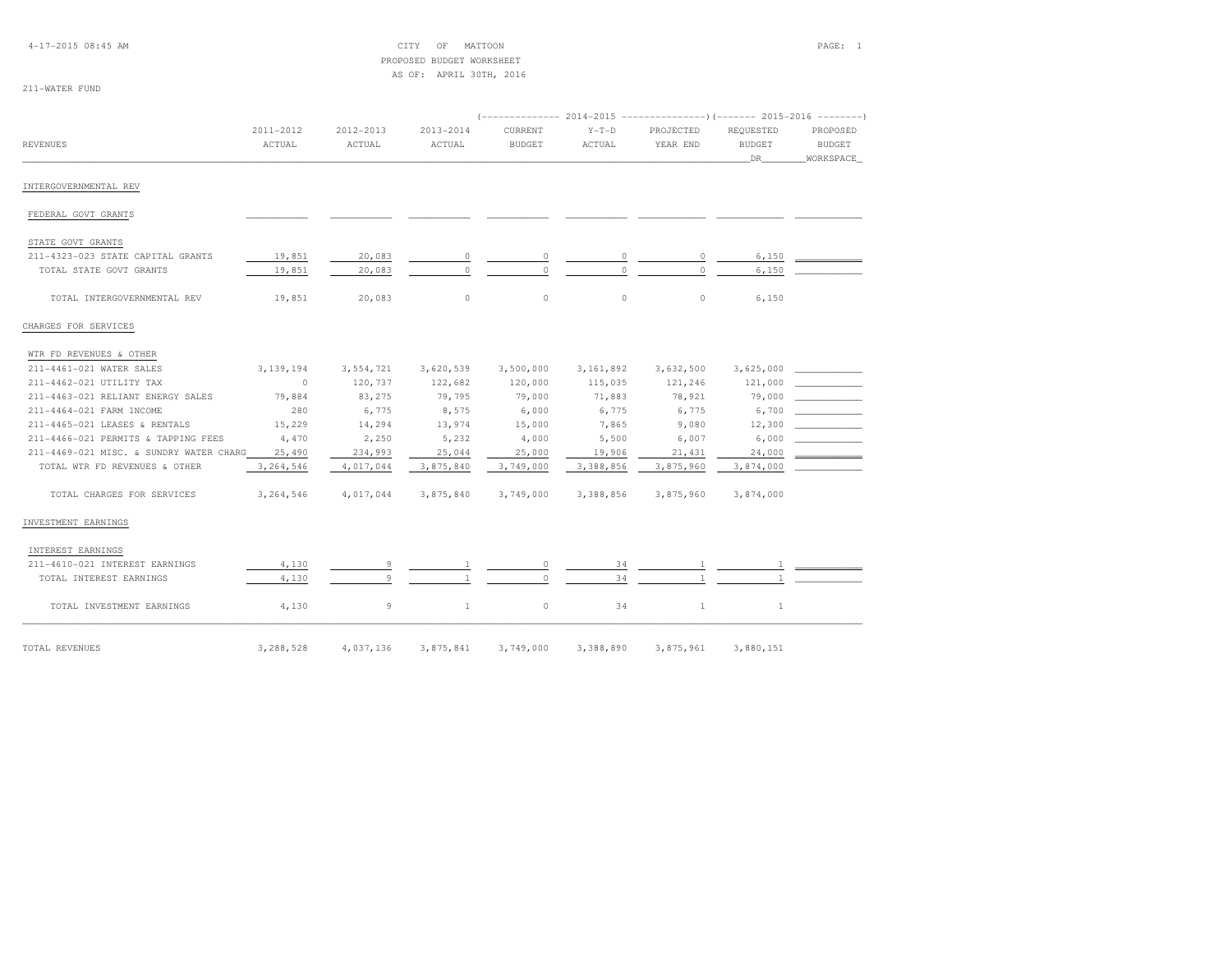4-17-2015 08:45 AM CITY OF MATTOON PAGE: 2 PROPOSED BUDGET WORKSHEETAS OF: APRIL 30TH, 2016

# 211-WATER FUND

RESERVOIRS & WTR SOURCES

|                                        |                     | $--- 2014-2015$<br>----------------) (------- 2015-2016 ---------) |                     |                          |                   |                       |                                  |                                         |  |
|----------------------------------------|---------------------|--------------------------------------------------------------------|---------------------|--------------------------|-------------------|-----------------------|----------------------------------|-----------------------------------------|--|
| EXPENDITURES                           | 2011-2012<br>ACTUAL | 2012-2013<br>ACTUAL                                                | 2013-2014<br>ACTUAL | CURRENT<br><b>BUDGET</b> | $Y-T-D$<br>ACTUAL | PROJECTED<br>YEAR END | REQUESTED<br><b>BUDGET</b><br>DR | PROPOSED<br><b>BUDGET</b><br>WORKSPACE_ |  |
|                                        |                     |                                                                    |                     |                          |                   |                       |                                  |                                         |  |
| PERSONNEL SERVICES                     |                     |                                                                    |                     |                          |                   |                       |                                  |                                         |  |
| SALARIES & WAGES                       |                     |                                                                    |                     |                          |                   |                       |                                  |                                         |  |
| 211-5351-111 SALARIES OF REG EMPLOYEES | 1,102               | $\circ$                                                            | 2,642               | $\circ$                  | 1,643             | 2,465                 | $\circ$                          |                                         |  |
| 211-5351-113 OVERTIME                  | 53                  | $\circ$                                                            | 133                 | $\circ$                  | 28                | 43                    | $\circ$                          |                                         |  |
| TOTAL SALARIES & WAGES                 | 1,155               | $\circ$                                                            | 2,775               | $\circ$                  | 1,672             | 2,507                 | $\Omega$                         |                                         |  |
| TOTAL PERSONNEL SERVICES               | 1,155               | $\circ$                                                            | 2,775               | $\circ$                  | 1,672             | 2,507                 | $\circ$                          |                                         |  |
| EMPLOYEE BENEFITS                      |                     |                                                                    |                     |                          |                   |                       |                                  |                                         |  |
| GROUP INSURANCE                        |                     |                                                                    |                     |                          |                   |                       |                                  |                                         |  |
| 211-5351-211 GROUP HEALTH INSURANCE    | 213                 | $\circ$                                                            | 542                 | 0                        | 401               | 601                   | 0                                |                                         |  |
| TOTAL GROUP INSURANCE                  | 213                 | $\Omega$                                                           | 542                 | $\Omega$                 | 401               | 601                   | $\cap$                           |                                         |  |
| SOCIAL SECURITY CONTRIB                |                     |                                                                    |                     |                          |                   |                       |                                  |                                         |  |
| 211-5351-221 FICA CONTRIBUTIONS        | 70                  | $\circ$                                                            | 168                 | $\circ$                  | 102               | 154                   | $\circ$                          |                                         |  |
| 211-5351-222 MEDICARE CONTRIBUTIONS    | 16                  | $\circ$                                                            | 39                  | $\mathbb O$              | 24                | 36                    | $\Omega$                         |                                         |  |
| TOTAL SOCIAL SECURITY CONTRIB          | 86                  | $\mathbf{0}$                                                       | 207                 | $\mathbf 0$              | 126               | 190                   |                                  |                                         |  |
| RETIREMENT CONTRIBTUIONS               |                     |                                                                    |                     |                          |                   |                       |                                  |                                         |  |
| 211-5351-231 IMRF CONTRIBUTIONS        | 152                 | $\circ$                                                            | 372                 | $\circ$                  | 224               | 337                   |                                  |                                         |  |
| TOTAL RETIREMENT CONTRIBTUIONS         | 152                 | $\Omega$                                                           | 372                 | $\Omega$                 | 224               | 337                   |                                  |                                         |  |
| UNEMPLOYMNT COMPENSATION               |                     |                                                                    |                     |                          |                   |                       |                                  |                                         |  |
| WORKER'S COMPENSATION                  |                     |                                                                    |                     |                          |                   |                       |                                  |                                         |  |
| TOTAL EMPLOYEE BENEFITS                | 451                 | $\circ$                                                            | 1,121               | $\circ$                  | 752               | 1,127                 | $\mathbb O$                      |                                         |  |
| SUPPLIES                               |                     |                                                                    |                     |                          |                   |                       |                                  |                                         |  |
| GENERAL SUPPLIES                       |                     |                                                                    |                     |                          |                   |                       |                                  |                                         |  |
| 211-5351-312 CLEANING SUPPLIES         | 133                 | $\circ$                                                            | 83                  | 100                      | 146               | 146                   | 100                              |                                         |  |
| 211-5351-316 TOOLS & EQUIPMENT         | 922                 | 1,304                                                              | 1,299               | 1,500                    | 765               | 765                   | 1,200                            |                                         |  |
| 211-5351-318 VEHICLE PARTS             | 67                  | 135                                                                | 40                  | 200                      | 634               | 582                   | 300                              |                                         |  |
| 211-5351-319 MISCELLANEOUS SUPPLIES    | 341                 | 953                                                                | 1,538               | 1,500                    | 1,840             | 1,568                 | 1,500                            |                                         |  |
| TOTAL GENERAL SUPPLIES                 | 1,463               | 2,392                                                              | 2,960               | 3,300                    | 3,385             | 3,061                 | 3,100                            |                                         |  |
| ENERGY                                 |                     |                                                                    |                     |                          |                   |                       |                                  |                                         |  |
| 211-5351-321 NATURAL GAS & ELECTRIC    | 1,467               | 1,808                                                              | 1,873               | 2,000                    | 1,838             | 2,114                 | 2,200                            |                                         |  |
| 211-5351-322 ELECTRICITY               | 80                  | 90                                                                 | 60                  | 100                      | 90                | 78                    |                                  |                                         |  |
| 211-5351-326 FUEL                      | $\circ$             | 1,114                                                              | 217                 | 1,200                    | $\circ$           | 217                   | 500                              |                                         |  |
| TOTAL ENERGY                           | 1,547               | 3,012                                                              | 2,150               | 3,300                    | 1,928             | 2,409                 | 2,700                            |                                         |  |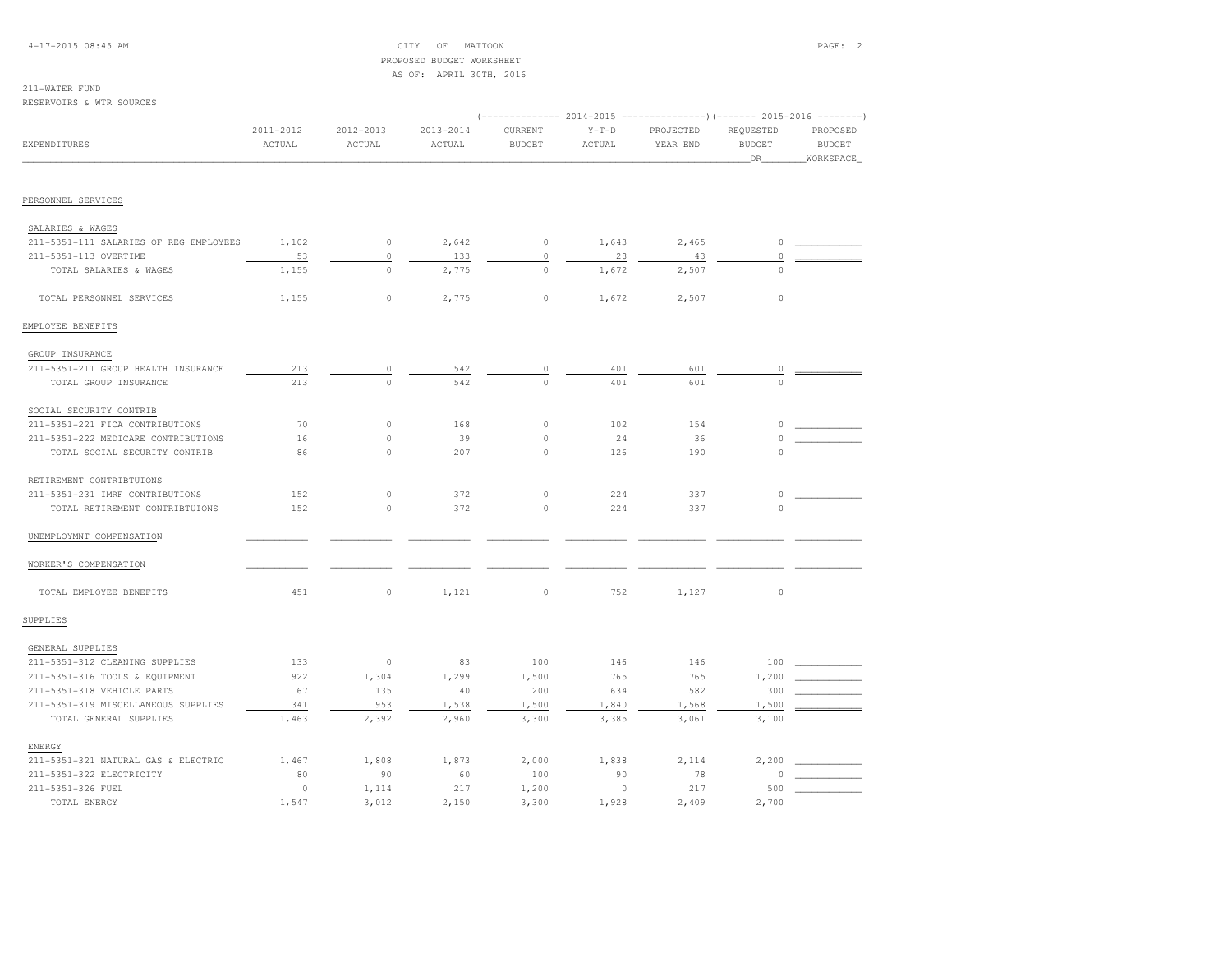4-17-2015 08:45 AM CITY OF MATTOON PAGE: 3 PROPOSED BUDGET WORKSHEETAS OF: APRIL 30TH, 2016

## 211-WATER FUND

RESERVOIRS & WTR SOURCES

|                                           | 2011-2012      | 2012-2013   | 2013-2014 | CURRENT       | $Y-T-D$        | PROJECTED      | REQUESTED     | PROPOSED      |
|-------------------------------------------|----------------|-------------|-----------|---------------|----------------|----------------|---------------|---------------|
| EXPENDITURES                              | ACTUAL         | ACTUAL      | ACTUAL    | <b>BUDGET</b> | ACTUAL         | YEAR END       | <b>BUDGET</b> | <b>BUDGET</b> |
|                                           |                |             |           |               |                |                | DR            | WORKSPACE     |
| STREET MAINT SUPPLIES                     |                |             |           |               |                |                |               |               |
| 211-5351-351 CONCRETE                     | $\circ$        | $\mathbb O$ | $\circ$   | 2,000         | $\circ$        | $\circ$        | 2,000         |               |
| 211-5351-352 AGGREGATE                    | $\circ$        | $\mathbb O$ | 2,600     | 2,000         | 3,134          | 3,134          | 2,000         |               |
| TOTAL STREET MAINT SUPPLIES               | $\circ$        | $\circ$     | 2,600     | 4,000         | 3,134          | 3,134          | 4,000         |               |
| TOTAL SUPPLIES                            | 3,009          | 5,404       | 7,710     | 10,600        | 8,448          | 8,604          | 9,800         |               |
| PURCHASED PROP MAINT SRV                  |                |             |           |               |                |                |               |               |
| REPAIR & MAINT SERVICES                   |                |             |           |               |                |                |               |               |
| 211-5351-432 REPAIR OF STRUCTURES         | 100            | 46          | 1,487     | 1,500         | 171            | 171            | 1,000         |               |
| 211-5351-433 REPAIR OF MACHINERY          | 1,761          | 4,187       | 3,036     | 2,500         | 3,206          | 5,603          | 3,000         |               |
| 211-5351-434 REPAIR OF VEHICLES           | 453            | 11          | $\circ$   | $\circ$       | $\overline{0}$ | $\circ$        | 0             |               |
| TOTAL REPAIR & MAINT SERVICES             | 2,315          | 4,244       | 4,523     | 4,000         | 3,377          | 5,774          | 4,000         |               |
| RENTALS                                   |                |             |           |               |                |                |               |               |
| 211-5351-440 EQUIPMENT RENTAL             | $\overline{0}$ | 0           | 5,510     | 6,000         | 5,250          | 5,010          | 6,000         |               |
| TOTAL RENTALS                             | $\Omega$       | $\Omega$    | 5,510     | 6,000         | 5,250          | 5,010          | 6,000         |               |
| OTHER PROP MAINT SERVICE                  |                |             |           |               |                |                |               |               |
| 211-5351-460 OTHER PROPERTY MAINT. SVCS   | 3,005          | 3,424       | 760       | $\circ$       | $\circ$        | $\overline{0}$ | $\theta$      |               |
| TOTAL OTHER PROP MAINT SERVICE            | 3,005          | 3,424       | 760       | $\Omega$      |                |                |               |               |
| TOTAL PURCHASED PROP MAINT SRV            | 5,320          | 7,668       | 10,794    | 10,000        | 8,626          | 10,784         | 10,000        |               |
| OTHER PURCHASED SERVICES                  |                |             |           |               |                |                |               |               |
| PROFESSIONAL SERVICES                     |                |             |           |               |                |                |               |               |
| INSURANCE                                 |                |             |           |               |                |                |               |               |
| 211-5351-524 WATER RESERVOIR DAM INSURA   | 7,054          |             | 3,527     | 3,600         | 3,695          | 3,695          | 3,700         |               |
| TOTAL INSURANCE                           | 7,054          | $\Omega$    | 3,527     | 3,600         | 3,695          | 3,695          | 3,700         |               |
| OTHER PURCHASED SERVICES                  |                |             |           |               |                |                |               |               |
| 211-5351-579 MISC OTHER PURCHASED SERVI   | $\circ$        |             | 253       |               |                |                |               |               |
| TOTAL OTHER PURCHASED SERVICES            |                | $\Omega$    | 253       |               |                |                |               |               |
| TOTAL OTHER PURCHASED SERVICES            | 7,054          | $\circ$     | 3,780     | 3,600         | 3,695          | 3,695          | 3,700         |               |
| PROPERTY                                  |                |             |           |               |                |                |               |               |
| IMPROVEMENTS-NOT BLDNGS                   |                |             |           |               |                |                |               |               |
| 211-5351-730 IMPROVEMENTS OTHER THAN B (  | 1,748)         | 0           |           |               |                |                |               |               |
| TOTAL IMPROVEMENTS-NOT BLDNGS<br>$\left($ | 1,748)         | $\Omega$    |           |               |                |                |               |               |
|                                           |                |             |           |               |                |                |               |               |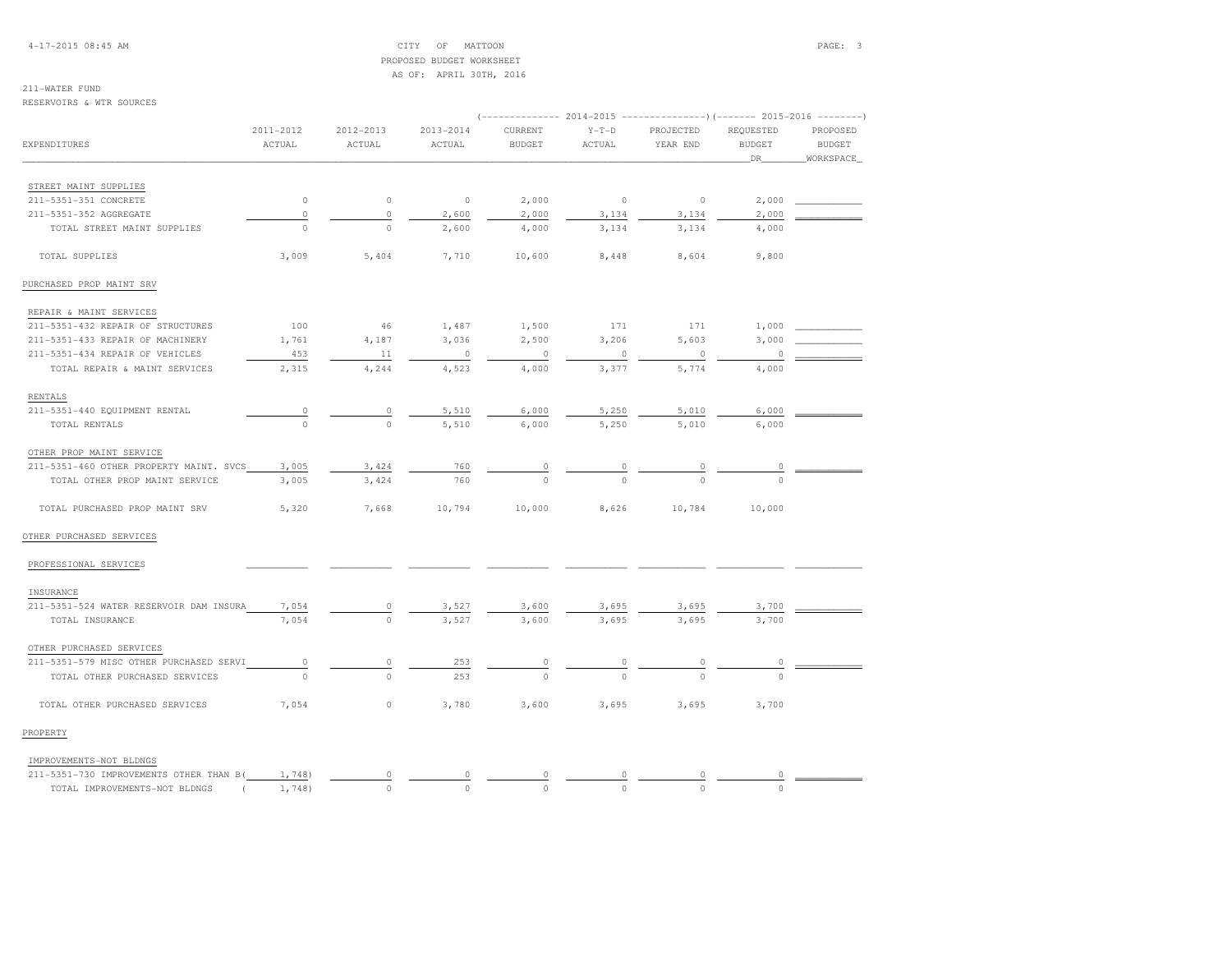| $4-17-2015$ 08:45 AM           |           |           | CITY<br>OF                | MATTOON       |         |           |               | PAGE: 4   |
|--------------------------------|-----------|-----------|---------------------------|---------------|---------|-----------|---------------|-----------|
|                                |           |           | PROPOSED BUDGET WORKSHEET |               |         |           |               |           |
|                                |           |           | AS OF: APRIL 30TH, 2016   |               |         |           |               |           |
| 211-WATER FUND                 |           |           |                           |               |         |           |               |           |
| RESERVOIRS & WTR SOURCES       |           |           |                           |               |         |           |               |           |
|                                |           |           |                           |               |         |           |               |           |
|                                | 2011-2012 | 2012-2013 | 2013-2014                 | CURRENT       | $Y-T-D$ | PROJECTED | REQUESTED     | PROPOSED  |
| EXPENDITURES                   | ACTUAL    | ACTUAL    | ACTUAL                    | <b>BUDGET</b> | ACTUAL  | YEAR END  | <b>BUDGET</b> | BUDGET    |
|                                |           |           |                           |               |         |           | DR            | WORKSPACE |
|                                |           |           |                           |               |         |           |               |           |
| MACHINERY & EQUIPMENT          |           |           |                           |               |         |           |               |           |
|                                |           |           |                           |               |         |           |               |           |
| TOTAL PROPERTY                 | 1,748)    | $\circ$   | $\circ$                   | $\circ$       | $\circ$ | $\circ$   | $\circ$       |           |
|                                |           |           |                           |               |         |           |               |           |
|                                |           |           |                           |               |         |           |               |           |
| TOTAL RESERVOIRS & WTR SOURCES | 15,242    | 13,071    | 26,181                    | 24,200        | 23,192  | 26,718    | 23,500        |           |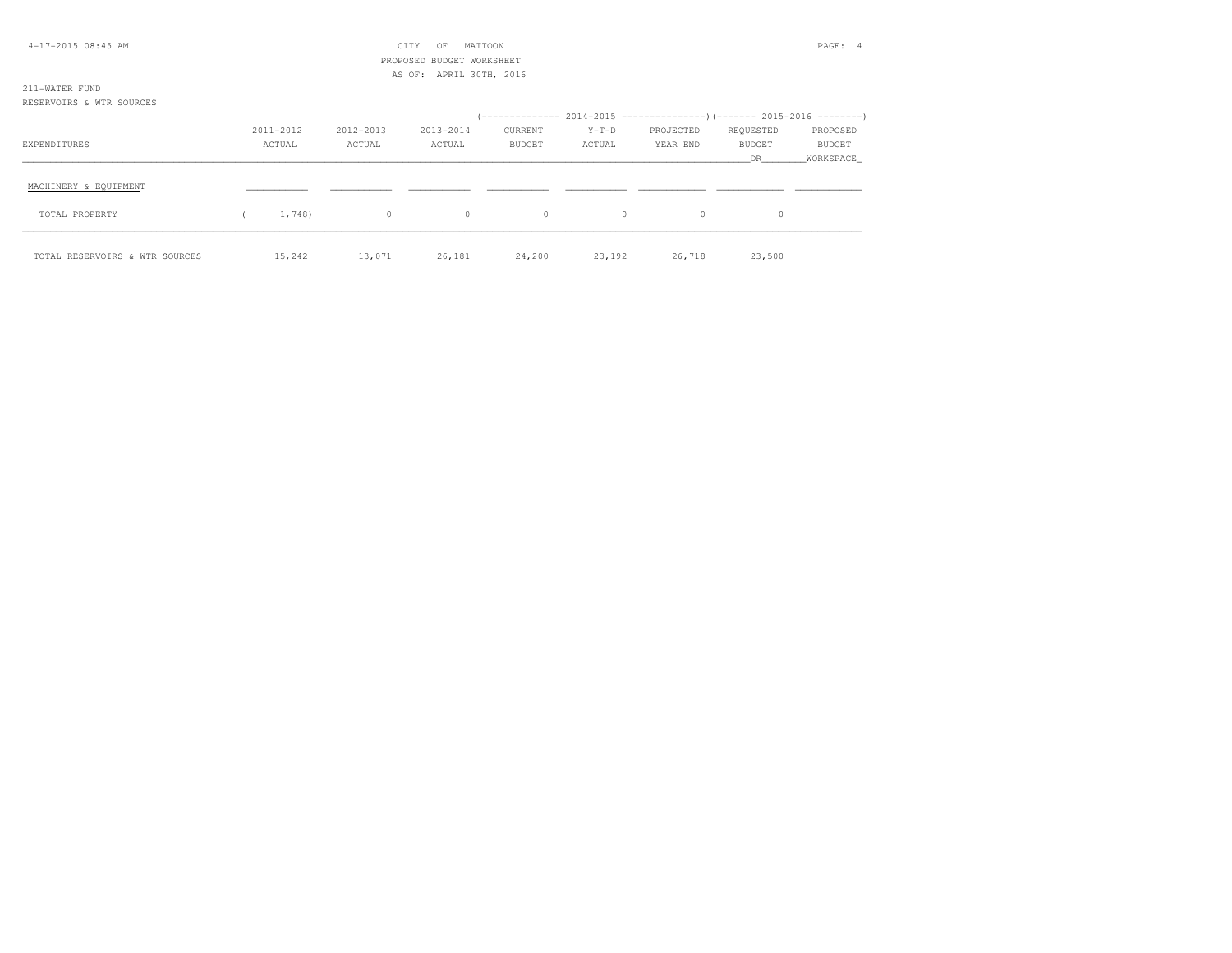#### 4-17-2015 08:45 AM CITY OF MATTOON PAGE: 5 PROPOSED BUDGET WORKSHEETAS OF: APRIL 30TH, 2016

#### RESTRICTED RELIANT EXPS

|              | 2011-2012 | 2012-2013 | 2013-2014 | CURRENT       | $Y-T-D$ | PROJECTED | REQUESTED     | PROPOSED      |
|--------------|-----------|-----------|-----------|---------------|---------|-----------|---------------|---------------|
| EXPENDITURES | ACTUAL    | ACTUAL    | ACTUAL    | <b>BUDGET</b> | ACTUAL  | YEAR END  | <b>BUDGET</b> | <b>BUDGET</b> |
|              |           |           |           |               |         |           |               | WORKSPACE_    |

### PROPERTY

| IMPROVEMENTS-NOT BLDNGS                 |        |        |       |       |       |        |  |
|-----------------------------------------|--------|--------|-------|-------|-------|--------|--|
| 211-5352-730 IMPROVEMNTS OTHER THAN BUI | 17,134 | 21,865 | 3,000 | 1,213 | 1,213 | 12,300 |  |
| TOTAL IMPROVEMENTS-NOT BLDNGS           | 17,134 | 21,865 | 3,000 | 1,213 | 1,213 | 12,300 |  |
| TOTAL PROPERTY                          | 17,134 | 21,865 | 3,000 | 1,213 | 1,213 | 12,300 |  |
| TOTAL RESTRICTED RELIANT EXPS           | 17,134 | 21,865 | 3,000 | 1,213 | 1,213 | 12,300 |  |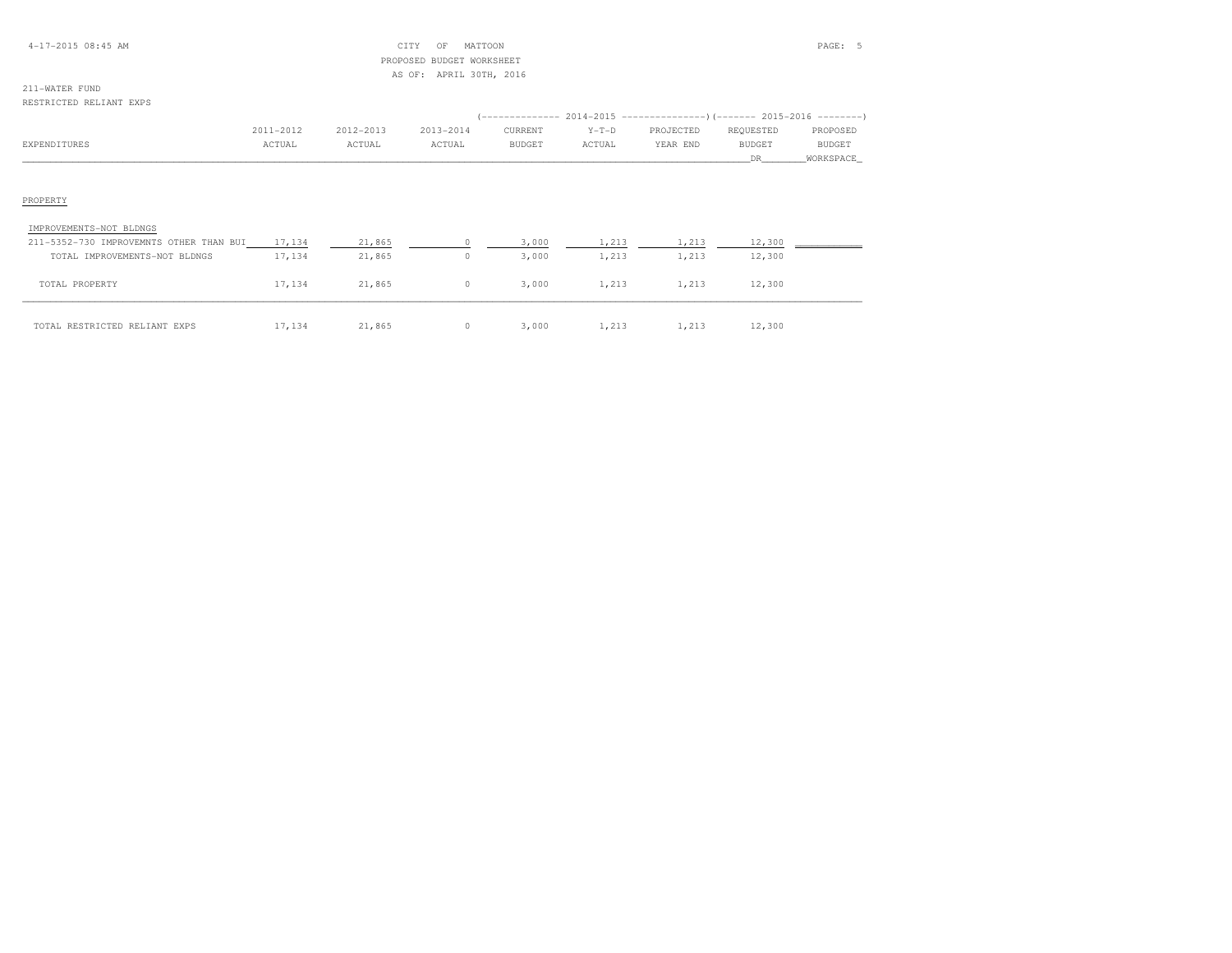4-17-2015 08:45 AM CITY OF MATTOON PAGE: 6 PROPOSED BUDGET WORKSHEETAS OF: APRIL 30TH, 2016

# 211-WATER FUND

WATER TREATMENT PLANT

|                                         |           |           |           | $---------2014-2015$<br>----------------) (------- 2015-2016 |         |           |               |               |  |  |
|-----------------------------------------|-----------|-----------|-----------|--------------------------------------------------------------|---------|-----------|---------------|---------------|--|--|
|                                         | 2011-2012 | 2012-2013 | 2013-2014 | CURRENT                                                      | $Y-T-D$ | PROJECTED | REQUESTED     | PROPOSED      |  |  |
| <b>EXPENDITURES</b>                     | ACTUAL    | ACTUAL    | ACTUAL    | <b>BUDGET</b>                                                | ACTUAL  | YEAR END  | <b>BUDGET</b> | <b>BUDGET</b> |  |  |
|                                         |           |           |           |                                                              |         |           | _DR_          | WORKSPACE_    |  |  |
| PERSONNEL SERVICES                      |           |           |           |                                                              |         |           |               |               |  |  |
|                                         |           |           |           |                                                              |         |           |               |               |  |  |
| SALARIES & WAGES                        |           |           |           |                                                              |         |           |               |               |  |  |
| 211-5353-111 SALARIES OF REG EMPLOYEES  | 279,254   | 279,759   | 282,532   | 310,568                                                      | 206,952 | 271,862   | 330,546       |               |  |  |
| 211-5353-112 SALARIES OF TEMP EMPLOYEES | $\circ$   | $\circ$   | 3,140     | 5,600                                                        | 5,390   | 8,085     | 5,900         |               |  |  |
| 211-5353-113 OVERTIME                   | 15,042    | 17,588    | 28,127    | 18,000                                                       | 27,061  | 27,935    | 22,000        |               |  |  |
| 211-5353-114 COMPENSATED ABSENCES       | 31,711    | 35, 312   | 40,504    | $\circ$                                                      | 62,441  | 38,706    | $\circ$       |               |  |  |
| TOTAL SALARIES & WAGES                  | 326,007   | 332,659   | 354,302   | 334,168                                                      | 301,844 | 346,588   | 358,446       |               |  |  |
| TOTAL PERSONNEL SERVICES                | 326,007   | 332,659   | 354,302   | 334,168                                                      | 301,844 | 346,588   | 358,446       |               |  |  |
| EMPLOYEE BENEFITS                       |           |           |           |                                                              |         |           |               |               |  |  |
| GROUP INSURANCE                         |           |           |           |                                                              |         |           |               |               |  |  |
| 211-5353-211 GROUP HEALTH INSURANCE     | 41,343    | 47,496    | 54,865    | 71,324                                                       | 60,032  | 65,642    | 54,228        |               |  |  |
| 211-5353-212 GROUP LIFE INSURANCE       | 864       | 901       | 901       | 803                                                          | 803     | 803       | 803           |               |  |  |
| TOTAL GROUP INSURANCE                   | 42,207    | 48,398    | 55,767    | 72,127                                                       | 60,835  | 66,445    | 55,031        |               |  |  |
| SOCIAL SECURITY CONTRIB                 |           |           |           |                                                              |         |           |               |               |  |  |
| 211-5353-221 FICA CONTRIBUTIONS         | 19,130    | 19,778    | 21,074    | 20,718                                                       | 22,633  | 21,823    | 22,224        |               |  |  |
| 211-5353-222 MEDICARE CONTRIBUTIONS     | 4,474     | 4,625     | 4,929     | 4,845                                                        | 5,293   | 5,104     | 5,197         |               |  |  |
| TOTAL SOCIAL SECURITY CONTRIB           | 23,604    | 24,403    | 26,003    | 25,563                                                       | 27,927  | 26,927    | 27,421        |               |  |  |
| RETIREMENT CONTRIBTUIONS                |           |           |           |                                                              |         |           |               |               |  |  |
| 211-5353-231 IMRF CONTRIBUTIONS         | 42,799    | 47,157    | 47,551    | 42,714                                                       | 45,082  | 46,736    | 41,671        |               |  |  |
| TOTAL RETIREMENT CONTRIBTUIONS          | 42,799    | 47,157    | 47,551    | 42,714                                                       | 45,082  | 46,736    | 41,671        |               |  |  |
|                                         |           |           |           |                                                              |         |           |               |               |  |  |
| UNEMPLOYMNT COMPENSATION                |           |           |           |                                                              |         |           |               |               |  |  |
| 211-5353-240 UNEMPLOYMENT COMP.         | 1,085     | 1,866     | 2,220     | 2,459                                                        | 2,459   | 2,459     | 1,631         |               |  |  |
| TOTAL UNEMPLOYMNT COMPENSATION          | 1,085     | 1,866     | 2,220     | 2,459                                                        | 2,459   | 2,459     | 1,631         |               |  |  |
| WORKER'S COMPENSATION                   |           |           |           |                                                              |         |           |               |               |  |  |
| 211-5353-250 WORKERS' COMPENSATION      | 18,109    | 16,106    | 15,070    | 14,846                                                       | 14,846  | 14,846    | 14,675        |               |  |  |
| TOTAL WORKER'S COMPENSATION             | 18,109    | 16,106    | 15,070    | 14,846                                                       | 14,846  | 14,846    | 14,675        |               |  |  |
| TOTAL EMPLOYEE BENEFITS                 | 127,803   | 137,930   | 146,611   | 157,709                                                      | 151,149 | 157, 413  | 140,429       |               |  |  |
| SUPPLIES                                |           |           |           |                                                              |         |           |               |               |  |  |
| GENERAL SUPPLIES                        |           |           |           |                                                              |         |           |               |               |  |  |
| 211-5353-311 OFFICE SUPPLIES            | 552       | 567       | 560       | 700                                                          | 683     | 419       | 600           |               |  |  |
| 211-5353-312 CLEANING SUPPLIES          | 1,004     | 370       | 1,080     | 800                                                          | 914     | 741       | 800           |               |  |  |
| 211-5353-313 MEDICAL & SAFETY SUPPLIES  | 216       | 242       | 327       | 300                                                          | 324     | 324       | 300           |               |  |  |
| 211-5353-314 CHEMICALS                  | 177,939   | 179,431   | 184,501   | 200,000                                                      | 143,580 | 165,700   | 200,000       |               |  |  |
| 211-5353-316 TOOLS & EQUIPMENT          | 1,379     | 1,446     | 2,632     | 1,500                                                        | 820     | 2,280     | 2,000         |               |  |  |
| 211-5353-318 VEHICLE PARTS              | 123       | 600       | 609       | 600                                                          | 1,032   | 880       | 600           |               |  |  |
| 211-5353-319 MISCELLANEOUS SUPPLIES     | 16,440    | 14,351    | 18,300    | 16,000                                                       | 28,450  | 24,484    | 18,000        |               |  |  |
| TOTAL GENERAL SUPPLIES                  | 197,653   | 197,007   | 208,009   | 219,900                                                      | 175,804 | 194,828   | 222,300       |               |  |  |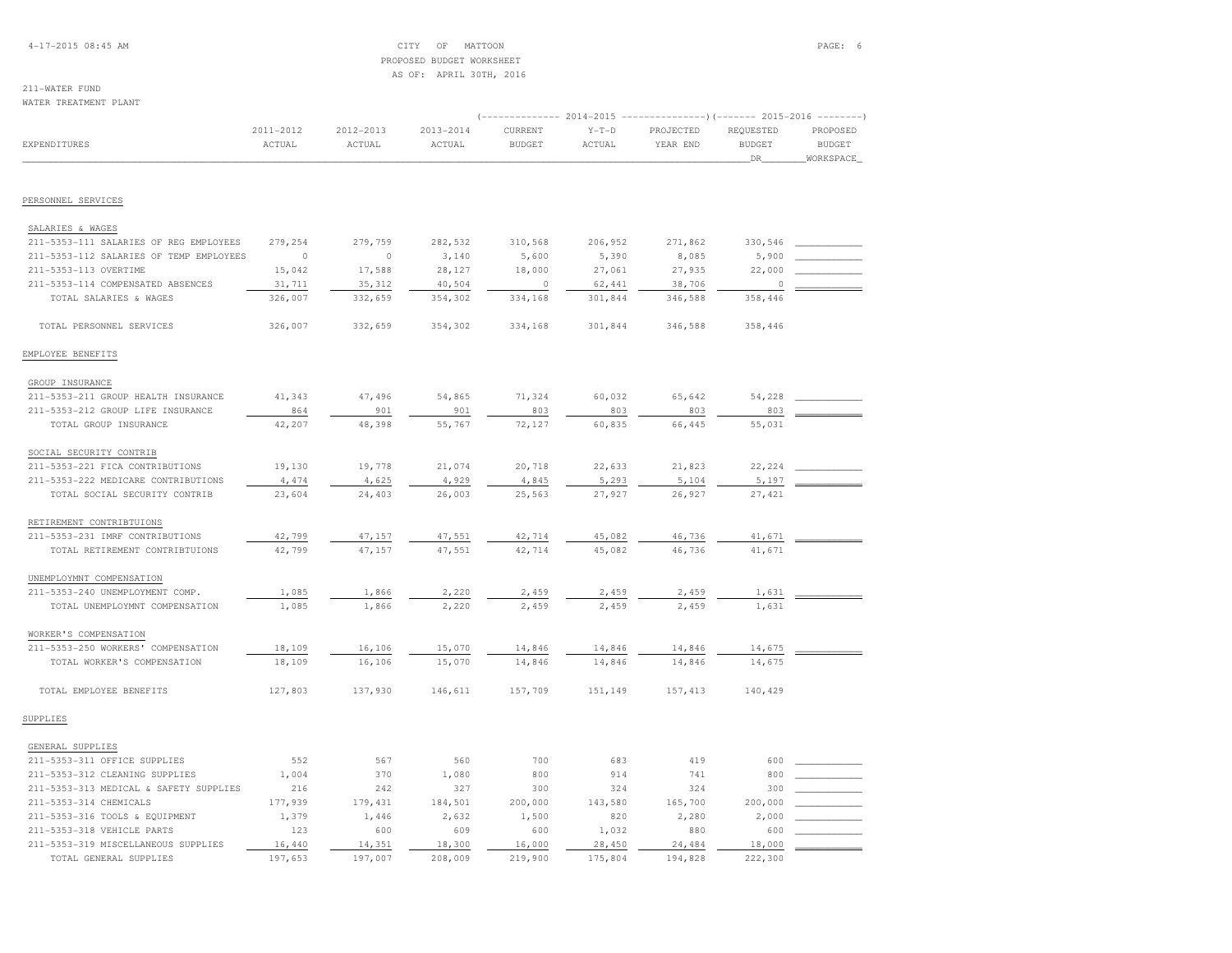4-17-2015 08:45 AM CITY OF MATTOON PAGE: 7 PROPOSED BUDGET WORKSHEETAS OF: APRIL 30TH, 2016

211-WATER FUNDWATER TREATMENT PLANT

| MAIBN INBAINBNI FBANI                   |                     |                     |                     |                          |                   |                       |                                  |                                        |  |  |  |  |
|-----------------------------------------|---------------------|---------------------|---------------------|--------------------------|-------------------|-----------------------|----------------------------------|----------------------------------------|--|--|--|--|
| EXPENDITURES                            | 2011-2012<br>ACTUAL | 2012-2013<br>ACTUAL | 2013-2014<br>ACTUAL | CURRENT<br><b>BUDGET</b> | $Y-T-D$<br>ACTUAL | PROJECTED<br>YEAR END | REQUESTED<br><b>BUDGET</b><br>DR | PROPOSED<br><b>BUDGET</b><br>WORKSPACE |  |  |  |  |
| ENERGY                                  |                     |                     |                     |                          |                   |                       |                                  |                                        |  |  |  |  |
| 211-5353-321 NATURAL GAS & ELECTRIC     | 69,487              | 59,768              | 93,682              | 65,000                   | 45,708            | 75,000                | 135,000                          |                                        |  |  |  |  |
| 211-5353-322 ELECTRICITY                | 43,366              | 68,640              | 41,097              | 70,000                   | 68,026            | 60,000                | $\Omega$                         |                                        |  |  |  |  |
| 211-5353-326 FUEL                       | 1,519               | 1,294               | 371                 | 1,500                    | $\circ$           | $\overline{0}$        | 1,500                            |                                        |  |  |  |  |
| TOTAL ENERGY                            | 114,372             | 129,702             | 135,150             | 136,500                  | 113,734           | 135,000               | 136,500                          |                                        |  |  |  |  |
| BOOKS & PERIODICALS                     |                     |                     |                     |                          |                   |                       |                                  |                                        |  |  |  |  |
| 211-5353-340 BOOKS & PERIODICALS        | $\circ$             | $\circ$             | 224                 | 200                      | 0                 | 224                   | 200                              |                                        |  |  |  |  |
| TOTAL BOOKS & PERIODICALS               | $\circ$             | $\circ$             | 224                 | 200                      | $\circ$           | 224                   | 200                              |                                        |  |  |  |  |
| WTR SYSTM MAINT SUPPLIES                |                     |                     |                     |                          |                   |                       |                                  |                                        |  |  |  |  |
| 211-5353-377 PLANT EQUIPMENT            | 4,595               | 16,952              | 30,485              | 30,000                   | 35,247            | 35,247                | 30,000                           |                                        |  |  |  |  |
| 211-5353-378 PLANT MTCE & REPAIR        | 2,143               | 9,615               | 8,862               | 10,000                   | 8,521             | 10,500                | 10,000                           |                                        |  |  |  |  |
| 211-5353-379 OTHER WATER MNTCE MATERIAL | 121                 | 42)                 | $\circ$             | $\circ$                  | $\circ$           | $\Omega$              | 0                                |                                        |  |  |  |  |
| TOTAL WTR SYSTM MAINT SUPPLIES          | 6,858               | 26,525              | 39,347              | 40,000                   | 43,767            | 45,747                | 40,000                           |                                        |  |  |  |  |
| TOTAL SUPPLIES                          | 318,883             | 353,234             | 382,731             | 396,600                  | 333,305           | 375,799               | 399,000                          |                                        |  |  |  |  |
| PURCHASED PROP MAINT SRV                |                     |                     |                     |                          |                   |                       |                                  |                                        |  |  |  |  |
| REPAIR & MAINT SERVICES                 |                     |                     |                     |                          |                   |                       |                                  |                                        |  |  |  |  |
| 211-5353-432 REPAIR OF STRUCTURES       | 6,213               | 1,720               | 2,097               | 3,000                    | 11,488            | 4,800                 | 4,000                            |                                        |  |  |  |  |
| 211-5353-433 REPAIR OF MACHINERY        | 6,988               | 7,320               | 11,618              | 11,000                   | 10,375            | 12,900                | 10,000                           |                                        |  |  |  |  |
| 211-5353-434 REPAIR OF VEHICLES         | 410                 | 649                 | 2,537               | 1,000                    | 1,044             | 1,044                 | 1,000                            |                                        |  |  |  |  |
| 211-5353-435 ELEVATOR SERVICE AGREEMENT | 3,338               | 3,586               | 3,616               | 3,500                    | 3,512             | 4,000                 | 4,000                            |                                        |  |  |  |  |
| 211-5353-439 OTHER REPAIR & MAINT. SERV | 6,266               | 297)                | 2,891               | 3,000                    | 1,581             | 3,100                 | 4,000                            |                                        |  |  |  |  |
| TOTAL REPAIR & MAINT SERVICES           | 23, 214             | 12,977              | 22,759              | 21,500                   | 27,999            | 25,844                | 23,000                           |                                        |  |  |  |  |
| <b>RENTALS</b>                          |                     |                     |                     |                          |                   |                       |                                  |                                        |  |  |  |  |
| CONSTRUCTION SERVICES                   |                     |                     |                     |                          |                   |                       |                                  |                                        |  |  |  |  |
| OTHER PROP MAINT SERVICE                |                     |                     |                     |                          |                   |                       |                                  |                                        |  |  |  |  |
| 211-5353-460 OTHER PROPERTY MAINT. SERV | 28,854              | 38,766              | 31,188              | 40,000                   | 24,178            | 32,300                | 40,000                           |                                        |  |  |  |  |
| TOTAL OTHER PROP MAINT SERVICE          | 28,854              | 38,766              | 31,188              | 40,000                   | 24,178            | 32,300                | 40,000                           |                                        |  |  |  |  |
| TOTAL PURCHASED PROP MAINT SRV          | 52,068              | 51,743              | 53,947              | 61,500                   | 52,177            | 58,144                | 63,000                           |                                        |  |  |  |  |
| OTHER PURCHASED SERVICES                |                     |                     |                     |                          |                   |                       |                                  |                                        |  |  |  |  |
| PROFESSIONAL SERVICES                   |                     |                     |                     |                          |                   |                       |                                  |                                        |  |  |  |  |
| 211-5353-516 TECHNOLOGY SUPPORT SERVICE | 1,008               | 3,073               | 2,159               | 4,000                    | 1,330             | 1,330                 | 4,000                            |                                        |  |  |  |  |
| 211-5353-519 OTHER PROFESSIONAL SERVICE | 5,937               | 3,742               | 9,334               | 10,000                   | 7,029             | 7,430                 | 10,000                           |                                        |  |  |  |  |
| TOTAL PROFESSIONAL SERVICES             | 6,945               | 6,815               | 11,493              | 14,000                   | 8,359             | 8,760                 | 14,000                           |                                        |  |  |  |  |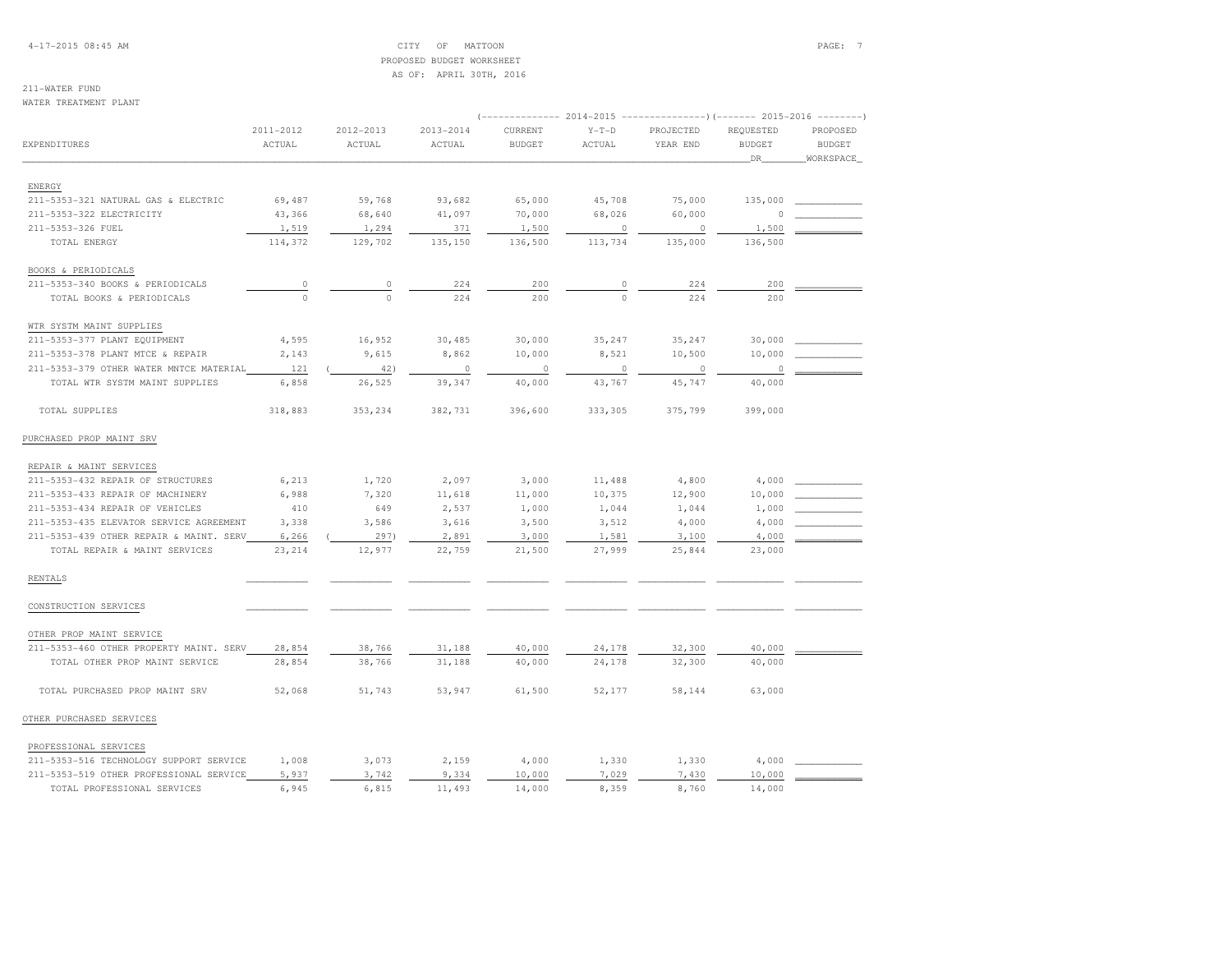4-17-2015 08:45 AM CITY OF MATTOON PAGE: 8 PROPOSED BUDGET WORKSHEETAS OF: APRIL 30TH, 2016

## 211-WATER FUND

WATER TREATMENT PLANT

|                                         | 2011-2012                 | 2012-2013      | 2013-2014 | CURRENT       | $Y-T-D$     | PROJECTED | REQUESTED     | PROPOSED      |
|-----------------------------------------|---------------------------|----------------|-----------|---------------|-------------|-----------|---------------|---------------|
| EXPENDITURES                            | ACTUAL                    | ACTUAL         | ACTUAL    | <b>BUDGET</b> | ACTUAL      | YEAR END  | <b>BUDGET</b> | <b>BUDGET</b> |
|                                         |                           |                |           |               |             |           | DR            | WORKSPACE     |
| COMMUNICATION                           |                           |                |           |               |             |           |               |               |
| 211-5353-531 POSTAGE                    | 106                       | 151            | 54        | 100           | 101         | 136       | 150           |               |
| 211-5353-532 TELEPHONE                  | 1,720                     | 1,908          | 1,946     | 2,000         | 2,007       | 2,004     | 2,000         |               |
| 211-5353-533 CELLULAR PHONE             | 900                       | 1,618          | 1,654     | 1,700         | 2,248       | 2,286     | 1,700         |               |
| 211-5353-538 INTERNET ACCESS CHARGE     | $\circ$                   | 46             | $\circ$   | $\circ$       | $\circ$     | $\circ$   | $\circ$       |               |
| TOTAL COMMUNICATION                     | 2,726                     | 3,723          | 3,654     | 3,800         | 4,356       | 4,426     | 3,850         |               |
| EMPLOYEE BUSINESS EXP                   |                           |                |           |               |             |           |               |               |
| 211-5353-562 TRAVEL & TRAINING          | 176                       | 10             | 470       | 600           | 1,019       | 944       | 600           |               |
| TOTAL EMPLOYEE BUSINESS EXP             | 176                       | 10             | 470       | 600           | 1,019       | 944       | 600           |               |
| OTHER PURCHASED SERVICES                |                           |                |           |               |             |           |               |               |
| 211-5353-579 MISC OTHER PURCHASED SERVI | 874                       | 2,711          | 2,654     | 2,500         | 2,500       | 2,500     | 2,500         |               |
| TOTAL OTHER PURCHASED SERVICES          | 874                       | 2,711          | 2,654     | 2,500         | 2,500       | 2,500     | 2,500         |               |
| TOTAL OTHER PURCHASED SERVICES          | 10,721                    | 13,260         | 18,271    | 20,900        | 16,234      | 16,630    | 20,950        |               |
| PROPERTY                                |                           |                |           |               |             |           |               |               |
| BUILDINGS                               |                           |                |           |               |             |           |               |               |
| IMPROVEMENTS-NOT BLDNGS                 |                           |                |           |               |             |           |               |               |
| 211-5353-730 IMPROVEMENTS OTHER THAN B( | 10, 214)                  | $\overline{0}$ |           |               |             |           |               |               |
| TOTAL IMPROVEMENTS-NOT BLDNGS           | 10, 214)<br>$\left($      | $\circ$        |           | $\frac{0}{0}$ |             |           |               |               |
| MACHINERY & EQUIPMENT                   |                           |                |           |               |             |           |               |               |
| 211-5353-740 MACHINERY & EQUIPMENT      | 9,164                     | $\circ$        | $\circ$   | $\circ$       | $\mathbb O$ | $\circ$   | 0             |               |
| 211-5353-743 MEF CONTRIBUTION           | $\circ$                   | 12,500         | 3,500     | $\mathbb O$   | 0           | 0         | 0             |               |
| TOTAL MACHINERY & EQUIPMENT             | 9,164                     | 12,500         | 3,500     | $\Omega$      | $\Omega$    | $\Omega$  | $\Omega$      |               |
| TOTAL PROPERTY                          | 1,049<br>$\overline{(\ }$ | 12,500         | 3,500     | $\circ$       | $\circ$     | $\circ$   | $\circ$       |               |
| OTHER OBJECTS                           |                           |                |           |               |             |           |               |               |
| FINANCIAL TRANS OBJECTS                 |                           |                |           |               |             |           |               |               |
| 211-5353-814 PRINTING & COPY MACHINE LE | 405                       | 577            | 463       | 500           | 637         | 661       | 600           |               |
| TOTAL FINANCIAL TRANS OBJECTS           | 405                       | 577            | 463       | 500           | 637         | 661       | 600           |               |
| COMPUTER INFO SYS OBJECT                |                           |                |           |               |             |           |               |               |
| COMPUTER INFO SYS OBJECT                |                           |                |           |               |             |           |               |               |
| 211-5353-863 COMPUTERS                  | 1,113                     | 912            | $\circ$   | 3,000         | 0           | 0         | 5,000         |               |
| TOTAL COMPUTER INFO SYS OBJECT          | 1,113                     | 912            | $\circ$   | 3,000         | $\circ$     | $\Omega$  | 5,000         |               |
| TOTAL OTHER OBJECTS                     | 1,518                     | 1,489          | 463       | 3,500         | 637         | 661       | 5,600         |               |
| TOTAL WATER TREATMENT PLANT             | 835,950                   | 902,814        | 959,824   | 974,377       | 855,346     | 955,236   | 987, 425      |               |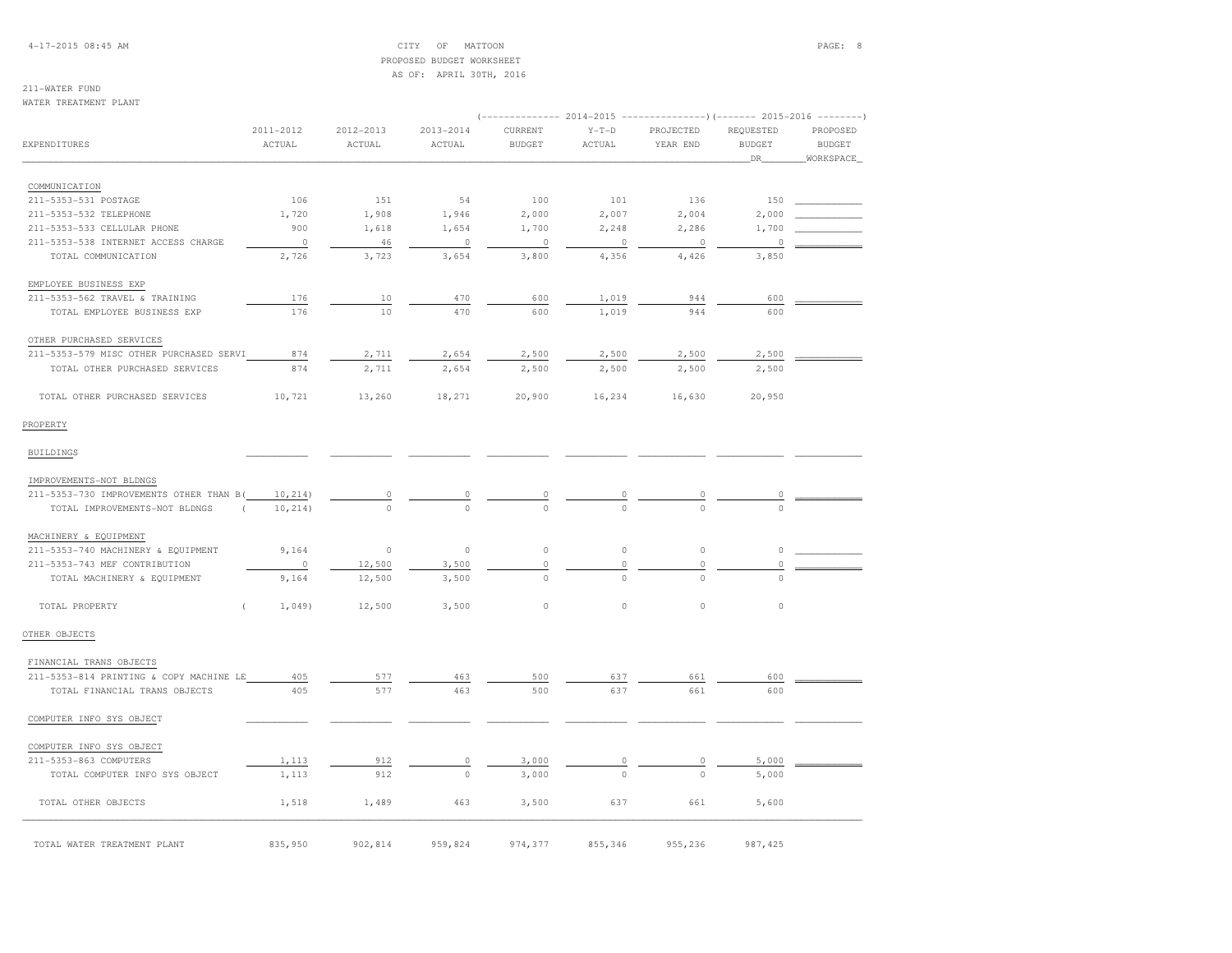#### 4-17-2015 08:45 AM CITY OF MATTOON PAGE: 9 PROPOSED BUDGET WORKSHEETAS OF: APRIL 30TH, 2016

# 211-WATER FUND

WATER DISTRIBUTION

|                                         |           |           |           |                          |                   | (------------- 2014-2015 ----------------)(------- 2015-2016 --------) |                            |                           |
|-----------------------------------------|-----------|-----------|-----------|--------------------------|-------------------|------------------------------------------------------------------------|----------------------------|---------------------------|
| <b>EXPENDITURES</b>                     | 2011-2012 | 2012-2013 | 2013-2014 | CURRENT<br><b>BUDGET</b> | $Y-T-D$<br>ACTUAL | PROJECTED                                                              | REQUESTED<br><b>BUDGET</b> | PROPOSED<br><b>BUDGET</b> |
|                                         | ACTUAL    | ACTUAL    | ACTUAL    |                          |                   | YEAR END                                                               | DR.                        | WORKSPACE                 |
|                                         |           |           |           |                          |                   |                                                                        |                            |                           |
| PERSONNEL SERVICES                      |           |           |           |                          |                   |                                                                        |                            |                           |
| SALARIES & WAGES                        |           |           |           |                          |                   |                                                                        |                            |                           |
| 211-5354-111 SALARIES OF REG EMPLOYEES  | 123,336   | 129,844   | 216,488   | 225,675                  | 139,299           | 194,117                                                                | 232,288                    |                           |
| 211-5354-112 SALARIES OF TEMP EMPLOYEES | 1,428     | 770       | 5,388     | 2,500                    | 2,571             | 2,571                                                                  | 2,500                      |                           |
| 211-5354-113 OVERTIME                   | 7,754     | 12,860    | 22,983    | 12,500                   | 14,597            | 20,000                                                                 | 15,000                     |                           |
| 211-5354-114 COMPENSATED ABSENCES       | 11,536    | 35,003    | 40,824    | $\circ$                  | 42,281            | 46,339                                                                 | $\circ$                    |                           |
| TOTAL SALARIES & WAGES                  | 144,054   | 178, 477  | 285,682   | 240,675                  | 198,747           | 263,027                                                                | 249,788                    |                           |
| TOTAL PERSONNEL SERVICES                | 144,054   | 178,477   | 285,682   | 240,675                  | 198,747           | 263,027                                                                | 249,788                    |                           |
| EMPLOYEE BENEFITS                       |           |           |           |                          |                   |                                                                        |                            |                           |
| GROUP INSURANCE                         |           |           |           |                          |                   |                                                                        |                            |                           |
| 211-5354-211 GROUP HEALTH INSURANCE     | 22,881    | 29,124    | 45,130    | 55,658                   | 55,864            | 55,648                                                                 | 52,462                     |                           |
| 211-5354-212 GROUP LIFE INSURANCE       | 631       | 658       | 624       | 556                      | 556               | 556                                                                    | 556                        |                           |
| TOTAL GROUP INSURANCE                   | 23,512    | 29,782    | 45,754    | 56,214                   | 56,420            | 56,204                                                                 | 53,018                     |                           |
| SOCIAL SECURITY CONTRIB                 |           |           |           |                          |                   |                                                                        |                            |                           |
| 211-5354-221 FICA CONTRIBUTIONS         | 8,758     | 10,468    | 16,549    | 14,922                   | 15,080            | 14,077                                                                 | 15,487                     |                           |
| 211-5354-222 MEDICARE CONTRIBUTIONS     | 2,048     | 2,448     | 3,870     | 3,490                    | 3,527             | 3,292                                                                  | 3,622                      |                           |
| TOTAL SOCIAL SECURITY CONTRIB           | 10,807    | 12,916    | 20,419    | 18,412                   | 18,607            | 17,369                                                                 | 19,109                     |                           |
| RETIREMENT CONTRIBTUIONS                |           |           |           |                          |                   |                                                                        |                            |                           |
| 211-5354-231 IMRF CONTRIBUTIONS         | 19,284    | 24,807    | 36,843    | 30,963                   | 30,450            | 30,328                                                                 | 29,229                     |                           |
| TOTAL RETIREMENT CONTRIBTUIONS          | 19,284    | 24,807    | 36,843    | 30,963                   | 30,450            | 30,328                                                                 | 29,229                     |                           |
| UNEMPLOYMNT COMPENSATION                |           |           |           |                          |                   |                                                                        |                            |                           |
| 211-5354-240 UNEMPLOYMENT COMP.         | 894       | 1,419     | 1,508     | 1,666                    | 1,666             | 1,666                                                                  | 1,101                      |                           |
| TOTAL UNEMPLOYMNT COMPENSATION          | 894       | 1,419     | 1,508     | 1,666                    | 1,666             | 1,666                                                                  | 1,101                      |                           |
| WORKER'S COMPENSATION                   |           |           |           |                          |                   |                                                                        |                            |                           |
| 211-5354-250 WORKERS' COMPENSATION      | 20,951    | 13,872    | 11,702    | 13,333                   | 13,333            | 13,333                                                                 | 14,323                     |                           |
| TOTAL WORKER'S COMPENSATION             | 20,951    | 13,872    | 11,702    | 13,333                   | 13,333            | 13,333                                                                 | 14,323                     |                           |
| TOTAL EMPLOYEE BENEFITS                 | 75,447    | 82,797    | 116,225   | 120,588                  | 120,476           | 118,900                                                                | 116,780                    |                           |
| SUPPLIES                                |           |           |           |                          |                   |                                                                        |                            |                           |
| GENERAL SUPPLIES                        |           |           |           |                          |                   |                                                                        |                            |                           |
| 211-5354-313 MEDICAL & SAFETY SUPPLIES  | 1,225     | 1,571     | 1,875     | 1,500                    | 918               | 1,300                                                                  | 1,500                      |                           |
| 211-5354-316 TOOLS & EQUIPMENT          | 3,600     | 8,428     | 8,326     | 7,000                    | 5,775             | 6,100                                                                  | 7,000                      |                           |
| 211-5354-318 VEHICLE PARTS              | 6,164     | 2,383     | 7,316     | 7,000                    | 3,244             | 3,200                                                                  | 5,000                      |                           |
| 211-5354-319 MISCELLANEOUS SUPPLIES     | 2,800     | 3,624     | 6,500     | 3,000                    | 3,288             | 7,600                                                                  | 5,000                      |                           |
| TOTAL GENERAL SUPPLIES                  | 13,790    | 16,006    | 24,017    | 18,500                   | 13,226            | 18,200                                                                 | 18,500                     |                           |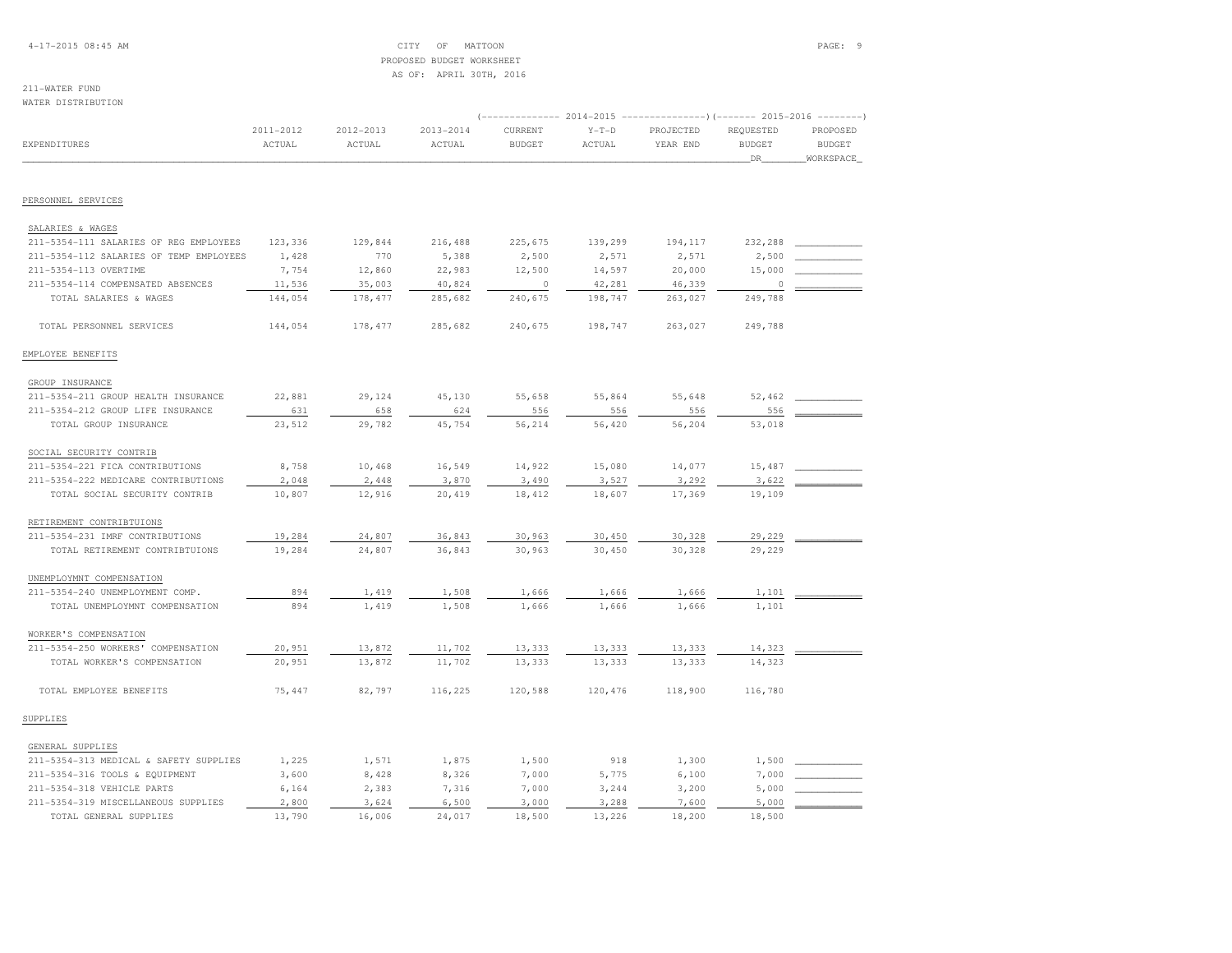4-17-2015 08:45 AM CITY OF MATTOON PAGE: 10 PROPOSED BUDGET WORKSHEETAS OF: APRIL 30TH, 2016

# 211-WATER FUND

WATER DISTRIBUTION

|                                         |                     |                     |                         |                          |                   |                       | $2014-2015$ ----------------)(------- 2015-2016 | $- - - - - - - -$         |
|-----------------------------------------|---------------------|---------------------|-------------------------|--------------------------|-------------------|-----------------------|-------------------------------------------------|---------------------------|
| EXPENDITURES                            | 2011-2012<br>ACTUAL | 2012-2013<br>ACTUAL | $2013 - 2014$<br>ACTUAL | CURRENT<br><b>BUDGET</b> | $Y-T-D$<br>ACTUAL | PROJECTED<br>YEAR END | REQUESTED<br><b>BUDGET</b>                      | PROPOSED<br><b>BUDGET</b> |
|                                         |                     |                     |                         |                          |                   |                       | _DR_                                            | WORKSPACE                 |
| ENERGY                                  |                     |                     |                         |                          |                   |                       |                                                 |                           |
| 211-5354-321 NATURAL GAS & ELECTRIC     | 12,549              | 7,599               | 9,443                   | 10,000                   | 9,371             | 11,700                | 14,000                                          |                           |
| 211-5354-322 ELECTRICITY                | 3,076               | 3,453               | 4,039                   | 3,000                    | 3,604             | 5,000                 | $\Omega$                                        |                           |
| 211-5354-323 BOTTLED GAS                | 300                 | $\circ$             | $\circ$                 | $\circ$                  | $\circ$           | 36                    | $\Omega$                                        |                           |
| 211-5354-326 FUEL                       | $\circ$             | $\mathbb O$         | $\circ$                 | $\circ$                  | $\circ$           | 11                    | $\mathbf 0$                                     |                           |
| TOTAL ENERGY                            | 15,925              | 11,052              | 13,482                  | 13,000                   | 12,975            | 16,747                | 14,000                                          |                           |
| SWR SYSTM MAINT SUPPLIES                |                     |                     |                         |                          |                   |                       |                                                 |                           |
| 211-5354-363 BACKFILL & SURFACE MATERIA | 115                 | 365                 | $\circ$                 | $\mathbb O$              | 0                 | 0                     | $\mathbb O$                                     |                           |
| TOTAL SWR SYSTM MAINT SUPPLIES          | 115                 | 365                 | $\Omega$                | $\Omega$                 | $\Omega$          | $\cap$                | $\Omega$                                        |                           |
| WTR SYSTM MAINT SUPPLIES                |                     |                     |                         |                          |                   |                       |                                                 |                           |
| 211-5354-371 WATER PIPE                 | 555                 | 1,634               | 913                     | 3,000                    | 1,867             | 2,300                 | 2,000                                           |                           |
| 211-5354-374 SERVICE LINE MATERIALS     | 11,122              | 7,150               | 17,200                  | 12,000                   | 43,896            | 31,000                | 16,000                                          |                           |
| 211-5354-375 LEAK REPAIR MATERIALS      | 4,193               | 19,333              | 20,014                  | 12,000                   | 44,598            | 36,700                | 20,000                                          |                           |
| 211-5354-376 BACKFILL & SURFACE MATERIA | 8,627               | 9,517               | 19,852                  | 10,000                   | 16,430            | 25,300                | 16,000                                          |                           |
| 211-5354-379 OTHER WATER MAINT. MATERIA | 3,058               | 6,590               | 13,302                  | 5,000                    | 6,759             | 7,600                 | 7,000                                           |                           |
| TOTAL WTR SYSTM MAINT SUPPLIES          | 27,555              | 44,223              | 71,282                  | 42,000                   | 113,550           | 102,900               | 61,000                                          |                           |
| TOTAL SUPPLIES                          | 57,385              | 71,646              | 108,781                 | 73,500                   | 139,751           | 137,847               | 93,500                                          |                           |
| PURCHASED PROP MAINT SRV                |                     |                     |                         |                          |                   |                       |                                                 |                           |
| REPAIR & MAINT SERVICES                 |                     |                     |                         |                          |                   |                       |                                                 |                           |
| 211-5354-432 REPAIR OF STRUCTURES       | 140                 | 28                  | $\circ$                 | 1,000                    | 181               | $\circ$               | 1,000                                           |                           |
| 211-5354-433 REPAIR OF MACHINERY        | 7,779               | 5,808               | 11,439                  | 8,000                    | 5,778             | 9,900                 | 9,000                                           |                           |
| 211-5354-434 REPAIR OF VEHICLES         | 8,991               | 9,877               | 13,939                  | 10,000                   | 7,173             | 13,500                | 11,000                                          |                           |
| 211-5354-439 OTHER REPAIR & MAINT. SERV | 4,653               | 6,789               | 4,194                   | 6,000                    | 7,683             | 1,800                 | 4,000                                           |                           |
| TOTAL REPAIR & MAINT SERVICES           | 21,563              | 22,502              | 29,572                  | 25,000                   | 20,815            | 25,200                | 25,000                                          |                           |
| <b>RENTALS</b>                          |                     |                     |                         |                          |                   |                       |                                                 |                           |
| 211-5354-440 RENTALS                    | 1,085               | 1,021               | 355                     | 1,000                    | 7,846             | 1,025                 | 1,000                                           |                           |
| TOTAL RENTALS                           | 1,085               | 1,021               | 355                     | 1,000                    | 7,846             | 1,025                 | 1,000                                           |                           |
| OTHER PROP MAINT SERVICE                |                     |                     |                         |                          |                   |                       |                                                 |                           |
| 211-5354-460 OTHER PROPERTY MAINT. SERV | 7,943               | 11,478              | 17,387                  | 12,000                   | 10,359            | 18,100                | 14,000                                          |                           |
| TOTAL OTHER PROP MAINT SERVICE          | 7.943               | 11,478              | 17,387                  | 12,000                   | 10,359            | 18,100                | 14,000                                          |                           |
| TOTAL PURCHASED PROP MAINT SRV          | 30,591              | 35,000              | 47,314                  | 38,000                   | 39,020            | 44,325                | 40,000                                          |                           |
| OTHER PURCHASED SERVICES                |                     |                     |                         |                          |                   |                       |                                                 |                           |
| COMMUNICATION                           |                     |                     |                         |                          |                   |                       |                                                 |                           |
| 211-5354-533 CELL PHONES                | $\mathbb O$         | 67                  | 367                     | 500                      | 400               | 366                   | 400                                             |                           |
| 211-5354-535 RADIOS                     | $\circ$             | $\circ$             | 921                     | 1,000                    | 152               | 610                   | 1,000                                           |                           |
| TOTAL COMMUNICATION                     | $\mathbb O$         | 67                  | 1,288                   | 1,500                    | 553               | 976                   | 1,400                                           |                           |
| TOTAL OTHER PURCHASED SERVICES          | $\Omega$            | 67                  | 1,288                   | 1,500                    | 553               | 976                   | 1,400                                           |                           |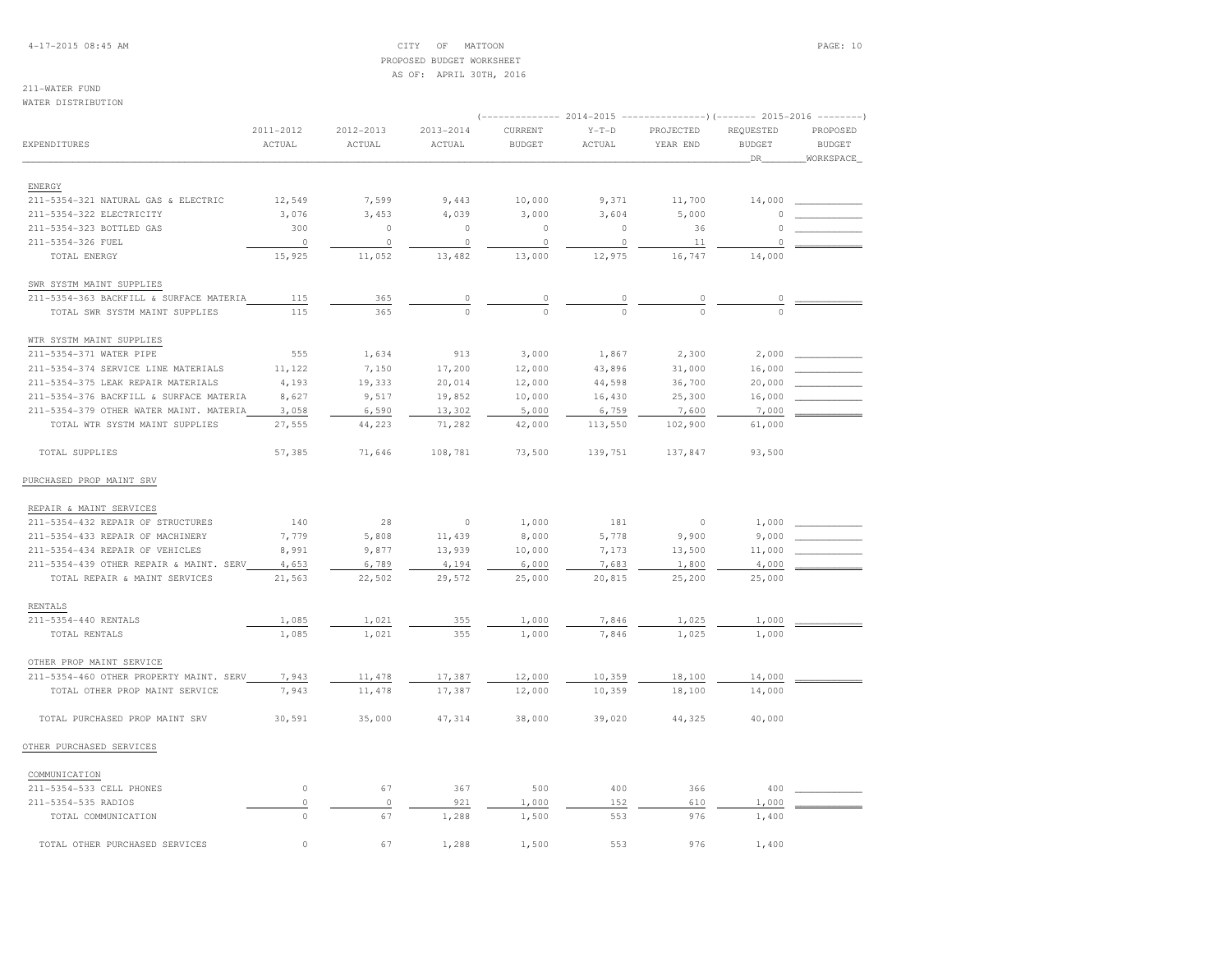#### 4-17-2015 08:45 AM CITY OF MATTOON PAGE: 11 PROPOSED BUDGET WORKSHEETAS OF: APRIL 30TH, 2016

#### 211-WATER FUNDWATER DISTRIBUTION

 (-------------- 2014-2015 ---------------)(------- 2015-2016 --------) 2011-2012 2012-2013 2013-2014 CURRENT Y-T-D PROJECTED REQUESTED PROPOSED**BUDGET** EXPENDITURES ACTUAL ACTUAL ACTUAL BUDGET ACTUAL YEAR END BUDGET BUDGETWORKSPACE \_\_\_\_\_\_\_\_\_\_\_\_\_\_\_\_\_\_\_\_\_\_\_\_\_\_\_\_\_\_\_\_\_\_\_\_\_\_\_\_\_\_\_\_\_\_\_\_\_\_\_\_\_\_\_\_\_\_\_\_\_\_\_\_\_\_\_\_\_\_\_\_\_\_\_\_\_\_\_\_\_\_\_\_\_\_\_\_\_\_\_\_\_\_\_\_\_\_\_\_\_\_\_\_\_\_\_\_\_\_\_\_\_\_\_\_\_\_\_\_\_\_\_\_\_\_\_\_\_\_DR\_\_\_\_\_\_\_\_WORKSPACE\_PROPERTY IMPROVEMENTS-NOT BLDNGS 211-5354-730 IMPROVEMENTS OTHER THAN BL 51,297 22,223 0 117,000 26,715 26,157 115,000 \_\_\_\_\_\_\_\_\_\_\_\_TOTAL IMPROVEMENTS-NOT BLDNGS 51,297 22,223 0 0 117,000 26,715 26,157 115,000<br>TOTAL IMPROVEMENTS-NOT BLDNGS 51,297 22,223 0 0 117,000 26,715 26,157 115,000 MACHINERY & EQUIPMENT 211-5354-740 MACHINERY & EQUIPMENT ( 24,182) 0 0 0 0 0 0 \_\_\_\_\_\_\_\_\_\_\_\_ $\begin{array}{ccc} 0 & \begin{array}{ccc} \end{array} & \begin{array}{ccc} \end{array} & \begin{array}{ccc} \end{array} & \begin{array}{ccc} \end{array} & \begin{array}{ccc} \end{array} & \begin{array}{ccc} \end{array} & \begin{array}{ccc} \end{array} & \begin{array}{ccc} \end{array} & \begin{array}{ccc} \end{array} & \begin{array}{ccc} \end{array} & \begin{array}{ccc} \end{array} & \begin{array}{ccc} \end{array} & \begin{array}{ccc} \end{array} & \begin{array}{ccc} \end{array} & \begin{array}{ccc} \end{array} & \begin{array}{ccc} \end{array} & \begin$ 211-5354-742 VEHICLES 36,701 0 0 0 0 0 0 0 211-5354-743 MEF CONTRIBUTION 0 53,979 91,000 107,000 121,700 121,513 TOTAL MACHINERY & EQUIPMENT 12,519 53,979 91,000 107,000 121,700 121,513 107,000 TOTAL PROPERTY 63,816 76,202 91,000 224,000 148,415 147,670 222,000OTHER OBJECTS FINANCIAL TRANS OBJECTS211-5354-828 REAL ESTATE TAXES 211-5354-828 REAL ESTATE TAXES 17 17 20 17 17 0 \_\_\_\_\_\_\_\_\_\_\_\_\_\_\_\_\_ TOTAL FINANCIAL TRANS OBJECTS 17 17 17 20 17 17 0 COMPUTER INFO SYS OBJECT 211-5354-863 COMPUTERS 0 872 0 0 0 0 0 \_\_\_\_\_\_\_\_\_\_\_\_TOTAL COMPUTER INFO SYS OBJECT TOTAL OTHER OBJECTS 17 889 17 20 17 17 01071 12,763 723,468<br>TOTAL WATER DISTRIBUTION 123,468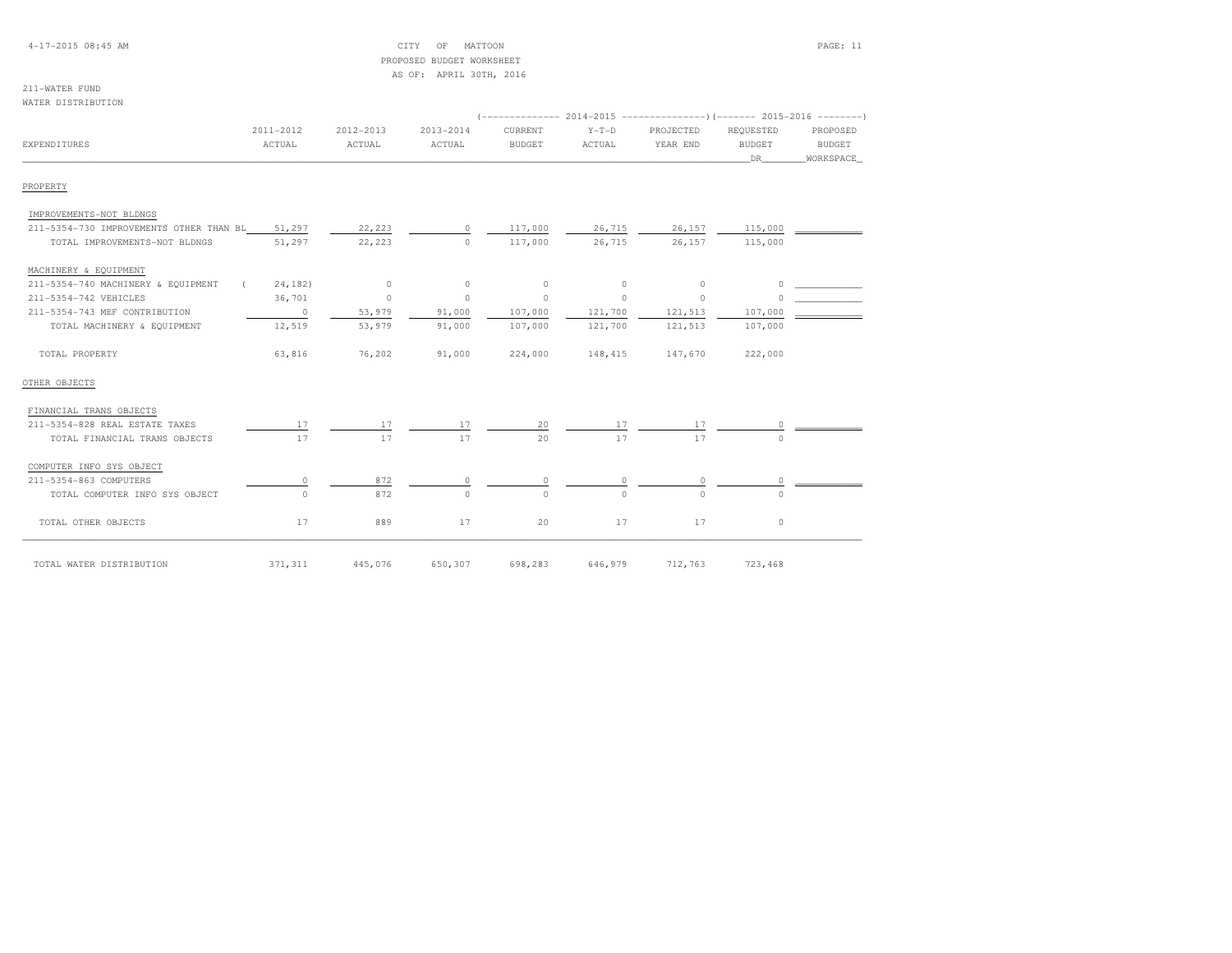4-17-2015 08:45 AM CITY OF MATTOON PAGE: 12 PROPOSED BUDGET WORKSHEETAS OF: APRIL 30TH, 2016

#### 211-WATER FUNDACCOUNTING & COLLECTION

|                                         |           |           |           |               |         | (-------------- 2014-2015 ----------------) (------- 2015-2016 --------) |                       |                            |  |
|-----------------------------------------|-----------|-----------|-----------|---------------|---------|--------------------------------------------------------------------------|-----------------------|----------------------------|--|
|                                         | 2011-2012 | 2012-2013 | 2013-2014 | CURRENT       | $Y-T-D$ | PROJECTED                                                                | REQUESTED             | PROPOSED                   |  |
| <b>EXPENDITURES</b>                     | ACTUAL    | ACTUAL    | ACTUAL    | <b>BUDGET</b> | ACTUAL  | YEAR END                                                                 | <b>BUDGET</b><br>_DR_ | <b>BUDGET</b><br>WORKSPACE |  |
|                                         |           |           |           |               |         |                                                                          |                       |                            |  |
| PERSONNEL SERVICES                      |           |           |           |               |         |                                                                          |                       |                            |  |
| SALARIES & WAGES                        |           |           |           |               |         |                                                                          |                       |                            |  |
| 211-5355-111 SALARIES OF REG EMPLOYEES  | 134,294   | 127,580   | 135,217   | 152,505       | 121,537 | 138,360                                                                  | 159,674               |                            |  |
| 211-5355-112 SALARIES OF TEMP EMPLOYEES | 2,561     | 5,290     | 3,958     | 5,000         | 4,803   | 5,036                                                                    | 2,500                 |                            |  |
| 211-5355-113 OVERTIME                   | 148       | 236       | 827       | 1,200         | 358     | 536                                                                      | 1,200                 |                            |  |
| 211-5355-114 COMPENSATED ABSENCES       | 4,696     | 13,654    | 13,544    | $\circ$       | 14,006  | 14,145                                                                   | $\circ$               |                            |  |
| TOTAL SALARIES & WAGES                  | 141,698   | 146,760   | 153,546   | 158,705       | 140,704 | 158,077                                                                  | 163,374               |                            |  |
| TOTAL PERSONNEL SERVICES                | 141,698   | 146,760   | 153,546   | 158,705       | 140,704 | 158,077                                                                  | 163,374               |                            |  |
| EMPLOYEE BENEFITS                       |           |           |           |               |         |                                                                          |                       |                            |  |
| GROUP INSURANCE                         |           |           |           |               |         |                                                                          |                       |                            |  |
| 211-5355-211 GROUP HEALTH INSURANCE     | 21,685    | 23,280    | 28,638    | 39,877        | 32,758  | 34,390                                                                   | 33,529                |                            |  |
| 211-5355-212 GROUP LIFE INSURANCE       | 455       | 455       | 475       | 423           | 423     | 423                                                                      | 423                   |                            |  |
| TOTAL GROUP INSURANCE                   | 22,140    | 23,735    | 29,113    | 40,300        | 33,181  | 34,813                                                                   | 33,952                |                            |  |
| SOCIAL SECURITY CONTRIB                 |           |           |           |               |         |                                                                          |                       |                            |  |
| 211-5355-221 FICA CONTRIBUTIONS         | 8,342     | 8,779     | 9,193     | 9,840         | 9,076   | 9,284                                                                    | 10,129                |                            |  |
| 211-5355-222 MEDICARE CONTRIBUTIONS     | 1,951     | 2,053     | 2,150     | 2,301         | 2,123   | 2,171                                                                    | 2,369                 |                            |  |
| TOTAL SOCIAL SECURITY CONTRIB           | 10,293    | 10,832    | 11,343    | 12,141        | 11,199  | 11,455                                                                   | 12,498                |                            |  |
| RETIREMENT CONTRIBTUIONS                |           |           |           |               |         |                                                                          |                       |                            |  |
| 211-5355-231 IMRF CONTRIBUTIONS         | 18,354    | 20,113    | 20,388    | 19,982        | 17,787  | 19,664                                                                   | 19,015                |                            |  |
| TOTAL RETIREMENT CONTRIBTUIONS          | 18,354    | 20,113    | 20,388    | 19,982        | 17,787  | 19,664                                                                   | 19,015                |                            |  |
| UNEMPLOYMNT COMPENSATION                |           |           |           |               |         |                                                                          |                       |                            |  |
| 211-5355-240 UNEMPLOYMENT COMP.         | 571       | 1,034     | 1,192     | 1,356         | 1,356   | 1,356                                                                    | 847                   |                            |  |
| TOTAL UNEMPLOYMNT COMPENSATION          | 571       | 1,034     | 1,192     | 1,356         | 1,356   | 1,356                                                                    | 847                   |                            |  |
| WORKER'S COMPENSATION                   |           |           |           |               |         |                                                                          |                       |                            |  |
| 211-5355-250 WORKERS' COMPENSATION      | 4,606     | 3,429     | 3,259     | 6,668         | 6,668   | 6,668                                                                    | 3,574                 |                            |  |
| TOTAL WORKER'S COMPENSATION             | 4,606     | 3,429     | 3,259     | 6,668         | 6,668   | 6,668                                                                    | 3,574                 |                            |  |
| TOTAL EMPLOYEE BENEFITS                 | 55,963    | 59,143    | 65,295    | 80,447        | 70,190  | 73,956                                                                   | 69,886                |                            |  |
| SUPPLIES                                |           |           |           |               |         |                                                                          |                       |                            |  |
| GENERAL SUPPLIES                        |           |           |           |               |         |                                                                          |                       |                            |  |
| 211-5355-311 OFFICE SUPPLIES            | 3,491     | 5,155     | 3,502     | 4,500         | 4,188   | 3,927                                                                    | 4,500                 |                            |  |
| 211-5355-318 VEHICLE PARTS              | 322       | $\circ$   | $\circ$   | 500           | $\circ$ | $\circ$                                                                  | 500                   |                            |  |
| 211-5355-319 MISCELLANEOUS SUPPLIES     | 1,456     | 448       | 489       | 500           | 946     | 1,296                                                                    | 1,000                 |                            |  |
| TOTAL GENERAL SUPPLIES                  | 5,269     | 5,604     | 3,992     | 5,500         | 5,134   | 5,223                                                                    | 6,000                 |                            |  |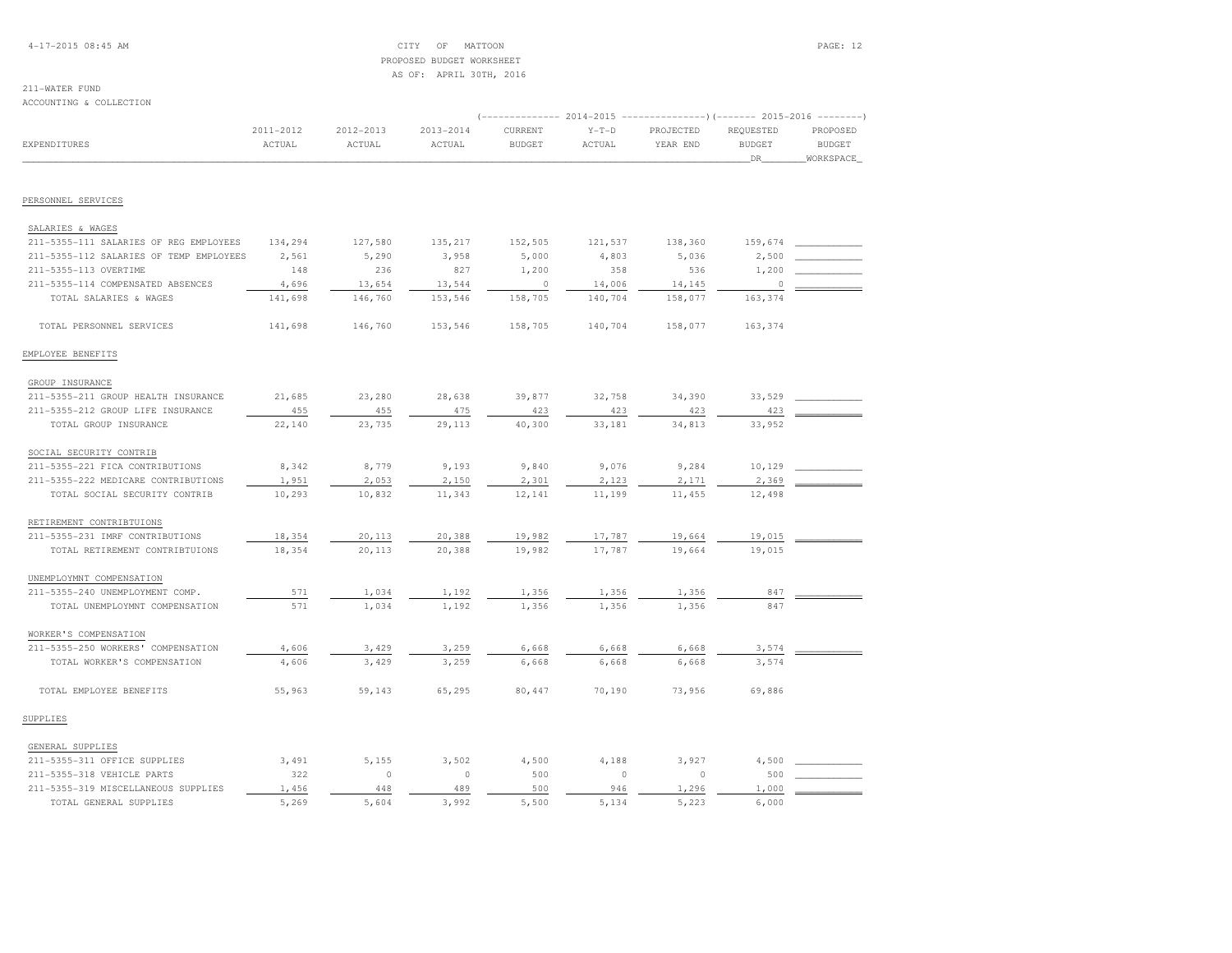4-17-2015 08:45 AM CITY OF MATTOON PAGE: 13 PROPOSED BUDGET WORKSHEETAS OF: APRIL 30TH, 2016

# 211-WATER FUND

ACCOUNTING & COLLECTION

|                                         |                |           |           |               | ------------        2014-2015 ---------------------        2015-2016 ----------- |           |               |               |  |
|-----------------------------------------|----------------|-----------|-----------|---------------|----------------------------------------------------------------------------------|-----------|---------------|---------------|--|
|                                         | 2011-2012      | 2012-2013 | 2013-2014 | CURRENT       | $Y-T-D$                                                                          | PROJECTED | REQUESTED     | PROPOSED      |  |
| EXPENDITURES                            | ACTUAL         | ACTUAL    | ACTUAL    | <b>BUDGET</b> | ACTUAL                                                                           | YEAR END  | <b>BUDGET</b> | <b>BUDGET</b> |  |
|                                         |                |           |           |               |                                                                                  |           | DR            | WORKSPACE     |  |
| ENERGY                                  |                |           |           |               |                                                                                  |           |               |               |  |
| 211-5355-326 FUEL                       | 44,410         | 47,952    | 47,326    | 50,000        | 35,118                                                                           | 37,003    | 40,000        |               |  |
| TOTAL ENERGY                            | 44,410         | 47,952    | 47,326    | 50,000        | 35,118                                                                           | 37,003    | 40,000        |               |  |
|                                         |                |           |           |               |                                                                                  |           |               |               |  |
| WTR SYSTM MAINT SUPPLIES                |                |           |           |               |                                                                                  |           |               |               |  |
| 211-5355-372 METER TILES, RIMS & LIDS   | 10,401         | 4,524     | 10,066    | 8,500         | 5,411                                                                            | 6,125     | 6,500         |               |  |
| 211-5355-373 WATER METERS               | 2,655          | $\circ$   | 709       | 4,000         | 2,353                                                                            | 106       | 4,000         |               |  |
| TOTAL WIR SYSTM MAINT SUPPLIES          | 13,056         | 4,524     | 10,774    | 12,500        | 7,764                                                                            | 6,231     | 10,500        |               |  |
| TOTAL SUPPLIES                          | 62,735         | 58,079    | 62,092    | 68,000        | 48,015                                                                           | 48,457    | 56,500        |               |  |
| PURCHASED PROP MAINT SRV                |                |           |           |               |                                                                                  |           |               |               |  |
| REPAIR & MAINT SERVICES                 |                |           |           |               |                                                                                  |           |               |               |  |
| 211-5355-434 REPAIR OF VEHICLES         | 2,460          | 1,274     | 729       | 1,000         | 286                                                                              | 252       | 1,000         |               |  |
| 211-5355-439 OTHER REPAIR & MAINT. SERV | $\overline{0}$ | 355       | 466       | 500           | 102                                                                              | 79        | 500           |               |  |
| TOTAL REPAIR & MAINT SERVICES           | 2,460          | 1,628     | 1,194     | 1,500         | 388                                                                              | 331       | 1,500         |               |  |
| TOTAL PURCHASED PROP MAINT SRV          | 2,460          | 1,628     | 1,194     | 1,500         | 388                                                                              | 331       | 1,500         |               |  |
| OTHER PURCHASED SERVICES                |                |           |           |               |                                                                                  |           |               |               |  |
| PROFESSIONAL SERVICES                   |                |           |           |               |                                                                                  |           |               |               |  |
| 211-5355-513 AUDITING SERVICES          | 14,500         | 22,440    | 19,800    | 20,000        | 19,800                                                                           | 19,800    | 20,400        |               |  |
| 211-5355-516 TECHNOLOGY SUPPORT SERVICE | 18,208         | 15,763    | 23,741    | 21,000        | 17,425                                                                           | 18,556    | 19,000        |               |  |
| 211-5355-519 OTHER PROFESSIONAL SERVICE | 447            | 884       | 577       | 600           | 190                                                                              | 285       | 600           |               |  |
| TOTAL PROFESSIONAL SERVICES             | 33,155         | 39,087    | 44,118    | 41,600        | 37, 414                                                                          | 38,641    | 40,000        |               |  |
| COMMUNICATION                           |                |           |           |               |                                                                                  |           |               |               |  |
| 211-5355-531 POSTAGE                    | 14,843         | 17,170    | 19,651    | 21,000        | 16,575                                                                           | 16,610    | 21,000        |               |  |
| 211-5355-532 TELEPHONE                  | 1,416          | 1,456     | 1,583     | 1,700         | 1,638                                                                            | 1,563     | 1,700         |               |  |
| TOTAL COMMUNICATION                     | 16,259         | 18,626    | 21,234    | 22,700        | 18,213                                                                           | 18,173    | 22,700        |               |  |
| EMPLOYEE BUSINESS EXP                   |                |           |           |               |                                                                                  |           |               |               |  |
| 211-5355-562 TRAVEL & TRAINING          | $\overline{0}$ |           |           |               | 200                                                                              | 200       | 0             |               |  |
| TOTAL EMPLOYEE BUSINESS EXP             | $\Omega$       | $\Omega$  |           | $\Omega$      | 200                                                                              | 200       |               |               |  |
| OTHER PURCHASED SERVICES                |                |           |           |               |                                                                                  |           |               |               |  |
| 211-5355-579 COLLECTION FEES            | 3,301          | 2,441     | 1,542     | 2,000         | 2,476                                                                            | 2,494     | 2,500         |               |  |
| TOTAL OTHER PURCHASED SERVICES          | 3,301          | 2,441     | 1,542     | 2,000         | 2,476                                                                            | 2,494     | 2,500         |               |  |
| TOTAL OTHER PURCHASED SERVICES          | 52,716         | 60,154    | 66,894    | 66,300        | 58,303                                                                           | 59,507    | 65,200        |               |  |

PROPERTY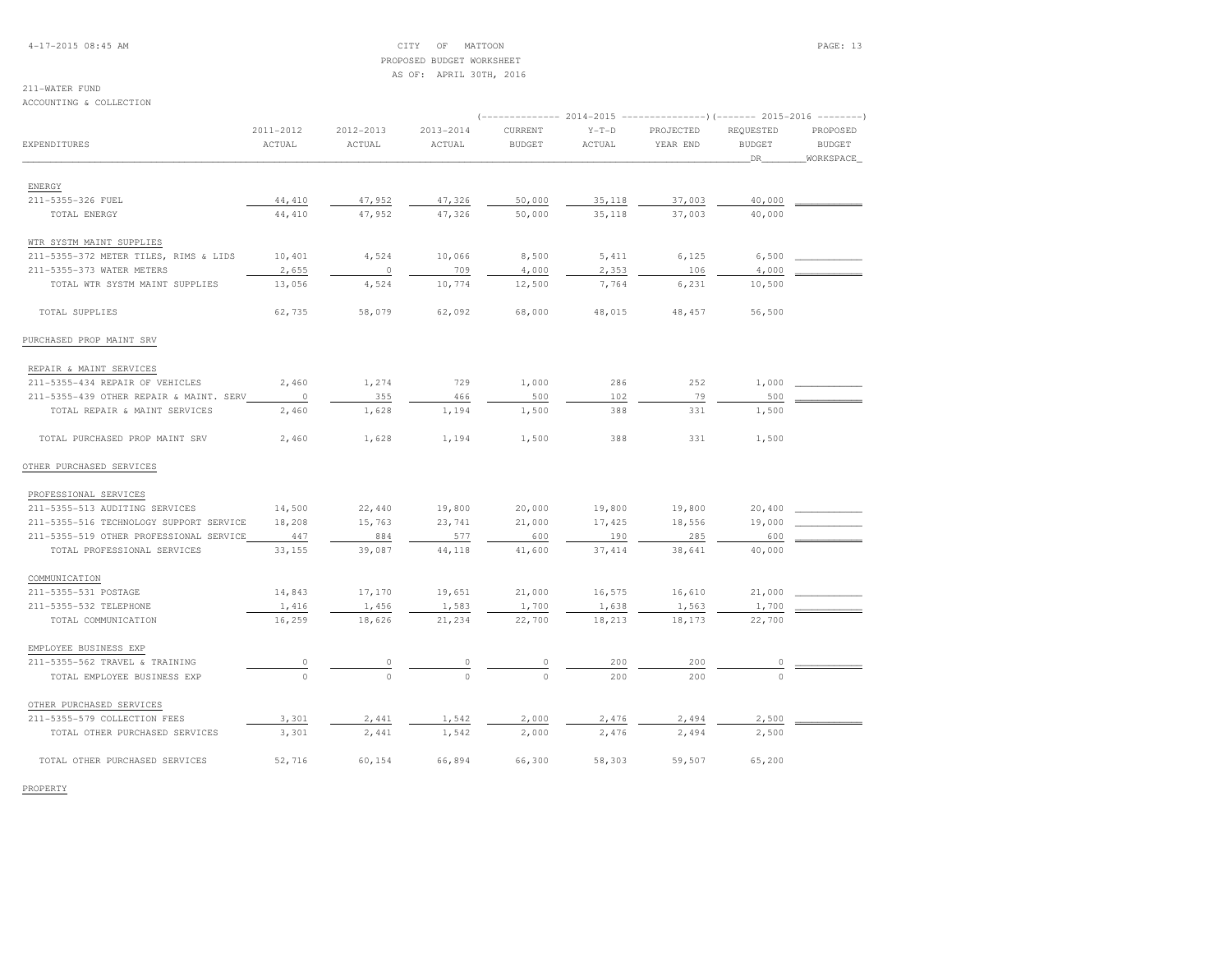#### 4-17-2015 08:45 AM CITY OF MATTOON PAGE: 14 PROPOSED BUDGET WORKSHEETAS OF: APRIL 30TH, 2016

# 211-WATER FUND

ACCOUNTING & COLLECTION

|                                         |                     |                     |                     |                          | 2014-2015         | ---------------)(------- 2015-2016 --------) |                                  |                                        |
|-----------------------------------------|---------------------|---------------------|---------------------|--------------------------|-------------------|----------------------------------------------|----------------------------------|----------------------------------------|
| EXPENDITURES                            | 2011-2012<br>ACTUAL | 2012-2013<br>ACTUAL | 2013-2014<br>ACTUAL | CURRENT<br><b>BUDGET</b> | $Y-T-D$<br>ACTUAL | PROJECTED<br>YEAR END                        | REQUESTED<br><b>BUDGET</b><br>DR | PROPOSED<br><b>BUDGET</b><br>WORKSPACE |
|                                         |                     |                     |                     |                          |                   |                                              |                                  |                                        |
| IMPROVEMENTS-NOT BLDNGS                 |                     |                     |                     |                          |                   |                                              |                                  |                                        |
| 211-5355-730 IMPROVEMENTS OTHER THAN BL | 0                   |                     |                     | 76,464                   | 40,298            | 31,374                                       | 7,000                            |                                        |
| TOTAL IMPROVEMENTS-NOT BLDNGS           | $\cap$              | $\cap$              | $\Omega$            | 76,464                   | 40,298            | 31,374                                       | 7,000                            |                                        |
| MACHINERY & EQUIPMENT                   |                     |                     |                     |                          |                   |                                              |                                  |                                        |
| 211-5355-743 MEF CONTRIBUTION           | 0                   | 11,000              | 11,000              | 0                        | 0                 | 0                                            | 0                                |                                        |
| TOTAL MACHINERY & EQUIPMENT             | $\Omega$            | 11,000              | 11,000              | $\Omega$                 |                   | $\cap$                                       |                                  |                                        |
| TOTAL PROPERTY                          | $\circ$             | 11,000              | 11,000              | 76,464                   | 40,298            | 31,374                                       | 7,000                            |                                        |
| OTHER OBJECTS                           |                     |                     |                     |                          |                   |                                              |                                  |                                        |
| CITY CLERK DEPT OBJECTS                 |                     |                     |                     |                          |                   |                                              |                                  |                                        |
| 211-5355-804 UTILITY TAX REMITTANCE     | 0                   | 120,737             | 122,682             | 110,000                  | 111,224           | 110,015                                      | 110,000                          |                                        |
| TOTAL CITY CLERK DEPT OBJECTS           | $\Omega$            | 120,737             | 122,682             | 110,000                  | 111,224           | 110,015                                      | 110,000                          |                                        |
| FINANCIAL TRANS OBJECTS                 |                     |                     |                     |                          |                   |                                              |                                  |                                        |
| 211-5355-811 BANK SERVICE CHARGES       | 6,585               | 7,947               | 11,190              | 9,000                    | 13,680            | 11,937                                       | 12,000                           |                                        |
| 211-5355-814 PRINTING/COPY MACH LEASE/M | 1,412               | 1,550               | 1,161               | 2,000                    | 817               | 955                                          | 2,000                            |                                        |
| 211-5355-815 POSTAGE METER LEASE & MAIN | 1,062               | 1,077               | 1,161               | 2,000                    | 1,176             | 1,508                                        | 2,000                            |                                        |
| TOTAL FINANCIAL TRANS OBJECTS           | 9,059               | 10,574              | 13,513              | 13,000                   | 15,673            | 14,399                                       | 16,000                           |                                        |
| SPECIAL EVENT OBJECTS                   |                     |                     |                     |                          |                   |                                              |                                  |                                        |
| 211-5355-830 BAD DEBT EXPENSE           | 9,969               | 6,902               | 21,947              | 10,000                   | 1,705)            | 26,208                                       | 17,208                           |                                        |
| TOTAL SPECIAL EVENT OBJECTS             | 9,969               | 6,902               | 21,947              | 10,000                   | 1,705             | 26,208                                       | 17,208                           |                                        |
| COMPUTER INFO SYS OBJECT                |                     |                     |                     |                          |                   |                                              |                                  |                                        |
| 211-5355-863 COMPUTERS                  | $\circ$             | 2,543               | 0                   | 2,500                    | 7,575             | 7,575                                        | 3,500                            |                                        |
| TOTAL COMPUTER INFO SYS OBJECT          | $\Omega$            | 2,543               | $\Omega$            | 2,500                    | 7,575             | 7,575                                        | 3,500                            |                                        |
| TOTAL OTHER OBJECTS                     | 910)                | 140,756             | 158,141             | 135,500                  | 132,768           | 158,197                                      | 146,708                          |                                        |
| TOTAL ACCOUNTING & COLLECTION           | 314,662             | 477,519             | 518,162             | 586,916                  | 490,666           | 529,899                                      | 510,168                          |                                        |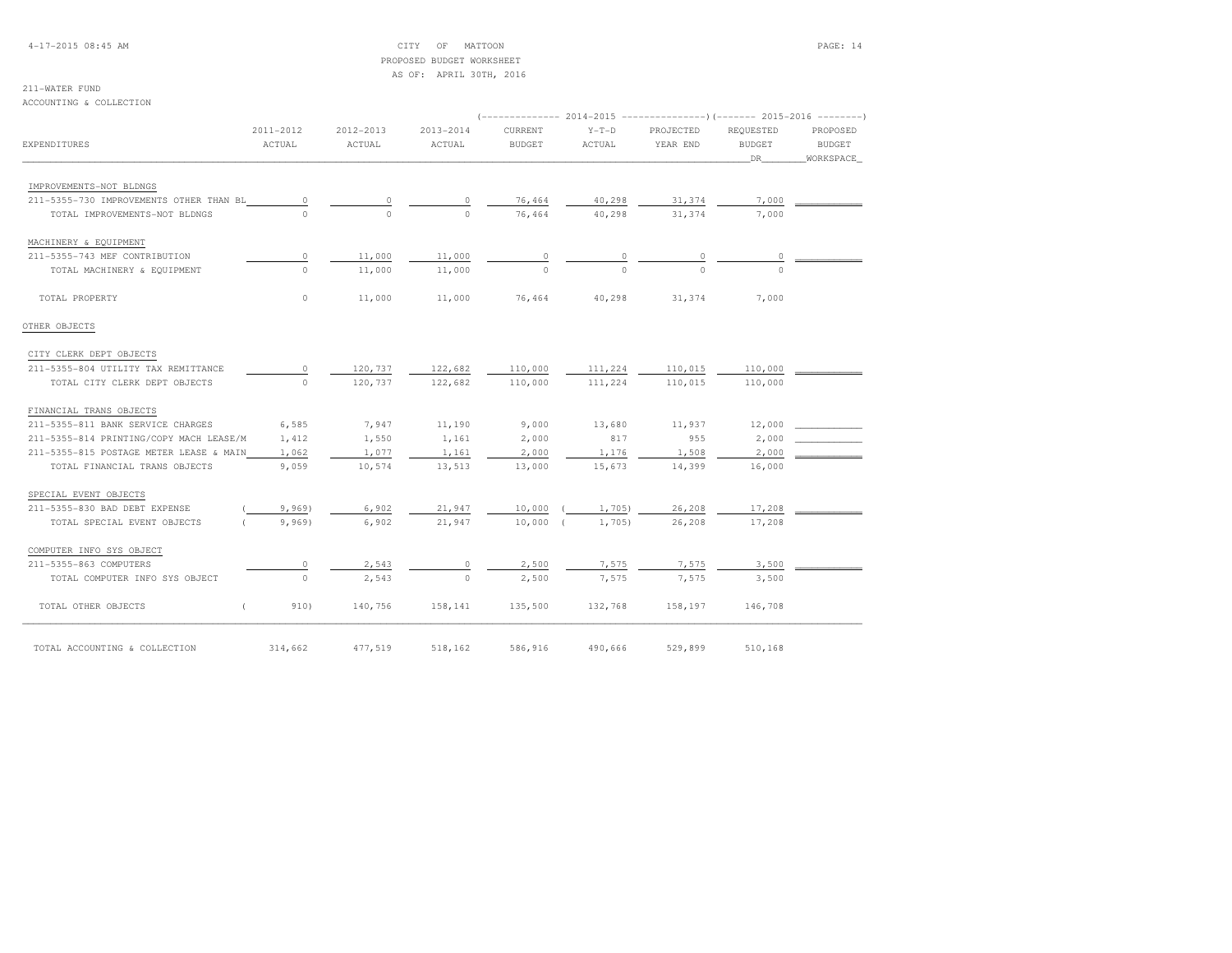4-17-2015 08:45 AM CITY OF MATTOON PAGE: 15 PROPOSED BUDGET WORKSHEETAS OF: APRIL 30TH, 2016

#### 211-WATER FUNDADMINISTRATIVE & GENERAL

|                                         |           | ------------- 2014-2015 ----------------) (------- 2015-2016 -------- |               |               |          |           |               |               |
|-----------------------------------------|-----------|-----------------------------------------------------------------------|---------------|---------------|----------|-----------|---------------|---------------|
|                                         | 2011-2012 | 2012-2013                                                             | $2013 - 2014$ | CURRENT       | $Y-T-D$  | PROJECTED | REQUESTED     | PROPOSED      |
| <b>EXPENDITURES</b>                     | ACTUAL    | ACTUAL                                                                | ACTUAL        | <b>BUDGET</b> | ACTUAL   | YEAR END  | <b>BUDGET</b> | <b>BUDGET</b> |
|                                         |           |                                                                       |               |               |          |           | DR            | WORKSPACE     |
|                                         |           |                                                                       |               |               |          |           |               |               |
| PERSONNEL SERVICES                      |           |                                                                       |               |               |          |           |               |               |
| SALARIES & WAGES                        |           |                                                                       |               |               |          |           |               |               |
| 211-5356-111 SALARIES OF REG EMPLOYEES  | 153,314   | 136,629                                                               | 142,239       | 141,876       | 85,305   | 127,848   | 148,806       |               |
| 211-5356-113 OVERTIME                   | 158       | $\circ$                                                               | 93            | 500           | 203      | 178       | 200           |               |
| 211-5356-114 COMPENSATED ABSENCES       | 6,710)    | 8,521                                                                 | 8,553         | $\circ$       | 8,507    | 7,307     | $\Omega$      |               |
| 211-5356-115 ENGINEERING SALARIES ALLOC | 3,963     | 4,877                                                                 | 40,043        | $\circ$       | 13,424   | 14,028    | $\circ$       |               |
| TOTAL SALARIES & WAGES                  | 150,725   | 150,028                                                               | 190,928       | 142,376       | 107,440  | 149,362   | 149,006       |               |
|                                         |           |                                                                       |               |               |          |           |               |               |
| TOTAL PERSONNEL SERVICES                | 150,725   | 150,028                                                               | 190,928       | 142,376       | 107,440  | 149,362   | 149,006       |               |
| EMPLOYEE BENEFITS                       |           |                                                                       |               |               |          |           |               |               |
| GROUP INSURANCE                         |           |                                                                       |               |               |          |           |               |               |
| 211-5356-211 GROUP HEALTH INSURANCE     | 15,482    | 16,872                                                                | 19,642        | 30,756        | 24,209   | 26,403    | 27,060        |               |
| 211-5356-212 GROUP LIFE INSURANCE       | 357       | 357                                                                   | 373           | 312           | 312      | 312       | 312           |               |
| TOTAL GROUP INSURANCE                   | 15,839    | 17,229                                                                | 20,015        | 31,068        | 24,521   | 26,715    | 27,372        |               |
| SOCIAL SECURITY CONTRIB                 |           |                                                                       |               |               |          |           |               |               |
| 211-5356-221 FICA CONTRIBUTIONS         | 8,693     | 8,652                                                                 | 8,364         | 8,827         | 7,748    | 7,772     | 9,238         |               |
| 211-5356-222 MEDICARE CONTRIBUTIONS     | 2,033     | 2,023                                                                 | 1,956         | 2,064         | 1,812    | 1,818     | 2,161         |               |
| TOTAL SOCIAL SECURITY CONTRIB           | 10,726    | 10,676                                                                | 10,320        | 10,891        | 9,560    | 9,590     | 11,399        |               |
|                                         |           |                                                                       |               |               |          |           |               |               |
| RETIREMENT CONTRIBTUIONS                |           |                                                                       |               |               |          |           |               |               |
| 211-5356-231 IMRF CONTRIBUTIONS         | 19,426    | 20,667                                                                | 19,038        | 18,509        | 15,650   | 17,036    | 17,612        |               |
| TOTAL RETIREMENT CONTRIBTUIONS          | 19,426    | 20,667                                                                | 19,038        | 18,509        | 15,650   | 17,036    | 17,612        |               |
| UNEMPLOYMNT COMPENSATION                |           |                                                                       |               |               |          |           |               |               |
| 211-5356-240 UNEMPLOYMENT COMP.         | 449       | 909                                                                   | 868           | 893           | 893      | 893       | 590           |               |
| TOTAL UNEMPLOYMNT COMPENSATION          | 449       | 909                                                                   | 868           | 893           | 893      | 893       | 590           |               |
| WORKER'S COMPENSATION                   |           |                                                                       |               |               |          |           |               |               |
| 211-5356-250 WORKERS' COMPENSATION      | 4,302     | 4,081                                                                 | 5,743         | 6,661         | 6,661    | 6,661     | 4,360         |               |
| TOTAL WORKER'S COMPENSATION             | 4,302     | 4,081                                                                 | 5,743         | 6,661         | 6,661    | 6,661     | 4,360         |               |
| TOTAL EMPLOYEE BENEFITS                 | 50,742    | 53,561                                                                | 55,984        | 68,022        | 57,284   | 60,895    | 61,333        |               |
|                                         |           |                                                                       |               |               |          |           |               |               |
| SUPPLIES                                |           |                                                                       |               |               |          |           |               |               |
| GENERAL SUPPLIES                        |           |                                                                       |               |               |          |           |               |               |
| 211-5356-311 OFFICE SUPPLIES            | 625       | 740                                                                   | 655           | 700           | 1,114    | 1,354     | 700           |               |
| 211-5356-316 TOOLS & EQUIPMENT          | 132       | 124                                                                   | 176           | 300           | $176)$ ( | 263)      | 300           |               |
| 211-5356-319 MISCELLANEOUS SUPPLIES     | 973       | 801                                                                   | 1,092         | 900           | 208      | 122       | 900           |               |
| TOTAL GENERAL SUPPLIES                  | 1,730     | 1,666                                                                 | 1,923         | 1,900         | 1,146    | 1,213     | 1,900         |               |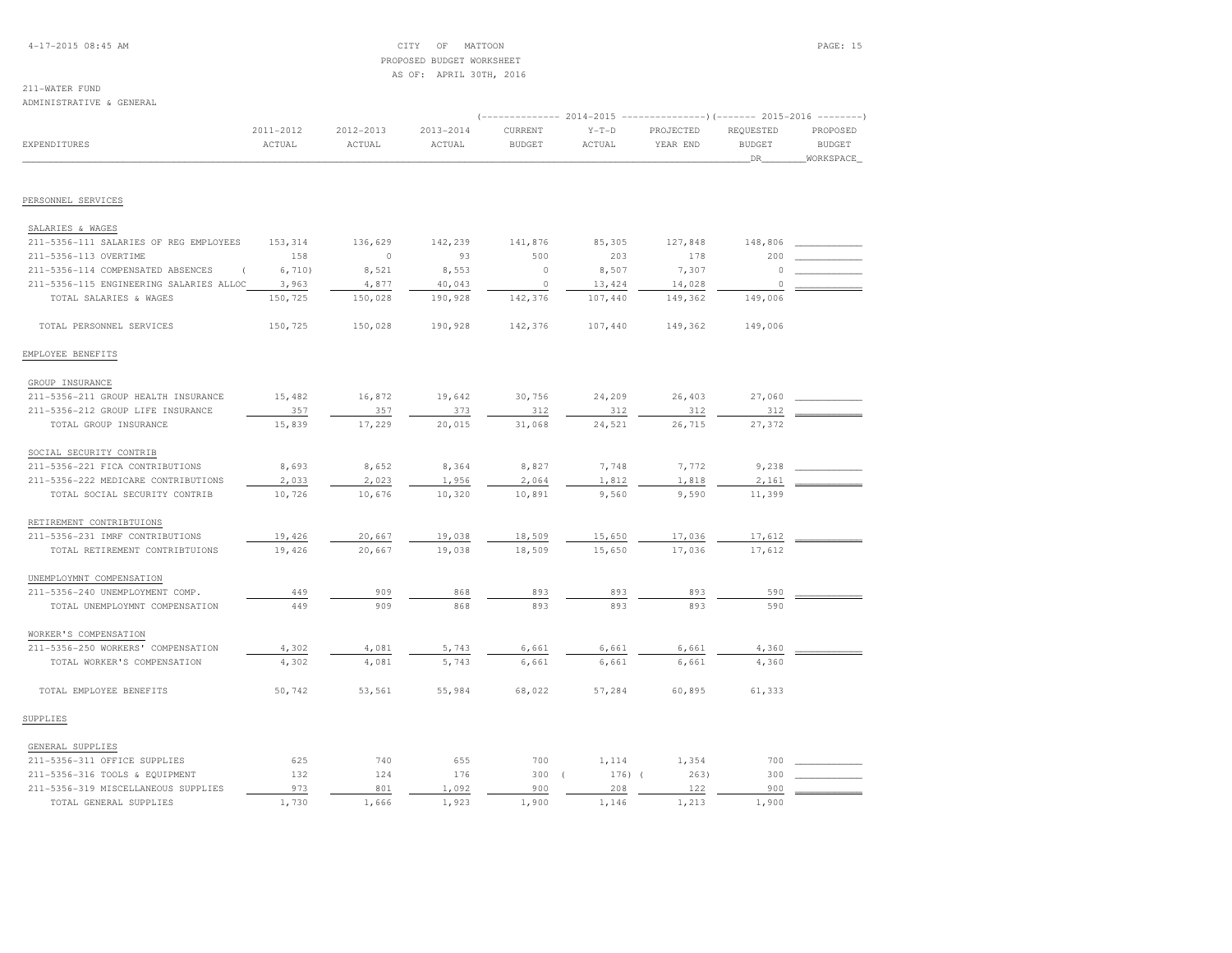#### 4-17-2015 08:45 AM CITY OF MATTOON PAGE: 16 PROPOSED BUDGET WORKSHEETAS OF: APRIL 30TH, 2016

# 211-WATER FUND

ADMINISTRATIVE & GENERAL

|                                         |           |              |           | (-------------- 2014-2015 ----------------)(------- 2015-2016 --------) |          |           |               |               |
|-----------------------------------------|-----------|--------------|-----------|-------------------------------------------------------------------------|----------|-----------|---------------|---------------|
|                                         | 2011-2012 | 2012-2013    | 2013-2014 | CURRENT                                                                 | $Y-T-D$  | PROJECTED | REQUESTED     | PROPOSED      |
| EXPENDITURES                            | ACTUAL    | ACTUAL       | ACTUAL    | <b>BUDGET</b>                                                           | ACTUAL   | YEAR END  | <b>BUDGET</b> | <b>BUDGET</b> |
|                                         |           |              |           |                                                                         |          |           | DR_           | WORKSPACE     |
|                                         |           |              |           |                                                                         |          |           |               |               |
| ENERGY                                  |           |              |           |                                                                         |          |           |               |               |
| 211-5356-321 NATURAL GAS & ELECTRIC     | 1,077     | 1,305        | 1,535     | 1,500                                                                   | 1,324    | 1,140     | 1,500         |               |
| TOTAL ENERGY                            | 1,077     | 1,305        | 1,535     | 1,500                                                                   | 1,324    | 1,140     | 1,500         |               |
| BOOKS & PERIODICALS                     |           |              |           |                                                                         |          |           |               |               |
| 211-5356-340 BOOKS & PERIODICALS        | $\circ$   | $\circ$      | 0         | 100                                                                     | $\circ$  | 0         | 100           |               |
| TOTAL BOOKS & PERIODICALS               | $\circ$   | $\Omega$     | $\Omega$  | 100                                                                     | $\Omega$ | $\cap$    | 100           |               |
|                                         |           |              |           |                                                                         |          |           |               |               |
| TOTAL SUPPLIES                          | 2,807     | 2,971        | 3,458     | 3,500                                                                   | 2,470    | 2,353     | 3,500         |               |
| PURCHASED PROP MAINT SRV                |           |              |           |                                                                         |          |           |               |               |
| REPAIR & MAINT SERVICES                 |           |              |           |                                                                         |          |           |               |               |
| OTHER PURCHASED SERVICES                |           |              |           |                                                                         |          |           |               |               |
| PROFESSIONAL SERVICES                   |           |              |           |                                                                         |          |           |               |               |
| 211-5356-511 PLANNING & DESIGN SERVICES | 1,955     | 4,460        | 3,007     | 10,000                                                                  | 7,342    | 9,782     | 10,000        |               |
| 211-5356-519 OTHER PROFESSIONAL SERVICE | 25        | $\circ$      | 0         | $\circ$                                                                 | $\circ$  | $\circ$   |               |               |
| TOTAL PROFESSIONAL SERVICES             | 1,980     | 4,460        | 3,007     | 10,000                                                                  | 7,342    | 9,782     | 10,000        |               |
| INSURANCE                               |           |              |           |                                                                         |          |           |               |               |
| 211-5356-523 PROPERTY & CASUALTY INSURA | 27,856    | 26,670       | 34,418    | 30,806                                                                  | 30,806   | 30,806    | 31,000        |               |
| TOTAL INSURANCE                         | 27,856    | 26,670       | 34,418    | 30,806                                                                  | 30,806   | 30,806    | 31,000        |               |
|                                         |           |              |           |                                                                         |          |           |               |               |
| COMMUNICATION                           |           |              |           |                                                                         |          |           |               |               |
| 211-5356-531 POSTAGE                    | 26        | $\circ$      | $\circ$   | $\circ$                                                                 | $\circ$  | $\circ$   | 0             |               |
| 211-5356-533 CELLULAR PHONE             | $\circ$   | 1,079        | 827       | 900                                                                     | 817      | 745       | 800           |               |
| TOTAL COMMUNICATION                     | 26        | 1,079        | 827       | 900                                                                     | 817      | 745       | 800           |               |
| ADVERTISING                             |           |              |           |                                                                         |          |           |               |               |
| 211-5356-540 ADVERTISING                | 37        | 169          | 89        | 200                                                                     | 789      | 0         | 100           |               |
| TOTAL ADVERTISING                       | 37        | 169          | 89        | 200                                                                     | 789      | $\Omega$  | 100           |               |
| EMPLOYEE BUSINESS EXP                   |           |              |           |                                                                         |          |           |               |               |
| 211-5356-562 TRAVEL & TRAINING          | $\circ$   | 0            | 0         | 200                                                                     | $\circ$  | $\circ$   | 0             |               |
| TOTAL EMPLOYEE BUSINESS EXP             | $\circ$   | $\mathbf{0}$ | $\circ$   | 200                                                                     | $\circ$  | $\circ$   | $\Omega$      |               |
|                                         |           |              |           |                                                                         |          |           |               |               |
| OTHER PURCHASED SERVICES                |           |              |           |                                                                         |          |           |               |               |
| 211-5356-571 DUES & MEMBERSHIPS         | 1,815     | 1,794        | 1,839     | 2,000                                                                   | 1,886    | 2,829     | 2,000         |               |
| 211-5356-572 COMMUNITY PROMOTION & RELA | 2,962     | 3,216        | 2,662     | 3,000                                                                   | 2,460    | 3,690     | 3,000         |               |
| 211-5356-579 MISC. OTHER PURCHASED SERV | 629       | 988          | 2,477     | 2,500                                                                   | 1,668    | $\circ$   | 3,000         |               |
| TOTAL OTHER PURCHASED SERVICES          | 5,405     | 5,998        | 6,978     | 7,500                                                                   | 6,014    | 6,519     | 8,000         |               |
| TOTAL OTHER PURCHASED SERVICES          | 35,304    | 38,375       | 45,319    | 49,606                                                                  | 45,768   | 47,853    | 49,900        |               |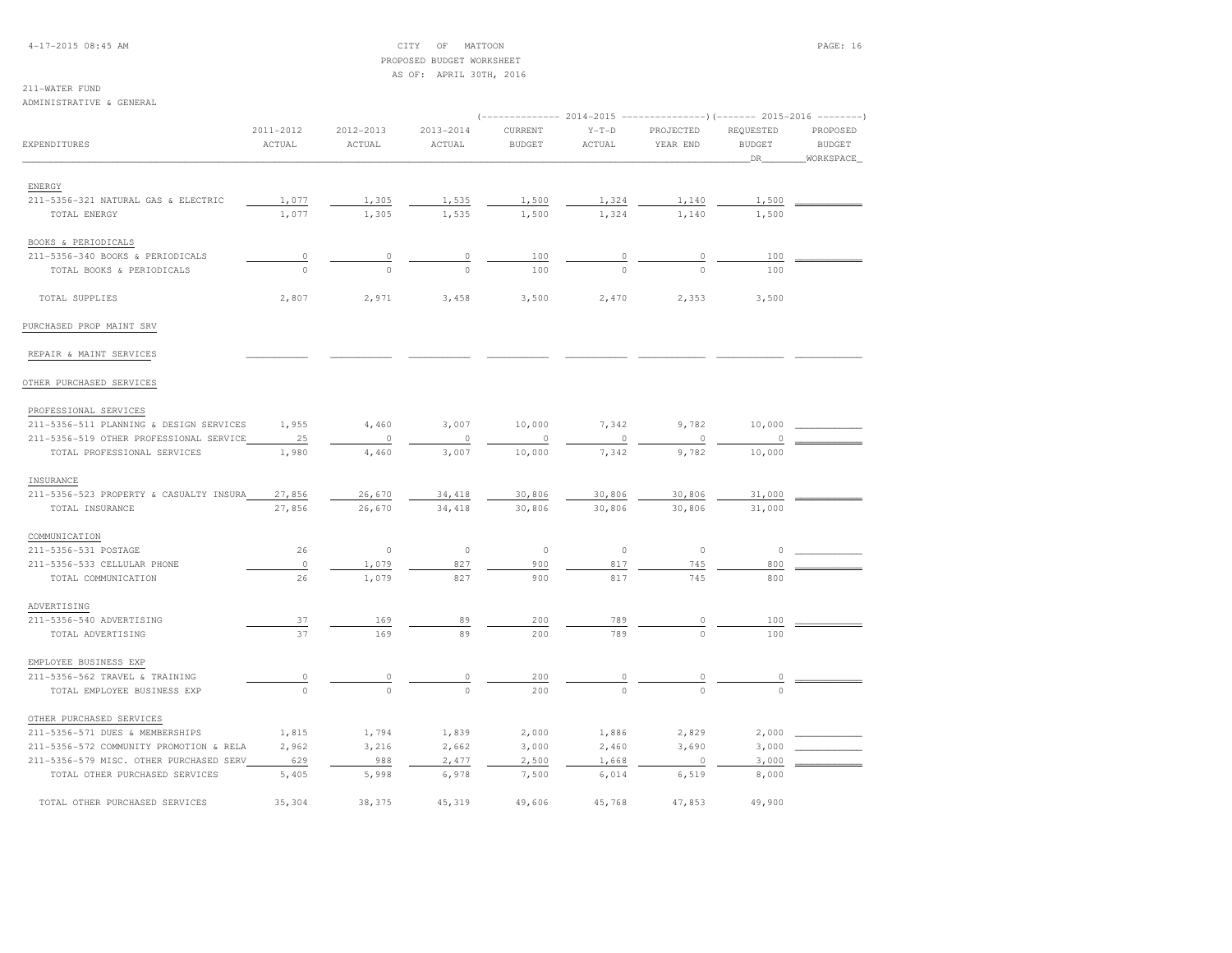4-17-2015 08:45 AM CITY OF MATTOON PAGE: 17 PROPOSED BUDGET WORKSHEETAS OF: APRIL 30TH, 2016

#### 211-WATER FUNDADMINISTRATIVE & GENERAL

|                                         | 2011-2012      | 2012-2013 | 2013-2014 | CURRENT       | $Y-T-D$ | PROJECTED | REOUESTED     | PROPOSED      |  |  |
|-----------------------------------------|----------------|-----------|-----------|---------------|---------|-----------|---------------|---------------|--|--|
| EXPENDITURES                            | ACTUAL         | ACTUAL    | ACTUAL    | <b>BUDGET</b> | ACTUAL  | YEAR END  | <b>BUDGET</b> | <b>BUDGET</b> |  |  |
|                                         |                |           |           |               |         |           | DR            | WORKSPACE     |  |  |
| OTHER OBJECTS                           |                |           |           |               |         |           |               |               |  |  |
| FINANCIAL TRANS OBJECTS                 |                |           |           |               |         |           |               |               |  |  |
| 211-5356-814 PRINT/COPY MACH LEASE & MA | $\overline{0}$ | $\circ$   | $\circ$   | $\circ$       | 134     | $\circ$   | $\circ$       |               |  |  |
| 211-5356-816 FARM EXPENSES              | 742            | 651       | 698       | 700           | 730     | 1,095     | 700           |               |  |  |
| TOTAL FINANCIAL TRANS OBJECTS           | 742            | 651       | 698       | 700           | 864     | 1,095     | 700           |               |  |  |
| FINANCIAL TRANS OBJECTS                 |                |           |           |               |         |           |               |               |  |  |
| 211-5356-828 REAL ESTATE TAXES          | 4,240          | 662       | 735       | 800           | 742     | 1,113     | 800           |               |  |  |
| TOTAL FINANCIAL TRANS OBJECTS           | 4,240          | 662       | 735       | 800           | 742     | 1,113     | 800           |               |  |  |
| COMPUTER INFO SYS OBJECT                |                |           |           |               |         |           |               |               |  |  |
| COMPUTER INFO SYS OBJECT                |                |           |           |               |         |           |               |               |  |  |
| COMPUTER INFO SYS OBJECT                |                |           |           |               |         |           |               |               |  |  |
| 211-5356-863 COMPUTERS                  | 742            | 1,873     | $\Omega$  | 2,200         | 1,687   | 2,531     | 1,700         |               |  |  |
| TOTAL COMPUTER INFO SYS OBJECT          | 742            | 1,873     | $\Omega$  | 2,200         | 1,687   | 2,531     | 1,700         |               |  |  |
| TOTAL OTHER OBJECTS                     | 5,724          | 3,187     | 1,433     | 3,700         | 3,293   | 4,738     | 3,200         |               |  |  |
| TOTAL ADMINISTRATIVE & GENERAL          | 245,301        | 248,122   | 297,122   | 267,204       | 216,257 | 265,200   | 266,939       |               |  |  |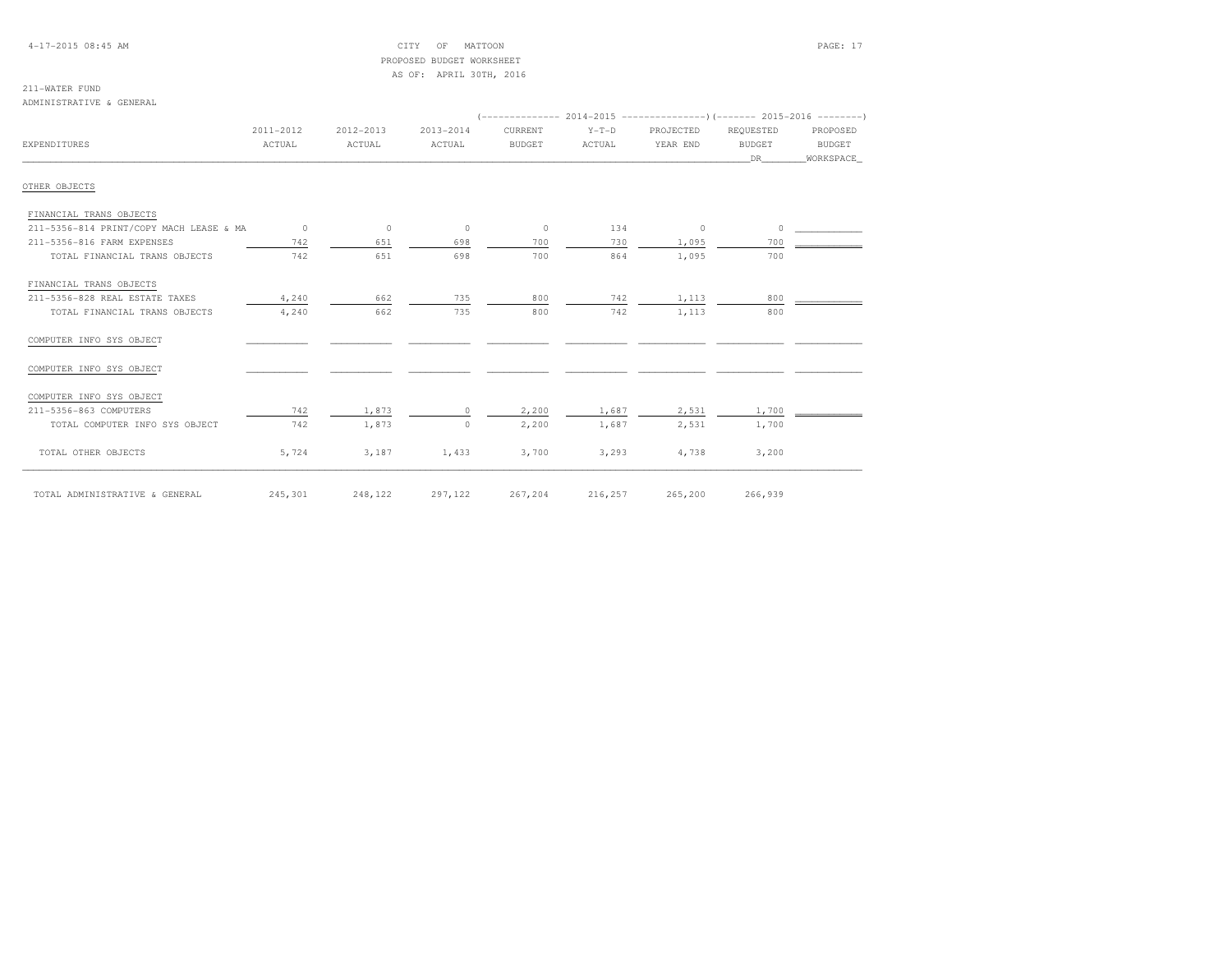#### 4-17-2015 08:45 AM CITY OF MATTOON PAGE: 18 PROPOSED BUDGET WORKSHEETAS OF: APRIL 30TH, 2016

#### 211-WATER FUNDDEPRECIATION

|              | 2011-2012 | 2012-2013 | 2013-2014 | CURRENT       | $Y-T-D$ | PROJECTED | REOUESTED | PROPOSED      |
|--------------|-----------|-----------|-----------|---------------|---------|-----------|-----------|---------------|
| EXPENDITURES | ACTUAL    | ACTUAL    | ACTUAL    | <b>BUDGET</b> | ACTUAL  | YEAR END  | BUDGE1    | <b>BUDGET</b> |
|              |           |           |           |               |         |           |           |               |

# OTHER OBJECTS

| FINANCIAL TRANS OBJECTS       |         |         |         |         |         |         |
|-------------------------------|---------|---------|---------|---------|---------|---------|
| 211-5357-829 DEPRECIATION     | 629,962 | 663,129 | 672,217 | 663,000 | 663,000 | 673,000 |
| TOTAL FINANCIAL TRANS OBJECTS | 629,962 | 663,129 | 672,217 | 663,000 | 663,000 | 673,000 |
| OTHER OBJECTS<br>TOTAL.       | 629,962 | 663,129 | 672.217 | 663,000 | 663,000 | 673,000 |
| TOTAL DEPRECIATION            | 629,962 | 663,129 | 672,217 | 663,000 | 663,000 | 673,000 |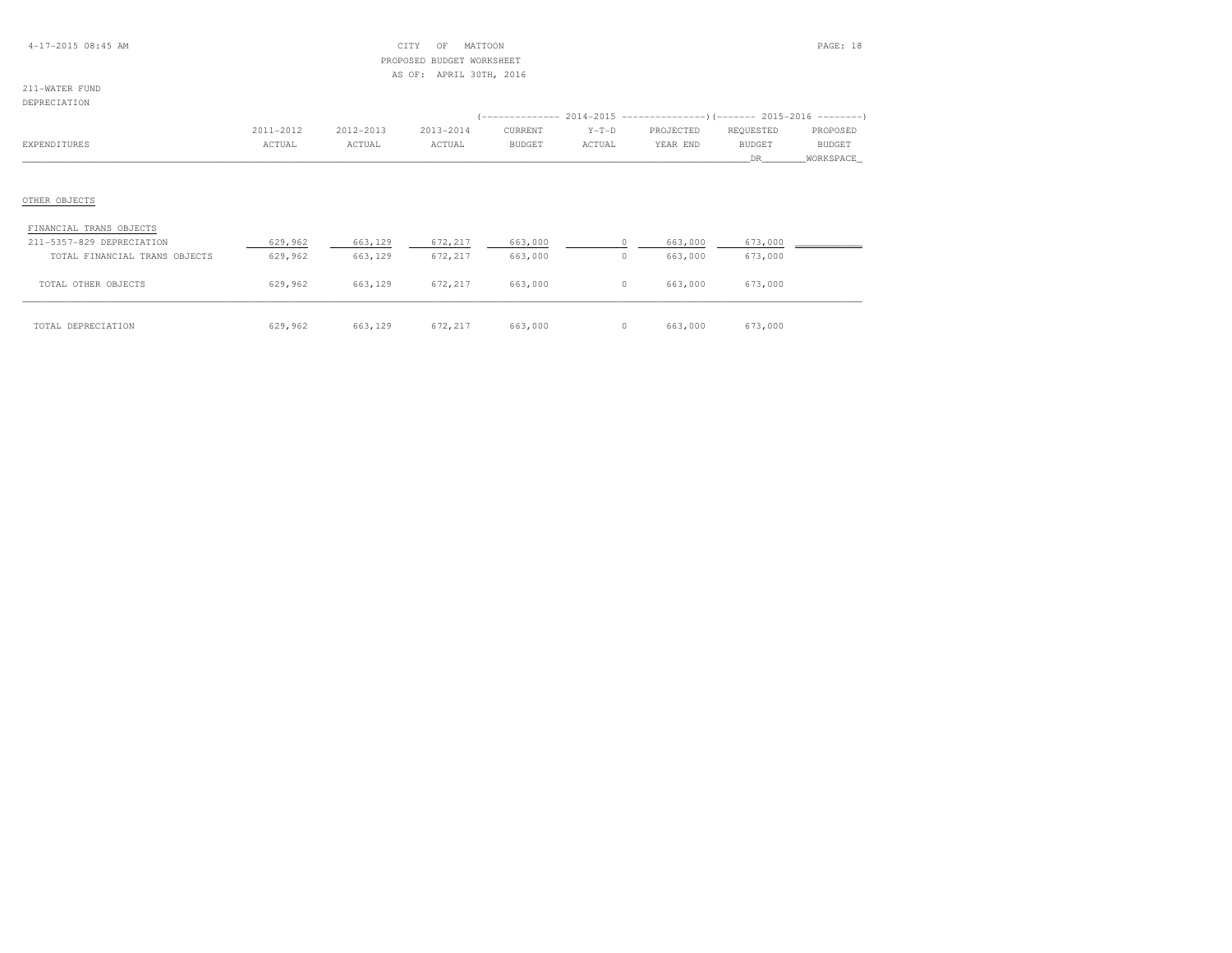### 4-17-2015 08:45 AM CITY OF MATTOON PAGE: 19 PROPOSED BUDGET WORKSHEETAS OF: APRIL 30TH, 2016

### 211-WATER FUNDRETIREE HEALTH INSURANCE

 (-------------- 2014-2015 ---------------)(------- 2015-2016 --------) 2011-2012 2012-2013 2013-2014 CURRENT Y-T-D PROJECTED REQUESTED PROPOSED**BUDGET** EXPENDITURES ACTUAL ACTUAL ACTUAL BUDGET ACTUAL YEAR END BUDGET BUDGET\_\_\_\_\_\_\_\_\_\_\_\_\_\_\_\_\_\_\_\_\_\_\_\_\_\_\_\_\_\_\_\_\_\_\_\_\_\_\_\_\_\_\_\_\_\_\_\_\_\_\_\_\_\_\_\_\_\_\_\_\_\_\_\_\_\_\_\_\_\_\_\_\_\_\_\_\_\_\_\_\_\_\_\_\_\_\_\_\_\_\_\_\_\_\_\_\_\_\_\_\_\_\_\_\_\_\_\_\_\_\_\_\_\_\_\_\_\_\_\_\_\_\_\_\_\_\_\_\_\_DR\_\_\_\_\_\_\_\_WORKSPACE\_

### EMPLOYEE BENEFITS

| GROUP INSURANCE                       |         |         |          |         |         |         |         |  |
|---------------------------------------|---------|---------|----------|---------|---------|---------|---------|--|
| 211-5710-211 RETIREE HEALTH INSURANCE | 221,933 | 233,636 | 285, 461 | 142,292 | 119,780 | 142,292 | 139,627 |  |
| TOTAL GROUP INSURANCE                 | 221,933 | 233,636 | 285, 461 | 142,292 | 119,780 | 142,292 | 139,627 |  |
| TOTAL EMPLOYEE BENEFITS               | 221,933 | 233,636 | 285, 461 | 142,292 | 119,780 | 142,292 | 139,627 |  |
| TOTAL RETIREE HEALTH INSURANCE        | 221,933 | 233,636 | 285, 461 | 142,292 | 119,780 | 142,292 | 139,627 |  |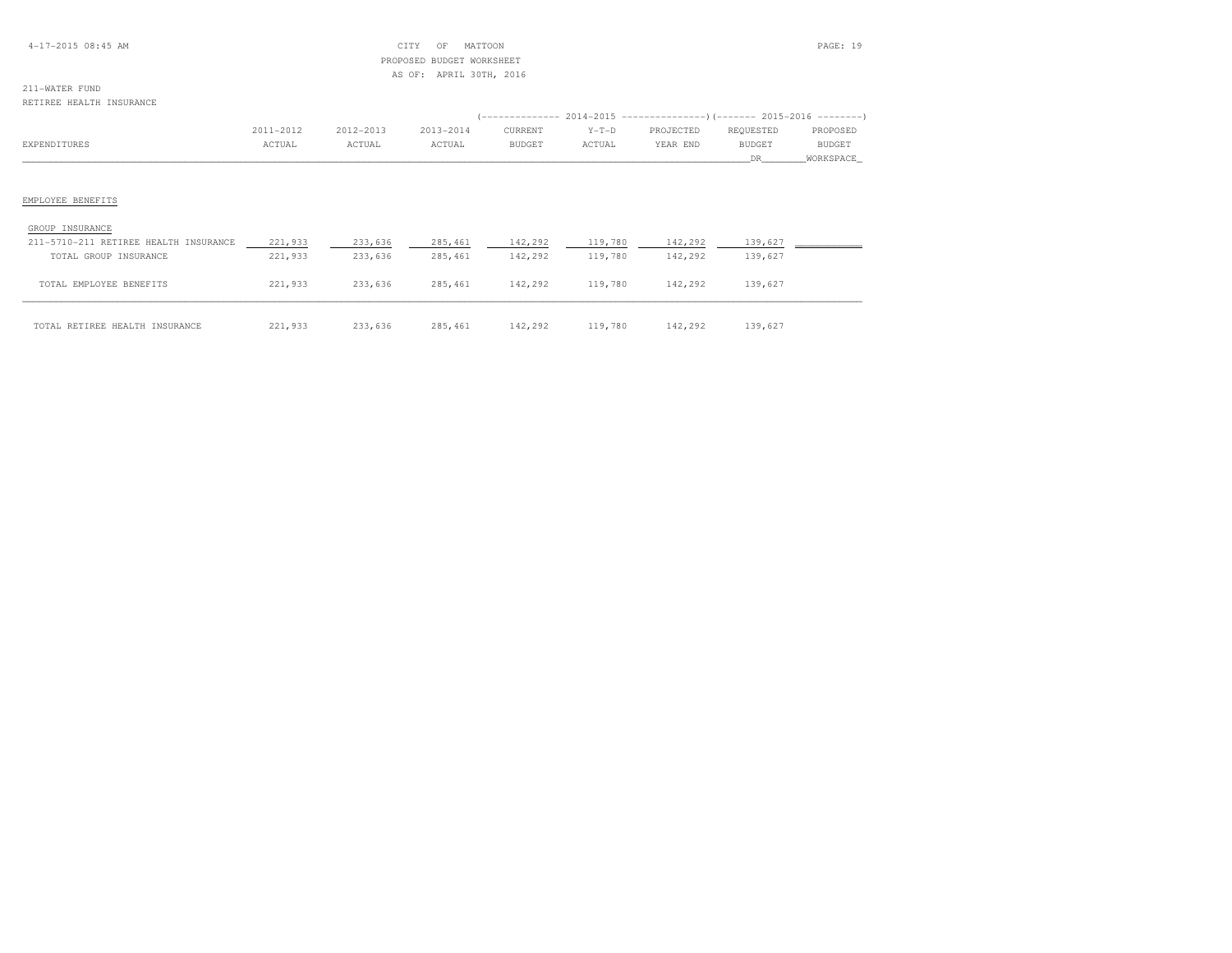| $4-17-2015$ 08:45 AM |           |           | CITY<br>OF                | MATTOON                 |         |           |           | PAGE: 20      |
|----------------------|-----------|-----------|---------------------------|-------------------------|---------|-----------|-----------|---------------|
|                      |           |           | PROPOSED BUDGET WORKSHEET |                         |         |           |           |               |
|                      |           |           |                           | AS OF: APRIL 30TH, 2016 |         |           |           |               |
| 211-WATER FUND       |           |           |                           |                         |         |           |           |               |
| DEBT SERVICE         |           |           |                           |                         |         |           |           |               |
|                      |           |           |                           |                         |         |           |           |               |
|                      | 2011-2012 | 2012-2013 | 2013-2014                 | CURRENT                 | $Y-T-D$ | PROJECTED | REQUESTED | PROPOSED      |
| EXPENDITURES         | ACTUAL    | ACTUAL    | ACTUAL                    | <b>BUDGET</b>           | ACTUAL  | YEAR END  | BUDGET    | <b>BUDGET</b> |
|                      |           |           |                           |                         |         |           | DR        | WORKSPACE     |
|                      |           |           |                           |                         |         |           |           |               |

### OTHER OBJECTS

### FINANCIAL TRANS OBJECTS \_\_\_\_\_\_\_\_\_\_\_ \_\_\_\_\_\_\_\_\_\_\_ \_\_\_\_\_\_\_\_\_\_\_ \_\_\_\_\_\_\_\_\_\_\_ \_\_\_\_\_\_\_\_\_\_\_ \_\_\_\_\_\_\_\_\_\_\_\_ \_\_\_\_\_\_\_\_\_\_\_\_ \_\_\_\_\_\_\_\_\_\_\_\_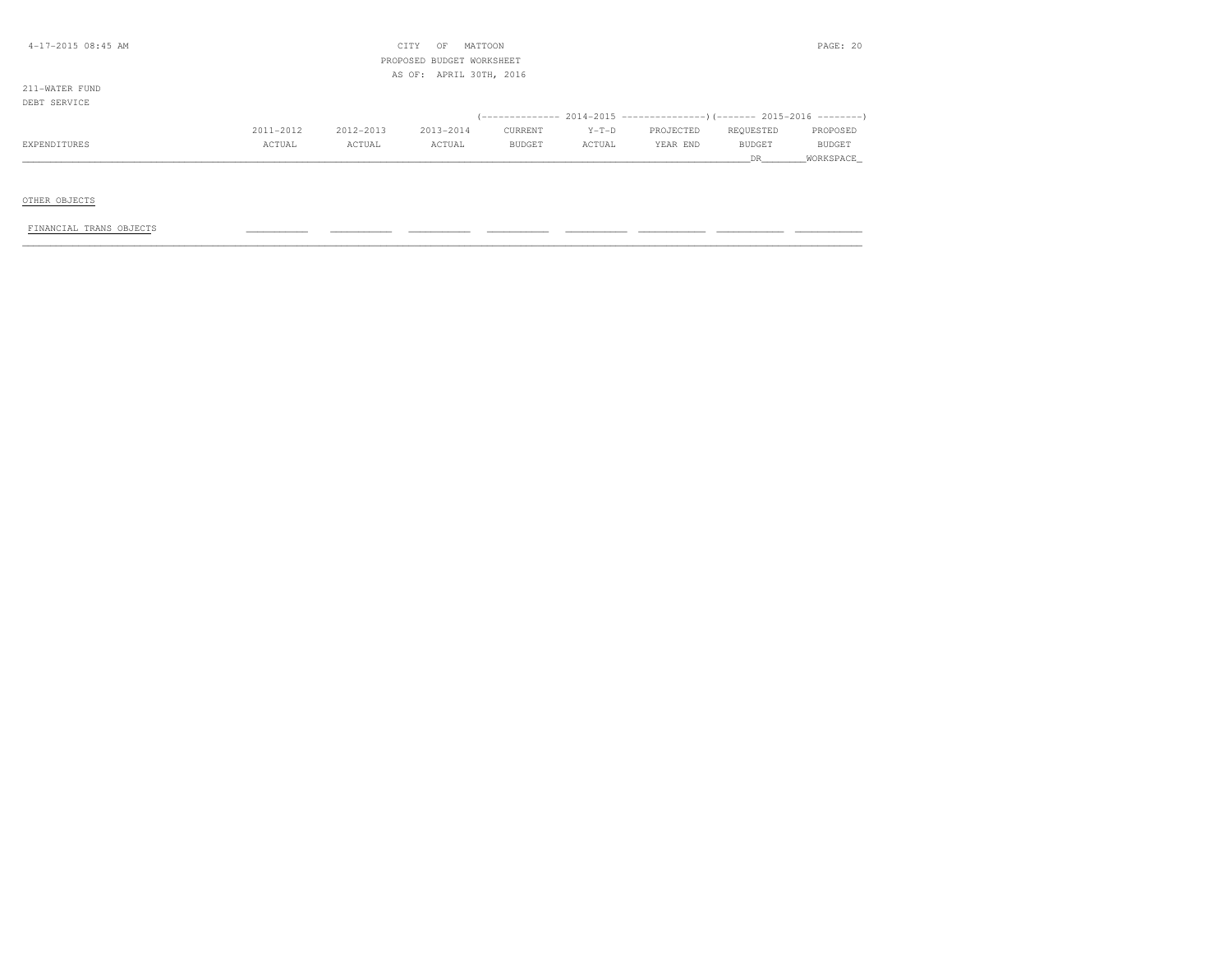### 4-17-2015 08:45 AM CITY OF MATTOON PAGE: 21 PROPOSED BUDGET WORKSHEETAS OF: APRIL 30TH, 2016

# 211-WATER FUND

2003 REFUNDING GO BONDS

|                                        |           |           |           |               |         | (-------------- 2014-2015 ---------------------- 2015-2016 ---------------------- |               |               |  |
|----------------------------------------|-----------|-----------|-----------|---------------|---------|-----------------------------------------------------------------------------------|---------------|---------------|--|
|                                        | 2011-2012 | 2012-2013 | 2013-2014 | CURRENT       | $Y-T-D$ | PROJECTED                                                                         | REQUESTED     | PROPOSED      |  |
| EXPENDITURES                           | ACTUAL    | ACTUAL    | ACTUAL    | <b>BUDGET</b> | ACTUAL  | YEAR END                                                                          | <b>BUDGET</b> | <b>BUDGET</b> |  |
|                                        |           |           |           |               |         |                                                                                   | DR.           | WORKSPACE     |  |
|                                        |           |           |           |               |         |                                                                                   |               |               |  |
| OTHER OBJECTS                          |           |           |           |               |         |                                                                                   |               |               |  |
|                                        |           |           |           |               |         |                                                                                   |               |               |  |
| FINANCIAL TRANS OBJECTS                |           |           |           |               |         |                                                                                   |               |               |  |
| 211-5714-817 2003 WATERWORKS REFUNDING |           | $\sim$ 0  |           | 585,000       | 585,000 | 585,000                                                                           | 600,000       |               |  |
| TOTAL FINANCIAL TRANS OBJECTS          | $\Omega$  | 0         | $\Omega$  | 585,000       | 585,000 | 585,000                                                                           | 600,000       |               |  |
| TOTAL OTHER OBJECTS                    | $\circ$   | $\circ$   | $\circ$   | 585,000       | 585,000 | 585,000                                                                           | 600,000       |               |  |
|                                        |           |           |           |               |         |                                                                                   |               |               |  |
| TOTAL 2003 REFUNDING GO BONDS          |           | 0         | $\circ$   | 585,000       | 585,000 | 585,000                                                                           | 600,000       |               |  |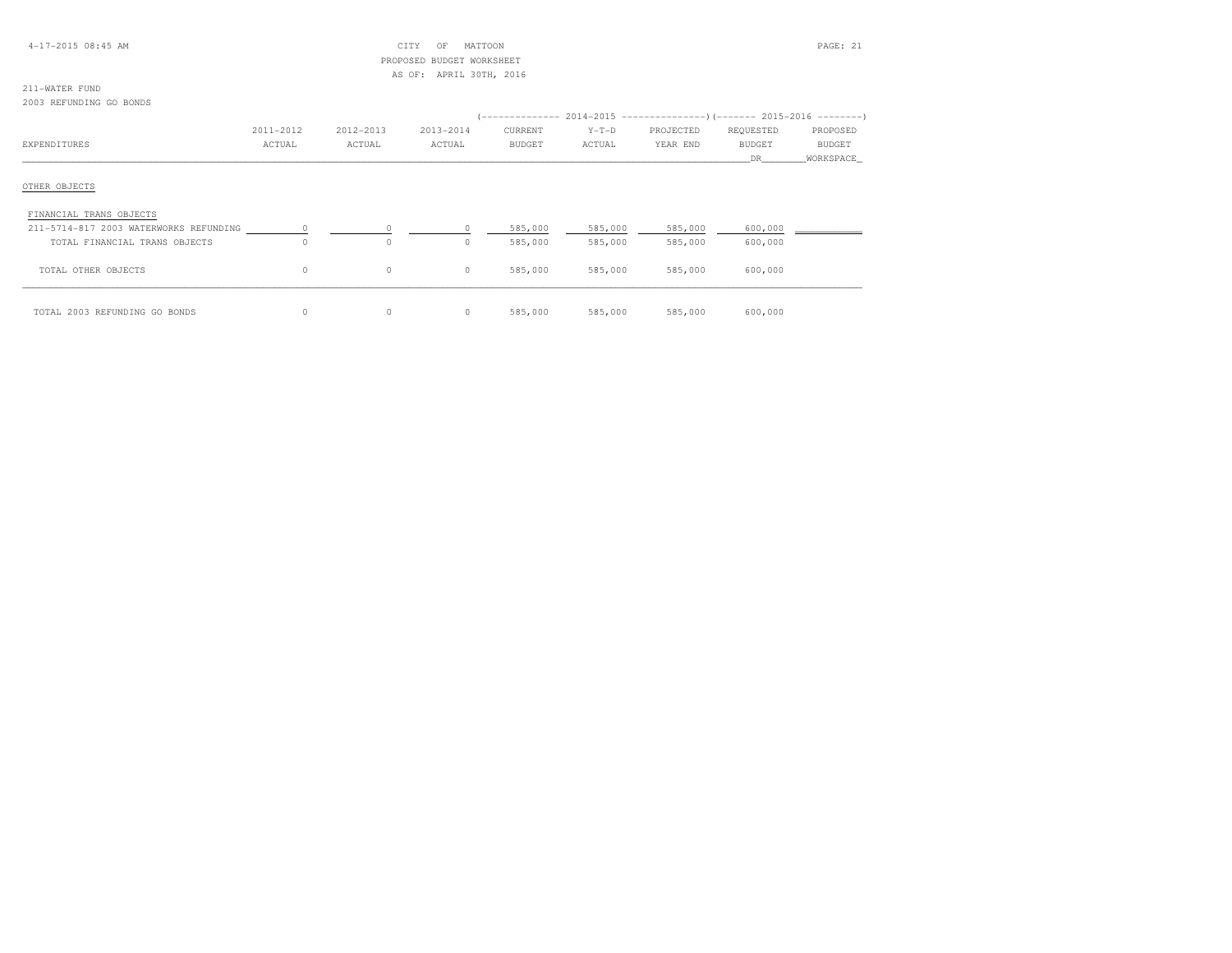### 4-17-2015 08:45 AM CITY OF MATTOON PAGE: 22 PROPOSED BUDGET WORKSHEETAS OF: APRIL 30TH, 2016

### 211-WATER FUND2003A ERI GO BONDS

|                         | 2011-2012 | 2012-2013 | 2013-2014 | CURRENT       | $Y-T-D$ | PROJECTED | REQUESTED     | PROPOSED      |
|-------------------------|-----------|-----------|-----------|---------------|---------|-----------|---------------|---------------|
| EXPENDITURES            | ACTUAL    | ACTUAL    | ACTUAL    | <b>BUDGET</b> | ACTUAL  | YEAR END  | <b>BUDGET</b> | <b>BUDGET</b> |
|                         |           |           |           |               |         |           | DR.           | WORKSPACE     |
|                         |           |           |           |               |         |           |               |               |
|                         |           |           |           |               |         |           |               |               |
| OTHER OBJECTS           |           |           |           |               |         |           |               |               |
|                         |           |           |           |               |         |           |               |               |
| FINANCIAL TRANS OBJECTS |           |           |           |               |         |           |               |               |

| 211-5717-817 ERI PENSION PAYMENTS | 48,391 | 27,539  | 48,283 |          |          |  |
|-----------------------------------|--------|---------|--------|----------|----------|--|
| TOTAL FINANCIAL TRANS OBJECTS     | 48,391 | 27,539) | 48,283 |          |          |  |
| TOTAL OTHER OBJECTS               | 48,391 | 27,539  | 48,283 | $\Omega$ | $^{(1)}$ |  |
|                                   |        |         |        |          |          |  |
| TOTAL 2003A ERI GO BONDS          | 48,391 | 27,539  | 48,283 | $\Omega$ |          |  |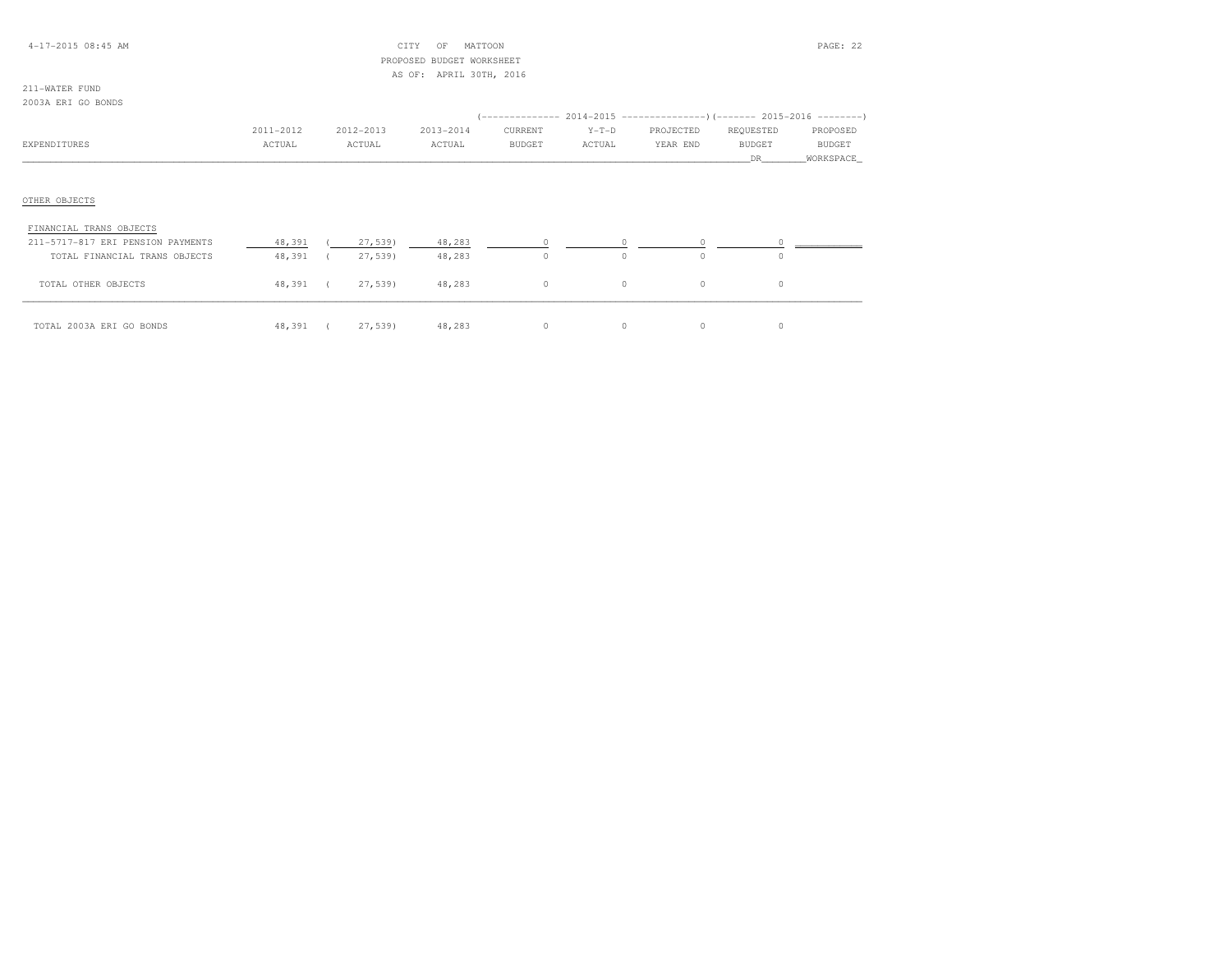### 4-17-2015 08:45 AM CITY OF MATTOON PAGE: 23 PROPOSED BUDGET WORKSHEETAS OF: APRIL 30TH, 2016

# 211-WATER FUND

09-10 ERI DEBT PAYMENT

|              | 2011-2012 | 2012-2013 | 2013-2014 | CURRENT       | $Y-T-D$ | PROJECTED | REOUESTED | PROPOSED      |
|--------------|-----------|-----------|-----------|---------------|---------|-----------|-----------|---------------|
| EXPENDITURES | ACTUAL    | ACTUAL    | ACTUAL    | <b>BUDGET</b> | ACTUAL  | YEAR END  | BUDGET    | <b>BUDGET</b> |
|              |           |           |           |               |         |           |           | WORKSPACE     |

| FINANCIAL TRANS OBJECTS               |        |          |        |        |        |        |  |
|---------------------------------------|--------|----------|--------|--------|--------|--------|--|
| 211-5718-817 09 - 10 ERI DEBT PAYMENT | 75,294 |          | 75,294 | 75,291 | 75,291 | 75,294 |  |
| TOTAL FINANCIAL TRANS OBJECTS         | 75,294 | 0        | 75,294 | 75,291 | 75,291 | 75,294 |  |
| TOTAL OTHER OBJECTS                   | 75,294 | $\circ$  | 75,294 | 75,291 | 75,291 | 75,294 |  |
| TOTAL 09-10 ERI DEBT PAYMENT          | 75,294 | $\Omega$ | 75,294 | 75,291 | 75,291 | 75,294 |  |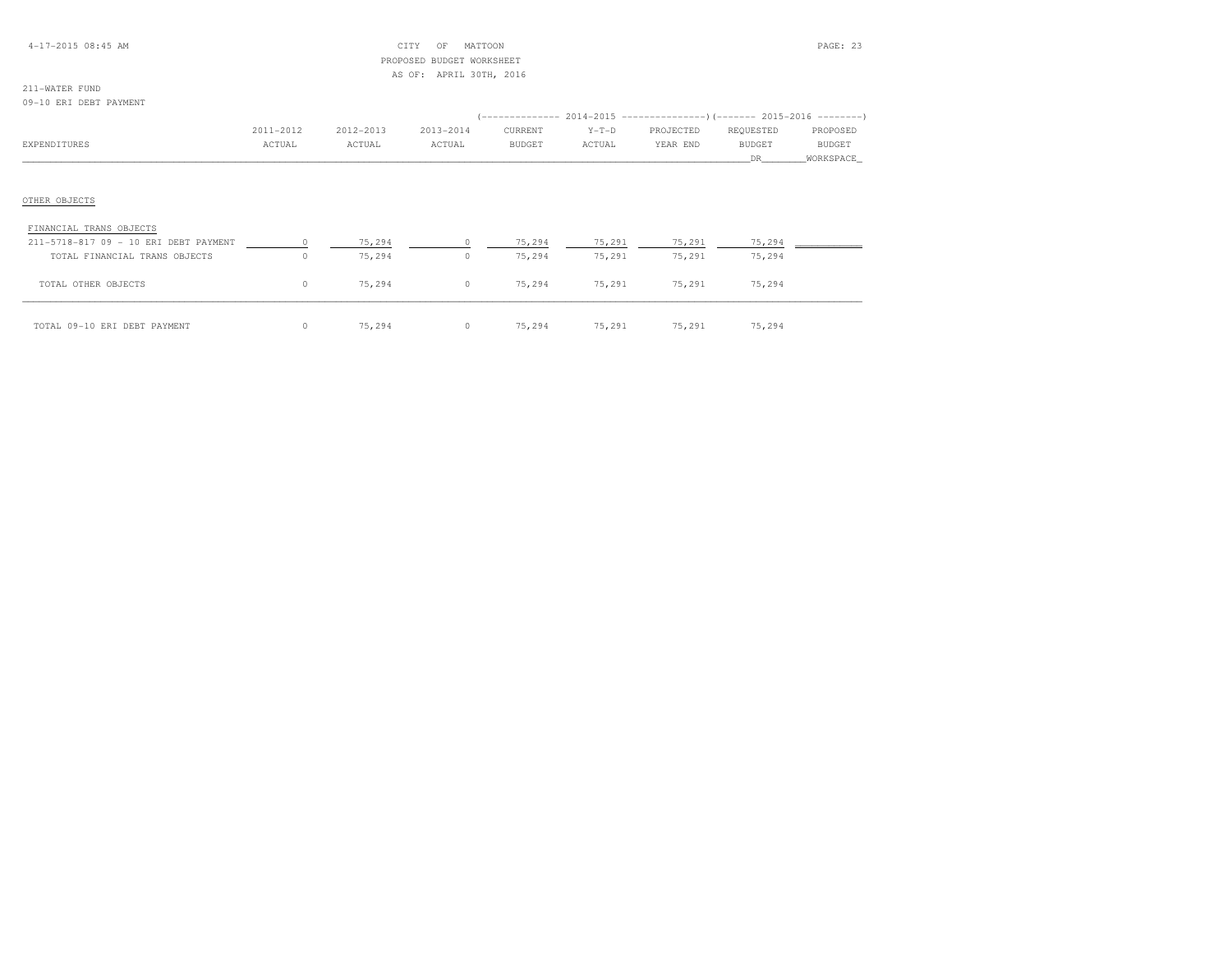### 4-17-2015 08:45 AM CITY OF MATTOON PAGE: 24 PROPOSED BUDGET WORKSHEETAS OF: APRIL 30TH, 2016

### 211-WATER FUND1998 IEPA NOTE

|              | 2011-2012 | 2012-2013 | 2013-2014 | CURRENT       | $Y-T-D$ | PROJECTED | REOUESTED     | PROPOSED      |
|--------------|-----------|-----------|-----------|---------------|---------|-----------|---------------|---------------|
| EXPENDITURES | ACTUAL    | ACTUAL    | ACTUAL    | <b>BUDGET</b> | ACTUAL  | YEAR END  | <b>BUDGET</b> | <b>BUDGET</b> |
|              |           |           |           |               |         |           |               | WORKSPACE     |

| FINANCIAL TRANS OBJECTS       |         |   |          |         |         |         |         |  |
|-------------------------------|---------|---|----------|---------|---------|---------|---------|--|
| 211-5731-817 DEBT SERVICES    | 466,324 |   |          | 443,610 | 443,788 | 443,788 | 460,000 |  |
| TOTAL FINANCIAL TRANS OBJECTS | 466,324 | 0 | $\circ$  | 443,610 | 443,788 | 443,788 | 460,000 |  |
| TOTAL OTHER OBJECTS           | 466,324 | 0 | $\Omega$ | 443,610 | 443,788 | 443,788 | 460,000 |  |
| TOTAL 1998 IEPA NOTE          | 466,324 | 0 |          | 443,610 | 443,788 | 443,788 | 460,000 |  |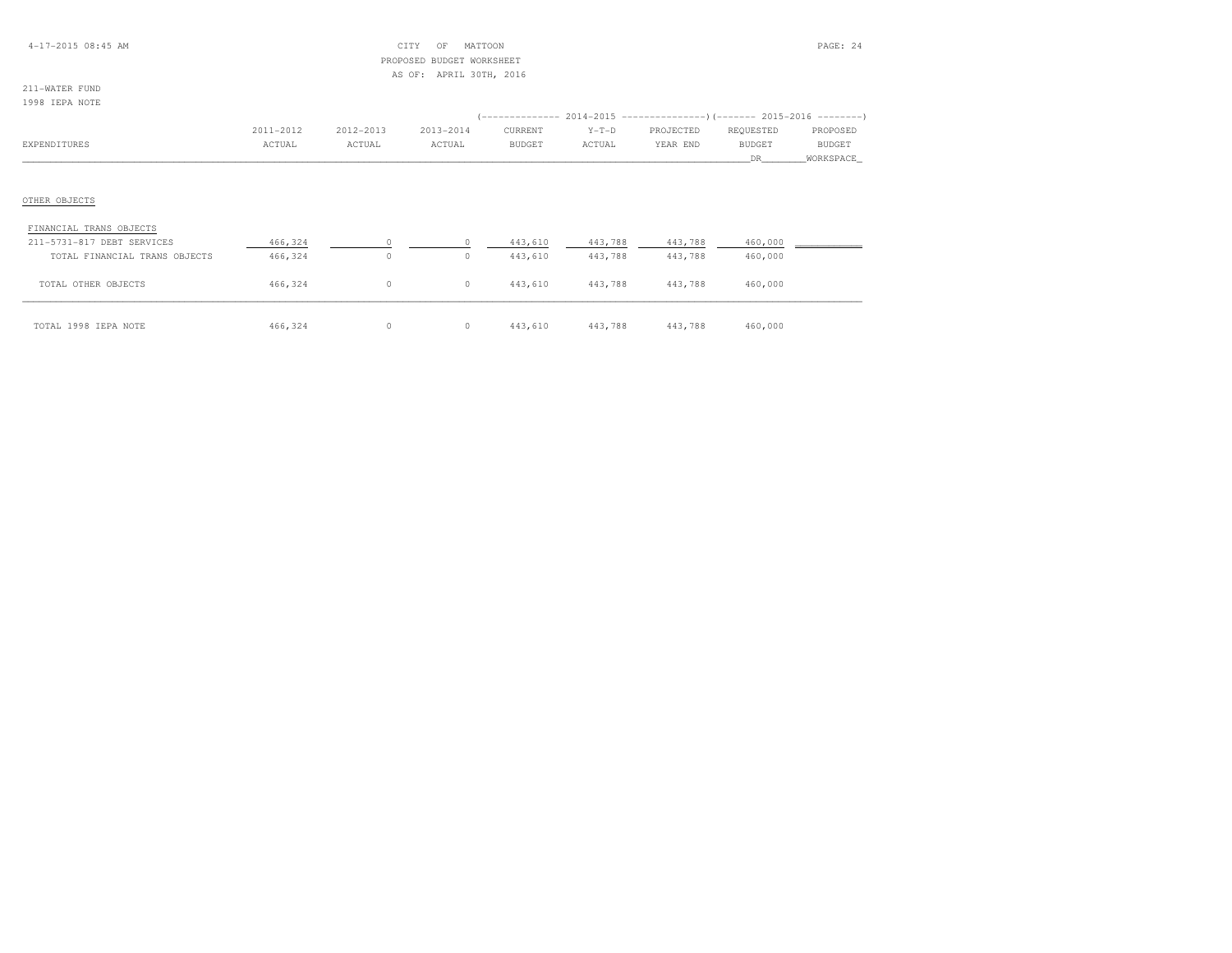### 4-17-2015 08:45 AM CITY OF MATTOON PAGE: 25 PROPOSED BUDGET WORKSHEETAS OF: APRIL 30TH, 2016

### 211-WATER FUNDFISCAL AGENT FEES

|              | 2011-2012 | 2012-2013 | 2013-2014 | CURRENT       | $Y-T-D$ | PROJECTED | REOUESTED     | PROPOSED      |
|--------------|-----------|-----------|-----------|---------------|---------|-----------|---------------|---------------|
| EXPENDITURES | ACTUAL    | ACTUAL    | ACTUAL    | <b>BUDGET</b> | ACTUAL  | YEAR END  | <b>BUDGET</b> | <b>BUDGET</b> |
|              |           |           |           |               |         |           |               | WORKSPACE     |
|              |           |           |           |               |         |           |               |               |
|              |           |           |           |               |         |           |               |               |

| FINANCIAL TRANS OBJECTS       |       |     |       |       |     |       |       |  |
|-------------------------------|-------|-----|-------|-------|-----|-------|-------|--|
| 211-5760-817 DEBT SERVICES    | 1,113 | 658 | 1,678 | 1,000 | 955 | 1,000 | 1,000 |  |
| TOTAL FINANCIAL TRANS OBJECTS | 1,113 | 658 | 1,678 | 1,000 | 955 | 1,000 | 1,000 |  |
| TOTAL OTHER OBJECTS           | 1,113 | 658 | 1,678 | 1,000 | 955 | 1,000 | 1,000 |  |
| TOTAL FISCAL AGENT FEES       | 1,113 | 658 | 1,678 | 1,000 | 955 | 1,000 | 1,000 |  |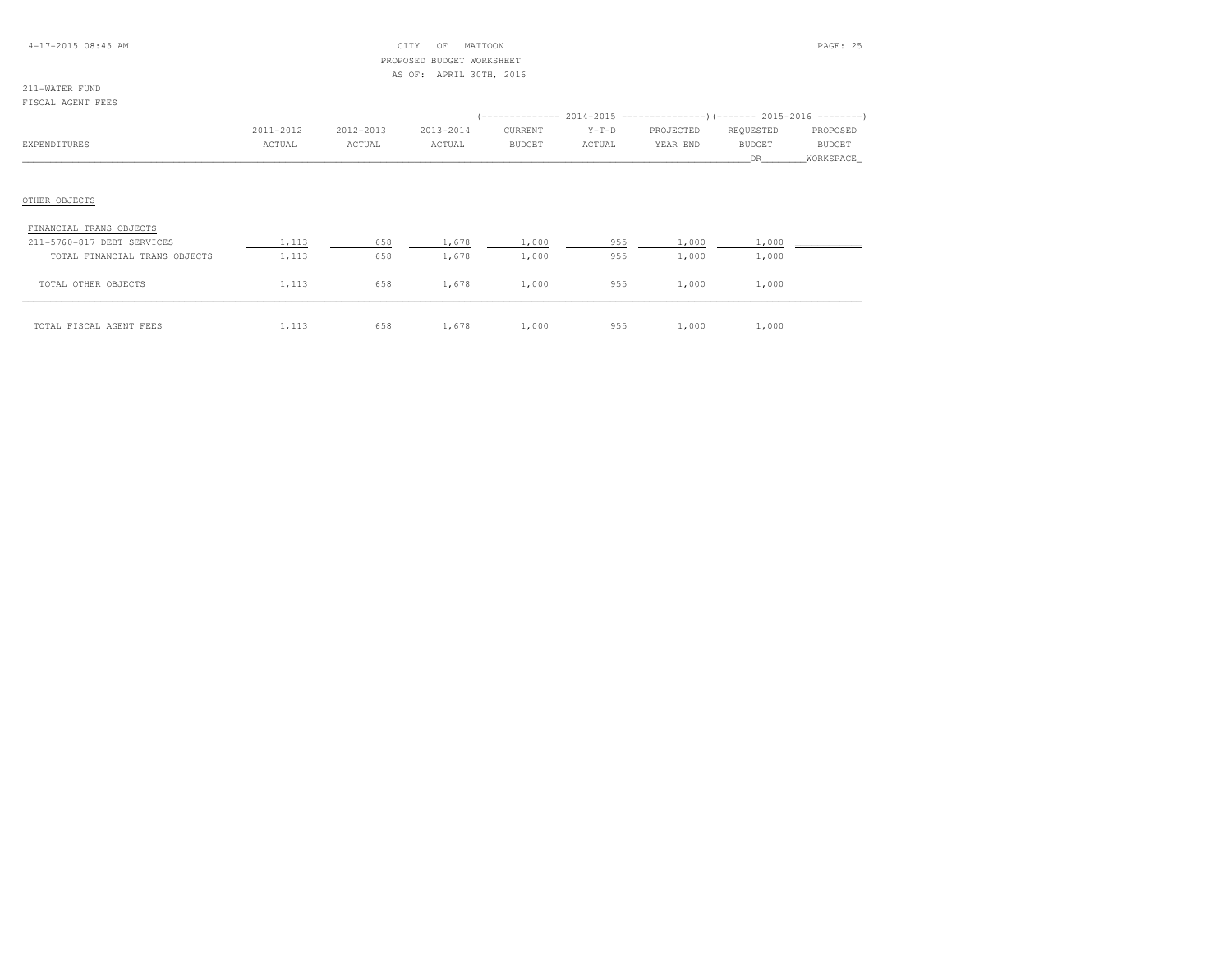### 4-17-2015 08:45 AM CITY OF MATTOON PAGE: 26 PROPOSED BUDGET WORKSHEETAS OF: APRIL 30TH, 2016

#### DEBT ISSUANCE COSTS

|                                  |           |           |           |         |         |         | ------------- 2014-2015 --------------------- (------- 2015-2016 ---------- ) |               |               |
|----------------------------------|-----------|-----------|-----------|---------|---------|---------|-------------------------------------------------------------------------------|---------------|---------------|
|                                  | 2011-2012 | 2012-2013 | 2013-2014 |         | CURRENT | $Y-T-D$ | PROJECTED                                                                     | REQUESTED     | PROPOSED      |
| EXPENDITURES                     | ACTUAL    | ACTUAL    | ACTUAL    |         | BUDGET  | ACTUAL  | YEAR END                                                                      | <b>BUDGET</b> | <b>BUDGET</b> |
|                                  |           |           |           |         |         |         |                                                                               | DR            | WORKSPACE     |
|                                  |           |           |           |         |         |         |                                                                               |               |               |
|                                  |           |           |           |         |         |         |                                                                               |               |               |
| OTHER OBJECTS                    |           |           |           |         |         |         |                                                                               |               |               |
|                                  |           |           |           |         |         |         |                                                                               |               |               |
| FINANCIAL TRANS OBJECTS          |           |           |           |         |         |         |                                                                               |               |               |
| 211-5770-817 DEBT SERVICES       | 1,134)    | 0         |           | $\circ$ | $\circ$ | 3,558   | 3,558                                                                         |               |               |
| 211-5770-819 DEBT ISSUANCE COSTS | $\Omega$  | $\cap$    |           | 402     |         | 20,399  | 20,399                                                                        |               |               |
| TOTAL FINANCIAL TRANS OBJECTS    | 1, 134)   | 0         |           | 402     | $\circ$ | 23,956  | 23,957                                                                        | $\circ$       |               |
| TOTAL OTHER OBJECTS              | 1,134)    | 0         |           | 402     | $\circ$ | 23,956  | 23,957                                                                        | $\circ$       |               |
|                                  |           |           |           |         |         |         |                                                                               |               |               |

\_\_\_\_\_\_\_\_\_\_\_\_\_\_\_\_\_\_\_\_\_\_\_\_\_\_\_\_\_\_\_\_\_\_\_\_\_\_\_\_\_\_\_\_\_\_\_\_\_\_\_\_\_\_\_\_\_\_\_\_\_\_\_\_\_\_\_\_\_\_\_\_\_\_\_\_\_\_\_\_\_\_\_\_\_\_\_\_\_\_\_\_\_\_\_\_\_\_\_\_\_\_\_\_\_\_\_\_\_\_\_\_\_\_\_\_\_\_\_\_\_\_\_\_\_\_\_\_\_\_\_\_\_\_\_\_\_\_\_\_\_\_\_\_\_\_\_\_\_\_ TOTAL DEBT ISSUANCE COSTS ( 1,134) 0 402 0 23,956 23,957 0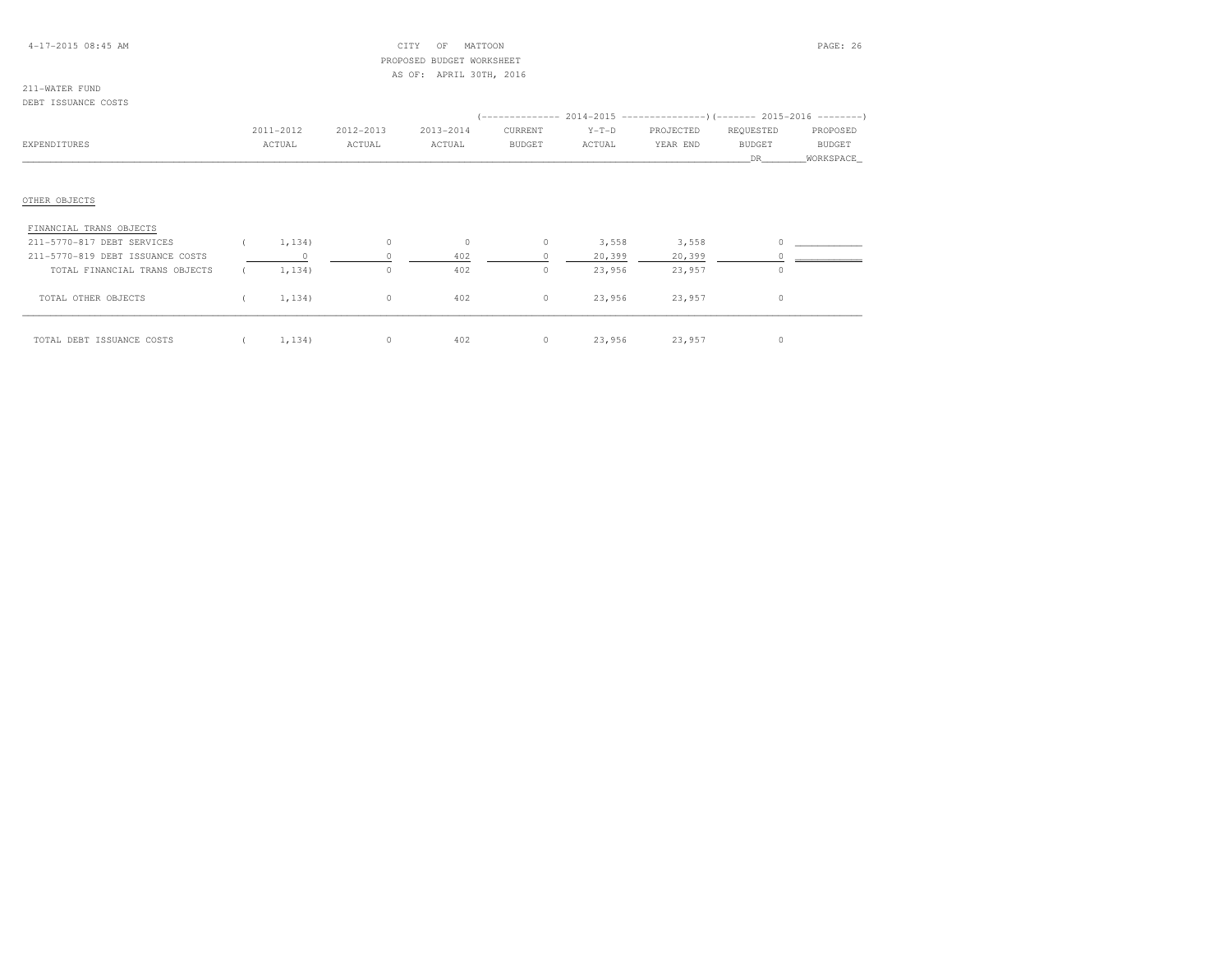### 4-17-2015 08:45 AM CITY OF MATTOON PAGE: 27 PROPOSED BUDGET WORKSHEETAS OF: APRIL 30TH, 2016

### 211-WATER FUNDINTEREST EXPENSE

|                                      | 2011-2012   | 2012-2013 | 2013-2014      | CURRENT                                 | $Y-T-D$       | PROJECTED | REOUESTED     | PROPOSED  |
|--------------------------------------|-------------|-----------|----------------|-----------------------------------------|---------------|-----------|---------------|-----------|
| EXPENDITURES                         | ACTUAL      | ACTUAL    | ACTUAL         | <b>BUDGET</b>                           | ACTUAL        | YEAR END  | <b>BUDGET</b> | BUDGET    |
|                                      |             |           |                |                                         |               |           | DR            | WORKSPACE |
| OTHER OBJECTS                        |             |           |                |                                         |               |           |               |           |
| FINANCIAL TRANS OBJECTS              |             |           |                |                                         |               |           |               |           |
| 211-5795-817 INTEREST EXPENSE        | 167,459     | 176,054   | 150,779        | 102,519                                 | 94,326        | 94,326    | 59,700        |           |
| TOTAL FINANCIAL TRANS OBJECTS        | 167,459     | 176,054   | 150,779        | 102,519                                 | 94,326        | 94,326    | 59,700        |           |
| TOTAL OTHER OBJECTS                  | 167,459     | 176,054   | 150,779        | 102,519                                 | 94,326        | 94,326    | 59,700        |           |
| TOTAL INTEREST EXPENSE               | 167,459     | 176,054   | 150,779        | 102,519                                 | 94,326        | 94,326    | 59,700        |           |
| TOTAL EXPENDITURES                   | 3, 333, 647 | 3,229,700 |                | 3,610,416 4,566,695 3,576,750 4,519,682 |               |           | 4,532,421     |           |
| REVENUE OVER/(UNDER) EXPENDITURES    | (45, 119)   | 807,436   |                | 265,425 (817,695) (187,860) (643,721) ( |               |           | 652,270)      |           |
| OTHER FINANCING SOURCES              |             |           |                |                                         |               |           |               |           |
| 211-4931-021 SALE OF CAPITAL ASSETS  | 28,785      | 16,702    | 9,398          |                                         | $0 \t 15,500$ | 15,500    | $\Omega$      |           |
| 211-4945-021 REFUNDING BONDS ISSUED  | 2,394       | $\sim$ 0  | $\overline{0}$ | $\circ$                                 | $\sim$ 0      | $\sim$ 0  | $\circ$       |           |
| TOTAL OTHER FINANCING SOURCES        | 31,178      | 16,702    | 9,398          | $\circ$                                 | 15,500        | 15,500    | $\Omega$      |           |
| OTHER FINANCING (USES)               |             |           |                |                                         |               |           |               |           |
| TOTAL OTHER FINANCING SOURCES (USES) | 31,178      | 16,702    | 9,398          | $\circ$                                 | 15,500        | 15,500    | $\circ$       |           |

REVENUES & OTHER SOURCES OVER/

(UNDER) EXPENDITURES & OTHER (USES) ( 13,941) 824,138 274,822 ( 817,695) ( 172,360) ( 628,221) ( 652,270)

\*\*\* END OF REPORT \*\*\*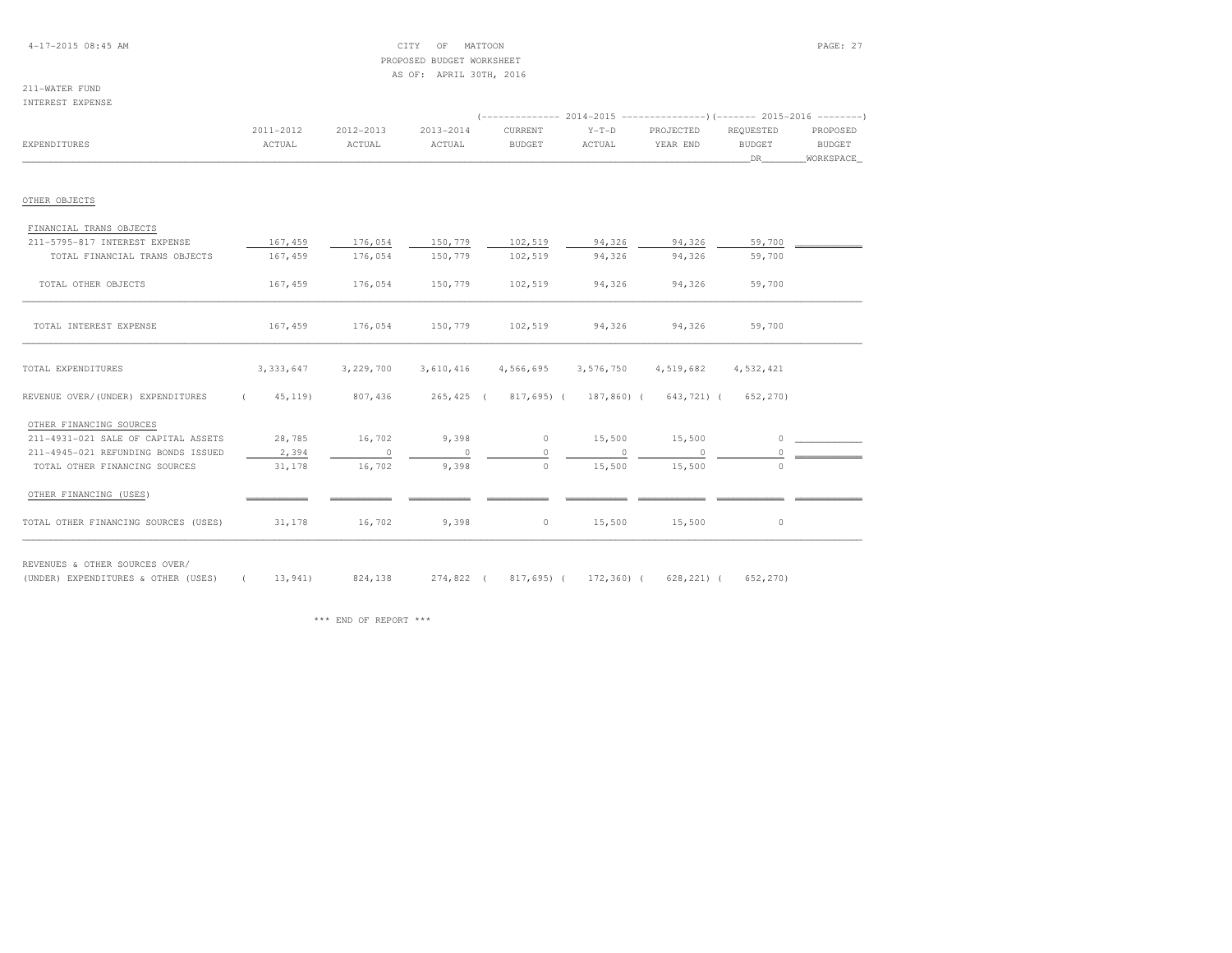4-17-2015 08:45 AM CITY OF MATTOON PAGE: 1 PROPOSED BUDGET WORKSHEETAS OF: APRIL 30TH, 2016

### 212-SEWER FUND

|                                         |                     |                     |                     |                          | 2014-2015         |                       |                                   |                                        |
|-----------------------------------------|---------------------|---------------------|---------------------|--------------------------|-------------------|-----------------------|-----------------------------------|----------------------------------------|
| <b>REVENUES</b>                         | 2011-2012<br>ACTUAL | 2012-2013<br>ACTUAL | 2013-2014<br>ACTUAL | CURRENT<br><b>BUDGET</b> | $Y-T-D$<br>ACTUAL | PROJECTED<br>YEAR END | REQUESTED<br><b>BUDGET</b><br>DR. | PROPOSED<br><b>BUDGET</b><br>WORKSPACE |
| INTERGOVERNMENTAL REV                   |                     |                     |                     |                          |                   |                       |                                   |                                        |
| FEDERAL GOVT GRANTS                     |                     |                     |                     |                          |                   |                       |                                   |                                        |
| STATE GOVT GRANTS                       |                     |                     |                     |                          |                   |                       |                                   |                                        |
| CHARGES FOR SERVICES                    |                     |                     |                     |                          |                   |                       |                                   |                                        |
| SWR FD REVENUES & OTHER                 |                     |                     |                     |                          |                   |                       |                                   |                                        |
| 212-4451-021 SEWER USE CHARGES          | 3,537,266           | 4,003,594           | 4, 243, 515         | 4,200,000                | 3,702,450         | 4,241,000             | 4,410,000                         |                                        |
| 212-4452-021 SEWER CHARGE PENALTIES     | 87,784              | 60,723              | 68,544              | 61,000                   | 81,277            | 86,900                | 70,000                            |                                        |
| 212-4453-021 BOD SURCHARGES             | 32,655              | 37,307              | 54,505              | 32,000                   | 21,272            | 28,600                | 32,000                            |                                        |
| 212-4454-021 SUSPENDED SOLIDS SURCHARGE | 327                 | 3,106               | 26,291              | 3,000                    | 3,525             | 9,500                 | 4,000                             |                                        |
| 212-4455-021 PERMITS & TAPPING FEES     | 1,676               | 1,705               | 1,390               | 1,500                    | 1,315             | 1,800                 | 1,700                             |                                        |
| 212-4456-021 ERC LECHATE CHARGES        | 58,928              | 43,616              | 24,592              | 24,000                   | 42,224            | 36,400                | 35,000                            |                                        |
| 212-4459-021 MISC & SUNDRY SEWER CHARGE | 10,343              | 9,046               | 18,008              | 9,000                    | 15,512            | 17,300                | 13,000                            |                                        |
| TOTAL SWR FD REVENUES & OTHER           | 3,728,979           | 4,159,097           | 4,436,844           | 4,330,500                | 3,867,575         | 4, 421, 500           | 4,565,700                         |                                        |
| TOTAL CHARGES FOR SERVICES              | 3,728,979           | 4,159,097           | 4,436,844           | 4,330,500                | 3,867,575         | 4, 421, 500           | 4,565,700                         |                                        |
| INVESTMENT EARNINGS                     |                     |                     |                     |                          |                   |                       |                                   |                                        |
| INTEREST EARNINGS                       |                     |                     |                     |                          |                   |                       |                                   |                                        |
| 212-4610-021 INTEREST EARNINGS          | 4,866               | 1,808               | 1,811               | 1,500                    | 1,696             | 1,700                 | 1,700                             |                                        |
| TOTAL INTEREST EARNINGS                 | 4,866               | 1,808               | 1,811               | 1,500                    | 1,696             | 1,700                 | 1,700                             |                                        |
| NET INCREASE (DECREASE)                 |                     |                     |                     |                          |                   |                       |                                   |                                        |
| TOTAL INVESTMENT EARNINGS               | 4,866               | 1,808               | 1,811               | 1,500                    | 1,696             | 1,700                 | 1,700                             |                                        |
| TOTAL REVENUES                          | 3,733,845           | 4,160,905           | 4,438,655           | 4,332,000                | 3,869,271         | 4, 423, 200           | 4,567,400                         |                                        |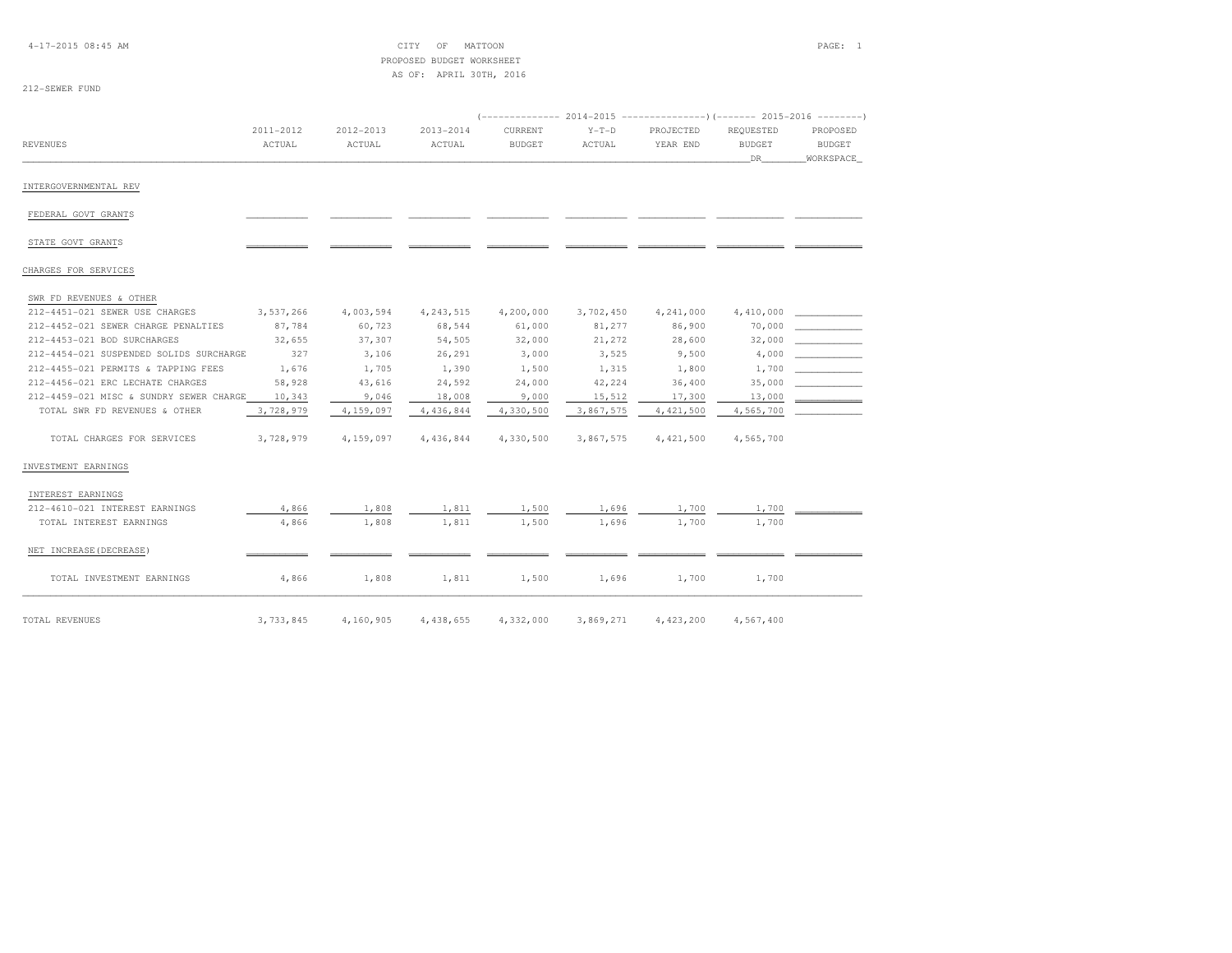4-17-2015 08:45 AM CITY OF MATTOON PAGE: 2 PROPOSED BUDGET WORKSHEETAS OF: APRIL 30TH, 2016

### 212-SEWER FUND

SEWER COLLECTION SYSTEM

|                                         |                     |                     |                     |                          | 2014-2015         |                       | ----- 2015-2016                    |                                        |
|-----------------------------------------|---------------------|---------------------|---------------------|--------------------------|-------------------|-----------------------|------------------------------------|----------------------------------------|
| EXPENDITURES                            | 2011-2012<br>ACTUAL | 2012-2013<br>ACTUAL | 2013-2014<br>ACTUAL | CURRENT<br><b>BUDGET</b> | $Y-T-D$<br>ACTUAL | PROJECTED<br>YEAR END | REQUESTED<br><b>BUDGET</b><br>_DR_ | PROPOSED<br><b>BUDGET</b><br>WORKSPACE |
|                                         |                     |                     |                     |                          |                   |                       |                                    |                                        |
| PERSONNEL SERVICES                      |                     |                     |                     |                          |                   |                       |                                    |                                        |
| SALARIES & WAGES                        |                     |                     |                     |                          |                   |                       |                                    |                                        |
| 212-5342-111 SALARIES OF REG EMPLOYEES  | 178,840             | 154,182             | 143, 477            | 225,675                  | 118,330           | 130,562               | 232,288                            |                                        |
| 212-5342-112 SALARIES OF TEMP EMPLOYEES | 2,233               | 1,934               | 1,078               | 2,500                    | 2,288             | 2,288                 | 2,000                              |                                        |
| 212-5342-113 OVERTIME                   | 5,913               | 8,051               | 10,502              | 8,000                    | 8,747             | 10,200                | 9,000                              |                                        |
| 212-5342-114 COMPENSATED ABSENCES       | 28,023              | 41,761              | 45,191              | $\circ$                  | 46,229            | 49,819                | $\Omega$                           |                                        |
| TOTAL SALARIES & WAGES                  | 215,009             | 205,928             | 200,249             | 236,175                  | 175,594           | 192,869               | 243,288                            |                                        |
| TOTAL PERSONNEL SERVICES                | 215,009             | 205,928             | 200,249             | 236,175                  | 175,594           | 192,869               | 243,288                            |                                        |
| EMPLOYEE BENEFITS                       |                     |                     |                     |                          |                   |                       |                                    |                                        |
| GROUP INSURANCE                         |                     |                     |                     |                          |                   |                       |                                    |                                        |
| 212-5342-211 GROUP HEALTH INSURANCE     | 31,713              | 33,149              | 33,357              | 55,658                   | 44,303            | 36,990                | 52,462                             |                                        |
| 212-5342-212 GROUP LIFE INSURANCE       | 631                 | 658                 | 624                 | 556                      | 556               | 556                   | 556                                |                                        |
| TOTAL GROUP INSURANCE                   | 32,344              | 33,807              | 33,982              | 56,214                   | 44,858            | 37,546                | 53,018                             |                                        |
| SOCIAL SECURITY CONTRIB                 |                     |                     |                     |                          |                   |                       |                                    |                                        |
| 212-5342-221 FICA CONTRIBUTIONS         | 12,812              | 12,282              | 12,186              | 14,643                   | 12,446            | 10,567                | 15,084                             |                                        |
| 212-5342-222 MEDICARE CONTRIBUTIONS     | 2,996               | 2,872               | 2,850               | 3,425                    | 2,910             | 2,471                 | 3,528                              |                                        |
| TOTAL SOCIAL SECURITY CONTRIB           | 15,808              | 15,155              | 15,036              | 18,068                   | 15,356            | 13,038                | 18,612                             |                                        |
| RETIREMENT CONTRIBTUIONS                |                     |                     |                     |                          |                   |                       |                                    |                                        |
| 212-5342-231 IMRF CONTRIBUTIONS         | 28,212              | 28,957              | 27,428              | 30,378                   | 23,631            | 22,650                | 28,520                             |                                        |
| TOTAL RETIREMENT CONTRIBTUIONS          | 28,212              | 28,957              | 27,428              | 30,378                   | 23,631            | 22,650                | 28,520                             |                                        |
| UNEMPLOYMNT COMPENSATION                |                     |                     |                     |                          |                   |                       |                                    |                                        |
| 212-5342-240 UNEMPLOYMENT COMP.         | 894                 | 1,419               | 1,508               | 1,662                    | 1,662             | 1,662                 | 1,089                              |                                        |
| TOTAL UNEMPLOYMNT COMPENSATION          | 894                 | 1,419               | 1,508               | 1,662                    | 1,662             | 1,662                 | 1,089                              |                                        |
| WORKER'S COMPENSATION                   |                     |                     |                     |                          |                   |                       |                                    |                                        |
| 212-5342-250 WORKERS' COMPENSATION      | 29,866              | 26,519              | 22,497              | 24,098                   | 24,098            | 24,098                | 25,324                             |                                        |
| TOTAL WORKER'S COMPENSATION             | 29,866              | 26,519              | 22,497              | 24,098                   | 24,098            | 24,098                | 25,324                             |                                        |
| TOTAL EMPLOYEE BENEFITS                 | 107,123             | 105,857             | 100,451             | 130,420                  | 109,606           | 98,994                | 126,563                            |                                        |
| SUPPLIES                                |                     |                     |                     |                          |                   |                       |                                    |                                        |
| GENERAL SUPPLIES                        |                     |                     |                     |                          |                   |                       |                                    |                                        |
| 212-5342-313 MEDICAL & SAFETY SUPPLIES  | 1,064               | 1,771               | 2,086               | 1,500                    | 939               | 1,500                 | 1,500                              |                                        |
| 212-5342-316 TOOLS & EQUIPMENT          | 7,247               | 6,351               | 4,317               | 6,000                    | 4,049             | 3,300                 | 5,500                              |                                        |
| 212-5342-318 VEHICLE PARTS              | 8,126               | 6,323               | 5,345               | 6,500                    | 14,674            | 12,800                | 7,500                              |                                        |
| 212-5342-319 MISCELLANEOUS SUPPLIES     | 3,344               | 3,869               | 2,833               | 3,000                    | 3,995             | 3,400                 | 3,500                              |                                        |
| TOTAL GENERAL SUPPLIES                  | 19,780              | 18,314              | 14,581              | 17,000                   | 23,657            | 21,000                | 18,000                             |                                        |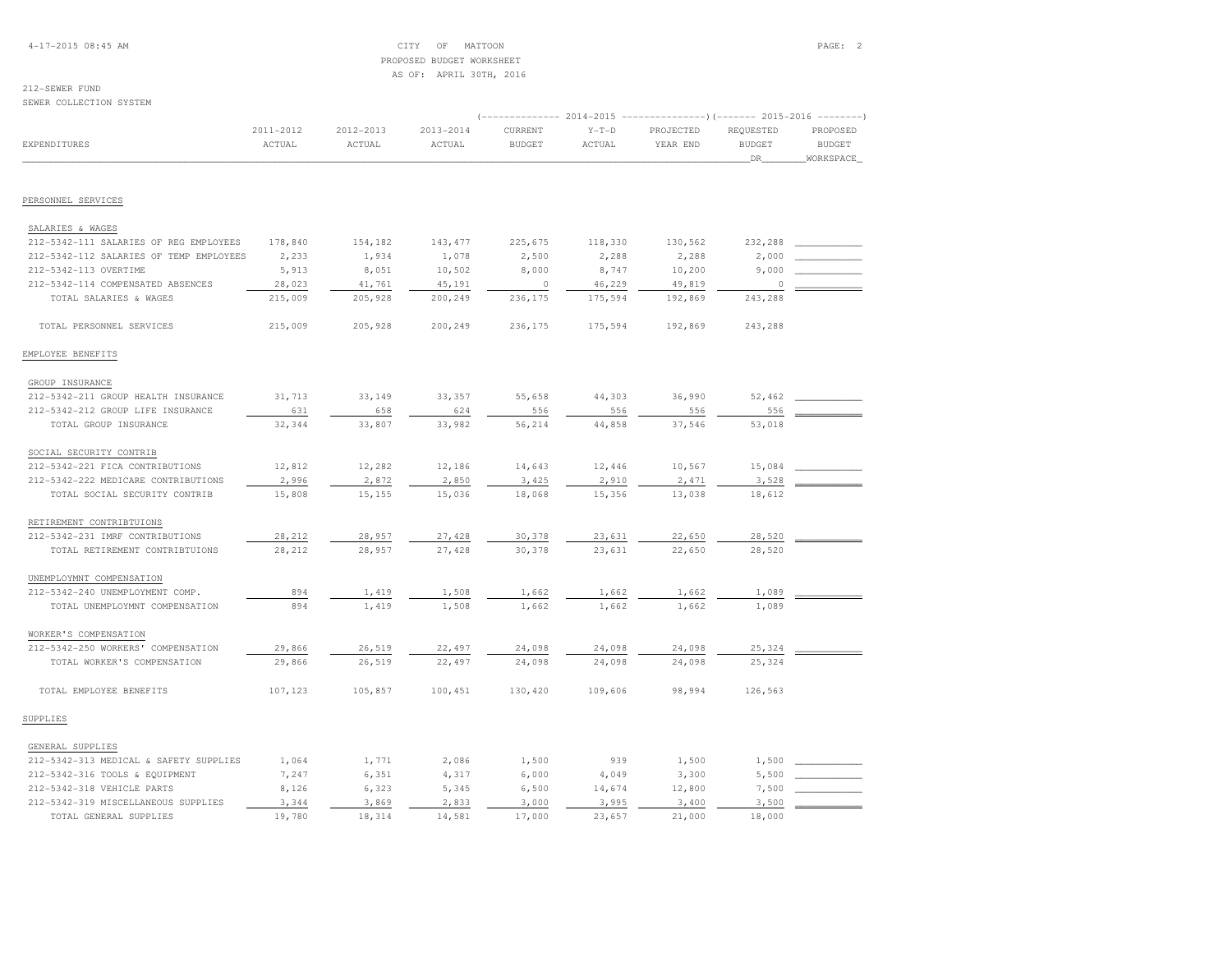4-17-2015 08:45 AM CITY OF MATTOON PAGE: 3 PROPOSED BUDGET WORKSHEETAS OF: APRIL 30TH, 2016

### 212-SEWER FUND

SEWER COLLECTION SYSTEM

|                                         |             |             |                            | $--------- 2014-2015$ |         |           | ----------------) (------- 2015-2016 ---------) |               |
|-----------------------------------------|-------------|-------------|----------------------------|-----------------------|---------|-----------|-------------------------------------------------|---------------|
|                                         | 2011-2012   | 2012-2013   | 2013-2014                  | CURRENT               | $Y-T-D$ | PROJECTED | REQUESTED                                       | PROPOSED      |
| EXPENDITURES                            | ACTUAL      | ACTUAL      | ACTUAL                     | <b>BUDGET</b>         | ACTUAL  | YEAR END  | <b>BUDGET</b>                                   | <b>BUDGET</b> |
|                                         |             |             |                            |                       |         |           | DR                                              | WORKSPACE     |
| ENERGY                                  |             |             |                            |                       |         |           |                                                 |               |
| 212-5342-326 FUEL                       | $\mathbb O$ | 3,278       |                            | $\mathbb O$           | 2,851   |           |                                                 |               |
| TOTAL ENERGY                            | $\circ$     | 3,278       | $\overline{0}$<br>$\Omega$ | $\Omega$              | 2,851   |           | $\circ$<br>$\Omega$                             |               |
|                                         |             |             |                            |                       |         |           |                                                 |               |
| SWR SYSTM MAINT SUPPLIES                |             |             |                            |                       |         |           |                                                 |               |
| 212-5342-361 SEWER PIPE                 | 583         | 6,117       | 833                        | 3,000                 | 486     | 1,300     | 2,500                                           |               |
| 212-5342-362 MANHOLES CASINGS & LIDS    | 4,758       | 10,117      | $\circ$                    | 6,000                 | $\circ$ | $\circ$   | 4,000                                           |               |
| 212-5342-363 BACKFILL & SURFACE MATERIA | 25,708      | 30,880      | 16,894                     | 28,000                | 10,105  | 19,400    | 23,000                                          |               |
| 212-5342-364 SEWER LINE REPAIR MATERIAL | 3,035       | 2,481       | 990                        | 3,000                 | 2,291   | 2,400     | 2,500                                           |               |
| 212-5342-369 OTHER SEWER MTCE SUPPLIES  | 3,145       | 1,502       | 6,468                      | 5,000                 | 377     | 900       | 3,000                                           |               |
| TOTAL SWR SYSTM MAINT SUPPLIES          | 37,229      | 51,097      | 25,185                     | 45,000                | 13,258  | 24,000    | 35,000                                          |               |
| TOTAL SUPPLIES                          | 57,009      | 72,689      | 39,766                     | 62,000                | 39,767  | 45,000    | 53,000                                          |               |
| PURCHASED PROP MAINT SRV                |             |             |                            |                       |         |           |                                                 |               |
| REPAIR & MAINT SERVICES                 |             |             |                            |                       |         |           |                                                 |               |
| 212-5342-433 REPAIR OF MACHINERY        | 7,623       | 9,769       | 22,814                     | 10,000                | 9,175   | 13,100    | 13,500                                          |               |
| 212-5342-434 REPAIR OF VEHICLES         | 9,323       | 10,265      | 14,314                     | 10,000                | 7,409   | 14,400    | 12,500                                          |               |
| 212-5342-439 OTHER REPAIR & MTCE SERVIC | 9,792       | 2,954       | 6,406                      | 10,000                | 5,363   | 3,200     | 6,000                                           |               |
| TOTAL REPAIR & MAINT SERVICES           | 26,739      | 22,988      | 43,534                     | 30,000                | 21,947  | 30,700    | 32,000                                          |               |
| RENTALS                                 |             |             |                            |                       |         |           |                                                 |               |
| 212-5342-440 RENTALS                    | 1,435       | 3,812       | 390                        | 2,500                 | 1,195   | 1,200     | 2,000                                           |               |
| TOTAL RENTALS                           | 1,435       | 3,812       | 390                        | 2,500                 | 1,195   | 1,200     | 2,000                                           |               |
|                                         |             |             |                            |                       |         |           |                                                 |               |
| CONSTRUCTION SERVICES                   |             |             |                            |                       |         |           |                                                 |               |
| OTHER PROP MAINT SERVICE                |             |             |                            |                       |         |           |                                                 |               |
| TOTAL PURCHASED PROP MAINT SRV          | 28,174      | 26,800      | 43,924                     | 32,500                | 23,142  | 31,900    | 34,000                                          |               |
| OTHER PURCHASED SERVICES                |             |             |                            |                       |         |           |                                                 |               |
| COMMUNICATION                           |             |             |                            |                       |         |           |                                                 |               |
| 212-5342-533 CELL PHONES                | $\mathbb O$ | $\circ$     | 350                        | 500                   | 400     | 400       | 400                                             |               |
| 212-5342-535 RADIOS                     | $\mathbb O$ | $\circ$     | $\circ$                    | 1,000                 | 152     | 152       | 1,000                                           |               |
| TOTAL COMMUNICATION                     | $\circ$     | $\circ$     | 350                        | 1,500                 | 552     | 552       | 1,400                                           |               |
| TOTAL OTHER PURCHASED SERVICES          | $\mathbb O$ | $\mathbb O$ | 350                        | 1,500                 | 552     | 552       | 1,400                                           |               |
| PROPERTY                                |             |             |                            |                       |         |           |                                                 |               |
| IMPROVEMENTS-NOT BLDNGS                 |             |             |                            |                       |         |           |                                                 |               |
| 212-5342-730 IMPROVEMENTS OTHER THAN BL | 6,636       | 38,770      | 0                          | 865,000               | 670,877 | 980,200   | 10,118,000                                      |               |
| TOTAL IMPROVEMENTS-NOT BLDNGS           | 6,636       | 38,770      | $\circ$                    | 865,000               | 670,877 | 980,200   | 10,118,000                                      |               |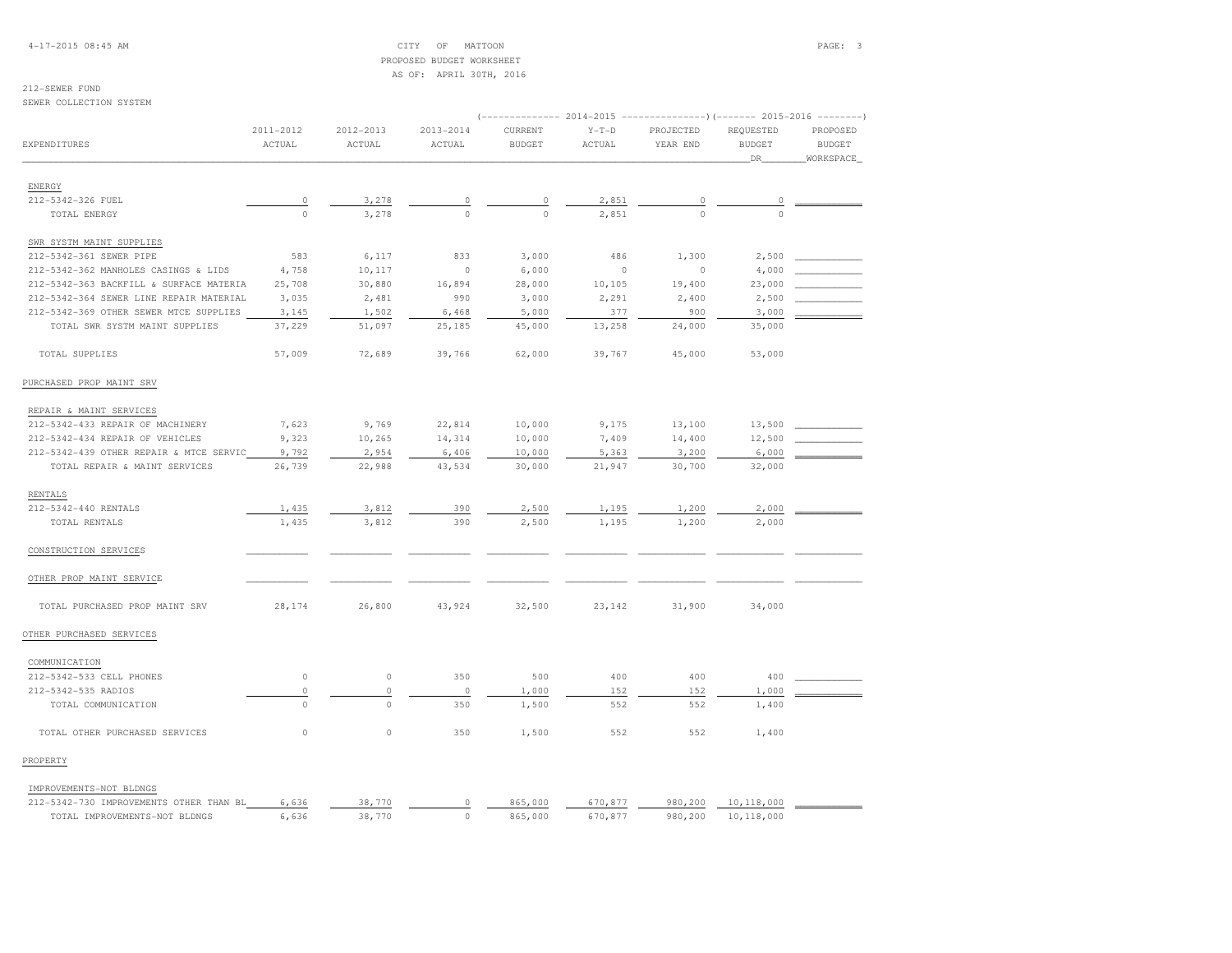4-17-2015 08:45 AM CITY OF MATTOON PAGE: 4 PROPOSED BUDGET WORKSHEETAS OF: APRIL 30TH, 2016

# 212-SEWER FUND

SEWER COLLECTION SYSTEM

|                                    |           |           |                |               |         | (-------------- 2014-2015 -------------------) (------- 2015-2016 ---------) |               |               |
|------------------------------------|-----------|-----------|----------------|---------------|---------|------------------------------------------------------------------------------|---------------|---------------|
|                                    | 2011-2012 | 2012-2013 | 2013-2014      | CURRENT       | $Y-T-D$ | PROJECTED                                                                    | REQUESTED     | PROPOSED      |
| EXPENDITURES                       | ACTUAL    | ACTUAL    | ACTUAL         | <b>BUDGET</b> | ACTUAL  | YEAR END                                                                     | <b>BUDGET</b> | <b>BUDGET</b> |
|                                    |           |           |                |               |         |                                                                              | DR            | WORKSPACE     |
| MACHINERY & EQUIPMENT              |           |           |                |               |         |                                                                              |               |               |
| 212-5342-740 MACHINERY & EQUIPMENT | 6,645     | 10        | $\overline{0}$ | $\circ$       | $\circ$ | $\circ$                                                                      | $\circ$       |               |
| 212-5342-743 MEF CONTRIBUTION      | $\circ$   | 47,718    | 58,000         | 103,000       | 116,400 | 116,280                                                                      | 77,000        |               |
| TOTAL MACHINERY & EQUIPMENT        | 6,645     | 47,728    | 58,000         | 103,000       | 116,400 | 116,280                                                                      | 77,000        |               |
| TOTAL PROPERTY                     | 13,281    | 86,498    | 58,000         | 968,000       | 787,277 | 1,096,480                                                                    | 10,195,000    |               |
| OTHER OBJECTS                      |           |           |                |               |         |                                                                              |               |               |
| COMPUTER INFO SYS OBJECT           |           |           |                |               |         |                                                                              |               |               |
| 212-5342-863 COMPUTERS             |           | 872       |                |               |         |                                                                              |               |               |
| TOTAL COMPUTER INFO SYS OBJECT     |           | 872       | $\Omega$       |               | $\cap$  | $\Omega$                                                                     | $\cap$        |               |
| TOTAL OTHER OBJECTS                | $\circ$   | 872       | $\circ$        | $\circ$       | $\circ$ | $\circ$                                                                      | $\circ$       |               |

TOTAL SEWER COLLECTION SYSTEM 420,596 498,644 442,740 1,430,595 1,135,938 1,465,795 10,653,251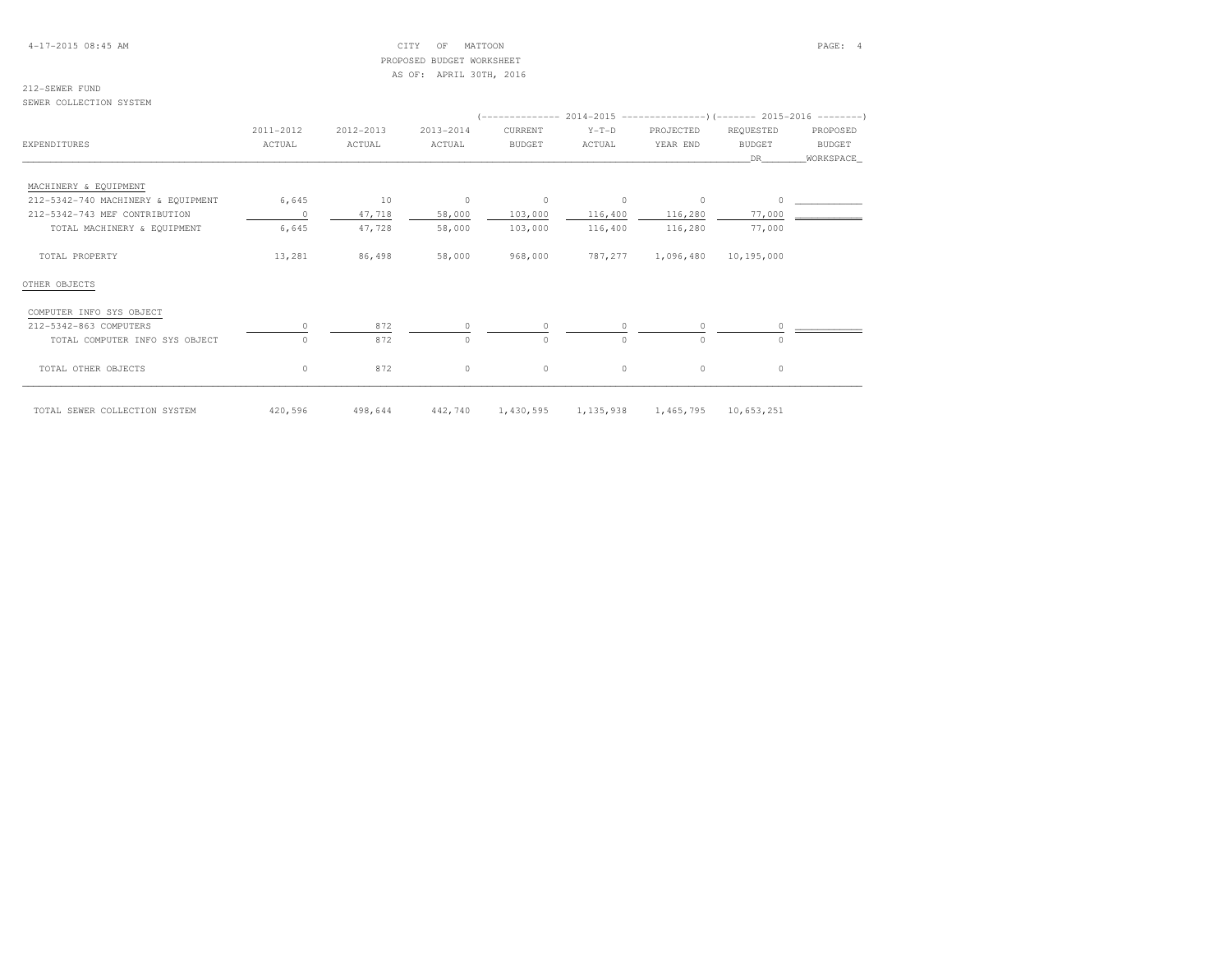# PROPOSED BUDGET WORKSHEETAS OF: APRIL 30TH, 2016

# 212-SEWER FUND

SEWER LIFT STATIONS

|                                         |                     |                     |                     |                          | $-- 2014 - 2015$  | -------------)(------- 2015-2016 --------) |                                  |                                        |
|-----------------------------------------|---------------------|---------------------|---------------------|--------------------------|-------------------|--------------------------------------------|----------------------------------|----------------------------------------|
| EXPENDITURES                            | 2011-2012<br>ACTUAL | 2012-2013<br>ACTUAL | 2013-2014<br>ACTUAL | CURRENT<br><b>BUDGET</b> | $Y-T-D$<br>ACTUAL | PROJECTED<br>YEAR END                      | REQUESTED<br><b>BUDGET</b><br>DR | PROPOSED<br><b>BUDGET</b><br>WORKSPACE |
|                                         |                     |                     |                     |                          |                   |                                            |                                  |                                        |
| SUPPLIES                                |                     |                     |                     |                          |                   |                                            |                                  |                                        |
| GENERAL SUPPLIES                        |                     |                     |                     |                          |                   |                                            |                                  |                                        |
| 212-5343-316 TOOLS & EQUIPMENT          | $\mathbb O$         | $\mathbb O$         | 154                 | 500                      | 45                | 30                                         | 500                              |                                        |
| 212-5343-319 MISCELLANEOUS SUPPLIES     | $\mathbb O$         | $\mathbb O$         | 645                 | 1,000                    | $\circ$           | 645                                        | 500                              |                                        |
| TOTAL GENERAL SUPPLIES                  | $\Omega$            | $\circ$             | 799                 | 1,500                    | 45                | 675                                        | 1,000                            |                                        |
| <b>ENERGY</b>                           |                     |                     |                     |                          |                   |                                            |                                  |                                        |
| 212-5343-321 NATURAL GAS & ELECTRIC (AM | 29,753              | 27,426              | 28,832              | 31,000                   | 24,430            | 27,500                                     | 29,000                           |                                        |
| 212-5343-322 ELECTRICITY (COLES-MOULTRI | 9,436               | 8,197               | 7,660               | 9,000                    | 7,460             | 8,700                                      | 9,000                            |                                        |
| 212-5343-323 BOTTLED GAS                | $\circ$             | 525                 | 624                 | 600                      | 735               | 750                                        | 700                              |                                        |
| 212-5343-326 FUEL                       | 212                 | 154                 | $\overline{4}$      | 300                      | $\circ$           | $\circ$                                    | 100                              |                                        |
| TOTAL ENERGY                            | 39,401              | 36,302              | 37,119              | 40,900                   | 32,625            | 36,950                                     | 38,800                           |                                        |
| SWR SYSTM MAINT SUPPLIES                |                     |                     |                     |                          |                   |                                            |                                  |                                        |
| 212-5343-365 LIFT STATION REPAIR MATERI | 2,677               | $\mathbb O$         | 551                 | 2,000                    | 1,008             | $\circ$                                    | 1,000                            |                                        |
| 212-5343-369 OTHER SEWER MTCE SUPPLIES  | 1,763               | 662                 | 1,839               | 2,000                    | 145               | 1,500                                      | 1,500                            |                                        |
| TOTAL SWR SYSTM MAINT SUPPLIES          | 4,440               | 662                 | 2,390               | 4,000                    | 1,153             | 1,500                                      | 2,500                            |                                        |
| TOTAL SUPPLIES                          | 43,841              | 36,964              | 40,309              | 46,400                   | 33,823            | 39,125                                     | 42,300                           |                                        |
| PURCHASED PROP MAINT SRV                |                     |                     |                     |                          |                   |                                            |                                  |                                        |
| REPAIR & MAINT SERVICES                 |                     |                     |                     |                          |                   |                                            |                                  |                                        |
| 212-5343-432 REPAIR OF STRUCTURES       | 75                  | $\mathbb O$         | $\circ$             | 1,000                    | $\circ$           | $\circ$                                    | 1,000                            |                                        |
| 212-5343-433 REPAIR OF MACHINERY        | 4,081               | 21,710              | 4,682               | 13,000                   | 1,156             | 600                                        | 10,000                           |                                        |
| 212-5343-435 ELEVATOR SERVICE AGREEMENT | $\circ$             | $\circ$             | $\circ$             | 500                      | 649               | 650                                        | 700                              |                                        |
| 212-5343-439 OTHER REPAIR & MTCE SERVIC | $\circ$             | $\circ$             | 690                 | 1,000                    | $\circ$           | 50                                         | 1,000                            |                                        |
| TOTAL REPAIR & MAINT SERVICES           | 4,156               | 21,710              | 5,372               | 15,500                   | 1,805             | 1,300                                      | 12,700                           |                                        |
| CONSTRUCTION SERVICES                   |                     |                     |                     |                          |                   |                                            |                                  |                                        |
| TOTAL PURCHASED PROP MAINT SRV          | 4,156               | 21,710              | 5,372               | 15,500                   | 1,805             | 1,300                                      | 12,700                           |                                        |
| OTHER PURCHASED SERVICES                |                     |                     |                     |                          |                   |                                            |                                  |                                        |
| PROFESSIONAL SERVICES                   |                     |                     |                     |                          |                   |                                            |                                  |                                        |
| COMMUNICATION                           |                     |                     |                     |                          |                   |                                            |                                  |                                        |
| 212-5343-533 CELLULAR PHONE             | 23                  | 2,778               | 1,600               | 1,500                    | 2,770             | 1,662                                      | 1,700                            |                                        |
| TOTAL COMMUNICATION                     | 23                  | 2,778               | 1,600               | 1,500                    | 2,770             | 1,662                                      | 1,700                            |                                        |
| EMPLOYEE BUSINESS EXP                   |                     |                     |                     |                          |                   |                                            |                                  |                                        |
| TOTAL OTHER PURCHASED SERVICES          | 23                  | 2,778               | 1,600               | 1,500                    | 2,770             | 1,662                                      | 1,700                            |                                        |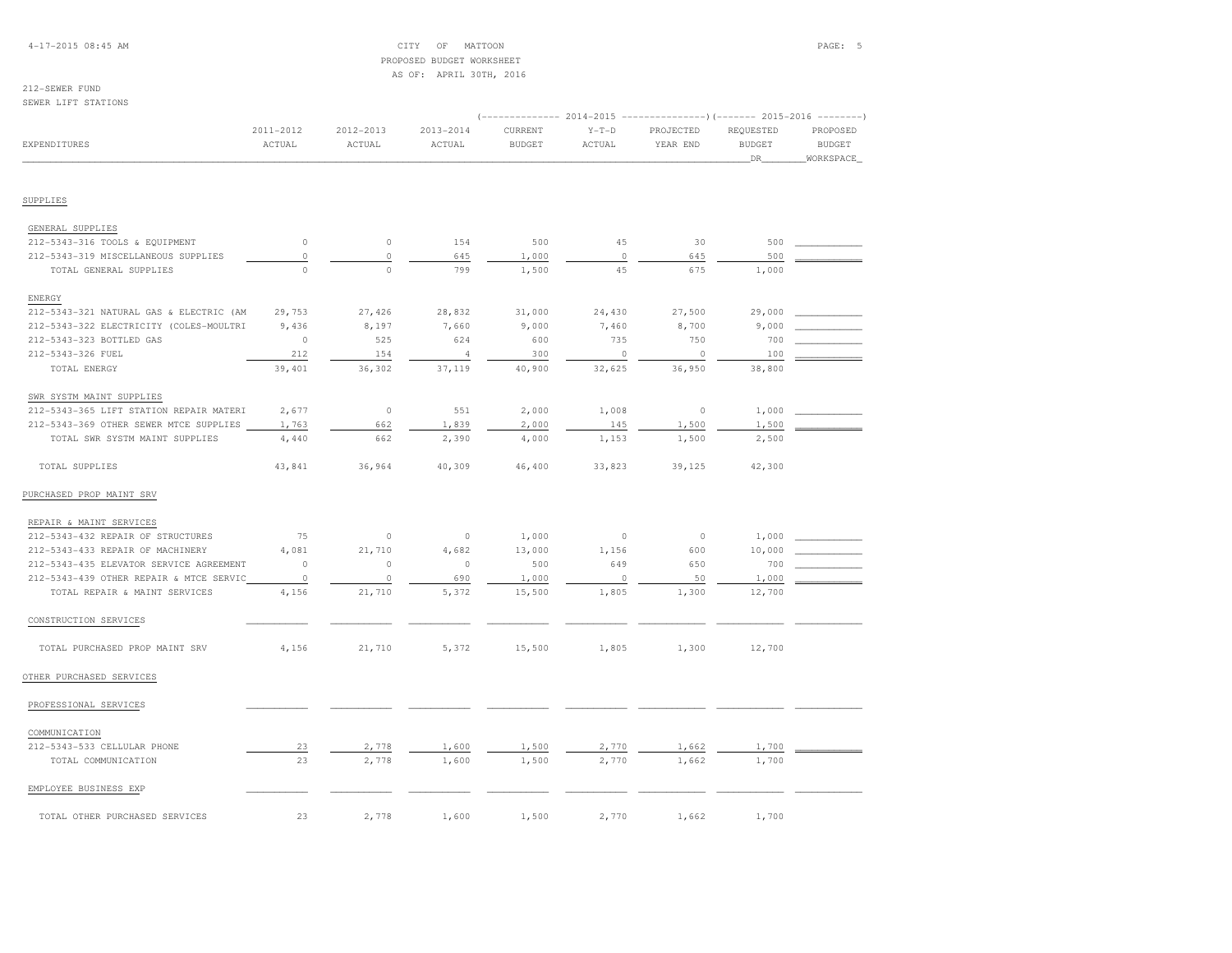# PROPOSED BUDGET WORKSHEETAS OF: APRIL 30TH, 2016

### 212-SEWER FUNDSEWER LIFT STATIONS

 (-------------- 2014-2015 ---------------)(------- 2015-2016 --------) 2011-2012 2012-2013 2013-2014 CURRENT Y-T-D PROJECTED REQUESTED PROPOSED**BUDGET** EXPENDITURES ACTUAL ACTUAL ACTUAL BUDGET ACTUAL YEAR END BUDGET BUDGET\_\_WORKSPACE\_ \_\_\_\_\_\_\_\_\_\_\_\_\_\_\_\_\_\_\_\_\_\_\_\_\_\_\_\_\_\_\_\_\_\_\_\_\_\_\_\_\_\_\_\_\_\_\_\_\_\_\_\_\_\_\_\_\_\_\_\_\_\_\_\_\_\_\_\_\_\_\_\_\_\_\_\_\_\_\_\_\_\_\_\_\_\_\_\_\_\_\_\_\_\_\_\_\_\_\_\_\_\_\_\_\_\_\_\_\_\_\_\_\_\_\_\_\_\_\_\_\_\_\_\_\_\_\_\_\_\_DR\_\_\_\_\_\_\_\_WORKSPACE\_PROPERTY IMPROVEMENTS-NOT BLDNGS212-5343-730 IMPROVEMENTS OTHER THAN BL 212-5343-730 IMPROVEMENTS OTHER THAN BL 0 0 0 50,000 0 0 0 \_\_\_\_\_\_\_\_\_\_\_\_ $\begin{array}{c}\n0 \\
\hline\n0\n\end{array}$  TOTAL IMPROVEMENTS-NOT BLDNGS 0 0 0 50,000 0 0 0MACHINERY & EQUIPMENT TOTAL PROPERTY 0 0 0 50,000 0 0 0OTHER OBJECTS FINANCIAL TRANS OBJECTS 212-5343-828 REAL ESTATE TAXES 31 27 27 50 27 27 50 \_\_\_\_\_\_\_\_\_\_\_\_ $-5343-828$  REAL ESTATE TAXES  $\frac{31}{31}$   $\frac{27}{27}$   $\frac{27}{27}$   $\frac{50}{50}$   $\frac{27}{27}$   $\frac{27}{27}$   $\frac{27}{27}$   $\frac{50}{50}$  = TOTAL OTHER OBJECTS 31 27 27 50 27 27 501071 TOTAL SEWER LIFT STATIONS 48,051 61,479 47,308 113,450 38,425 42,114 56,750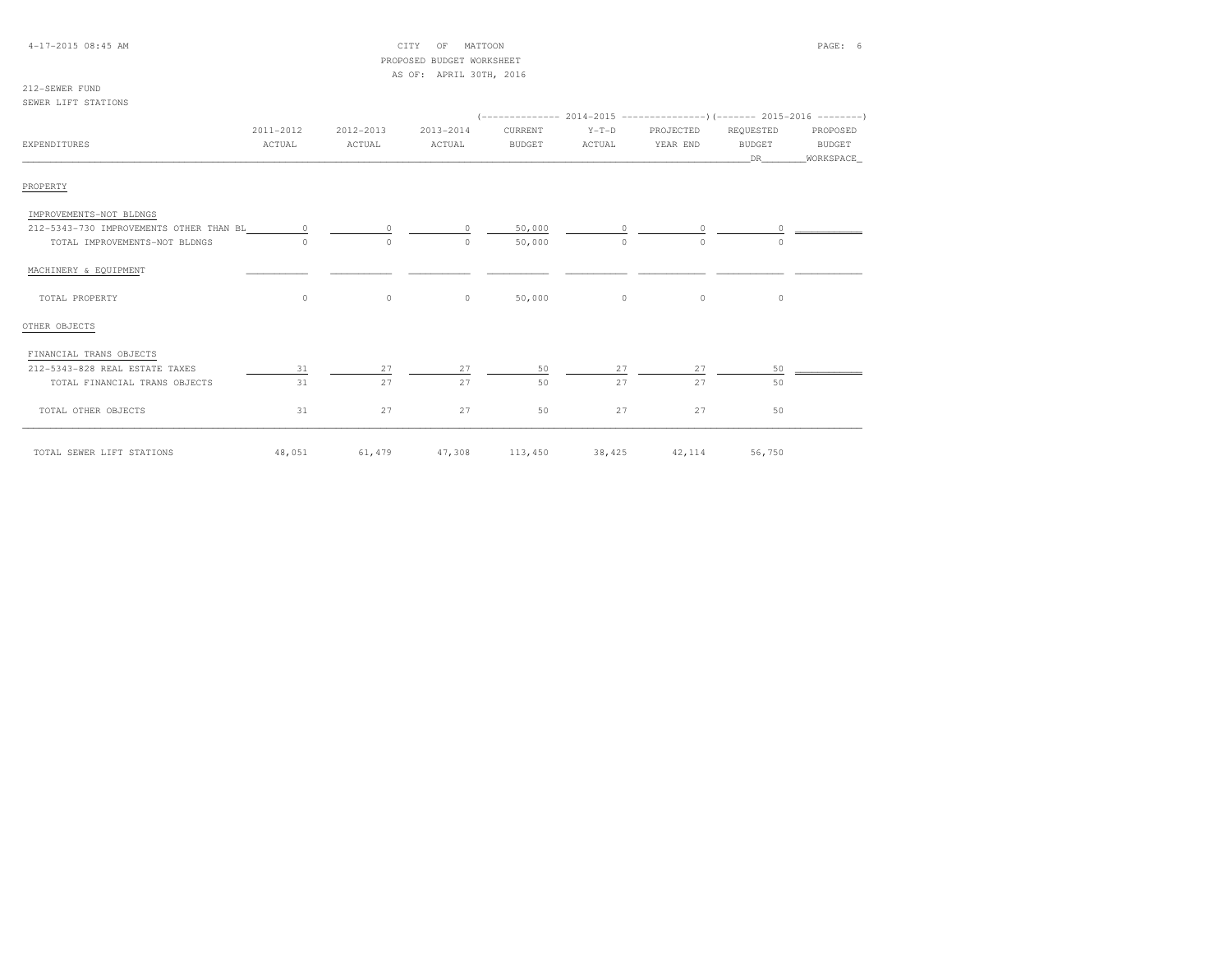4-17-2015 08:45 AM CITY OF MATTOON PAGE: 7 PROPOSED BUDGET WORKSHEETAS OF: APRIL 30TH, 2016

### 212-SEWER FUND

WASTEWATER TREATMNT PLANT

|                                         |                     |                     |                         |                          | 2014-2015         |                       | -)(------- 2015-2016              |                                        |
|-----------------------------------------|---------------------|---------------------|-------------------------|--------------------------|-------------------|-----------------------|-----------------------------------|----------------------------------------|
| EXPENDITURES                            | 2011-2012<br>ACTUAL | 2012-2013<br>ACTUAL | $2013 - 2014$<br>ACTUAL | CURRENT<br><b>BUDGET</b> | $Y-T-D$<br>ACTUAL | PROJECTED<br>YEAR END | REQUESTED<br><b>BUDGET</b><br>DR. | PROPOSED<br><b>BUDGET</b><br>WORKSPACE |
|                                         |                     |                     |                         |                          |                   |                       |                                   |                                        |
| PERSONNEL SERVICES                      |                     |                     |                         |                          |                   |                       |                                   |                                        |
| SALARIES & WAGES                        |                     |                     |                         |                          |                   |                       |                                   |                                        |
| 212-5344-111 SALARIES OF REG EMPLOYEES  | 355,015             | 347,272             | 357,465                 | 389,417                  | 318,834           | 359,464               | 401,160                           |                                        |
| 212-5344-112 SALARIES OF TEMP EMPLOYEES | $\circ$             | 3,800               | $\circ$                 | 5,600                    | $\circ$           | $\circ$               | 5,900                             |                                        |
| 212-5344-113 OVERTIME                   | 3,514               | 4,519               | 7,493                   | 10,000                   | 1,100             | 3,900                 | 5,000                             |                                        |
| 212-5344-114 COMPENSATED ABSENCES       | 9,569               | 27,641              | 29,926                  | $\circ$                  | 29,577            | 29,953                | $\mathbf 0$                       |                                        |
| TOTAL SALARIES & WAGES                  | 368,098             | 383,231             | 394,884                 | 405,017                  | 349,510           | 393, 317              | 412,060                           |                                        |
| TOTAL PERSONNEL SERVICES                | 368,098             | 383,231             | 394,884                 | 405,017                  | 349,510           | 393,317               | 412,060                           |                                        |
| EMPLOYEE BENEFITS                       |                     |                     |                         |                          |                   |                       |                                   |                                        |
| GROUP INSURANCE                         |                     |                     |                         |                          |                   |                       |                                   |                                        |
| 212-5344-211 GROUP HEALTH INSURANCE     | 46,084              | 52,706              | 48,314                  | 81,681                   | 62,653            | 65,779                | 65,489                            |                                        |
| 212-5344-212 GROUP LIFE INSURANCE       | 1,008               | 1,052               | 1,052                   | 937                      | 937               | 937                   | 937                               |                                        |
| TOTAL GROUP INSURANCE                   | 47,092              | 53,758              | 49,366                  | 82,618                   | 63,589            | 66,716                | 66,426                            |                                        |
| SOCIAL SECURITY CONTRIB                 |                     |                     |                         |                          |                   |                       |                                   |                                        |
| 212-5344-221 FICA CONTRIBUTIONS         | 21,959              | 22,944              | 24,092                  | 25,111                   | 23,116            | 23,540                | 25,548                            |                                        |
| 212-5344-222 MEDICARE CONTRIBUTIONS     | 5,135               | 5,366               | 5,634                   | 5,873                    | 5,406             | 5,505                 | 5,975                             |                                        |
| TOTAL SOCIAL SECURITY CONTRIB           | 27,094              | 28,310              | 29,727                  | 30,984                   | 28,522            | 29,046                | 31,523                            |                                        |
|                                         |                     |                     |                         |                          |                   |                       |                                   |                                        |
| RETIREMENT CONTRIBTUIONS                |                     |                     |                         |                          |                   |                       |                                   |                                        |
| 212-5344-231 IMRF CONTRIBUTIONS         | 49,180              | 54,115              | 54,839                  | 51,924                   | 46,759            | 51,599                | 48,008                            |                                        |
| TOTAL RETIREMENT CONTRIBTUIONS          | 49,180              | 54,115              | 54,839                  | 51,924                   | 46,759            | 51,599                | 48,008                            |                                        |
| UNEMPLOYMNT COMPENSATION                |                     |                     |                         |                          |                   |                       |                                   |                                        |
| 212-5344-240 UNEMPLOYMENT COMP.         | 1,265               | 2,314               | 2,799                   | 3,059                    | 3,059             | 3,059                 | 2,022                             |                                        |
| TOTAL UNEMPLOYMNT COMPENSATION          | 1,265               | 2,314               | 2,799                   | 3,059                    | 3,059             | 3,059                 | 2,022                             |                                        |
| WORKER'S COMPENSATION                   |                     |                     |                         |                          |                   |                       |                                   |                                        |
| 212-5344-250 WORKERS' COMPENSATION      | 16,877              | 15,936              | 13,813                  | 15,083                   | 15,083            | 15,083                | 14,953                            |                                        |
| TOTAL WORKER'S COMPENSATION             | 16,877              | 15,936              | 13,813                  | 15,083                   | 15,083            | 15,083                | 14,953                            |                                        |
| TOTAL EMPLOYEE BENEFITS                 | 141,508             | 154,434             | 150,544                 | 183,668                  | 157,012           | 165,503               | 162,932                           |                                        |
| SUPPLIES                                |                     |                     |                         |                          |                   |                       |                                   |                                        |
| GENERAL SUPPLIES                        |                     |                     |                         |                          |                   |                       |                                   |                                        |
| 212-5344-311 OFFICE SUPPLIES            | 679                 | 1,179               | 1,048                   | 1,000                    | 751               | 950                   | 1,000                             |                                        |
| 212-5344-312 CLEANING SUPPLIES          | 749                 | 1,959               | 1,136                   | 1,500                    | 1,159             | 900                   | 1,200                             |                                        |
| 212-5344-313 MEDICAL & SAFETY SUPPLIES  | 1,665               | 950                 | 1,991                   | 1,500                    | 1,927             | 850                   | 1,500                             |                                        |
| 212-5344-314 CHEMICALS                  | 13,862              | 19,422              | 18,552                  | 18,000                   | 18,411            | 23,000                | 19,000                            |                                        |
| 212-5344-316 TOOLS & EQUIPMENT          | 6,003               | 1,091)<br>$\left($  | 2,327                   | 3,000                    | 1,977             | 2,800                 | 3,500                             |                                        |
| 212-5344-318 VEHICLE PARTS              | 75                  | 423                 | 512                     | 1,000                    | 145               | 200                   | 500                               |                                        |
| 212-5344-319 MISCELLANEOUS SUPPLIES     | 7,948               | 12,467              | 5,748                   | 8,000                    | 5,126             | 3,700                 | 7,500                             |                                        |
| TOTAL GENERAL SUPPLIES                  | 30,981              | 35,309              | 31, 314                 | 34,000                   | 29,496            | 32,400                | 34,200                            |                                        |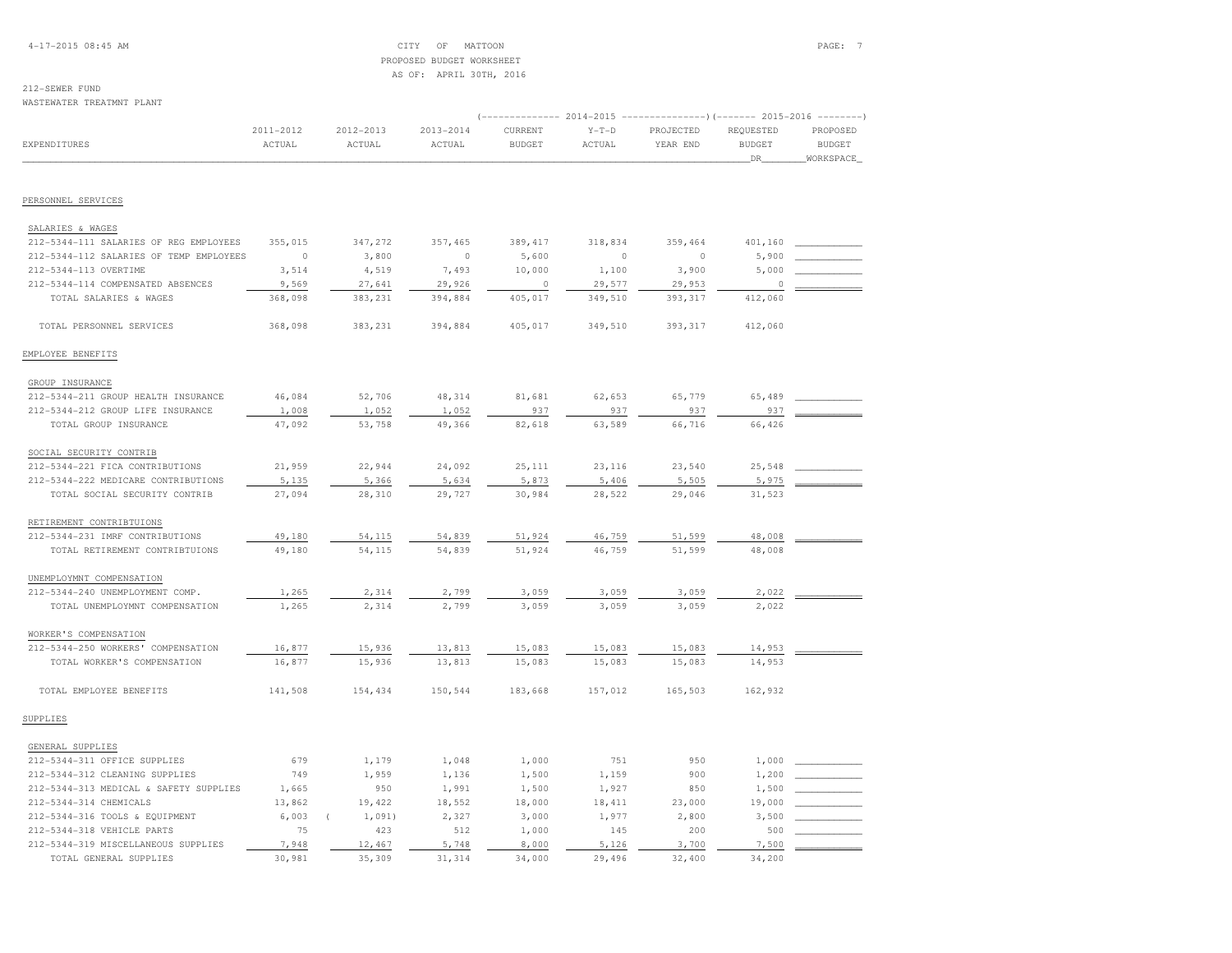4-17-2015 08:45 AM CITY OF MATTOON PAGE: 8 PROPOSED BUDGET WORKSHEETAS OF: APRIL 30TH, 2016

212-SEWER FUND

WASTEWATER TREATMNT PLANT

|                                         |                     |                     |                     |                          |                   | $2014-2015$ ---------------)(------- 2015-2016 -------- |                                  |                                        |
|-----------------------------------------|---------------------|---------------------|---------------------|--------------------------|-------------------|---------------------------------------------------------|----------------------------------|----------------------------------------|
| EXPENDITURES                            | 2011-2012<br>ACTUAL | 2012-2013<br>ACTUAL | 2013-2014<br>ACTUAL | CURRENT<br><b>BUDGET</b> | $Y-T-D$<br>ACTUAL | PROJECTED<br>YEAR END                                   | REQUESTED<br><b>BUDGET</b><br>DR | PROPOSED<br><b>BUDGET</b><br>WORKSPACE |
|                                         |                     |                     |                     |                          |                   |                                                         |                                  |                                        |
| ENERGY                                  |                     |                     |                     |                          |                   |                                                         |                                  |                                        |
| 212-5344-321 NATURAL GAS & ELECTRIC (AM | 222,266             | 198,702             | 223, 443            | 250,000                  | 185,203           | 215,400                                                 | 225,000                          |                                        |
| 212-5344-326 FUEL                       | 0                   | 95                  | 78                  | 100                      | $\circ$           | $\circ$                                                 | 100                              |                                        |
| TOTAL ENERGY                            | 222,266             | 198,797             | 223,521             | 250,100                  | 185,203           | 215,400                                                 | 225,100                          |                                        |
| BOOKS & PERIODICALS                     |                     |                     |                     |                          |                   |                                                         |                                  |                                        |
| 212-5344-340 BOOKS & PERIODICALS        | 214                 | 331                 | 85)                 | 300                      | 30                | 30                                                      | 300                              |                                        |
| TOTAL BOOKS & PERIODICALS               | 214                 | 331                 | 85)                 | 300                      | 30                | 30                                                      | 300                              |                                        |
| SWR SYSTM MAINT SUPPLIES                |                     |                     |                     |                          |                   |                                                         |                                  |                                        |
| 212-5344-366 PLANT MTCE & REPAIR MATERI | 23,901              | 29,336              | 19,285              | 24,000                   | 16,365            | 18,600                                                  | 24,000                           |                                        |
| TOTAL SWR SYSTM MAINT SUPPLIES          | 23,901              | 29,336              | 19,285              | 24,000                   | 16,365            | 18,600                                                  | 24,000                           |                                        |
| TOTAL SUPPLIES                          | 277,361             | 263,773             | 274,036             | 308,400                  | 231,094           | 266,430                                                 | 283,600                          |                                        |
| PURCHASED PROP MAINT SRV                |                     |                     |                     |                          |                   |                                                         |                                  |                                        |
| REPAIR & MAINT SERVICES                 |                     |                     |                     |                          |                   |                                                         |                                  |                                        |
| 212-5344-432 REPAIR OF STRUCTURES       | 4,823               | 112                 | 2,230               | 3,000                    | 778               | 1,068                                                   | 3,000                            |                                        |
| 212-5344-433 REPAIR OF MACHINERY        | 32,813              | 20,013              | 22,858              | 30,000                   | 33,969            | 37,900                                                  | 30,000                           |                                        |
| 212-5344-434 REPAIR OF VEHICLES         | 2,671               | 4,343               | 2,248               | 4,000                    | 4,539             | 1,440                                                   | 3,000                            |                                        |
| 212-5344-439 OTHER REPAIR & MNTCE SERVI | 13,022              | 15,163              | 13,892              | 15,000                   | 8,160             | 9,160                                                   | 13,000                           |                                        |
| TOTAL REPAIR & MAINT SERVICES           | 53,329              | 39,632              | 41,228              | 52,000                   | 47,446            | 49,568                                                  | 49,000                           |                                        |
| RENTALS                                 |                     |                     |                     |                          |                   |                                                         |                                  |                                        |
| 212-5344-440 RENTALS                    | 500                 | 400                 | 760                 | 1,000                    | 802               | 1,560                                                   | 1,000                            |                                        |
| TOTAL RENTALS                           | 500                 | 400                 | 760                 | 1,000                    | 802               | 1,560                                                   | 1,000                            |                                        |
| OTHER PROP MAINT SERVICE                |                     |                     |                     |                          |                   |                                                         |                                  |                                        |
| 212-5344-460 OTHER PROPERTY MTCE SERVIC | 44,395              | 35,088              | 32,065              | 38,000                   | 30,902            | 36,080                                                  | 38,000                           |                                        |
| TOTAL OTHER PROP MAINT SERVICE          | 44,395              | 35,088              | 32,065              | 38,000                   | 30,902            | 36,080                                                  | 38,000                           |                                        |
| TOTAL PURCHASED PROP MAINT SRV          | 98,225              | 75,119              | 74,054              | 91,000                   | 79,150            | 87,208                                                  | 88,000                           |                                        |
| OTHER PURCHASED SERVICES                |                     |                     |                     |                          |                   |                                                         |                                  |                                        |
| PROFESSIONAL SERVICES                   |                     |                     |                     |                          |                   |                                                         |                                  |                                        |
| 212-5344-511 PLANNING & DESIGN SERVICES | $\circ$             | $\circ$             | $\circ$             | 5,000                    | $\circ$           | $\circ$                                                 | $\Omega$                         |                                        |
| 212-5344-516 TECHNOLOGY SUPPORT SERVICE | 1,847               | $\circ$             | 12,129              | $\circ$                  | 1,201             | 5,100                                                   | 5,000                            |                                        |
| TOTAL PROFESSIONAL SERVICES             | 1,847               | $\circ$             | 12,129              | 5,000                    | 1,201             | 5,100                                                   | 5,000                            |                                        |
| COMMUNICATION                           |                     |                     |                     |                          |                   |                                                         |                                  |                                        |
| 212-5344-532 TELEPHONE                  | 6,168               | 3,376               | 3,483               | 3,500                    | 3,545             | 3,593                                                   | 3,500                            |                                        |
| 212-5344-533 CELLULAR PHONE             | 1,166               | 1,204               | 1,410               | 1,400                    | 1,210             | 1,209                                                   | 1,200                            |                                        |
| TOTAL COMMUNICATION                     | 7,333               | 4,580               | 4,893               | 4,900                    | 4,756             | 4,802                                                   | 4,700                            |                                        |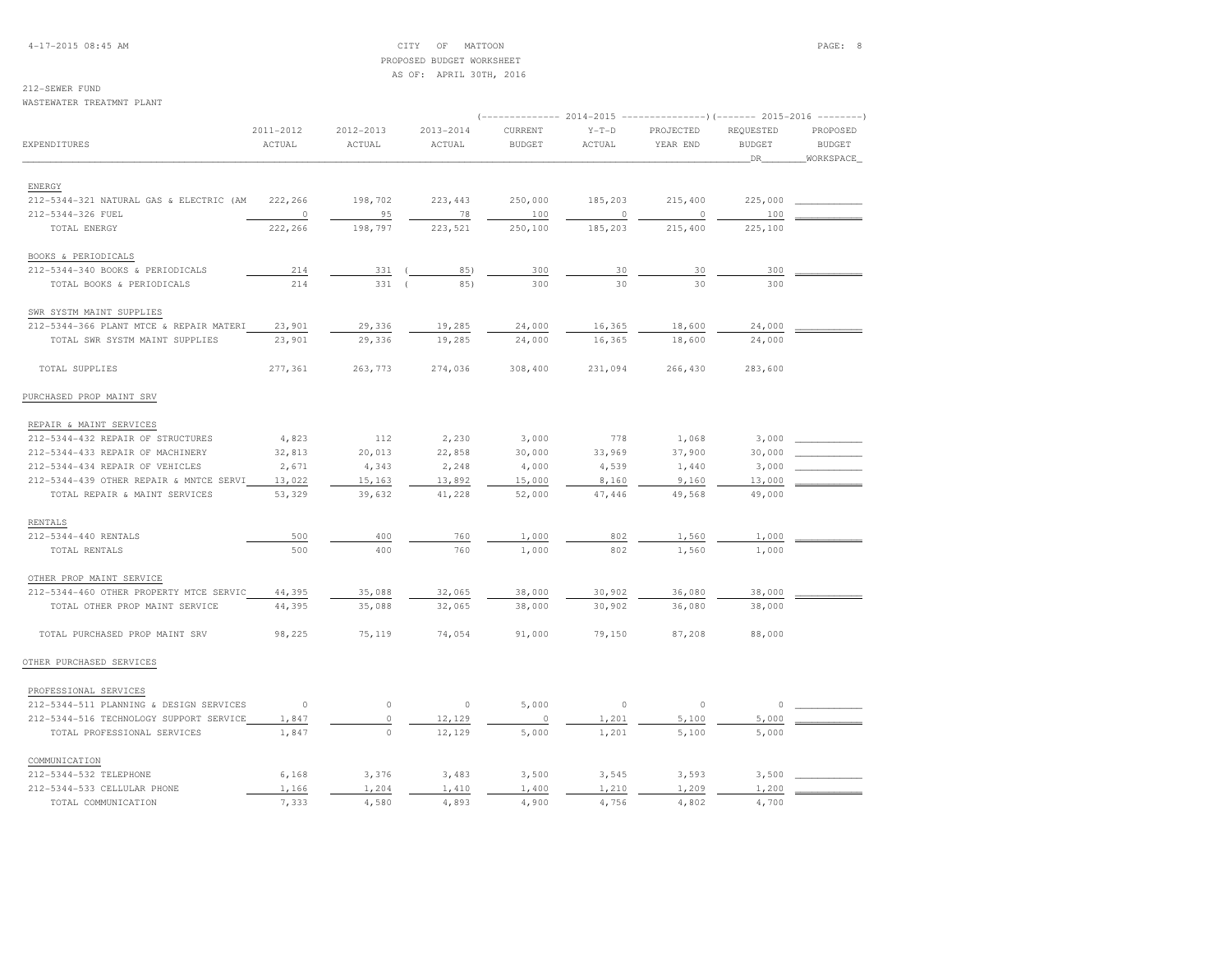4-17-2015 08:45 AM CITY OF MATTOON PAGE: 9 PROPOSED BUDGET WORKSHEETAS OF: APRIL 30TH, 2016

# 212-SEWER FUND

WASTEWATER TREATMNT PLANT

|                                         | 2011-2012                 | 2012-2013 | 2013-2014        | CURRENT       | $Y-T-D$  | PROJECTED | REQUESTED     | PROPOSED      |
|-----------------------------------------|---------------------------|-----------|------------------|---------------|----------|-----------|---------------|---------------|
| <b>EXPENDITURES</b>                     | ACTUAL                    | ACTUAL    | ACTUAL           | <b>BUDGET</b> | ACTUAL   | YEAR END  | <b>BUDGET</b> | <b>BUDGET</b> |
|                                         |                           |           |                  |               |          |           | DR            | WORKSPACE     |
| EMPLOYEE BUSINESS EXP                   |                           |           |                  |               |          |           |               |               |
| 212-5344-562 TRAVEL & TRAINING          | 0                         | 430       | 0                | 500           | 0        | $\circ$   | 500           |               |
| TOTAL EMPLOYEE BUSINESS EXP             | $\cap$                    | 430       | $\Omega$         | 500           | $\cap$   | $\Omega$  | 500           |               |
|                                         |                           |           |                  |               |          |           |               |               |
| OTHER PURCHASED SERVICES                |                           |           |                  |               |          |           |               |               |
| 212-5344-579 MISC OTHER PURCHASED SERVI | 38,000                    | 38,000    | 38,000           | 38,000        | 38,200   | 38,200    | 38,000        |               |
| TOTAL OTHER PURCHASED SERVICES          | 38,000                    | 38,000    | 38,000           | 38,000        | 38,200   | 38,200    | 38,000        |               |
| TOTAL OTHER PURCHASED SERVICES          | 47,181                    | 43,010    | 55,022           | 48,400        | 44,157   | 48,102    | 48,200        |               |
| PROPERTY                                |                           |           |                  |               |          |           |               |               |
| IMPROVEMENTS-NOT BLDNGS                 |                           |           |                  |               |          |           |               |               |
| 212-5344-730 IMPROVEMENTS OTHER THAN BL | 10,714                    | 21,188    | 0                | 120,000       | 23,389   | 54,500    | 45,000        |               |
| TOTAL IMPROVEMENTS-NOT BLDNGS           | 10,714                    | 21,188    | $\bigcirc$       | 120,000       | 23,389   | 54,500    | 45,000        |               |
| MACHINERY & EQUIPMENT                   |                           |           |                  |               |          |           |               |               |
| 212-5344-743 MEF CONTRIBUTION           |                           | 0         |                  | 0             |          | $\circ$   | 30,000        |               |
|                                         | $\overline{0}$<br>$\circ$ | $\circ$   | 18,000<br>18,000 | $\circ$       | $\Omega$ | $\Omega$  | 30,000        |               |
| TOTAL MACHINERY & EQUIPMENT             |                           |           |                  |               |          |           |               |               |
| TOTAL PROPERTY                          | 10,714                    | 21,188    | 18,000           | 120,000       | 23,389   | 54,500    | 75,000        |               |
| OTHER OBJECTS                           |                           |           |                  |               |          |           |               |               |
| FINANCIAL TRANS OBJECTS                 |                           |           |                  |               |          |           |               |               |
| 212-5344-814 COPY MACHINE               | 809                       | 749       | 690              | 800           | 530      | 744       | 800           |               |
| TOTAL FINANCIAL TRANS OBJECTS           | 809                       | 749       | 690              | 800           | 530      | 744       | 800           |               |
| COMPUTER INFO SYS OBJECT                |                           |           |                  |               |          |           |               |               |
| 212-5344-863 COMPUTERS                  | 0                         | 2,914     | 0                | $\circ$       |          | 0         | 2,400         |               |
| TOTAL COMPUTER INFO SYS OBJECT          | $\circ$                   | 2,914     | $\Omega$         | $\Omega$      | $\cap$   | $\Omega$  | 2,400         |               |
|                                         |                           |           |                  | 800           |          |           |               |               |
| TOTAL OTHER OBJECTS                     | 809                       | 3,662     | 690              |               | 530      | 744       | 3,200         |               |
| TOTAL WASTEWATER TREATMNT PLANT         | 943,896                   | 944,418   | 967,230          | 1,157,285     | 884,842  | 1,015,804 | 1,072,992     |               |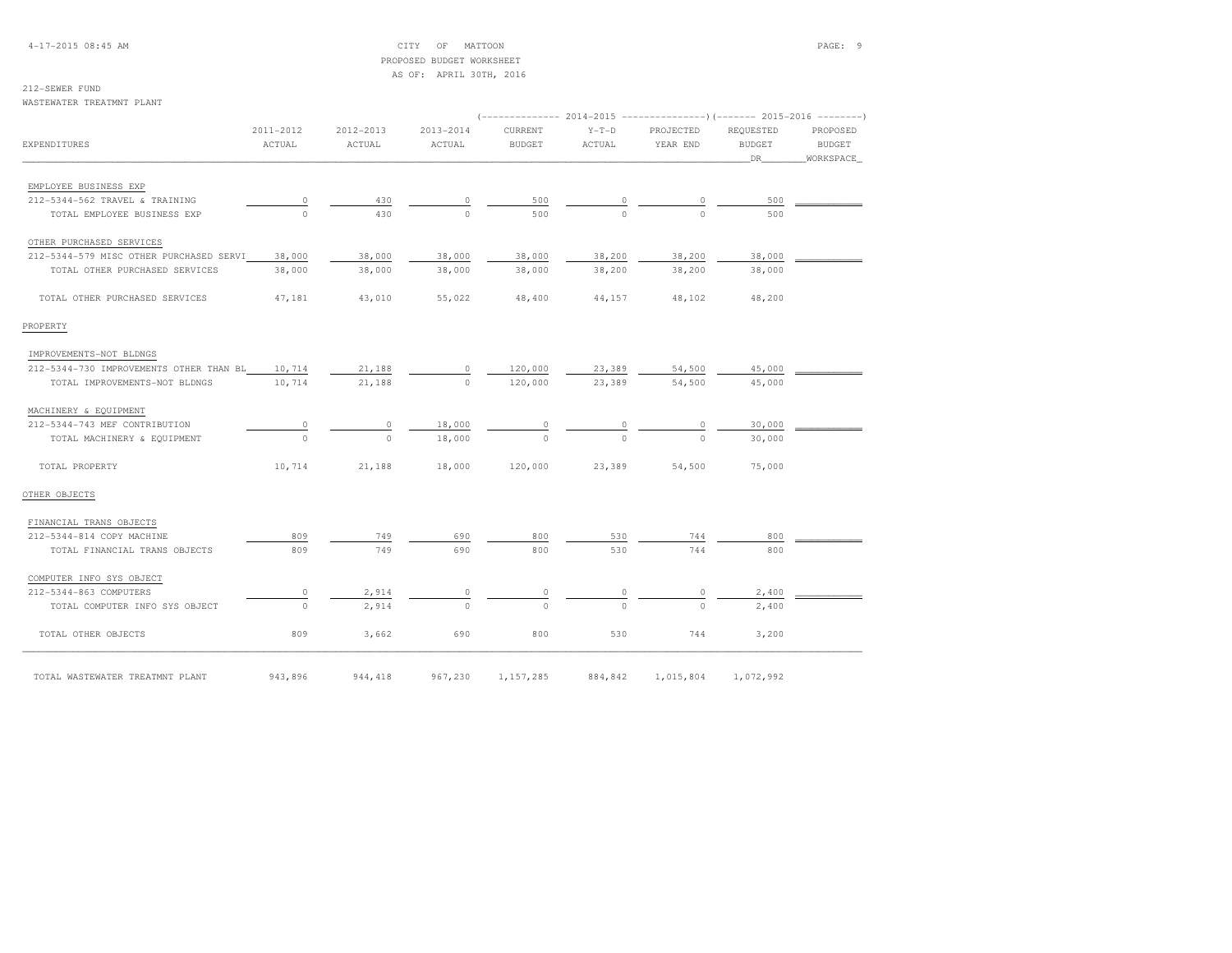4-17-2015 08:45 AM CITY OF MATTOON PAGE: 10 PROPOSED BUDGET WORKSHEETAS OF: APRIL 30TH, 2016

# 212-SEWER FUND

ACCOUNTING & COLLECTION

|                                         |           |           |           | (-------------- 2014-2015 ----------------) (------- 2015-2016 --------) |         |           |               |               |
|-----------------------------------------|-----------|-----------|-----------|--------------------------------------------------------------------------|---------|-----------|---------------|---------------|
|                                         | 2011-2012 | 2012-2013 | 2013-2014 | CURRENT                                                                  | $Y-T-D$ | PROJECTED | REQUESTED     | PROPOSED      |
| EXPENDITURES                            | ACTUAL    | ACTUAL    | ACTUAL    | <b>BUDGET</b>                                                            | ACTUAL  | YEAR END  | <b>BUDGET</b> | <b>BUDGET</b> |
|                                         |           |           |           |                                                                          |         |           | DR            | WORKSPACE_    |
|                                         |           |           |           |                                                                          |         |           |               |               |
| PERSONNEL SERVICES                      |           |           |           |                                                                          |         |           |               |               |
| SALARIES & WAGES                        |           |           |           |                                                                          |         |           |               |               |
| 212-5345-111 SALARIES OF REG EMPLOYEES  | 134,472   | 127,325   | 135,187   | 152,505                                                                  | 121,538 | 138,360   | 159,674       |               |
| 212-5345-112 SALARIES OF TEMP EMPLOYEES | 2,354     | 5,498     | 3,958     | 5,000                                                                    | 4,803   | 5,036     | 2,500         |               |
| 212-5345-113 OVERTIME                   | 148       | 204       | 874       | 1,200                                                                    | 358     | 537       | 1,200         |               |
| 212-5345-114 COMPENSATED ABSENCES       | 4,697     | 13,654    | 13,545    | $\circ$                                                                  | 14,007  | 14,145    | $\Omega$      |               |
| TOTAL SALARIES & WAGES                  | 141,671   | 146,680   | 153,564   | 158,705                                                                  | 140,705 | 158,078   | 163,374       |               |
| TOTAL PERSONNEL SERVICES                | 141,671   | 146,680   | 153,564   | 158,705                                                                  | 140,705 | 158,078   | 163,374       |               |
| EMPLOYEE BENEFITS                       |           |           |           |                                                                          |         |           |               |               |
| GROUP INSURANCE                         |           |           |           |                                                                          |         |           |               |               |
| 212-5345-211 GROUP HEALTH INSURANCE     | 21,687    | 23,262    | 28,646    | 39,877                                                                   | 32,757  | 34,390    | 33,529        |               |
| 212-5345-212 GROUP LIFE INSURANCE       | 455       | 455       | 475       | 423                                                                      | 423     | 423       | 423           |               |
| TOTAL GROUP INSURANCE                   | 22,142    | 23,718    | 29,120    | 40,300                                                                   | 33,180  | 34,813    | 33,952        |               |
| SOCIAL SECURITY CONTRIB                 |           |           |           |                                                                          |         |           |               |               |
| 212-5345-221 FICA CONTRIBUTIONS         | 8,340     | 8,773     | 9,194     | 9,840                                                                    | 9,076   | 9,283     | 10,129        |               |
| 212-5345-222 MEDICARE CONTRIBUTIONS     | 1,950     | 2,052     | 2,150     | 2,301                                                                    | 2,123   | 2,171     | 2,369         |               |
| TOTAL SOCIAL SECURITY CONTRIB           | 10,290    | 10,825    | 11,344    | 12,141                                                                   | 11,198  | 11,454    | 12,498        |               |
|                                         |           |           |           |                                                                          |         |           |               |               |
| RETIREMENT CONTRIBTUIONS                |           |           |           |                                                                          |         |           |               |               |
| 212-5345-231 IMRF CONTRIBUTIONS         | 18,349    | 20,101    | 20,391    | 19,982                                                                   | 17,787  | 19,664    | 19,015        |               |
| TOTAL RETIREMENT CONTRIBTUIONS          | 18,349    | 20,101    | 20,391    | 19,982                                                                   | 17,787  | 19,664    | 19,015        |               |
| UNEMPLOYMNT COMPENSATION                |           |           |           |                                                                          |         |           |               |               |
| 212-5345-240 UNEMPLOYMENT COMP.         | 571       | 1,034     | 1,192     | 1,356                                                                    | 1,356   | 1,356     | 847           |               |
| TOTAL UNEMPLOYMNT COMPENSATION          | 571       | 1,034     | 1,192     | 1,356                                                                    | 1,356   | 1,356     | 847           |               |
| WORKER'S COMPENSATION                   |           |           |           |                                                                          |         |           |               |               |
| 212-5345-250 WORKERS' COMPENSATION      | 4,606     | 3,429     | 6,354     | 6,668                                                                    | 6,668   | 6,668     | 6,699         |               |
| TOTAL WORKER'S COMPENSATION             | 4,606     | 3,429     | 6,354     | 6,668                                                                    | 6,668   | 6,668     | 6,699         |               |
| TOTAL EMPLOYEE BENEFITS                 | 55,958    | 59,107    | 68,400    | 80,447                                                                   | 70,189  | 73,955    | 73,011        |               |
| SUPPLIES                                |           |           |           |                                                                          |         |           |               |               |
| GENERAL SUPPLIES                        |           |           |           |                                                                          |         |           |               |               |
| 212-5345-311 OFFICE SUPPLIES            | 3,474     | 5,170     | 3,487     | 4,500                                                                    | 4,188   | 3,927     | 4,500         |               |
| 212-5345-318 VEHICLE PARTS              | 30        | $\circ$   | $\circ$   | 500                                                                      | $\circ$ | $\circ$   | 500           |               |
| 212-5345-319 MISCELLANEOUS SUPPLIES     | 1,056     | 436       | 230       | 500                                                                      | 867     | 1,177     | 1,000         |               |
| TOTAL GENERAL SUPPLIES                  | 4,560     | 5,607     | 3,717     | 5,500                                                                    | 5,055   | 5,105     | 6,000         |               |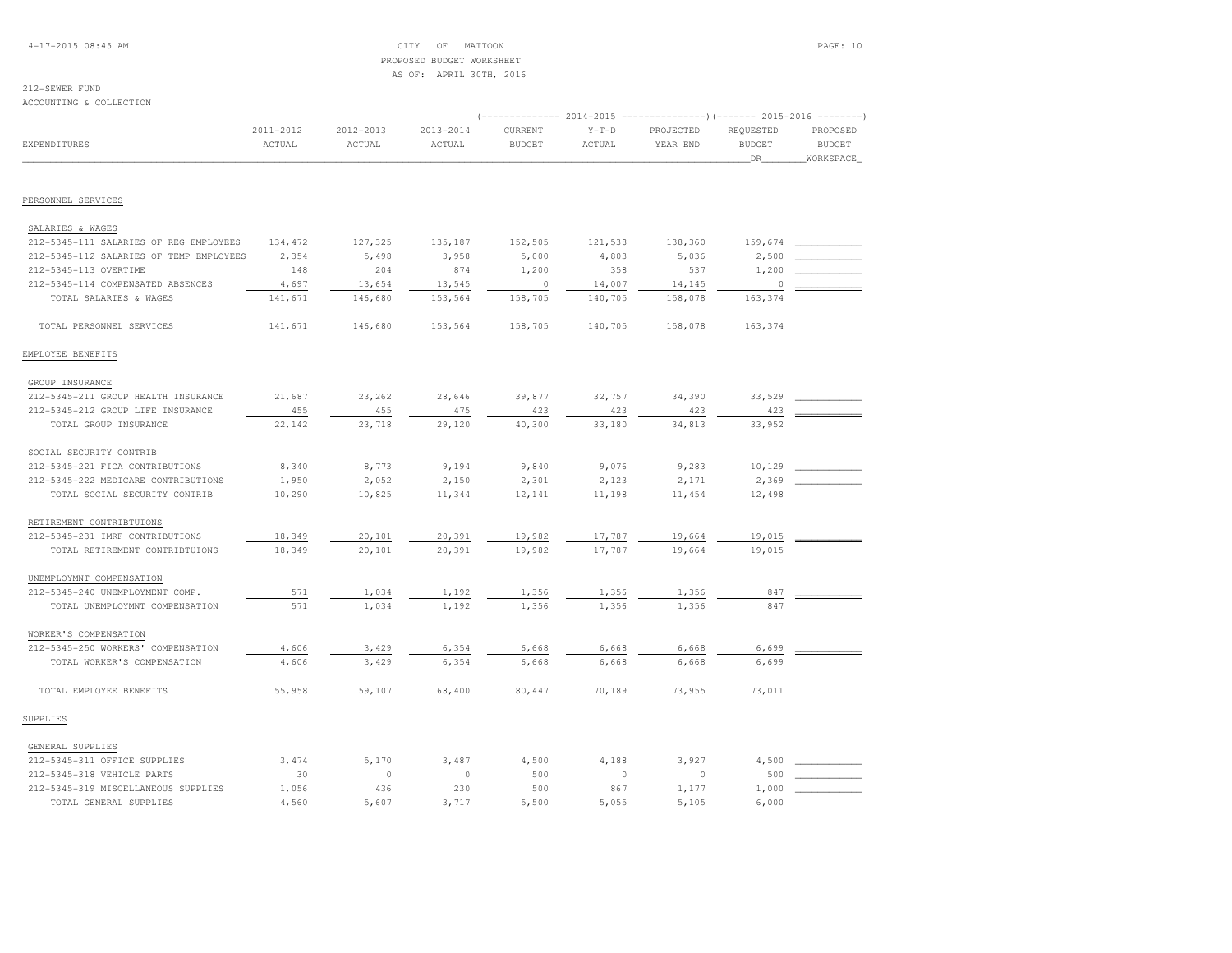4-17-2015 08:45 AM CITY OF MATTOON PAGE: 11 PROPOSED BUDGET WORKSHEETAS OF: APRIL 30TH, 2016

# 212-SEWER FUND

ACCOUNTING & COLLECTION

| 2011-2012<br>2012-2013<br>2013-2014<br>CURRENT<br>$Y-T-D$<br>PROJECTED<br>REQUESTED<br>PROPOSED<br>EXPENDITURES<br>ACTUAL<br>ACTUAL<br><b>BUDGET</b><br>ACTUAL<br><b>BUDGET</b><br><b>BUDGET</b><br>ACTUAL<br>YEAR END<br><b>DR</b><br>WORKSPACE<br>ENERGY<br>44,531<br>47,301<br>32,295<br>36,955<br>40,000<br>212-5345-326 FUEL<br>44,698<br>50,000<br>44,531<br>47,301<br>32,295<br>36,955<br>40,000<br>44,698<br>50,000<br>TOTAL ENERGY<br>WTR SYSTM MAINT SUPPLIES<br>$\mathbb O$<br>300<br>$\circ$<br>3,000<br>5,411<br>6,125<br>6,500<br>212-5345-372 METER TILES RIMS & LIDS<br>$\circ$<br>709<br>2,353<br>4,000<br>212-5345-373 WATER METERS<br>2,655<br>4,000<br>1,068<br>300<br>709<br>2,655<br>7,000<br>7,764<br>7,193<br>10,500<br>TOTAL WTR SYSTM MAINT SUPPLIES<br>51,746<br>50,604<br>51,726<br>45,113<br>49,253<br>56,500<br>TOTAL SUPPLIES<br>62,500<br>PURCHASED PROP MAINT SRV<br>REPAIR & MAINT SERVICES<br>2,460<br>1,258<br>744<br>286<br>252<br>1,000<br>212-5345-434 REPAIR OF VEHICLES<br>1,000<br>$\circ$<br>500<br>$\circ$<br>355<br>464<br>500<br>50<br>212-5345-439 OTHER REPAIR & MTCE SERVIC<br>2,460<br>1,613<br>1,208<br>1,500<br>336<br>252<br>1,500<br>TOTAL REPAIR & MAINT SERVICES<br>2,460<br>1,613<br>1,208<br>1,500<br>336<br>252<br>1,500<br>TOTAL PURCHASED PROP MAINT SRV<br>OTHER PURCHASED SERVICES<br>PROFESSIONAL SERVICES<br>20,400<br>212-5345-513 AUDITING SERVICES<br>14,500<br>22,440<br>19,800<br>20,000<br>19,800<br>19,800 |
|------------------------------------------------------------------------------------------------------------------------------------------------------------------------------------------------------------------------------------------------------------------------------------------------------------------------------------------------------------------------------------------------------------------------------------------------------------------------------------------------------------------------------------------------------------------------------------------------------------------------------------------------------------------------------------------------------------------------------------------------------------------------------------------------------------------------------------------------------------------------------------------------------------------------------------------------------------------------------------------------------------------------------------------------------------------------------------------------------------------------------------------------------------------------------------------------------------------------------------------------------------------------------------------------------------------------------------------------------------------------------------------------------------------------------------------------------------------------------------|
|                                                                                                                                                                                                                                                                                                                                                                                                                                                                                                                                                                                                                                                                                                                                                                                                                                                                                                                                                                                                                                                                                                                                                                                                                                                                                                                                                                                                                                                                                    |
|                                                                                                                                                                                                                                                                                                                                                                                                                                                                                                                                                                                                                                                                                                                                                                                                                                                                                                                                                                                                                                                                                                                                                                                                                                                                                                                                                                                                                                                                                    |
|                                                                                                                                                                                                                                                                                                                                                                                                                                                                                                                                                                                                                                                                                                                                                                                                                                                                                                                                                                                                                                                                                                                                                                                                                                                                                                                                                                                                                                                                                    |
|                                                                                                                                                                                                                                                                                                                                                                                                                                                                                                                                                                                                                                                                                                                                                                                                                                                                                                                                                                                                                                                                                                                                                                                                                                                                                                                                                                                                                                                                                    |
|                                                                                                                                                                                                                                                                                                                                                                                                                                                                                                                                                                                                                                                                                                                                                                                                                                                                                                                                                                                                                                                                                                                                                                                                                                                                                                                                                                                                                                                                                    |
|                                                                                                                                                                                                                                                                                                                                                                                                                                                                                                                                                                                                                                                                                                                                                                                                                                                                                                                                                                                                                                                                                                                                                                                                                                                                                                                                                                                                                                                                                    |
|                                                                                                                                                                                                                                                                                                                                                                                                                                                                                                                                                                                                                                                                                                                                                                                                                                                                                                                                                                                                                                                                                                                                                                                                                                                                                                                                                                                                                                                                                    |
|                                                                                                                                                                                                                                                                                                                                                                                                                                                                                                                                                                                                                                                                                                                                                                                                                                                                                                                                                                                                                                                                                                                                                                                                                                                                                                                                                                                                                                                                                    |
|                                                                                                                                                                                                                                                                                                                                                                                                                                                                                                                                                                                                                                                                                                                                                                                                                                                                                                                                                                                                                                                                                                                                                                                                                                                                                                                                                                                                                                                                                    |
|                                                                                                                                                                                                                                                                                                                                                                                                                                                                                                                                                                                                                                                                                                                                                                                                                                                                                                                                                                                                                                                                                                                                                                                                                                                                                                                                                                                                                                                                                    |
|                                                                                                                                                                                                                                                                                                                                                                                                                                                                                                                                                                                                                                                                                                                                                                                                                                                                                                                                                                                                                                                                                                                                                                                                                                                                                                                                                                                                                                                                                    |
|                                                                                                                                                                                                                                                                                                                                                                                                                                                                                                                                                                                                                                                                                                                                                                                                                                                                                                                                                                                                                                                                                                                                                                                                                                                                                                                                                                                                                                                                                    |
|                                                                                                                                                                                                                                                                                                                                                                                                                                                                                                                                                                                                                                                                                                                                                                                                                                                                                                                                                                                                                                                                                                                                                                                                                                                                                                                                                                                                                                                                                    |
|                                                                                                                                                                                                                                                                                                                                                                                                                                                                                                                                                                                                                                                                                                                                                                                                                                                                                                                                                                                                                                                                                                                                                                                                                                                                                                                                                                                                                                                                                    |
|                                                                                                                                                                                                                                                                                                                                                                                                                                                                                                                                                                                                                                                                                                                                                                                                                                                                                                                                                                                                                                                                                                                                                                                                                                                                                                                                                                                                                                                                                    |
|                                                                                                                                                                                                                                                                                                                                                                                                                                                                                                                                                                                                                                                                                                                                                                                                                                                                                                                                                                                                                                                                                                                                                                                                                                                                                                                                                                                                                                                                                    |
|                                                                                                                                                                                                                                                                                                                                                                                                                                                                                                                                                                                                                                                                                                                                                                                                                                                                                                                                                                                                                                                                                                                                                                                                                                                                                                                                                                                                                                                                                    |
|                                                                                                                                                                                                                                                                                                                                                                                                                                                                                                                                                                                                                                                                                                                                                                                                                                                                                                                                                                                                                                                                                                                                                                                                                                                                                                                                                                                                                                                                                    |
|                                                                                                                                                                                                                                                                                                                                                                                                                                                                                                                                                                                                                                                                                                                                                                                                                                                                                                                                                                                                                                                                                                                                                                                                                                                                                                                                                                                                                                                                                    |
|                                                                                                                                                                                                                                                                                                                                                                                                                                                                                                                                                                                                                                                                                                                                                                                                                                                                                                                                                                                                                                                                                                                                                                                                                                                                                                                                                                                                                                                                                    |
|                                                                                                                                                                                                                                                                                                                                                                                                                                                                                                                                                                                                                                                                                                                                                                                                                                                                                                                                                                                                                                                                                                                                                                                                                                                                                                                                                                                                                                                                                    |
| 22,000<br>21,208<br>18,763<br>26,741<br>25,000<br>20,425<br>21,556<br>212-5345-516 TECHNOLOGY SUPPORT SERVICE                                                                                                                                                                                                                                                                                                                                                                                                                                                                                                                                                                                                                                                                                                                                                                                                                                                                                                                                                                                                                                                                                                                                                                                                                                                                                                                                                                      |
| $\circ$<br>190<br>190<br>200<br>212-5345-519 OTHER PROFESSIONAL SERVICE<br>$\circ$<br>$\circ$<br>$\circ$                                                                                                                                                                                                                                                                                                                                                                                                                                                                                                                                                                                                                                                                                                                                                                                                                                                                                                                                                                                                                                                                                                                                                                                                                                                                                                                                                                           |
| 35,708<br>41,203<br>46,541<br>45,000<br>40, 414<br>41,546<br>42,600<br>TOTAL PROFESSIONAL SERVICES                                                                                                                                                                                                                                                                                                                                                                                                                                                                                                                                                                                                                                                                                                                                                                                                                                                                                                                                                                                                                                                                                                                                                                                                                                                                                                                                                                                 |
| COMMUNICATION                                                                                                                                                                                                                                                                                                                                                                                                                                                                                                                                                                                                                                                                                                                                                                                                                                                                                                                                                                                                                                                                                                                                                                                                                                                                                                                                                                                                                                                                      |
| 15,007<br>12,490<br>19,820<br>16,733<br>16,652<br>17,000<br>212-5345-531 POSTAGE<br>21,000                                                                                                                                                                                                                                                                                                                                                                                                                                                                                                                                                                                                                                                                                                                                                                                                                                                                                                                                                                                                                                                                                                                                                                                                                                                                                                                                                                                         |
| 1,825<br>1,638<br>1,563<br>2,000<br>212-5345-532 TELEPHONE<br>1,182<br>1,465<br>2,000                                                                                                                                                                                                                                                                                                                                                                                                                                                                                                                                                                                                                                                                                                                                                                                                                                                                                                                                                                                                                                                                                                                                                                                                                                                                                                                                                                                              |
| 16,189<br>18,215<br>TOTAL COMMUNICATION<br>13,955<br>21,644<br>23,000<br>18,371<br>19,000                                                                                                                                                                                                                                                                                                                                                                                                                                                                                                                                                                                                                                                                                                                                                                                                                                                                                                                                                                                                                                                                                                                                                                                                                                                                                                                                                                                          |
| EMPLOYEE BUSINESS EXP                                                                                                                                                                                                                                                                                                                                                                                                                                                                                                                                                                                                                                                                                                                                                                                                                                                                                                                                                                                                                                                                                                                                                                                                                                                                                                                                                                                                                                                              |
| 212-5345-562 TRAVEL & TRAINING<br>954<br>200<br>200                                                                                                                                                                                                                                                                                                                                                                                                                                                                                                                                                                                                                                                                                                                                                                                                                                                                                                                                                                                                                                                                                                                                                                                                                                                                                                                                                                                                                                |
| 954<br>200<br>200<br>TOTAL EMPLOYEE BUSINESS EXP                                                                                                                                                                                                                                                                                                                                                                                                                                                                                                                                                                                                                                                                                                                                                                                                                                                                                                                                                                                                                                                                                                                                                                                                                                                                                                                                                                                                                                   |
| OTHER PURCHASED SERVICES                                                                                                                                                                                                                                                                                                                                                                                                                                                                                                                                                                                                                                                                                                                                                                                                                                                                                                                                                                                                                                                                                                                                                                                                                                                                                                                                                                                                                                                           |
| 2,000<br>212-5345-579 COLLECTION FEES<br>$\mathbf 0$<br>$\circ$<br>$\circ$<br>$\circ$<br>0<br>0                                                                                                                                                                                                                                                                                                                                                                                                                                                                                                                                                                                                                                                                                                                                                                                                                                                                                                                                                                                                                                                                                                                                                                                                                                                                                                                                                                                    |
| $\Omega$<br>$\circ$<br>$\Omega$<br>$\Omega$<br>$\Omega$<br>TOTAL OTHER PURCHASED SERVICES<br>2,000<br>$\Omega$                                                                                                                                                                                                                                                                                                                                                                                                                                                                                                                                                                                                                                                                                                                                                                                                                                                                                                                                                                                                                                                                                                                                                                                                                                                                                                                                                                     |
| 52,851<br>55,158<br>68,185<br>70,000<br>58,986<br>61,600<br>TOTAL OTHER PURCHASED SERVICES<br>59,961                                                                                                                                                                                                                                                                                                                                                                                                                                                                                                                                                                                                                                                                                                                                                                                                                                                                                                                                                                                                                                                                                                                                                                                                                                                                                                                                                                               |

PROPERTY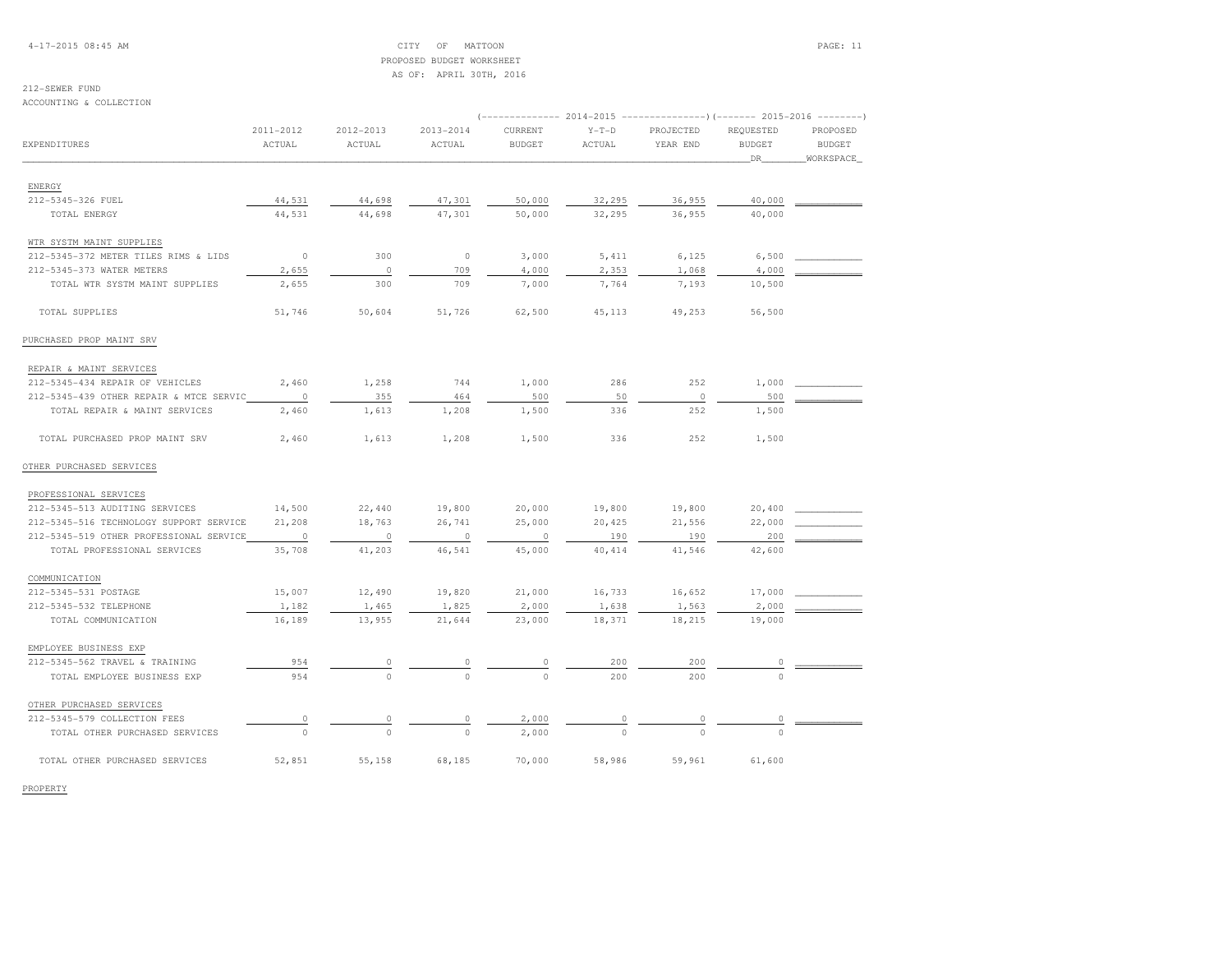### 4-17-2015 08:45 AM CITY OF MATTOON PAGE: 12 PROPOSED BUDGET WORKSHEETAS OF: APRIL 30TH, 2016

### 212-SEWER FUND

ACCOUNTING & COLLECTION

| EXPENDITURES                            | 2011-2012<br>ACTUAL | 2012-2013<br>ACTUAL | 2013-2014<br>ACTUAL | CURRENT<br>BUDGET | $Y-T-D$<br>ACTUAL | PROJECTED<br>YEAR END | REQUESTED<br><b>BUDGET</b><br>DR | PROPOSED<br>BUDGET<br>WORKSPACE |
|-----------------------------------------|---------------------|---------------------|---------------------|-------------------|-------------------|-----------------------|----------------------------------|---------------------------------|
| IMPROVEMENTS-NOT BLDNGS                 |                     |                     |                     |                   |                   |                       |                                  |                                 |
| 212-5345-730 IMPROVEMENTS OTHER THAN BL | 224                 | 0                   |                     | 76,464            | 40,298            | 31,374                | 7,000                            |                                 |
| TOTAL IMPROVEMENTS-NOT BLDNGS           | 224                 | $\Omega$            | $\Omega$            | 76,464            | 40,298            | 31,374                | 7,000                            |                                 |
| MACHINERY & EQUIPMENT                   |                     |                     |                     |                   |                   |                       |                                  |                                 |
| 212-5345-743 MEF CONTRIBUTION           | $\circ$             | 11,000              | 11,000              | $\circ$           | $\mathbb O$       | $\circ$               | $\circ$                          |                                 |
| TOTAL MACHINERY & EQUIPMENT             | $\Omega$            | 11,000              | 11,000              | $\Omega$          | $\Omega$          | $\Omega$              | $\Omega$                         |                                 |
| TOTAL PROPERTY                          | 224                 | 11,000              | 11,000              | 76,464            | 40,298            | 31,374                | 7,000                            |                                 |
| OTHER OBJECTS                           |                     |                     |                     |                   |                   |                       |                                  |                                 |
| FINANCIAL TRANS OBJECTS                 |                     |                     |                     |                   |                   |                       |                                  |                                 |
| 212-5345-811 BANK SERVICE CHARGES       | 6,032               | 7,916               | 11,005              | 9,000             | 13,595            | 11,959                | 12,000                           |                                 |
| 212-5345-814 PRINTING/COPY MACH LEASE/M | 1,629               | 1,261               | 1,161               | 2,000             | 817               | 955                   | 2,000                            |                                 |
| 212-5345-815 POSTAGE METER LEASE & MTCE | 1,097               | 1,077               | 1,161               | 2,000             | 1,176             | 1,508                 | 2,000                            |                                 |
| TOTAL FINANCIAL TRANS OBJECTS           | 8,758               | 10,255              | 13,328              | 13,000            | 15,588            | 14,421                | 16,000                           |                                 |
| SPECIAL EVENT OBJECTS                   |                     |                     |                     |                   |                   |                       |                                  |                                 |
| 212-5345-830 BAD DEBT EXPENSE           | 13,672              | 16,699              | 19,955              | 20,000            | 26,143            | 34,537                | 35,000                           |                                 |
| TOTAL SPECIAL EVENT OBJECTS             | 13,672              | 16,699              | 19,955              | 20,000            | 26,143            | 34,537                | 35,000                           |                                 |
| COMPUTER INFO SYS OBJECT                |                     |                     |                     |                   |                   |                       |                                  |                                 |
| 212-5345-863 COMPUTERS                  | $\circ$             | 2,543               | $\Omega$            | 2,500             | 7,575             | 7,575                 | 3,500                            |                                 |
| TOTAL COMPUTER INFO SYS OBJECT          | $\circ$             | 2,543               | $\bigcirc$          | 2,500             | 7,575             | 7,575                 | 3,500                            |                                 |
| TOTAL OTHER OBJECTS                     | 22,430              | 29,497              | 33,282              | 35,500            | 49,306            | 56,533                | 54,500                           |                                 |
| TOTAL ACCOUNTING & COLLECTION           | 327,340             | 353,660             | 387,366             | 485,116           | 404,933           | 429,406               | 417,485                          |                                 |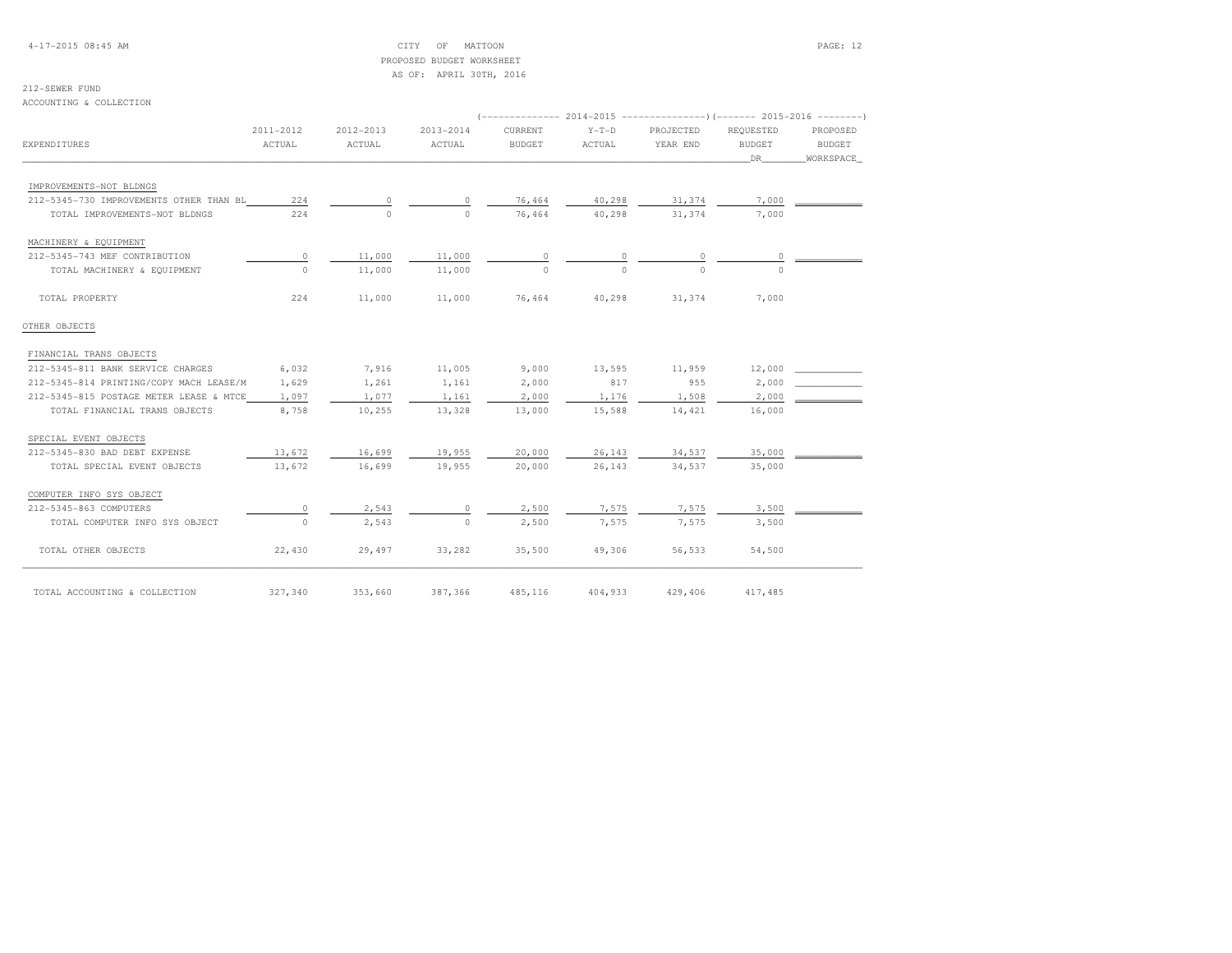4-17-2015 08:45 AM CITY OF MATTOON PAGE: 13 PROPOSED BUDGET WORKSHEETAS OF: APRIL 30TH, 2016

# 212-SEWER FUND

ADMINISTRATIVE & GENERAL

|                                         |                     |                     |                         |                          |                   |                       | (-------------- 2014-2015 ----------------)(------- 2015-2016 --------) |                                        |
|-----------------------------------------|---------------------|---------------------|-------------------------|--------------------------|-------------------|-----------------------|-------------------------------------------------------------------------|----------------------------------------|
| EXPENDITURES                            | 2011-2012<br>ACTUAL | 2012-2013<br>ACTUAL | $2013 - 2014$<br>ACTUAL | CURRENT<br><b>BUDGET</b> | $Y-T-D$<br>ACTUAL | PROJECTED<br>YEAR END | REQUESTED<br><b>BUDGET</b><br>DR                                        | PROPOSED<br><b>BUDGET</b><br>WORKSPACE |
|                                         |                     |                     |                         |                          |                   |                       |                                                                         |                                        |
| PERSONNEL SERVICES                      |                     |                     |                         |                          |                   |                       |                                                                         |                                        |
| SALARIES & WAGES                        |                     |                     |                         |                          |                   |                       |                                                                         |                                        |
| 212-5346-111 SALARIES OF REG EMPLOYEES  | 154,436             | 135,508             | 142,239                 | 141,876                  | 85,305            | 128,046               | 148,806                                                                 |                                        |
| 212-5346-113 OVERTIME                   | 158                 | $\circ$             | 93                      | 500                      | 203               | 191                   | 200                                                                     |                                        |
| 212-5346-114 COMPENSATED ABSENCES       | 6,710)              | 8,521               | 8,553                   | $\circ$                  | 8,507             | 7,307                 | $\Omega$                                                                |                                        |
| 212-5346-115 ENGINEERING SALARIES ALLOC | 15,017              | 27,623              | 20,470                  | $\circ$                  | 20,949            | 13,830                | $\circ$                                                                 |                                        |
| TOTAL SALARIES & WAGES                  | 162,901             | 171,652             | 171,355                 | 142,376                  | 114,965           | 149,375               | 149,006                                                                 |                                        |
| TOTAL PERSONNEL SERVICES                | 162,901             | 171,652             | 171,355                 | 142,376                  | 114,965           | 149,375               | 149,006                                                                 |                                        |
| EMPLOYEE BENEFITS                       |                     |                     |                         |                          |                   |                       |                                                                         |                                        |
| GROUP INSURANCE                         |                     |                     |                         |                          |                   |                       |                                                                         |                                        |
| 212-5346-211 GROUP HEALTH INSURANCE     | 15,482              | 16,872              | 19,642                  | 30,756                   | 24,209            | 26,403                | 27,060                                                                  |                                        |
| 212-5346-212 GROUP LIFE INSURANCE       | 333                 | 373                 | 373                     | 312                      | 312               | 312                   | 312                                                                     |                                        |
| TOTAL GROUP INSURANCE                   | 15,815              | 17,245              | 20,014                  | 31,068                   | 24,521            | 26,716                | 27,372                                                                  |                                        |
| SOCIAL SECURITY CONTRIB                 |                     |                     |                         |                          |                   |                       |                                                                         |                                        |
| 212-5346-221 FICA CONTRIBUTIONS         | 8,693               | 8,652               | 8,364                   | 8,827                    | 7,748             | 7,772                 | 9,238                                                                   |                                        |
| 212-5346-222 MEDICARE CONTRIBUTIONS     | 2,033               | 2,024               | 1,956                   | 2,064                    | 1,812             | 1,818                 | 2,161                                                                   |                                        |
| TOTAL SOCIAL SECURITY CONTRIB           | 10,726              | 10,676              | 10,320                  | 10,891                   | 9,560             | 9,590                 | 11,399                                                                  |                                        |
| RETIREMENT CONTRIBTUIONS                |                     |                     |                         |                          |                   |                       |                                                                         |                                        |
| 212-5346-231 IMRF CONTRIBUTIONS         | 19,426              | 20,667              | 19,038                  | 18,509                   | 15,650            | 17,036                | 17,612                                                                  |                                        |
| TOTAL RETIREMENT CONTRIBTUIONS          | 19,426              | 20,667              | 19,038                  | 18,509                   | 15,650            | 17,036                | 17,612                                                                  |                                        |
| UNEMPLOYMNT COMPENSATION                |                     |                     |                         |                          |                   |                       |                                                                         |                                        |
| 212-5346-240 UNEMPLOYMENT COMP.         | 449                 | 771                 | 868                     | 892                      | 893               | 893                   | 590                                                                     |                                        |
| TOTAL UNEMPLOYMNT COMPENSATION          | 449                 | 771                 | 868                     | 892                      | 893               | 893                   | 590                                                                     |                                        |
| WORKER'S COMPENSATION                   |                     |                     |                         |                          |                   |                       |                                                                         |                                        |
| 212-5346-250 WORKERS' COMPENSATION      | 4,263               | 3,834               | 5,743                   | 6,661                    | 6,661             | 6,661                 | 4,360                                                                   |                                        |
| TOTAL WORKER'S COMPENSATION             | 4,263               | 3,834               | 5,743                   | 6,661                    | 6,661             | 6,661                 | 4,360                                                                   |                                        |
| TOTAL EMPLOYEE BENEFITS                 | 50,678              | 53,193              | 55,983                  | 68,021                   | 57,284            | 60,895                | 61,333                                                                  |                                        |
| SUPPLIES                                |                     |                     |                         |                          |                   |                       |                                                                         |                                        |
| GENERAL SUPPLIES                        |                     |                     |                         |                          |                   |                       |                                                                         |                                        |
| 212-5346-311 OFFICE SUPPLIES            | 658                 | 740                 | 655                     | 700                      | 1,114             | 1,100                 | 900                                                                     |                                        |
| 212-5346-316 TOOLS & EQUIPMENT          | 132                 | 124                 | $\circ$                 | 300                      | $\circ$           | $\circ$               | 300                                                                     |                                        |
| 212-5346-319 MISCELLANEOUS SUPPLIES     | 901                 | 858                 | 306                     | 900                      | 195               | 130                   | 600                                                                     |                                        |
| TOTAL GENERAL SUPPLIES                  | 1,690               | 1,723               | 961                     | 1,900                    | 1,309             | 1,230                 | 1,800                                                                   |                                        |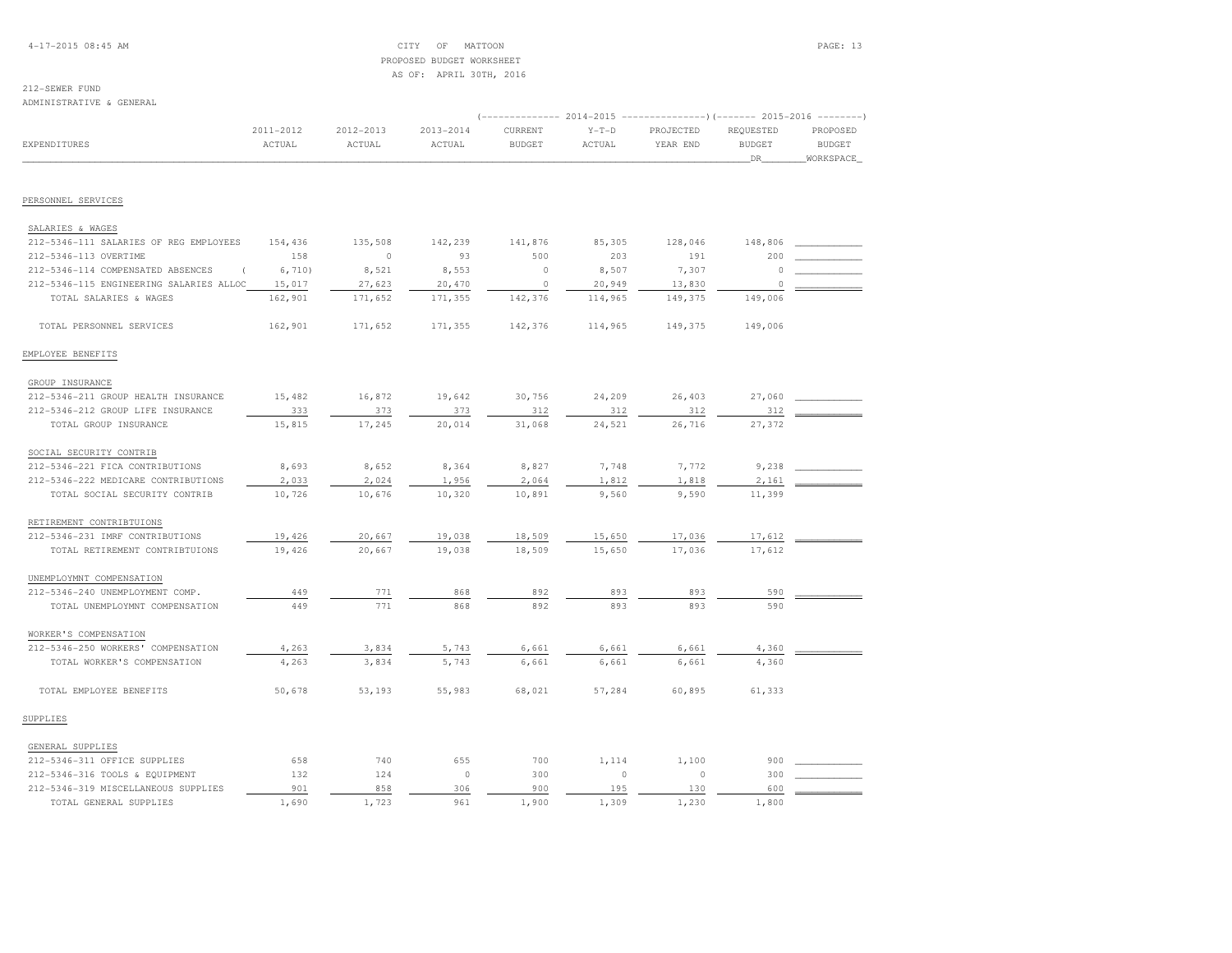4-17-2015 08:45 AM CITY OF MATTOON PAGE: 14 PROPOSED BUDGET WORKSHEETAS OF: APRIL 30TH, 2016

212-SEWER FUNDADMINISTRATIVE & GENERAL

|                                                               | 2011-2012   | 2012-2013           | 2013-2014     | CURRENT       | $Y-T-D$       | PROJECTED     | REQUESTED     | PROPOSED      |
|---------------------------------------------------------------|-------------|---------------------|---------------|---------------|---------------|---------------|---------------|---------------|
| EXPENDITURES                                                  | ACTUAL      | ACTUAL              | ACTUAL        | <b>BUDGET</b> | ACTUAL        | YEAR END      | <b>BUDGET</b> | <b>BUDGET</b> |
|                                                               |             |                     |               |               |               |               | DR            | WORKSPACE     |
| ENERGY                                                        |             |                     |               |               |               |               |               |               |
|                                                               |             |                     |               |               |               |               |               |               |
| BOOKS & PERIODICALS                                           |             |                     |               |               |               |               |               |               |
| 212-5346-340 BOOKS & PERIODICALS                              | $\circ$     | 47                  | 0             | 100           | 0             |               | 100           |               |
| TOTAL BOOKS & PERIODICALS                                     | $\circ$     | 47                  | $\Omega$      | 100           | $\Omega$      | $\Omega$      | 100           |               |
| TOTAL SUPPLIES                                                | 1,690       | 1,770               | 961           | 2,000         | 1,309         | 1,230         | 1,900         |               |
| PURCHASED PROP MAINT SRV                                      |             |                     |               |               |               |               |               |               |
| REPAIR & MAINT SERVICES                                       |             |                     |               |               |               |               |               |               |
| OTHER PURCHASED SERVICES                                      |             |                     |               |               |               |               |               |               |
| PROFESSIONAL SERVICES                                         |             |                     |               |               |               |               |               |               |
| 212-5346-511 PLANNING & DESIGN SERVICES                       | 6,332       | 7,307               | 9,547         |               |               |               | 10,000        |               |
| TOTAL PROFESSIONAL SERVICES                                   | 6,332       | 7,307               | 9,547         |               |               |               | 10,000        |               |
| INSURANCE                                                     |             |                     |               |               |               |               |               |               |
| 212-5346-523 PROPERTY & CASUALTY INSURA                       | 67,579      | 62,865              | 79,560        | 62,398        | 74,975        | 70,400        | 78,000        |               |
| TOTAL INSURANCE                                               | 67,579      | 62,865              | 79,560        | 62,398        | 74,975        | 70,400        | 78,000        |               |
| COMMUNICATION                                                 |             |                     |               |               |               |               |               |               |
| 212-5346-533 CELLULAR PHONE                                   | $\mathbb O$ | 1,145               | 843           | 900           | 817           | 781           | 800           |               |
| TOTAL COMMUNICATION                                           | $\circ$     | 1,145               | 843           | 900           | 817           | 781           | 800           |               |
| ADVERTISING                                                   |             |                     |               |               |               |               |               |               |
| 212-5346-540 ADVERTISING                                      | 69          | 134                 | 51            | 200           | 132           | 0             | 100           |               |
| TOTAL ADVERTISING                                             | 69          | 134                 | 51            | 200           | 132           | $\Omega$      | 100           |               |
|                                                               |             |                     |               |               |               |               |               |               |
| EMPLOYEE BUSINESS EXP                                         |             |                     |               |               |               |               |               |               |
| 212-5346-562 TRAVEL & TRAINING<br>TOTAL EMPLOYEE BUSINESS EXP | 770<br>770  | $\circ$<br>$\Omega$ | 0<br>$\Omega$ | 200<br>200    | 0<br>$\Omega$ | 0<br>$\Omega$ | 200<br>200    |               |
|                                                               |             |                     |               |               |               |               |               |               |
| OTHER PURCHASED SERVICES                                      |             |                     |               |               |               |               |               |               |
| 212-5346-571 DUES & MEMBERSHIPS                               | 401         | $\circ$             | $\circ$       | 100           | $\circ$       | $\circ$       | $\circ$       |               |
| 212-5346-579 MISC OTHER PURCHASED SERVI                       | 629         | 969                 | 2,938         | 2,500         | 1,207         | 3,100         | 3,000         |               |
| TOTAL OTHER PURCHASED SERVICES                                | 1,029       | 969                 | 2,938         | 2,600         | 1,207         | 3,100         | 3,000         |               |
| TOTAL OTHER PURCHASED SERVICES                                | 75,779      | 72,421              | 92,939        | 66,298        | 77,131        | 74,281        | 92,100        |               |
| OTHER OBJECTS                                                 |             |                     |               |               |               |               |               |               |
| FINANCIAL TRANS OBJECTS                                       |             |                     |               |               |               |               |               |               |
| 212-5346-814 PRINT/COPY MACH LEASE & MA                       | $\mathbb O$ | $\mathbb O$         | 0             | 0             | 134           | $\circ$       | 0             |               |
| TOTAL FINANCIAL TRANS OBJECTS                                 | $\Omega$    | $\Omega$            | $\Omega$      | $\Omega$      | 134           | $\circ$       | $\Omega$      |               |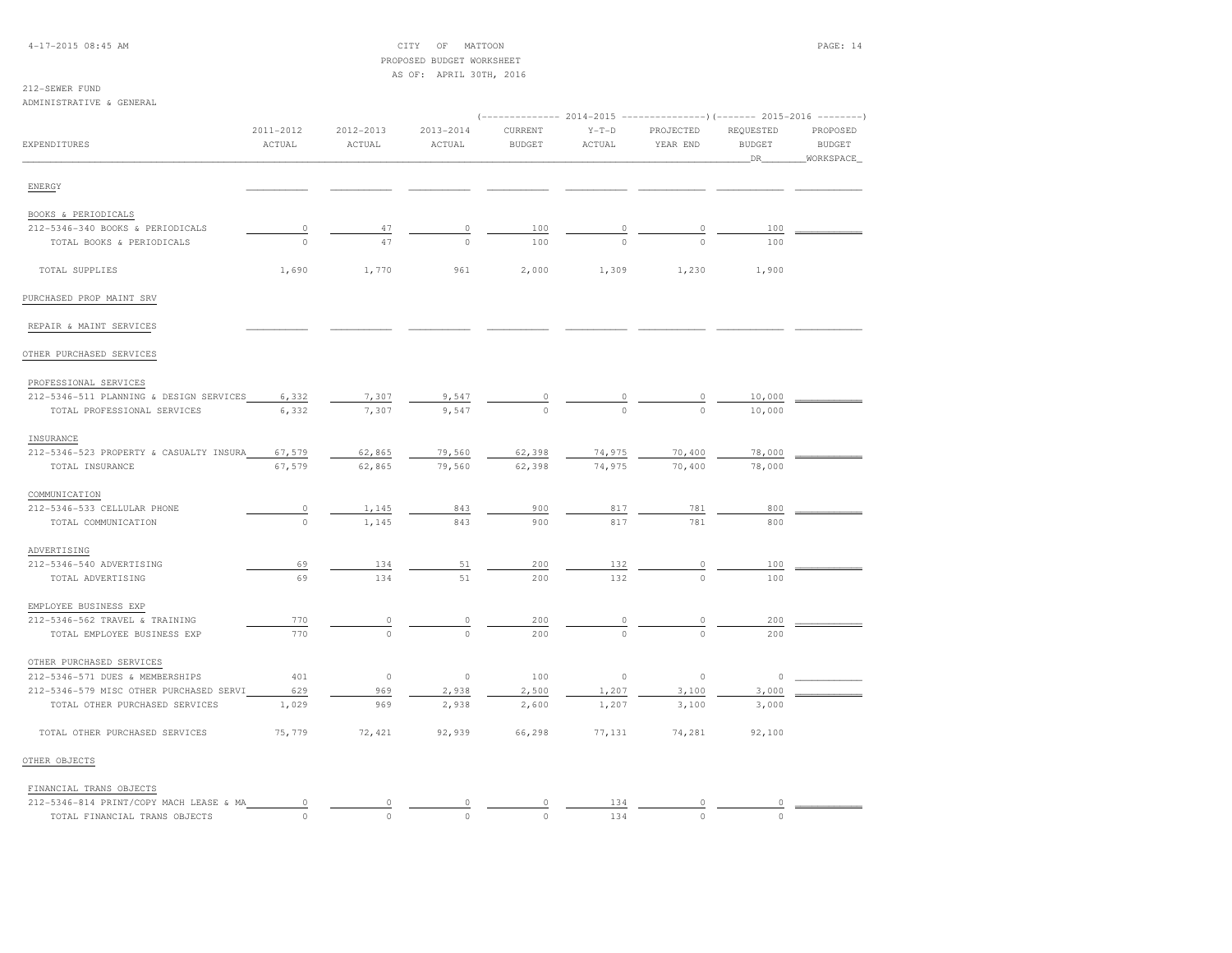### 4-17-2015 08:45 AM CITY OF MATTOON PAGE: 15 PROPOSED BUDGET WORKSHEETAS OF: APRIL 30TH, 2016

### 212-SEWER FUNDADMINISTRATIVE & GENERAL

|                                |           |           |            |         |         | $($ -------------- 2014-2015 -----------------) (------- 2015-2016 ---------) |               |            |
|--------------------------------|-----------|-----------|------------|---------|---------|-------------------------------------------------------------------------------|---------------|------------|
|                                | 2011-2012 | 2012-2013 | 2013-2014  | CURRENT | $Y-T-D$ | PROJECTED                                                                     | REQUESTED     | PROPOSED   |
| EXPENDITURES                   | ACTUAL    | ACTUAL    | ACTUAL     | BUDGET  | ACTUAL  | YEAR END                                                                      | <b>BUDGET</b> | BUDGET     |
|                                |           |           |            |         |         |                                                                               | DR            | WORKSPACE_ |
| FINANCIAL TRANS OBJECTS        |           |           |            |         |         |                                                                               |               |            |
| COMPUTER INFO SYS OBJECT       |           |           |            |         |         |                                                                               |               |            |
| COMPUTER INFO SYS OBJECT       |           |           |            |         |         |                                                                               |               |            |
| 212-5346-863 COMPUTERS         | 742       | 1,873     |            | 2,200   | 1,687   | 1,687                                                                         | 1,700         |            |
| TOTAL COMPUTER INFO SYS OBJECT | 742       | 1,873     | $^{\circ}$ | 2,200   | 1,687   | 1,687                                                                         | 1,700         |            |
| TOTAL OTHER OBJECTS            | 742       | 1,873     | $\circ$    | 2,200   | 1,821   | 1,687                                                                         | 1,700         |            |
| TOTAL ADMINISTRATIVE & GENERAL | 291,791   | 300,909   | 321,238    | 280,895 | 252,511 | 287,468                                                                       | 306,039       |            |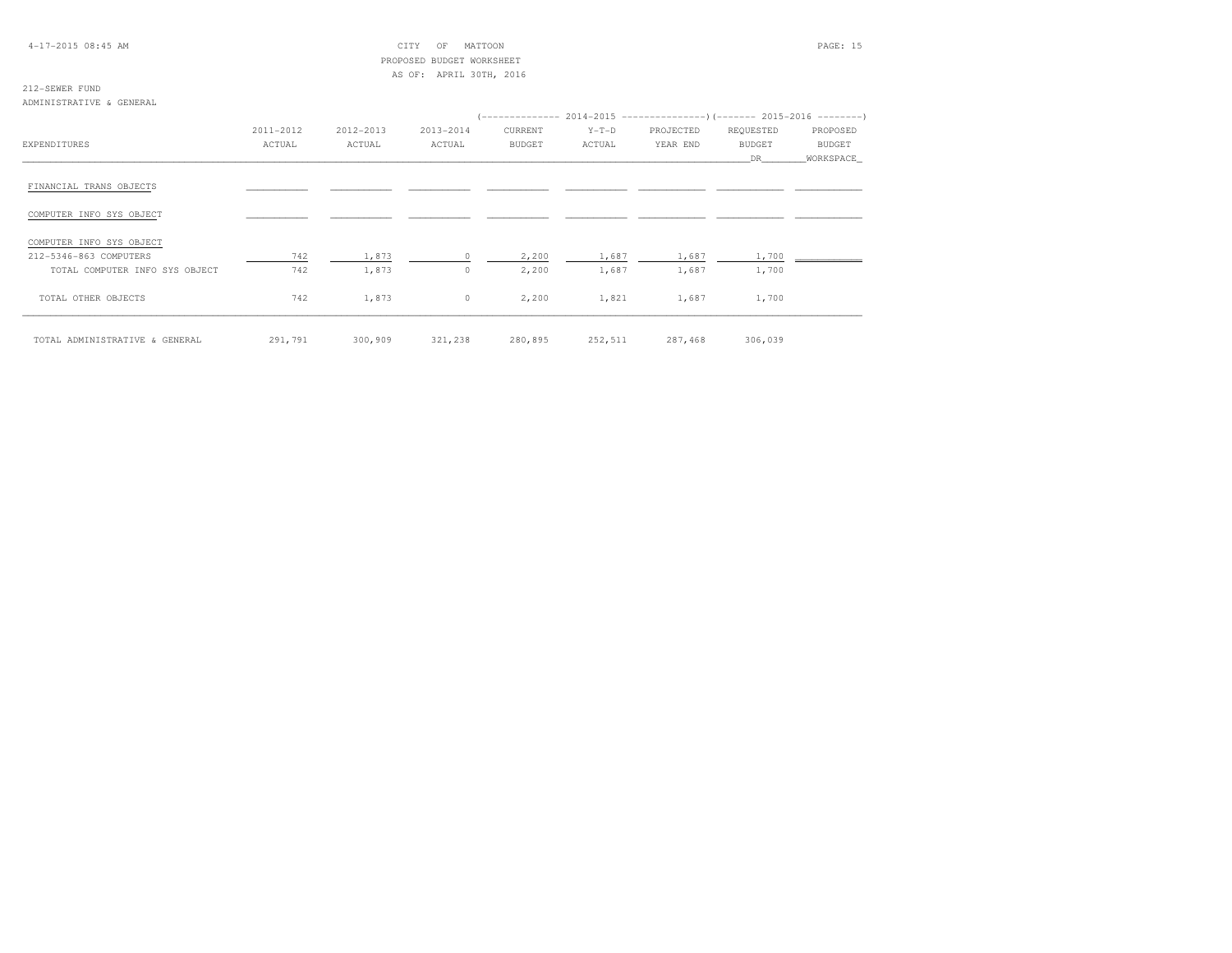### 4-17-2015 08:45 AM CITY OF MATTOON PAGE: 16 PROPOSED BUDGET WORKSHEETAS OF: APRIL 30TH, 2016

212-SEWER FUNDDEPRECIATION

|              | 2011-2012 | 2012-2013                                       | 2013-2014    | CURRENT       | $Y-T-D$                                                   | PROJECTED | REOUESTED | PROPOSED      |
|--------------|-----------|-------------------------------------------------|--------------|---------------|-----------------------------------------------------------|-----------|-----------|---------------|
| EXPENDITURES | TUAL      | the contract of the contract of the contract of | <b>CTUAL</b> | <b>BUDGET</b> | ACTUAL<br>the contract of the contract of the contract of | YEAR END  | BUDGET    | <b>BUDGET</b> |
|              |           |                                                 |              |               |                                                           |           |           | WORKSPACE     |

| FINANCIAL TRANS OBJECTS       |           |           |           |           |  |           |           |  |
|-------------------------------|-----------|-----------|-----------|-----------|--|-----------|-----------|--|
| 212-5347-829 DEPRECIATION     | 1,059,905 | 1,057,654 | 1,046,258 | 1,058,000 |  | 1,058,000 | 1,047,000 |  |
| TOTAL FINANCIAL TRANS OBJECTS | 1,059,905 | 1,057,654 | 1,046,258 | 1,058,000 |  | 1,058,000 | 1,047,000 |  |
| TOTAL OTHER OBJECTS           | 1,059,905 | 1,057,654 | 1,046,258 | 1,058,000 |  | 1,058,000 | 1,047,000 |  |
| TOTAL DEPRECIATION            | 1,059,905 | 1,057,654 | 1,046,258 | 1,058,000 |  | 1,058,000 | 1,047,000 |  |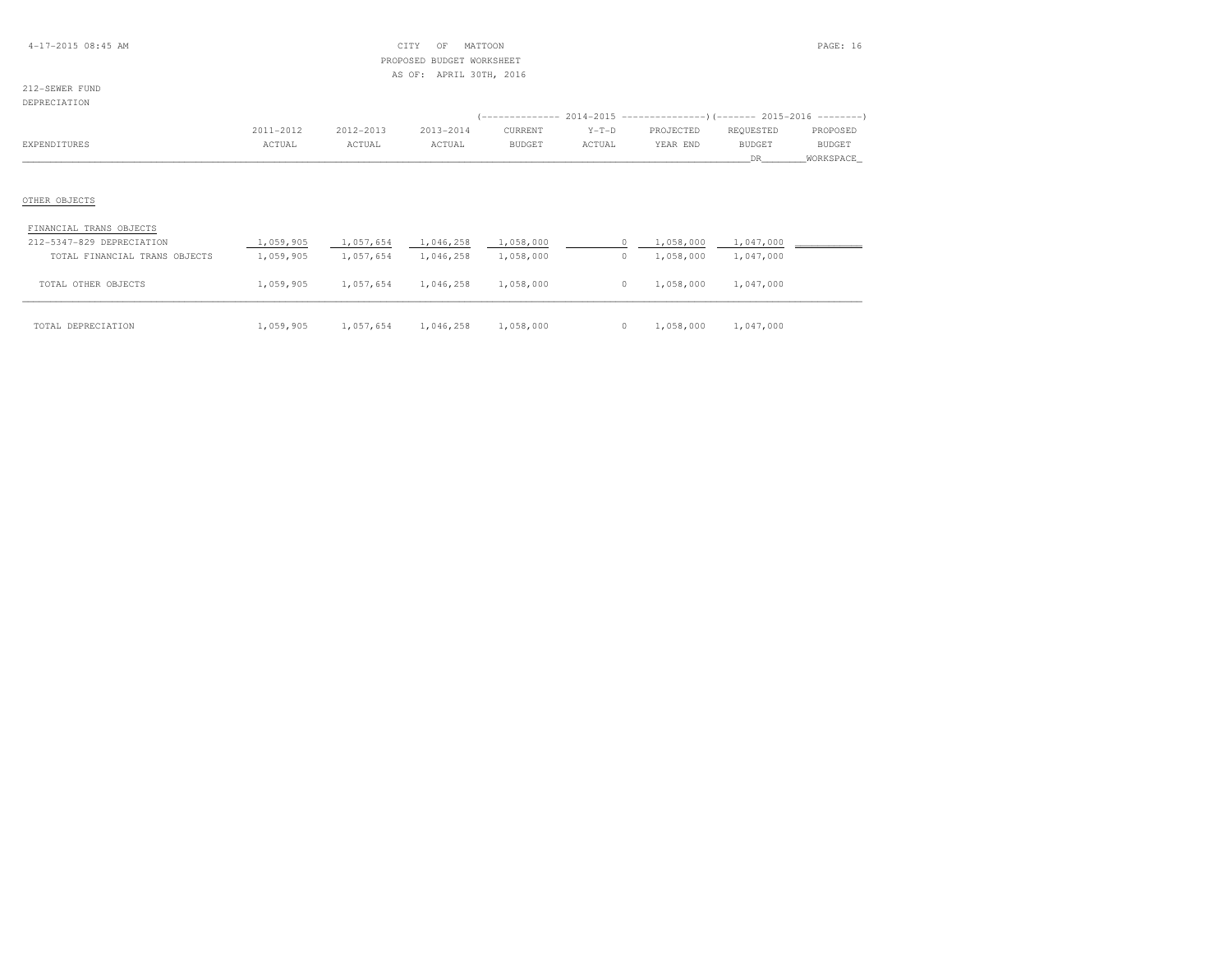| $4-17-2015$ 08:45 AM    | CITY<br>MATTOON<br>OF |           |                           |               |         |           |               |               |
|-------------------------|-----------------------|-----------|---------------------------|---------------|---------|-----------|---------------|---------------|
|                         |                       |           | PROPOSED BUDGET WORKSHEET |               |         |           |               |               |
|                         |                       |           | AS OF: APRIL 30TH, 2016   |               |         |           |               |               |
| 212-SEWER FUND          |                       |           |                           |               |         |           |               |               |
| DEBT SERVICE            |                       |           |                           |               |         |           |               |               |
|                         |                       |           |                           |               |         |           |               |               |
|                         | 2011-2012             | 2012-2013 | 2013-2014                 | CURRENT       | $Y-T-D$ | PROJECTED | REQUESTED     | PROPOSED      |
| EXPENDITURES            | ACTUAL                | ACTUAL    | ACTUAL                    | <b>BUDGET</b> | ACTUAL  | YEAR END  | <b>BUDGET</b> | <b>BUDGET</b> |
|                         |                       |           |                           |               |         |           | <b>DR</b>     | WORKSPACE_    |
|                         |                       |           |                           |               |         |           |               |               |
|                         |                       |           |                           |               |         |           |               |               |
| PROPERTY                |                       |           |                           |               |         |           |               |               |
|                         |                       |           |                           |               |         |           |               |               |
| BUILDINGS               |                       |           |                           |               |         |           |               |               |
|                         |                       |           |                           |               |         |           |               |               |
| IMPROVEMENTS-NOT BLDNGS |                       |           |                           |               |         |           |               |               |
|                         |                       |           |                           |               |         |           |               |               |
| MACHINERY & EQUIPMENT   |                       |           |                           |               |         |           |               |               |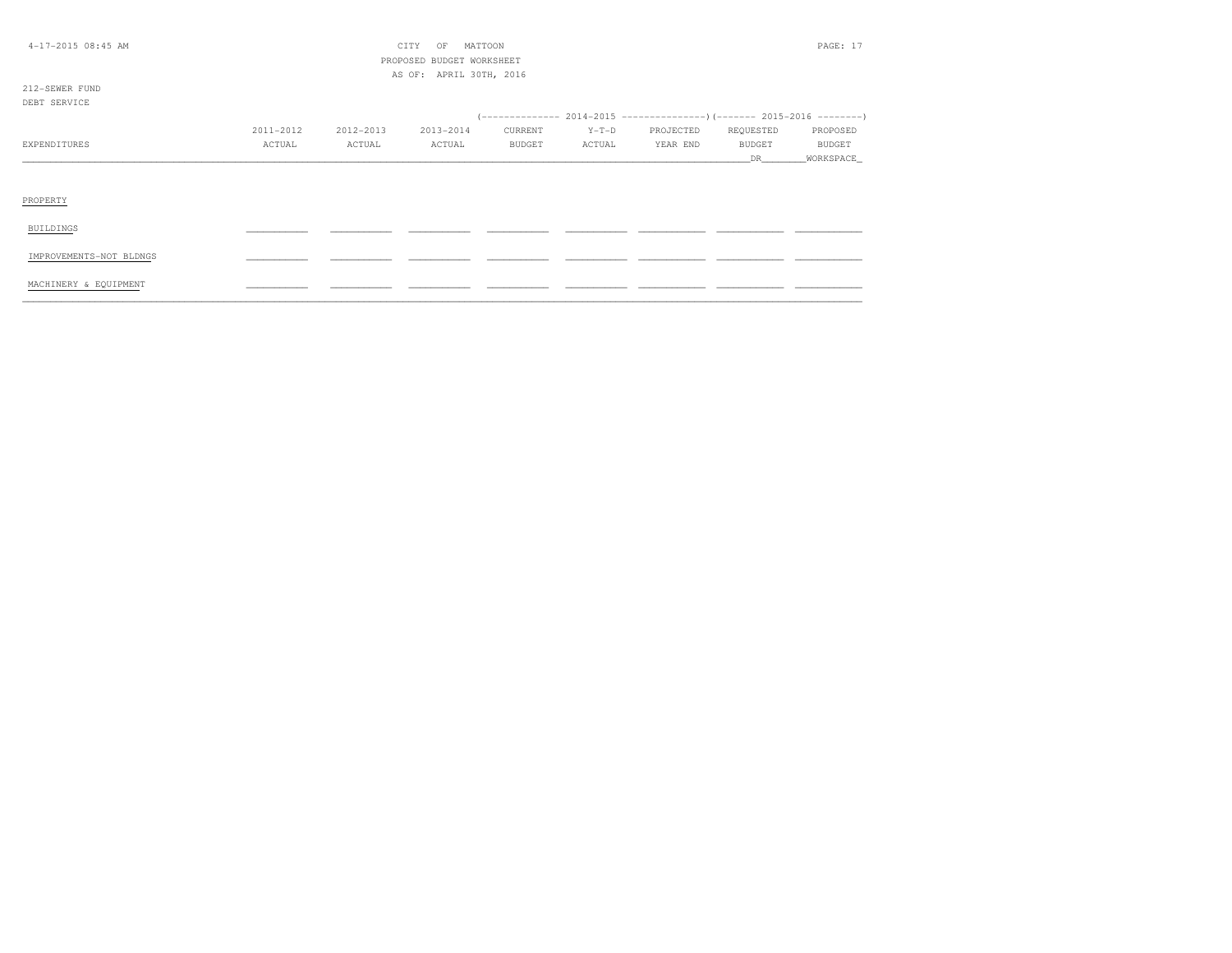### 4-17-2015 08:45 AM CITY OF MATTOON PAGE: 18 PROPOSED BUDGET WORKSHEETAS OF: APRIL 30TH, 2016

# 212-SEWER FUND

RETIREE HEALTH INSRUANCE

|                                       | 2011-2012 | 2012-2013 | 2013-2014 | CURRENT | $Y-T-D$ | PROJECTED | REQUESTED     | PROPOSED      |
|---------------------------------------|-----------|-----------|-----------|---------|---------|-----------|---------------|---------------|
| EXPENDITURES                          | ACTUAL    | ACTUAL    | ACTUAL    | BUDGET  | ACTUAL  | YEAR END  | <b>BUDGET</b> | <b>BUDGET</b> |
|                                       |           |           |           |         |         |           | DR.           | WORKSPACE     |
| EMPLOYEE BENEFITS                     |           |           |           |         |         |           |               |               |
| GROUP INSURANCE                       |           |           |           |         |         |           |               |               |
| 212-5710-211 RETIREE HEALTH INSURANCE | 273, 422  | 285,001   | 305,246   | 173,913 | 146,397 | 173,913   | 170,655       |               |
| TOTAL GROUP INSURANCE                 | 273,422   | 285,001   | 305,246   | 173,913 | 146,397 | 173,913   | 170,655       |               |
| TOTAL EMPLOYEE BENEFITS               | 273,422   | 285,001   | 305,246   | 173,913 | 146,397 | 173,913   | 170,655       |               |
| TOTAL RETIREE HEALTH INSRUANCE        | 273,422   | 285,001   | 305,246   | 173,913 | 146,397 | 173,913   | 170,655       |               |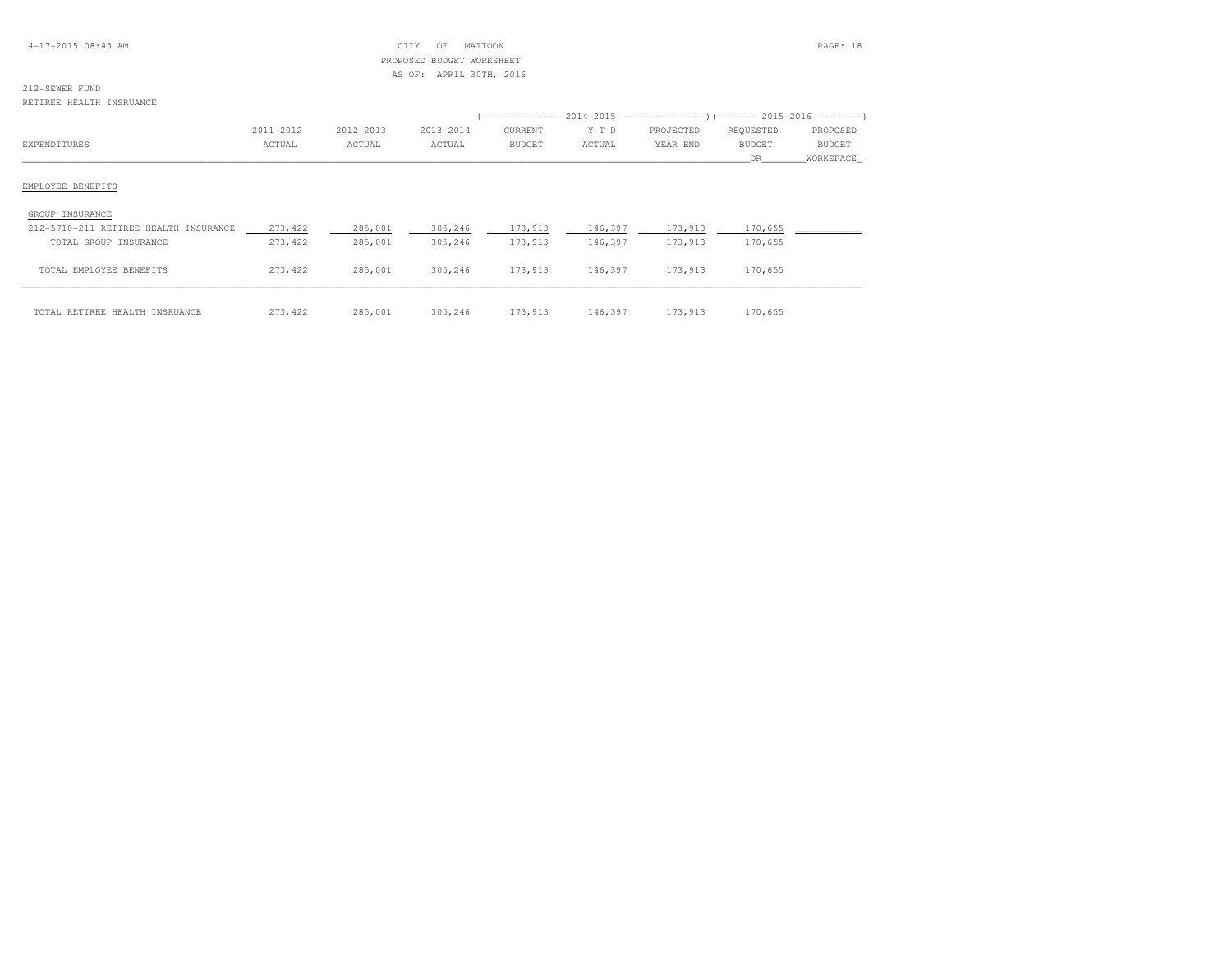| 4-17-2015 08:45 AM |           |           | CITY<br>OF                | MATTOON                 |         |           |           | PAGE: 19      |
|--------------------|-----------|-----------|---------------------------|-------------------------|---------|-----------|-----------|---------------|
|                    |           |           | PROPOSED BUDGET WORKSHEET |                         |         |           |           |               |
|                    |           |           |                           | AS OF: APRIL 30TH, 2016 |         |           |           |               |
| 212-SEWER FUND     |           |           |                           |                         |         |           |           |               |
| DEBT SERVICE       |           |           |                           |                         |         |           |           |               |
|                    |           |           |                           |                         |         |           |           |               |
|                    | 2011-2012 | 2012-2013 | 2013-2014                 | CURRENT                 | $Y-T-D$ | PROJECTED | REQUESTED | PROPOSED      |
| EXPENDITURES       | ACTUAL    | ACTUAL    | ACTUAL                    | <b>BUDGET</b>           | ACTUAL  | YEAR END  | BUDGET    | <b>BUDGET</b> |
|                    |           |           |                           |                         |         |           | DR        | WORKSPACE     |
|                    |           |           |                           |                         |         |           |           |               |

### OTHER OBJECTS

### FINANCIAL TRANS OBJECTS \_\_\_\_\_\_\_\_\_\_\_ \_\_\_\_\_\_\_\_\_\_\_ \_\_\_\_\_\_\_\_\_\_\_ \_\_\_\_\_\_\_\_\_\_\_ \_\_\_\_\_\_\_\_\_\_\_ \_\_\_\_\_\_\_\_\_\_\_\_ \_\_\_\_\_\_\_\_\_\_\_\_ \_\_\_\_\_\_\_\_\_\_\_\_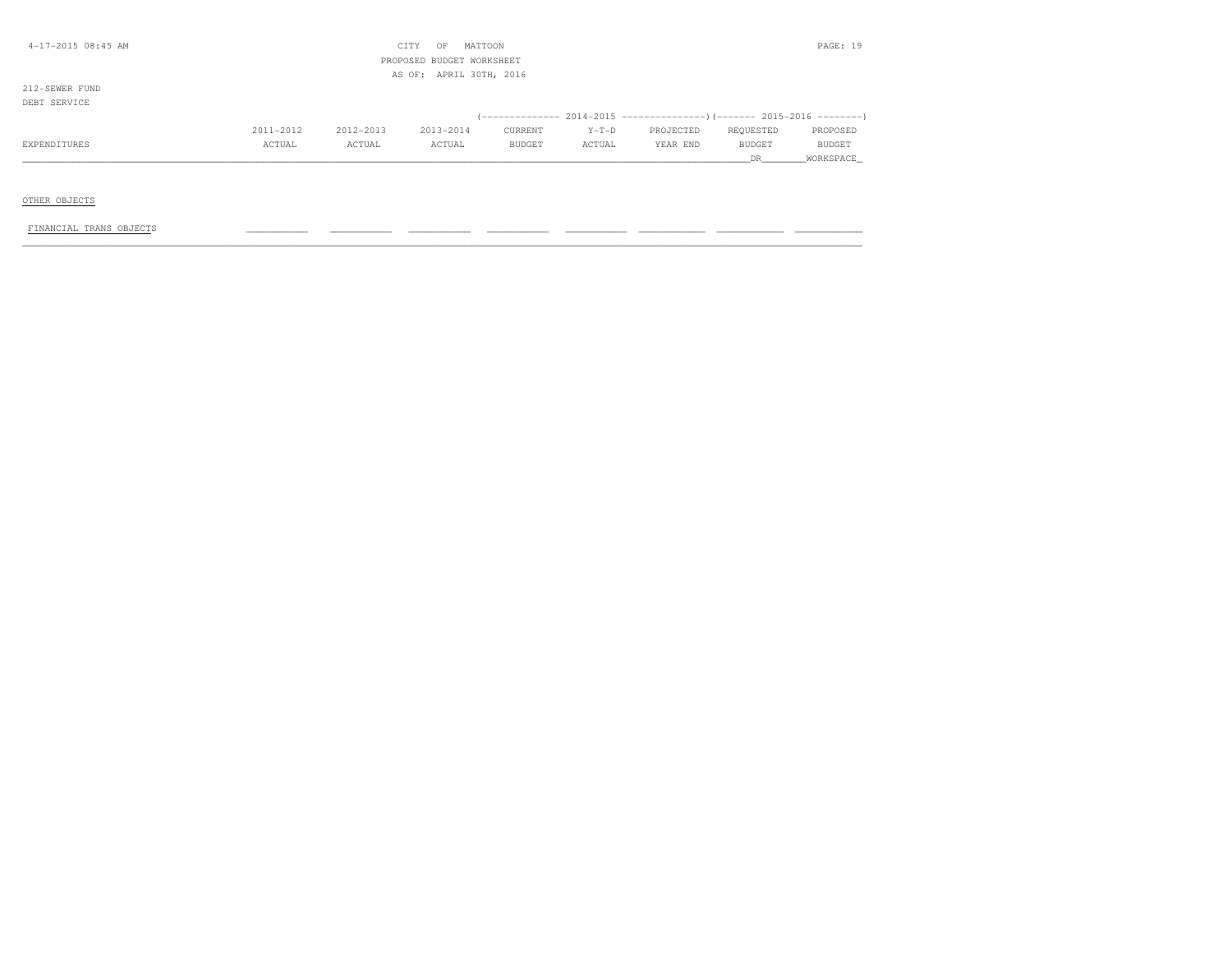### 4-17-2015 08:45 AM CITY OF MATTOON PAGE: 20 PROPOSED BUDGET WORKSHEETAS OF: APRIL 30TH, 2016

### 212-SEWER FUNDDEBT SERVICE

|                                   |           |           |           |               |          | (-------------- 2014-2015 ---------------------        2015-2016 ----------        ) |               |           |
|-----------------------------------|-----------|-----------|-----------|---------------|----------|--------------------------------------------------------------------------------------|---------------|-----------|
|                                   | 2011-2012 | 2012-2013 | 2013-2014 | CURRENT       | $Y-T-D$  | PROJECTED                                                                            | REQUESTED     | PROPOSED  |
| EXPENDITURES                      | ACTUAL    | ACTUAL    | ACTUAL    | <b>BUDGET</b> | ACTUAL   | YEAR END                                                                             | <b>BUDGET</b> | BUDGET    |
|                                   |           |           |           |               |          |                                                                                      | DR            | WORKSPACE |
| OTHER OBJECTS                     |           |           |           |               |          |                                                                                      |               |           |
| FINANCIAL TRANS OBJECTS           |           |           |           |               |          |                                                                                      |               |           |
| 212-5717-817 ERI PENSION PAYMENTS | 91,113    | 30,228    | 90,911    | $\circ$       |          |                                                                                      |               |           |
| TOTAL FINANCIAL TRANS OBJECTS     | 91,113    | 30,228    | 90,911    | $\circ$       | $\Omega$ | $\Omega$                                                                             |               |           |
| TOTAL OTHER OBJECTS               | 91,113    | 30,228    | 90,911    | $\circ$       | $\circ$  | $\circ$                                                                              | $\Omega$      |           |
| TOTAL DEBT SERVICE                | 91,113    | 30,228    | 90,911    | $\circ$       | $\Omega$ | $\circ$                                                                              |               |           |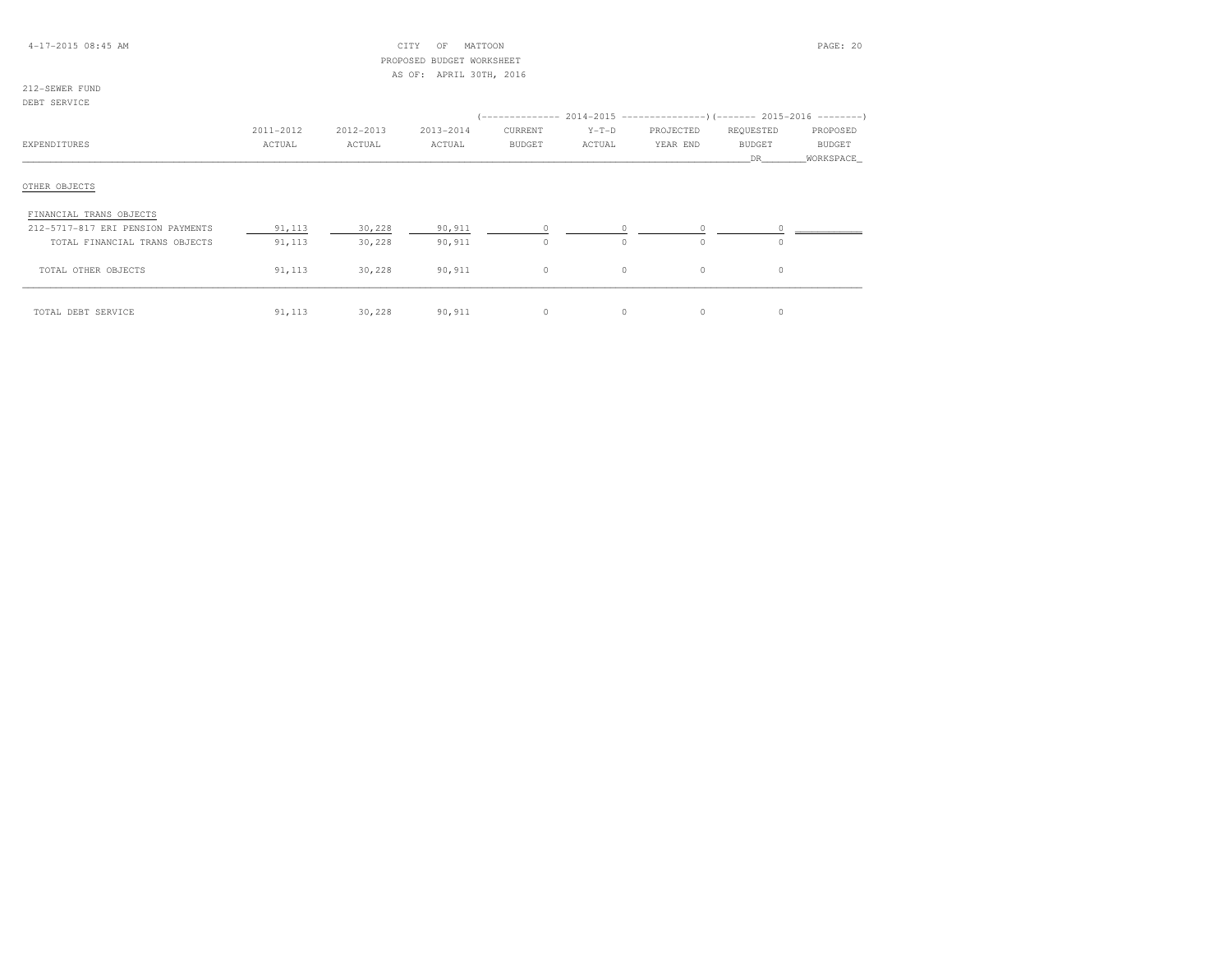### 4-17-2015 08:45 AM CITY OF MATTOON PAGE: 21 PROPOSED BUDGET WORKSHEETAS OF: APRIL 30TH, 2016

# 212-SEWER FUND

09-10 ERI DEBT PAYMENT

|              | 2011-2012 | $2012 - 2013$ | 2013-2014 | CURRENT       | $Y-T-D$ | PROJECTED | REOUESTED | PROPOSED      |
|--------------|-----------|---------------|-----------|---------------|---------|-----------|-----------|---------------|
| EXPENDITURES | ACTUAL    | ACTUAL        | ACTUAL    | <b>BUDGET</b> | ACTUAL  | YEAR END  | BUDGET    | <b>BUDGET</b> |
|              |           |               |           |               |         |           |           | WORKSPACE     |

| FINANCIAL TRANS OBJECTS               |   |        |                  |        |        |        |        |  |
|---------------------------------------|---|--------|------------------|--------|--------|--------|--------|--|
| 212-5718-817 09 - 10 ERI DEBT PAYMENT |   | 59,688 |                  | 59,688 | 59,686 | 59,686 | 59,688 |  |
| TOTAL FINANCIAL TRANS OBJECTS         |   | 59,688 | 0                | 59,688 | 59,686 | 59,686 | 59,688 |  |
| OTHER OBJECTS<br>TOTAL                | 0 | 59,688 | 0                | 59,688 | 59,686 | 59,686 | 59,688 |  |
| TOTAL 09-10 ERI DEBT PAYMENT          |   | 59,688 | $\left( \right)$ | 59,688 | 59,686 | 59,686 | 59,688 |  |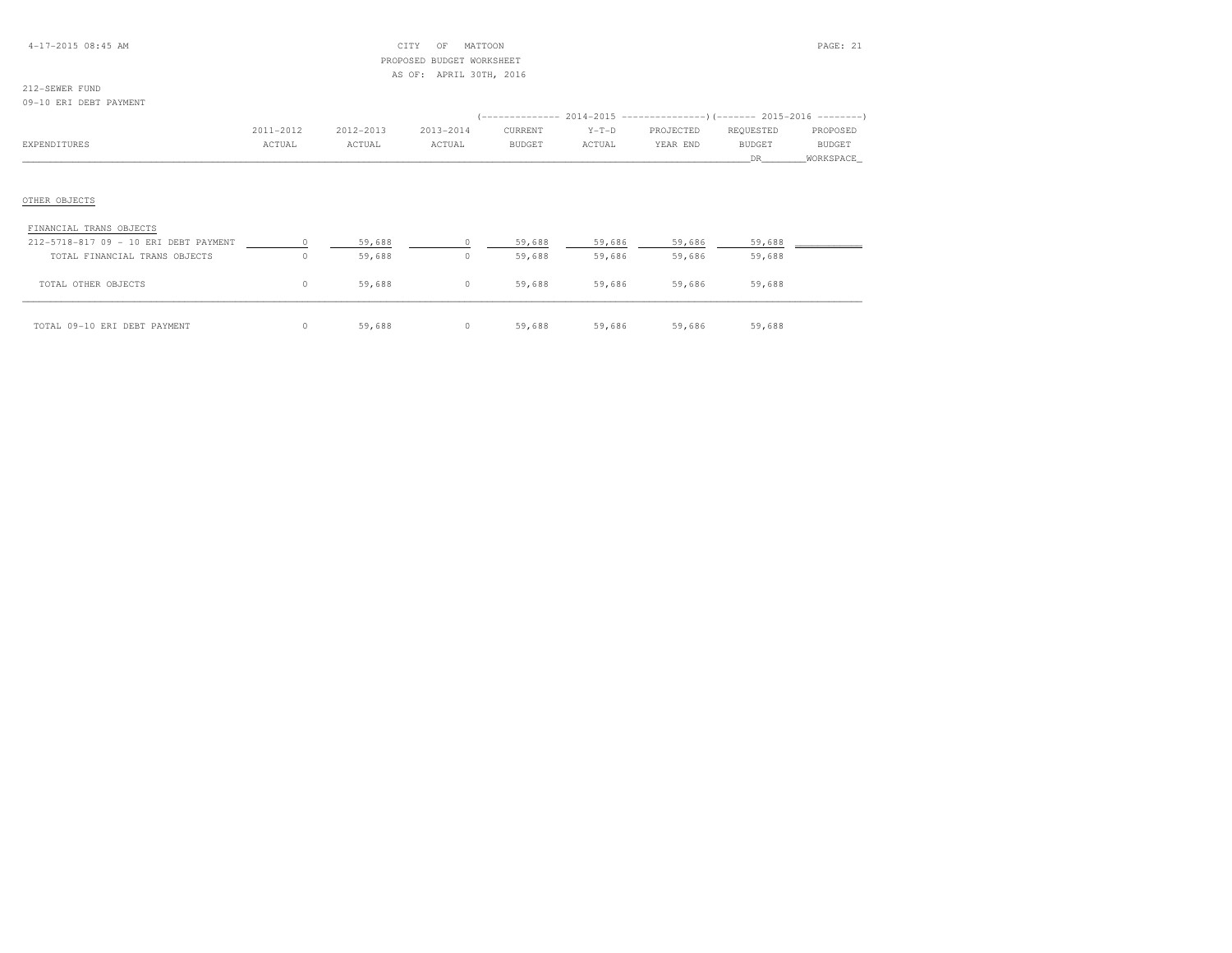### 4-17-2015 08:45 AM CITY OF MATTOON PAGE: 22 PROPOSED BUDGET WORKSHEETAS OF: APRIL 30TH, 2016

### 212-SEWER FUNDDEBT SERVICE

|              | 2011-2012 | 2012-2013 | 2013-2014 | CURRENT       | $Y-T-D$ | PROJECTED | REOUESTED     | PROPOSED      |
|--------------|-----------|-----------|-----------|---------------|---------|-----------|---------------|---------------|
| EXPENDITURES | ACTUAL    | ACTUAL    | CTUAL     | <b>BUDGET</b> | ACTUAL  | YEAR END  | <b>BUDGET</b> | <b>BUDGET</b> |
|              |           |           |           |               |         |           |               | WORKSPACE     |

| FINANCIAL TRANS OBJECTS                 |          |         |         |         |         |         |         |  |
|-----------------------------------------|----------|---------|---------|---------|---------|---------|---------|--|
| 212-5719-817 2005A REFUNDING G.O. BONDS |          |         |         | 360,000 | 360,000 | 360,000 | 375,000 |  |
| TOTAL FINANCIAL TRANS OBJECTS           |          | 0       | 0       | 360,000 | 360,000 | 360,000 | 375,000 |  |
| TOTAL OTHER OBJECTS                     | $\Omega$ | $\circ$ | $\circ$ | 360,000 | 360,000 | 360,000 | 375,000 |  |
| TOTAL DEBT SERVICE                      | 0.       | $\circ$ | 0       | 360,000 | 360,000 | 360,000 | 375,000 |  |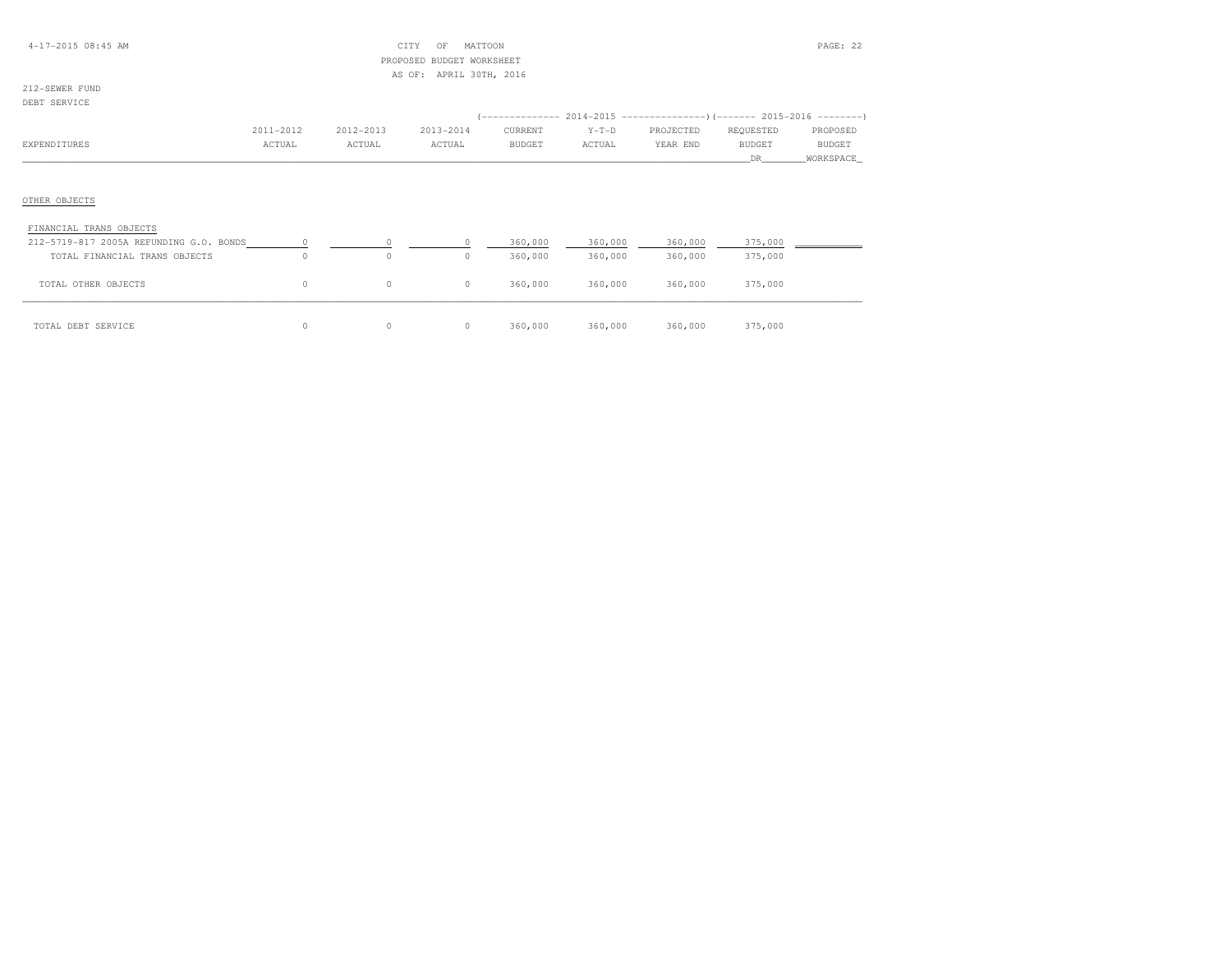### 4-17-2015 08:45 AM CITY OF MATTOON PAGE: 23 PROPOSED BUDGET WORKSHEETAS OF: APRIL 30TH, 2016

# 212-SEWER FUND

1997 SEWR PLANT IEPA NOTE

|              | 2011-2012 | 2012-2013 | 2013-2014 | CURRENT       | $Y-T-D$ | PROJECTED | REOUESTED | PROPOSED      |
|--------------|-----------|-----------|-----------|---------------|---------|-----------|-----------|---------------|
| EXPENDITURES | ACTUAL    | ACTUAL    | ACTUAL    | <b>BUDGET</b> | ACTUAL  | YEAR END  | BUDGET    | <b>BUDGET</b> |
|              |           |           |           |               |         |           |           | WORKSPACE     |
|              |           |           |           |               |         |           |           |               |

| FINANCIAL TRANS OBJECTS         |   |          |        |        |        |        |  |
|---------------------------------|---|----------|--------|--------|--------|--------|--|
| 212-5732-817 DEBT SERVICE       |   |          | 31,678 | 31,678 | 31,678 | 32,592 |  |
| TOTAL FINANCIAL TRANS OBJECTS   | 0 | 0        | 31,678 | 31,678 | 31,678 | 32,592 |  |
| TOTAL OTHER OBJECTS             | 0 | $\circ$  | 31,678 | 31,678 | 31,678 | 32,592 |  |
| TOTAL 1997 SEWR PLANT IEPA NOTE |   | $\Omega$ | 31,678 | 31,678 | 31,678 | 32,592 |  |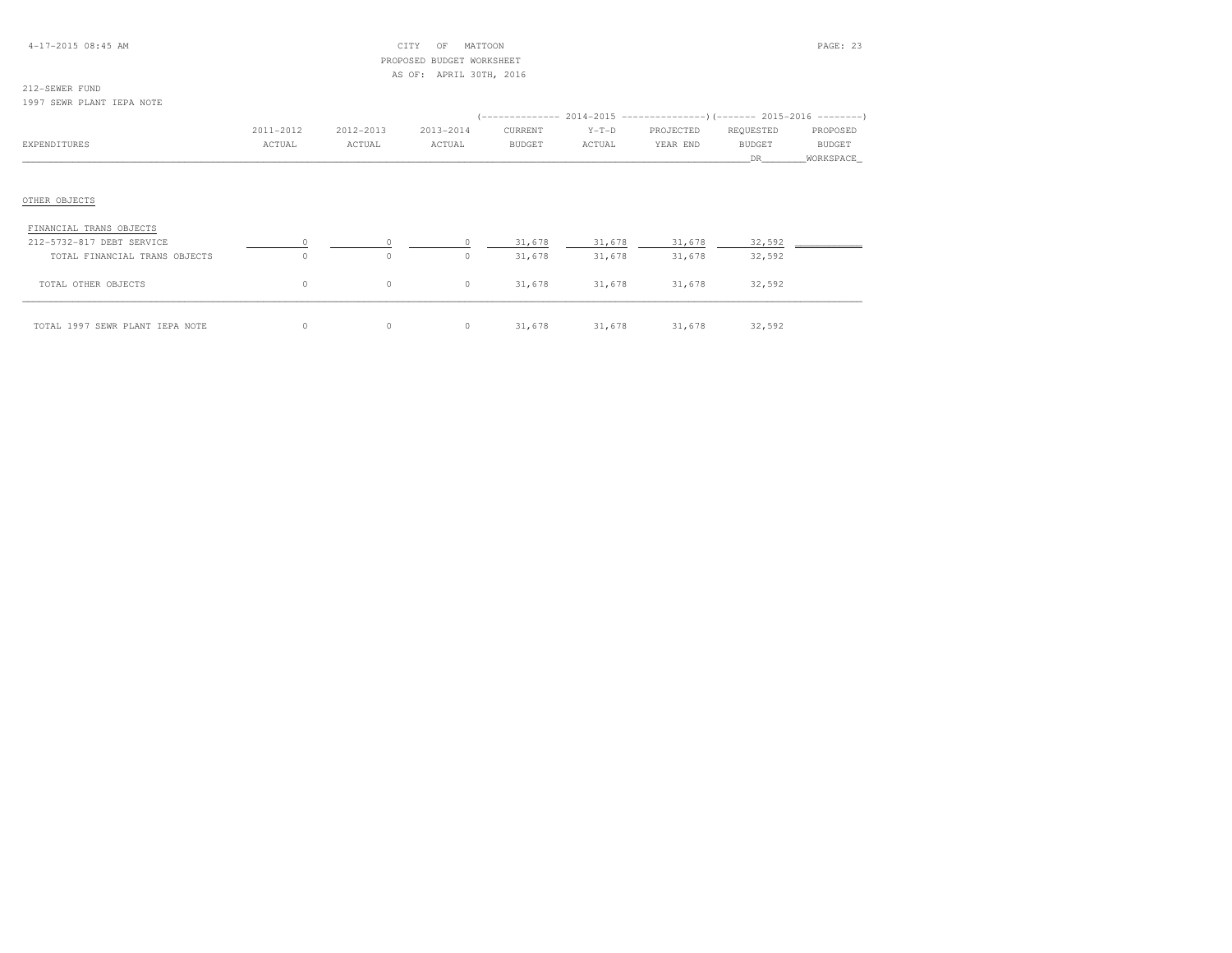### 4-17-2015 08:45 AM CITY OF MATTOON PAGE: 24 PROPOSED BUDGET WORKSHEETAS OF: APRIL 30TH, 2016

# 212-SEWER FUND

#### IEPA INSTALLMENT LOANS

|              | 2011-2012 | 2012-2013 | 2013-2014 | CURRENT | $Y-T-D$       | PROJECTED | REOUESTED     | PROPOSED      |
|--------------|-----------|-----------|-----------|---------|---------------|-----------|---------------|---------------|
| EXPENDITURES | ACTUAL    | ACTUAL    | ACTUAL    | BUDGET  | <b>\CTUAL</b> | YEAR END  | <b>BUDGET</b> | <b>BUDGET</b> |
|              |           |           |           |         |               |           |               | WORKSPACE     |

| FINANCIAL TRANS OBJECTS       |          |         |   |         |         |         |         |  |
|-------------------------------|----------|---------|---|---------|---------|---------|---------|--|
| 212-5733-817 DEBT SERVICE     |          |         |   | 471,962 | 476,486 | 476,486 | 490,000 |  |
| TOTAL FINANCIAL TRANS OBJECTS | 0        | 0       | 0 | 471,962 | 476,486 | 476,486 | 490,000 |  |
| TOTAL OTHER OBJECTS           | $\Omega$ | $\circ$ | 0 | 471,962 | 476,486 | 476,486 | 490,000 |  |
| TOTAL IEPA INSTALLMENT LOANS  | 0.       | 0       | 0 | 471,962 | 476,486 | 476,486 | 490,000 |  |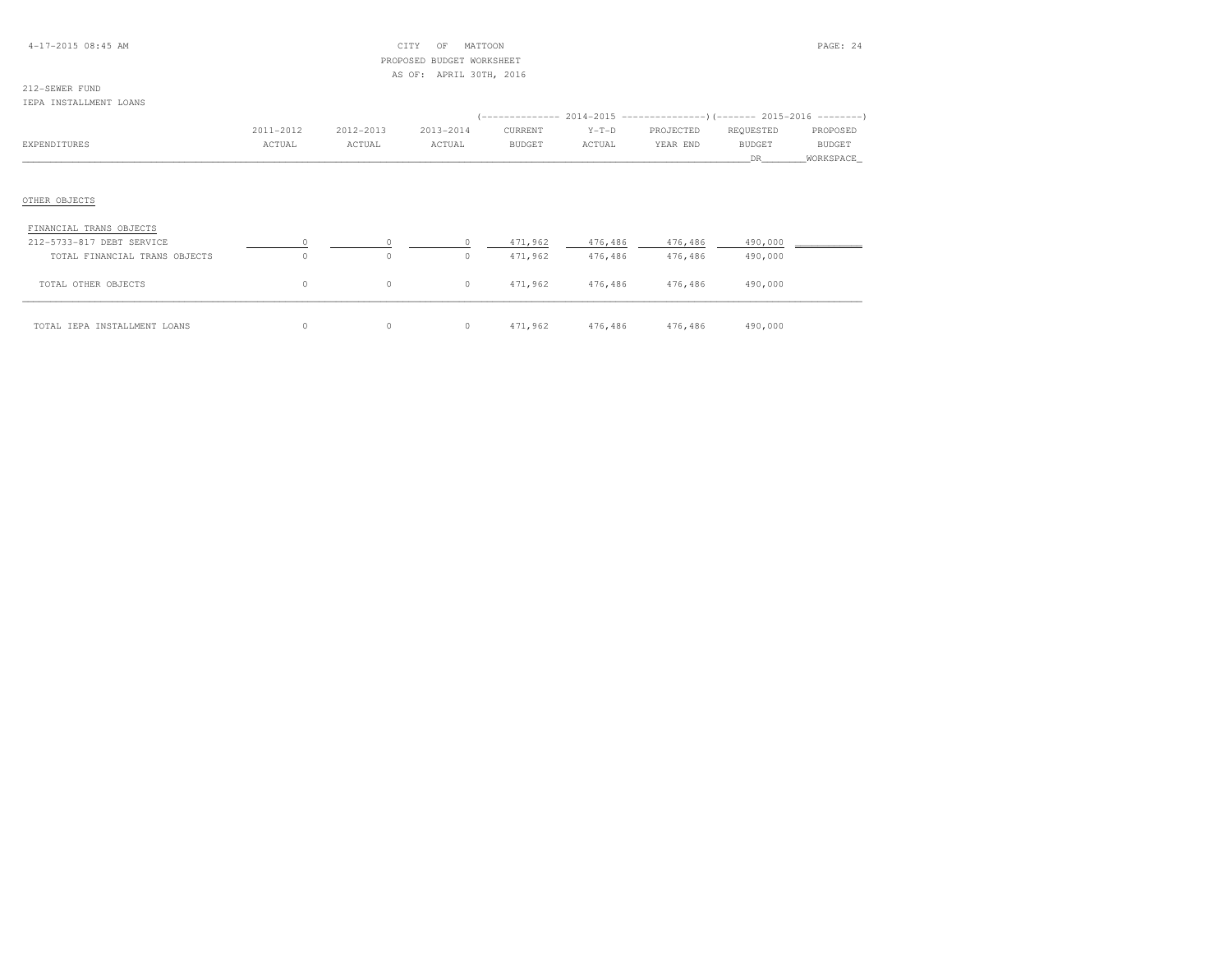### 4-17-2015 08:45 AM CITY OF MATTOON PAGE: 25 PROPOSED BUDGET WORKSHEETAS OF: APRIL 30TH, 2016

# 212-SEWER FUND

#### FISCAL AGENTS FEE

|               | 2011-2012 | 2012-2013 | 2013-2014 | CURRENT       | $Y-T-D$ | PROJECTED | REQUESTED | PROPOSED  |
|---------------|-----------|-----------|-----------|---------------|---------|-----------|-----------|-----------|
| EXPENDITURES  | ACTUAL    | ACTUAL    | ACTUAL    | <b>BUDGET</b> | ACTUAL  | YEAR END  | BUDGET    | BUDGET    |
|               |           |           |           |               |         |           | DR        | WORKSPACE |
|               |           |           |           |               |         |           |           |           |
|               |           |           |           |               |         |           |           |           |
| OTHER OBJECTS |           |           |           |               |         |           |           |           |
|               |           |           |           |               |         |           |           |           |

| FINANCIAL TRANS OBJECTS       |     |     |       |     |     |       |       |  |
|-------------------------------|-----|-----|-------|-----|-----|-------|-------|--|
| 212-5760-817 DEBT SERVICES    | 250 | 106 | 1,011 | 250 | 694 | 1,000 | 1,000 |  |
| TOTAL FINANCIAL TRANS OBJECTS | 250 | 106 | 1,011 | 250 | 694 | 1,000 | 1,000 |  |
| TOTAL OTHER OBJECTS           | 250 | 106 | 1,011 | 250 | 694 | 1,000 | 1,000 |  |
| TOTAL FISCAL AGENTS FEE       | 250 | 106 | 1,011 | 250 | 694 | 1,000 | 1,000 |  |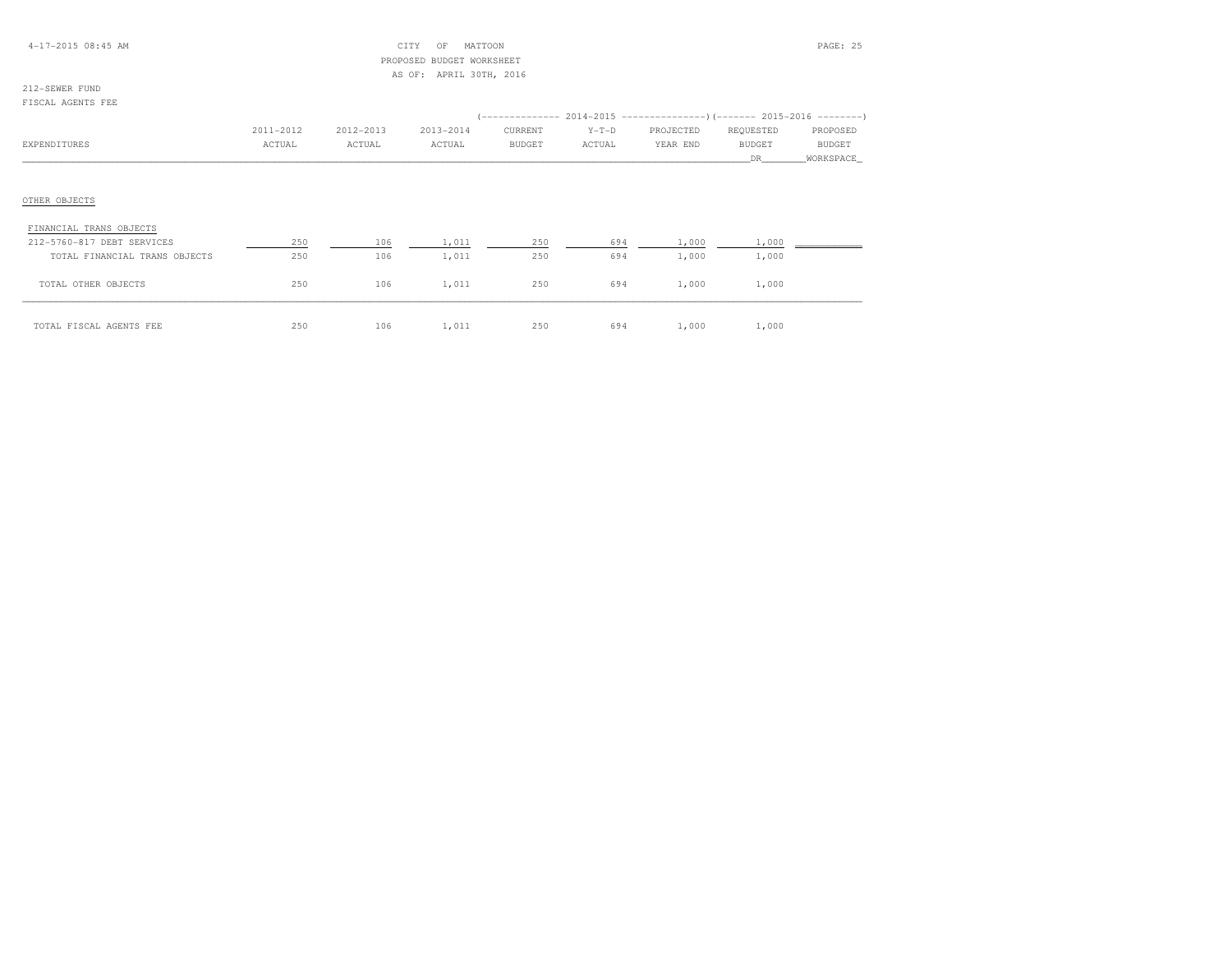### 4-17-2015 08:45 AM CITY OF MATTOON PAGE: 26 PROPOSED BUDGET WORKSHEETAS OF: APRIL 30TH, 2016

### 212-SEWER FUNDDEBT SERVICE

|              | 2011-2012 | 2012-2013 | 2013-2014 | CURRENT | $Y-T-D$ | PROJECTED | REOUESTED | PROPOSED      |
|--------------|-----------|-----------|-----------|---------|---------|-----------|-----------|---------------|
| EXPENDITURES | ACTUAL    | ACTUAL    | ACTUAL    | BUDGET  | ACTUAL  | YEAR END  | BUDGET    | <b>BUDGET</b> |
|              |           |           |           |         |         |           |           | WORKSPACE     |
|              |           |           |           |         |         |           |           |               |

| FINANCIAL TRANS OBJECTS       |    |         |          |         |       |       |        |  |
|-------------------------------|----|---------|----------|---------|-------|-------|--------|--|
| 212-5770-817 DEBT SERVICE     |    |         |          |         | 8,822 | 8,822 | 10,000 |  |
| TOTAL FINANCIAL TRANS OBJECTS |    | 0       | 0        | 0       | 8,822 | 8,822 | 10,000 |  |
| TOTAL OTHER OBJECTS           | 0. | $\circ$ | $\circ$  | $\circ$ | 8,822 | 8,822 | 10,000 |  |
| TOTAL DEBT SERVICE            | 0. | 0       | $\Omega$ | 0       | 8,822 | 8,822 | 10,000 |  |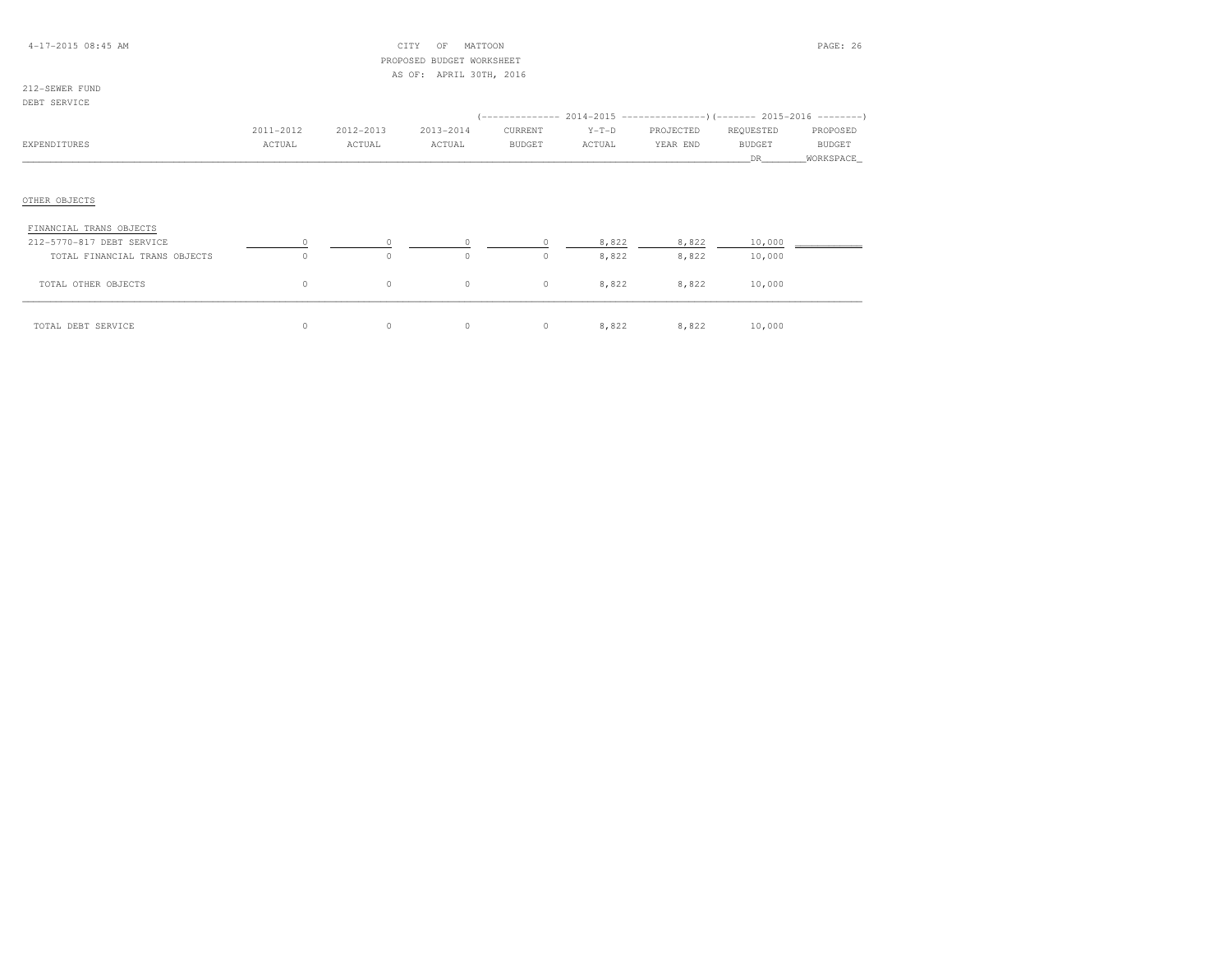| 4-17-2015 08:45 AM |           |           | CITY<br>OF                | MATTOON                 |         |                                                             |               | PAGE: 27      |
|--------------------|-----------|-----------|---------------------------|-------------------------|---------|-------------------------------------------------------------|---------------|---------------|
|                    |           |           | PROPOSED BUDGET WORKSHEET |                         |         |                                                             |               |               |
|                    |           |           |                           | AS OF: APRIL 30TH, 2016 |         |                                                             |               |               |
| 212-SEWER FUND     |           |           |                           |                         |         |                                                             |               |               |
| DEBT SERVICE       |           |           |                           |                         |         |                                                             |               |               |
|                    |           |           |                           |                         |         | $(-------- 2014-2015 --------- )$ $(-----2015-2016 ------)$ |               |               |
|                    | 2011-2012 | 2012-2013 | 2013-2014                 | CURRENT                 | $Y-T-D$ | PROJECTED                                                   | REQUESTED     | PROPOSED      |
| EXPENDITURES       | ACTUAL    | ACTUAL    | ACTUAL                    | <b>BUDGET</b>           | ACTUAL  | YEAR END                                                    | <b>BUDGET</b> | <b>BUDGET</b> |
|                    |           |           |                           |                         |         |                                                             | DR            | WORKSPACE     |
|                    |           |           |                           |                         |         |                                                             |               |               |

### OTHER OBJECTS

### FINANCIAL TRANS OBJECTS \_\_\_\_\_\_\_\_\_\_\_ \_\_\_\_\_\_\_\_\_\_\_ \_\_\_\_\_\_\_\_\_\_\_ \_\_\_\_\_\_\_\_\_\_\_ \_\_\_\_\_\_\_\_\_\_\_ \_\_\_\_\_\_\_\_\_\_\_\_ \_\_\_\_\_\_\_\_\_\_\_\_ \_\_\_\_\_\_\_\_\_\_\_\_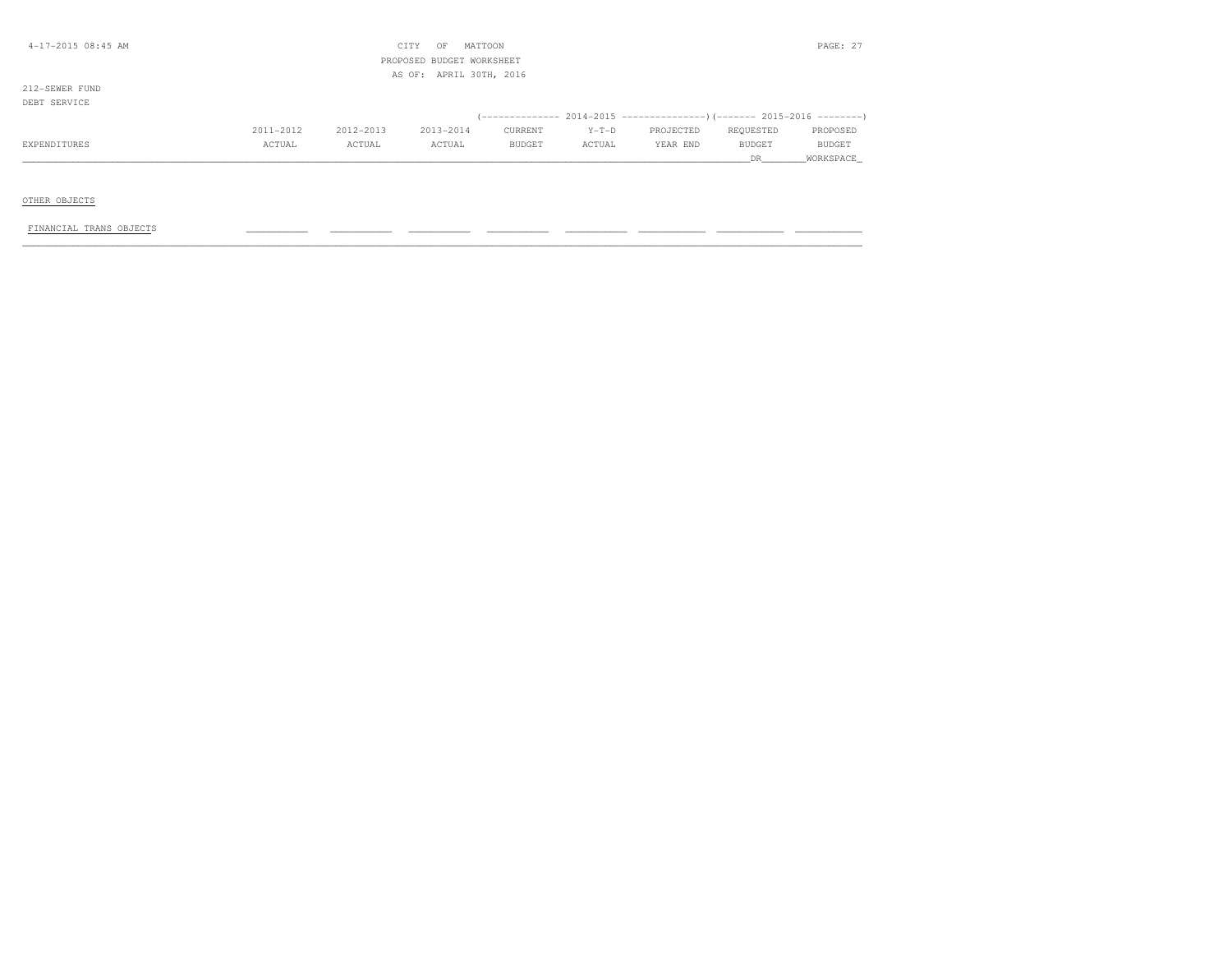### 4-17-2015 08:45 AM CITY OF MATTOON PAGE: 28 PROPOSED BUDGET WORKSHEETAS OF: APRIL 30TH, 2016

212-SEWER FUNDDEBT SERVICE

|                                                       |              |           |           | (------------- 2014-2015 --------------------- 2015-2016 --------- |           |           |                      |           |
|-------------------------------------------------------|--------------|-----------|-----------|--------------------------------------------------------------------|-----------|-----------|----------------------|-----------|
|                                                       | 2011-2012    | 2012-2013 | 2013-2014 | CURRENT                                                            | $Y-T-D$   | PROJECTED | REOUESTED            | PROPOSED  |
| <b>EXPENDITURES</b>                                   | ACTUAL       | ACTUAL    | ACTUAL    | <b>BUDGET</b>                                                      | ACTUAL    | YEAR END  | <b>BUDGET</b>        | BUDGET    |
|                                                       |              |           |           |                                                                    |           |           | DR —                 | WORKSPACE |
| OTHER OBJECTS                                         |              |           |           |                                                                    |           |           |                      |           |
| FINANCIAL TRANS OBJECTS                               |              |           |           |                                                                    |           |           |                      |           |
| 212-5795-817 INTEREST EXPENSE                         | 283, 131     | 257,689   | 229,897   | 194,059                                                            | 160,084   | 160,084   | 135,051              |           |
| TOTAL FINANCIAL TRANS OBJECTS                         | 283, 131     | 257,689   | 229,897   | 194,059                                                            | 160,084   | 160,084   | 135,051              |           |
| TOTAL OTHER OBJECTS                                   | 283, 131     | 257,689   | 229,897   | 194,059                                                            | 160,084   | 160,084   | 135,051              |           |
| TOTAL DEBT SERVICE                                    | 283,131      | 257,689   | 229,897   | 194,059                                                            | 160,084   | 160,084   | 135,051              |           |
| TOTAL EXPENDITURES                                    | 3,739,495    | 3,849,475 | 3,839,204 | 5,816,891                                                          | 3,960,496 |           | 5,570,255 14,827,503 |           |
| REVENUE OVER/(UNDER) EXPENDITURES<br>$\sim$ $\sim$    | 5,650)       | 311,431   |           | 599,451 (1,484,891) (91,225) (1,147,055) (10,260,103)              |           |           |                      |           |
| OTHER FINANCING SOURCES                               |              |           |           |                                                                    |           |           |                      |           |
| 212-4931-021 SALE OF GENERAL CAPITAL A(27,976) (      |              | 22, 114)  | 1,196     | $\circ$                                                            | $\circ$   | $\circ$   | $\Omega$             |           |
| 212-4949-021 OTHER LONG TERM DEBT ISSUE               | $\Omega$     | $\Omega$  | $\Omega$  | $\Omega$                                                           |           | $\circ$   | 18,500,000           |           |
| TOTAL OTHER FINANCING SOURCES<br>$\sim$ $\sim$ $\sim$ | $27,976$ (   | 22, 114)  | 1,196     | $\circ$                                                            | $\circ$   | $\Omega$  | 18,500,000           |           |
| OTHER FINANCING (USES)                                |              |           |           |                                                                    |           |           |                      |           |
| TOTAL OTHER FINANCING SOURCES (USES)                  | $27,976$ ) ( | 22, 114)  | 1,196     | $\circ$                                                            | $\circ$   | $\circ$   | 18,500,000           |           |

REVENUES & OTHER SOURCES OVER/

(UNDER) EXPENDITURES & OTHER (USES) ( 33,626) 289,317 600,647 ( 1,484,891) ( 91,225) ( 1,147,055) 8,239,897

\*\*\* END OF REPORT \*\*\*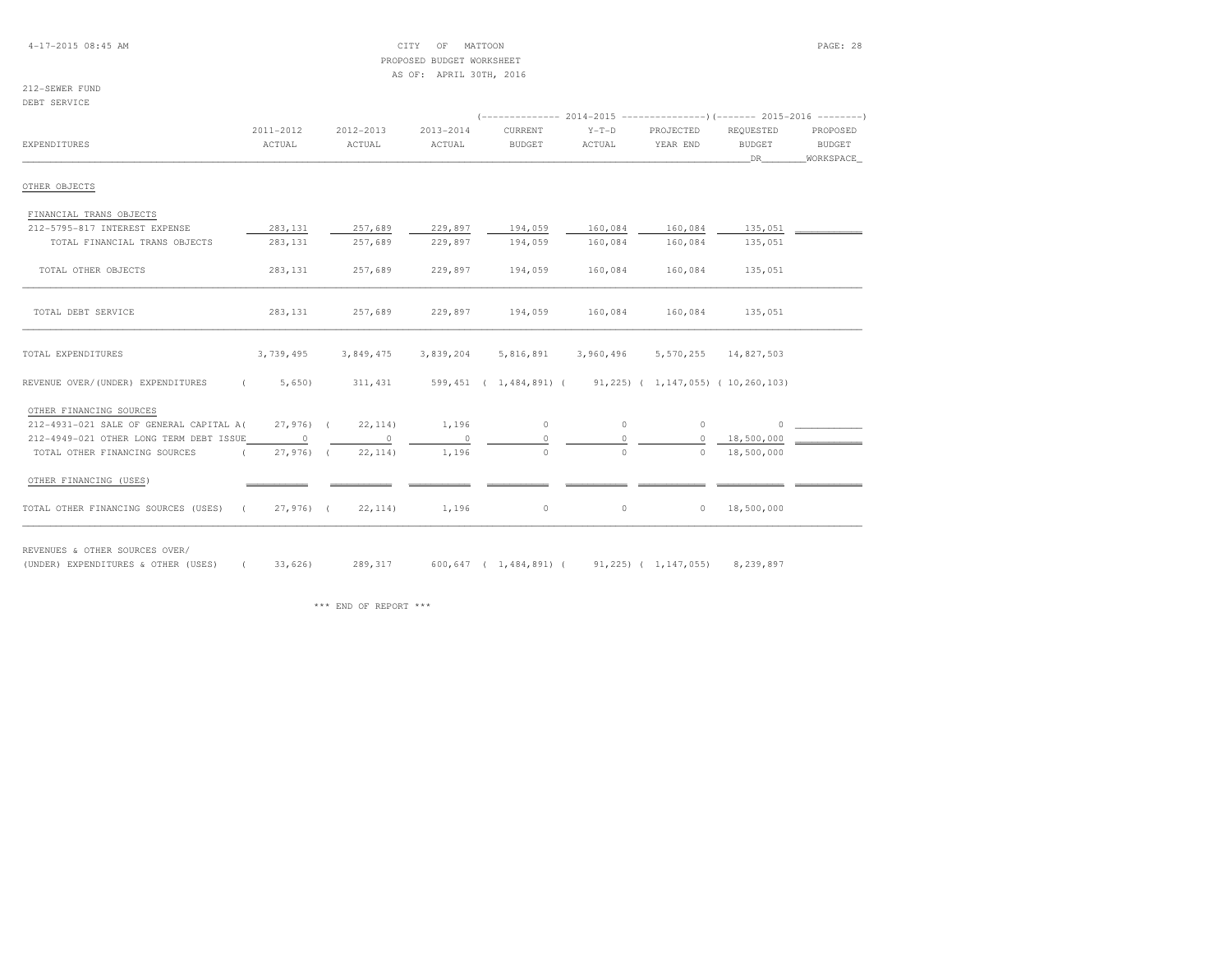4-17-2015 08:45 AM CITY OF MATTOON PAGE: 1 PROPOSED BUDGET WORKSHEETAS OF: APRIL 30TH, 2016

## 221-HEALTH INSURANCE FUND

| <b>REVENUES</b>                                 | 2011-2012<br>ACTUAL | 2012-2013<br>ACTUAL | $2013 - 2014$<br>ACTUAL | CURRENT<br><b>BUDGET</b> | $Y-T-D$<br>ACTUAL | PROJECTED<br>YEAR END | REQUESTED<br><b>BUDGET</b><br>DR | PROPOSED<br><b>BUDGET</b><br>WORKSPACE |
|-------------------------------------------------|---------------------|---------------------|-------------------------|--------------------------|-------------------|-----------------------|----------------------------------|----------------------------------------|
| INTERGOVERNMENTAL REV                           |                     |                     |                         |                          |                   |                       |                                  |                                        |
| FEDERAL GOVT GRANTS                             |                     |                     |                         |                          |                   |                       |                                  |                                        |
| INVESTMENT EARNINGS                             |                     |                     |                         |                          |                   |                       |                                  |                                        |
|                                                 |                     |                     |                         |                          |                   |                       |                                  |                                        |
| INTEREST EARNINGS                               |                     |                     |                         |                          |                   |                       |                                  |                                        |
| 221-4610-021 INTEREST EARNINGS                  | 3,580               | 4                   |                         | 0                        |                   |                       |                                  |                                        |
| TOTAL INTEREST EARNINGS                         | 3,580               |                     |                         | $\cap$                   |                   |                       |                                  |                                        |
| TOTAL INVESTMENT EARNINGS                       | 3,580               | $\overline{4}$      | $\overline{2}$          | $\circ$                  | 4                 | 5                     | $\circ$                          |                                        |
| EMP CONTRIB FOR BENEFITS                        |                     |                     |                         |                          |                   |                       |                                  |                                        |
| EMPLOYEE CONTRIBUTIONS                          |                     |                     |                         |                          |                   |                       |                                  |                                        |
| 221-4701-021 EMPLOYEE CONTRIB TO HEALTH 172,686 |                     | 194,058             | 219,930                 | 306,288                  | 315,900           | 319,040               | 423,632                          |                                        |
| TOTAL EMPLOYEE CONTRIBUTIONS                    | 172,686             | 194,058             | 219,930                 | 306,288                  | 315,900           | 319,040               | 423,632                          |                                        |
| LIBRARY EMPLOYEE CONTRIB                        |                     |                     |                         |                          |                   |                       |                                  |                                        |
| 221-4711-021 LIBRARY EMPLOYEE CONTRIBS          | 5,823               | 7,313               | 9,744                   | 12,587                   | 12,062            | 11,014                | 17,395                           |                                        |
| TOTAL LIBRARY EMPLOYEE CONTRIB                  | 5,823               | 7,313               | 9,744                   | 12,587                   | 12,062            | 11,014                | 17,395                           |                                        |
| RETIREE CONTRIBUTIONS                           |                     |                     |                         |                          |                   |                       |                                  |                                        |
| 221-4721-021 RETIREE CONTRIBS TO HEALTH         | 315,426             | 356,026             | 414,322                 | 520,598                  | 494,996           | 509,043               | 573,308                          |                                        |
| TOTAL RETIREE CONTRIBUTIONS                     | 315,426             | 356,026             | 414,322                 | 520,598                  | 494,996           | 509,043               | 573,308                          |                                        |
| TOTAL EMP CONTRIB FOR BENEFITS                  | 493,935             | 557,397             | 643,996                 | 839, 473                 | 822,958           | 839,097               | 1,014,335                        |                                        |
| CONTRIB & OTHER MISC REV                        |                     |                     |                         |                          |                   |                       |                                  |                                        |
| CONTRIBUTIONS & MISC REV                        |                     |                     |                         |                          |                   |                       |                                  |                                        |
| 221-4804-021 MISCELLANEOUS REVENUE              | 16,305              | 15,173              | 3,761                   | 1,581,026                | 34,836            | 795,059               | 1,551,412                        |                                        |
| 221-4807-021 INS RELATED RECOVERY REVEN         | 19,903              | $\circ$             | $\circ$                 | $\overline{\phantom{0}}$ | $\circ$           | $\circ$               | $\overline{0}$                   |                                        |
| TOTAL CONTRIBUTIONS & MISC REV                  | 36,208              | 15,173              | 3,761                   | 1,581,026                | 34,836            | 795,059               | 1,551,412                        |                                        |
| TOTAL CONTRIB & OTHER MISC REV                  | 36,208              | 15,173              | 3,761                   | 1,581,026                | 34,836            | 795,059               | 1,551,412                        |                                        |
| TOTAL REVENUES                                  | 533,724             | 572,575             | 647,759                 | 2,420,499                | 857,798           | 1,634,161             | 2,565,747                        |                                        |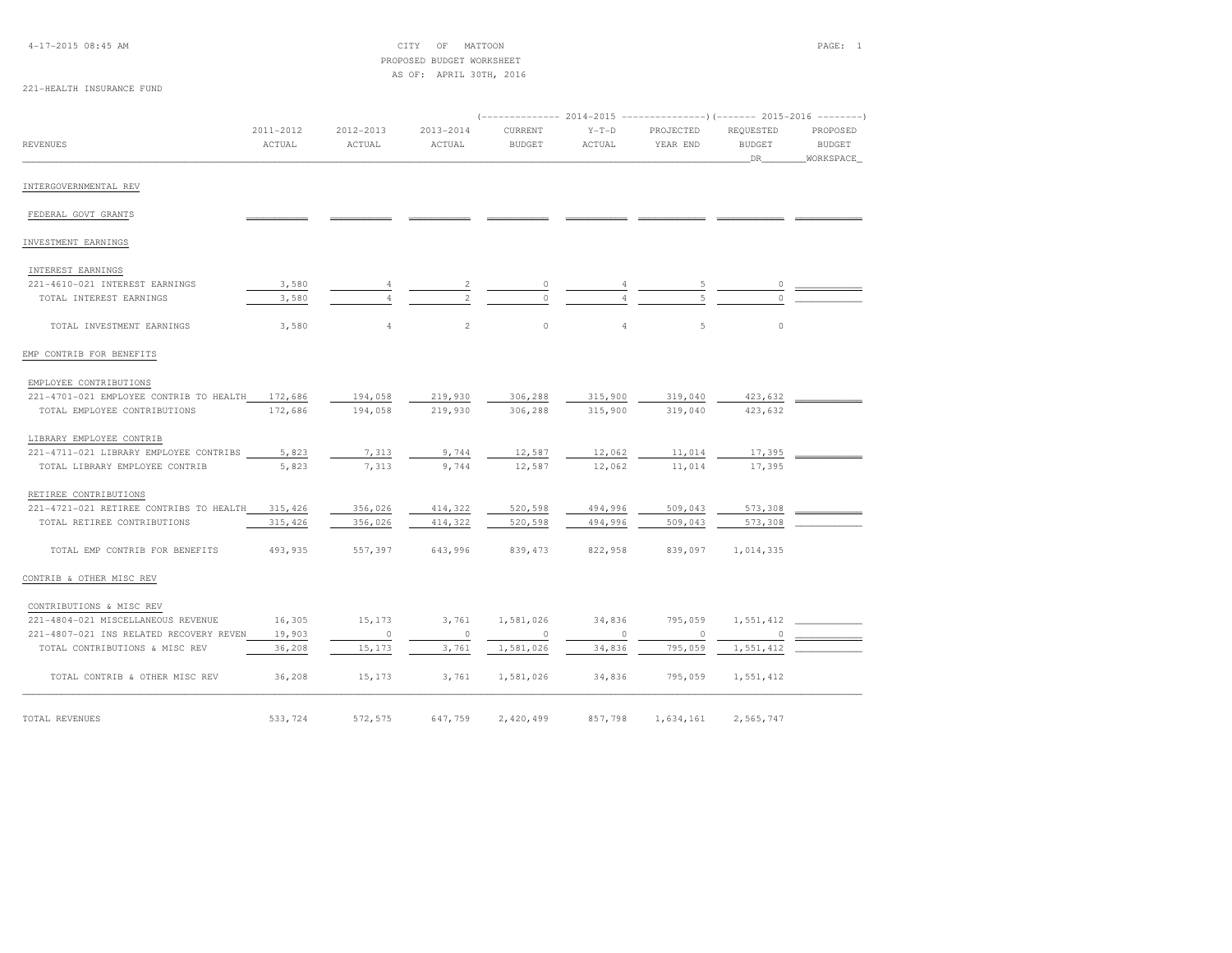### 4-17-2015 08:45 AM CITY OF MATTOON PAGE: 2 PROPOSED BUDGET WORKSHEETAS OF: APRIL 30TH, 2016

#### 221-HEALTH INSURANCE FUNDSTOP LOSS INS COVERAGE

|                      | 2011-2012 | 2012-2013 | 2013-2014 | CURRENT | $Y-T-D$       | PROJECTED | REOUESTED     | PROPOSED      |
|----------------------|-----------|-----------|-----------|---------|---------------|-----------|---------------|---------------|
| <b>CYDEMBITTHERS</b> | ACTUAI    | ACTUAL    | ACTUAL    | BUDGET  | <b>\CTUAL</b> | YEAR END  | <b>BUDGET</b> | <b>BUDGET</b> |
|                      |           |           |           |         |               |           |               | WORKSPACE     |

| GROUP INSURANCE                  |         |         |         |         |         |         |         |  |
|----------------------------------|---------|---------|---------|---------|---------|---------|---------|--|
| 221-5411-211 STOP LOSS INSURANCE | 217,998 | 225,268 | 256,003 | 265,893 | 267,955 | 299,100 | 330,292 |  |
| TOTAL GROUP INSURANCE            | 217,998 | 225,268 | 256,003 | 265,893 | 267,955 | 299,100 | 330,292 |  |
| TOTAL EMPLOYEE BENEFITS          | 217,998 | 225,268 | 256,003 | 265,893 | 267,955 | 299,100 | 330,292 |  |
| TOTAL STOP LOSS INS COVERAGE     | 217,998 | 225,268 | 256,003 | 265,893 | 267,955 | 299,100 | 330,292 |  |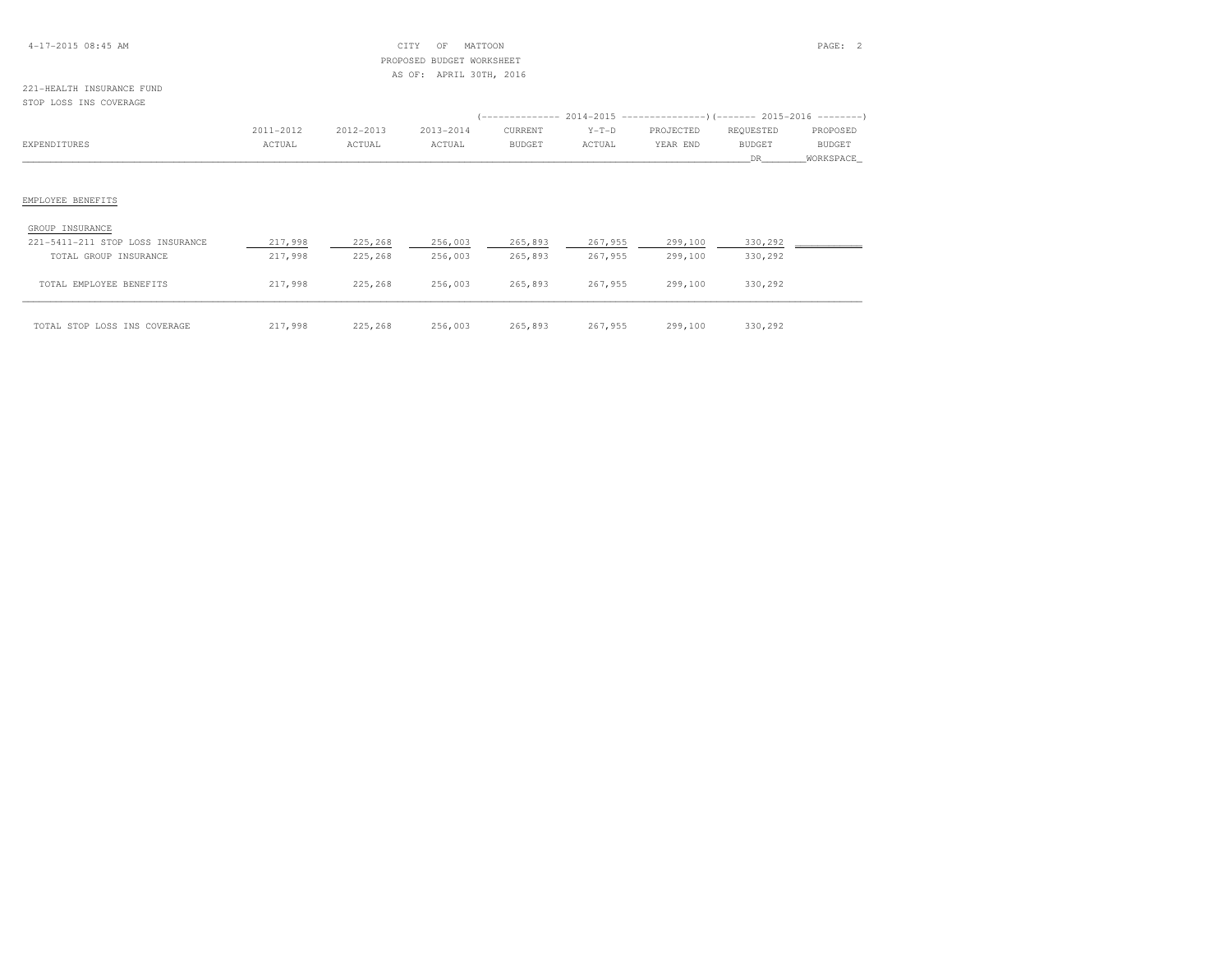### 4-17-2015 08:45 AM CITY OF MATTOON PAGE: 3 PROPOSED BUDGET WORKSHEETAS OF: APRIL 30TH, 2016

### 221-HEALTH INSURANCE FUNDHEALTH PLAN ADMIN

|            | 2011-2012    | 2012-2013 | 2013-2014 | CURRENT       | $Y-T-D$ | PROJECTED | REOUESTED | PROPOSED      |
|------------|--------------|-----------|-----------|---------------|---------|-----------|-----------|---------------|
| דדחות סטיס | <b>CTUAL</b> | `CTUAL    | ACTUAL    | <b>BUDGET</b> | ACTUAI  | YEAR END  | BUDGET    | <b>BUDGET</b> |
|            |              |           |           |               |         |           |           |               |

| GROUP INSURANCE                         |         |         |         |         |         |         |         |  |
|-----------------------------------------|---------|---------|---------|---------|---------|---------|---------|--|
| 221-5412-211 HEALTH PLAN ADMINISTRATION | 150,391 | 148,589 | 143,206 | 148,716 | 136,328 | 149,880 | 147,619 |  |
| TOTAL GROUP INSURANCE                   | 150,391 | 148,589 | 143,206 | 148,716 | 136,328 | 149,880 | 147,619 |  |
| TOTAL EMPLOYEE BENEFITS                 | 150,391 | 148,589 | 143,206 | 148,716 | 136,328 | 149,880 | 147,619 |  |
| TOTAL HEALTH PLAN ADMIN                 | 150,391 | 148,589 | 143,206 | 148,716 | 136,328 | 149,880 | 147,619 |  |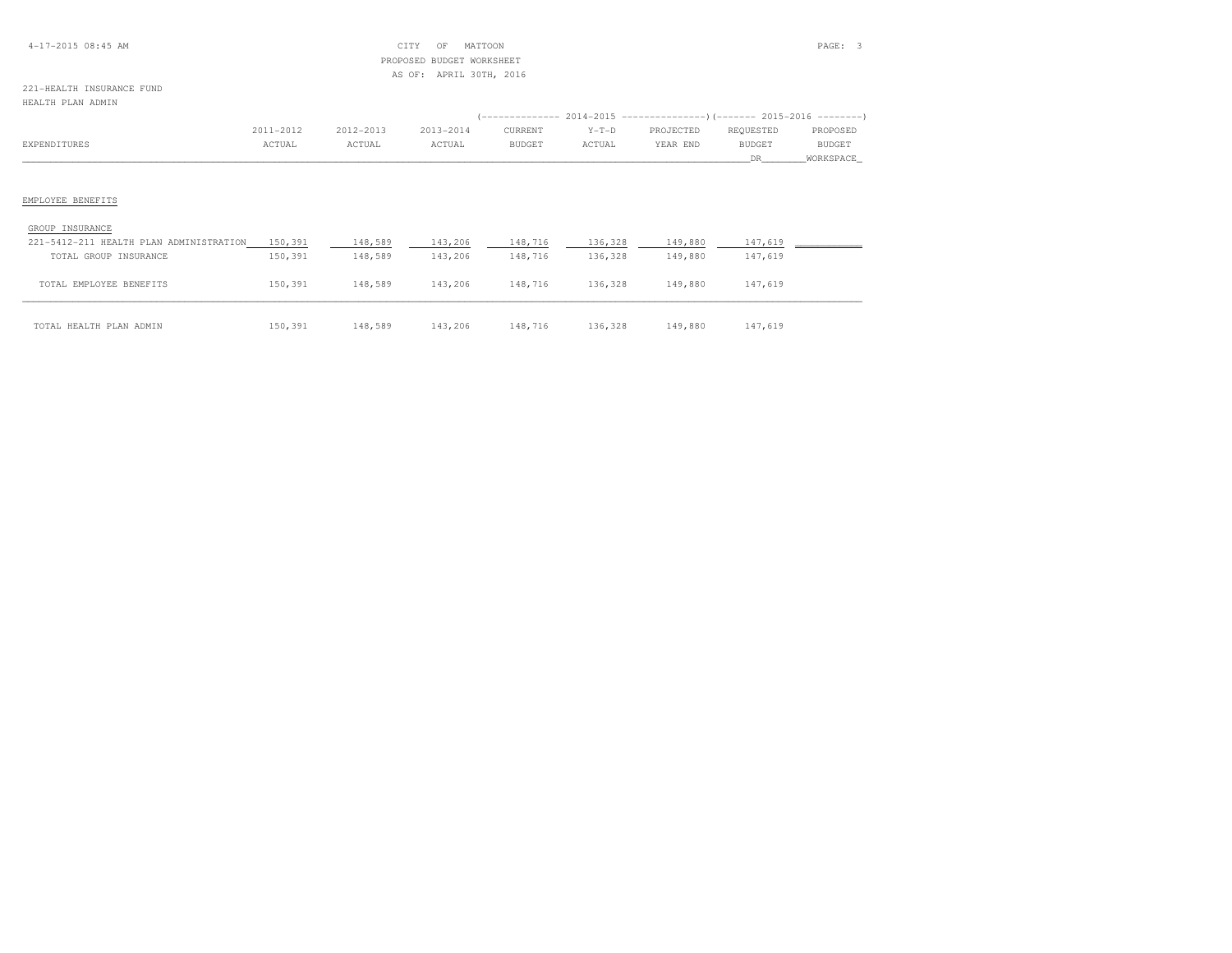### 4-17-2015 08:45 AM CITY OF MATTOON PAGE: 4 PROPOSED BUDGET WORKSHEETAS OF: APRIL 30TH, 2016

### 221-HEALTH INSURANCE FUNDMEDICAL CLAIMS

|              | 2011-2012 | 2012-2013 | 2013-2014 | CURRENT       | $Y-T-D$ | PROJECTED | REOUESTED     | PROPOSED      |
|--------------|-----------|-----------|-----------|---------------|---------|-----------|---------------|---------------|
| EXPENDITURES | ACTUAL    | ACTUAL    | ACTUAL    | <b>BUDGET</b> | ACTUAL  | YEAR END  | <b>BUDGET</b> | <b>BUDGET</b> |
|              |           |           |           |               |         |           |               | WORKSPACE     |

| GROUP INSURANCE             |           |           |           |           |           |           |           |
|-----------------------------|-----------|-----------|-----------|-----------|-----------|-----------|-----------|
| 221-5413-211 MEDICAL CLAIMS | 1,784,646 | 2,031,849 | 2,071,035 | 2,790,543 | 2,372,428 | 2,623,399 | 2,839,866 |
| TOTAL GROUP INSURANCE       | 1,784,646 | 2,031,849 | 2,071,035 | 2,790,543 | 2,372,428 | 2,623,399 | 2,839,866 |
| TOTAL EMPLOYEE BENEFITS     | 1,784,646 | 2,031,849 | 2,071,035 | 2,790,543 | 2,372,428 | 2,623,399 | 2,839,866 |
|                             |           |           |           |           |           |           |           |
| TOTAL MEDICAL CLAIMS        | 1,784,646 | 2,031,849 | 2,071,035 | 2,790,543 | 2,372,428 | 2,623,399 | 2,839,866 |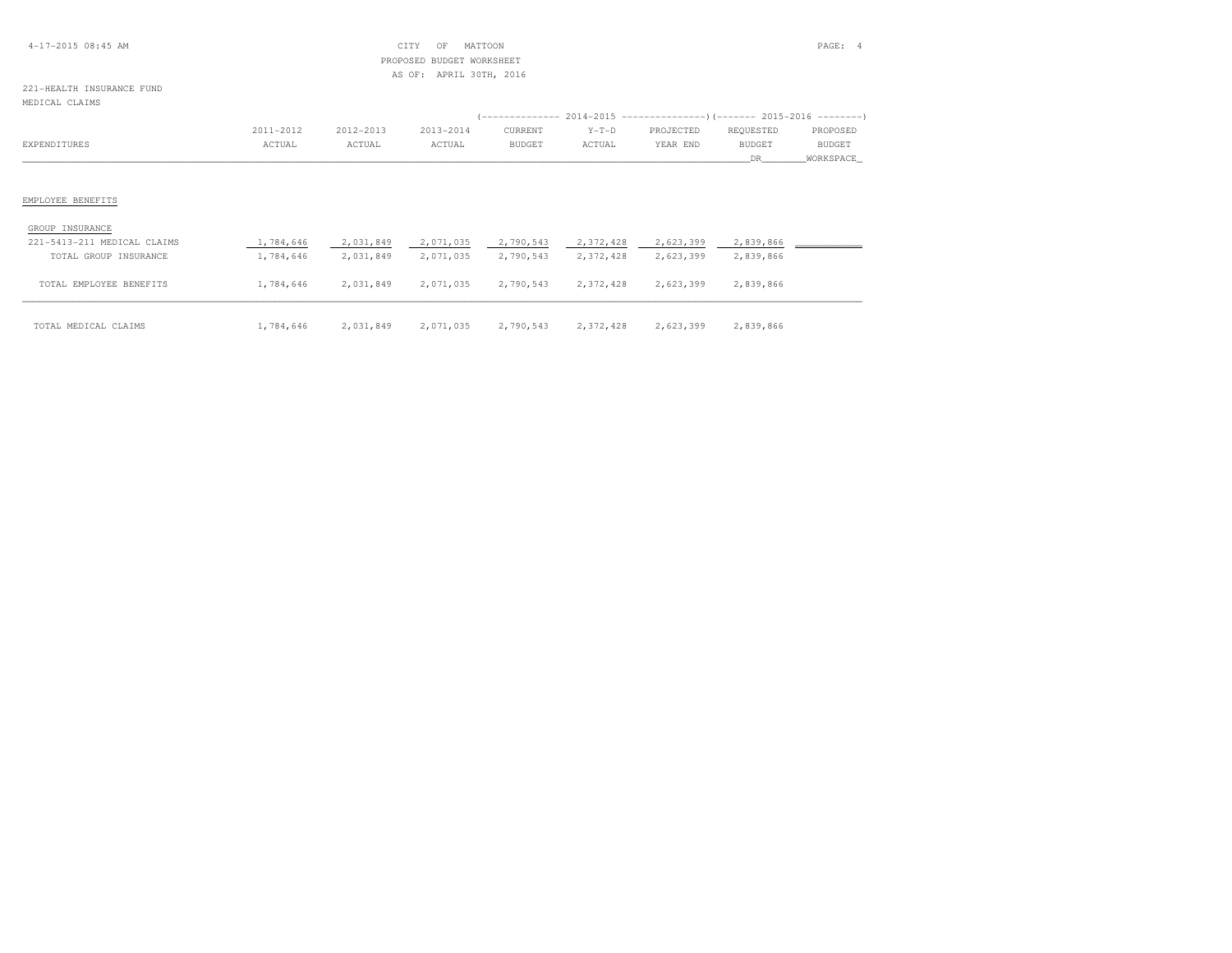### 4-17-2015 08:45 AM CITY OF MATTOON PAGE: 5 PROPOSED BUDGET WORKSHEETAS OF: APRIL 30TH, 2016

# 221-HEALTH INSURANCE FUND

RX CLAIMS

|              | 2011-2012 | 2012-2013 | 2013-2014 | CURRENT | $Y-T-D$ | PROJECTED | REOUESTED | PROPOSED      |
|--------------|-----------|-----------|-----------|---------|---------|-----------|-----------|---------------|
| EXPENDITURES | ACTUAL    | ACTUAL    | ACTUAL    | BUDGET  | ACTUAL  | YEAR END  | BUDGET    | <b>BUDGET</b> |
|              |           |           |           |         |         |           | DR        | WORKSPACE     |

| GROUP INSURANCE         |         |         |         |         |          |         |         |
|-------------------------|---------|---------|---------|---------|----------|---------|---------|
| 221-5414-211 RX CLAIMS  | 733,149 | 775,693 | 827,550 | 858,628 | 870, 477 | 971,812 | 858,628 |
| TOTAL GROUP INSURANCE   | 733,149 | 775,693 | 827,550 | 858,628 | 870, 477 | 971,812 | 858,628 |
| TOTAL EMPLOYEE BENEFITS | 733,149 | 775,693 | 827,550 | 858,628 | 870, 477 | 971,812 | 858,628 |
| TOTAL RX CLAIMS         | 733,149 | 775,693 | 827,550 | 858,628 | 870, 477 | 971,812 | 858,628 |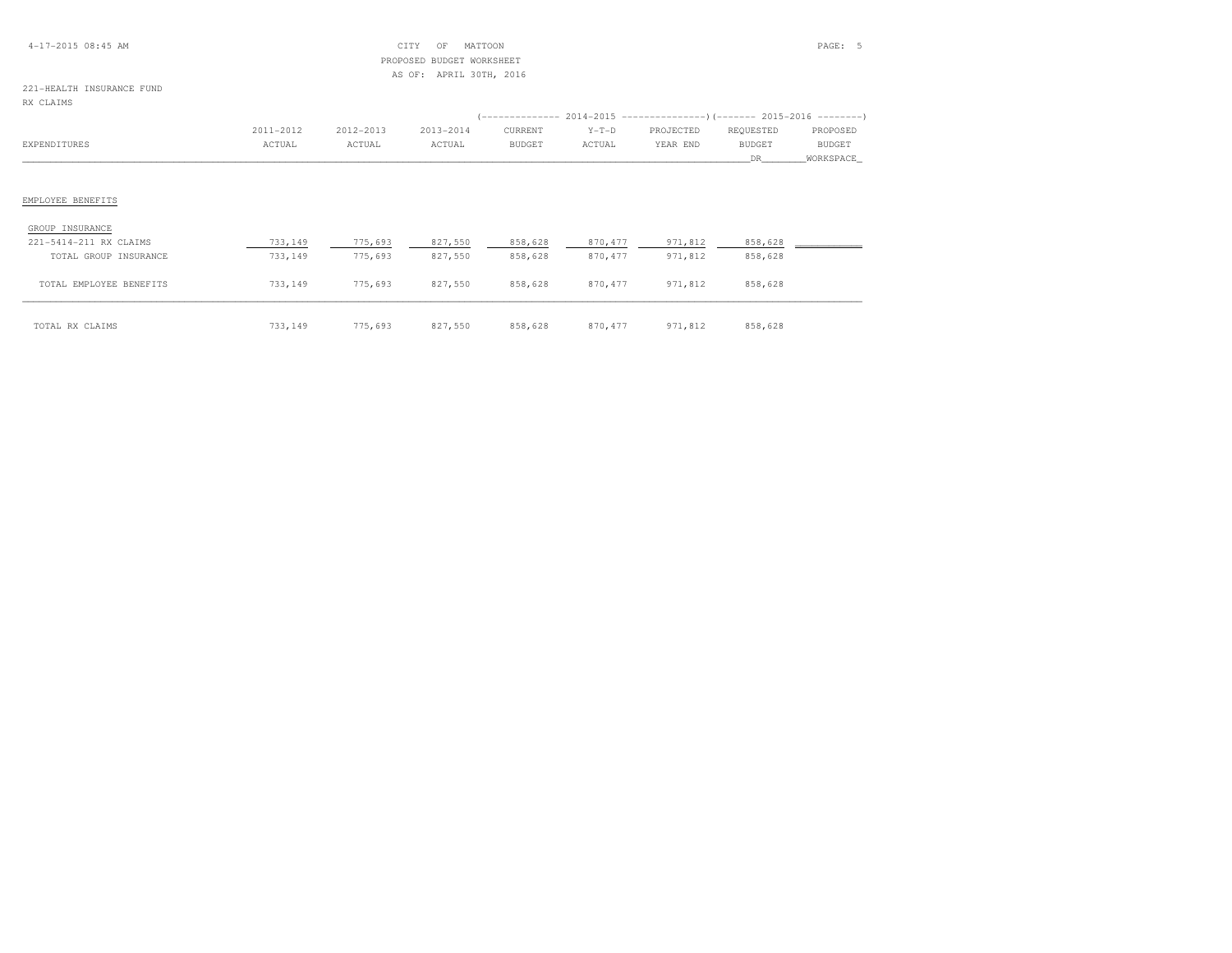### 4-17-2015 08:45 AM CITY OF MATTOON PAGE: 6 PROPOSED BUDGET WORKSHEETAS OF: APRIL 30TH, 2016

# 221-HEALTH INSURANCE FUND

| DENTAL CLAIMS |  |
|---------------|--|
|---------------|--|

|              | 2011-2012 | 2012-2013 | 2013-2014 | CURRENT | $Y-T-D$ | PROJECTED | REOUESTED | PROPOSED      |
|--------------|-----------|-----------|-----------|---------|---------|-----------|-----------|---------------|
| EXPENDITURES | ACTUAL    | ACTUAL    | ACTUAL    | BUDGET  | ACTUAL  | YEAR END  | BUDGET    | <b>BUDGET</b> |
|              |           |           |           |         |         |           |           | WORKSPACE     |
|              |           |           |           |         |         |           |           |               |

| GROUP INSURANCE            |        |        |        |         |        |        |         |  |
|----------------------------|--------|--------|--------|---------|--------|--------|---------|--|
| 221-5415-211 DENTAL CLAIMS | 94,496 | 93,685 | 94,321 | 115,000 | 74,283 | 90,518 | 115,000 |  |
| TOTAL GROUP INSURANCE      | 94,496 | 93,685 | 94,321 | 115,000 | 74,283 | 90,518 | 115,000 |  |
| TOTAL EMPLOYEE BENEFITS    | 94,496 | 93,685 | 94,321 | 115,000 | 74,283 | 90,518 | 115,000 |  |
| TOTAL DENTAL CLAIMS        | 94,496 | 93,685 | 94,321 | 115,000 | 74,283 | 90,518 | 115,000 |  |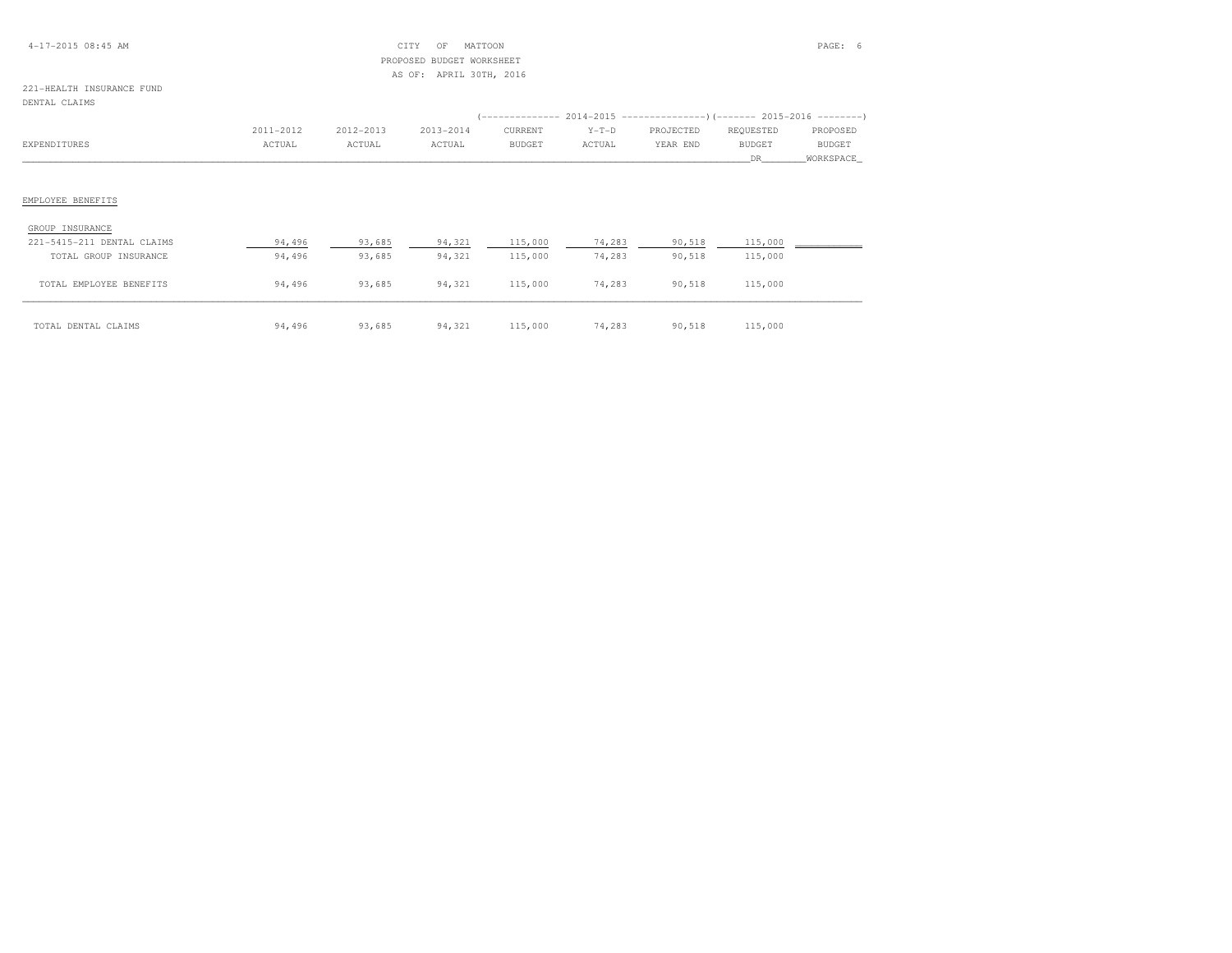### 4-17-2015 08:45 AM CITY OF MATTOON PAGE: 7 PROPOSED BUDGET WORKSHEETAS OF: APRIL 30TH, 2016

#### 221-HEALTH INSURANCE FUNDREFUNDS REIMB & MISC EXPS

|                                         |           |           |           |           |         | (-------------- 2014-2015 --------------------- 2015-2016 ---------) |           |               |
|-----------------------------------------|-----------|-----------|-----------|-----------|---------|----------------------------------------------------------------------|-----------|---------------|
|                                         | 2011-2012 | 2012-2013 | 2013-2014 | CURRENT   | $Y-T-D$ | PROJECTED                                                            | REQUESTED | PROPOSED      |
| EXPENDITURES                            | ACTUAL    | ACTUAL    | ACTUAL    | BUDGET    | ACTUAL  | YEAR END                                                             | BUDGET    | <b>BUDGET</b> |
|                                         |           |           |           |           |         |                                                                      | DR.       | WORKSPACE     |
|                                         |           |           |           |           |         |                                                                      |           |               |
|                                         |           |           |           |           |         |                                                                      |           |               |
| EMPLOYEE BENEFITS                       |           |           |           |           |         |                                                                      |           |               |
|                                         |           |           |           |           |         |                                                                      |           |               |
| GROUP INSURANCE                         |           |           |           |           |         |                                                                      |           |               |
| 221-5416-211 REFUNDS REIMBURSEMENTS & M |           |           | 62        |           | २६      | 52                                                                   |           |               |
| TOTAL GROUP INSURANCE                   |           |           | 62        | $\bigcap$ | 35      | 52                                                                   | 75        |               |

| TOTAL EMPLOYEE BENEFITS         |  |  |  |  |
|---------------------------------|--|--|--|--|
| TOTAL REFUNDS REIMB & MISC EXPS |  |  |  |  |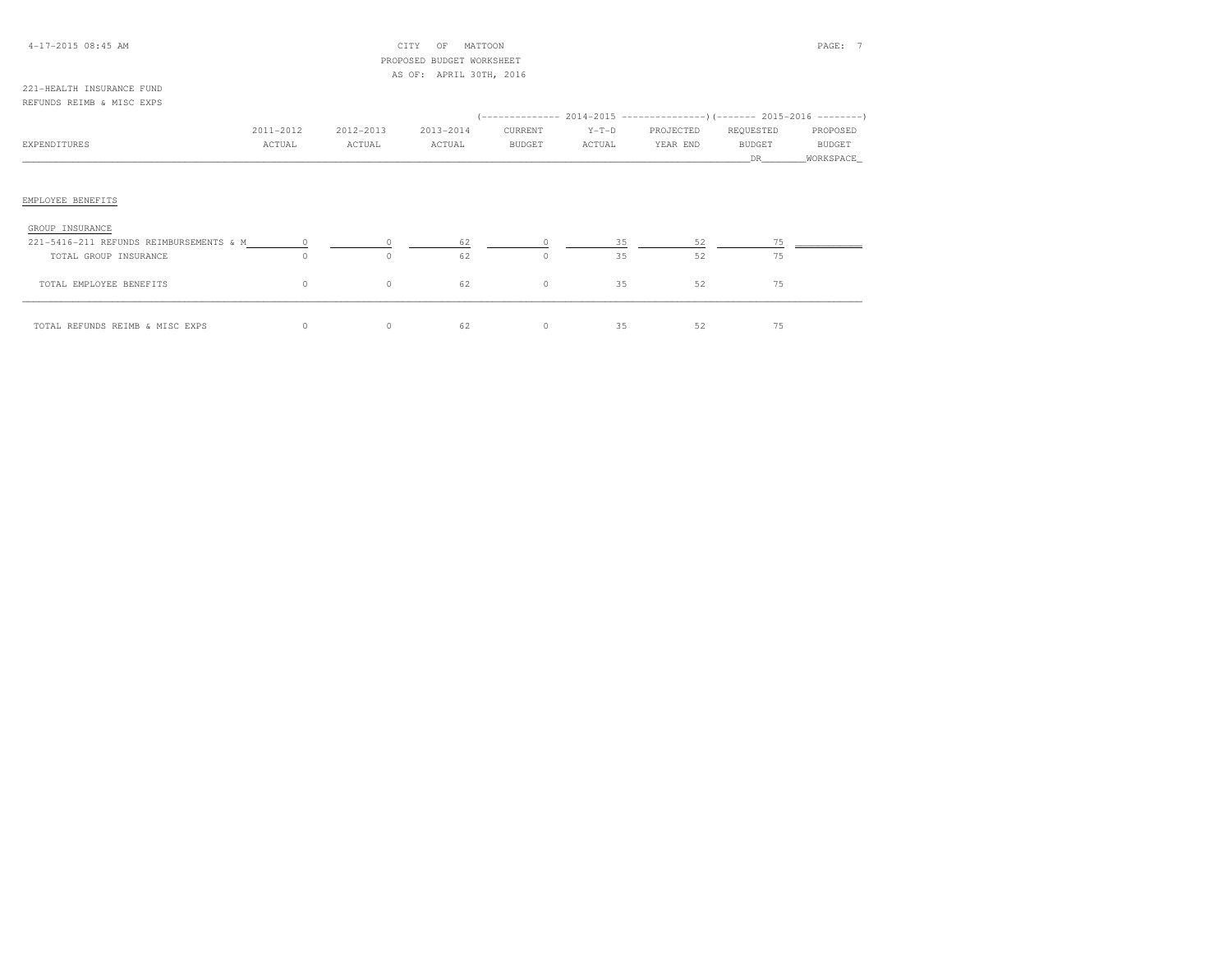### 4-17-2015 08:45 AM CITY OF MATTOON PAGE: 8 PROPOSED BUDGET WORKSHEETAS OF: APRIL 30TH, 2016

#### 221-HEALTH INSURANCE FUNDLIFE INSURANCE

|              | 2011-2012 | 2012-2013 | 2013-2014 | CURRENT       | $Y-T-D$ | PROJECTED | REQUESTED     | PROPOSED      |
|--------------|-----------|-----------|-----------|---------------|---------|-----------|---------------|---------------|
| EXPENDITURES | ACTUAL    | ACTUAL    | ACTUAL    | <b>BUDGET</b> | ACTUAL  | YEAR END  | <b>BUDGET</b> | <b>BUDGET</b> |
|              |           |           |           |               |         |           |               | WORKSPACE     |
|              |           |           |           |               |         |           |               |               |

| GROUP INSURANCE             |        |        |        |        |        |        |        |  |
|-----------------------------|--------|--------|--------|--------|--------|--------|--------|--|
| 221-5417-212 LIFE INSURANCE | 31,326 | 26,174 | 29,008 | 29,400 | 25,872 | 25,970 | 26,108 |  |
| TOTAL GROUP INSURANCE       | 31,326 | 26,174 | 29,008 | 29,400 | 25,872 | 25,970 | 26,108 |  |
| TOTAL EMPLOYEE BENEFITS     | 31,326 | 26,174 | 29,008 | 29,400 | 25,872 | 25,970 | 26,108 |  |
| TOTAL LIFE INSURANCE        | 31,326 | 26,174 | 29,008 | 29,400 | 25,872 | 25,970 | 26,108 |  |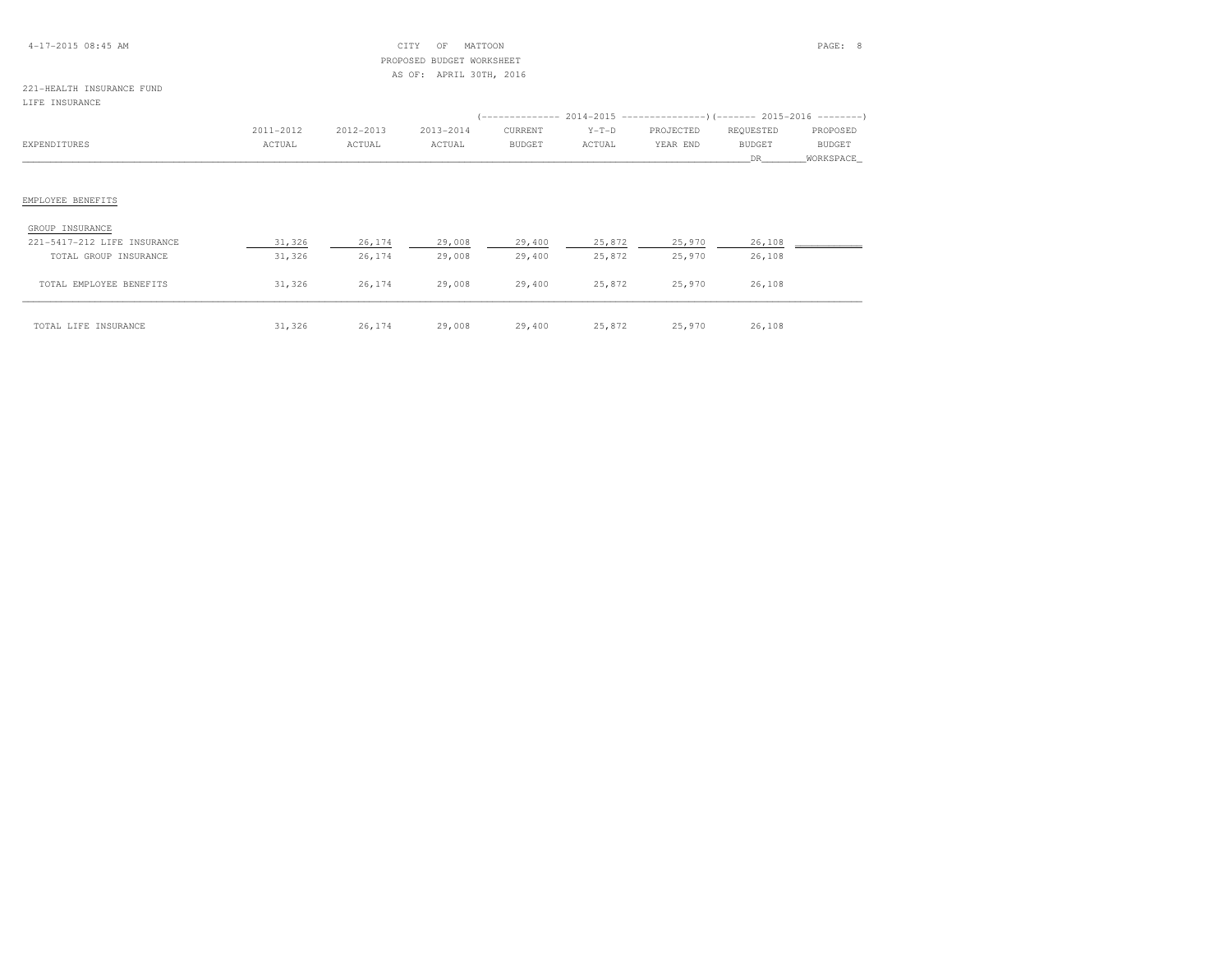### 4-17-2015 08:45 AM CITY OF MATTOON PAGE: 9 PROPOSED BUDGET WORKSHEETAS OF: APRIL 30TH, 2016

### 221-HEALTH INSURANCE FUNDSECTION 125 PLAN

|              | 2011-2012 | 2012-2013 | 2013-2014 | CURRENT       | $Y-T-D$ | PROJECTED | REOUESTED | PROPOSED      |
|--------------|-----------|-----------|-----------|---------------|---------|-----------|-----------|---------------|
| EXPENDITURES | ACTUAL    | ACTUAL    | ACTUAL    | <b>BUDGET</b> | ACTUAL  | YEAR END  | BUDGET    | <b>BUDGET</b> |
|              |           |           |           |               |         |           |           | WORKSPACE     |
|              |           |           |           |               |         |           |           |               |

| GROUP INSURANCE                         |     |       |       |       |       |       |       |  |
|-----------------------------------------|-----|-------|-------|-------|-------|-------|-------|--|
| 221-5418-212 SECTION 125 BENEFIT PLAN A | 700 | 1,450 | 1,200 | 1,200 | 1,000 | 1,200 | 1,200 |  |
| TOTAL GROUP INSURANCE                   | 700 | 1,450 | 1,200 | 1,200 | 1,000 | 1,200 | 1,200 |  |
| TOTAL EMPLOYEE BENEFITS                 | 700 | 1,450 | 1,200 | 1,200 | 1,000 | 1,200 | 1,200 |  |
| TOTAL SECTION 125 PLAN                  | 700 | 1,450 | 1,200 | 1,200 | 1,000 | 1,200 | 1,200 |  |